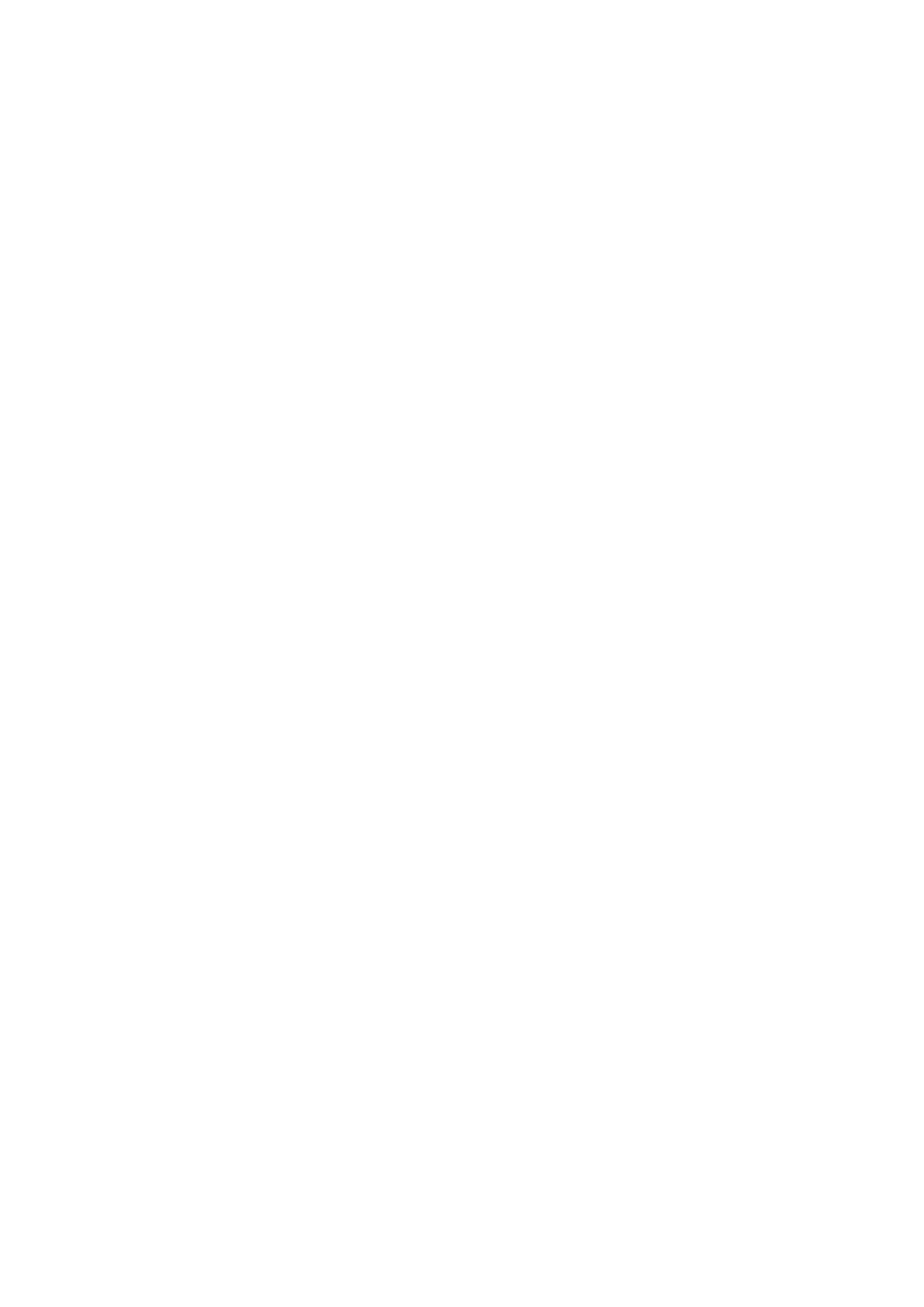Western Australia

# **Dangerous Goods Safety (Road and Rail Transport of Non-explosives) Regulations 2007**

# **Contents**

# **Part 1 — Preliminary**

|      | Division 1 — Introductory                           |    |
|------|-----------------------------------------------------|----|
| 1.   | Citation                                            | 14 |
| 2.   | Commencement                                        | 14 |
| 3.   | Main objects                                        | 14 |
|      | Division 2 — Interpretation                         |    |
| 4.   | Terms used                                          | 15 |
| 5.   | Examples and notes in these regulations             | 25 |
| 6.   | References to determinations, exemptions,           |    |
|      | approvals and licences                              | 25 |
| 7.   | References to variation of determinations,          |    |
|      | exemptions, approvals and licences                  | 26 |
| 8.   | Inconsistency between these regulations and         |    |
|      | documents adopted                                   | 26 |
| 9.   | References in ADG Code                              | 27 |
|      | Division $3$ — Application                          |    |
| 10.  | Application to transport by road and rail           | 27 |
| 11.  | Dangerous situations                                | 27 |
| 12.  | Exempt transport                                    | 28 |
| 13.  | Further exemptions                                  | 29 |
| 13A. | Partial exemption for transport by complying MPU    | 29 |
| 13B. | Special provisions for tools of trade and dangerous |    |
|      | goods for private use                               | 30 |
|      | Division 4 — Instruction and training               |    |
| 14.  | Instruction and training                            | 32 |

As at 20 May 2022 Version 02-s0-00 Page i Published on www.legislation.wa.gov.au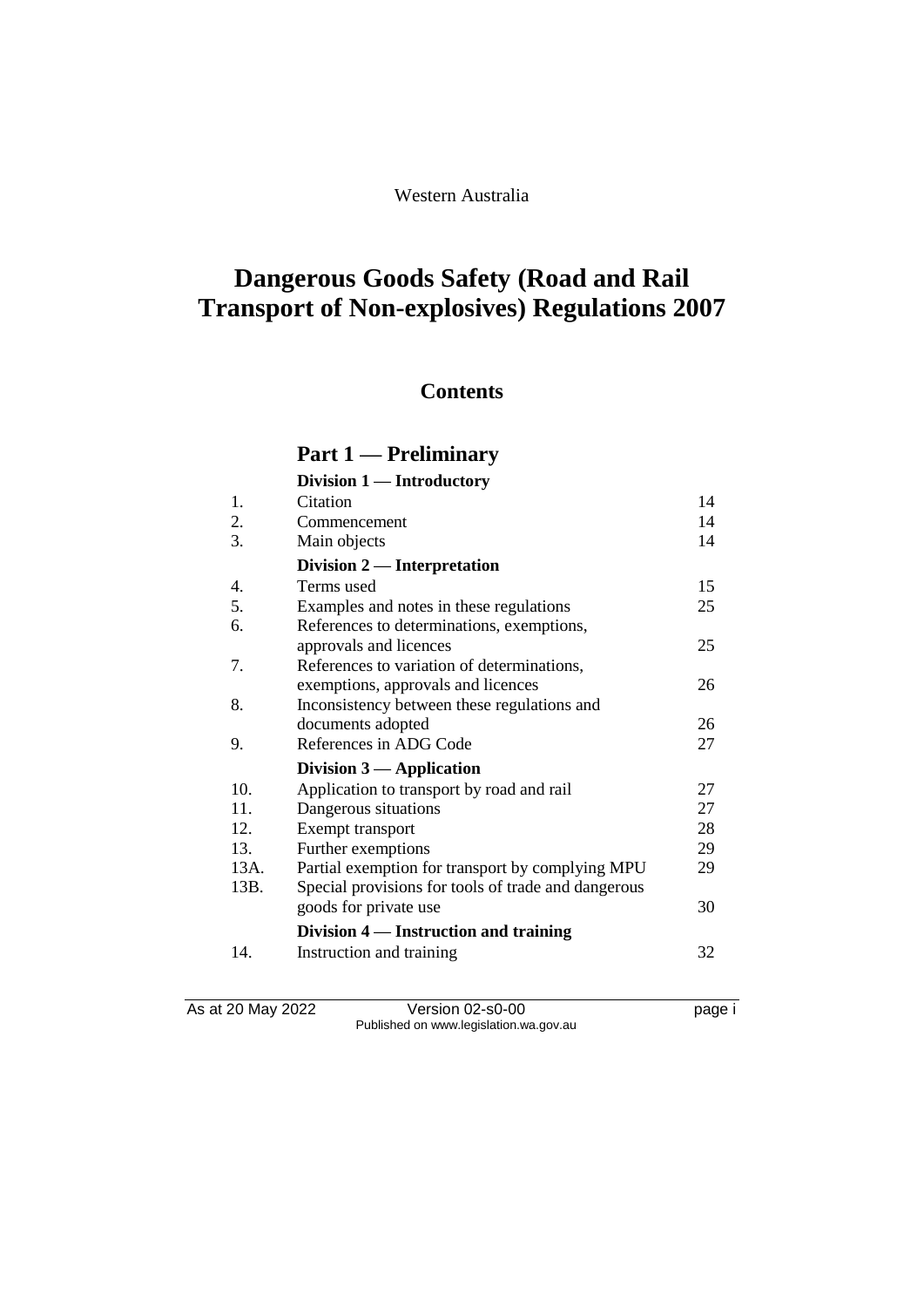#### **Contents**

| 15. | Approvals — tests and training courses for drivers                            | 33       |
|-----|-------------------------------------------------------------------------------|----------|
|     | Division $5 -$ Goods suspected of being                                       |          |
|     | dangerous goods                                                               |          |
| 16. | Goods suspected of being dangerous goods                                      | 33       |
|     | Division 6 — Determinations                                                   |          |
| 17. | Determinations — dangerous goods                                              | 34       |
| 18. | Determinations — packaging<br>Determinations — vehicles, routes, areas, times | 35       |
| 19. |                                                                               |          |
|     | etc.                                                                          | 35       |
| 20. | Determinations may be subject to conditions                                   | 35       |
| 21. | Effect of determinations on contrary obligations                              |          |
|     | under these regulations                                                       | 35       |
| 22. | Offence to do any thing prohibited by a                                       |          |
| 23. | determination                                                                 | 36<br>36 |
| 24. | Register of determinations<br>Records of determinations                       | 36       |
|     |                                                                               |          |
|     | Division 7 — Registers of determinations,                                     |          |
|     | exemptions, approvals and licences                                            |          |
| 25. | Term used: register                                                           | 37       |
| 26. | Registers may be kept on computer                                             | 37       |
| 27. | Inspection of registers                                                       | 38       |
|     | Part 2 — Key concepts                                                         |          |
|     | Division 1 — Kinds of goods                                                   |          |
| 28. | Term used: dangerous goods                                                    | 39       |
| 29. | Terms used: UN Class, UN Division                                             | 40       |
| 30. | Term used: Subsidiary Hazard                                                  | 40       |
| 31. | Term used: Packing Group                                                      | 41       |
| 32. | Term used: incompatible                                                       | 41       |
|     | Division 2 — Containers and loads                                             |          |
| 33. | Term used: bulk container                                                     | 42       |
| 34. | Terms used: IBC, intermediate bulk container                                  | 43       |
| 35. | Terms used: MEGC, multiple-element gas                                        |          |
|     | container                                                                     | 43       |
| 36. | Term used: tank                                                               | 44       |
| 38. | Loads                                                                         | 44       |
|     | Division 3 — Persons with special duties                                      |          |
| 39. | Term used: owner                                                              | 45       |
|     |                                                                               |          |

page ii Version 02-s0-00 As at 20 May 2022 Published on www.legislation.wa.gov.au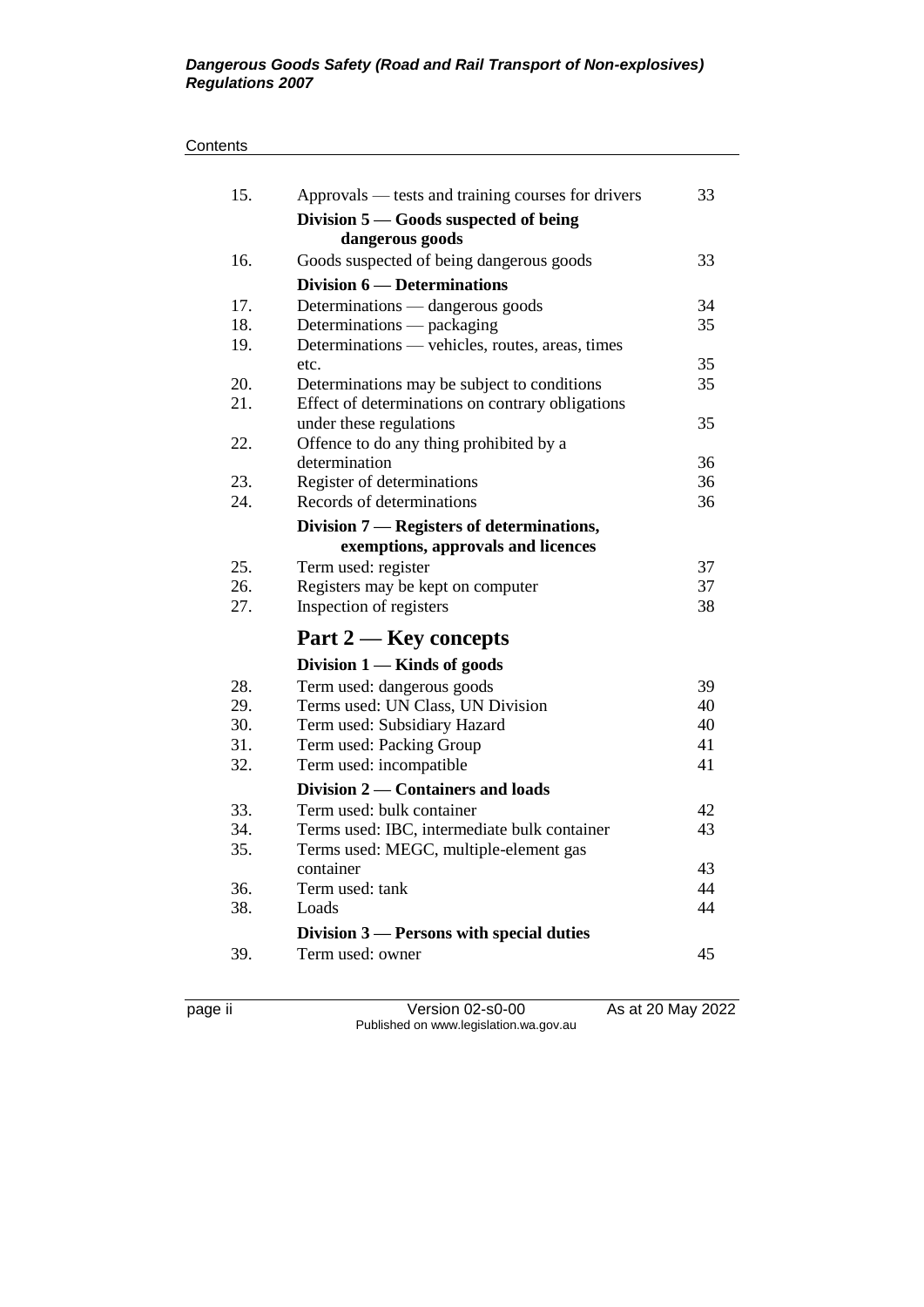|      |                                                   | Contents |
|------|---------------------------------------------------|----------|
|      |                                                   |          |
| 40.  | Terms used: consigns, consignor                   | 45       |
| 41.  | Terms used: packs, packer                         | 46       |
| 42.  | Terms used: loads, loader                         | 46       |
| 43.  | Term used: prime contractor                       | 47       |
| 44.  | Term used: rail operator                          | 47       |
|      | <b>Division 4 – Miscellaneous</b>                 |          |
| 45.  | Term used: packed in limited quantities           | 47       |
|      | Part 3 – Transport of dangerous                   |          |
|      | goods to which Special                            |          |
|      | <b>Provisions apply</b>                           |          |
| 46.  | Application of this Part                          | 48       |
| 47.  | Duty on consignors                                | 48       |
| 48A. | Duty on packers                                   | 48       |
| 48B. | Duty on loaders                                   | 49       |
| 48.  | Duty on prime contractors and rail operators      | 49       |
| 49.  | Duty on drivers                                   | 49       |
|      | Part 4 — Packaging                                |          |
|      | Division 1 — General                              |          |
| 50.  | Application of Part                               | 50       |
| 52.  | References to ADG Code Part 4 include             |          |
|      | Dangerous Goods List requirements                 | 50       |
|      | Division $2$ — Suitability and design of          |          |
|      | packaging                                         |          |
| 53.  | Suitability of packaging for transport            | 50       |
| 54.  | Marking packaging                                 | 51       |
| 55.  | Applications for approval of packaging designs    | 51       |
| 56.  | Approvals — packaging designs                     | 52       |
| 57.  | Term used: recognised testing facilities          | 53       |
| 58.  | Test certificates                                 | 53       |
| 59.  | Approvals — overpacks                             | 54       |
| 60.  | Authorised bodies may give approvals              | 55       |
|      | Division 3 — Prohibition on the sale or supply    |          |
|      | of non-compliant packaging                        |          |
| 61.  | Offence to sell or supply non-compliant packaging | 56       |

As at 20 May 2022 Version 02-s0-00 page iii Published on www.legislation.wa.gov.au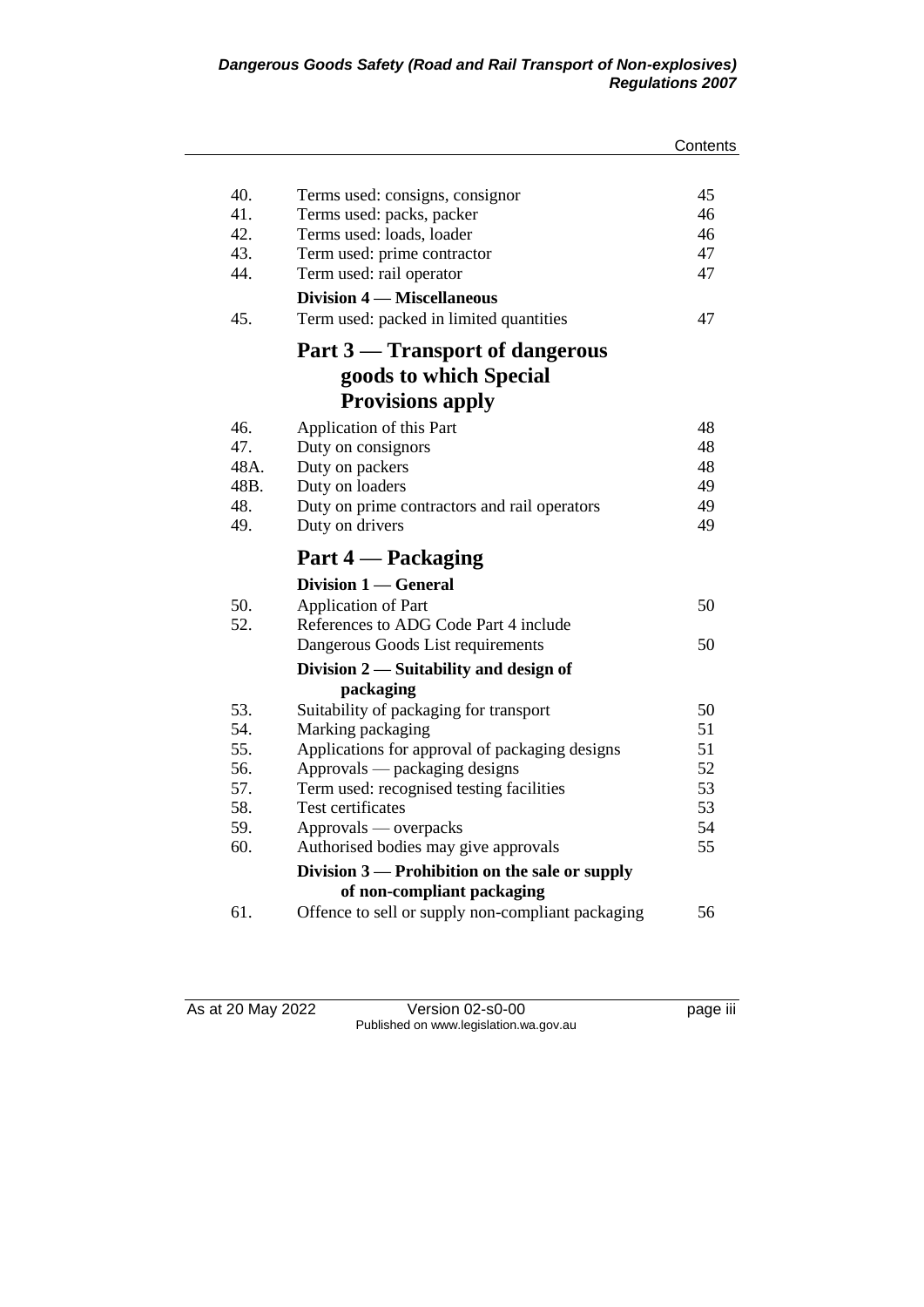#### **Contents**

|       | Division 4 — Offences relating to general        |    |
|-------|--------------------------------------------------|----|
|       | packaging                                        |    |
| 62.   | Term used: general packaging                     | 56 |
| 63.   | Duty on consignors                               | 57 |
| 64.   | Duty on packers                                  | 57 |
| 65.   | Duty on loaders                                  | 57 |
| 66.   | Duty on prime contractors and rail operators     | 58 |
| 67.   | Duty on drivers                                  | 58 |
|       | Division 5 – Offences relating to other          |    |
|       | packaging                                        |    |
| 68.   | Term used: other packaging                       | 58 |
| 69.   | Duty on manufacturers of portable tanks, MEGCs   |    |
|       | or tank vehicles                                 | 58 |
| 70.   | Duty on owners of demountable tanks, portable    |    |
|       | tanks and MEGCs                                  | 59 |
| 71.   | Duty on consignors                               | 59 |
| 72.   | Duty on packers                                  | 60 |
| 73.   | Duty on loaders                                  | 60 |
| 74.   | Duty on prime contractors and rail operators     | 60 |
| 75.   | Duty on drivers                                  | 61 |
|       | Division 9 - Offences relating to overpacks      |    |
| 101.  | Duty on consignors                               | 62 |
| 102.  | Duty on packers                                  | 62 |
| 103.  | Duty on loaders                                  | 62 |
| 104.  | Duty on prime contractors and rail operators     | 63 |
| 105.  | Duty on drivers                                  | 63 |
|       | <b>Part 5 — Consignment procedures</b>           |    |
|       | Division 1 - Marking and labelling               |    |
| 106.  | Term used: appropriately marked                  | 64 |
| 107.  | Duty on consignors                               | 65 |
| 108.  | Duty on packers                                  | 65 |
| 109.  | Duty on prime contractors and rail operators     | 66 |
| 109A. | Further duties if dangerous goods transported in |    |
|       | portable tank or by tank vehicle                 | 67 |
|       | <b>Division 2 – Placarding</b>                   |    |
| 110.  | When loads must be placarded                     | 68 |
| 111.  | Terms used: placard, appropriately placarded     | 69 |
| 112.  | Duty on consignors                               | 70 |
|       |                                                  |    |

page iv Version 02-s0-00 As at 20 May 2022 Published on www.legislation.wa.gov.au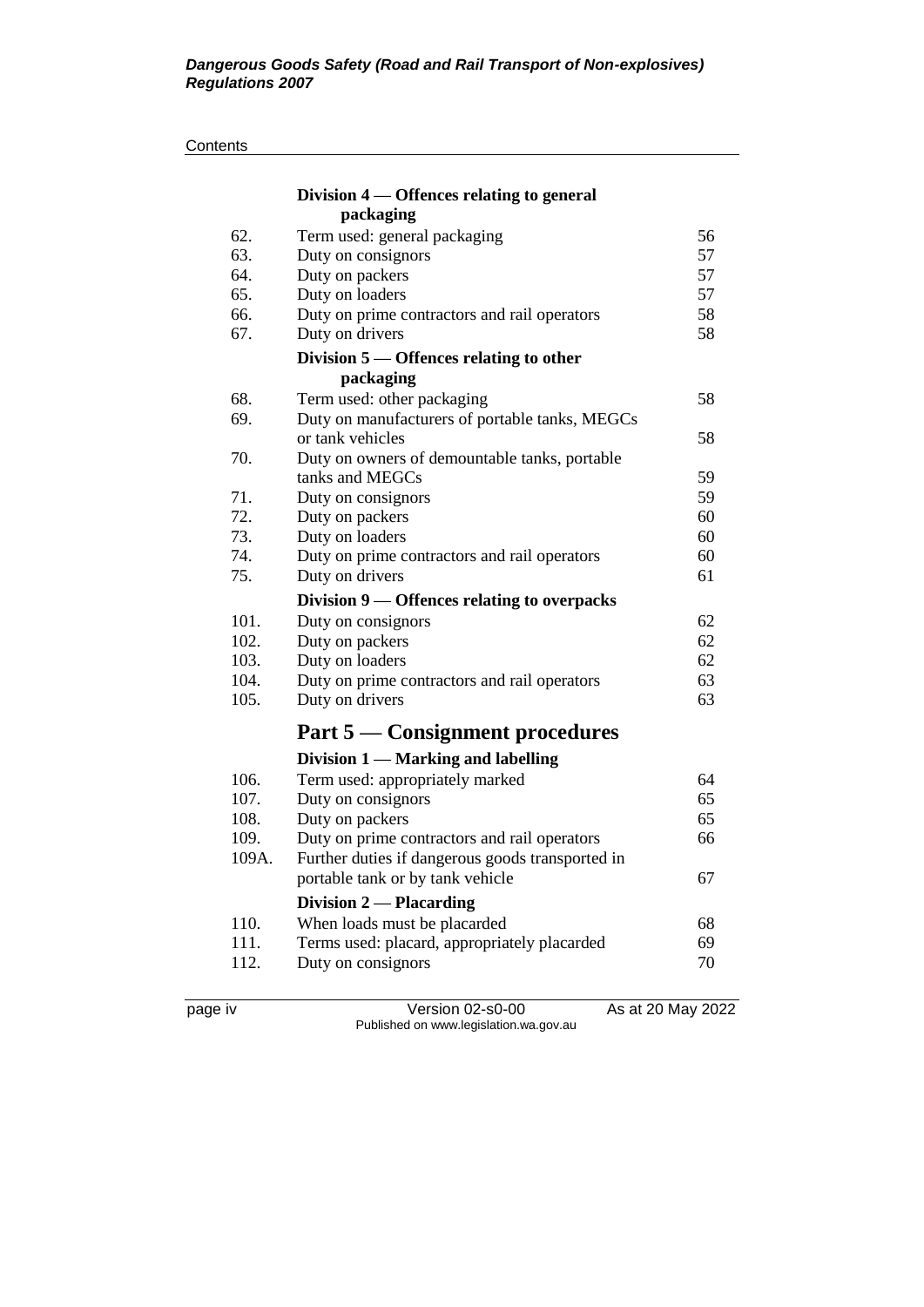|       |                                                   | Contents |
|-------|---------------------------------------------------|----------|
|       |                                                   |          |
| 113.  | Duty on loaders                                   | 71       |
| 114.  | Duty on prime contractors and rail operators      | 72       |
| 115.  | Duty on drivers                                   | 73       |
|       | Part 6 – Safety standards for                     |          |
|       | vehicles and equipment                            |          |
| 116.  | Duty on owners                                    | 74       |
| 117.  | Duty on consignors                                | 74       |
| 118.  | Duty on loaders                                   | 74       |
| 119.  | Duties on prime contractors and rail operators    | 74       |
| 120.  | Duty on drivers                                   | 74       |
|       | <b>Part 7 — Transport operations</b>              |          |
|       | relating to certain dangerous                     |          |
|       | goods and nominally empty                         |          |
|       | storage vessels                                   |          |
| 120A. | Term used: nominally empty storage vessels        | 75       |
| 121.  | Application of Part                               | 75       |
| 122.  | Duty on consignors                                | 76       |
| 123.  | Duty on loaders                                   | 76       |
| 124.  | Duty on prime contractors and rail operators      | 76       |
| 125.  | Duty on drivers                                   | 77       |
|       | Part 8 – Stowage and restraint                    |          |
| 126.  | Duty on consignors                                | 78       |
| 127.  | Duty on loaders                                   | 78       |
| 128.  | Duty on prime contractors and rail operators      | 78       |
| 129.  | Duty on drivers                                   | 79       |
|       | Part 9 — Segregation                              |          |
| 130.  | Application of Part                               | 80       |
| 131.  | Exception for certain goods for driver's personal |          |
|       | use                                               | 80       |
| 132.  | Duty on consignors                                | 80       |
| 133.  | Duty on loaders                                   | 81       |
| 134.  | Duty on prime contractors                         | 81       |
| 135.  | Duty on rail operators                            | 82       |
| 136.  | Duty on drivers                                   | 82       |
| 137.  | Approvals — Type II segregation devices           | 82       |
|       |                                                   |          |

As at 20 May 2022 Version 02-s0-00 Page v Published on www.legislation.wa.gov.au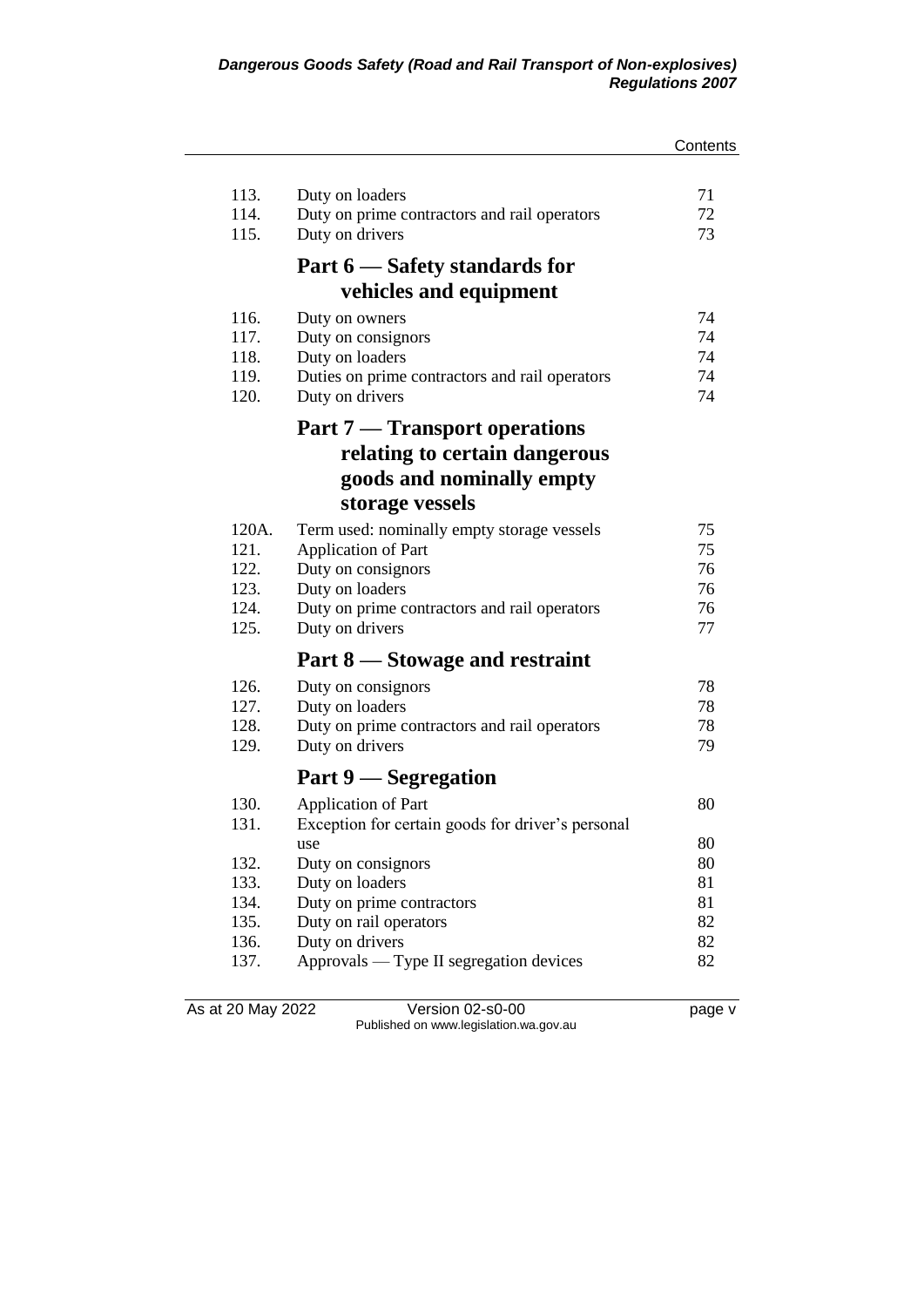#### **Contents**

| 138.  | Approvals — methods of segregation                              | 83 |
|-------|-----------------------------------------------------------------|----|
|       | Part 10 — Bulk transfer of dangerous                            |    |
|       | goods                                                           |    |
|       | Division 1 - General                                            |    |
| 139.  | Term used: bulk transfer                                        | 84 |
|       | Division 2 — Equipment and transfer                             |    |
| 140.  | Duty on transferors — hose assemblies                           | 84 |
| 141.  | Duty on transferors — general                                   | 85 |
| 142.  | Duty on occupiers                                               | 85 |
| 143.  | Duty on prime contractors                                       | 86 |
| 144.  | Duty on rail operators                                          | 86 |
|       | Division 3 - Filling ratio and ullage for tank                  |    |
|       | vehicles                                                        |    |
| 145.  | <b>Application of Division</b>                                  | 87 |
| 146.  | Duty on transferors                                             | 87 |
| 147.  | Duty on prime contractors and rail operators                    | 88 |
| 148.  | Duty on drivers                                                 | 89 |
|       |                                                                 |    |
|       | <b>Part 11 — Documentation</b>                                  |    |
|       |                                                                 |    |
| 149.  | Division 1 — Transport documentation                            | 90 |
| 150.  | False or misleading information                                 | 90 |
| 151.  | Duty on consignors - transport by road                          | 90 |
| 152.  | Duty on consignors — transport by rail                          | 91 |
| 153.  | Duty on prime contractors<br>Duty on rail operators             | 91 |
| 154.  | Duty on drivers                                                 | 91 |
| 155.  | Duty on train drivers                                           | 92 |
| 156A. | Prime contactor's duties: retention of documents                | 92 |
|       |                                                                 |    |
| 156.  | Division $2$ — Emergency information                            | 93 |
| 157.  | Term used: required emergency information<br>Duty on consignors | 93 |
| 158.  | Duty on prime contractors                                       | 93 |
| 159.  | Duty on rail operators                                          | 94 |
| 160.  | Duty on drivers                                                 | 94 |
| 161.  | Duty on train drivers                                           | 95 |

page vi Version 02-s0-00 As at 20 May 2022 Published on www.legislation.wa.gov.au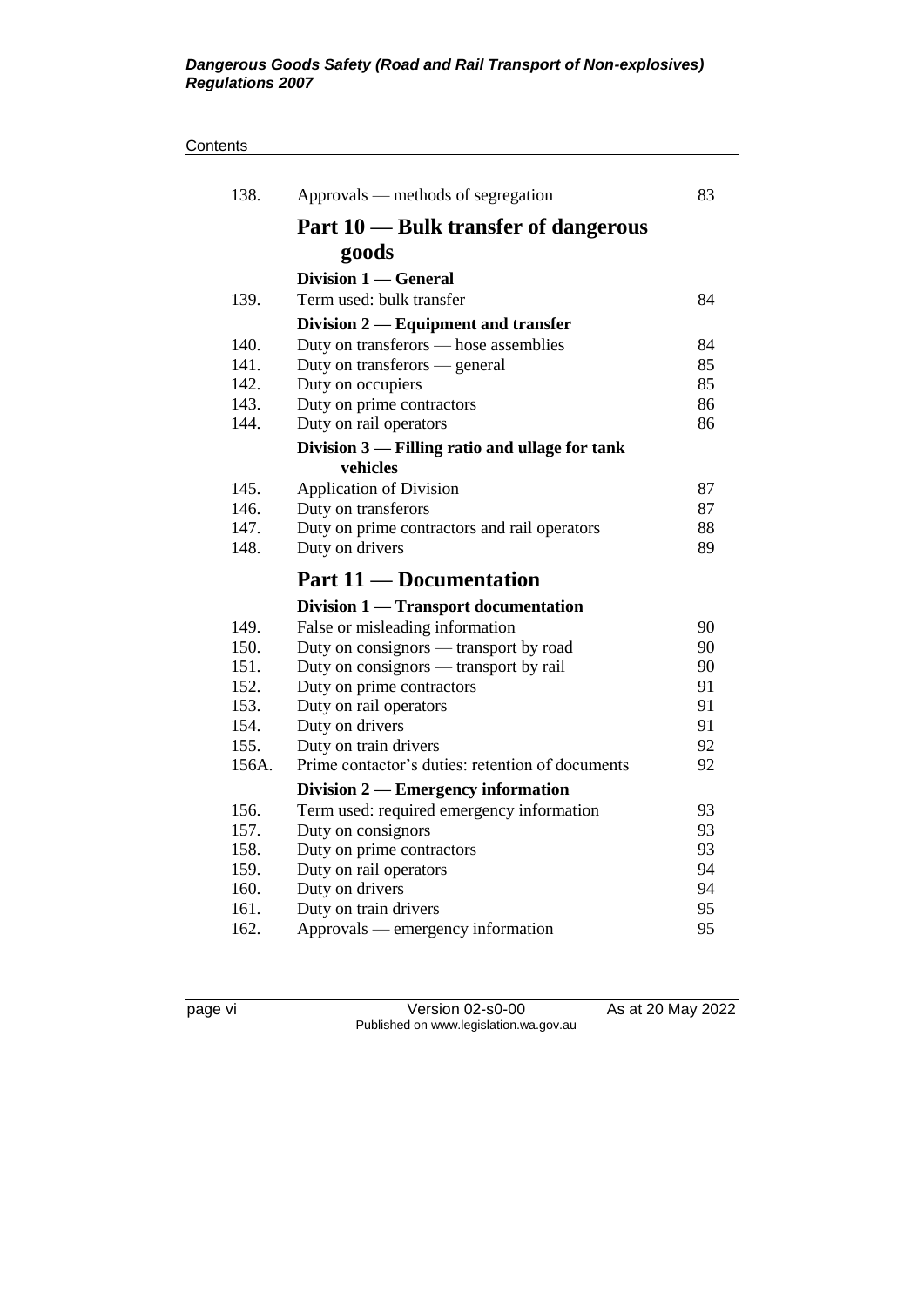|                |                                                | Contents   |
|----------------|------------------------------------------------|------------|
|                | Division $3$ — Dangerous goods packed in       |            |
|                | limited quantities                             |            |
| 162A.          | Duty on consignors                             | 95         |
| 162B.<br>162C. | Duty on prime contractors                      | 96<br>96   |
|                | False or misleading information                |            |
|                | Part 12 — Safety equipment                     |            |
| 163.           | Duty on owners                                 | 97         |
| 164.           | Duty on prime contractors                      | 97         |
| 165.           | Duty on drivers                                | 98         |
|                | <b>Part 13 – Procedures during</b>             |            |
|                | transport                                      |            |
|                | Division 1 — Immobilised and stopped vehicles  |            |
| 166.           | Duty on drivers                                | 99         |
| 167.           | Duty on prime contractors                      | 100        |
| 168.           | Duty on rail operators                         | 101        |
|                | Division 2 — General precautions: duties on    |            |
|                | drivers                                        |            |
| 169.<br>170.   | Driving                                        | 101        |
| 171.           | Parking<br>Control of ignition sources         | 101<br>102 |
| 172.           | Unloading                                      | 102        |
| 173.           | Detaching trailer                              | 103        |
| 174.           | Road tank vehicle equipped with burner         | 103        |
|                | Division 3 — General precautions: duties on    |            |
|                | prime contractors                              |            |
| 174A.          | Parking                                        | 103        |
| 174B.          | Unloading                                      | 103        |
| 174C.          | Detaching trailer                              | 104        |
| 174D.          | Road tank vehicle equipped with burner         | 104        |
|                | <b>Part 14 – Emergencies</b>                   |            |
|                | Division 1 — Emergencies generally             |            |
| 175.           | Duty on drivers                                | 105        |
| 176.           | Duty on train drivers and rail operators       | 105        |
| 177.           | Duty on prime contractors and rail operators - |            |
|                | food or food packaging                         | 106        |
|                |                                                |            |

As at 20 May 2022 Version 02-s0-00 Page vii Published on www.legislation.wa.gov.au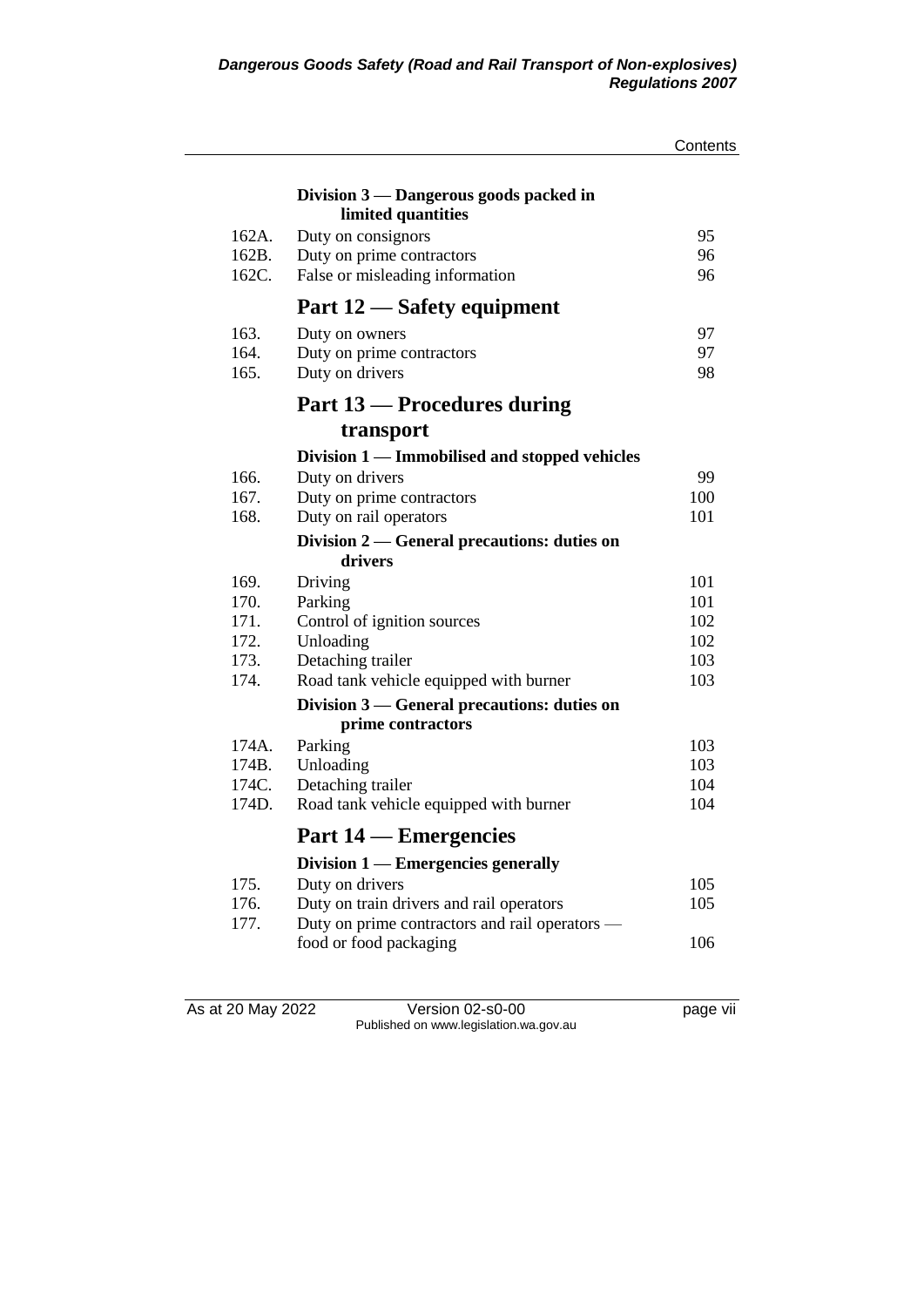#### **Contents**

| 178. | Prime contractors, rail operators and drivers to<br>inform Chief Officer | 107 |
|------|--------------------------------------------------------------------------|-----|
|      | Division 2 — Emergencies involving placard<br>loads                      |     |
| 179. | Telephone advisory service                                               | 108 |
| 180. | Emergency plans                                                          | 109 |
| 181. | Duty on consignors - information                                         | 110 |
| 182. | Duty on prime contractors and rail operators —                           |     |
|      | information                                                              | 110 |
|      | Division 3 — Dealing with emergencies                                    |     |
|      | involving placard loads                                                  |     |
| 183. | Terms used                                                               | 111 |
| 184. | Approvals — responders to emergencies                                    | 111 |
| 185. | Duties as to ensure adequate resources available to                      |     |
|      | deal with emergencies                                                    | 112 |
| 186. | Duties to provide resources to deal with emergency                       | 112 |
|      | Part 15 – Exemption                                                      |     |
|      | Division 1 — General                                                     |     |
| 187. | Register of corresponding exemptions                                     | 114 |
| 188. | Records of corresponding exemptions                                      | 114 |
|      | Division 2 – References of matters to CAP                                |     |
| 189. | Term used: exemption                                                     | 115 |
| 190. | References to CAP                                                        | 115 |
| 191. | Effect of CAP decisions about exemptions                                 | 116 |
| 192. | Effect of CAP decisions about cancelling or                              |     |
|      | varying exemptions                                                       | 116 |
|      | Part 16 - Approvals                                                      |     |
|      | Division 1 — General                                                     |     |
| 193. | Term used: approval                                                      | 117 |
| 194. | Applications                                                             | 117 |
| 195. | Form of approvals                                                        | 117 |
| 196. | When approvals not to be made                                            | 117 |
| 197. | Reasons for refusal of applications                                      | 118 |
| 198. | Periods and conditions                                                   | 118 |
| 199. | Replacement approvals                                                    | 118 |
| 200. | Grounds for cancelling approvals                                         | 118 |
| 201. | Grounds for varying approvals                                            | 119 |
|      |                                                                          |     |

page viii Version 02-s0-00 As at 20 May 2022 Published on www.legislation.wa.gov.au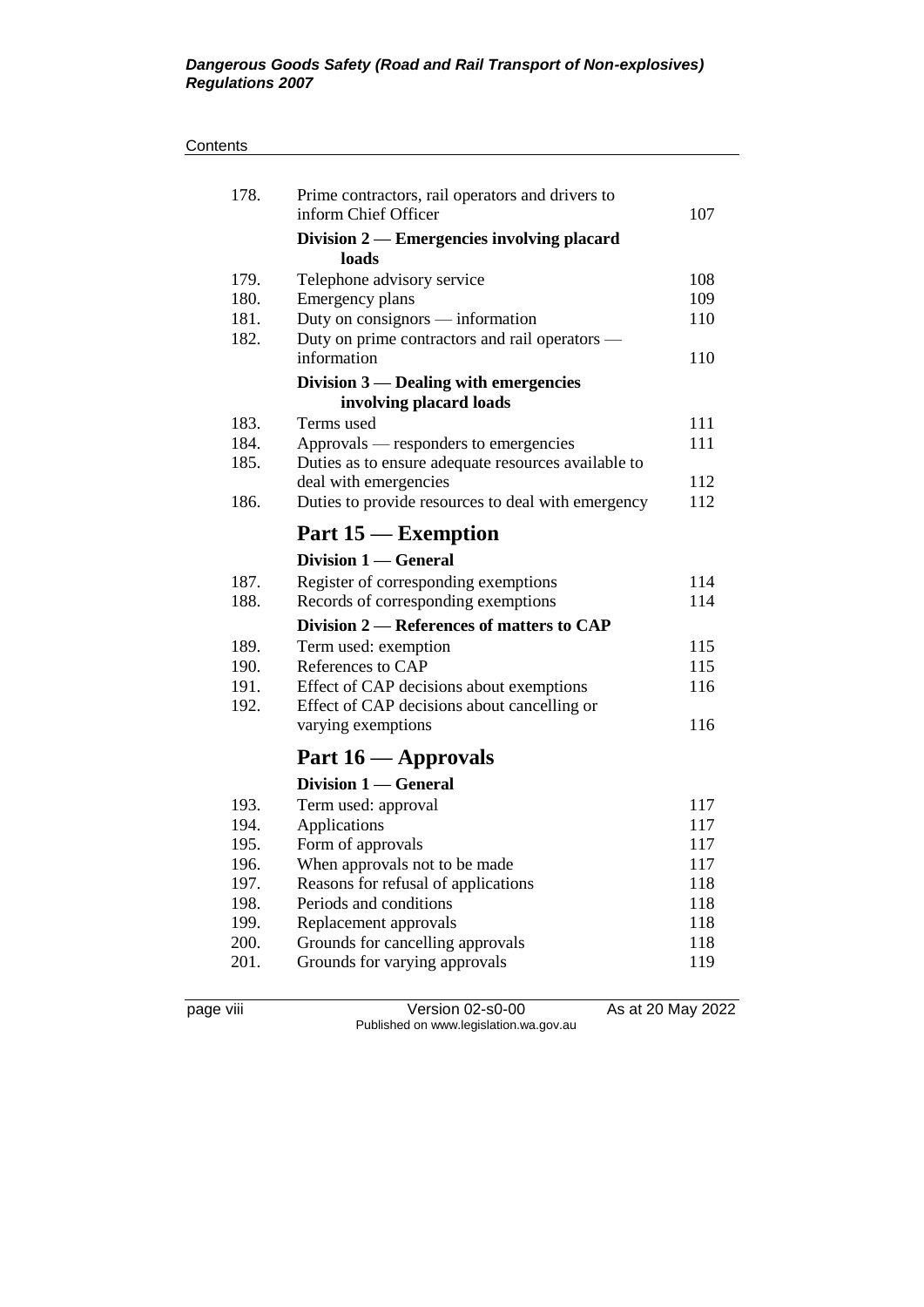|                   |                                                             | Contents |
|-------------------|-------------------------------------------------------------|----------|
|                   | Division 2 — Register of approvals                          |          |
| 202.              | Register of approvals                                       | 120      |
| 203.              | Records of approvals                                        | 120      |
|                   |                                                             |          |
|                   | Division 3 — Reference of approval matters to<br><b>CAP</b> |          |
| 204.              | References to CAP                                           | 121      |
| 205.              | Effect of CAP decisions about approvals                     | 121      |
| 206.              | Effect of CAP decisions about cancelling or                 |          |
|                   | varying approvals                                           | 122      |
|                   | Division 4 — Cancellation and variation                     |          |
| 207.              | Term used: approval                                         | 122      |
| 208.              | Cancellation and variation in dangerous situations          | 122      |
| 209.              | Cancellation giving effect to court orders                  | 122      |
| 210.              | Variation of approvals on application                       | 123      |
| 211.              | Cancellation and variation in other circumstances           | 123      |
| 212.              | When cancellation and variation take effect                 | 124      |
|                   | <b>Part 17A</b> — Determinations                            |          |
| 213A.             | Reference of determinations to CAP                          | 125      |
| 213B.             | Effect of CAP decisions about determinations                | 125      |
| 213C.             | Effect of CAP decisions about revoking or varying           |          |
|                   | determinations                                              | 126      |
|                   | Part 17 – Licences                                          |          |
|                   | <b>Division 1 — Preliminary</b>                             |          |
| 213.              | Term used: licensing authority                              | 127      |
| 214.              | Part additional to other laws                               | 127      |
|                   | Division 2 — Principal duties under this Part               |          |
| 215.              | Vehicles to be licensed (Act s. 14)                         | 127      |
| 216A.             | Some vehicles may be licensed even though not               |          |
|                   | required to be licensed under this Part                     | 128      |
| 216.              | Drivers to be licensed (Act s. 15)                          | 128      |
| 217.              | Duty on consignors                                          | 129      |
|                   | Division 3 — Dangerous goods driver licences                |          |
| 218.              | Applications for licences                                   | 129      |
| 219.              | Required driver licence evidence                            | 130      |
| 220.              | Required competency evidence                                | 131      |
| 221.              | Required medical fitness evidence                           | 131      |
| 222.              | Grant of dangerous goods driver licences                    | 132      |
| As at 20 May 2022 | Version 02-s0-00                                            | page ix  |
|                   |                                                             |          |

Published on www.legislation.wa.gov.au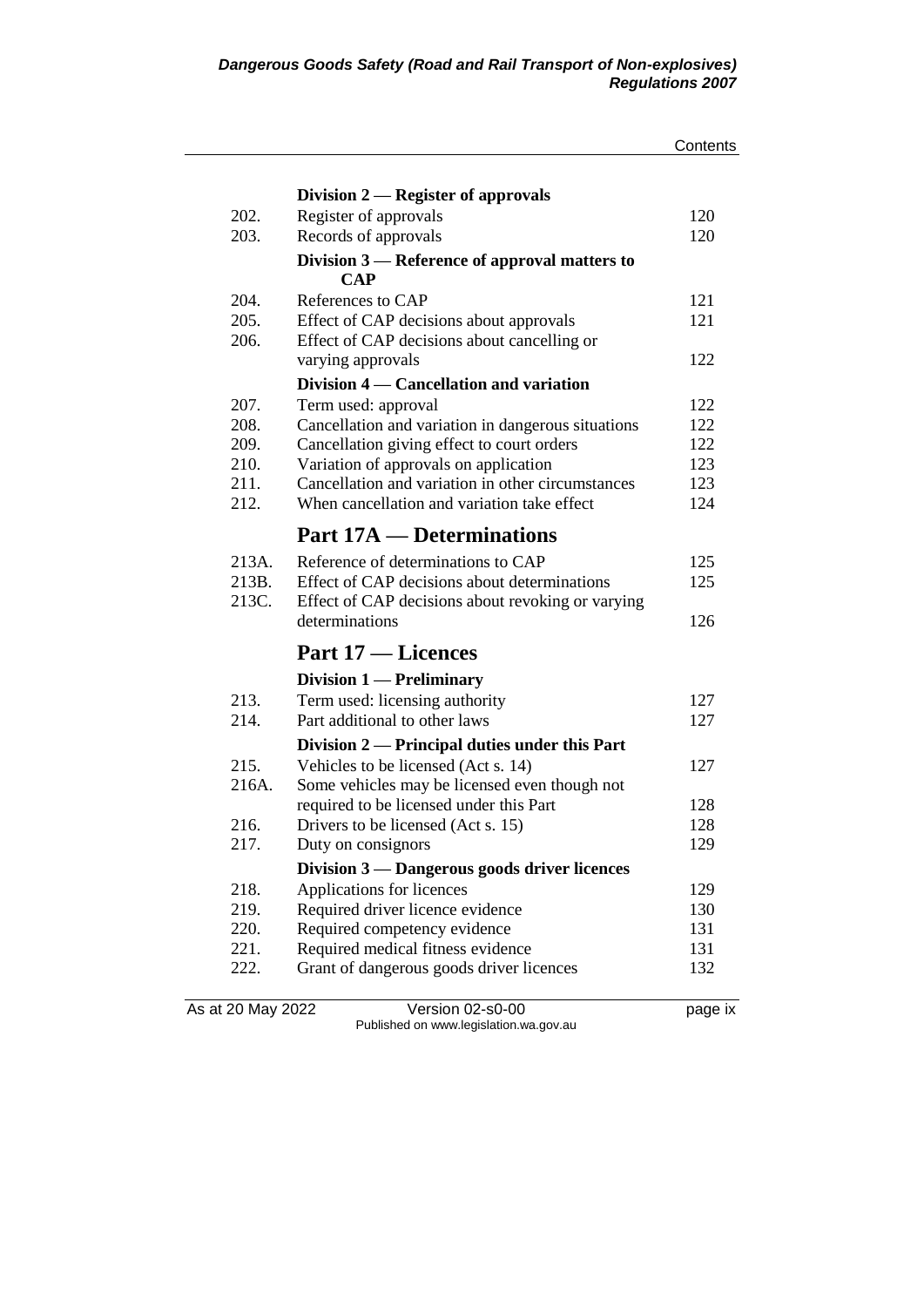#### **Contents**

| page x       | Version 02-s0-00                                                   | As at 20 May 2022 |
|--------------|--------------------------------------------------------------------|-------------------|
|              |                                                                    |                   |
|              | dangerous situations                                               | 147               |
| 251.         | Cancellation, suspension and variation in                          |                   |
| 250.         | Terms used                                                         | 147               |
|              | Division 7 — Cancellation, suspension and<br>variation             |                   |
|              |                                                                    |                   |
| 249.         | Return of licences                                                 | 146               |
| 248.         | Production of licences to licensing authority                      | 146               |
|              | applications                                                       | 146               |
| 247.         | Change of information given in licence                             |                   |
| 246.         | Registers of licences<br>Records of licences                       | 145               |
| 245.         |                                                                    | 145               |
| 244.         | Failure to comply with licence conditions<br>Surrender of licences | 145               |
| 242.<br>243. | Replacement licences                                               | 144<br>144        |
| 241.         | Terms used                                                         | 144               |
|              | Division 6 — Licences generally                                    |                   |
|              |                                                                    |                   |
| 240.         | Licences to be produced for inspection                             | 144               |
| 239.         | When licences to be carried                                        | 143               |
|              | dangerous goods driver licences                                    |                   |
|              | Division $5$ — Requirements relating to                            |                   |
|              | licences                                                           | 143               |
| 238.         | Grounds for cancelling, suspending or varying                      |                   |
| 237.         | Disposal and transfer of licensed vehicles                         | 142               |
| 236.         | Licence conditions                                                 | 141               |
| 235.         | Licence periods                                                    | 140               |
| 234.         | Renewal of licences                                                | 140               |
| 233.         | Applications for renewal of licences                               | 139               |
| 232.         | Grant of dangerous goods vehicle licences                          | 138               |
| 231.         | Additional information and inspections                             | 138               |
| 230.         | Applications for licences                                          | 137               |
| 229.         | Terms used                                                         | 137               |
|              | Division 4 - Dangerous goods vehicle licences                      |                   |
|              | licences                                                           | 136               |
| 228.         | Grounds for cancelling, suspending or varying                      |                   |
| 227.         | Additional condition                                               | 135               |
| 226.         | Licence conditions                                                 | 134               |
| 225.         | Licence periods                                                    | 134               |
| 223.<br>224. | Applications for renewal of licences<br>Renewal of licences        | 132<br>133        |
|              |                                                                    |                   |

Published on www.legislation.wa.gov.au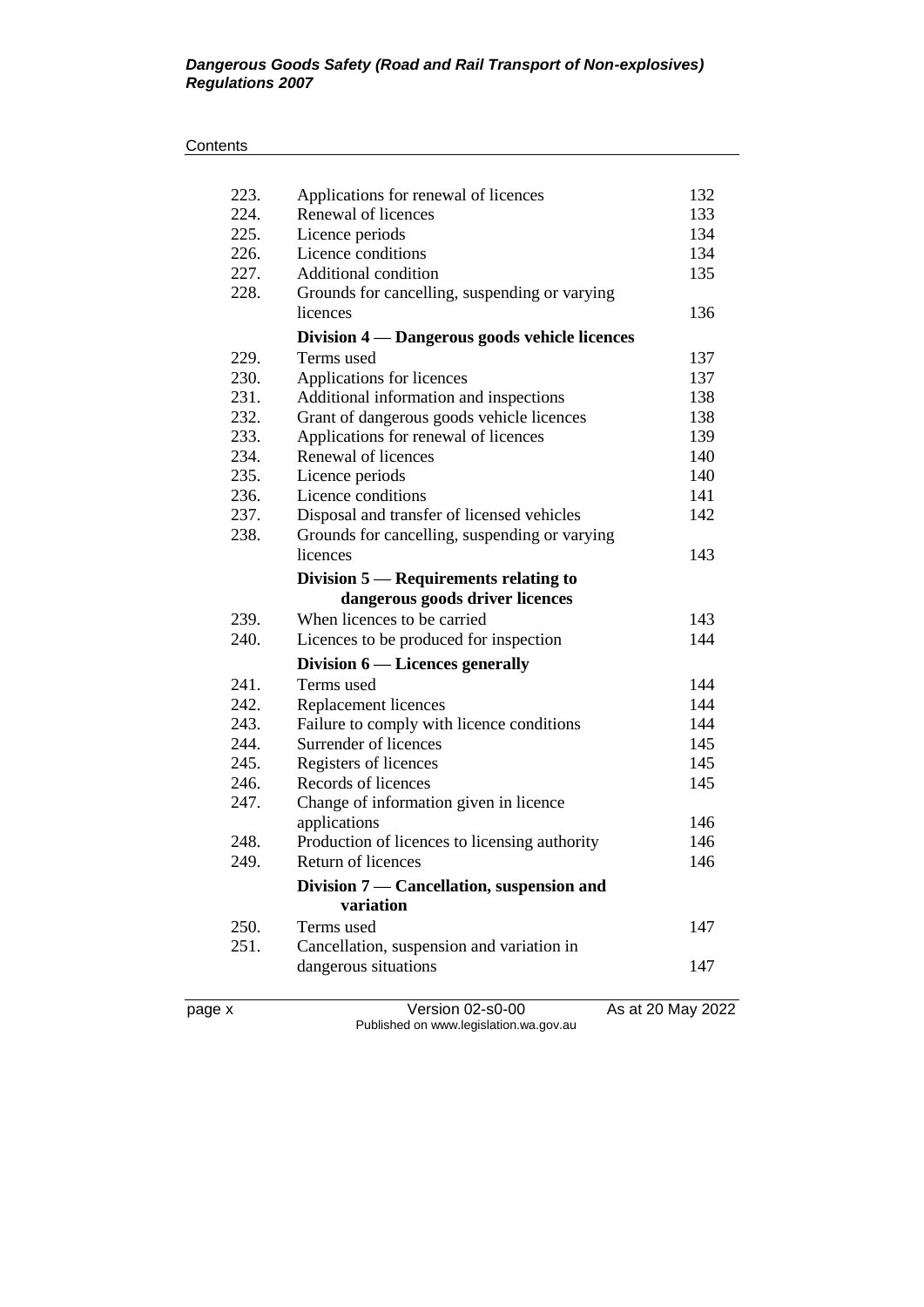|       |                                                    | Contents |
|-------|----------------------------------------------------|----------|
|       |                                                    |          |
| 252.  | Cancellation and suspension giving effect to court |          |
|       | orders                                             | 148      |
| 253.  | Variation of licences on application               | 148      |
| 254.  | Cancellation, suspension and variation in other    |          |
|       | circumstances                                      | 148      |
| 255.  | When cancellation, suspension and variation take   |          |
|       | effect                                             | 149      |
| 256.  | When licences taken to be suspended                | 149      |
|       | Part 18 — Insurance                                |          |
| 257.  | Duty on owners                                     | 150      |
| 258.  | Duty on prime contractors                          | 151      |
| 259.  | Requiring evidence of insurance etc.               | 152      |
| 260.  | Approvals — insurance                              | 152      |
|       | <b>Part 19 – Mutual recognition</b>                |          |
|       | Division 1 — Recommendations by Chief              |          |
|       | <b>Officer and corresponding authorities</b>       |          |
| 261.  | Recommendations by Chief Officer                   | 153      |
| 262.  | Recommendations by corresponding authorities       | 153      |
|       | Division $2$ — Mutual recognition of               |          |
|       | determinations, exemptions, approvals              |          |
|       | and licences                                       |          |
| 263.  | Corresponding determinations                       | 154      |
| 264.  | Corresponding exemptions                           | 155      |
| 265.  | Corresponding approvals                            | 155      |
| 266.  | Corresponding licences                             | 156      |
| 267A. | Reference of determination, exemption or approval  |          |
|       | to CAP for the purposes of mutual recognition      | 157      |
|       | <b>Part 20 — Reconsideration and</b>               |          |
|       | review of decisions                                |          |
| 267.  | Application of Part                                | 158      |
| 268.  | Who may apply for reconsideration of decisions     | 159      |
| 269.  | Applications for reconsideration                   | 160      |
| 270.  | Chief Officer to reconsider decisions              | 160      |

As at 20 May 2022 Version 02-s0-00 page xi Published on www.legislation.wa.gov.au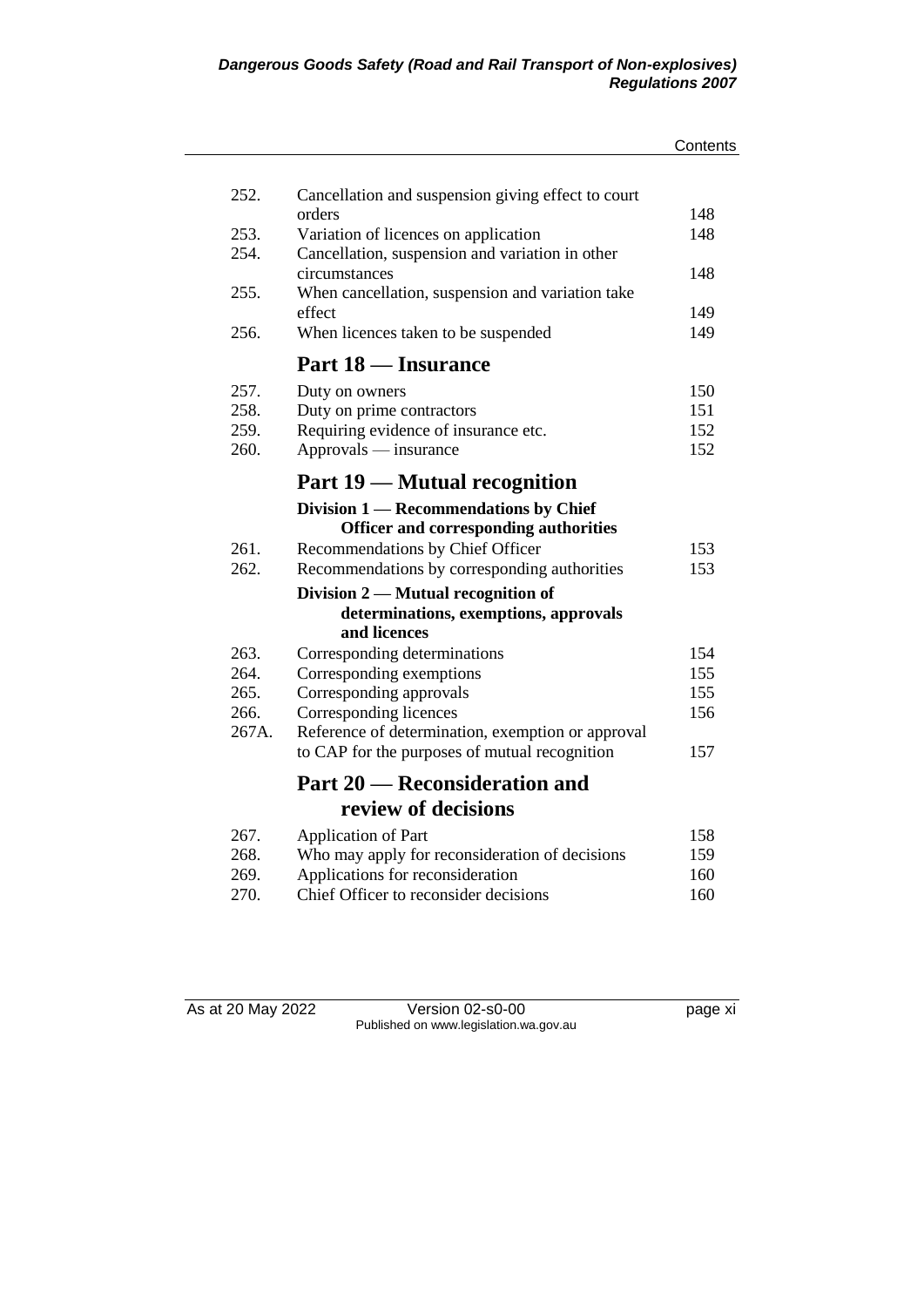| Contents |
|----------|
|----------|

|       | Part 21 — Infringement notices                                                          |     |
|-------|-----------------------------------------------------------------------------------------|-----|
| 271.  | Infringement notice offences and modified                                               |     |
|       | penalties                                                                               | 161 |
|       | Part 22 – Fees                                                                          |     |
| 272.  | Fees prescribed                                                                         | 162 |
|       | <b>Part 22A — Miscellaneous</b>                                                         |     |
| 272A. | Exception for offence involving compliance with                                         |     |
|       | <b>ADG</b> Code                                                                         | 163 |
|       | Part 23 - Transitional                                                                  |     |
|       | Division 1 — Provisions for Dangerous Goods<br>(Transport) Act 1998                     |     |
| 273.  | Terms used                                                                              | 164 |
| 274.  | Lawful conduct under repealed regulations                                               | 164 |
| 275.  | Continuing effect of certain determinations                                             | 165 |
| 276.  | Continuing effect of certain corresponding                                              |     |
|       | determinations                                                                          | 165 |
| 277.  | Continuing effect of certain exemptions                                                 | 166 |
| 278.  | Continuing effect of certain corresponding                                              |     |
|       | exemptions                                                                              | 166 |
| 279.  | Continuing effect of certain approvals                                                  | 167 |
| 280.  | Continuing effect of certain corresponding                                              |     |
|       | approvals                                                                               | 168 |
| 281.  | Continuing effect of certain licences                                                   | 168 |
| 282.  | Continuing effect of certain corresponding licences                                     | 169 |
|       | Division $2$ — Other provisions                                                         |     |
| 283.  | Assessing fitness to drive                                                              | 169 |
|       | Division 3 — Provision for Dangerous Goods                                              |     |
|       | <b>Safety (Road and Rail Transport of</b>                                               |     |
|       | <b>Non-explosives</b> ) Amendment                                                       |     |
|       | <b>Regulations 2014</b>                                                                 |     |
| 284.  | Transitional provision for offence involving                                            |     |
|       | compliance with ADG Code                                                                | 170 |
|       | Division 4 — Provision for Dangerous Goods<br><b>Safety (Road and Rail Transport of</b> |     |

page xii Version 02-s0-00 As at 20 May 2022 Published on www.legislation.wa.gov.au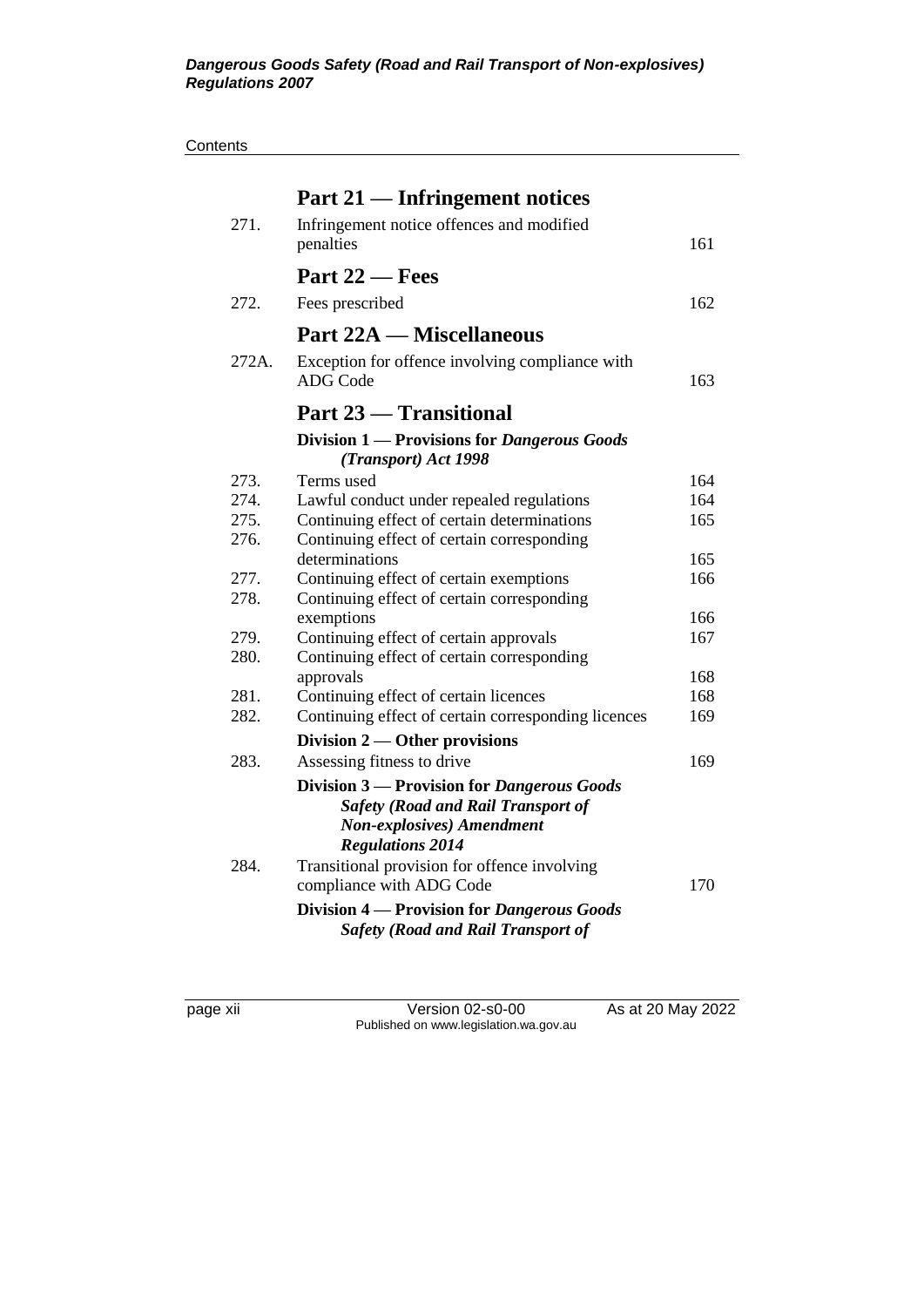|      |                                                                                                                                                          | Contents |
|------|----------------------------------------------------------------------------------------------------------------------------------------------------------|----------|
|      | <b>Non-explosives</b> ) Amendment Regulations<br>$(No. 2)$ 2015                                                                                          |          |
| 285. | Transitional provision for offence involving<br>compliance with ADG Code                                                                                 | 171      |
|      | Division 5 - Provisions for Dangerous Goods<br><b>Safety (Road and Rail Transport of</b><br><b>Non-explosives</b> ) Amendment<br><b>Regulations 2017</b> |          |
| 286. | Term used: commencement day                                                                                                                              | 171      |
| 287. | Assessing fitness to drive                                                                                                                               | 172      |
| 288. | Transitional provision for offence involving<br>compliance with ADG Code                                                                                 | 172      |
|      | Division 6 — Provisions for Dangerous Goods                                                                                                              |          |
|      | <b>Safety (Road and Rail Transport of</b><br><b>Non-explosives)</b> Amendment<br><b>Regulations 2018</b>                                                 |          |
| 289. | Term used: commencement day                                                                                                                              | 172      |
| 290. | Transitional provision for offence involving                                                                                                             |          |
|      | compliance with ADG Code                                                                                                                                 | 173      |
|      | Division 7 - Provision for Dangerous Goods<br><b>Safety Regulations Amendment</b><br><b>Regulations 2020</b>                                             |          |
| 291. | Transitional provision for offence involving<br>compliance with ADG Code                                                                                 | 173      |
|      | Schedule 1 — Infringement notice<br>offences and modified penalties                                                                                      |          |
|      | <b>Notes</b>                                                                                                                                             |          |
|      | Compilation table                                                                                                                                        | 179      |
|      | Uncommenced provisions table                                                                                                                             | 182      |
|      | Other notes                                                                                                                                              | 182      |
|      | <b>Defined terms</b>                                                                                                                                     |          |

As at 20 May 2022 Version 02-s0-00 Page xiii Published on www.legislation.wa.gov.au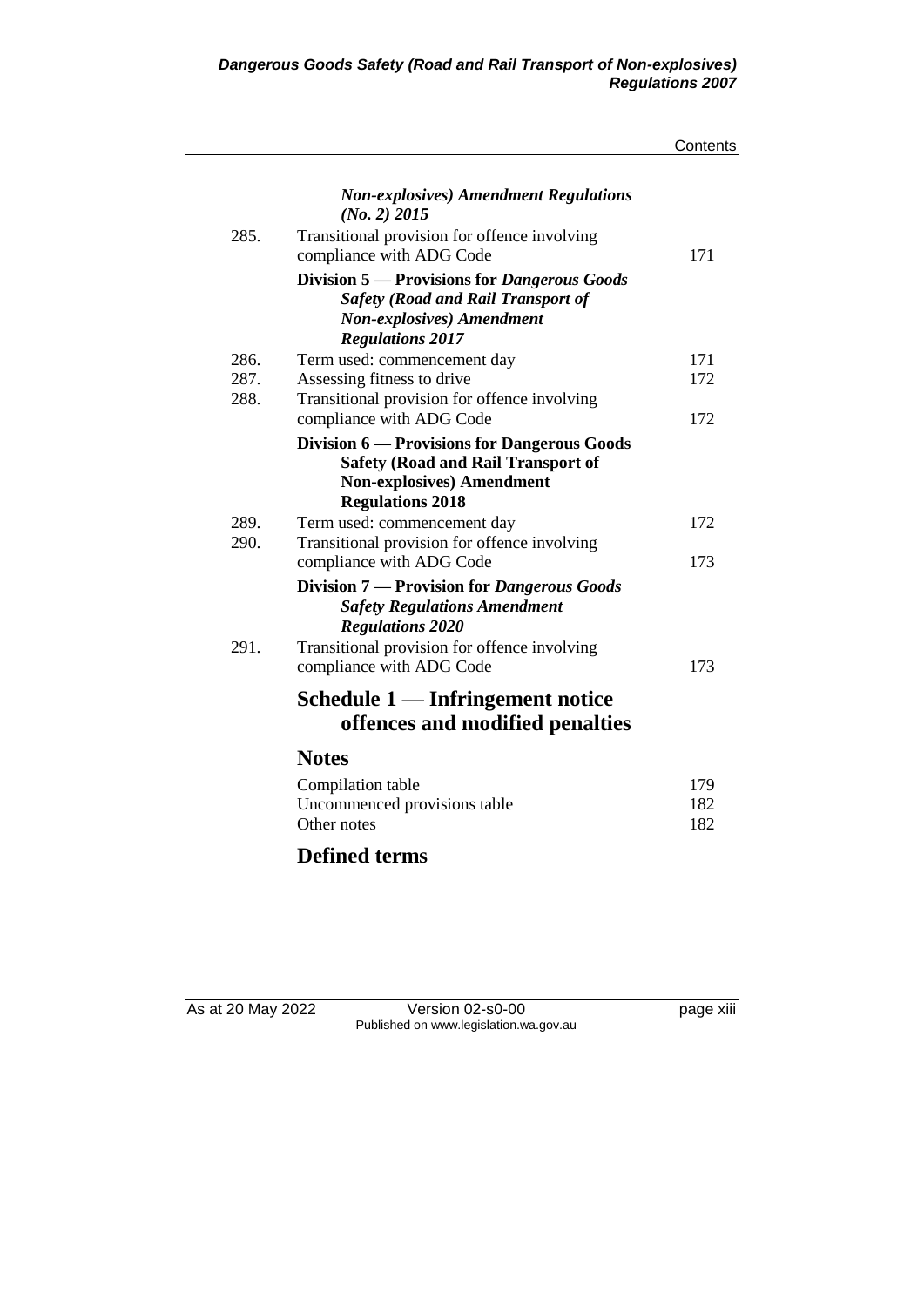Dangerous Goods Safety Act 2004

# **Dangerous Goods Safety (Road and Rail Transport of Non-explosives) Regulations 2007**

# **Part 1 — Preliminary**

# **Division 1 — Introductory**

#### **1. Citation**

These regulations are the *Dangerous Goods Safety (Road and Rail Transport of Non-explosives) Regulations 2007*.

## **2. Commencement**

These regulations come into operation as follows:

- (a) regulations 1 and  $2$  on the day on which these regulations are published in the *Gazette*;
- (b) the rest of the regulations on the day on which the Act Part 3 comes into operation.

#### **3. Main objects**

The main objects of these regulations are —

- (a) to set out the obligations of persons involved in the transport of dangerous goods by road or rail; and
- (b) to reduce as far as practicable the risks to people, property and the environment arising from the transport of dangerous goods by road or rail; and
- (c) to give effect to the standards, requirements and procedures of the ADG Code so far as they apply to the transport of dangerous goods by road or rail; and

As at 20 May 2022 Version 02-s0-00 page 14 Published on www.legislation.wa.gov.au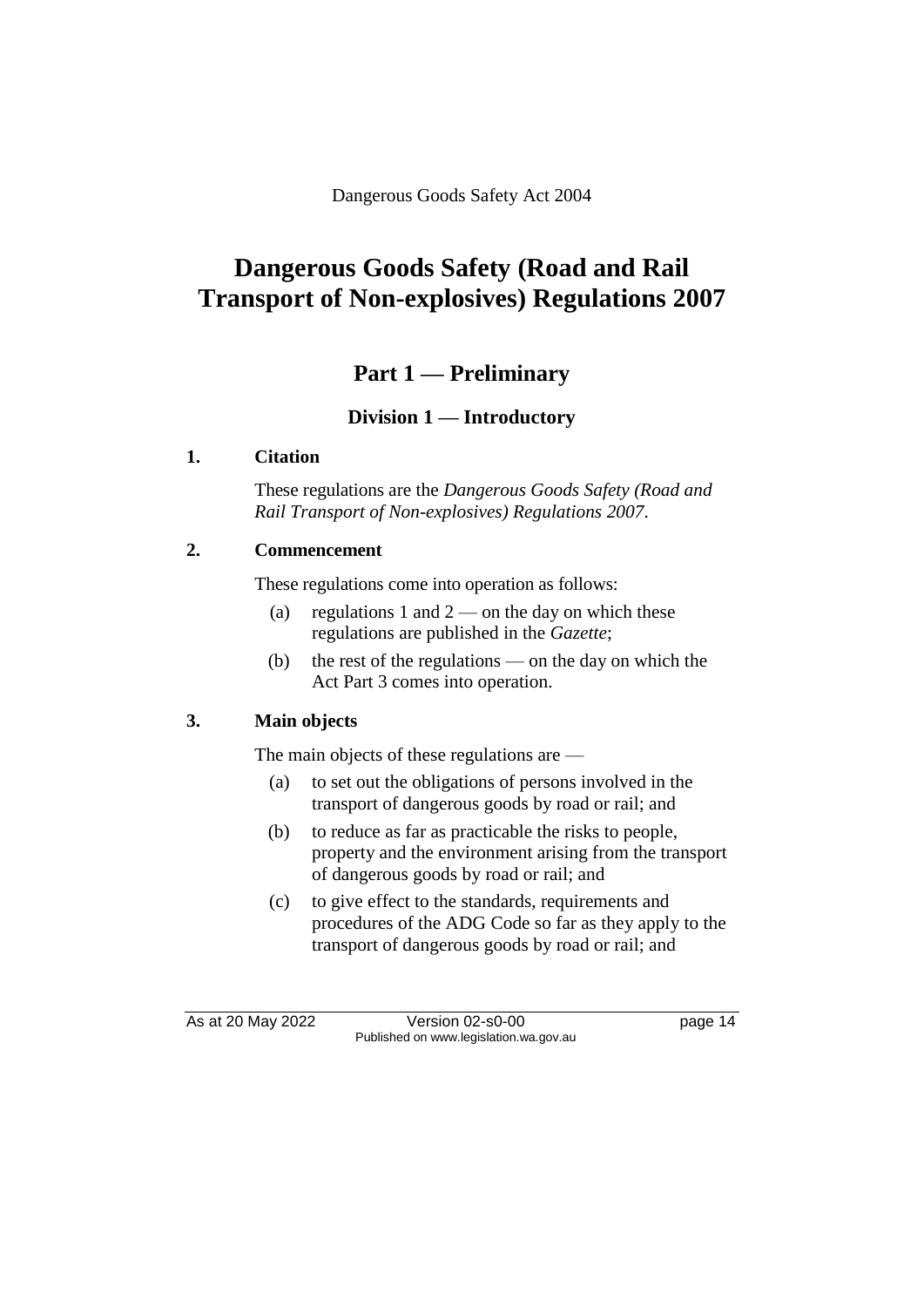(d) to promote consistency between the standards, requirements and procedures applying to the transport of dangerous goods by road, rail and other modes of transport.

# **Division 2 — Interpretation**

## **4. Terms used**

In these regulations, unless the contrary intention appears —

*Act* means the *Dangerous Goods Safety Act 2004*;

*ADG Code* means the *Australian Code for the Transport of Dangerous Goods by Road and Rail* (also called the Australian Dangerous Goods Code) published by the National Transport Commission, including (for the avoidance of doubt) its appendices;

*ADR approved* means approved in accordance with the *Agreement Concerning the International Carriage of Dangerous Goods by Road* published by the Inland Transport Committee of the Economic Commission for Europe;

*aggregate quantity*, in relation to a load containing dangerous goods, means the total of —

- (a) the number of kilograms of
	- (i) solid dangerous goods; and
	- (ii) articles (including aerosols),

in the load; and

- (b) the number of litres or kilograms, whichever is used in the transport documentation for the load to describe the goods, of liquid dangerous goods in the load; and
- (c) the total capacity in litres of the receptacles in the load containing dangerous goods of UN Class 2 (other than aerosols);

*another participating jurisdiction* means a participating jurisdiction other than this State;

As at 20 May 2022 Version 02-s0-00 Page 15 Published on www.legislation.wa.gov.au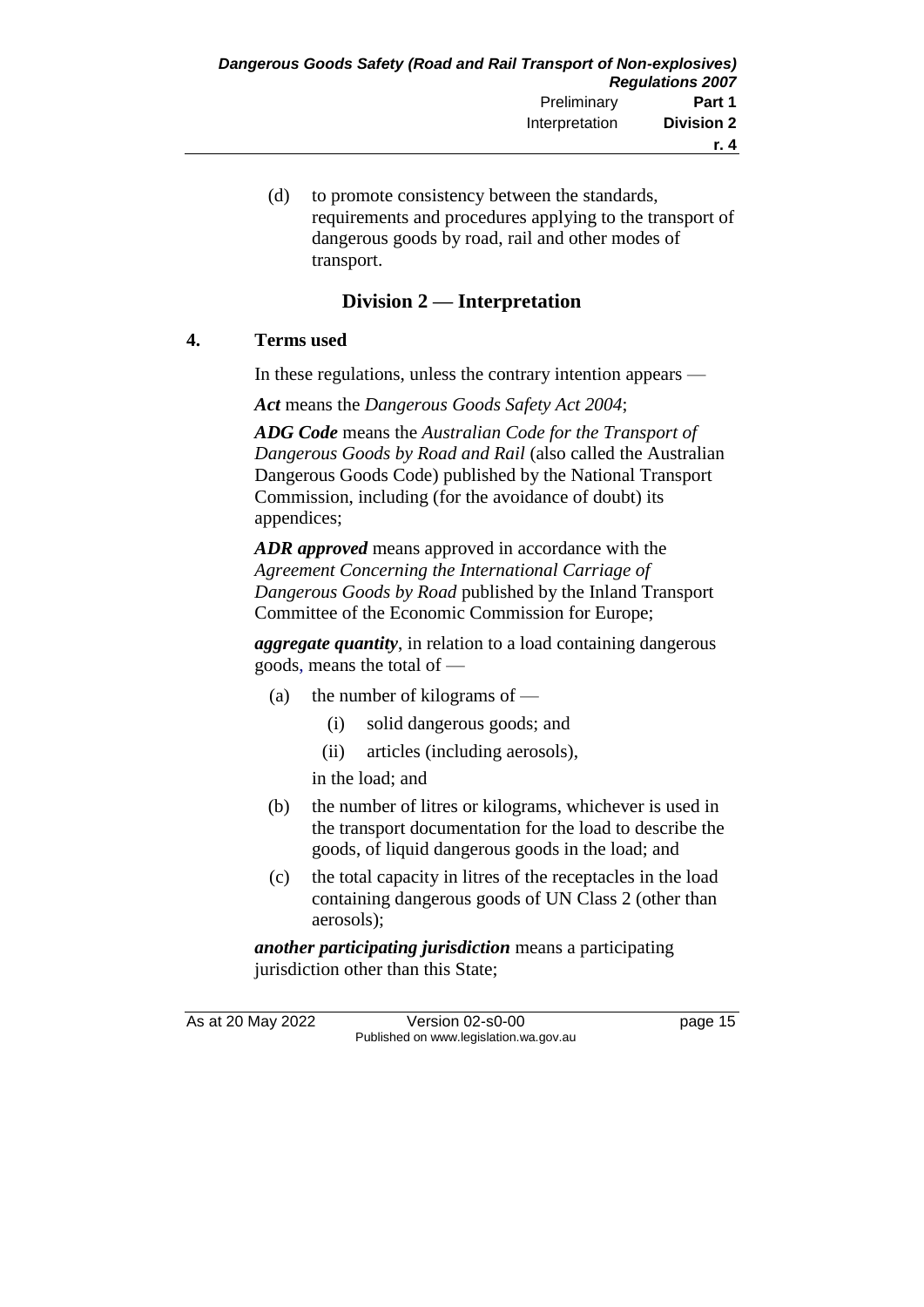*appropriately marked* has the meaning given in regulation 106; *appropriately placarded* has the meaning given in

regulation 111(2);

*approval* means an approval that is given by the Chief Officer or an authorised body and is in effect under these regulations;

#### *approved packaging* means —

- (a) packaging of a design that is approved under regulation 56; or
- (b) foreign approved packaging;

#### *approved tank* means —

- (a) a tank of a design that is approved under regulation 56; or
- (b) a foreign approved tank;

*approved test* means a test that is approved under regulation  $15(1)(a)$ ;

*approved training course* means a training course that is approved under regulation 15(1)(b);

*article* means a manufactured item, other than a fluid or particle,  $that -$ 

- (a) is formed into a particular shape or design during manufacture; and
- (b) has hazard properties and a function that are wholly or partly dependent on that shape or design,

and includes batteries, aerosols, gas-filled lighters, seat belt pre-tensioners and refrigerating machines;

*authorised body* means a body or any other person authorised under regulation 60 to give approvals;

*bulk container* has the meaning given in regulation 33;

*capacity* means the total internal volume of a packaging at a temperature of  $15^{\circ}$ C, expressed in litres or cubic metres;

### *cargo transport unit* means —

(a) a road transport tank or freight vehicle; or

page 16 Version 02-s0-00 As at 20 May 2022 Published on www.legislation.wa.gov.au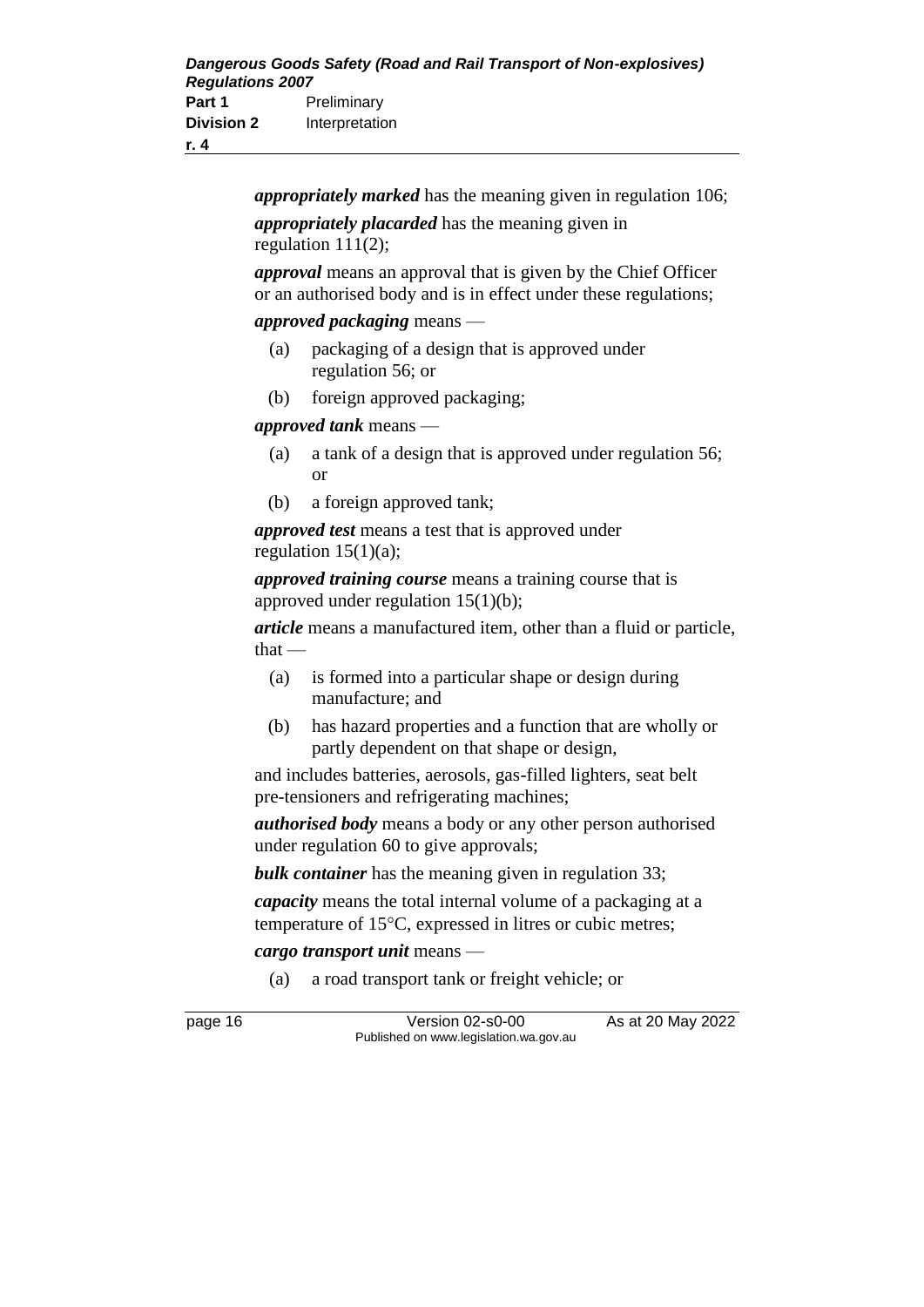- (b) a railway transport tank or freight wagon; or
- (c) a portable tank; or
- (d) a bulk container; or
- (e) a freight container; or
- (f) an MEGC;

*combination* means a road vehicle consisting of a motor vehicle and one or more trailers;

*Competent Authorities Panel* or *CAP* means the panel of that name comprising persons each of whom —

- (a) is a competent authority (or a representative of a competent authority) of this or a participating jurisdiction; and
- (b) is appointed by the Transport and Infrastructure Council;

*compliance plate* means a plate that must be attached to a portable tank, MEGC or tank vehicle under the ADG Code Part 6, and includes an identification plate;

*consigns* and *consignor* have the meaning given in regulation 40;

*corresponding approval* means an approval to which regulation 265 applies;

*corresponding authority* means the authority in another participating jurisdiction or, if there are separate authorities in that jurisdiction in relation to road transport and to rail transport, the authority in relation to road transport or rail transport, as the case requires, whose functions most nearly correspond to those of the Chief Officer under the Act;

*corresponding dangerous goods driver licence* means a licence to which regulation 266 applies that has effect in this State under that regulation as a dangerous goods driver licence;

*corresponding dangerous goods vehicle licence* means a licence to which regulation 266 applies that has effect in this State under that regulation as a dangerous goods vehicle licence;

As at 20 May 2022 Version 02-s0-00 page 17 Published on www.legislation.wa.gov.au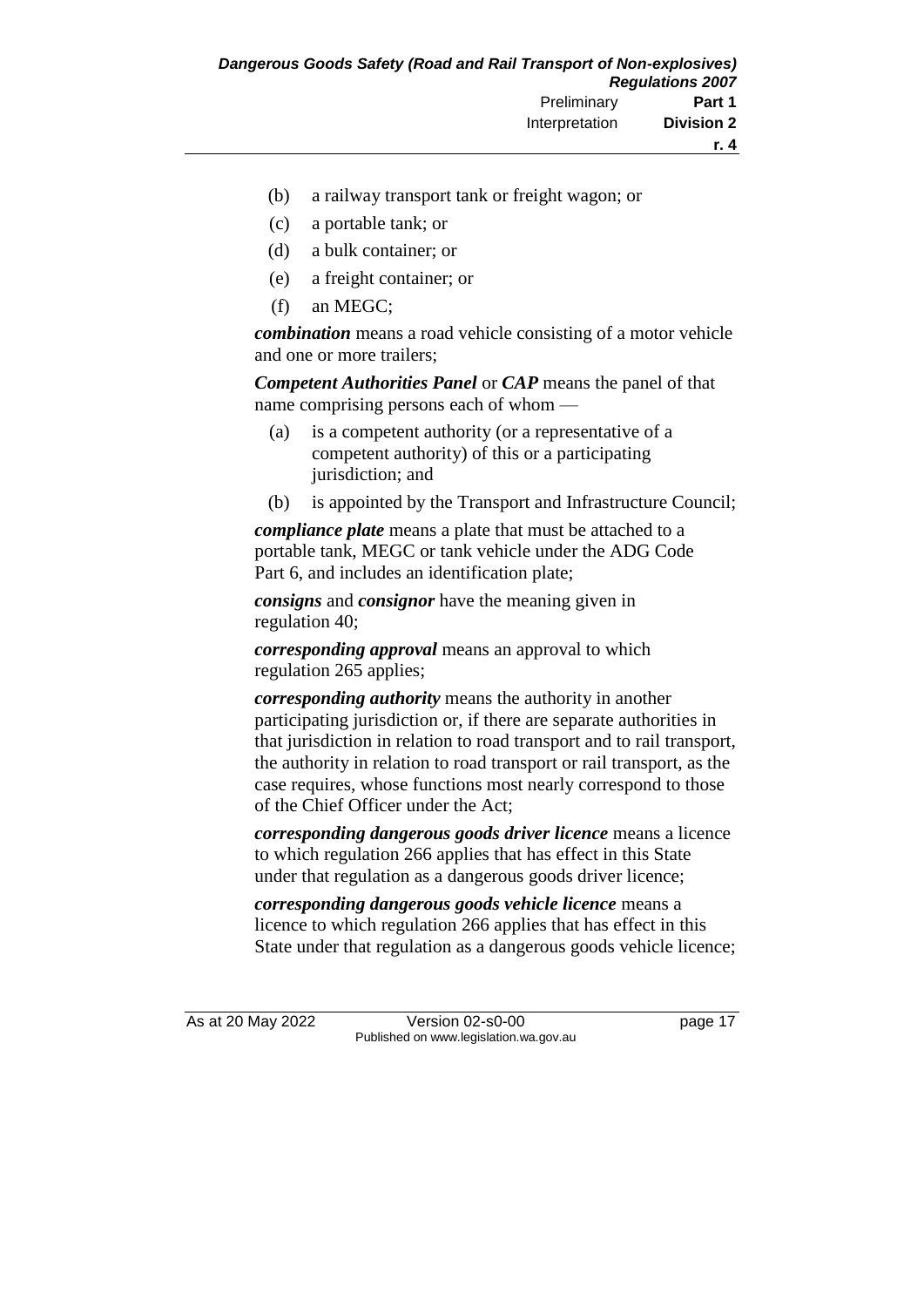*corresponding determination* means a determination to which regulation 263 applies;

*corresponding exemption* means an exemption to which regulation 264 applies;

*corresponding law* means a law of another State or a Territory corresponding, or substantially corresponding, to these regulations;

*dangerous goods* has the meaning given in regulation 28;

*dangerous goods driver licence* means a licence that is in force under Part 17 Division 3;

*Dangerous Goods List* means the list set out in the ADG Code section 3.2.3;

*dangerous goods vehicle licence* means a licence that is in force under Part 17 Division 4;

*demountable tank* means a tank, other than a portable tank, that is designed to be carried on a vehicle but that does not form part of and is not permanently attached to the vehicle and is designed to be removable;

*determination* means a determination that is made by the Chief Officer and is in effect under these regulations;

*driver licence* means an Australian driver licence as defined in the *Road Traffic (Authorisation to Drive) Act 2008* section 3(1);

*driver licensing authority* means an Australian driver licensing authority as defined in the *Road Traffic (Authorisation to Drive) Act 2008* section 3(1);

*driving licences register* means a register kept by the driver licensing authority of a State or Territory that records information about driver licences granted under a law of that State or Territory;

*emergency service officer* —

(a) means an officer or employee of the FES Department; and

page 18 Version 02-s0-00 As at 20 May 2022 Published on www.legislation.wa.gov.au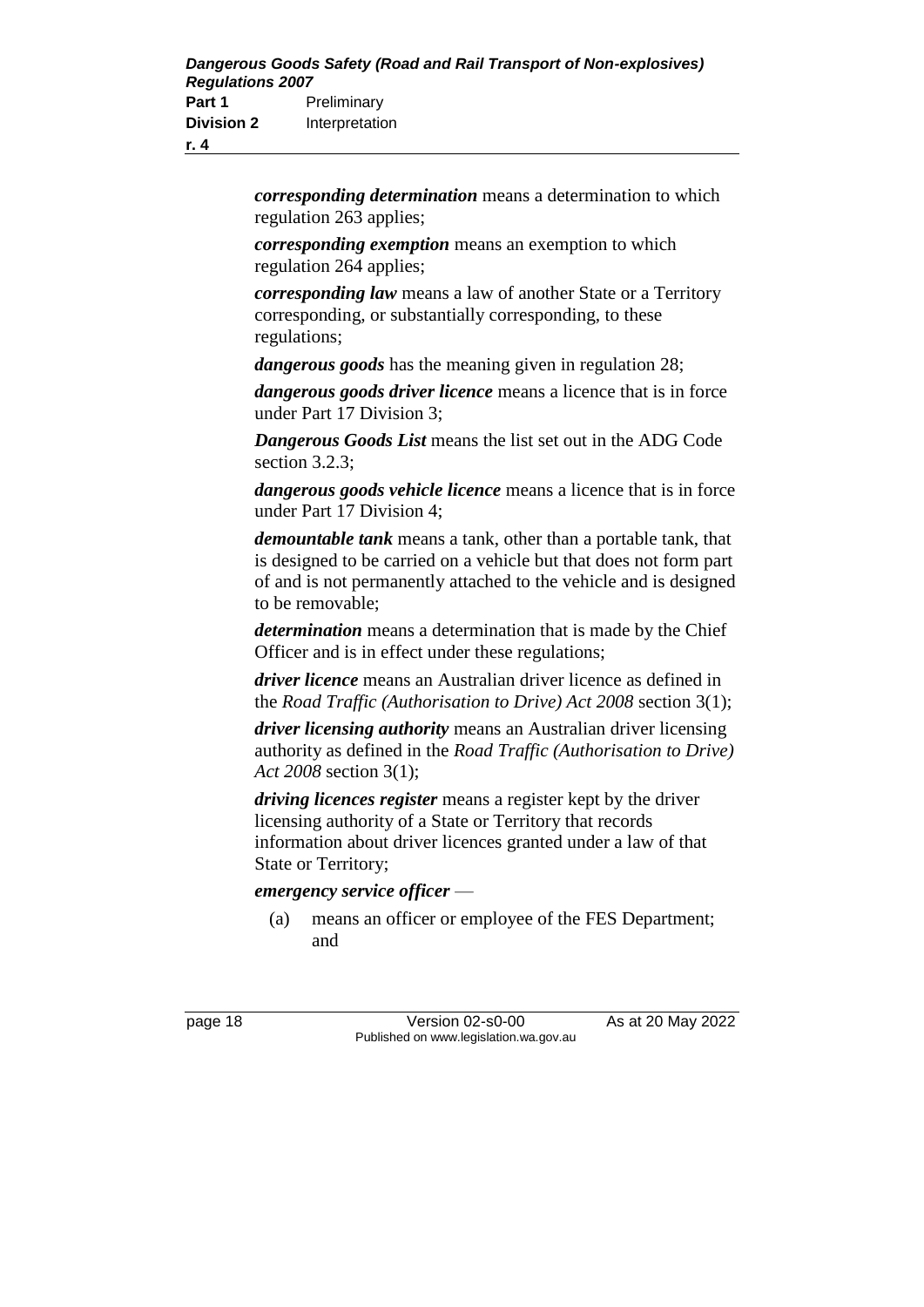(b) in Part 14 — includes an officer of an ambulance service;

*exemption* means an exemption, in force under the Act Part 4, from any provision of these regulations;

*FES Department* means the department of the Public Service principally assisting in the administration of the *Fire and Emergency Services Act 1998*;

*food* includes —

- (a) a substance prepared or intended for human or animal consumption; and
- (b) a substance (except dangerous goods) intended to be an ingredient of food;

*food packaging* means —

- (a) a receptacle that contains, or is designed or intended to contain, food; or
- (b) material designed or intended to be used in a receptacle that is designed or intended to contain food;

*foreign approved*, in relation to packaging, means packaging that has the markings required by the ADG Code Part 6 for packaging of its type, in confirmation that the packaging is ADR approved, ICAO approved, IMO approved, RID approved or UN approved;

*freight container* means a re-usable container of the kind mentioned in Australian/New Zealand Standard AS/NZS 3711 that is designed for repeated use for transport of goods by one or more modes of transport;

*hose assembly* means a hose, or hoses connected together, for use in the transfer of dangerous goods to or from a tank on a vehicle, a portable tank or a storage receptacle and includes —

- (a) if there are 2 or more hoses connected together the connections between the hoses; and
- (b) the attachment connecting the hose or hoses to the tank; and

As at 20 May 2022 Version 02-s0-00 Page 19 Published on www.legislation.wa.gov.au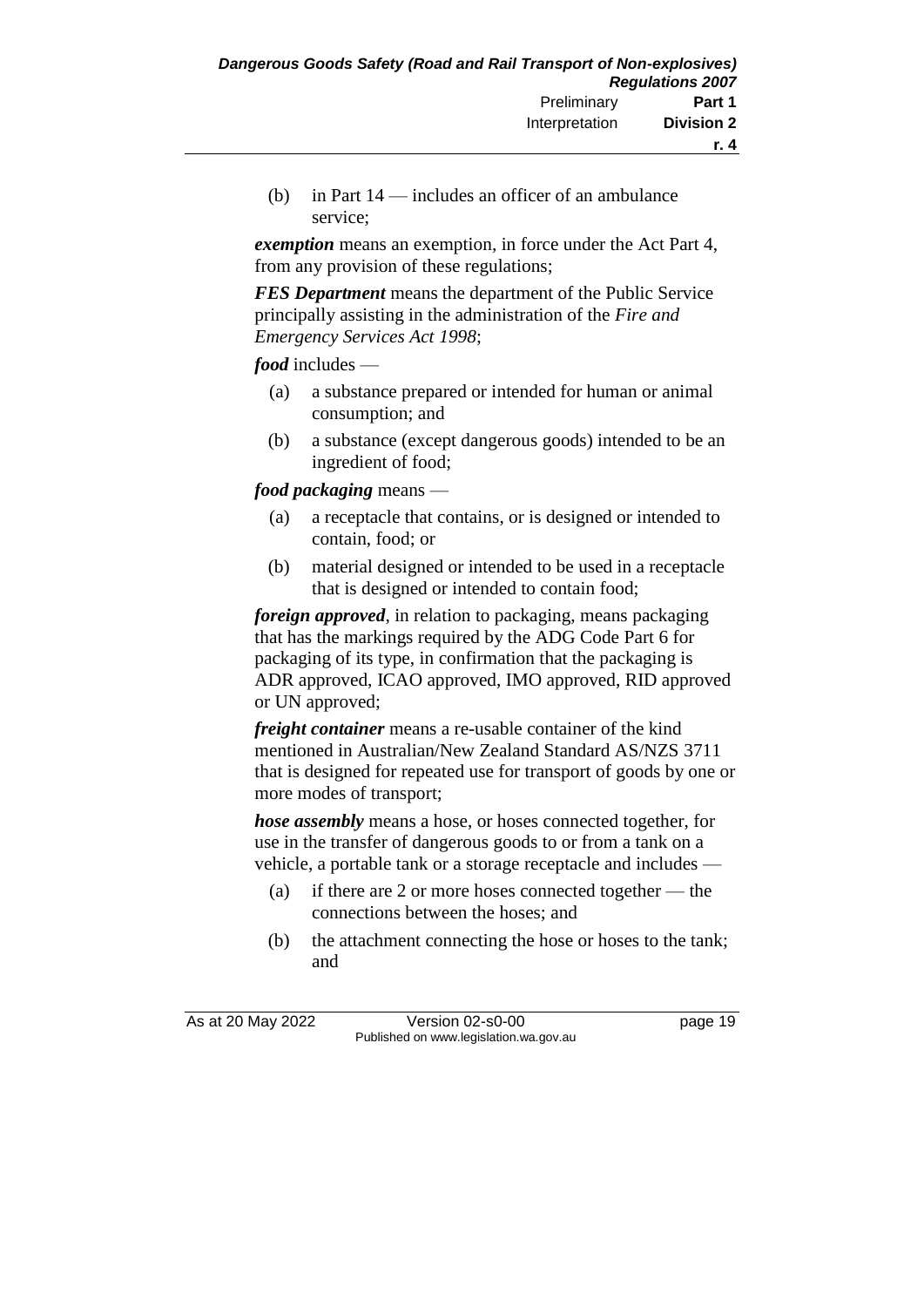(c) anything else (except the vehicle, portable tank or storage receptacle) attached to the hose or hoses;

*IBC* or *intermediate bulk container* has the meaning given in regulation 34;

*ICAO approved* means approved in accordance with the ICAO Technical Instructions;

*ICAO Technical Instructions* means the *Technical Instructions for the Safe Transport of Dangerous Goods by Air* published by the International Civil Aviation Organisation;

*IMDG Code* means the *IMDG Code, International Maritime Dangerous Goods Code*, 2016 Edition, incorporating Amendment 38-16 (ISBN: 978-92-801-1636-6);

*IMO approved* means approved in accordance with the IMDG Code;

*incompatible* has the meaning given in regulation 32;

*inner packaging*, in relation to goods for which outer packaging is required if the goods are to be transported, means any packaging that is, or that is to be, contained or protected by the outer packaging;

*journey* means the transport of dangerous goods from where the goods are consigned to where the goods are delivered to the consignee;

*large packaging* means outer packaging that —

- (a) is designed for mechanical handling; and
- (b) has a capacity of not more than  $3 \text{ m}^3$ ; and
- (c) is intended to contain articles or inner packaging with
	- (i) a net mass of more than 400 kg; or
	- (ii) capacities totalling more than 450 L;

*load* has the meaning given in regulation 38;

*loads* and *loader* have the meaning given in regulation 42;

*MEGC* or *multi-element gas container* has the meaning given in regulation 35;

page 20 Version 02-s0-00 As at 20 May 2022 Published on www.legislation.wa.gov.au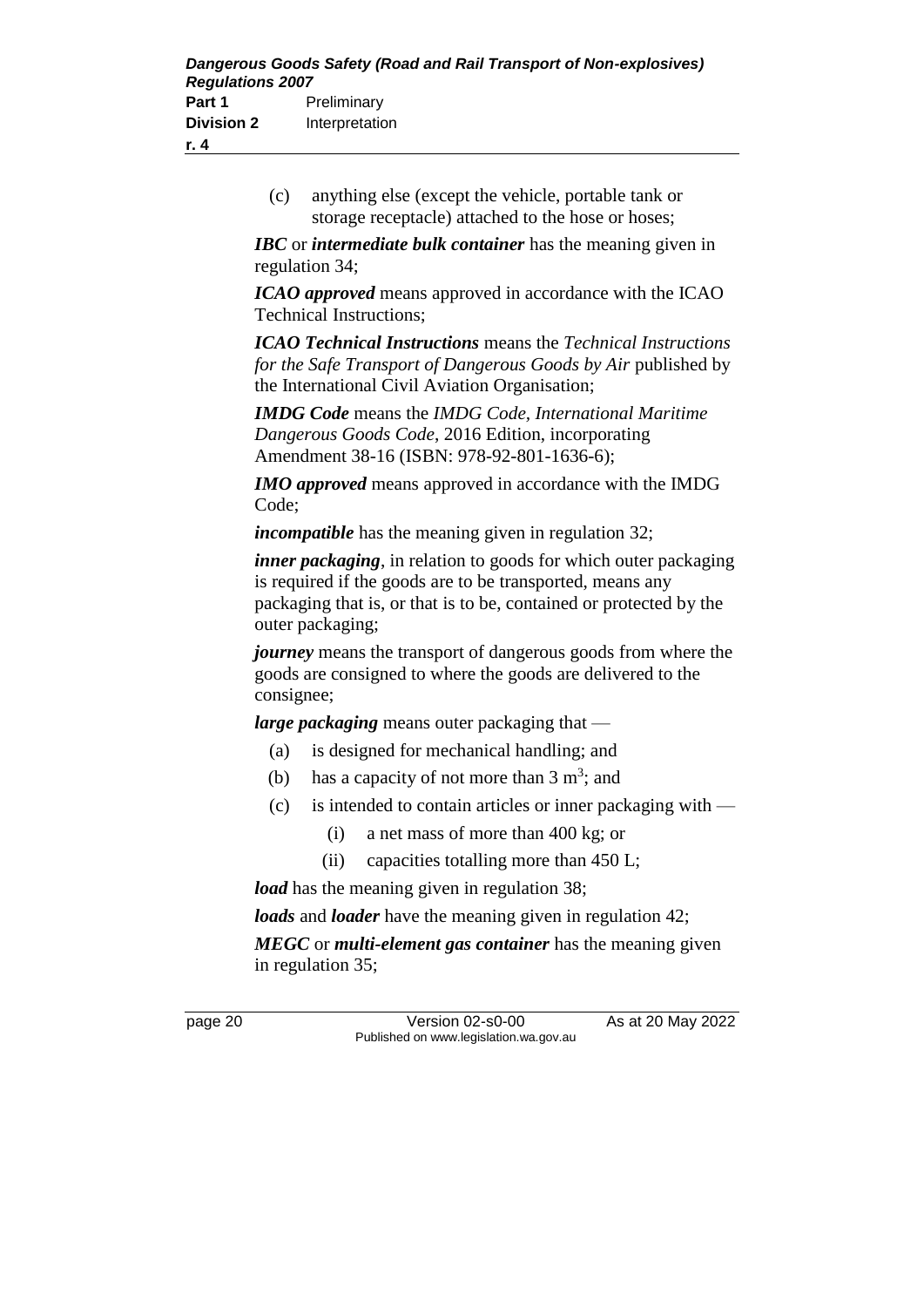*model subordinate instrument* means the *Model Subordinate Instrument on the Transport of Dangerous Goods by Road or Rail* as agreed to from time to time by the Transport and Infrastructure Council and published on the website maintained by the Parliamentary Counsel's Committee;

*multimodal* means applicable to, suitable for use on, more than one mode of transport;

*NATA* means the National Association of Testing Authorities;

*outer packaging* means external packaging (including absorbent materials, cushioning and any other components) necessary for the purposes of transport to contain and protect —

- (a) articles; or
- (b) receptacles in composite packaging as defined in the ADG Code section 1.2.1.1; or
- (c) inner packaging in combination packaging as defined in the ADG Code section 1.2.1.1;

*overpack* means packaging (other than large packaging) used to hold and consolidate packages of goods into a single unit for easier handling and stowage;

Example for this definition:

Pallet, together with strapping or shrink wrapping, designed to hold packages; box or crate into which packages are placed.

*owner*, of a vehicle, has the meaning given in regulation 39;

*package* in relation to dangerous goods or other goods, means the complete product of the packing of the goods for transport, and consists of the goods and their packaging;

*packaging* of dangerous goods or other goods, means anything that contains, holds, protects or encloses the goods, whether directly or indirectly, to enable them to be received or held for transport or to be transported, including inner packaging, outer packaging, overpacks, large packaging, IBCs, MEGCs, tanks (including the tank of a tank vehicle), bulk and freight containers, drums, barrels, jerry cans, boxes and bags;

As at 20 May 2022 Version 02-s0-00 page 21 Published on www.legislation.wa.gov.au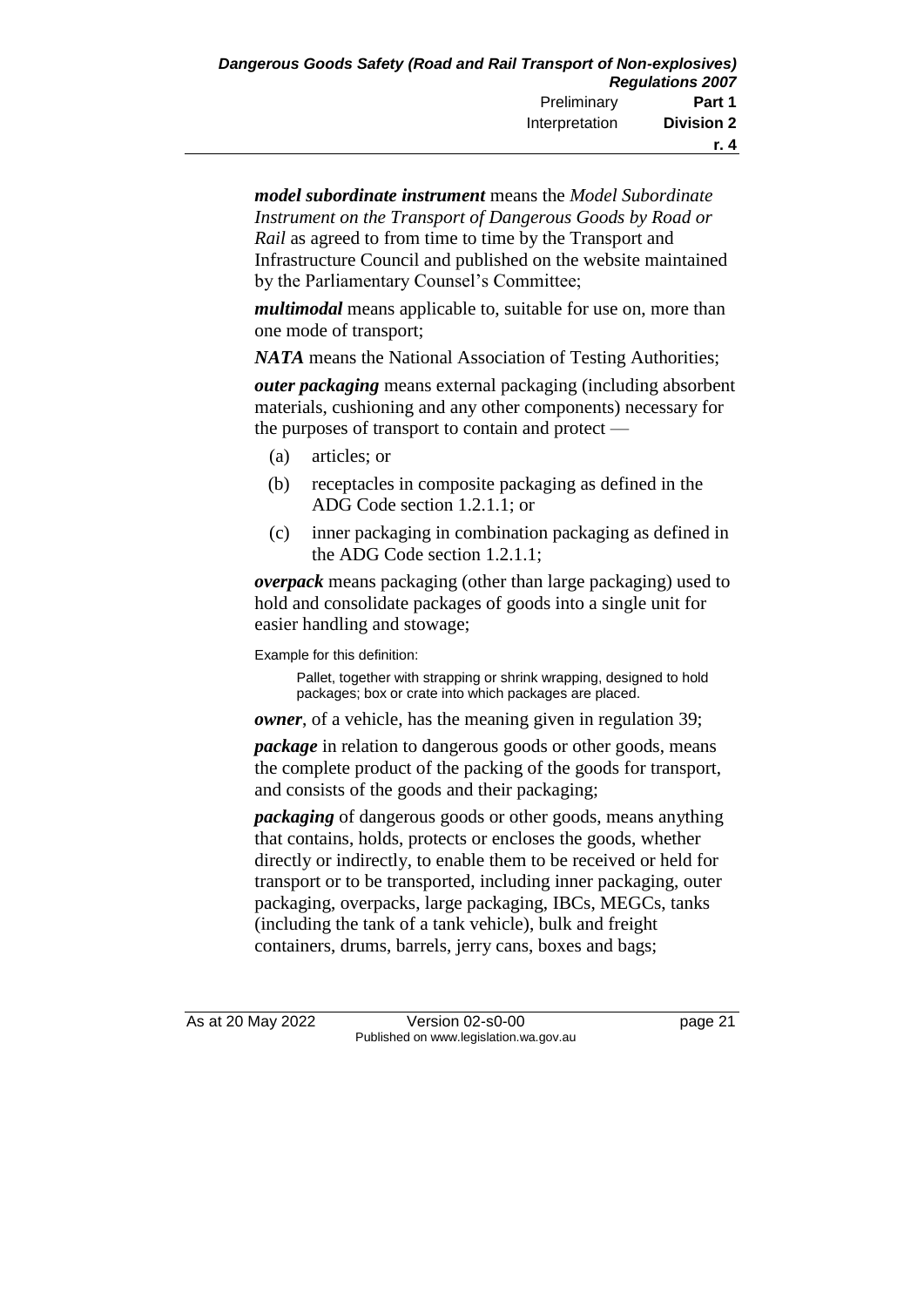**r. 4**

*packed in limited quantities* has the meaning given in regulation 45;

*Packing Group* has the meaning given in regulation 31;

*packs* and *packer* have the meaning given in regulation 41;

#### *participating jurisdiction* means —

- (a) this State; and
- (b) another State or a Territory that has a corresponding law;

*placard load* means a load that contains dangerous goods and that must be placarded under regulation 110;

*placards* has the meaning given in regulation 111(1);

*portable tank* means a multimodal tank that —

- (a) is designed primarily to be loaded onto a vehicle or ship; and
- (b) has a capacity of more than 450 L; and
- (c) is equipped with skids, mountings, stabilisers and accessories to facilitate mechanical handling; and
- (d) is capable of being loaded and unloaded without removing its service equipment or structural equipment; and
- (e) is capable of being lifted when full;

*premises* includes a structure, whether permanent or temporary, and land, but does not include a vehicle;

*pressure drums* means welded transportable pressure receptacles of a water capacity of more than 150 L but not more than 1 000 L;

Note for this definition:

Cylindrical receptacles equipped with rolling hoops, and spheres on skids.

*prime contractor* has the meaning given in regulation 43;

page 22 Version 02-s0-00 As at 20 May 2022 Published on www.legislation.wa.gov.au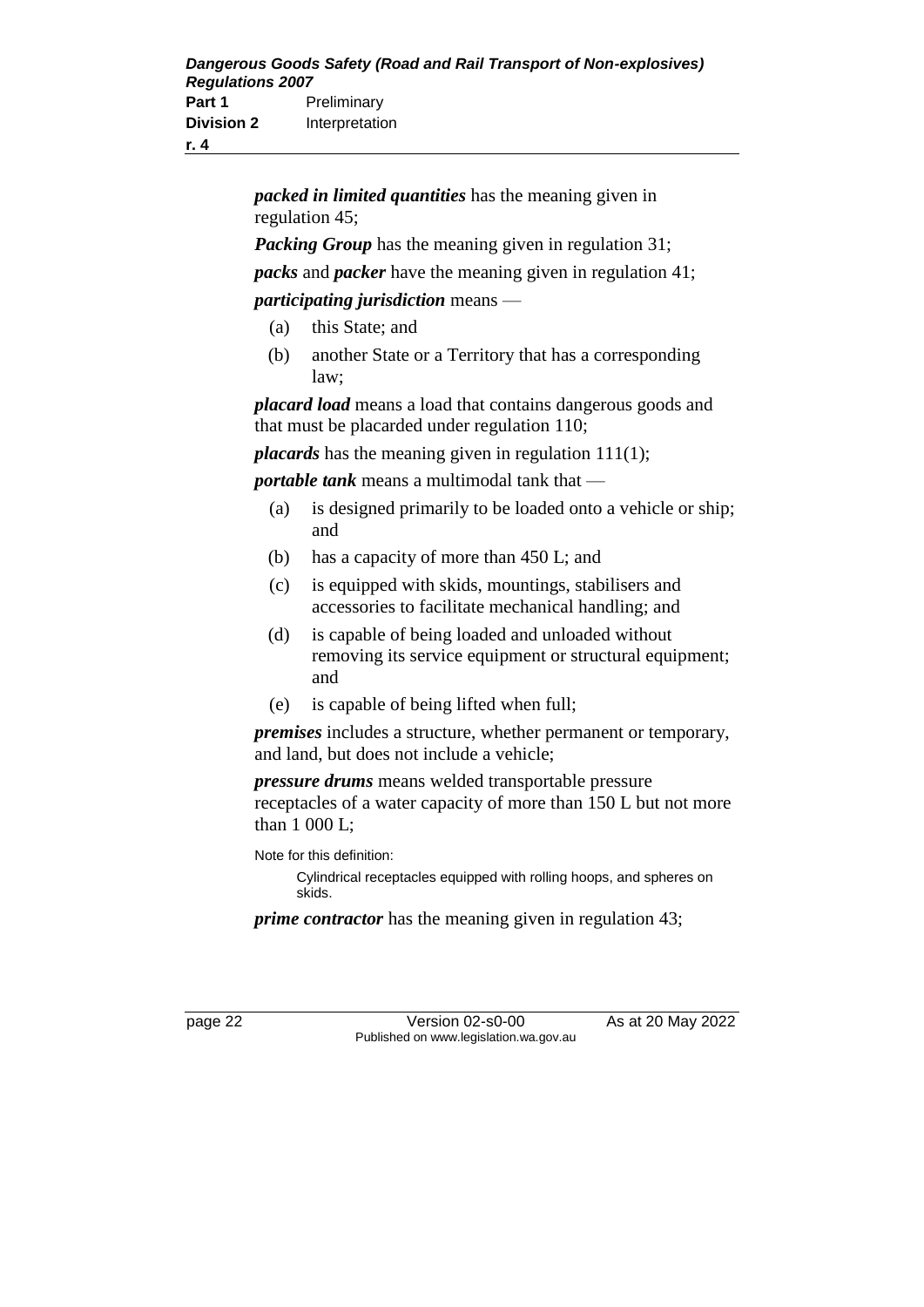*prime mover* means a road vehicle that is designed to tow a trailer, but does not include a vehicle that has a load carrying capacity without a trailer;

*provisional licence* has the meaning given in the *Road Traffic (Authorisation to Drive) Act 2008* section 3(1);

*rail*, in relation to the transport of dangerous goods by rail, does not include —

- (a) a railway in a mine; or
- (b) a slipway; or
- (c) a railway used exclusively by a crane;

*rail authority*, in respect of a train on a railway, means the person (whether or not a public authority) that is responsible for the care, control or management of the railway;

*rail operator* has the meaning given in regulation 44;

*receptacle*, in relation to a substance or article, means a container that is —

- (a) for receiving and holding the substance or article (including anything that enables the container to be closed); and
- (b) in contact with the substance or article;

*recognised testing facility* has the meaning given in regulation 57;

*registered* means registered under Commonwealth, State or Territory law;

*RID approved* means approved in accordance with the *International Regulations Concerning the Carriage of Dangerous Goods by Rail* published by the Inland Transport Committee of the Economic Commission for Europe;

*rigid vehicle* means a road vehicle the load carrying area of which is fixed to the vehicle's chassis or frame;

*road* means a road or other place over which vehicles move, whether on private property or not, that is open to, or used by, the public, whether on payment of consideration or not;

As at 20 May 2022 Version 02-s0-00 page 23 Published on www.legislation.wa.gov.au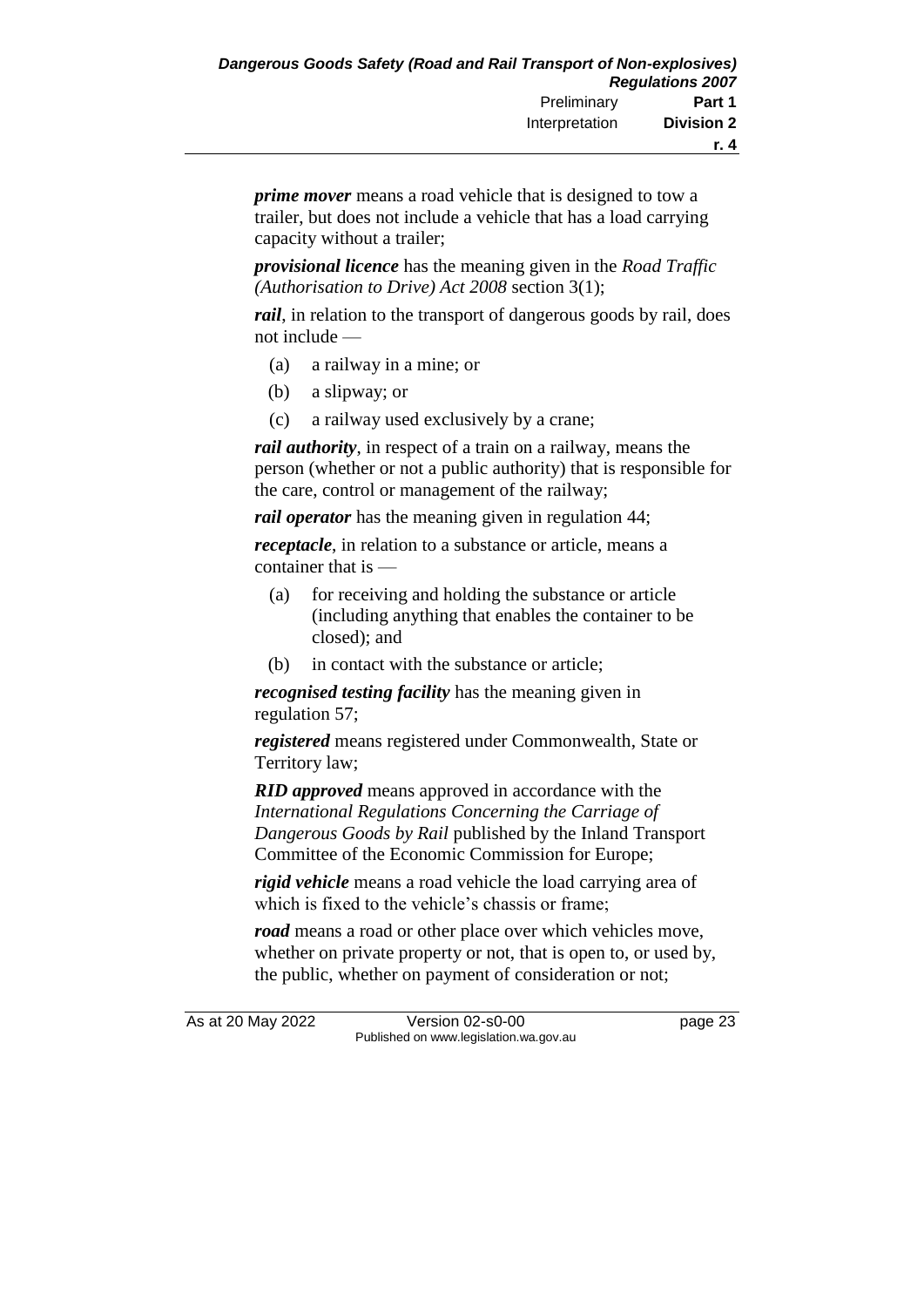*service equipment*, in relation to a tank or an MEGC, has the meaning given in the ADG Code section 6.7.2.1, 6.7.3.1, 6.7.4.1 or 6.7.5.1, as the case requires;

*structural equipment*, in relation to a tank or an MEGC, has the meaning given in the ADG Code section 6.7.2.1, 6.7.3.1, 6.7.4.1 or 6.7.5.1, as the case requires;

*Subsidiary Hazard* has the meaning given in regulation 30;

*tank* has the meaning given in regulation 36;

*tank vehicle* means a road vehicle or unit of rolling stock —

- (a) of which a tank forms part; or
- (b) to which a tank (other than a portable tank) is attached;

*trailer* means a road vehicle that is designed to be towed, or is towed, by another road vehicle, but does not include a road vehicle propelled by a motor that forms part of the vehicle;

*train* means 2 or more units of rolling stock coupled together, of which at least one unit is a locomotive or a self-propelled unit;

*Transport and Infrastructure Council* means the Ministerial Council called the Transport and Infrastructure Council established with the authority of the Council of Australian Governments;

*transport documentation* means documentation that complies with the requirements of the ADG Code Chapter 11.1;

*tubes* means seamless transportable pressure receptacles of a water capacity of more than 150 L but not more than 3 000 L;

*UN approved* means approved in accordance with the *Model Regulations for the Transport of Dangerous Goods* annexed to the *Recommendations on the Transport of Dangerous Goods* published by the United Nations;

*UN Class*, in relation to dangerous goods, has the meaning given in regulation 29;

*UN Division*, in relation to dangerous goods, has the meaning given in regulation 29;

page 24 Version 02-s0-00 As at 20 May 2022 Published on www.legislation.wa.gov.au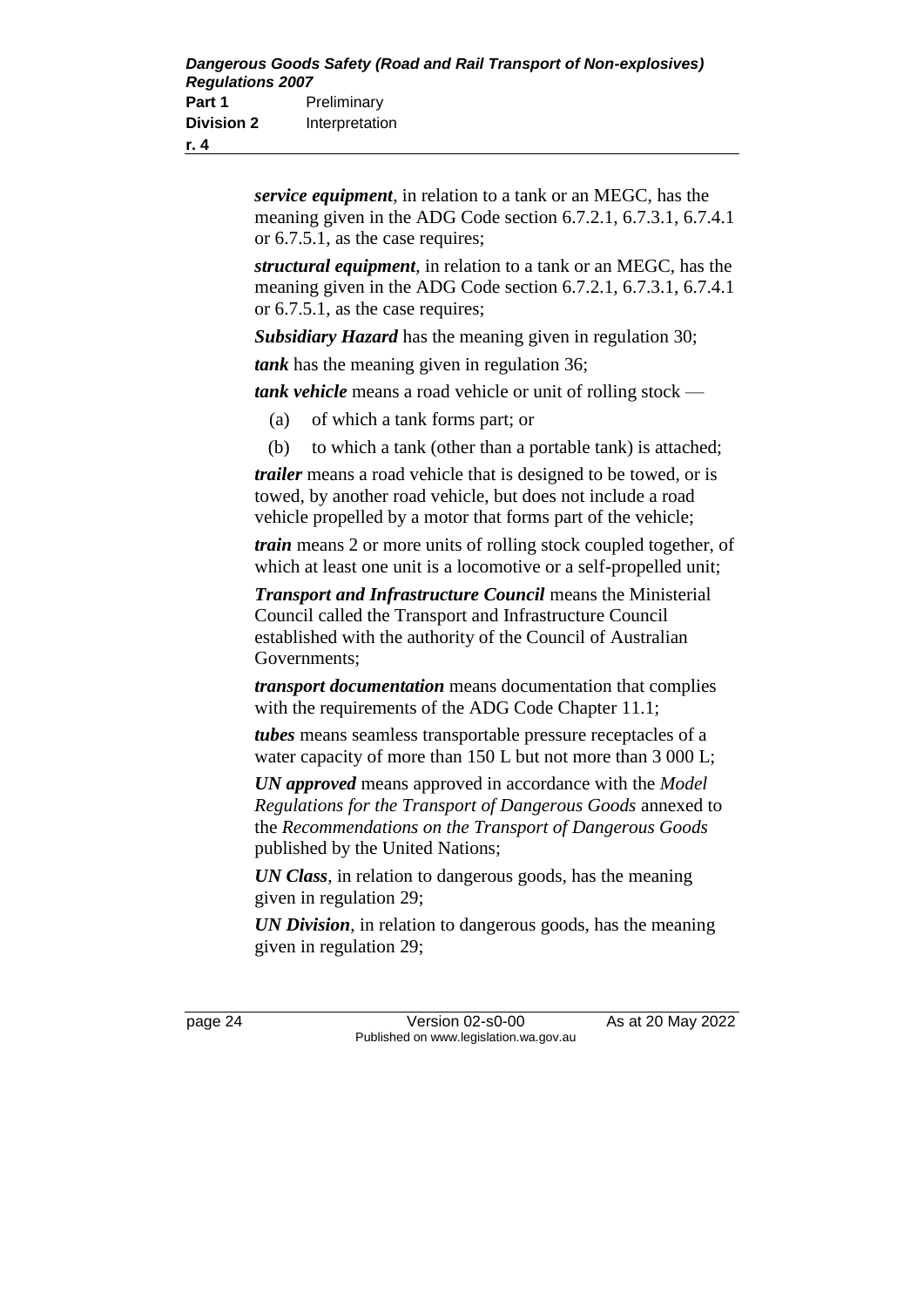*unit of rolling stock* means any thing capable of transporting people or things —

- (a) that is designed to run on rails; or
- (b) that is designed to operate or be used on the road or on a railway and is being operated or used on a railway,

and it does not matter how the thing is moved or propelled;

#### *vehicle* means —

- (a) a road vehicle, including a combination; or
- (b) a unit of rolling stock.

*[Regulation 4 amended: Gazette 30 Jun 2008 p. 3130; 22 Jun 2010 p. 2717-19; 19 Feb 2013 p. 989; 13 Jun 2014 p. 1929-31; 8 Jan 2015 p. 131; 17 Nov 2015 p. 4696; 5 Feb 2016 p. 360; 11 Jul 2017 p. 3820-1; 31 Aug 2018 p. 3043-4; SL 2020/193 r. 10.]*

## **5. Examples and notes in these regulations**

- (1) An example of the operation of a provision in these regulations forms part of these regulations but is not to be taken to be exhaustive and, if the example is inconsistent with the provision, the provision prevails.
- (2) Notes in these regulations do not form part of them and are provided to assist understanding.

#### **6. References to determinations, exemptions, approvals and licences**

In these regulations, a reference to —

- (a) a determination, exemption, approval, dangerous goods driver licence or dangerous goods vehicle licence; or
- (b) a corresponding determination, corresponding exemption, corresponding approval, corresponding dangerous goods driver licence or corresponding dangerous goods vehicle licence,

As at 20 May 2022 Version 02-s0-00 page 25 Published on www.legislation.wa.gov.au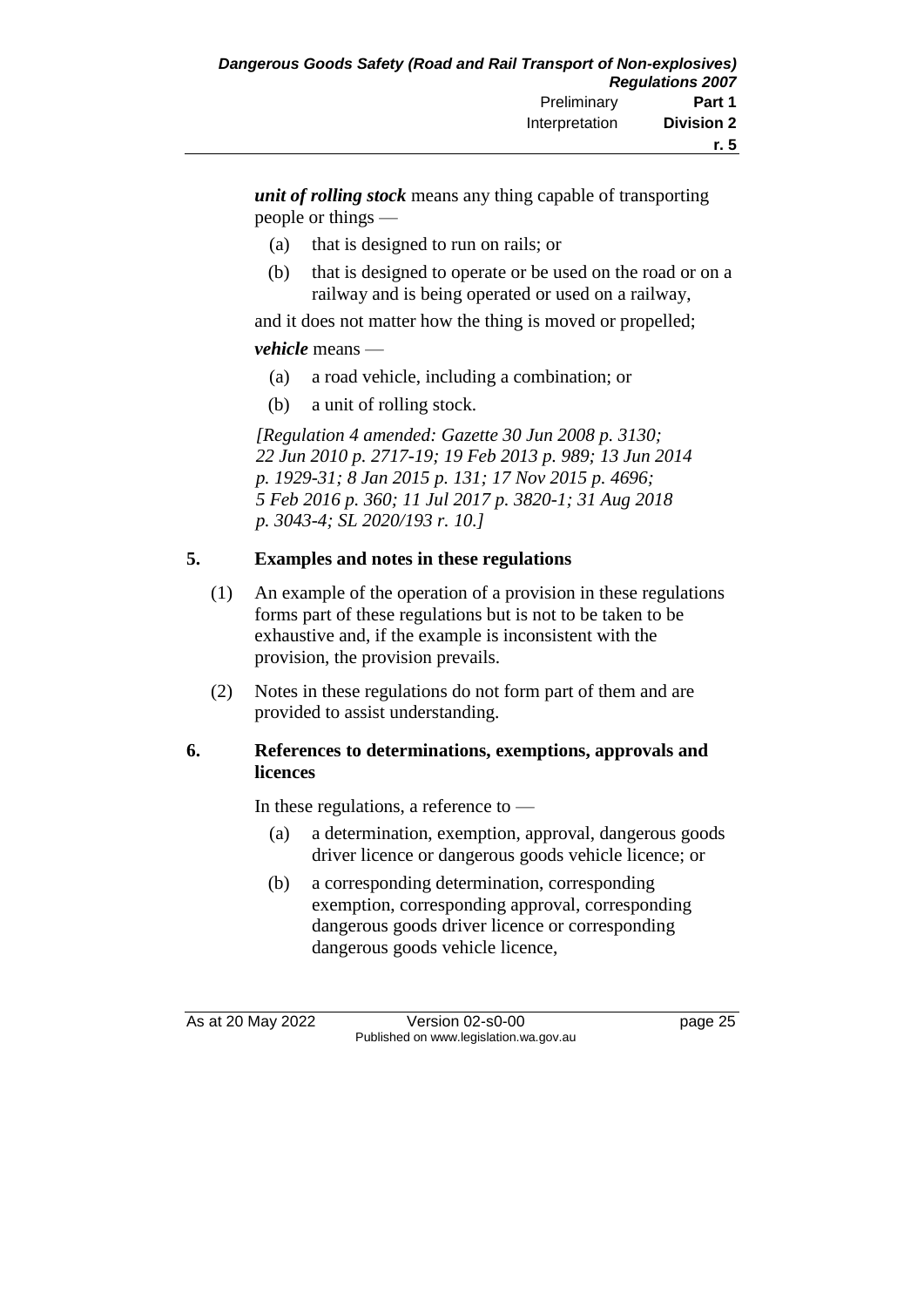includes a reference to the determination, exemption, approval, and licence as varied.

#### **7. References to variation of determinations, exemptions, approvals and licences**

In these regulations, a reference to the variation of —

- (a) a determination, exemption, approval, dangerous goods driver licence or dangerous goods vehicle licence; or
- (b) a corresponding determination, corresponding exemption, corresponding approval, corresponding dangerous goods driver licence or corresponding dangerous goods vehicle licence,

includes a reference to a variation by addition, omission or substitution.

#### **8. Inconsistency between these regulations and documents adopted**

 $(1)$  In this regulation —

*code* means a code, standard, rule, specification or other document, made in or outside Australia, that does not itself have legislative effect in this State;

*subsidiary legislation* includes rules, regulations and instructions made, determined or issued under any other Act or under any Act of the Commonwealth, another State or a Territory.

(2) If a code or subsidiary legislation adopted by these regulations is inconsistent with these regulations, these regulations prevail to the extent of the inconsistency.

page 26 Version 02-s0-00 As at 20 May 2022 Published on www.legislation.wa.gov.au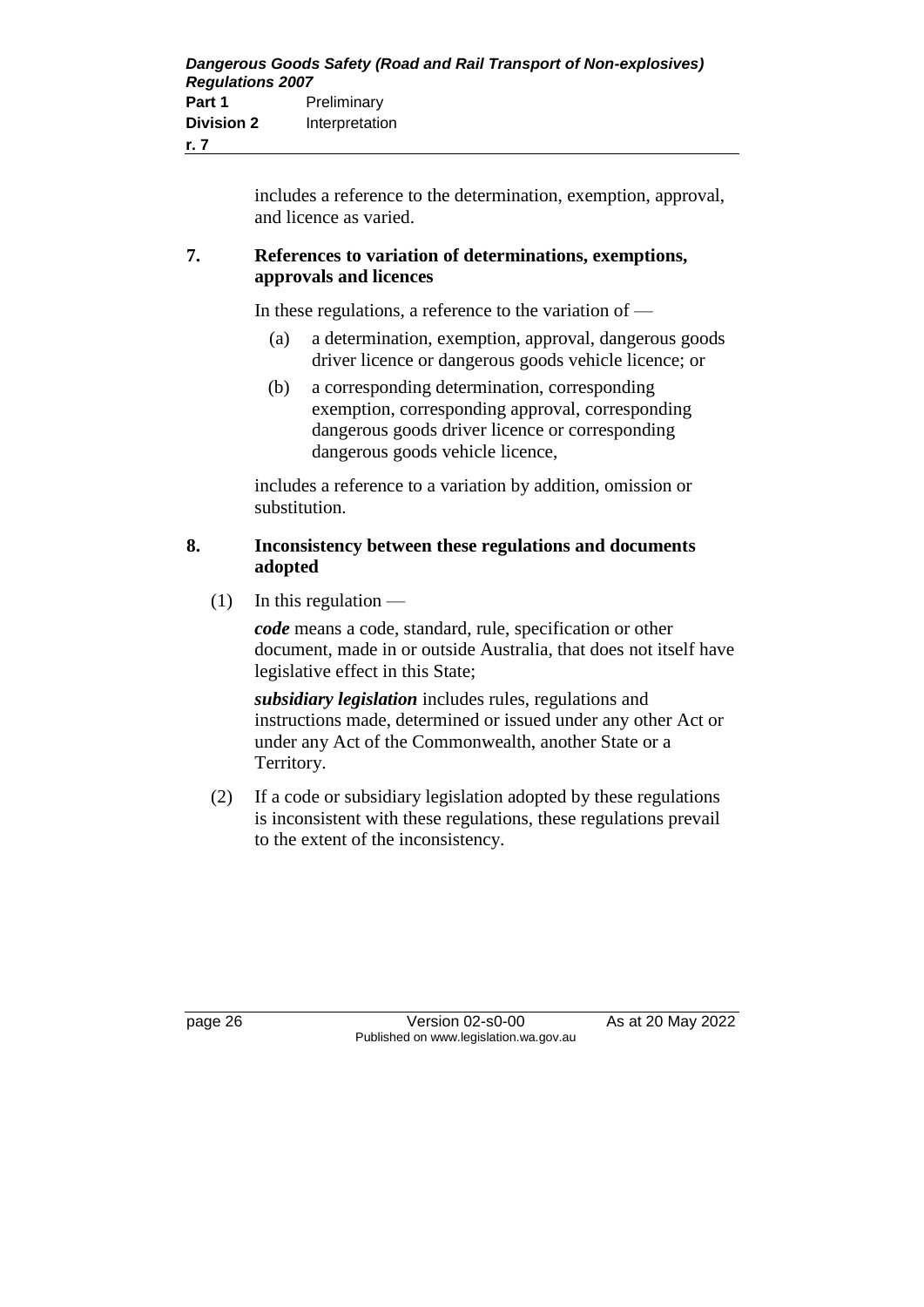#### **9. References in ADG Code**

For the purposes of these regulations, unless the contrary intention appears —

- (a) a reference in the ADG Code to the Competent Authority is to be taken to be a reference to the Chief Officer;
- (b) a reference in the ADG Code to a numbered Regulation is to be taken to be a reference to the provision in these regulations that corresponds to the provision of that number in the model subordinate instrument.

*[Regulation 9 amended: Gazette 31 Aug 2018 p. 3044.]*

## **Division 3 — Application**

#### **10. Application to transport by road and rail**

Unless the contrary intention appears, these regulations apply to the transport of dangerous goods by road or rail.

Notes for this regulation:

- 1. These regulations do not apply to the transport of substances or articles that, under the ADG Code, are within Class 1 (explosives), Division 6.2 (infectious substances) or Class 7 (radioactive materials). Those substances and articles are not dangerous goods for the purposes of these regulations.
- 2. The Act section 16 provides for the relevant offence and penalty for transporting goods too dangerous to transport. As to goods too dangerous to transport, see the *Dangerous Goods Safety (General) Regulations 2007*.

#### **11. Dangerous situations**

These regulations do not apply to the transport of dangerous goods by or at the direction of —

- (a) a DGO or a police officer who is exercising a power under the Act Part 6 Division 5 or 6; or
- (b) an emergency service officer who is acting to reduce, eliminate or avert any risk to people, property or the

As at 20 May 2022 Version 02-s0-00 page 27 Published on www.legislation.wa.gov.au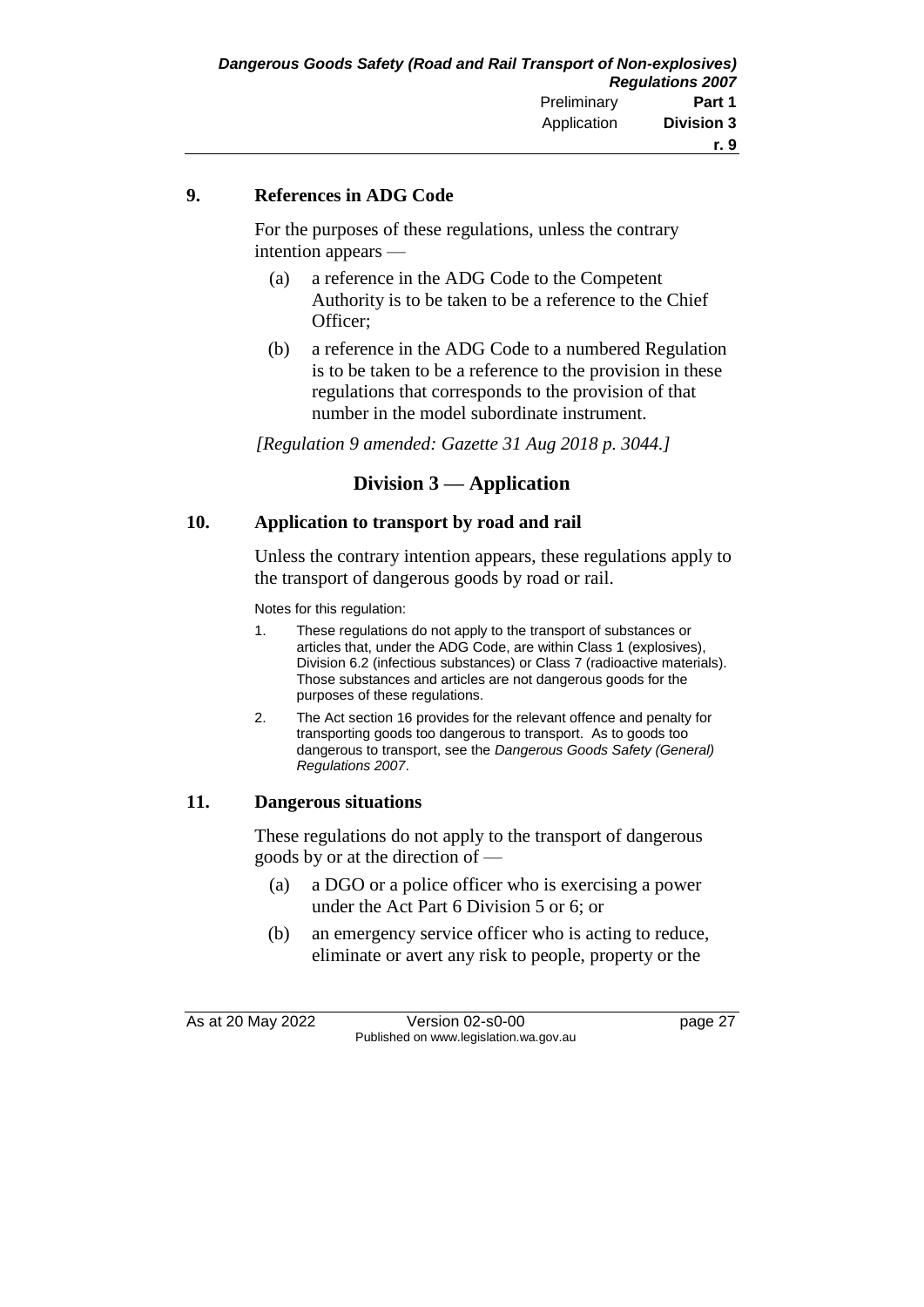| <b>Regulations 2007</b> | Dangerous Goods Safety (Road and Rail Transport of Non-explosives) |
|-------------------------|--------------------------------------------------------------------|
| Part 1                  | Preliminary                                                        |
| <b>Division 3</b>       | Application                                                        |
| r. 12                   |                                                                    |

environment from dangerous goods in a dangerous situation.

#### **12. Exempt transport**

 $(1)$  In this regulation —

*designated goods* means any substance or article that, under the ADG Code, is within —

- (a) Class 1 (explosives), except
	- (i) any substance or article that, under the ADG Code, is within Division 1.4S; and
	- (ii) track signals carried in a unit of rolling stock for the safety of persons working in rail transport;

or

- (b) Category A of Division 6.2 (infectious substances); or
- (c) Class 7 (radioactive materials).
- (2) These regulations do not apply to the transport by a person of a load that contains dangerous goods if all of the following requirements are met —
	- (a) the load does not contain any designated goods;
	- (b) the load does not contain
		- (i) dangerous goods in any single receptacle with a capacity of more than 500 L; or
		- (ii) more than 500 kg of dangerous goods in any single receptacle;
	- (c) the aggregate quantity of the dangerous goods in the load is less than 25% of a placard load;
	- (d) the goods are not being transported by the person in the course of a business of transporting goods by road;
	- (e) the goods are not being transported by the person on a passenger train.

*[Regulation 12 amended: Gazette 22 Jun 2010 p. 2719; 13 Jun 2014 p. 1932.]*

page 28 Version 02-s0-00 As at 20 May 2022 Published on www.legislation.wa.gov.au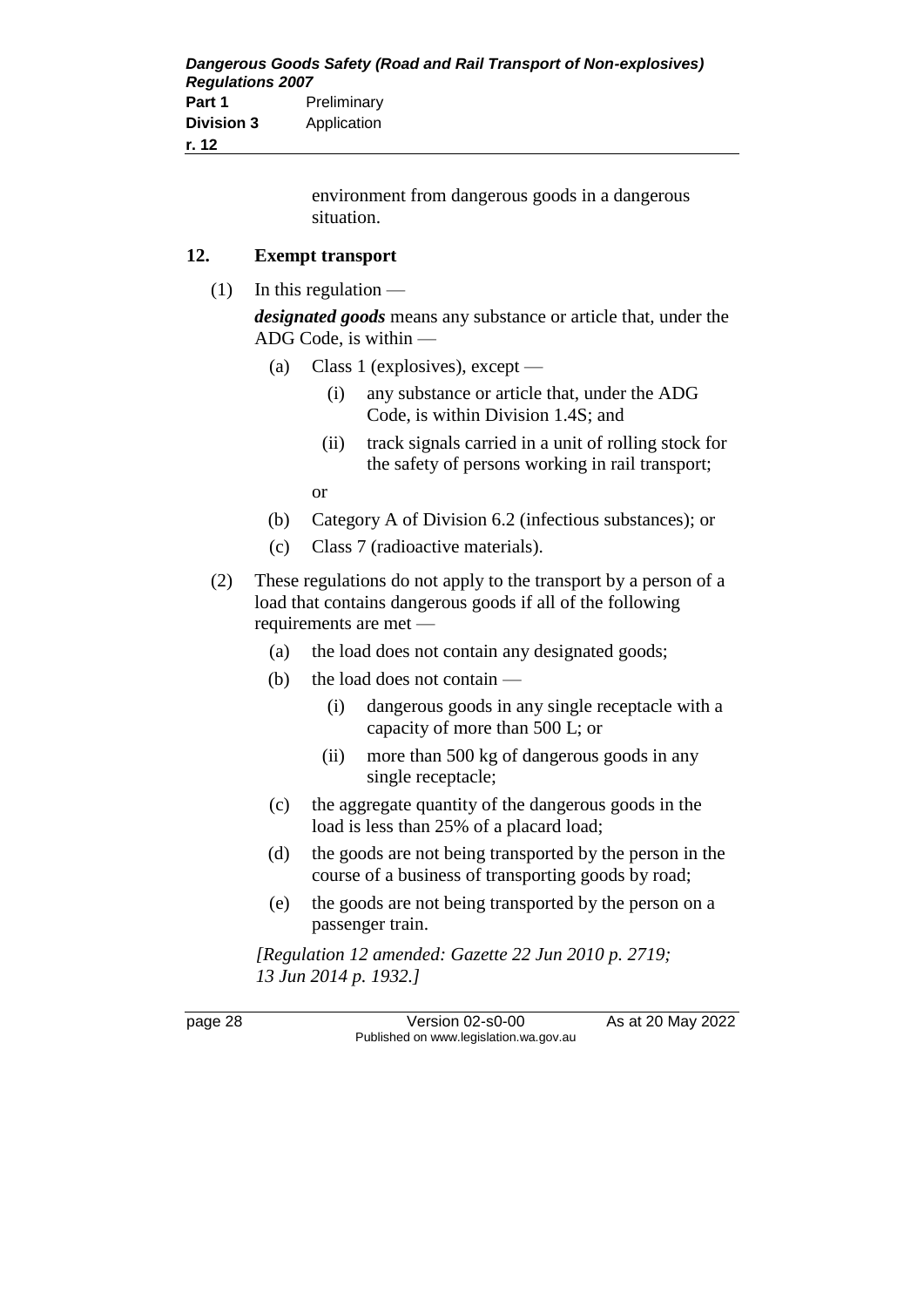#### **13. Further exemptions**

These regulations do not apply to the transport by a vehicle of dangerous goods —

- (a) that are in a consignment where the aggregate quantity of dangerous goods is less than the quantity set out in the ADG Code section  $1.1.1.2(3)(a)$ ; or
- (b) in the vehicle's fuel tank; or
- (c) in an appliance or plant that forms part of the vehicle and is necessary for its operation; or
- (d) that are portable fire fighting equipment or other portable safety equipment and are part of the vehicle's safety equipment.

*[Regulation 13 amended: Gazette 13 Jun 2014 p. 1932; 11 Jul 2017 p. 3821.]*

#### **13A. Partial exemption for transport by complying MPU**

 $(1)$  In this regulation —

*complying MPU* means an MPU that complies with an approved code of practice (if any) in respect of the following matters —

- (a) packaging of dangerous goods carried by the MPU;
- (b) consignment procedures for dangerous goods carried by the MPU;
- (c) safety standards for vehicles and equipment;
- (d) stowage and constraint of dangerous goods carried by the MPU;
- (e) segregation of dangerous goods carried by the MPU;
- (f) bulk transfer of dangerous goods carried by the MPU;
- (g) documentation of dangerous goods carried by the MPU;
- (h) safety equipment carried by the MPU;
- (i) procedures during transport of dangerous goods by the MPU;

As at 20 May 2022 Version 02-s0-00 page 29 Published on www.legislation.wa.gov.au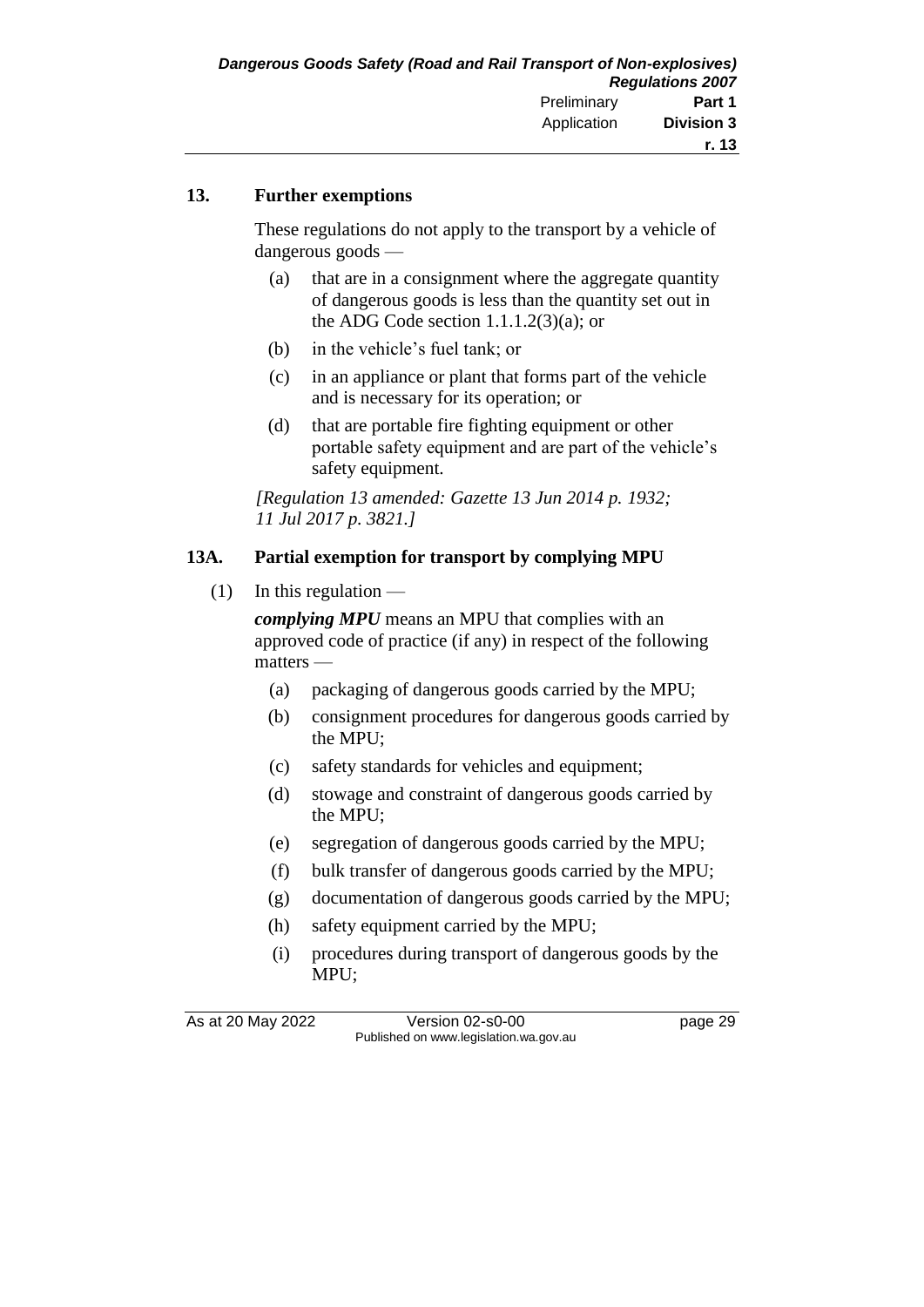*mobile processing unit (MPU)* has the meaning given in the *Dangerous Goods Safety (Explosives) Regulations 2007* regulation 3 but does not include a trailer that is towed by a mobile processing unit. (2) Parts 4, 5, 6, 8, 9, 10, 11, 12 and 13 and regulation 215 do not apply in respect of the transport by a person of the ingredients of an explosive if the transport is by means of a complying MPU. *[Regulation 13A inserted: Gazette 11 Jul 2017 p. 3822.]* **13B. Special provisions for tools of trade and dangerous goods for private use** (1) This regulation applies to a load if — (a) for loads not including dangerous goods of UN Division 2.1 (other than aerosols), UN Division 2.3 or Packing Group  $1$  — the load includes an aggregate quantity of dangerous goods of less than 500; and (b) for loads including dangerous goods of UN Division 2.1 (other than aerosols), UN Division 2.3 or Packing Group  $1 -$ 

- (i) the load includes an aggregate quantity of dangerous goods of less than 250; and
- (ii) any dangerous goods of UN Division 2.3 or Packing Group 1 together constitute less than 100 of the aggregate quantity;

and

- (c) the goods are not being transported in the course of a business of transporting goods but are being transported —
	- (i) by a person who intends to use them; or
	- (ii) so they can be used for a commercial purpose.
- (2) A person transporting a load to which this regulation applies is exempt from all the obligations imposed by these regulations other than those imposed by this regulation.

page 30 Version 02-s0-00 As at 20 May 2022 Published on www.legislation.wa.gov.au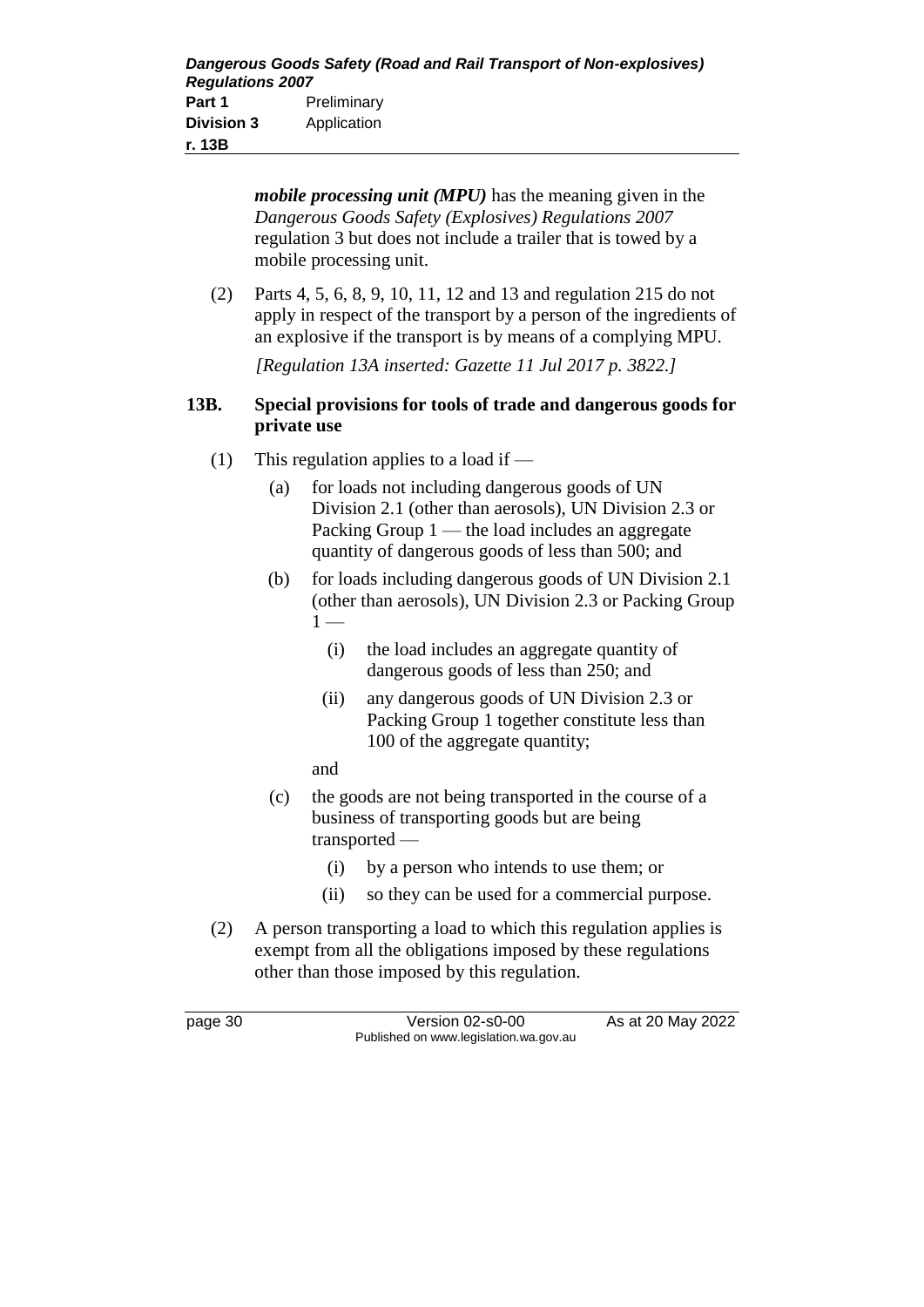- (3) A person must not transport a load to which this regulation applies unless each package in the load —
	- (a) complies with the packaging requirements appropriate to the quantity of dangerous goods, as specified in Part 4; and
	- (b) is labelled and marked as specified in Part 5 Division 1; and
	- (c) is loaded, secured, segregated, unloaded and otherwise transported in such a way as to ensure that —
		- (i) its packaging remains fit for purpose; and
		- (ii) the risks to any person, property or the environment are eliminated, or if it is not practicable to eliminate the risks, are minimised to the maximum extent that is practicable.

Penalty for this subregulation: a fine of \$1 500.

- (4) If a load to which this regulation applies contains an aggregate quantity of dangerous goods of UN Class 3, 4, 5 or 6 of more than 250, a person must not transport the load —
	- (a) in the passenger compartment of a vehicle; or
	- (b) in an enclosed space that is not separated from the passenger compartment of a vehicle.

Penalty for this subregulation: a fine of \$1 500.

- (5) If a load to which this regulation applies contains an aggregate quantity of dangerous goods of UN Division 2.1, UN Division 2.3 or Packing Group 1 of more than 25% of a placard load, a person must not transport the load —
	- (a) in the passenger compartment of a vehicle; or
	- (b) in any other enclosed space in a vehicle unless the space is sufficiently ventilated to prevent an accumulation of vapours or fumes that is likely to cause risk.

Penalty for this subregulation: a fine of \$1 500.

As at 20 May 2022 Version 02-s0-00 page 31 Published on www.legislation.wa.gov.au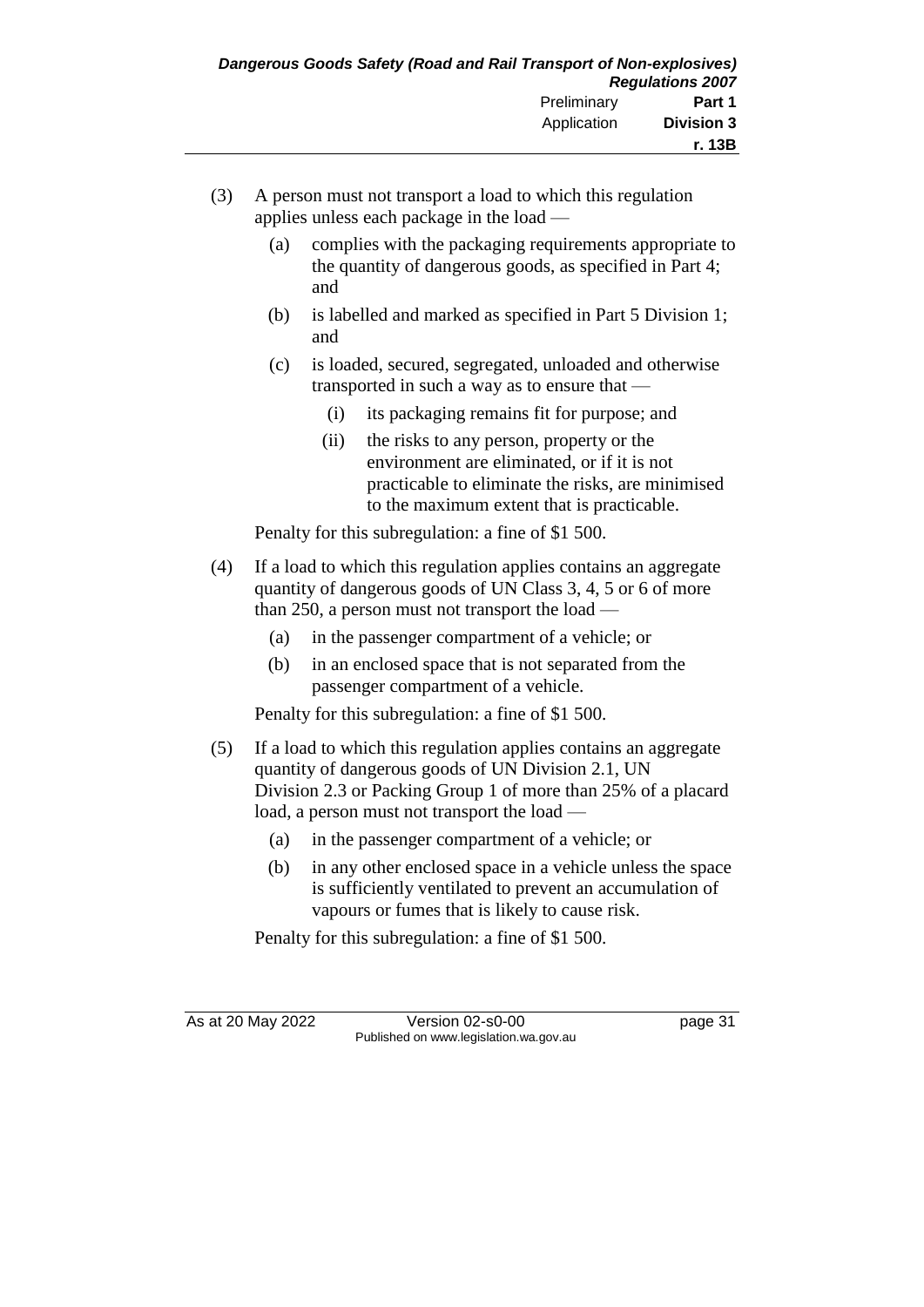*[Regulation 13B inserted: Gazette 11 Jul 2017 p. 3822-4; amended: Gazette 31 Aug 2018 p. 3044.]*

## **Division 4 — Instruction and training**

## **14. Instruction and training**

- (1) This regulation applies to any task involved in the transport of dangerous goods, including the following —
	- (a) packing dangerous goods;
	- (b) consigning dangerous goods;
	- (c) loading dangerous goods;
	- (d) unloading dangerous goods;
	- (da) handling fumigated cargo transport units;
	- (e) marking packages;
	- (f) placarding placard loads;
	- (g) preparing transport documentation;
	- (h) maintaining vehicles and equipment used in the transport of dangerous goods;
	- (i) driving a vehicle transporting dangerous goods;
	- (j) being the consignee of dangerous goods;
	- (k) following the appropriate procedures in accordance with these regulations in a dangerous situation.
- (2) A person who is responsible for management or control of a task must not employ, engage or permit another person to perform the task if the other person —
	- (a) has not received, or is not receiving, appropriate instruction and training to ensure that he or she is able to perform the task safely and in accordance with these regulations; or

page 32 Version 02-s0-00 As at 20 May 2022 Published on www.legislation.wa.gov.au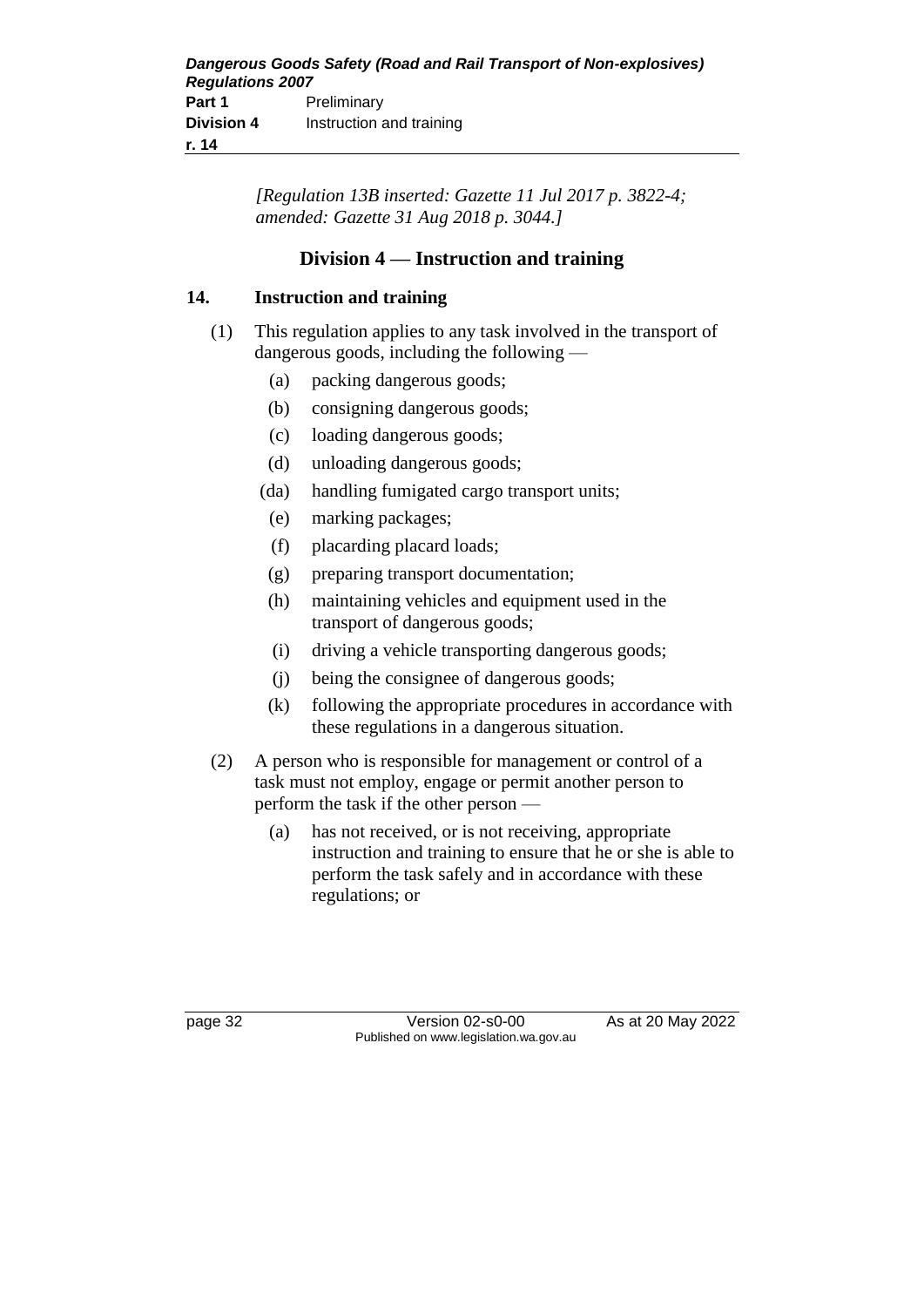(b) is not appropriately supervised in performing the task to ensure that he or she is able to perform the task safely and in accordance with these regulations.

Penalty: a fine of \$10 000.

(3) A person must not manage, control or supervise a task unless the person has received instruction and training to enable him or her to manage, control or supervise another person to perform the task safely and in accordance with these regulations.

Penalty: a fine of \$10 000.

*[Regulation 14 amended: Gazette 13 Jun 2014 p. 1932.]*

#### **15. Approvals — tests and training courses for drivers**

- (1) The Chief Officer may, on an application made in accordance with regulation 194, approve —
	- (a) a test of competence for drivers of road vehicles transporting dangerous goods; or
	- (b) a training course for drivers of road vehicles transporting dangerous goods.
- (2) The Chief Officer may approve a test of competence or a training course only if the Chief Officer considers that a person who passes the test, or completes the course, will have the skills and knowledge to perform the task to which the test or course relates safely and in accordance with these regulations.

#### **Division 5 — Goods suspected of being dangerous goods**

#### **16. Goods suspected of being dangerous goods**

If it is not clear whether particular goods are dangerous goods, but a person suspects, or ought reasonably to suspect, that they are, the person must not consign or otherwise transport them until —

(a) the goods have been classified in accordance with the ADG Code; or

As at 20 May 2022 Version 02-s0-00 page 33 Published on www.legislation.wa.gov.au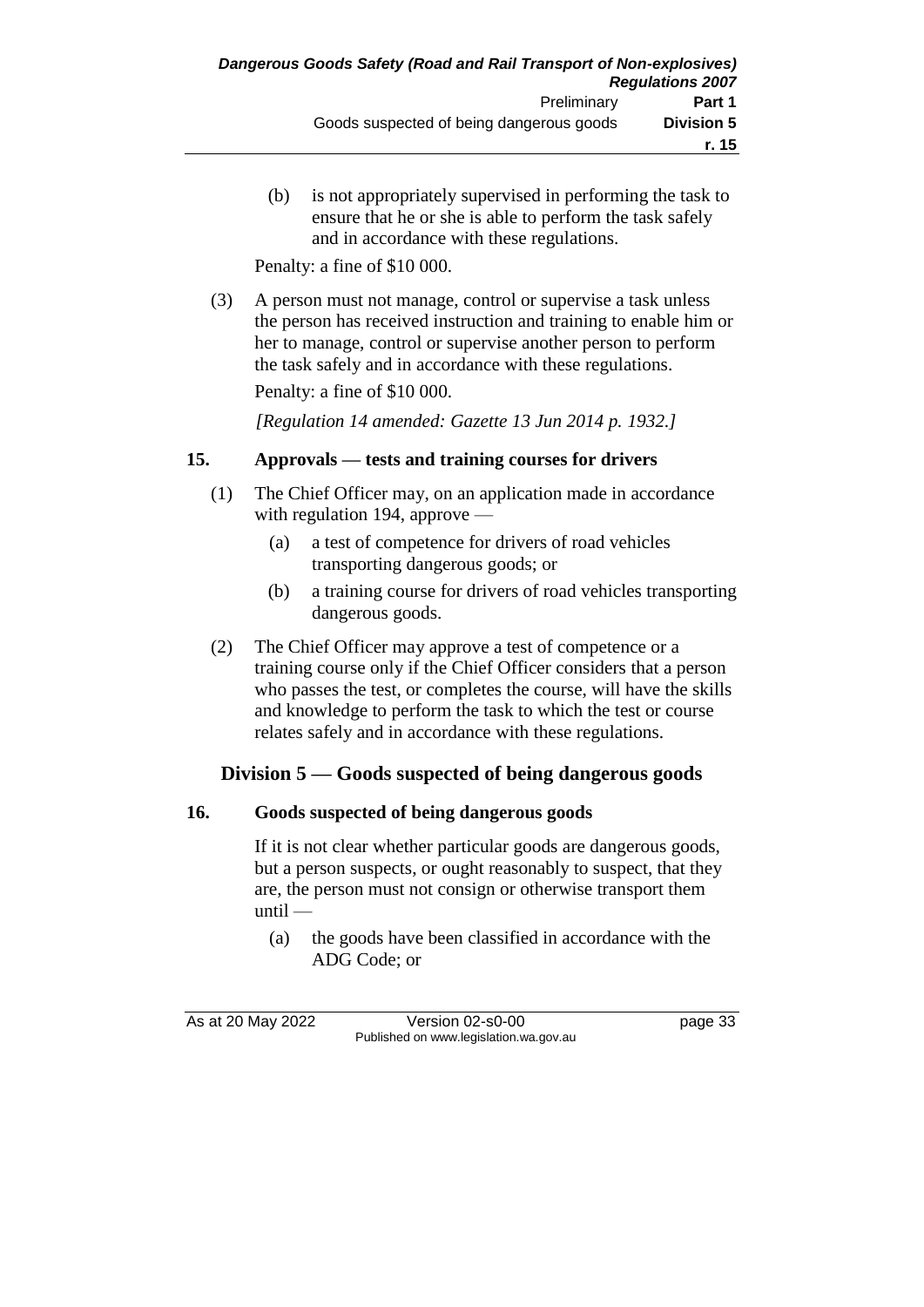(b) a determination has been made under regulation  $17(1)(a)$ in respect of the goods.

Penalty: a fine of \$10 000.

*[Regulation 16 amended: Gazette 22 Jun 2010 p. 2719.]*

#### **Division 6 — Determinations**

#### **17. Determinations — dangerous goods**

- (1) Subject to subregulation (2), the Chief Officer may, for the purposes of these regulations, determine that a substance or article is or is not —
	- (a) dangerous goods; or
	- (b) dangerous goods of a particular UN Class or UN Division; or
	- (c) dangerous goods that have a particular Subsidiary Hazard; or
	- (d) dangerous goods of a particular Packing Group; or
	- (e) incompatible with particular dangerous goods.
- (2) The Chief Officer may determine that a substance or article is dangerous goods for the purposes of these regulations, only if the substance or article is dangerous goods for the purposes of the definition of *dangerous goods* in the Act section 3(1).
- (3) If a substance or article ceases to be dangerous goods for the purposes of the definition of *dangerous goods* in the Act section  $3(1)$ , a determination made under subregulation  $(1)(a)$ that the substance or article is dangerous goods ceases to be in effect in respect of the substance or article.

Note for this regulation:

As to determinations that particular dangerous goods are or are not too dangerous to transport, see the *Dangerous Goods Safety (General) Regulations 2007*.

*[Regulation 17 amended: Gazette 31 Aug 2018 p. 3047.]*

page 34 Version 02-s0-00 As at 20 May 2022 Published on www.legislation.wa.gov.au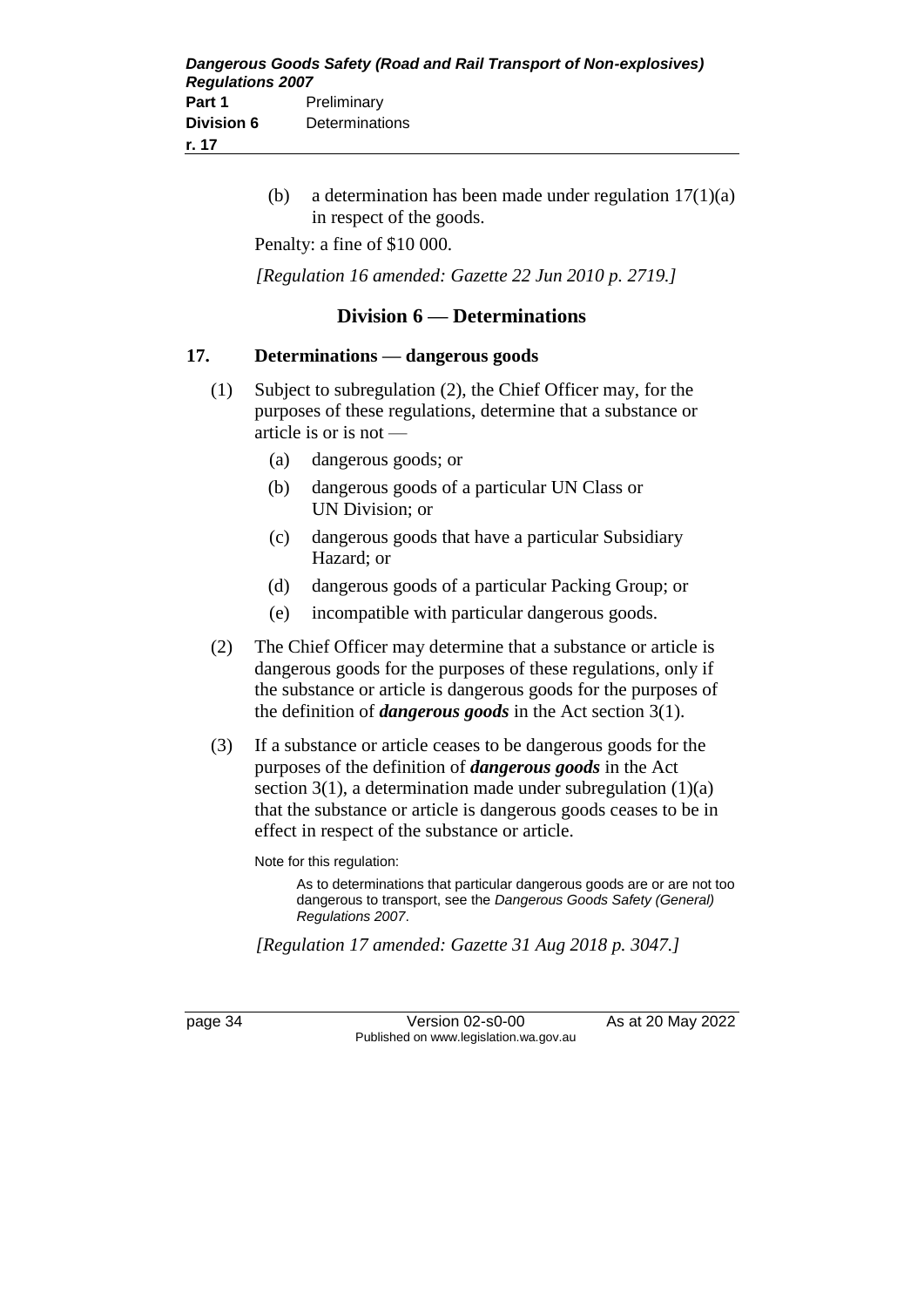#### **18. Determinations — packaging**

The Chief Officer may determine that —

- (a) particular dangerous goods must not be or may be transported in or on the same cargo transport unit as other goods, whether or not dangerous goods; or
- (b) particular dangerous goods may or may not be transported in any packaging despite any prohibition or authorisation in the Dangerous Goods List.

*[Regulation 18 amended: Gazette 13 Jun 2014 p. 1932.]*

#### **19. Determinations — vehicles, routes, areas, times etc.**

The Chief Officer may determine that particular dangerous goods may be or must or must not be transported —

- (a) using a specified vehicle or kind of vehicle; or
- (b) on a specified route; or
- (c) in or through a specified area; or
- (d) at a specified time; or
- (e) in quantities in excess of a specified amount; or
- (f) in specified packaging.

#### **20. Determinations may be subject to conditions**

- (1) In making a determination, the Chief Officer may impose in relation to the determination any condition necessary for the safe transport of dangerous goods.
- (2) A person to whom a determination applies must not contravene a condition of the determination.

Penalty: a fine of \$10 000.

#### **21. Effect of determinations on contrary obligations under these regulations**

If these regulations impose an obligation on a person, and the person is authorised or permitted to act contrary to that

As at 20 May 2022 Version 02-s0-00 Page 35 Published on www.legislation.wa.gov.au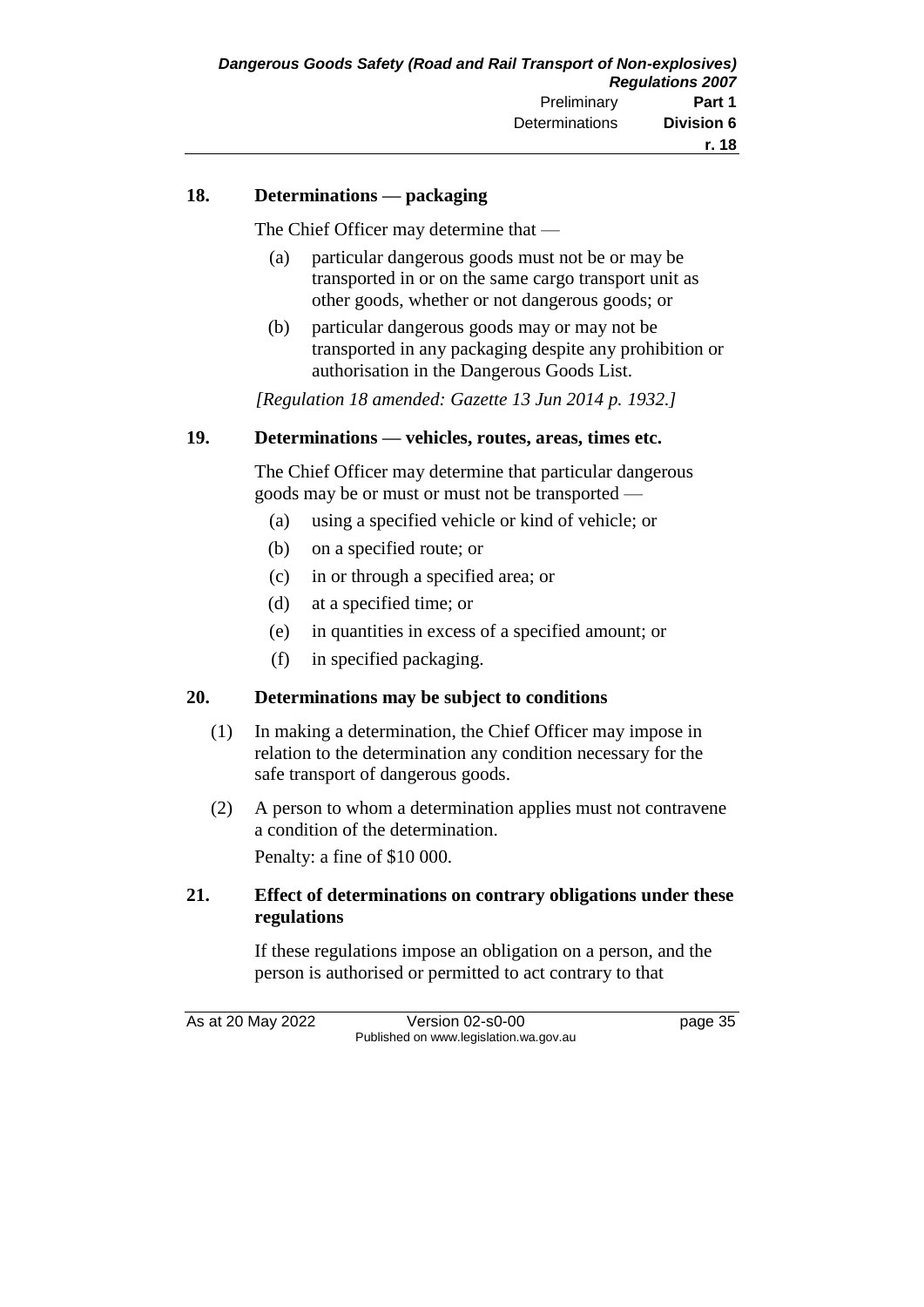obligation by a determination, the obligation is to be read as if it stated that the person could fulfil the obligation by acting in accordance with the determination.

### **22. Offence to do any thing prohibited by a determination**

If a determination prohibits the doing of any thing, a person to whom the determination applies must not do that thing. Penalty: a fine of \$5 000.

### **23. Register of determinations**

- (1) The Chief Officer must keep a register of determinations.
- (2) The register
	- (a) may be part of a central register kept by the Chief Officer with the corresponding authorities; and
	- (b) may have separate divisions for different kinds of determinations.
- (3) The Chief Officer must record in the register
	- (a) each determination made under these regulations; and
	- (b) each corresponding determination.
- (4) The Chief Officer must note in the register
	- (a) any revocation of a determination; and
	- (b) a decision of CAP reversing a decision that a corresponding determination should have effect in all participating jurisdictions or participating jurisdictions including this State.

#### **24. Records of determinations**

The record of a determination in the register must include —

- (a) the terms of the determination; or
- (b) the following information
	- (i) details of where in the *Gazette* the determination was notified or published;

page 36 Version 02-s0-00 As at 20 May 2022 Published on www.legislation.wa.gov.au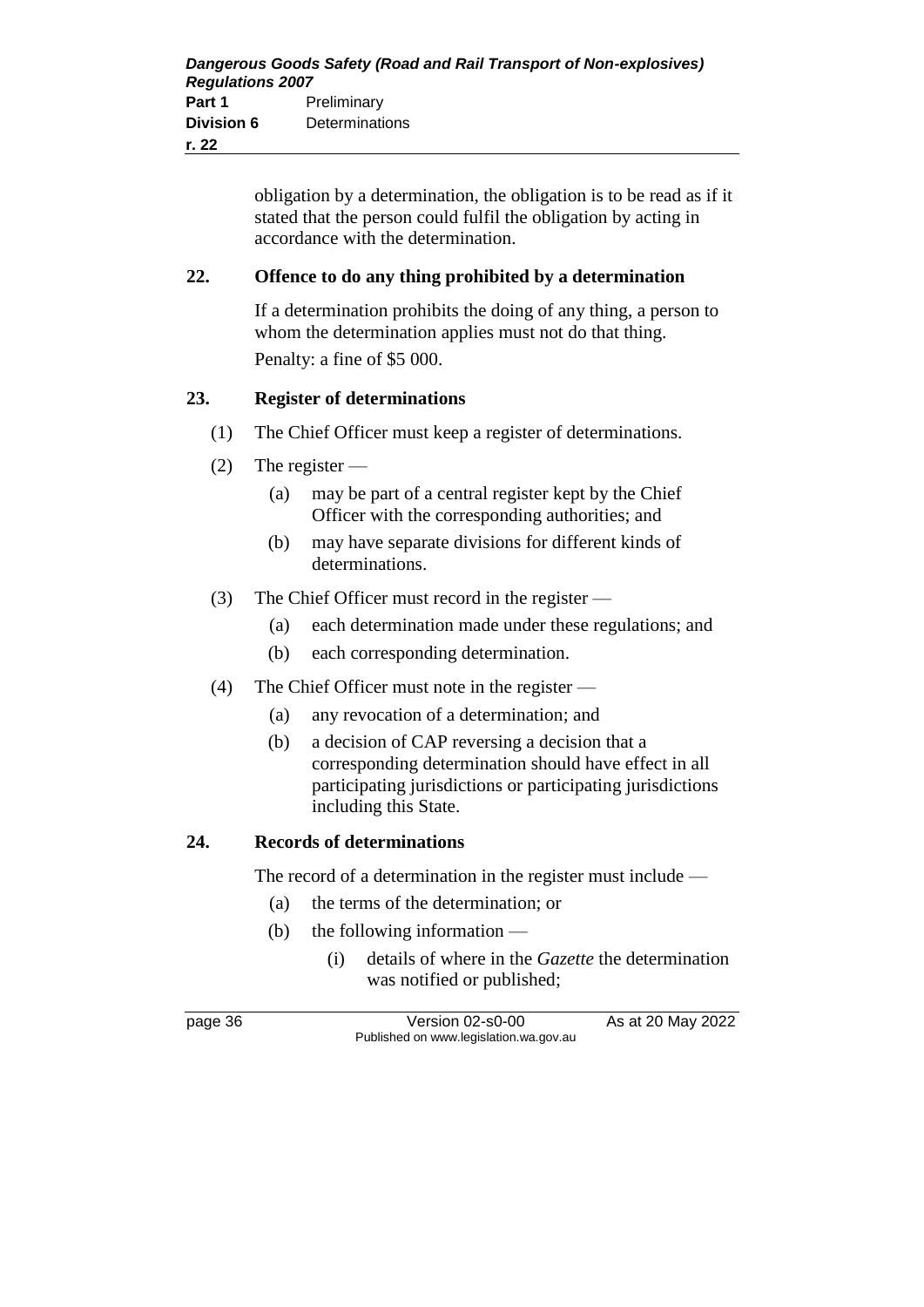- (ii) the provision of these regulations, and of the ADG Code, to which the determination relates;
- (iii) the dangerous goods, equipment, packaging, vehicle or other thing to which the determination relates.

## **Division 7 — Registers of determinations, exemptions, approvals and licences**

### **25. Term used: register**

In this Division —

*register* means each of the following —

- (a) the register of determinations kept under regulation 23;
- (b) the part of the register kept under the Act section 23(8) dealing with exemptions from compliance with these regulations;
- (c) the register of corresponding exemptions kept under regulation 187;
- (d) the register of approvals kept under regulation 202;
- (e) the register of dangerous goods driver licences kept under regulation 245(1);
- (f) the register of dangerous goods vehicle licences kept under regulation 245(2).

## **26. Registers may be kept on computer**

- (1) A register, or part of a register, may be kept on a computer.
- (2) An entry made on a computer for a register is taken to be a record made in the register.

As at 20 May 2022 Version 02-s0-00 Published on www.legislation.wa.gov.au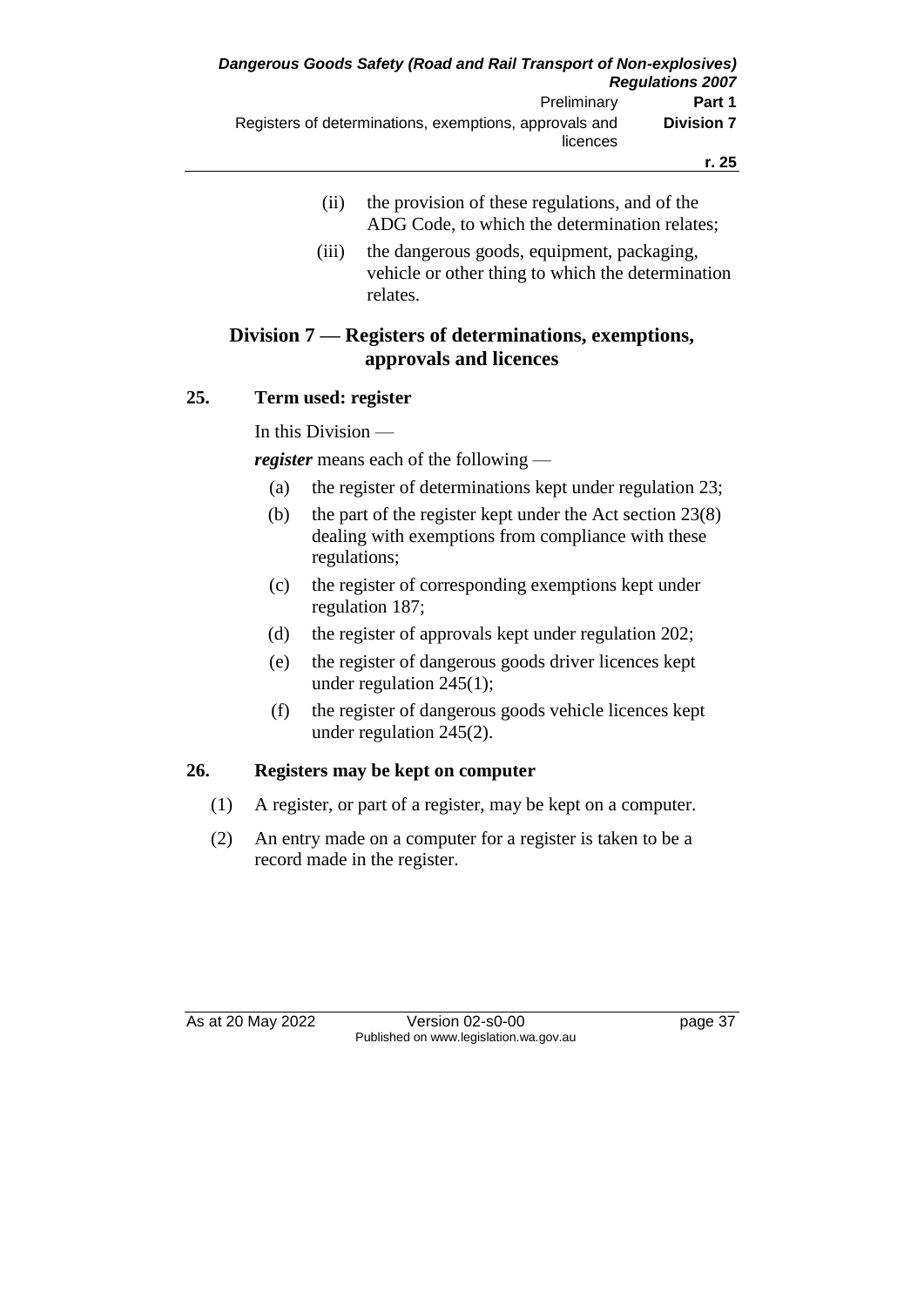| Dangerous Goods Safety (Road and Rail Transport of Non-explosives)<br><b>Regulations 2007</b> |                                                                    |
|-----------------------------------------------------------------------------------------------|--------------------------------------------------------------------|
| Part 1                                                                                        | Preliminary                                                        |
| <b>Division 7</b>                                                                             | Registers of determinations, exemptions, approvals and<br>licences |
| r. 27                                                                                         |                                                                    |

## **27. Inspection of registers**

- (1) The Chief Officer must ensure that each register is available for inspection by the corresponding authorities and the public.
- (2) The Chief Officer is taken to comply with subregulation (1) in respect of a register by ensuring that there is reasonable access  $to$ 
	- (a) copies of information in the register; or
	- (b) a computer terminal to inspect the register.

page 38 Version 02-s0-00 As at 20 May 2022 Published on www.legislation.wa.gov.au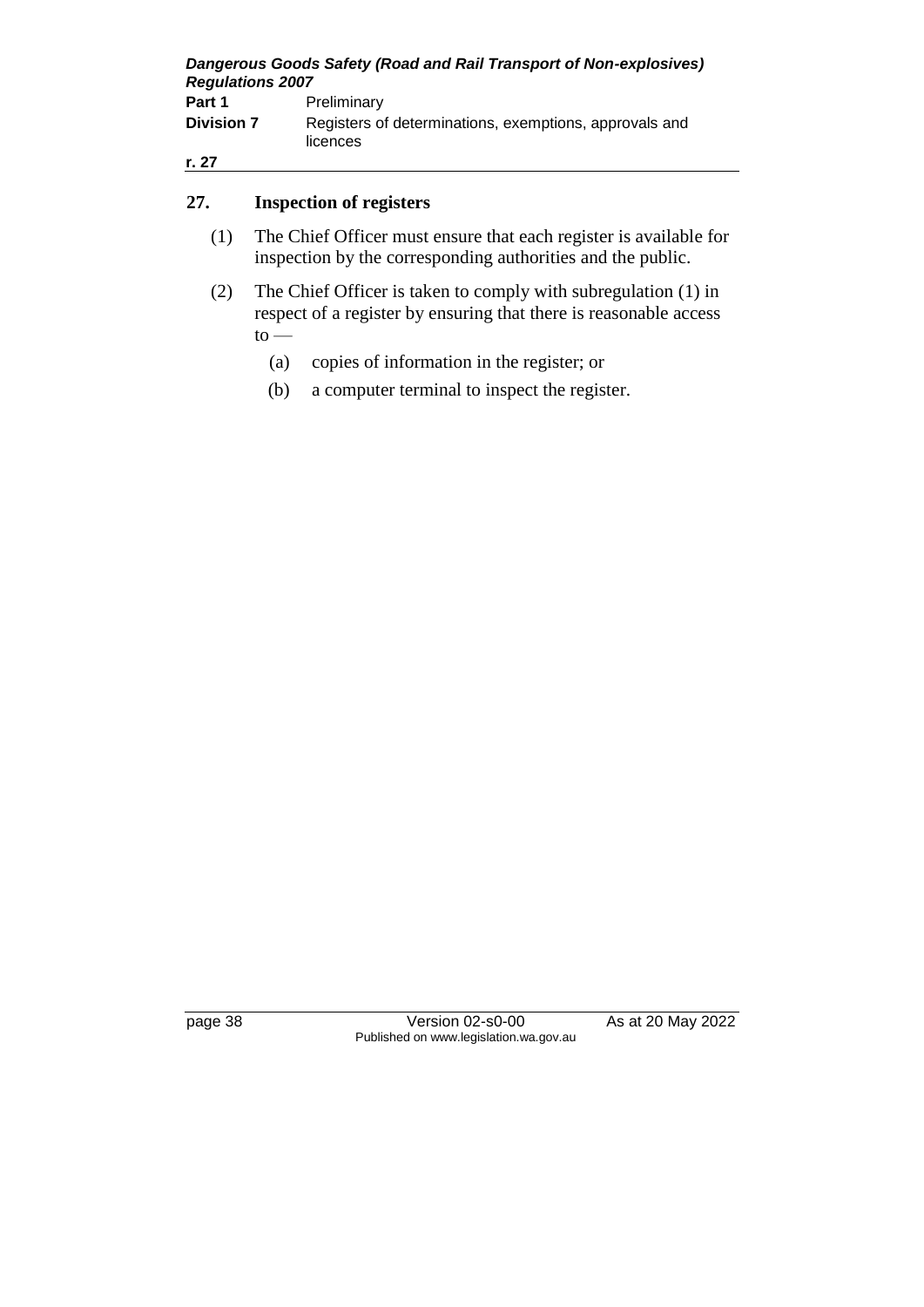# **Part 2 — Key concepts**

### **Division 1 — Kinds of goods**

#### **28. Term used: dangerous goods**

- (1) Subject to subregulations (2) and (3), for the purposes of these regulations, a substance or article is *dangerous goods* if —
	- (a) it satisfies the dangerous goods classification criteria set out, or referred to, in the ADG Code Part 2; or
	- (ba) it is named in column 2 of the Dangerous Goods List, irrespective of whether the name is —
		- (i) a generic name; or
		- (ii) a name described as "N.O.S";

or

- (b) a determination made under regulation  $17(1)(a)$  that the substance or article is dangerous goods is in effect.
- (2) A substance or article that satisfies the criteria set out, or referred to, in the ADG Code Part 2 is not dangerous goods for the purposes of these regulations if —
	- (a) it is described as not subject to the ADG Code in a Special Provision in the ADG Code Chapter 3.3 that is applied to the substance or article by column 6 of the Dangerous Goods List; or
	- (b) a determination made under regulation  $17(1)(a)$  that the substance or article is not dangerous goods is in effect.
- (3) Except for regulation 29, a substance or article is not dangerous goods for the purposes of these regulations if, under the ADG Code, it is within any of the following classes or divisions of dangerous goods —
	- (a) Class 1 (explosives);
	- (b) Division 6.2 (infectious substances);
	- (c) Class 7 (radioactive materials).

*[Regulation 28 amended: Gazette 22 Jun 2010 p. 2720.]*

As at 20 May 2022 Version 02-s0-00 page 39 Published on www.legislation.wa.gov.au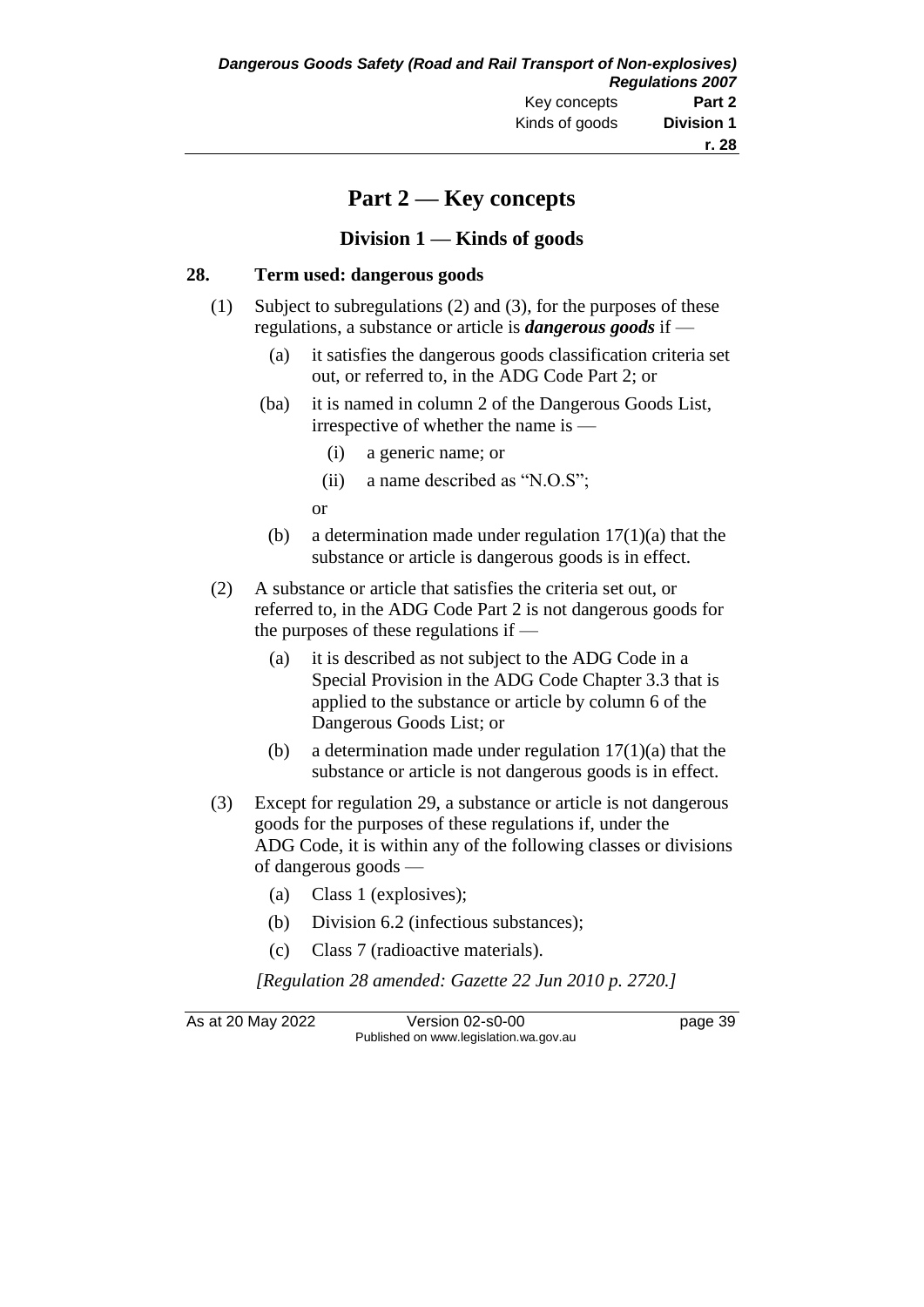#### **29. Terms used: UN Class, UN Division**

For the purposes of these regulations, the *UN Class* or *UN Division* of particular dangerous goods is —

- (a) if a determination made under regulation  $17(1)(b)$  that the goods are of a particular UN Class or UN Division is in effect — the Class or Division specified in the determination; or
- (b) if no such determination is in effect the Class or Division determined for the goods in accordance with the ADG Code.

Notes for this regulation:

- 1. Under the UN classification system there are 9 classes of dangerous goods. Under that system some Classes are further divided into Divisions and some Divisions are divided into Categories.
- 2. Under the ADG Code, if particular dangerous goods are listed in the Dangerous Goods List, their UN Class or Division is that listed in column 3 of that list opposite the name and description of those goods, unless Chapter 3.3 of that Code provides for those goods to be assigned to a different Class or Division.

#### **30. Term used: Subsidiary Hazard**

For the purposes of these regulations, the *Subsidiary Hazard*, if any, of particular dangerous goods is —

- (a) if a determination made under regulation  $17(1)(c)$  that the goods have a particular Subsidiary Hazard is in effect — the Subsidiary Hazard specified in the determination; or
- (b) if no such determination is in effect the Subsidiary Hazard determined for the goods in accordance with the ADG Code.

Note for this regulation:

Dangerous goods that are able to be assigned to more than 1 UN Class or UN Division are assigned a Subsidiary Hazard. The Subsidiary Hazard or Hazards are the other UN Class or Classes or UN Division or Divisions to which the goods also belong. Under the ADG Code, if particular dangerous goods are listed in the Dangerous Goods List, their Subsidiary Hazard, if any, is that listed in column 4 of

page 40 Version 02-s0-00 As at 20 May 2022 Published on www.legislation.wa.gov.au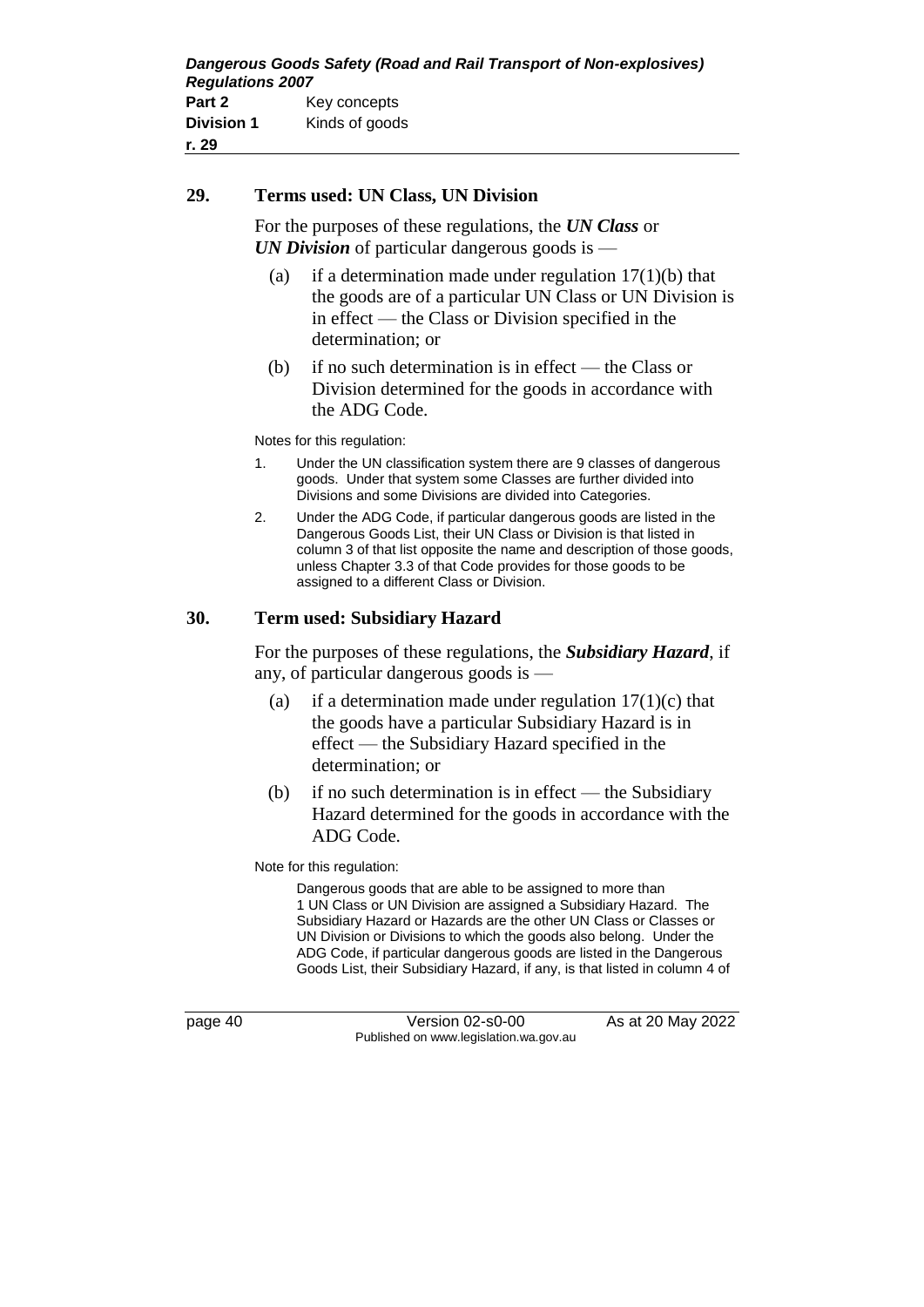that list opposite the name and description of those goods, unless Chapter 3.3 of that Code provides for those goods to be assigned a different Subsidiary Hazard.

*[Regulation 30 inserted: Gazette 31 Aug 2018 p. 3045.]*

#### **31. Term used: Packing Group**

For the purposes of these regulations, the *Packing Group*, if any, of particular dangerous goods is —

- (a) if a determination made under regulation  $17(1)(d)$  that the goods are of a particular Packing Group is in effect — the Packing Group specified in the determination; or
- (b) if no such determination is in effect the Packing Group determined for the goods in accordance with the ADG Code.

Notes for this regulation:

- 1. The assignment of particular dangerous goods to a Packing Group indicates the degree of danger and the level of containment required for the goods. Only dangerous goods that are substances can be assigned to a Packing Group. The Packing Groups, and the degree of danger they indicate, are —
	- (a) Packing Group I (substances presenting high danger);
	- (b) Packing Group II (substances presenting medium danger);
	- (c) Packing Group III (substances presenting low danger).
- 2. The Packing Group of a substance can be determined from the Dangerous Goods List, although in some cases it is also necessary to refer to the ADG Code Chapter 3.3.

#### **32. Term used: incompatible**

- (1) Dangerous or other goods are *incompatible* with dangerous goods if —
	- (a) under the ADG Code Chapter 9.1, the goods are incompatible with the dangerous goods; or
	- (b) the goods are determined under regulation  $17(1)(e)$  to be incompatible with the dangerous goods; or
	- (c) when the goods are mixed, or otherwise brought into contact, with the dangerous goods, the goods are likely

As at 20 May 2022 <br>Version 02-s0-00 <br>page 41 Published on www.legislation.wa.gov.au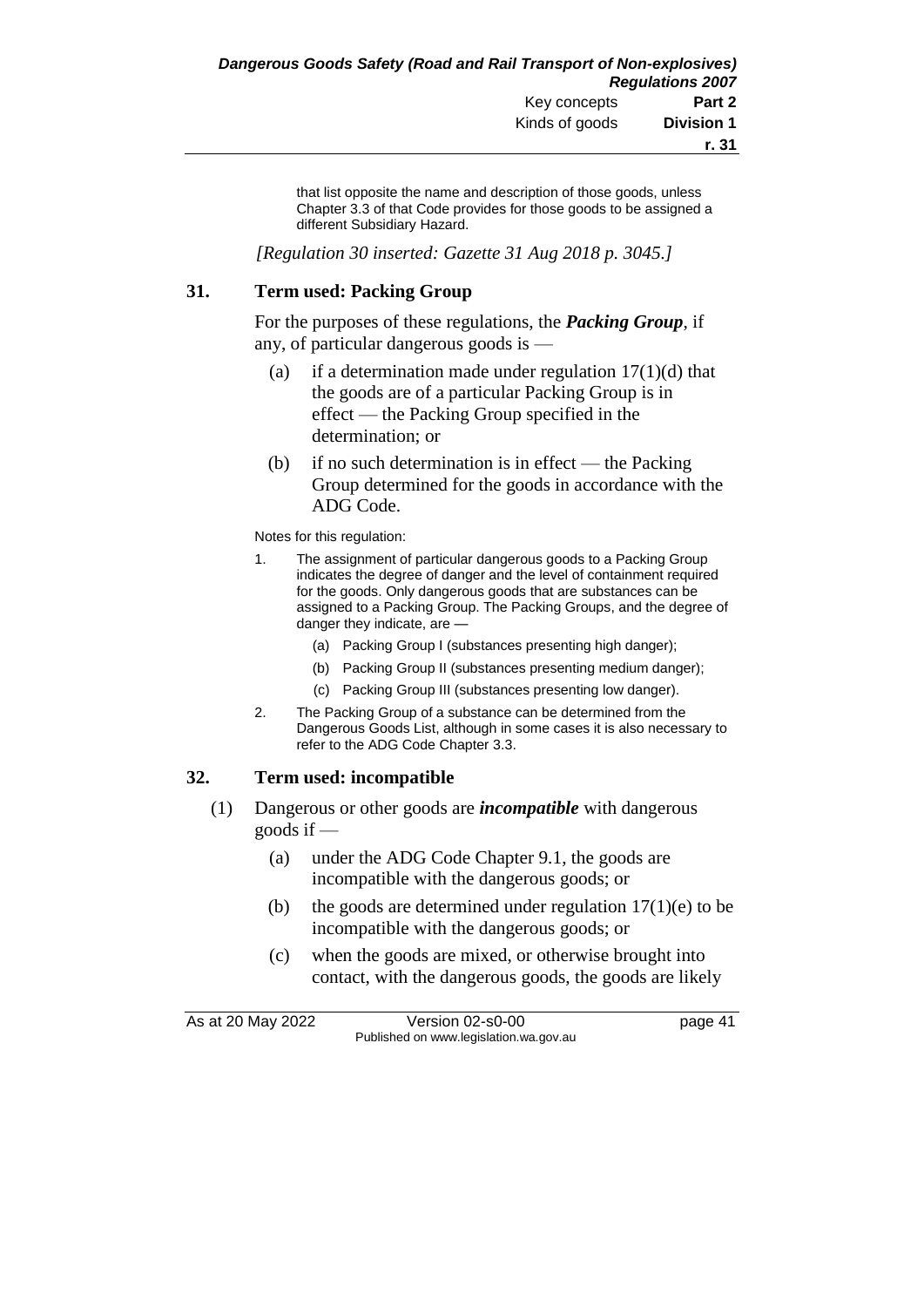| Dangerous Goods Safety (Road and Rail Transport of Non-explosives)<br><b>Regulations 2007</b> |                      |
|-----------------------------------------------------------------------------------------------|----------------------|
| Part 2                                                                                        | Key concepts         |
| <b>Division 2</b>                                                                             | Containers and loads |
| r. 33                                                                                         |                      |

to interact with the dangerous goods and increase risk to people, property or the environment because of the interaction.

- (2) Packaging or equipment for use in the transport of dangerous goods is *incompatible* with the goods if any component of the packaging or equipment that is intended or likely to come into contact with the goods during transport —
	- (a) is likely to interact with the goods and increase risk to people, property or the environment because of the interaction; and
	- (b) is not protected from contact under foreseeable circumstances by a protective coating or other effective means.

## **Division 2 — Containers and loads**

### **33. Term used: bulk container**

- (1) A *bulk container* is a container (with or without a liner or coating) that  $-$ 
	- (a) has a capacity of  $1 \text{ m}^3$  or more; and
	- (b) is intended for the transport of solid dangerous goods that are in direct contact with the container.
- (2) None of the following is a bulk container, even if it has a capacity of  $1m<sup>3</sup>$  or more and is intended for the transport of solid dangerous goods —
	- (a) a large packaging that complies with the requirements of the ADG Code Chapter 6.6;
	- (b) an IBC;
	- (c) a tank;
	- (d) a tank vehicle;
	- (e) any other packaging that complies with the requirements of the ADG Code Chapter 6.1 or 6.3.

page 42 Version 02-s0-00 As at 20 May 2022 Published on www.legislation.wa.gov.au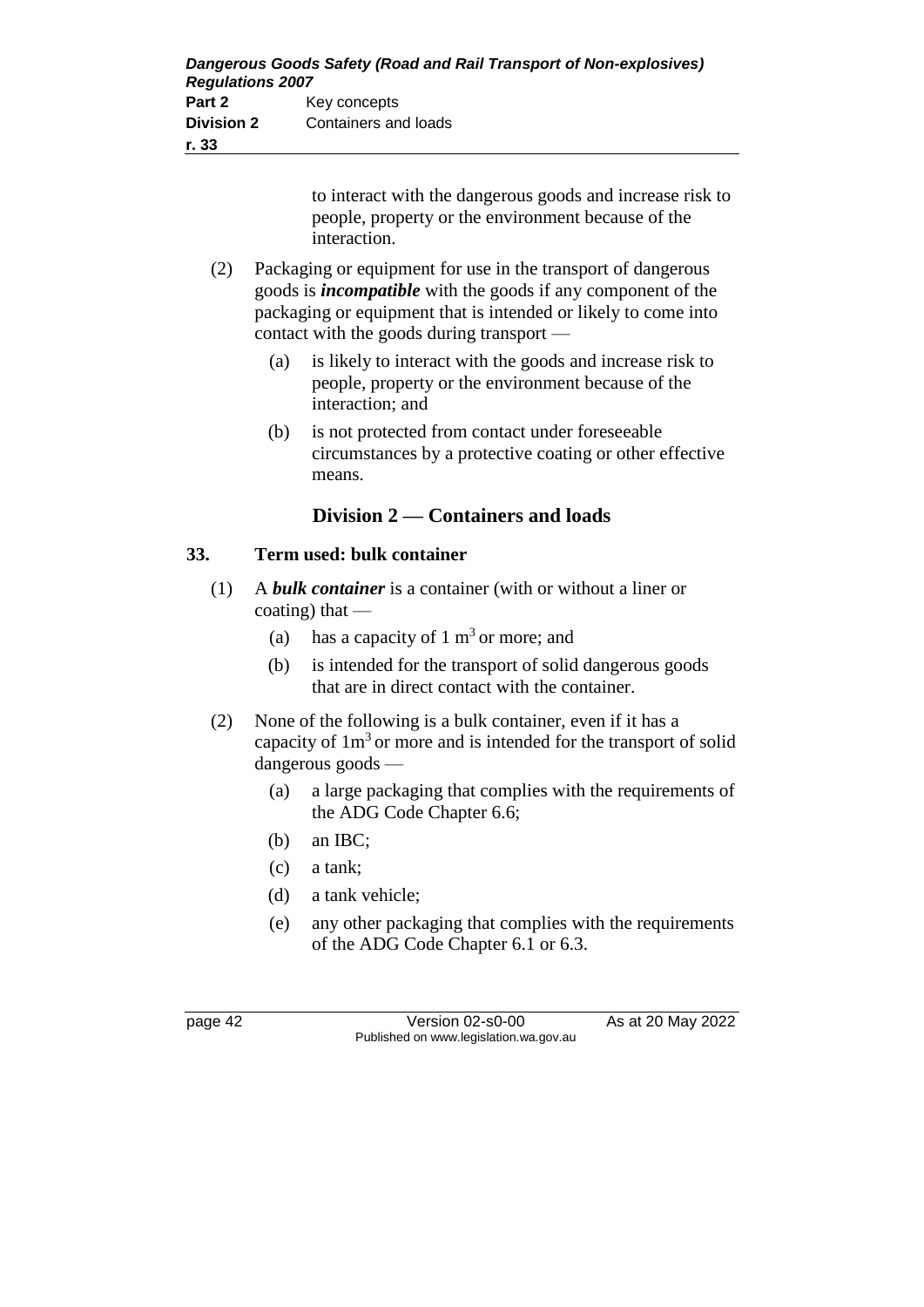### **34. Terms used: IBC, intermediate bulk container**

- (1) An *IBC* or *intermediate bulk container* is a rigid or flexible portable packaging that —
	- (a) is intended for the transport of dangerous goods; and
	- (b) complies with the specifications in the ADG Code Chapter 6.5; and
	- (c) has a capacity of not more than
		- (i) if the packaging is intended for the transport of solids of Packing Group I and is a composite container, fibreboard container, flexible container, wooden container or rigid plastics container  $-1500$  L:
		- (ii) if the packaging is intended for the transport of solids of Packing Group I and is a metal container — 3 000 L;
		- (iii) if the packaging is intended for the transport of solids or liquids of Packing Group II and III — 3 000 L;
		- and
	- (d) is designed for mechanical handling.
- (2) Rigid or flexible portable packaging that complies with the requirements of the ADG Code Chapter 6.1, 6.3 or 6.6 is not an IBC.

*[Regulation 34 amended: Gazette 22 Jun 2010 p. 2720.]*

### **35. Terms used: MEGC, multiple-element gas container**

### An *MEGC* or *multiple-element gas container* is —

(a) a multimodal assembly of cylinders, tubes or bundles of cylinders that are interconnected by a manifold and assembled within a framework and are intended for the transport of gases; and

As at 20 May 2022 Version 02-s0-00 Published on www.legislation.wa.gov.au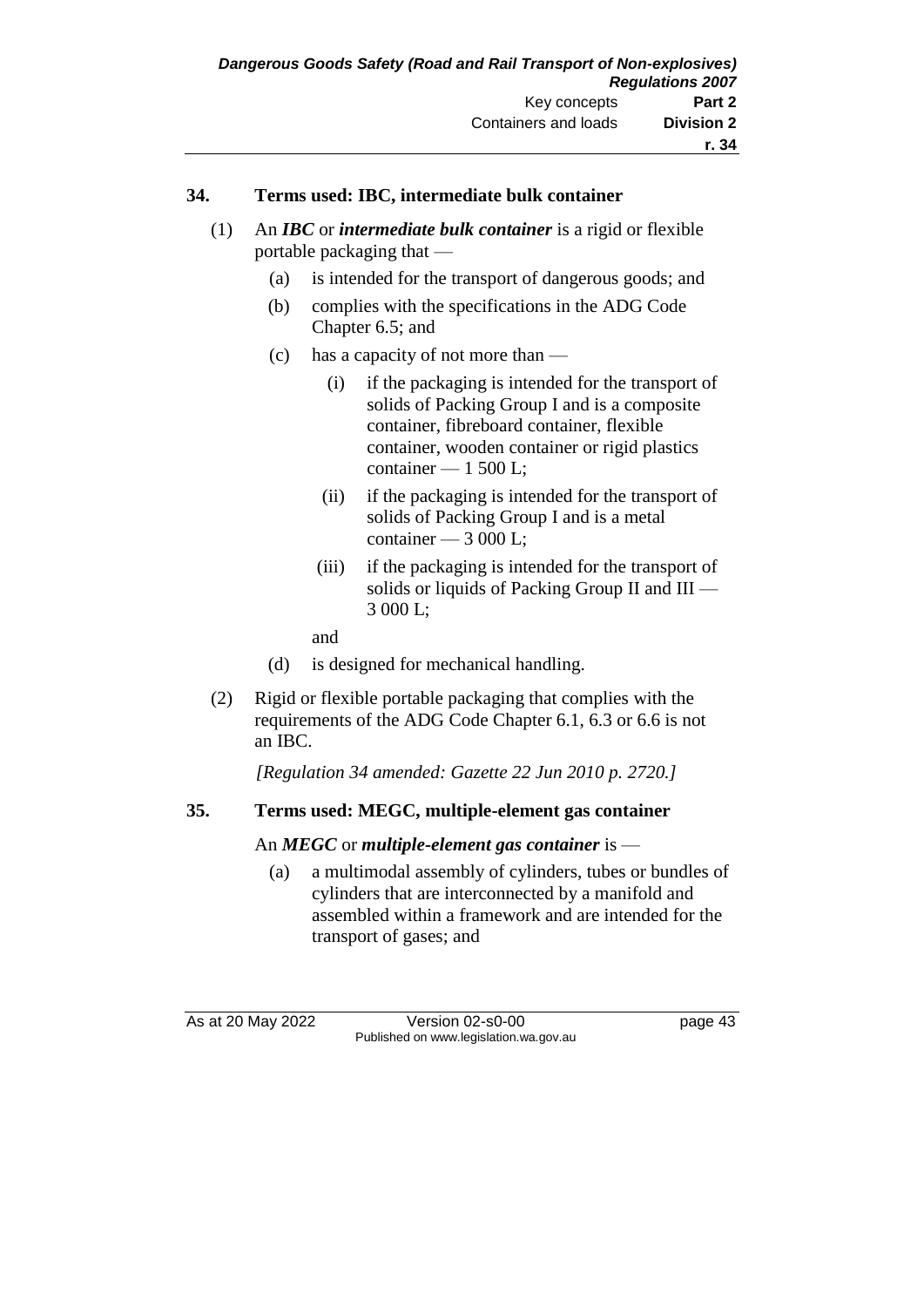| Dangerous Goods Safety (Road and Rail Transport of Non-explosives)<br><b>Regulations 2007</b> |                      |
|-----------------------------------------------------------------------------------------------|----------------------|
| Part 2                                                                                        | Key concepts         |
| <b>Division 2</b>                                                                             | Containers and loads |
| r. 36                                                                                         |                      |

(b) any service equipment and structural equipment necessary for the transport of gases in the cylinders or tubes.

*[Regulation 35 amended: Gazette 17 Nov 2015 p. 4696.]*

### **36. Term used: tank**

- (1) A *tank* is
	- (a) a receptacle for receiving and holding dangerous goods; and
	- (b) any service equipment and structural equipment that enable the receptacle to transport those goods.
- (2) A receptacle for receiving and holding dangerous goods of UN Class 2 is not a tank unless it has a capacity of more than 450 L.
- (3) None of the following is a tank
	- (a) packaging that complies with the requirements of the ADG Code Chapter 6.1, 6.3 or 6.6;
	- (b) an IBC;
	- (c) an MEGC;
	- (d) a cylinder;
	- (e) a pressure drum;
	- (f) a tube;
	- (g) a bulk container that complies with the requirements of the ADG Code Chapter 6.8.
- *[37. Deleted: Gazette 13 Jun 2014 p. 1932.]*

### **38. Loads**

For the purposes of these regulations —

(a) all the goods in or on a road vehicle are a single load, even if the vehicle is transporting more than one cargo transport unit; and

page 44 Version 02-s0-00 As at 20 May 2022 Published on www.legislation.wa.gov.au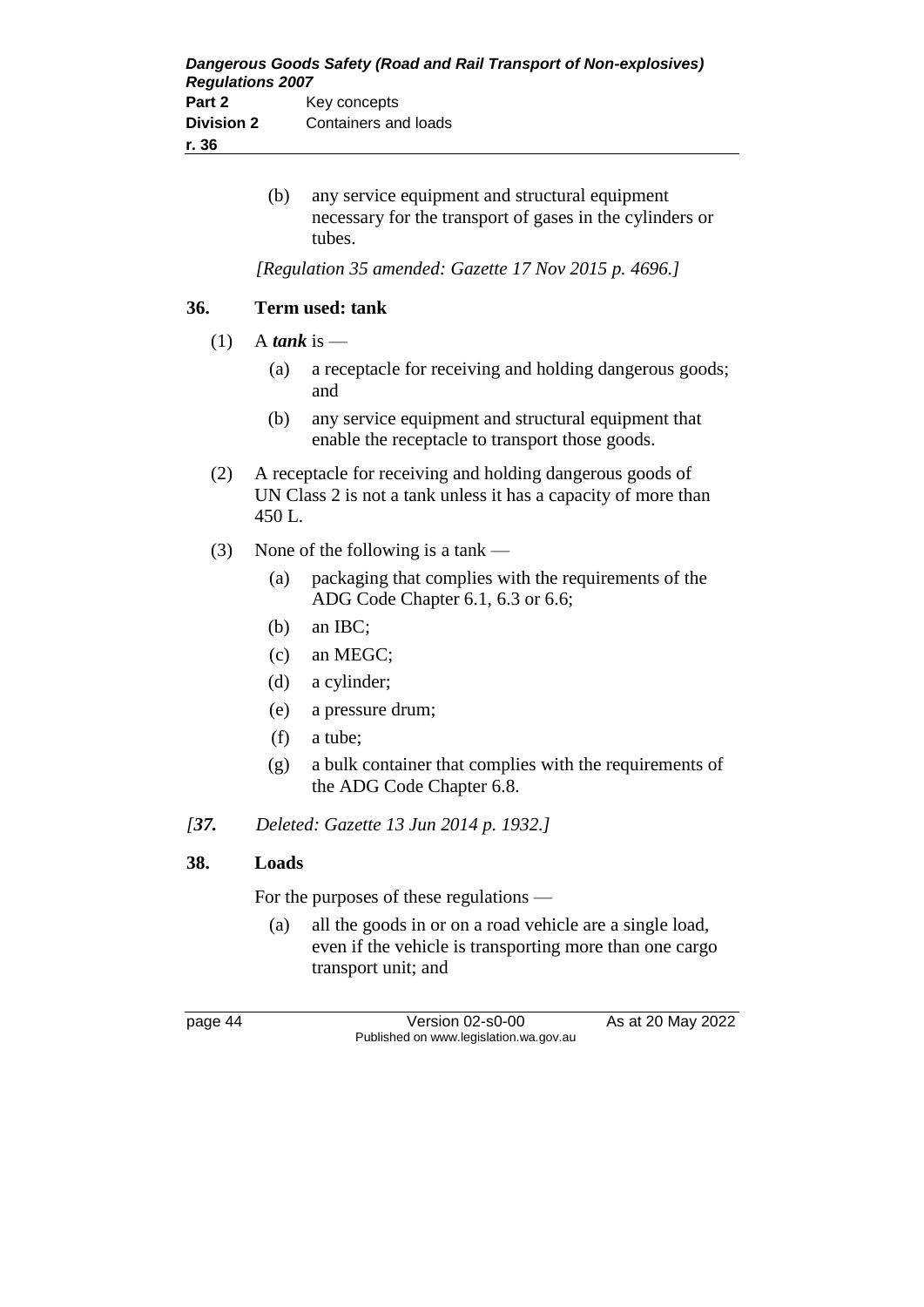(b) all the goods in a cargo transport unit being transported on a rail vehicle are a single load.

*[Regulation 38 inserted: Gazette 22 Jun 2010 p. 2720; amended: Gazette 13 Jun 2014 p. 1933.]*

## **Division 3 — Persons with special duties**

### **39. Term used: owner**

A person is an *owner* of a vehicle if the person —

- (a) is the sole owner, a joint owner or a part owner of the vehicle; or
- (b) has possession or use of the vehicle under a credit, hire-purchase, lease or other agreement, except an agreement requiring the vehicle to be registered in the name of someone else.

### **40. Terms used: consigns, consignor**

- (1) A person *consigns* dangerous goods or other goods for transport, and is the *consignor* of the goods, if —
	- (a) subregulation (2) applies to the person; or
	- (b) subregulation (2) does not apply to the person or anyone else, but subregulation (3) applies to the person; or
	- (c) subregulations (2) and (3) do not apply to the person or anyone else, but subregulation (4) applies to the person.
- (2) This subregulation applies to a person who, with the person's authority, is named or otherwise identified in the transport documentation as the consignor of the goods.
- (3) This subregulation applies to a person who
	- (a) engages a prime contractor or rail operator, either directly or through an agent or other intermediary, to transport the goods; or

As at 20 May 2022 Version 02-s0-00 page 45 Published on www.legislation.wa.gov.au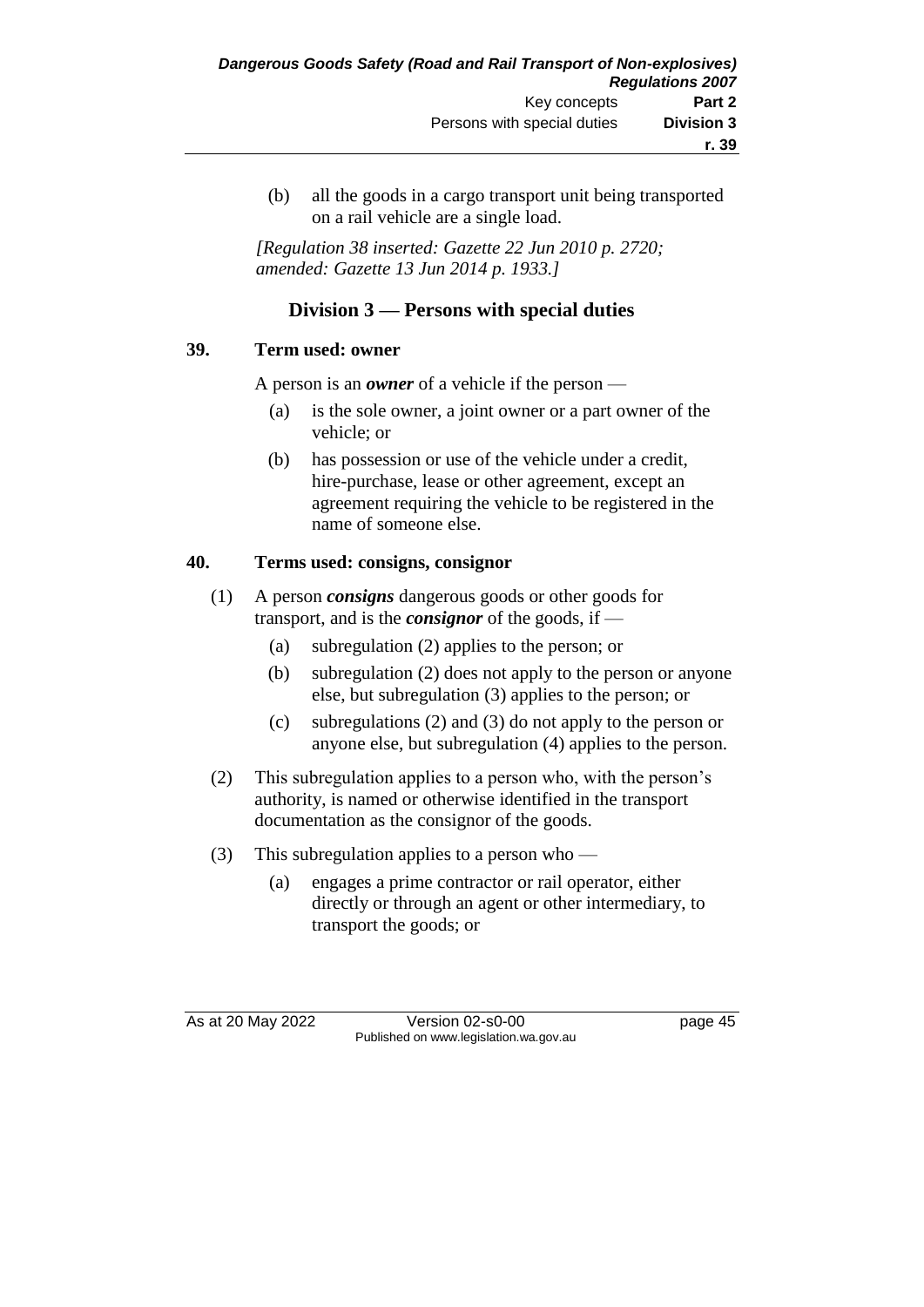|     | (b) | if paragraph (a) does not apply - has possession of, or<br>control over, the goods immediately before the goods<br>are transported; or |
|-----|-----|----------------------------------------------------------------------------------------------------------------------------------------|
|     | (c) | if neither paragraph (a) nor (b) applies $-$ loads a vehicle<br>with the goods, for transport, at a place -                            |
|     |     | (i)<br>where dangerous goods are awaiting collection;<br>and                                                                           |
|     |     | that is unattended (except by the driver of the<br>(ii)<br>vehicle) during loading.                                                    |
| (4) |     | This subregulation applies to a person if $-$                                                                                          |
|     | (a) | the goods are imported into Australia; and                                                                                             |
|     | (b) | the person is the importer of the goods.                                                                                               |
|     |     | [Regulation 40 amended: Gazette 31 Aug 2018 p. 3047.]                                                                                  |
| 41. |     | Terms used: packs, packer                                                                                                              |
|     |     | A person <i>packs</i> dangerous or other goods for transport, and is a<br><i>packer</i> of the goods, if the person                    |
|     | (a) | puts the goods in a packaging; or                                                                                                      |
|     | (b) | assembles packages into large packaging or an<br>overpack; or                                                                          |
|     | (c) | supervises an activity mentioned in paragraph (a) or (b);<br><b>or</b>                                                                 |
|     | (d) | manages or controls an activity mentioned in<br>paragraph (a), (b) or (c).                                                             |
| 42. |     | Terms used: loads, loader                                                                                                              |

A person *loads* dangerous or other goods for transport, and is a *loader* of the goods, if the person —

- (a) loads the goods in or onto a vehicle; or
- (b) places or secures a portable tank, bulk container or freight container containing the goods for transport onto a vehicle; or

| 46<br>page |  |
|------------|--|
|------------|--|

Version 02-s0-00 As at 20 May 2022 Published on www.legislation.wa.gov.au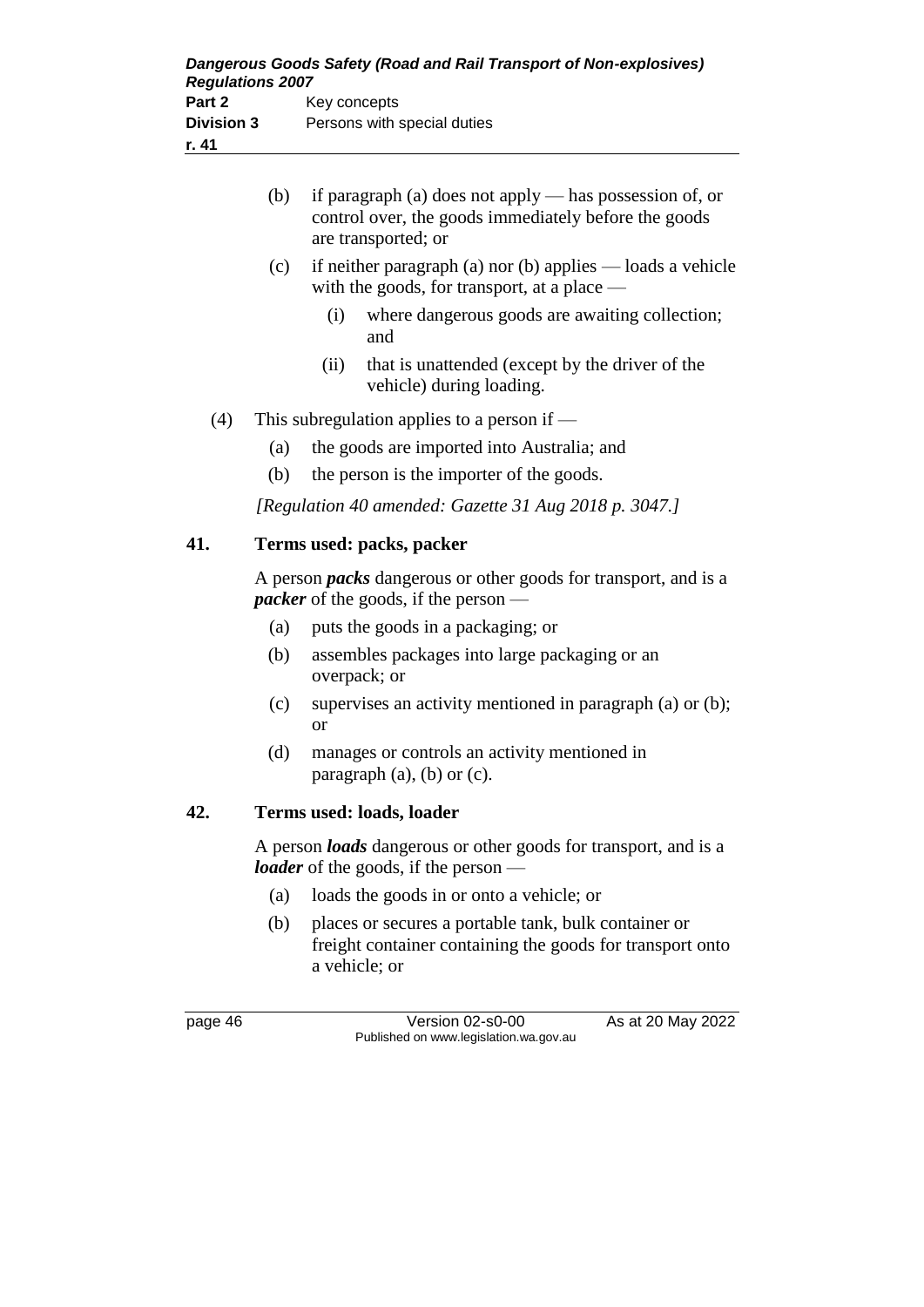- (c) supervises an activity mentioned in paragraph (a) or (b); or
- (d) manages or controls an activity mentioned in paragraph  $(a)$ ,  $(b)$  or  $(c)$ .

### **43. Term used: prime contractor**

A person is the *prime contractor* for the transport of dangerous or other goods by road if the person, in conducting a business for or involving the transport of goods by road, undertakes to be responsible, or is responsible, for the transport of the goods by road.

### **44. Term used: rail operator**

A person is a *rail operator* for the transport of dangerous or other goods by rail if the person undertakes to be responsible, or is responsible, for —

- (a) the transport of the goods by rail; or
- (b) the condition of a unit of rolling stock transporting the goods.

## **Division 4 — Miscellaneous**

## **45. Term used: packed in limited quantities**

Dangerous goods are *packed in limited quantities* if —

- (a) the goods are packed in accordance with the ADG Code Chapter 3.4; and
- (b) the quantity of dangerous goods in each inner packaging or in each article that contains the goods does not exceed the quantity specified, or referred to, in column 7a of the Dangerous Goods List for those goods.

*[Regulation 45 amended: Gazette 31 Aug 2018 p. 3045.]*

As at 20 May 2022 Version 02-s0-00 page 47 Published on www.legislation.wa.gov.au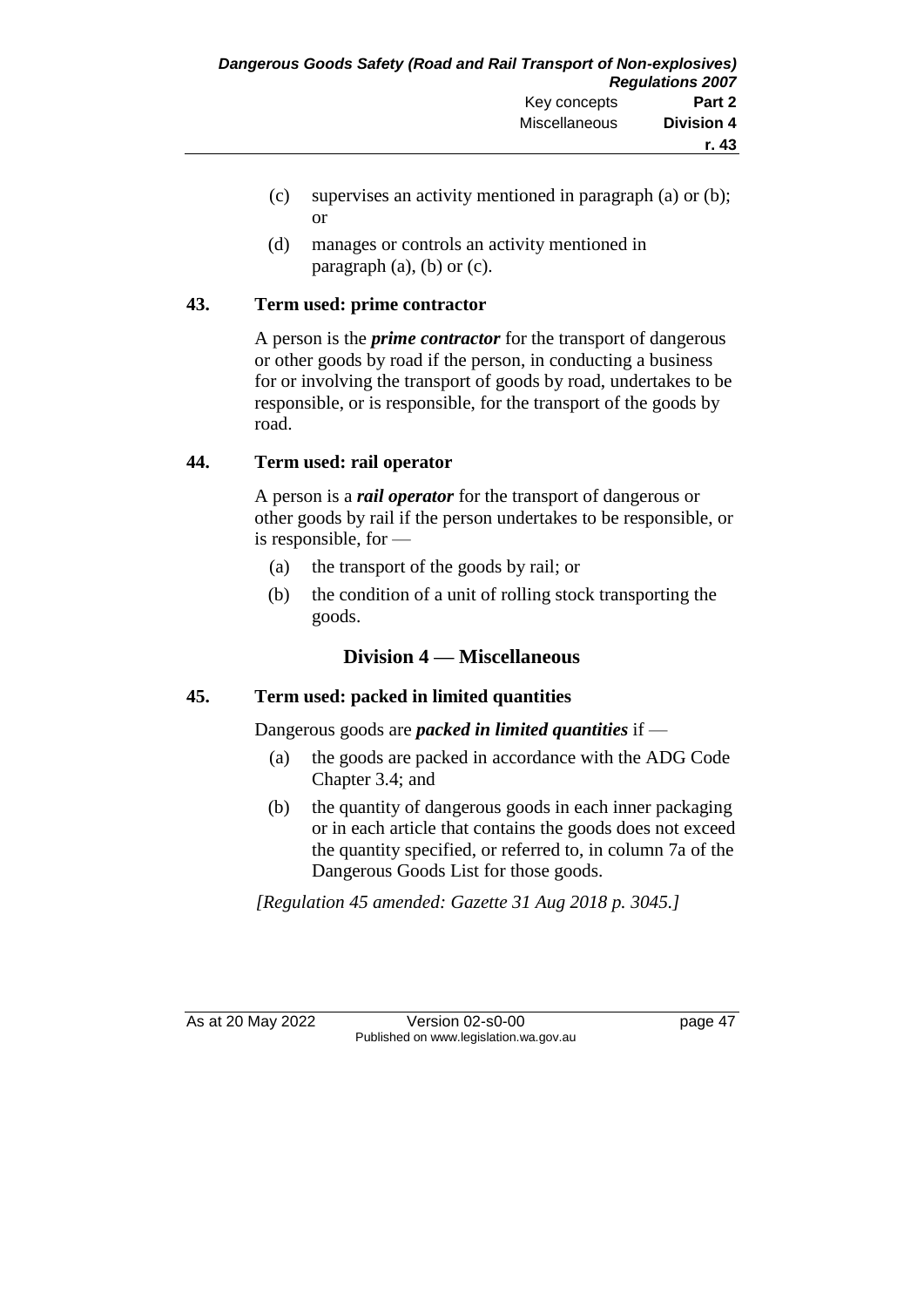*Dangerous Goods Safety (Road and Rail Transport of Non-explosives) Regulations 2007*

**Part 3** Transport of dangerous goods to which Special Provisions apply

#### **r. 46**

# **Part 3 — Transport of dangerous goods to which Special Provisions apply**

#### **46. Application of this Part**

This Part applies in relation to the transport of dangerous goods  $if -$ 

- (a) column 6 of the Dangerous Goods List specifies that a Special Provision in the ADG Code Chapter 3.3 applies to the dangerous goods; and
- (b) that Special Provision
	- (i) prohibits the transport of the goods by road or rail; or
	- (ii) imposes a restriction on the way the goods are to be transported by road or rail.

*[Regulation 46 inserted: Gazette 22 Jun 2010 p. 2721.]*

#### **47. Duty on consignors**

A person must not consign dangerous goods for transport if the person knows, or ought reasonably to know, that —

- (a) a Special Provision applies to the transport of the goods; and
- (b) the transport of the goods does not or will not comply with the Special Provision.

Penalty: a fine of \$10 000.

#### **48A. Duty on packers**

A person must not pack dangerous goods for transport if the person knows, or ought reasonably to know —

(a) that column 6 of the Dangerous Goods List specifies that a Special Provision in the ADG Code Chapter 3.3 applies to the transport of the goods; and

page 48 Version 02-s0-00 As at 20 May 2022 Published on www.legislation.wa.gov.au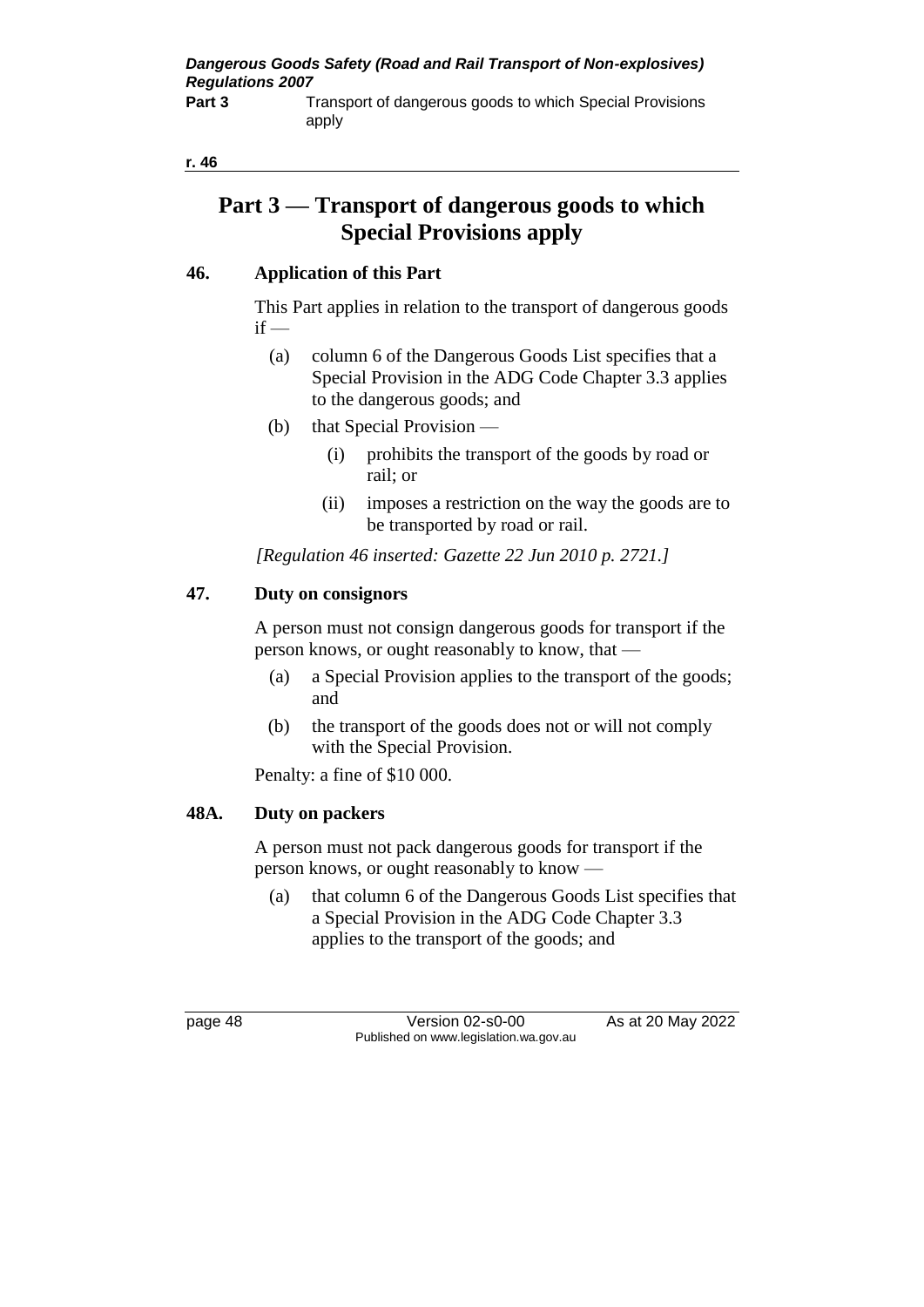#### **r. 48B**

(b) that the transport of the goods does not, or will not, comply with the Special Provision.

Penalty: a fine of \$5 000.

*[Regulation 48A inserted: Gazette 22 Jun 2010 p. 2721.]*

#### **48B. Duty on loaders**

A person must not load dangerous goods on to a vehicle for transport if the person knows, or ought reasonably to know —

- (a) that column 6 of the Dangerous Goods List specifies that a Special Provision in the ADG Code Chapter 3.3 applies to the transport of the goods; and
- (b) that the transport of the goods does not, or will not, comply with the Special Provision.

Penalty: a fine of \$5 000.

*[Regulation 48B inserted: Gazette 22 Jun 2010 p. 2722.]*

#### **48. Duty on prime contractors and rail operators**

A prime contractor or rail operator must not transport dangerous goods if the prime contractor or rail operator knows, or ought reasonably to know, that —

- (a) a Special Provision applies to the transport of the goods; and
- (b) the transport of the goods does not comply with the Special Provision.

Penalty: a fine of \$10 000.

#### **49. Duty on drivers**

A person must not drive a road vehicle transporting dangerous goods if the person knows, or ought reasonably to know, that —

- (a) a Special Provision applies to the transport of the goods; and
- (b) the transport of the goods does not comply with the Special Provision.

Penalty: a fine of \$5 000.

As at 20 May 2022 Version 02-s0-00 page 49 Published on www.legislation.wa.gov.au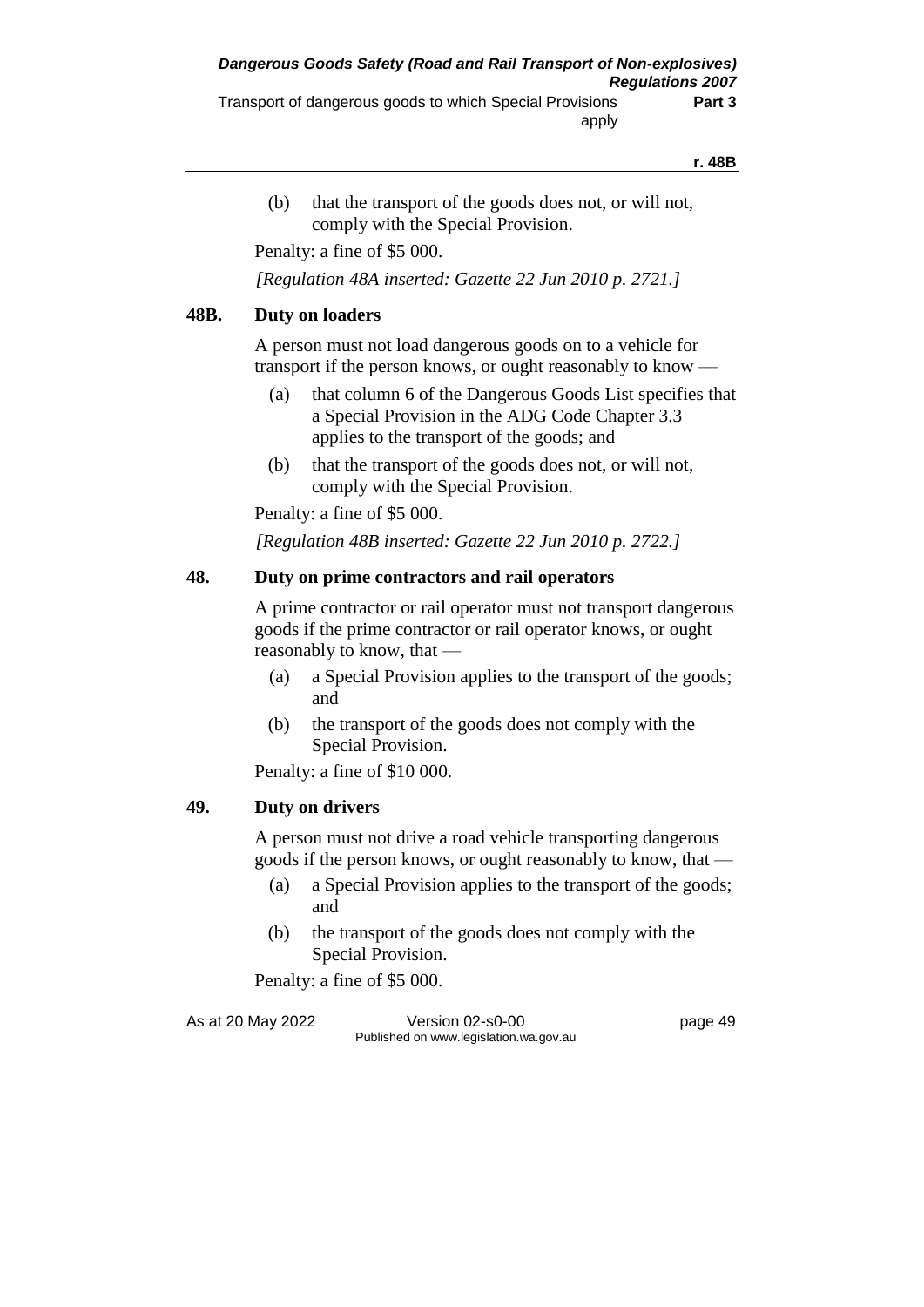# **Part 4 — Packaging**

## **Division 1 — General**

### **50. Application of Part**

This Part does not apply to dangerous goods that are —

- (a) packed in limited quantities; or
- (b) packed in excepted quantities within the meaning of regulation 106(6).

*[Regulation 50 inserted: SL 2020/193 r. 11)*

*[51. Deleted: Gazette 22 Jun 2010 p. 2722.]*

### **52. References to ADG Code Part 4 include Dangerous Goods List requirements**

In this Part, a reference to dangerous goods being packed in accordance with any relevant provision in the ADG Code Part 4 is to be taken to include a reference to the goods being packed in accordance with any packing requirement specified in relation to the goods in the Dangerous Goods List.

## **Division 2 — Suitability and design of packaging**

### **53. Suitability of packaging for transport**

- (1) Packaging is unsuitable for the transport of dangerous goods  $if -$ 
	- (a) it is required to undergo performance tests under the ADG Code Part 6 and it is not approved packaging; or
	- (b) it does not meet any relevant standards or requirements specified by the ADG Code Part 4 or 6 (including requirements with respect to inspection, maintenance and repair); or
	- (c) its use, or reuse, for the transport of the goods does not comply with the ADG Code Part 4 or 6; or

page 50 Version 02-s0-00 As at 20 May 2022 Published on www.legislation.wa.gov.au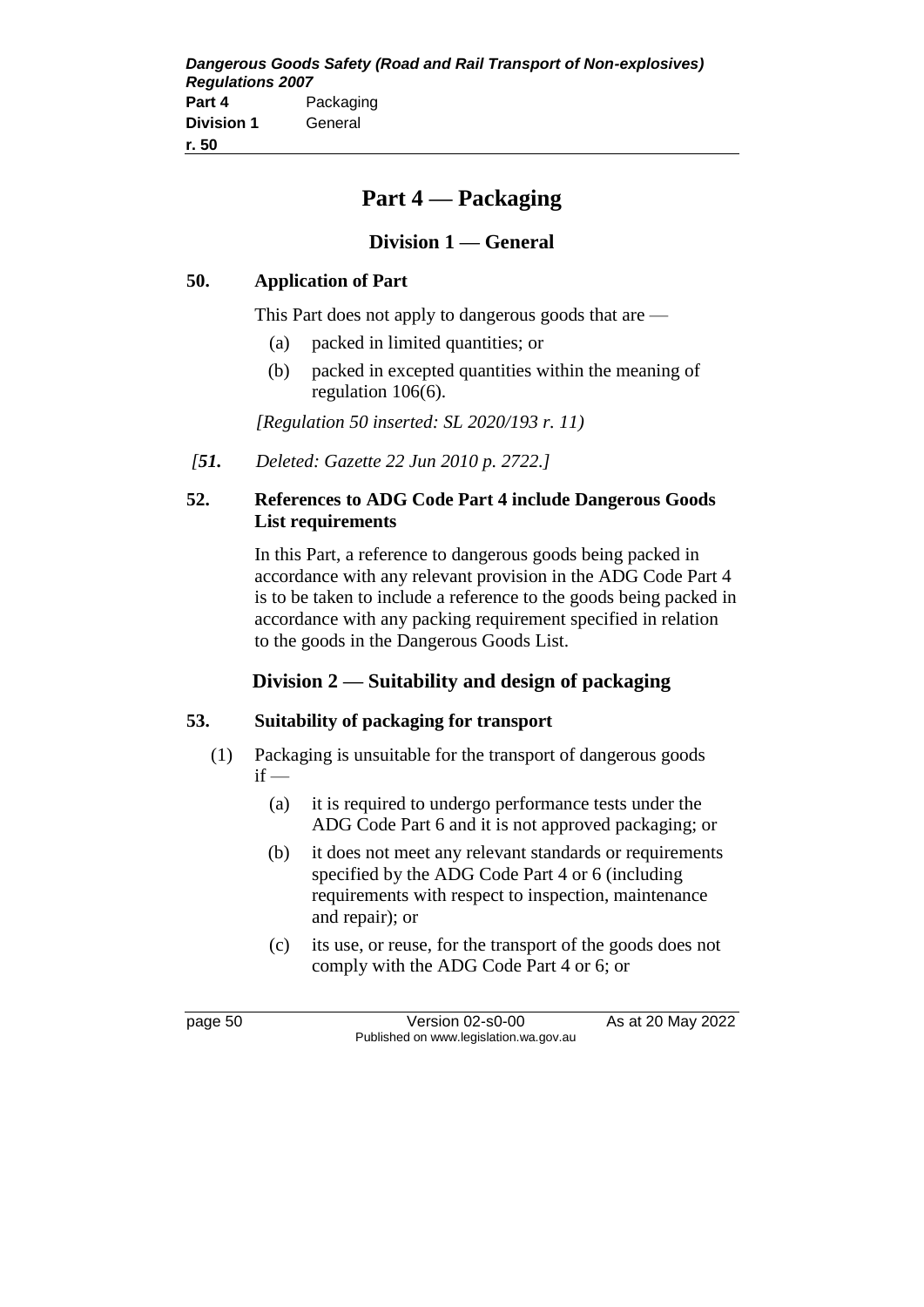- (d) its use for the transport of the goods is prohibited by a determination; or
- (e) it is incompatible with the goods; or
- (f) it is damaged or defective to the extent that it is not safe to use to transport the goods; or
- (g) for goods purported to be packed in limited quantities the packaging of the goods does not comply with the ADG Code Chapter 3.4; or
- (h) for goods purported to be packed in excepted quantities within the meaning of regulation  $106(6)$  — the packaging of the goods does not comply with the ADG Code Chapter 3.5.
- (2) A freight container is also unsuitable for use as a bulk container for the transport of dangerous goods if it does not have affixed to it a Safety Approval Plate as required under the International Convention for Safe Containers 1972.

*[Regulation 53 amended: Gazette 22 Jun 2010 p. 2722-3; SL 2020/193 r. 12.]*

## **54. Marking packaging**

- (1) A person must not apply any marking required by the ADG Code Part 6 on packaging if the packaging is not of a design that is approved under regulation 56.
- (2) A person must not apply a marking mentioned in the ADG Code Part 6 on packaging that is not appropriate for the packaging. Penalty: a fine of \$10 000.

## **55. Applications for approval of packaging designs**

- (1) This regulation applies to packaging that is required to undergo tests under the ADG Code Part 6.
- (2) A person may apply to the Chief Officer for the approval of a design for a packaging to which this regulation applies for use in the transport of dangerous goods.

As at 20 May 2022 Version 02-s0-00 page 51 Published on www.legislation.wa.gov.au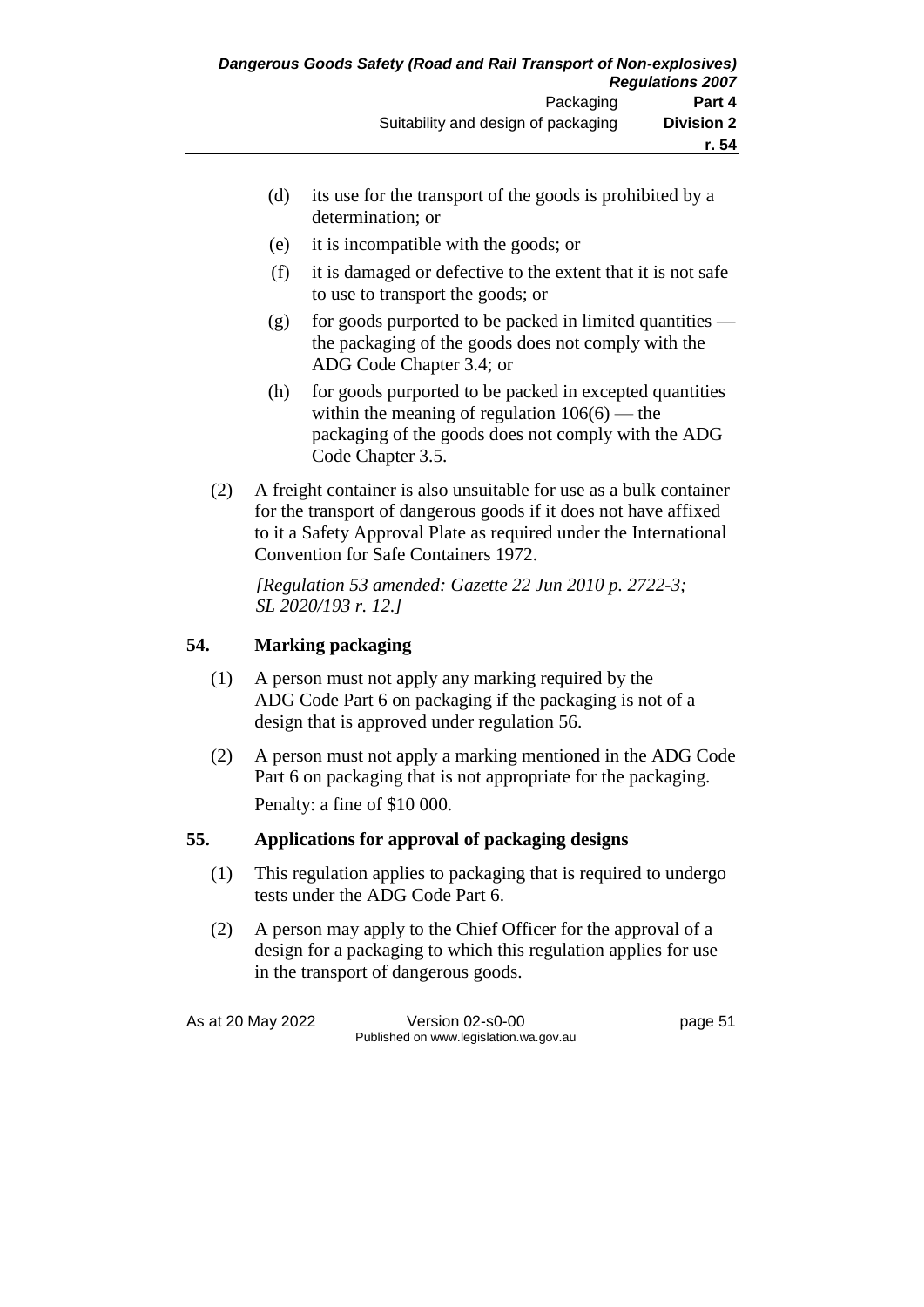(3) An application for approval must include the information required under the ADG Code Part 6.

*[Regulation 55 amended: Gazette 3 Aug 2012 p. 3757.]*

### **56. Approvals — packaging designs**

- (1) The Chief Officer may, on an application made in accordance with regulations 55 and 194, approve a design for a packaging for use in the transport of dangerous goods if satisfied that a packaging of that design —
	- (a) will comply with, or is permitted by, the ADG Code Part 6; and
	- (b) satisfies all the relevant testing and inspection requirements set out in that Part.
- (2A) In determining whether packaging of a particular design satisfies any particular testing requirement, the Chief Officer may rely on any test certificate issued by a recognised testing facility that complies with regulation 58.
	- (2) If approval is sought for the design for a tank or an IBC that is pressure equipment of a kind the design of which must be registered under the *Work Health and Safety (General) Regulations 2022* regulation 243, the Chief Officer must not approve the design unless the design has been so registered.
	- (3) In giving his or her approval, the Chief Officer may impose in relation to the approval any condition that —
		- (a) is about the construction, packing, maintenance or use of packaging manufactured in accordance with the design; and
		- (b) is necessary for the safe use of the packaging to transport dangerous goods.
	- (4) A person must not construct, pack or fail to maintain packaging for use in the transport of dangerous goods or use packaging to

page 52 Version 02-s0-00 As at 20 May 2022 Published on www.legislation.wa.gov.au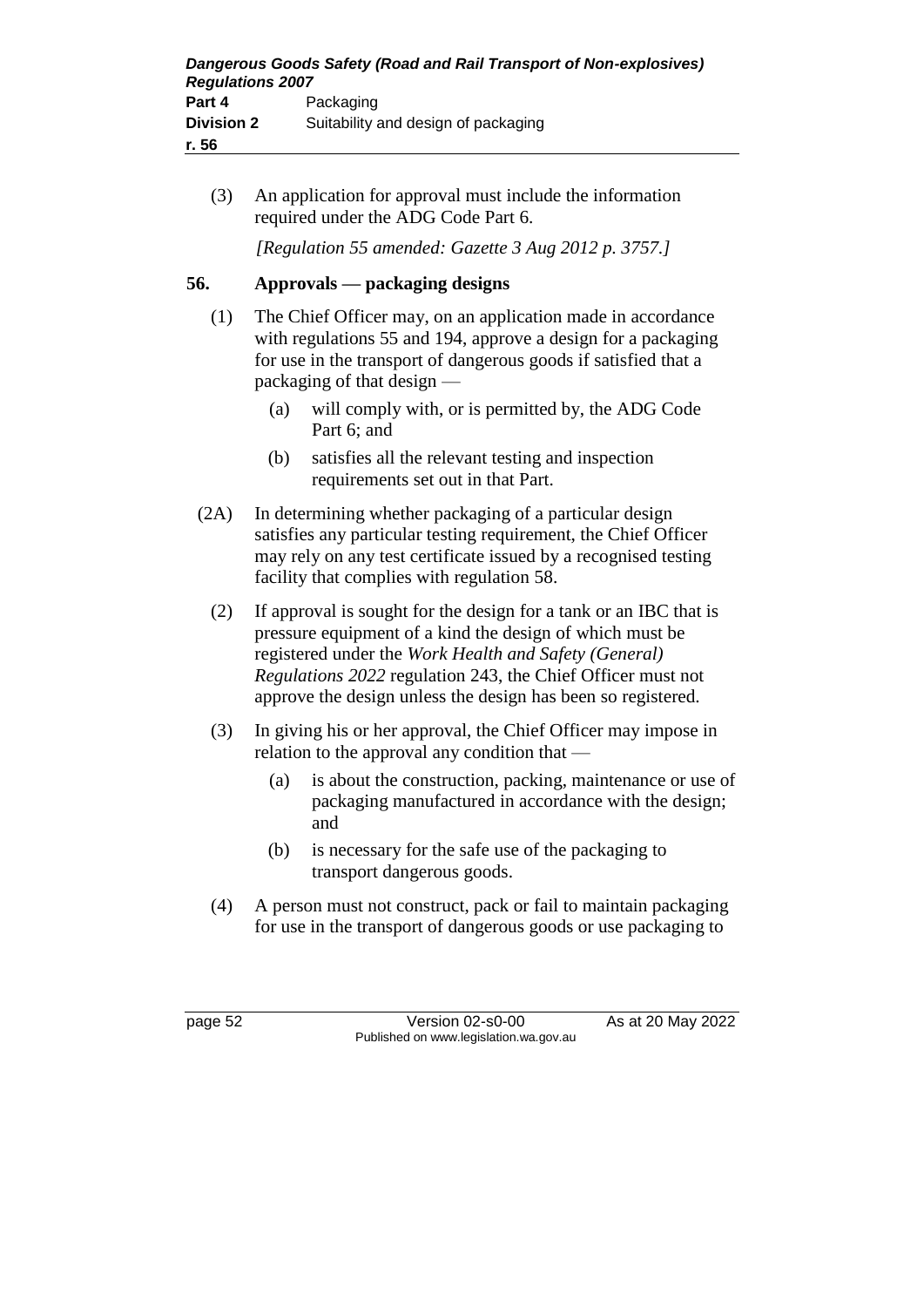transport dangerous goods if the person knows, or ought reasonably to know, that —

- (a) a condition about the construction, packing, maintenance or use of the packaging, as the case requires, was imposed in relation to the approval of the design for the packaging; and
- (b) the construction, packing, failure to maintain or use is in contravention of the condition.

Penalty: a fine of \$10 000.

*[Regulation 56 amended: Gazette 22 Jun 2010 p. 2723; SL 2022/24 r. 4.]*

### **57. Term used: recognised testing facilities**

For the purposes of these regulations, the following testing facilities are *recognised testing facilities* for packaging of a particular design —

- (a) a testing facility registered by NATA to conduct performance tests required under the ADG Code Part 6 for the design;
- (b) if NATA has not registered a testing facility to conduct performance tests of that kind — a testing facility in Australia capable of conducting the tests;
- (c) a facility in a foreign country approved by a public authority of the country to conduct performance tests of that kind.

### **58. Test certificates**

(1) A recognised testing facility may certify in writing that packaging of a particular design has passed particular performance tests for particular dangerous goods.

As at 20 May 2022 Version 02-s0-00 Published on www.legislation.wa.gov.au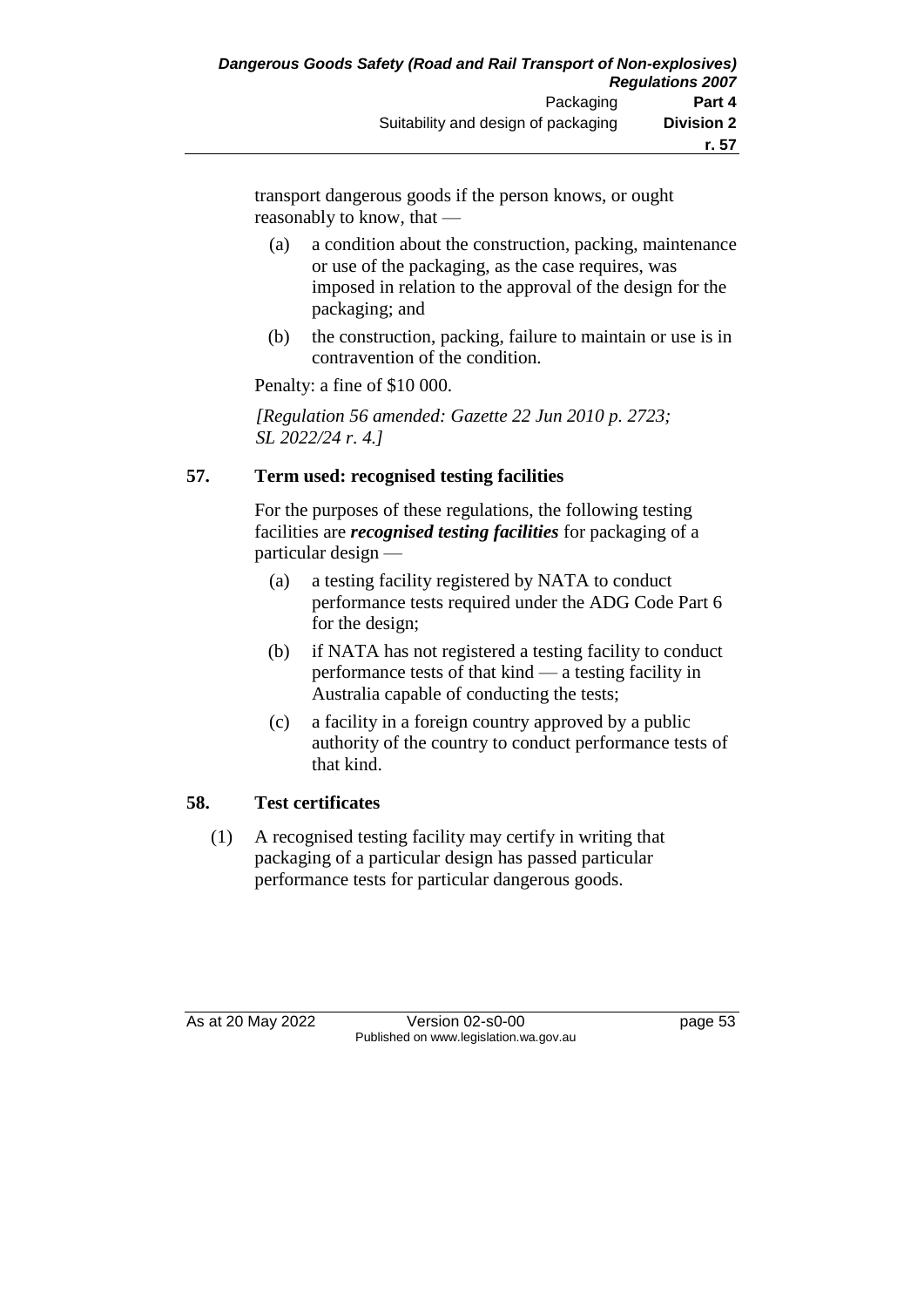- (2) If a performance test is conducted by a testing facility registered by NATA, any test certificate, or report on the test, must —
	- (a) contain any details required under the relevant Chapter of Part 6 of the ADG Code; and
	- (b) be in the appropriate form used by NATA registered testing facilities.
- (3) If a performance test is conducted in Australia by a recognised testing facility that is not registered by NATA —
	- (a) the test must be observed by or for the Chief Officer; and
	- (b) any test certificate or report must contain any details required under the relevant Chapter of Part 6 of the ADG Code.

### **59. Approvals — overpacks**

- (1) The Chief Officer may, on an application made in accordance with regulation 194, approve a method of preparing an overpack for transporting dangerous goods that does not comply with the ADG Code section 5.1.2 if the Chief Officer considers that the risk involved in using the method is not greater than the risk involved in using a method that complies with the section.
- (2) In giving his or her approval, the Chief Officer may impose in relation to the approval any condition that is about the use of the overpack and is necessary for the safe use of the overpack to transport dangerous goods.
- (3) A person must not use an overpack to transport dangerous goods if the person knows, or ought reasonably to know, that —
	- (a) a condition about the use of the overpack was imposed in relation to the approval of the method of preparing the overpack; and
	- (b) the use is in contravention of the condition.

Penalty: a fine of \$10 000.

page 54 Version 02-s0-00 As at 20 May 2022 Published on www.legislation.wa.gov.au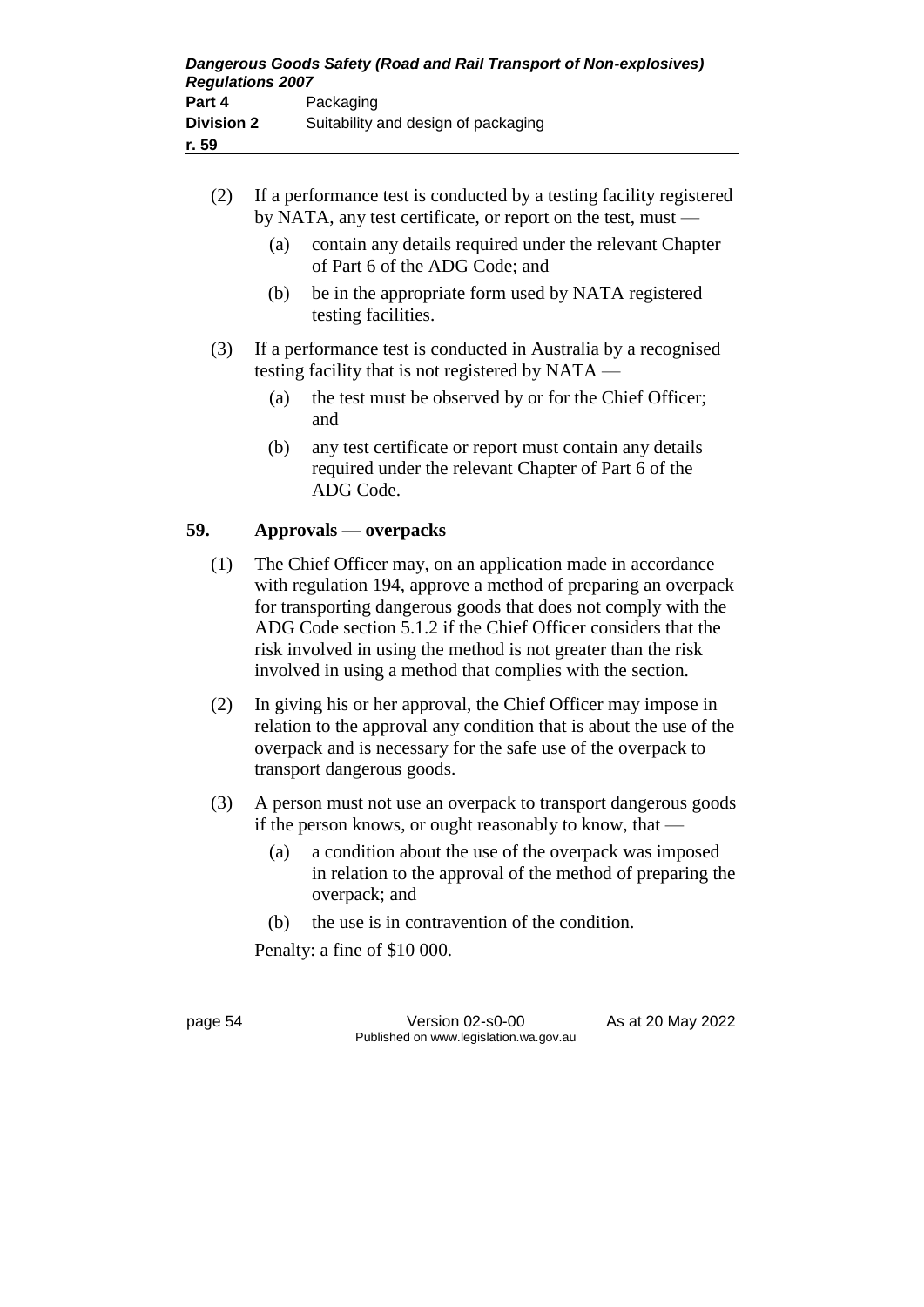#### **60. Authorised bodies may give approvals**

- (1) The Chief Officer may, on an application made in accordance with regulation 194, authorise a body or any other person to give approvals under regulations 56 and 59.
- (2) In giving his or her authorisation, the Chief Officer may impose in relation to the authorisation any condition that the Chief Officer considers appropriate in relation to the giving of approvals by the body or other person.
- (3) In giving an approval, the body or other person must also, in addition to complying with any condition imposed under subregulation  $(2)$  —
	- (a) comply with any relevant requirements imposed under the ADG Code Part 6 in relation to the giving of the approval; and
	- (b) give to the Chief Officer, in relation to the approval, all of the information required under regulation 203(a) and (b) to be included in the register of approvals.
- (4) If a body or any other person is authorised under this regulation to give approvals —
	- (a) regulation 55 and regulations 56 and 59 (or regulation 56 or 59 as the case requires) apply, in relation to the giving of approvals by the body or other person, as if a reference in those regulations to the Chief Officer were a reference to the body or other person; and
	- (b) Part 16 Divisions 1 and 4, to the extent that they deal with approvals, apply, in relation to the giving of approvals by the body or other person, as if a reference in those Divisions to the Chief Officer were a reference to the body or other person; and
	- (c) a reference in these regulations to an approval given under regulation 56 or 59 includes a reference to an approval given by the body or other person under regulation 56 or 59 as applied under paragraph (a).

As at 20 May 2022 Version 02-s0-00 page 55 Published on www.legislation.wa.gov.au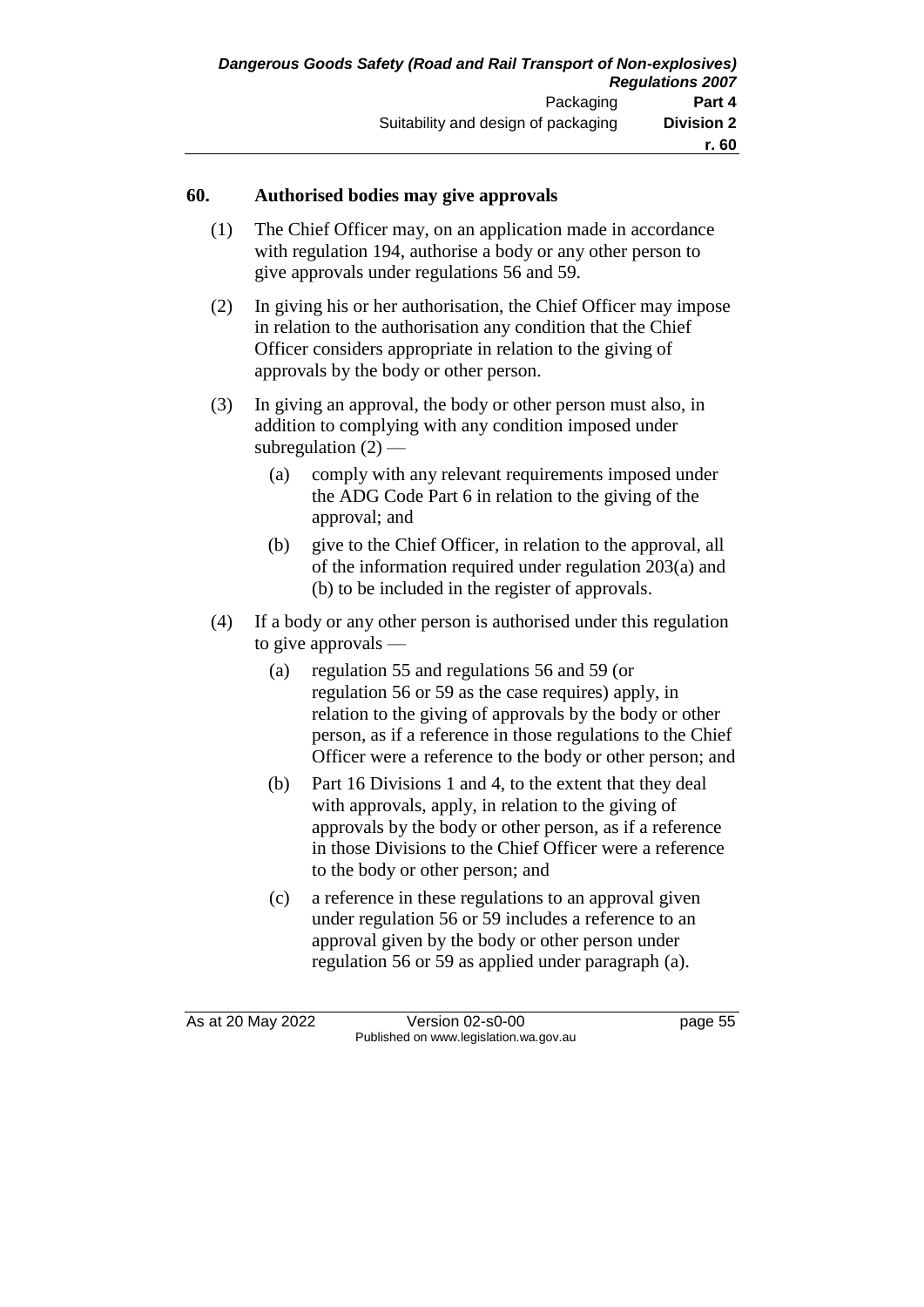- (5) The Chief Officer may at any time withdraw an authorisation given under this regulation.
- (6) The withdrawal of an authorisation does not affect any approval given by the body or other person before the withdrawal.

## **Division 3 — Prohibition on the sale or supply of non-compliant packaging**

### **61. Offence to sell or supply non-compliant packaging**

- (1) A person must not sell, supply or offer to sell or supply any packaging for use in the transport of dangerous goods if it does not comply with the requirements of the ADG Code Parts 4 and 6 or Chapter 3.4 or 3.5.
- (2) A person must not sell, supply or offer to sell or supply any packaging for use in the transport of dangerous goods that is marked in accordance with the ADG Code Part 6 unless the packaging conforms with a design that is approved under regulation 56.

Penalty: a fine of \$10 000.

*[Regulation 61 amended: SL 2020/193 r. 13.]*

## **Division 4 — Offences relating to general packaging**

*[Heading inserted: Gazette 22 Jun 2010 p. 2724.]*

## **62. Term used: general packaging**

In this Division —

*general packaging* means all packaging other than demountable tanks, portable tanks, MEGCs, bulk containers, freight containers, tanks on tank vehicles and overpacks.

*[Regulation 62 inserted: Gazette 22 Jun 2010 p. 2724.]*

page 56 Version 02-s0-00 As at 20 May 2022 Published on www.legislation.wa.gov.au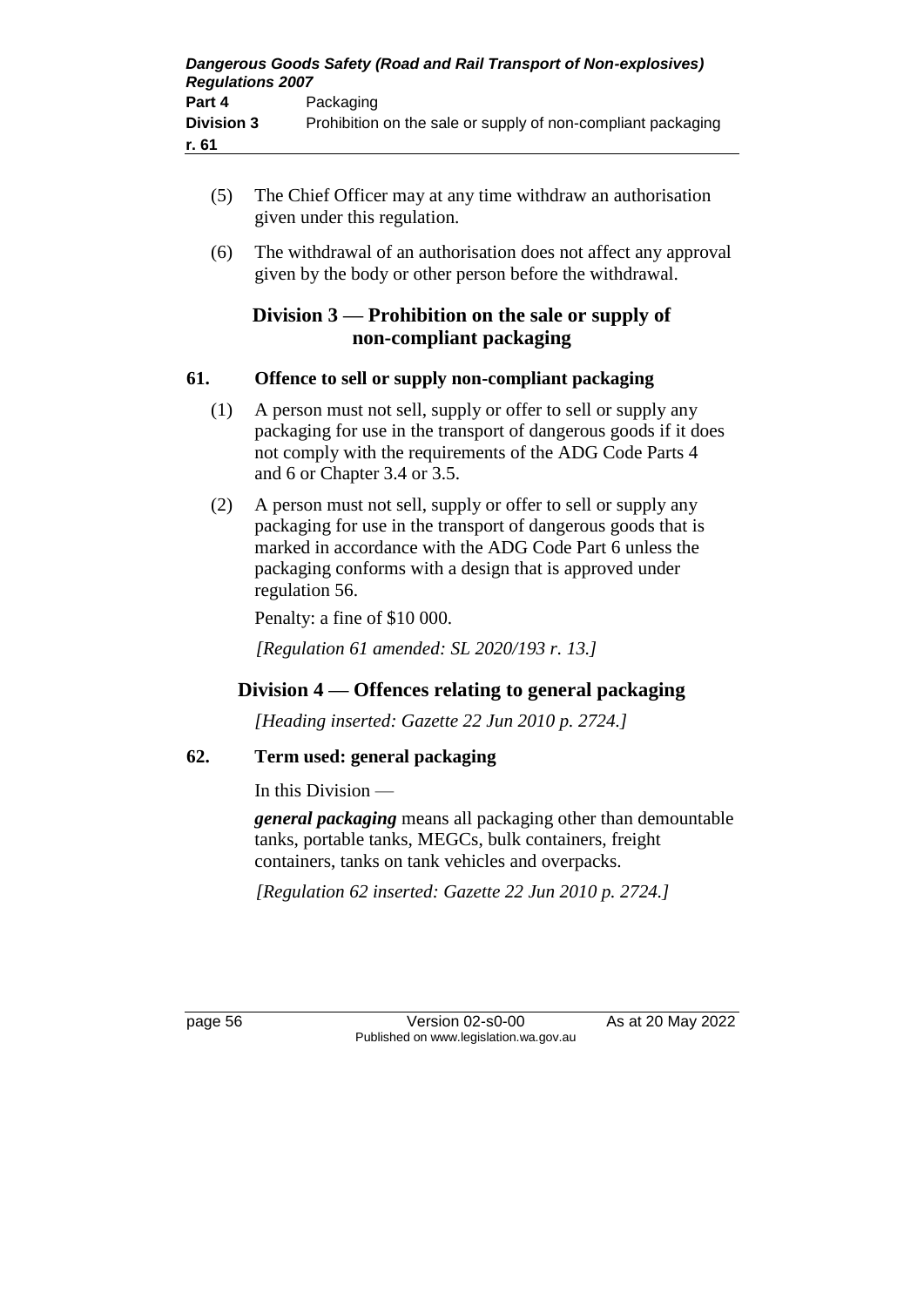### **63. Duty on consignors**

A person must not consign dangerous goods for transport in any general packaging if the person knows, or ought reasonably to know, that —

- (a) the packaging is unsuitable for the transport of the goods; or
- (b) the goods have not been packed in the packaging in accordance with any relevant provision of the ADG Code Part 4.

Penalty: a fine of \$10 000.

*[Regulation 63 inserted: Gazette 22 Jun 2010 p. 2724.]*

### **64. Duty on packers**

- (1) A person must not pack dangerous goods for transport in any general packaging if the person knows, or ought reasonably to know, that the packaging is unsuitable for the transport of the goods.
- (2) A person must not pack dangerous goods for transport in any general packaging in a way that the person knows, or ought reasonably to know, does not comply with any relevant provision of the ADG Code Part 4.

Penalty: a fine of \$5 000.

*[Regulation 64 inserted: Gazette 22 Jun 2010 p. 2724.]*

### **65. Duty on loaders**

A person must not load dangerous goods that are in any general packaging on to a vehicle for transport if the person knows, or ought reasonably to know, that the packaging is damaged or defective to the extent that it is not safe to use to transport the goods.

Penalty: a fine of \$5 000.

*[Regulation 65 inserted: Gazette 22 Jun 2010 p. 2725.]*

As at 20 May 2022 Version 02-s0-00 page 57 Published on www.legislation.wa.gov.au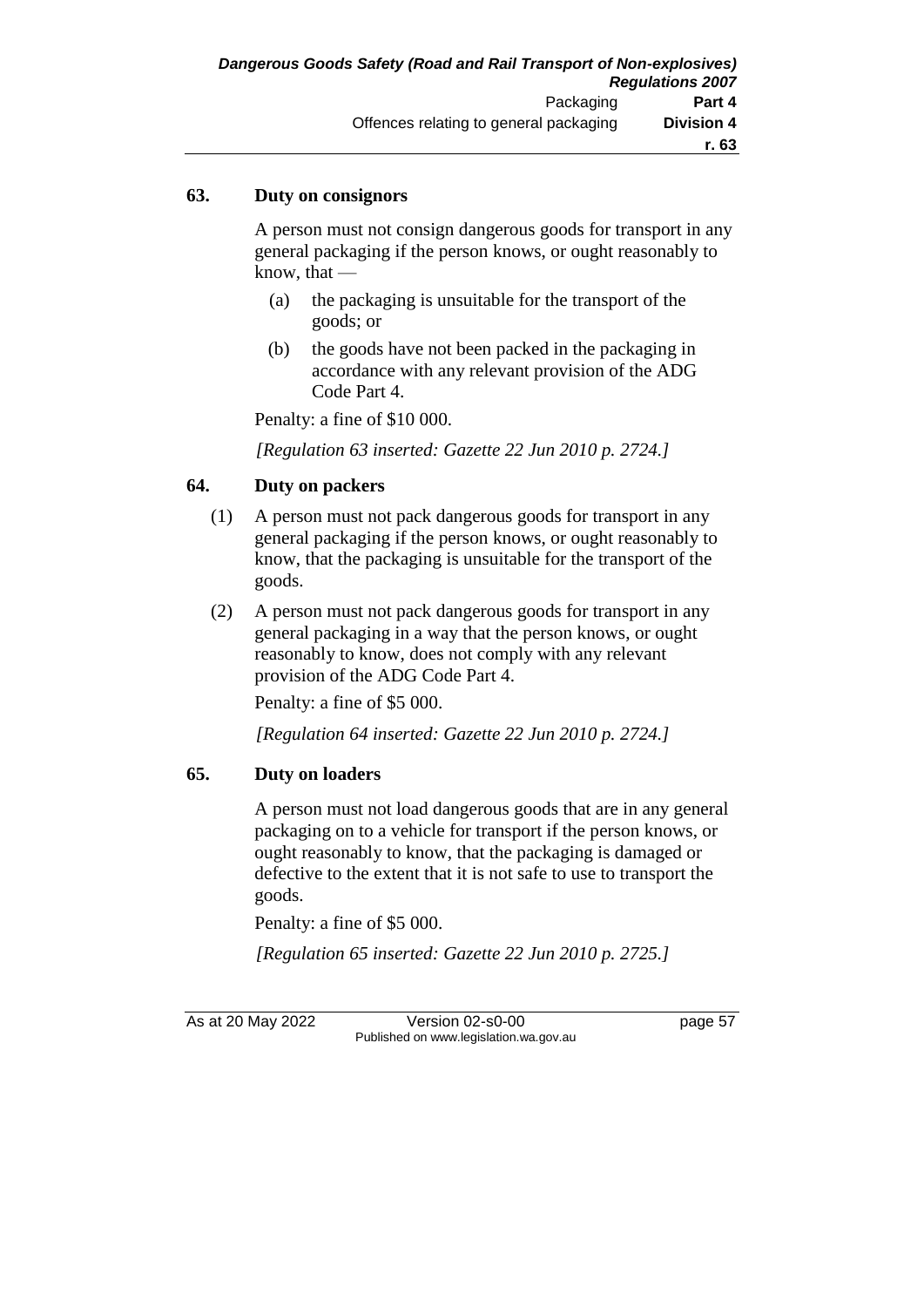#### **66. Duty on prime contractors and rail operators**

A prime contractor or rail operator must not transport dangerous goods in any general packaging if the prime contractor or rail operator knows, or ought reasonably to know, that the packaging is damaged or defective to the extent that it is not safe to use to transport the goods.

Penalty: a fine of \$10 000.

*[Regulation 66 inserted: Gazette 22 Jun 2010 p. 2725.]*

## **67. Duty on drivers**

A person must not drive a road vehicle transporting dangerous goods in any general packaging if the person knows, or ought reasonably to know, that the packaging is damaged or defective to the extent that it is not safe to use to transport the goods by road.

Penalty: a fine of \$5 000.

*[Regulation 67 inserted: Gazette 22 Jun 2010 p. 2725.]*

## **Division 5 — Offences relating to other packaging**

*[Heading inserted: Gazette 22 Jun 2010 p. 2725.]*

## **68. Term used: other packaging**

In this Division —

*other packaging* means demountable tanks, portable tanks, MEGCs, bulk containers, freight containers and tanks on tank vehicles.

*[Regulation 68 inserted: Gazette 22 Jun 2010 p. 2725.]*

### **69. Duty on manufacturers of portable tanks, MEGCs or tank vehicles**

(1) A person who manufactures a portable tank or an MEGC for use in the transport of dangerous goods must attach a compliance

page 58 Version 02-s0-00 As at 20 May 2022 Published on www.legislation.wa.gov.au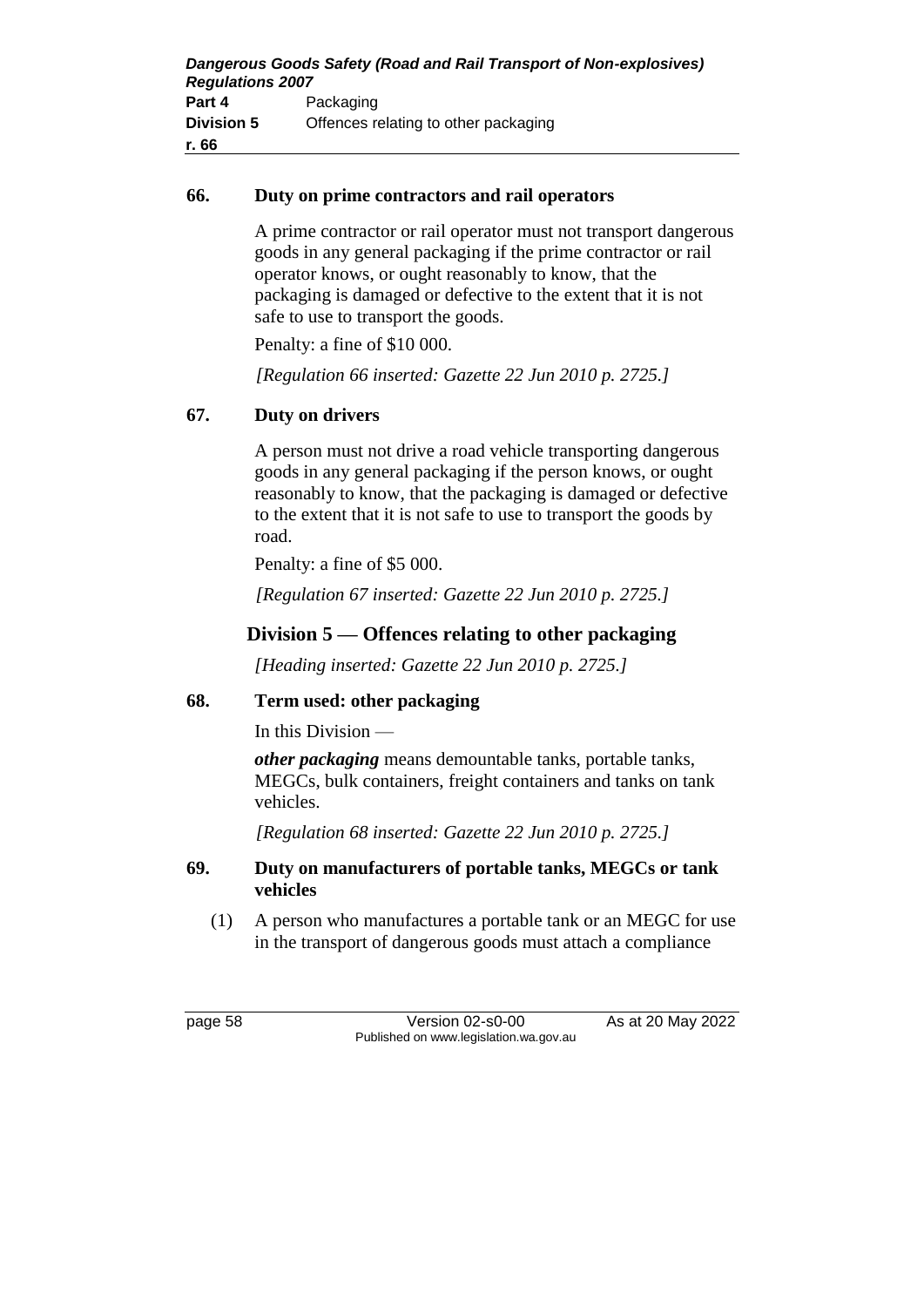plate to the tank or MEGC in accordance with the ADG Code Chapter 6.7.

- (2) Subregulation (1) does not apply to a person in relation to a portable tank if the ADG Code Chapter 6.7 permits the marking of the tank instead of the attachment of a compliance plate, and if the tank is marked as required by that Chapter.
- (3) A person who manufactures a tank vehicle for use in the transport of dangerous goods must attach a compliance plate to the vehicle in accordance with the ADG Code section 6.9.2.2. Penalty: a fine of \$10 000.

*[Regulation 69 inserted: Gazette 22 Jun 2010 p. 2726.]*

### **70. Duty on owners of demountable tanks, portable tanks and MEGCs**

The owner of a demountable tank, a portable tank or an MEGC must not use the tank or MEGC, or permit the tank or MEGC to be used, to transport dangerous goods if the tank or MEGC is unsuitable for the transport of the goods.

Penalty: a fine of \$10 000.

*[Regulation 70 inserted: Gazette 22 Jun 2010 p. 2726.]*

### **71. Duty on consignors**

- (1) A person must not consign dangerous goods for transport in any other packaging provided by the person if —
	- (a) the packaging is unsuitable for the transport of the goods; or
	- (b) the goods have not been packed in the packaging in accordance with any relevant provision in the ADG Code Part 4.
- (2) A person must not consign dangerous goods for transport in any other packaging that was provided by any other person if —
	- (a) the packaging is unsuitable for the transport of the goods; or

As at 20 May 2022 Version 02-s0-00 page 59 Published on www.legislation.wa.gov.au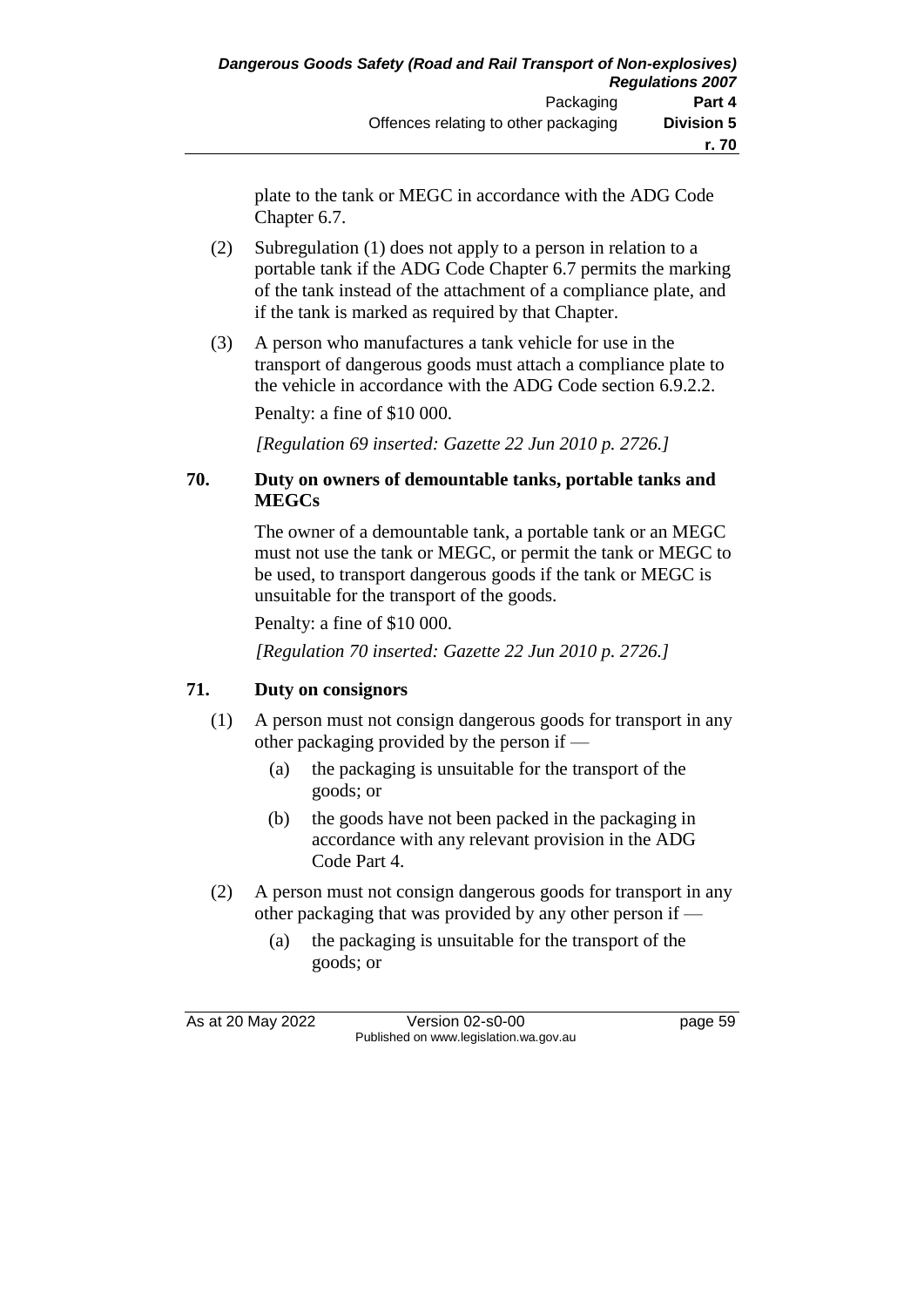(b) the goods have not been packed in the packaging in accordance with any relevant provision in the ADG Code Part 4.

Penalty: a fine of \$10 000.

*[Regulation 71 inserted: Gazette 22 Jun 2010 p. 2726-7.]*

### **72. Duty on packers**

- (1) A person must not pack dangerous goods for transport in any other packaging if the person knows, or ought reasonably to know, that the packaging is unsuitable for the transport of the goods.
- (2) A person must not pack dangerous goods for transport in any other packaging in a way that the person knows, or ought reasonably to know, does not comply with any relevant provision in the ADG Code Part 4.

Penalty: a fine of \$5 000.

*[Regulation 72 inserted: Gazette 22 Jun 2010 p. 2727.]*

### **73. Duty on loaders**

A person must not load dangerous goods that are in any other packaging on to a vehicle for transport if the person knows, or ought reasonably to know, that the packaging is unsuitable for the transport of the goods.

Penalty: a fine of \$5 000.

*[Regulation 73 inserted: Gazette 22 Jun 2010 p. 2727.]*

## **74. Duty on prime contractors and rail operators**

- (1) A prime contractor or rail operator must not transport dangerous goods in any other packaging provided by the prime contractor or rail operator if —
	- (a) the packaging is unsuitable for the transport of the goods; or

page 60 Version 02-s0-00 As at 20 May 2022 Published on www.legislation.wa.gov.au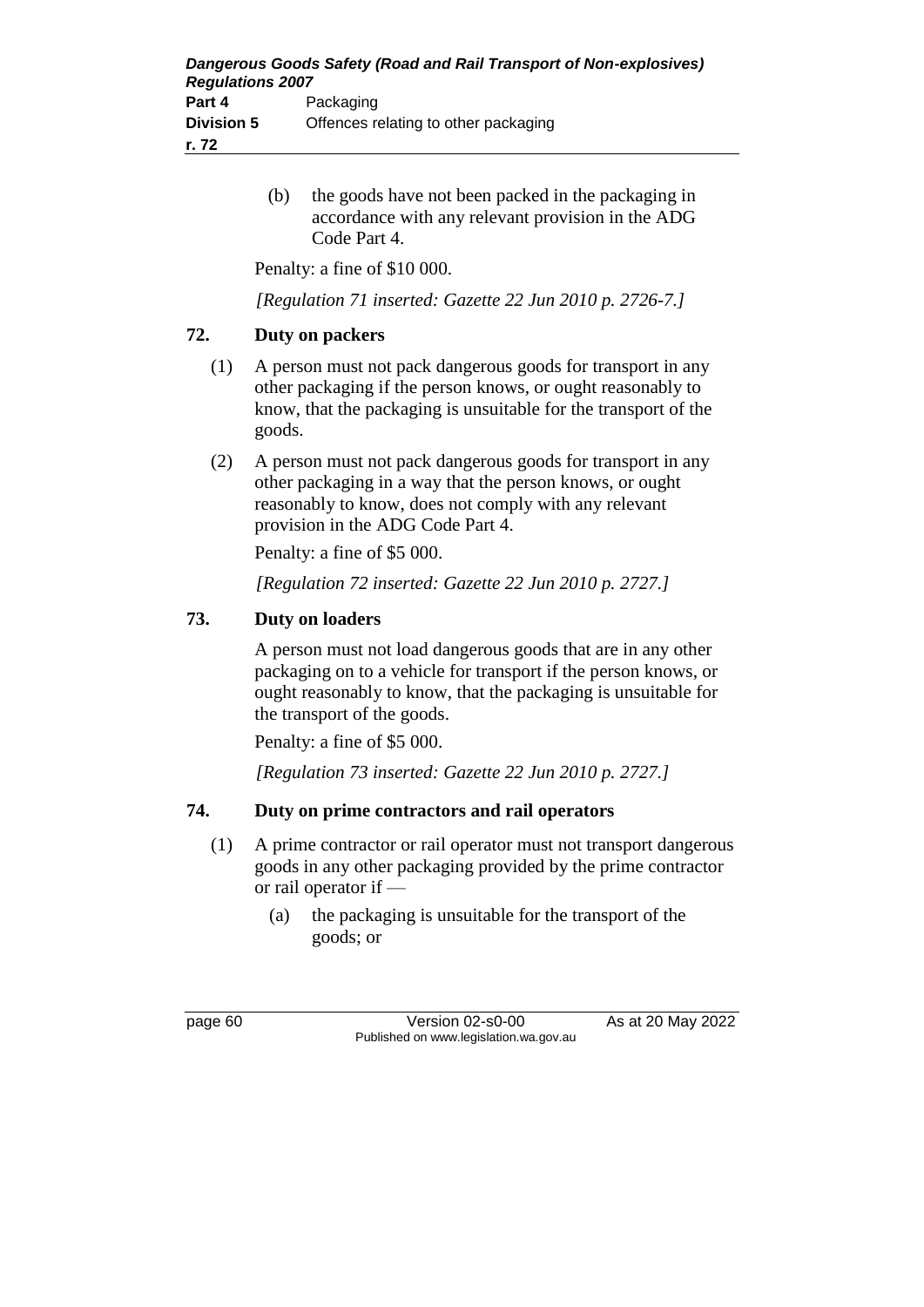- (b) the goods have not been packed in the packaging in accordance with any relevant provision of the ADG Code Part 4.
- (2) A prime contractor or rail operator must not transport dangerous goods in any other packaging provided by any other person if the prime contractor or rail operator knows, or ought reasonably to know, that —
	- (a) the packaging is unsuitable for the transport of the goods; or
	- (b) the goods have not been packed in the packaging in accordance with any relevant provision of the ADG Code Part 4.

Penalty: a fine of \$10 000.

*[Regulation 74 inserted: Gazette 22 Jun 2010 p. 2728.]*

### **75. Duty on drivers**

A person must not drive a road vehicle transporting dangerous goods in any other packaging if the person knows, or ought reasonably to know, that —

- (a) the packaging is unsuitable for the transport of the goods; or
- (b) the goods have not been packed in the packaging in accordance with any relevant provision of the ADG Code Part 4.

Penalty: a fine of \$5 000.

*[Regulation 75 inserted: Gazette 22 Jun 2010 p. 2728.]*

*[76-82. Deleted: Gazette 22 Jun 2010 p. 2724.]*

*[Divisions 6-8 (r. 83-100) deleted: Gazette 22 Jun 2010 p. 2724.]*

As at 20 May 2022 Version 02-s0-00 page 61 Published on www.legislation.wa.gov.au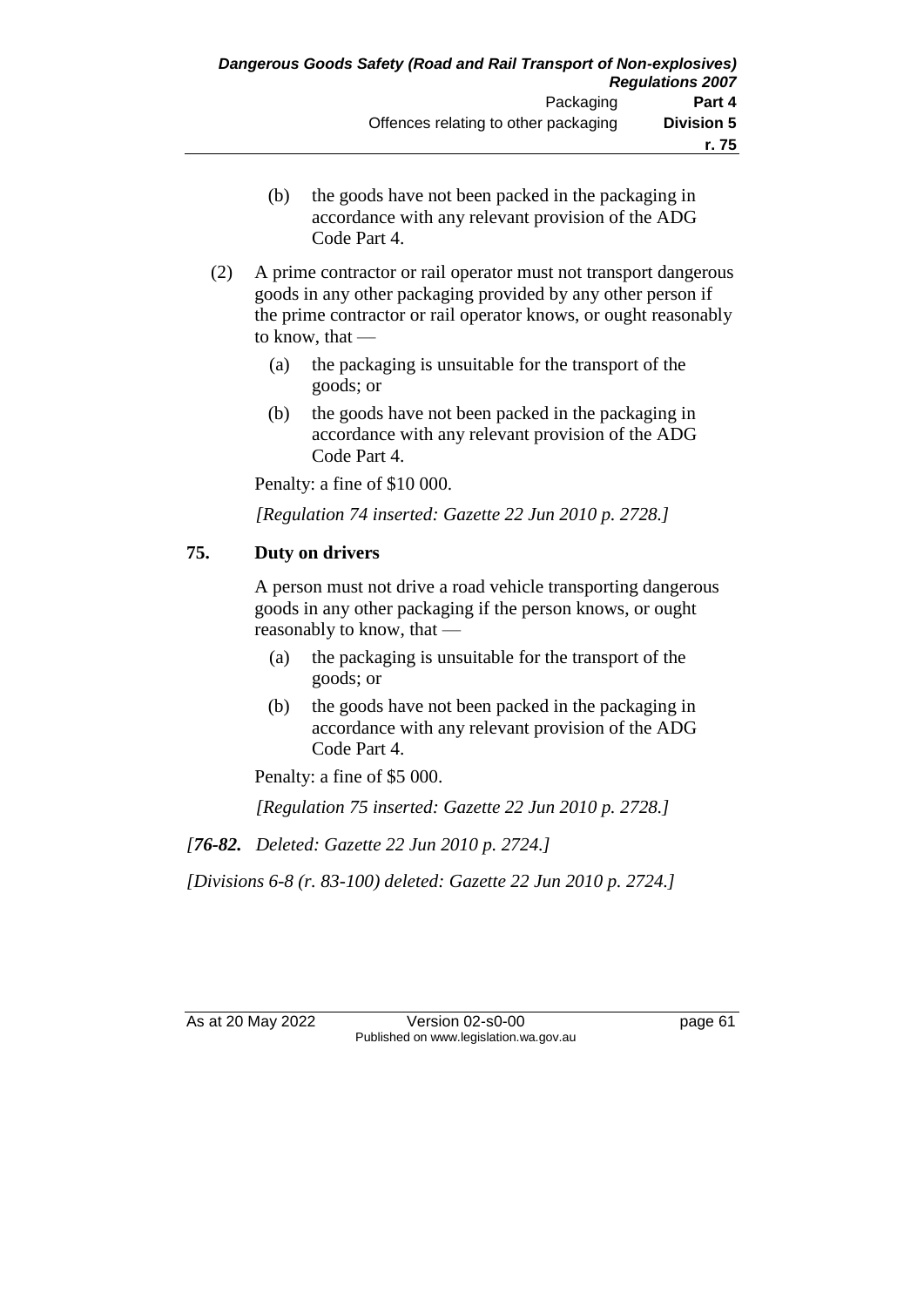## **Division 9 — Offences relating to overpacks**

#### **101. Duty on consignors**

A person must not consign dangerous goods for transport in an overpack if —

- (a) the packages to be included in the overpack cannot be transported safely in the overpack; or
- (b) the preparation of the overpack does not comply with either —
	- (i) the ADG Code section 5.1.2; or
	- (ii) an approval given under regulation 59.

Penalty: a fine of \$5 000.

### **102. Duty on packers**

A person must not pack dangerous goods for transport in an overpack if the person knows, or ought reasonably to know, that —

- (a) the packages to be included in the overpack cannot be transported safely in the overpack; or
- (b) the preparation of the overpack does not comply with either —
	- (i) the ADG Code section 5.1.2; or
	- (ii) an approval given under regulation 59.

Penalty: a fine of \$5 000.

#### **103. Duty on loaders**

A person must not load dangerous goods in an overpack for transport if the person knows, or ought reasonably to know,  $that -$ 

(a) the packages within the overpack cannot be transported safely in the overpack; or

page 62 Version 02-s0-00 As at 20 May 2022 Published on www.legislation.wa.gov.au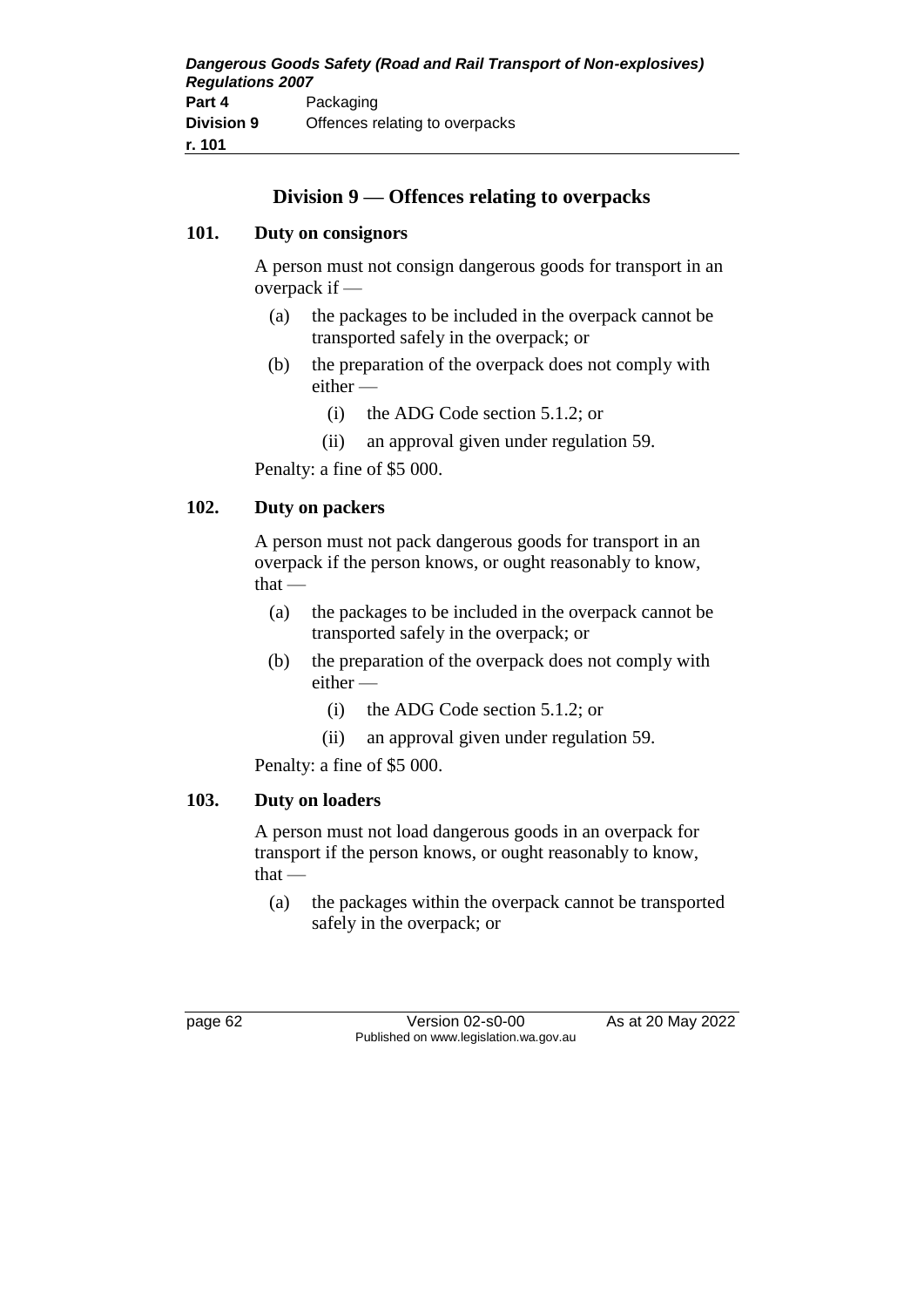- (b) the preparation of the overpack does not comply with either —
	- (i) the ADG Code section 5.1.2; or
	- (ii) an approval given under regulation 59.

Penalty: a fine of \$5 000.

### **104. Duty on prime contractors and rail operators**

A prime contractor or rail operator must not transport dangerous goods in an overpack if the prime contractor or rail operator knows, or ought reasonably to know, that —

- (a) the packages within the overpack cannot be transported safely in the overpack; or
- (b) the preparation of the overpack does not comply with either —
	- (i) the ADG Code section 5.1.2; or
	- (ii) an approval given under regulation 59.

Penalty: a fine of \$5 000.

### **105. Duty on drivers**

A person must not drive a road vehicle transporting dangerous goods in an overpack if the person knows, or ought reasonably to know, that the packages within the overpack cannot be transported safely in the overpack.

Penalty: a fine of \$5 000.

As at 20 May 2022 Version 02-s0-00 Published on www.legislation.wa.gov.au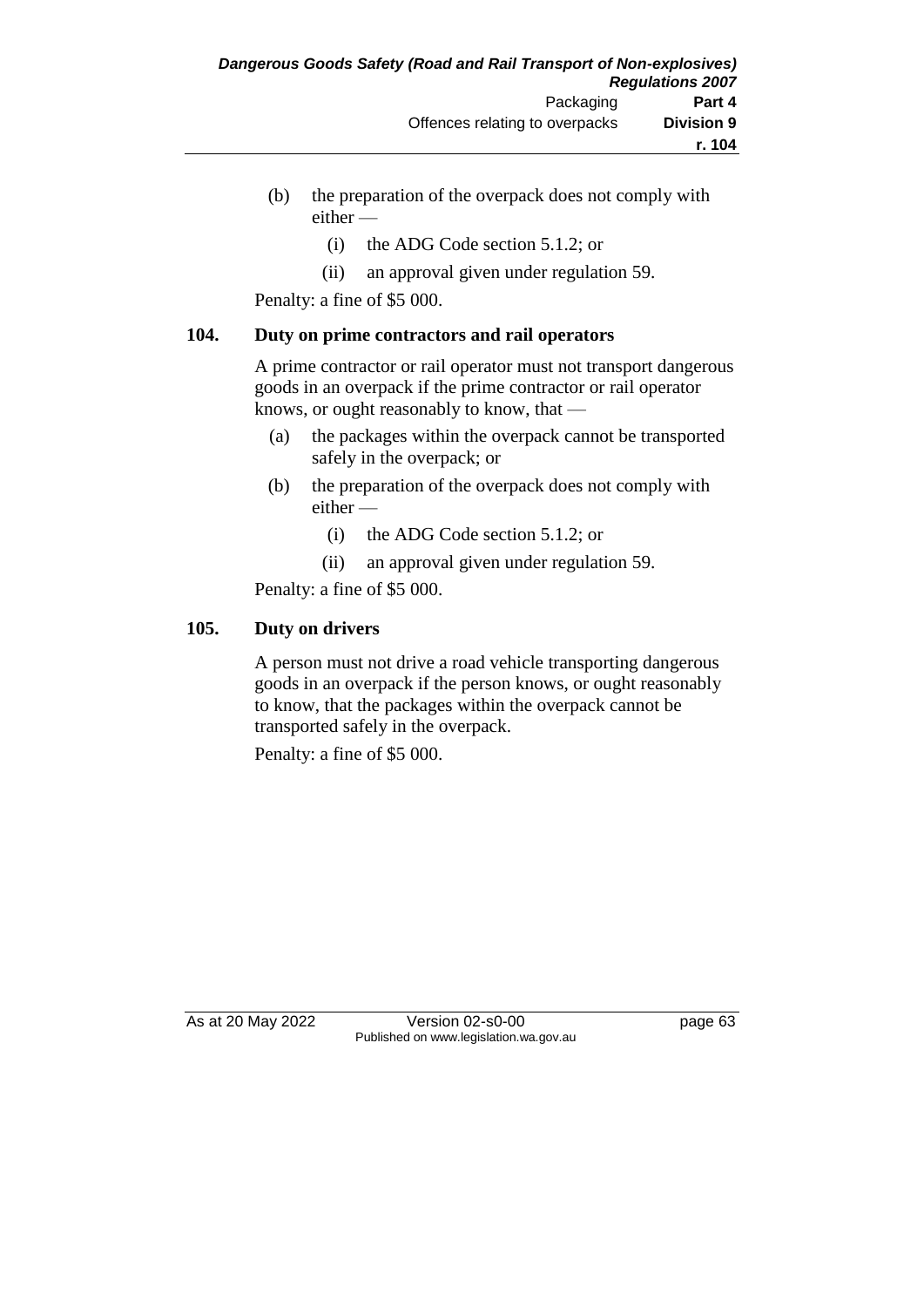| Dangerous Goods Safety (Road and Rail Transport of Non-explosives) |                        |  |
|--------------------------------------------------------------------|------------------------|--|
| <b>Regulations 2007</b>                                            |                        |  |
| Part 5                                                             | Consignment procedures |  |
| <b>Division 1</b>                                                  | Marking and labelling  |  |
| r. 106                                                             |                        |  |

# **Part 5 — Consignment procedures**

## **Division 1 — Marking and labelling**

### **106. Term used: appropriately marked**

- (1) A receptacle (other than a cargo transport unit or an overpack) that contains dangerous goods and —
	- (a) has a capacity of more than 500 L; or
	- (b) contains more than 500 kg of dangerous goods,

is *appropriately marked* if it is marked and labelled in accordance with the ADG Code Chapters 5.2 and 5.3.3.

- (2) A receptacle (other than an overpack) to which subregulation (1) does not apply that contains dangerous goods is *appropriately marked* if —
	- (a) it is marked and labelled in accordance with the ADG Code Chapter 5.2; and
	- (b) it is placarded in accordance with the ADG Code section 5.3.3.
- (3) An overpack is *appropriately marked* if it is marked and labelled in accordance with the ADG Code section 5.1.2.
- (4) A package of dangerous goods packed in limited quantities is also *appropriately marked* if it is marked and labelled in accordance with the ADG Code Chapter 3.4.
- (5) A package of dangerous goods packed in excepted quantities is also *appropriately marked* if it is marked and labelled in accordance with the ADG Code Chapter 3.5.
- (6) For the purposes of subregulation (5), dangerous goods are packed in excepted quantities if —
	- (a) the goods are assigned to code E1, E2, E3, E4 or E5 in the Dangerous Goods List column 7b; and

page 64 Version 02-s0-00 As at 20 May 2022 Published on www.legislation.wa.gov.au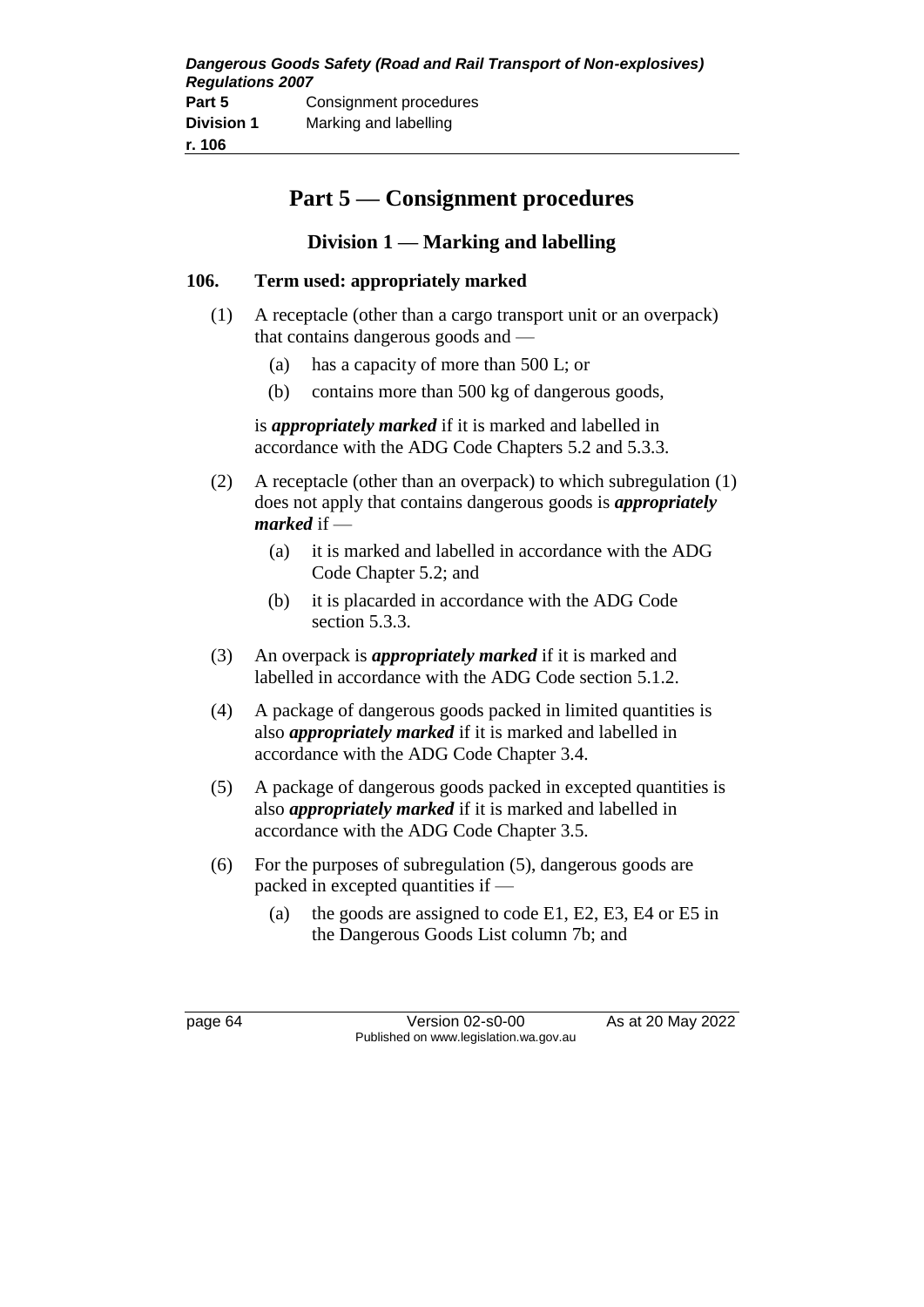- (b) the goods are packed in accordance with the ADG Code Chapter 3.5; and
- (c) the quantity of dangerous goods does not exceed the quantity specified in the ADG Code section 3.5.1.2.

*[Regulation 106 amended: Gazette 22 Jun 2010 p. 2729; 13 Jun 2014 p. 1933; 11 Jul 2017 p. 3824; 31 Aug 2018 p. 3045.]*

### **107. Duty on consignors**

- (1) A person must not consign dangerous goods for transport in a package if the package is not appropriately marked.
- (2) A person must not consign dangerous goods for transport in a package if a marking or label on the package about its contents is false or misleading in a material particular.
- (3) A person must not consign goods for transport in a package that does not contain dangerous goods but is marked or labelled as if it contained dangerous goods.
- (3A) Subregulation (3) does not apply if the marking or labelling of the package complies with the requirements of the ICAO Technical Instructions or the IMDG Code with respect to the contents of the package.
- (3B) A reference to a label in this regulation includes a reference to a placard.

Penalty for an offence under this regulation:

- (a) for large packaging or overpack a fine of  $$5\,000$ ;
- (b) in any other case a fine of \$1 500.

*[Regulation 107 amended: Gazette 13 Jun 2014 p. 1933-4.]*

### **108. Duty on packers**

(1) A person must not pack dangerous goods for transport if the person knows, or ought reasonably to know, that any of the packaging to be used to transport the goods is not appropriately marked.

As at 20 May 2022 Version 02-s0-00 page 65 Published on www.legislation.wa.gov.au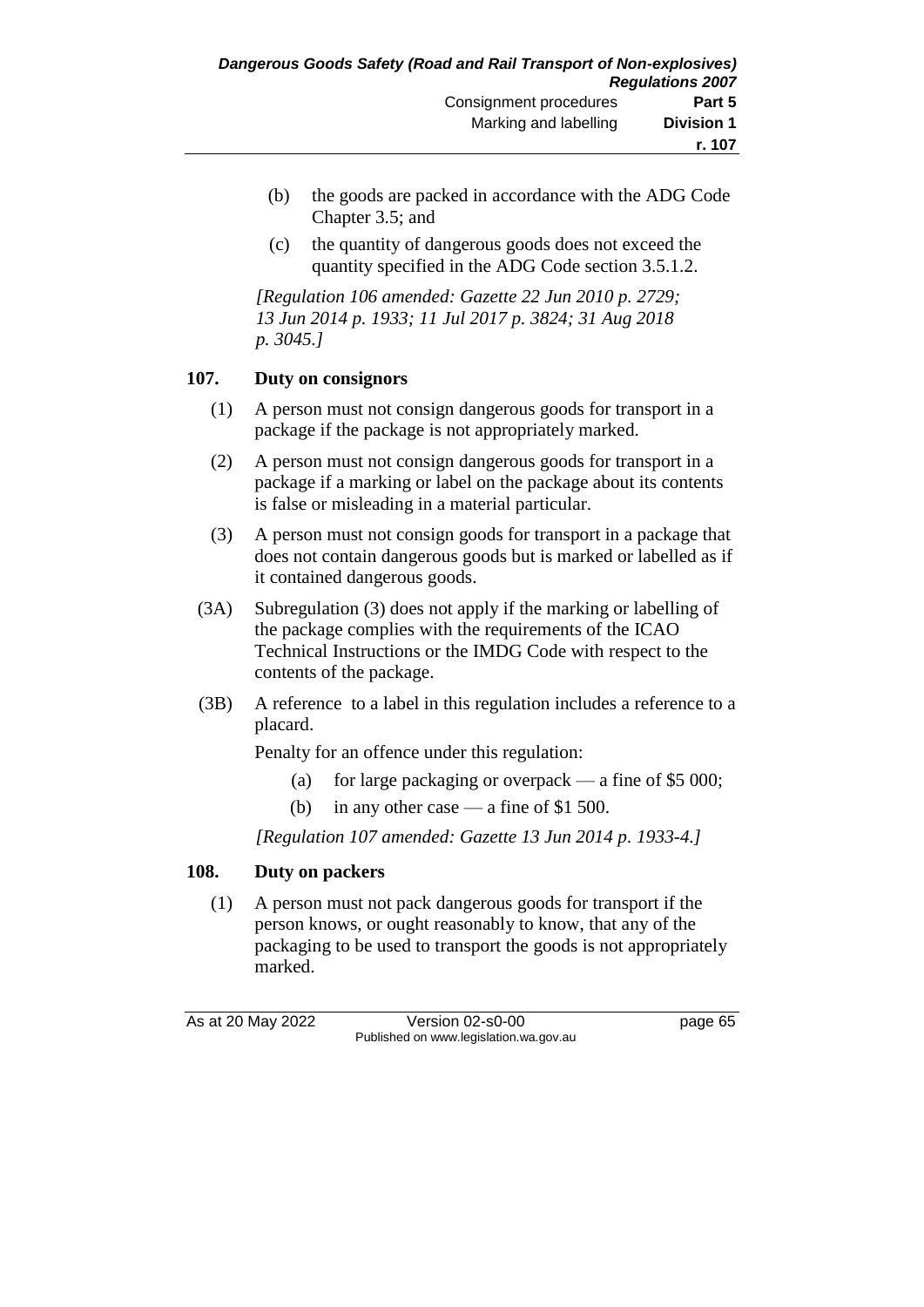- (2) A person who packs dangerous goods for transport in a package must not mark or label the package with a marking or label about its contents that the person knows, or ought reasonably to know, is false or misleading in a material particular.
- (3) A person who packs goods for transport in a package must not mark or label the package as if it contained dangerous goods if the person knows, or ought reasonably to know, that it does not contain dangerous goods.
- (4) Subregulation (3) does not apply if the marking or labelling of the package complies with the requirements of the ICAO Technical Instructions or the IMDG Code with respect to the contents of the package.
- (5) A reference to a label in this regulation includes a reference to a placard.

Penalty for an offence under this regulation:

- (a) for large packaging or overpack a fine of  $$5\,000$ ;
- (b) in any other case a fine of \$1 500.

*[Regulation 108 amended: Gazette 13 Jun 2014 p. 1934.]*

#### **109. Duty on prime contractors and rail operators**

- (1) A prime contractor or rail operator must not transport goods in a package if the prime contractor or rail operator knows, or ought reasonably to know, that —
	- (a) the goods are dangerous goods; and
	- (b) the package is not appropriately marked.
- (2) A prime contractor or rail operator must not transport dangerous goods in a package if the prime contractor or rail operator knows, or ought reasonably to know, that a marking or label on the package about its contents is false or misleading in a material particular.
- (3) A prime contractor or rail operator must not transport goods in a package that is marked or labelled as if it contained dangerous

page 66 Version 02-s0-00 As at 20 May 2022 Published on www.legislation.wa.gov.au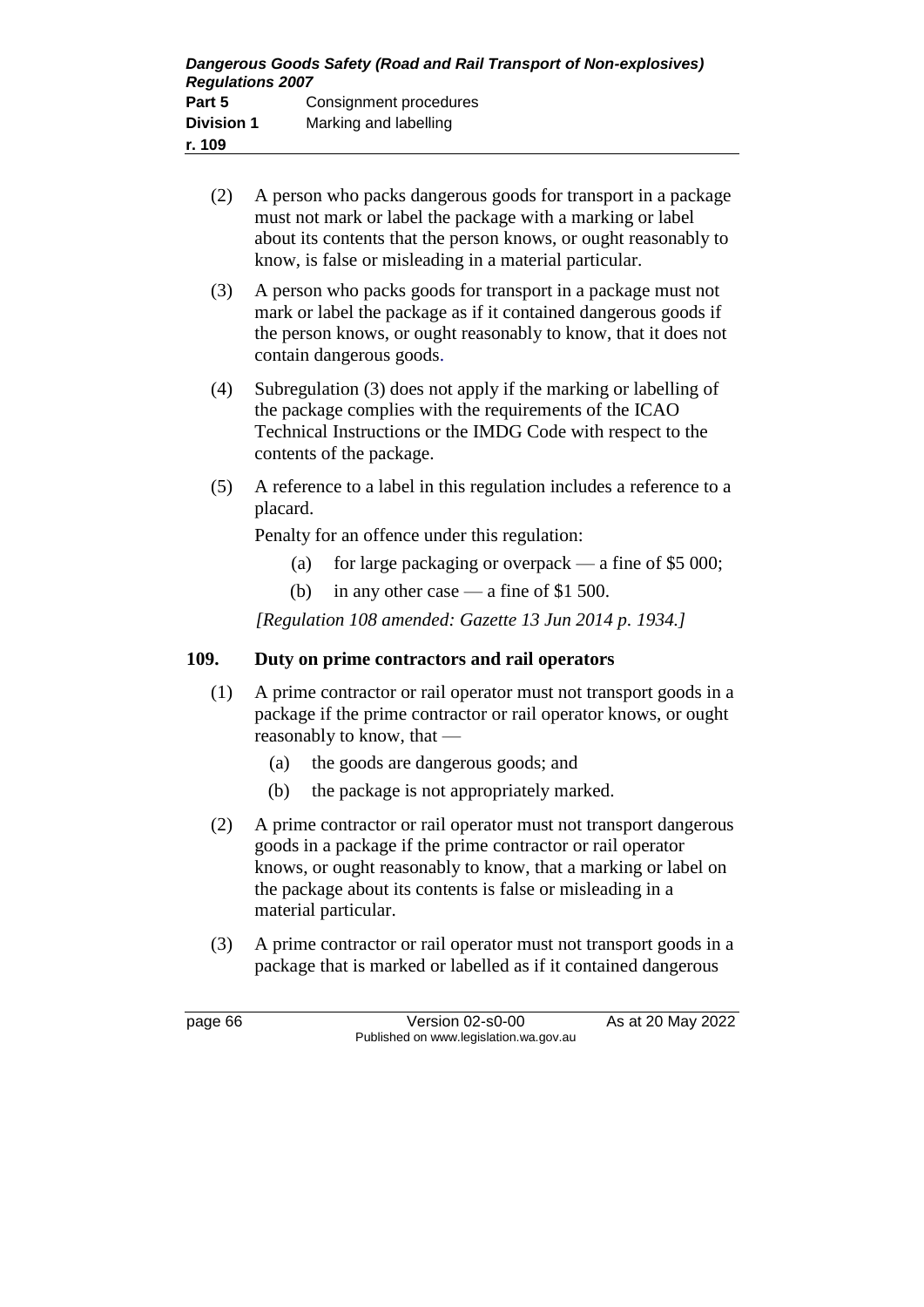goods if the prime contractor or rail operator knows, or ought reasonably to know, that the package does not contain dangerous goods.

- (4) Subregulation (3) does not apply if the marking or labelling of the package complies with the requirements of the ICAO Technical Instructions or the IMDG Code with respect to the contents of the package.
- (5) A reference to a label in this regulation includes a reference to a placard.

Penalty for an offence under this regulation:

- (a) for large packaging or overpack a fine of  $$5\,000$ ;
- (b) in any other case a fine of \$1 500.

*[Regulation 109 amended: Gazette 13 Jun 2014 p. 1934-5.]*

#### **109A. Further duties if dangerous goods transported in portable tank or by tank vehicle**

(1) A person must not consign dangerous goods for transport in a portable tank, or by a tank vehicle, if a sign, writing or other information affixed to the portable tank or tank vehicle is false or misleading in a material particular about the contents of the portable tank or tank vehicle.

Penalty for this subregulation: a fine of \$5 000.

(2) A prime contractor must not transport dangerous goods in a portable tank, or by a tank vehicle, if the prime contractor knows, or ought reasonably to know, that a sign, writing or other information affixed to the portable tank or tank vehicle is false or misleading in a material particular about the contents of the portable tank or tank vehicle.

Penalty for this subregulation: a fine of \$5 000.

*[Regulation 109A inserted: Gazette 31 Aug 2018 p. 3046.]*

As at 20 May 2022 Version 02-s0-00 page 67 Published on www.legislation.wa.gov.au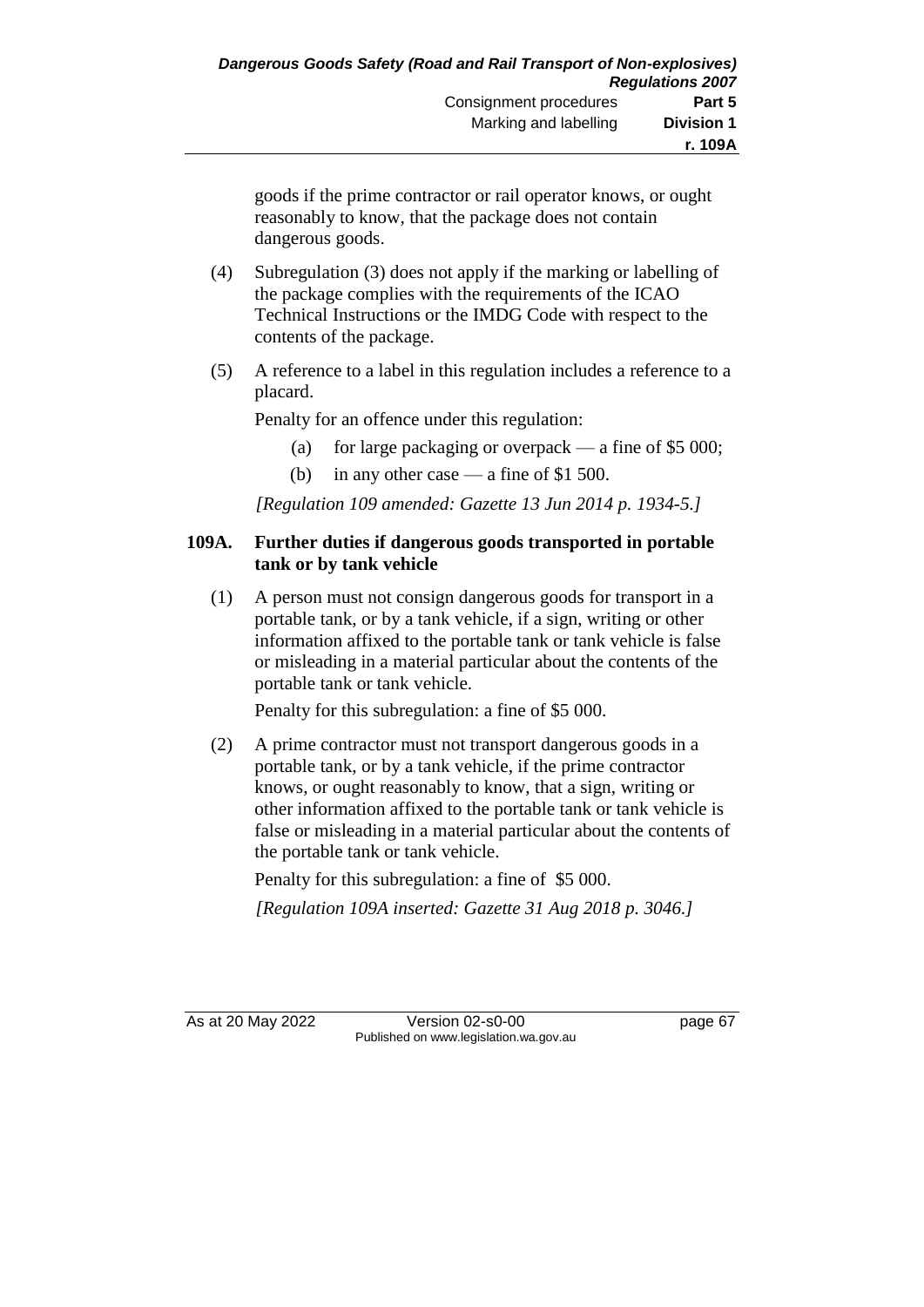| Dangerous Goods Safety (Road and Rail Transport of Non-explosives)<br><b>Regulations 2007</b> |                        |
|-----------------------------------------------------------------------------------------------|------------------------|
| Part 5                                                                                        | Consignment procedures |
| <b>Division 2</b>                                                                             | Placarding             |
| r. 110                                                                                        |                        |

### **Division 2 — Placarding**

#### **110. When loads must be placarded**

(1) In this regulation —

*classification code* has the meaning given in the *Dangerous Goods Safety (Explosives) Regulations 2007* regulation 3;

*specified goods* means dangerous goods that are —

- (a) packed in limited quantities; or
- (b) any of the following
	- (i) fireworks that are bonbons, party poppers or sparklers with a classification code of 1.4S;
	- (ii) domestic smoke detectors containing radioactive material;
	- (iii) lighters or lighter refills containing flammable gas;
	- (iv) fire extinguishers containing compressed or liquefied gas, up to a net mass of 23 kg;
	- or
- (c) a combination of the dangerous goods referred to in paragraphs (a) and (b).
- (2) A load that contains dangerous goods must be placarded if
	- $(a)$  it contains
		- (i) dangerous goods in a receptacle, other than an article, with a capacity of more than 500 L; or
		- (ii) more than 500 kg of dangerous goods in a receptacle, other than an article;
		- or
	- (b) it contains an aggregate quantity of dangerous goods (other than specified goods) of 250 or more and those goods include —
		- (i) dangerous goods of UN Division 2.1 (other than aerosols); or

page 68 Version 02-s0-00 As at 20 May 2022 Published on www.legislation.wa.gov.au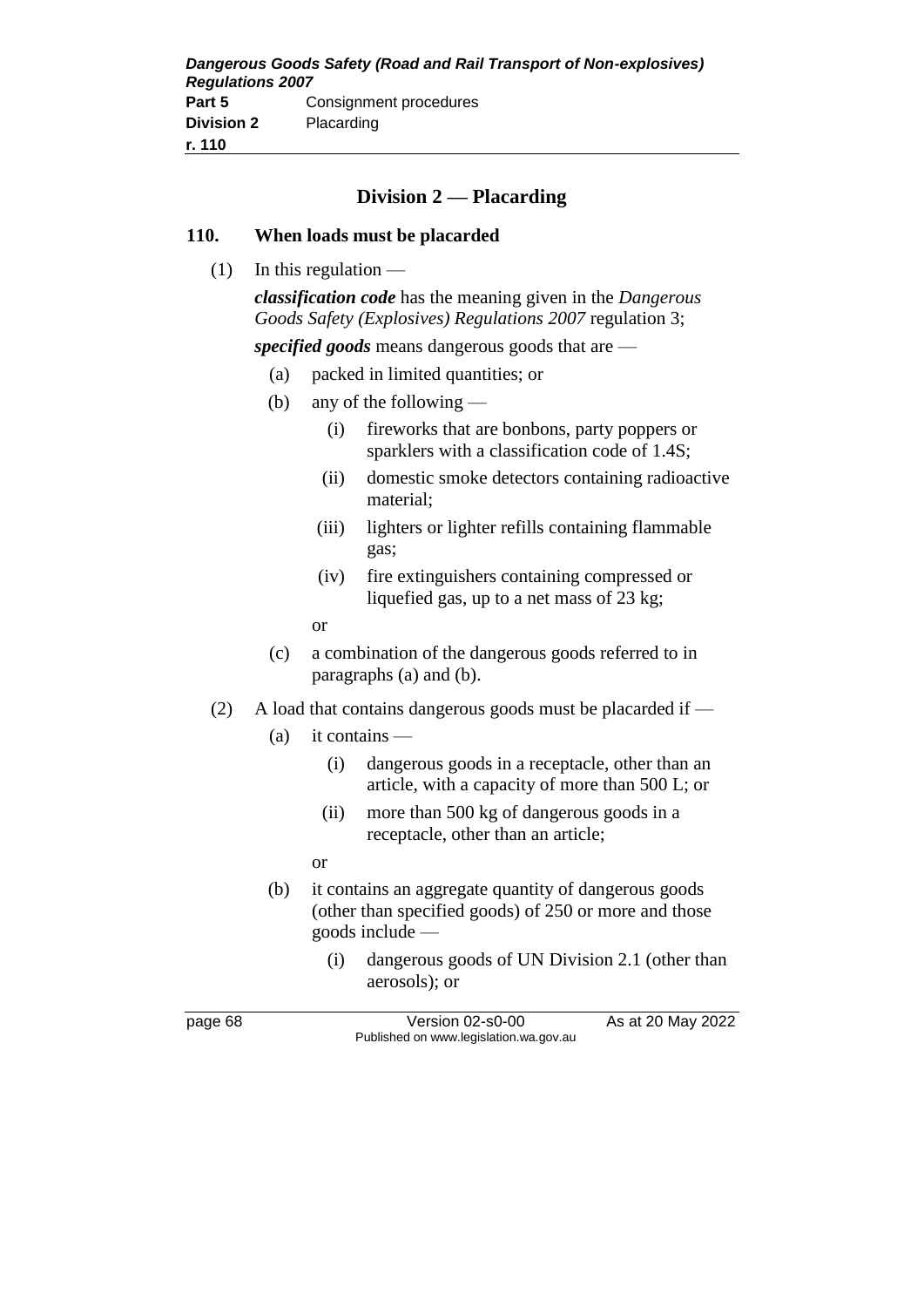- (ii) dangerous goods of UN Division 2.3; or
- (iii) dangerous goods of Packing Group I;
- or
- (c) it contains an aggregate quantity of dangerous goods (other than specified goods) of 1 000 or more; or
- (d) it contains specified goods and either
	- (i) the specified goods include an aggregate quantity of 2 000 or more of any one UN number from a single place of consignment; or
	- (ii) the total gross mass of the specified goods is 8 tonnes or more.
- (3) A load that contains dangerous goods, but is not required to be placarded under subregulation (2), must be placarded if the load meets the following conditions —
	- (a) the load contains a mixture of specified goods and other dangerous goods;
	- (b) either of the following applies
		- (i) if the load contains dangerous goods referred to in subregulation  $(2)(b)(i)$  to  $(iii)$  — the aggregate quantity of those goods, plus 10% of the total gross mass of the specified goods, is 250 or more;
		- (ii) otherwise the aggregate quantity of dangerous goods that are not specified goods, plus 25% of the total gross mass of the specified goods, is 1 000 or more.

Note for this regulation:

See the ADG Code Table 5.3.

*[Regulation 110 inserted: SL 2020/193 r. 14.]*

### **111. Terms used: placard, appropriately placarded**

(1) A person *placards* a load that contains dangerous goods if the person affixes, stencils, prints or places a label (as defined in the

As at 20 May 2022 Version 02-s0-00 page 69

Published on www.legislation.wa.gov.au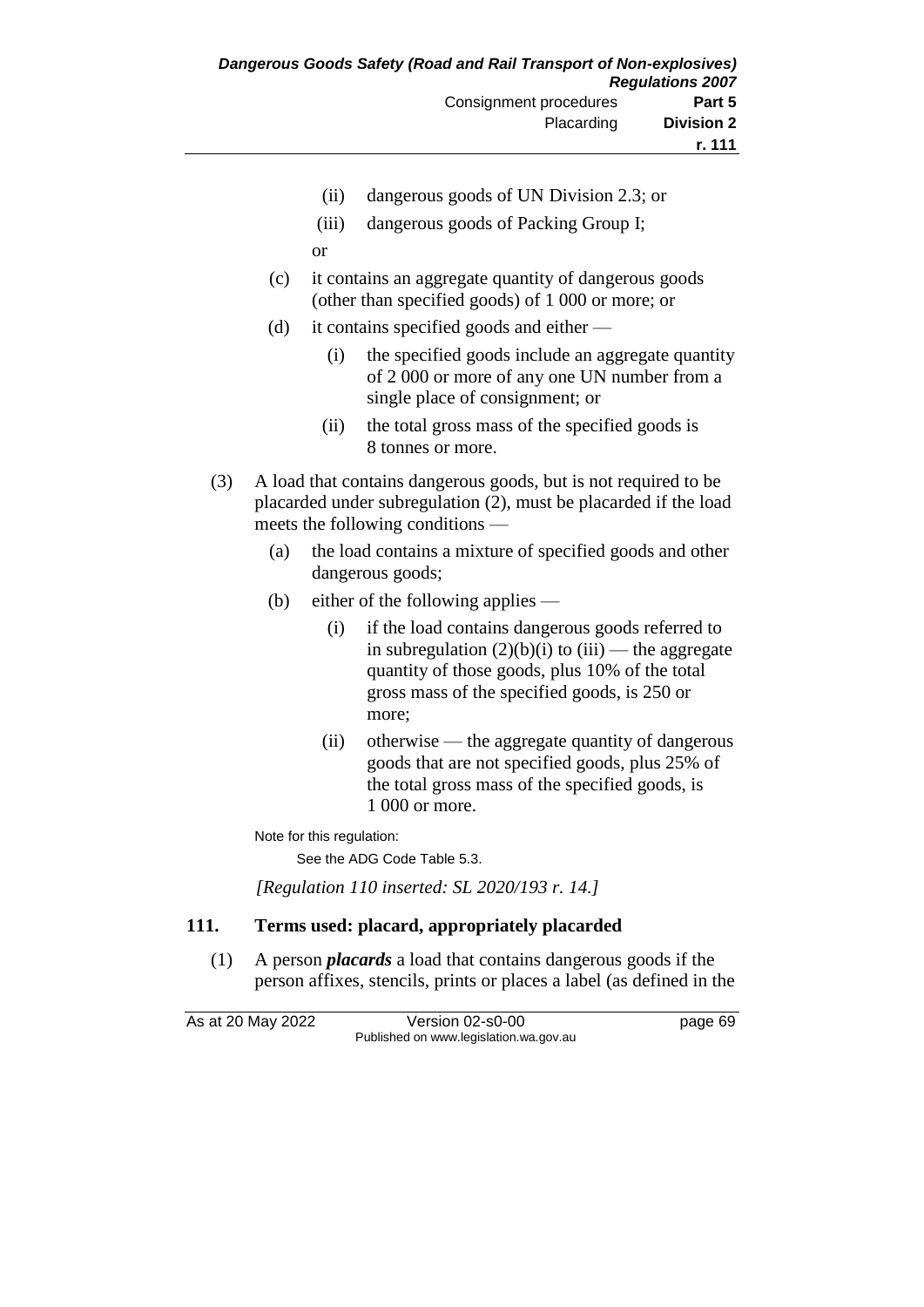ADG Code) or an emergency information panel (as defined in the ADG Code section 5.3.1.3) in relation to the load on anything that is being, or that is to be, used to transport the load.

(2) A placard load is *appropriately placarded* if it is placarded in accordance with the ADG Code Chapter 5.3.

*[Regulation 111 amended: Gazette 13 Jun 2014 p. 1935.]*

### **112. Duty on consignors**

(1) A person must not consign a placard load for transport if the load is not appropriately placarded.

Penalty for this subregulation: a fine of \$10 000.

(2) A person must not consign a placard load for transport if the placarding of the load is false or misleading in a material particular.

Penalty for this subregulation: a fine of \$10 000.

(3) A person must not consign goods for transport in or on a cargo transport unit that does not contain dangerous goods but is placarded as if it were a placard load.

Penalty for this subregulation: a fine of \$10 000.

- (4) Subregulation (3) does not apply if the placarding of the cargo transport unit complies with the requirements of the ICAO Technical Instructions or the IMDG Code with respect to the contents of the cargo transport unit.
- (5) A person must not consign a load of dangerous goods (other than a placard load) for transport in or on a cargo transport unit  $if -$ 
	- (a) the load is placarded; and
	- (b) the placarding is false or misleading in a material particular.

Penalty for this subregulation: a fine of \$10 000.

page 70 Version 02-s0-00 As at 20 May 2022 Published on www.legislation.wa.gov.au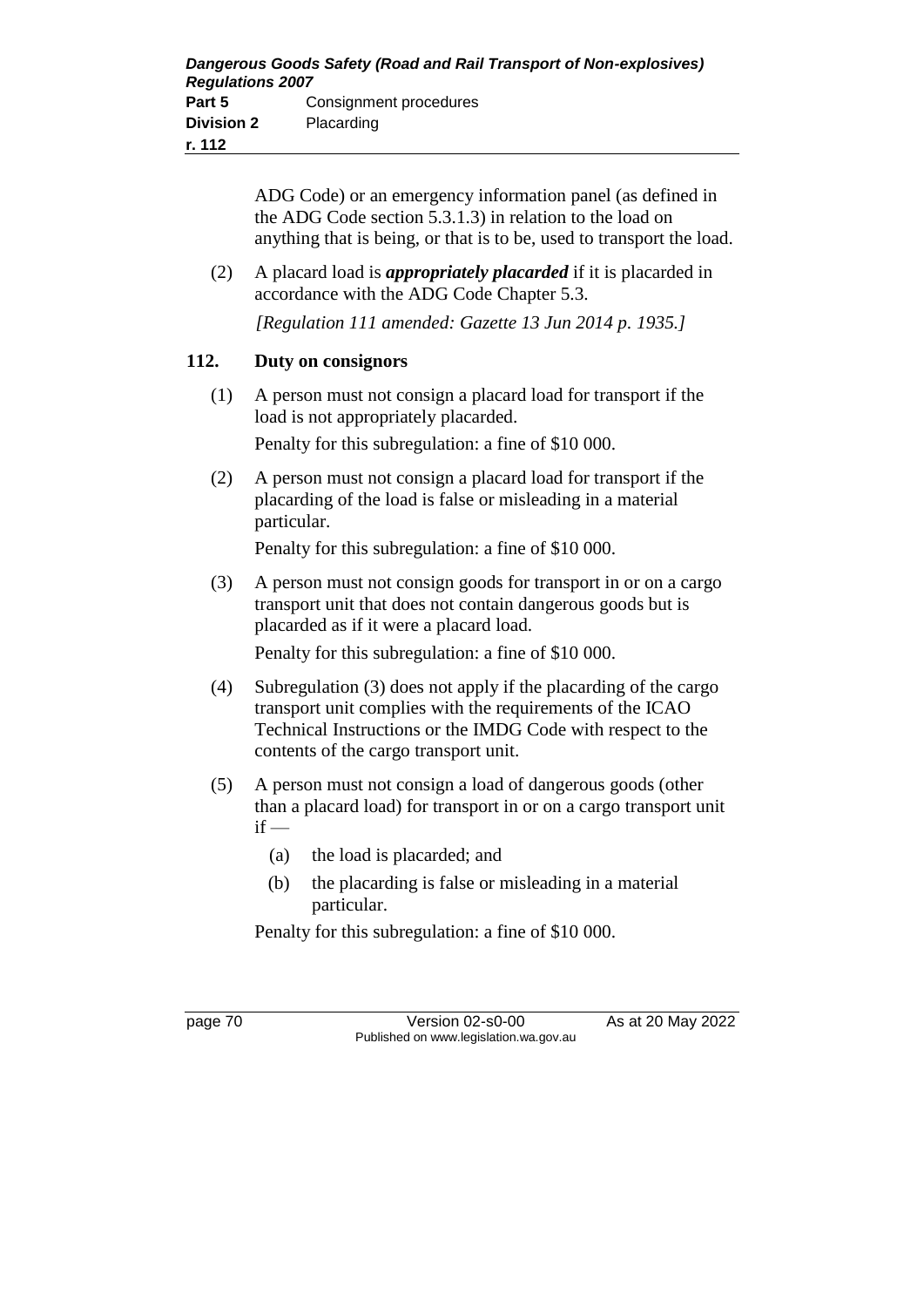*[Regulation 112 amended: Gazette 13 Jun 2014 p. 1935-6; 17 Nov 2015 p. 4696-7.]*

### **113. Duty on loaders**

(1) A person who loads dangerous goods on to a vehicle for transport must ensure that the load is appropriately placarded if the person knows, or ought reasonably to know, that the goods are a placard load.

Penalty for this subregulation: a fine of \$10 000.

(2) A person who loads a placard load on to a vehicle for transport must not placard the load with placarding that the person knows, or ought reasonably to know, is false or misleading in a material particular.

Penalty for this subregulation: a fine of \$10 000.

(3) A person who loads goods on to a vehicle for transport must not placard the load as if it were a placard load if the person knows, or ought reasonably to know, that the load does not contain dangerous goods.

Penalty for this subregulation: a fine of \$10 000.

- (4) Subregulation (3) does not apply if the placarding of the load complies with the requirements of the ICAO Technical Instructions or the IMDG Code with respect to the contents of the load.
- (5) A person who loads dangerous goods (other than a placard load) into or on to a cargo transport unit for transport in or on the unit must not placard the load with placarding that the person knows, or ought reasonably to know, is false or misleading in a material particular.

Penalty for this subregulation: a fine of \$10 000.

*[Regulation 113 amended: Gazette 22 Jun 2010 p. 2730; 13 Jun 2014 p. 1936; 17 Nov 2015 p. 4697.]*

As at 20 May 2022 Version 02-s0-00 page 71 Published on www.legislation.wa.gov.au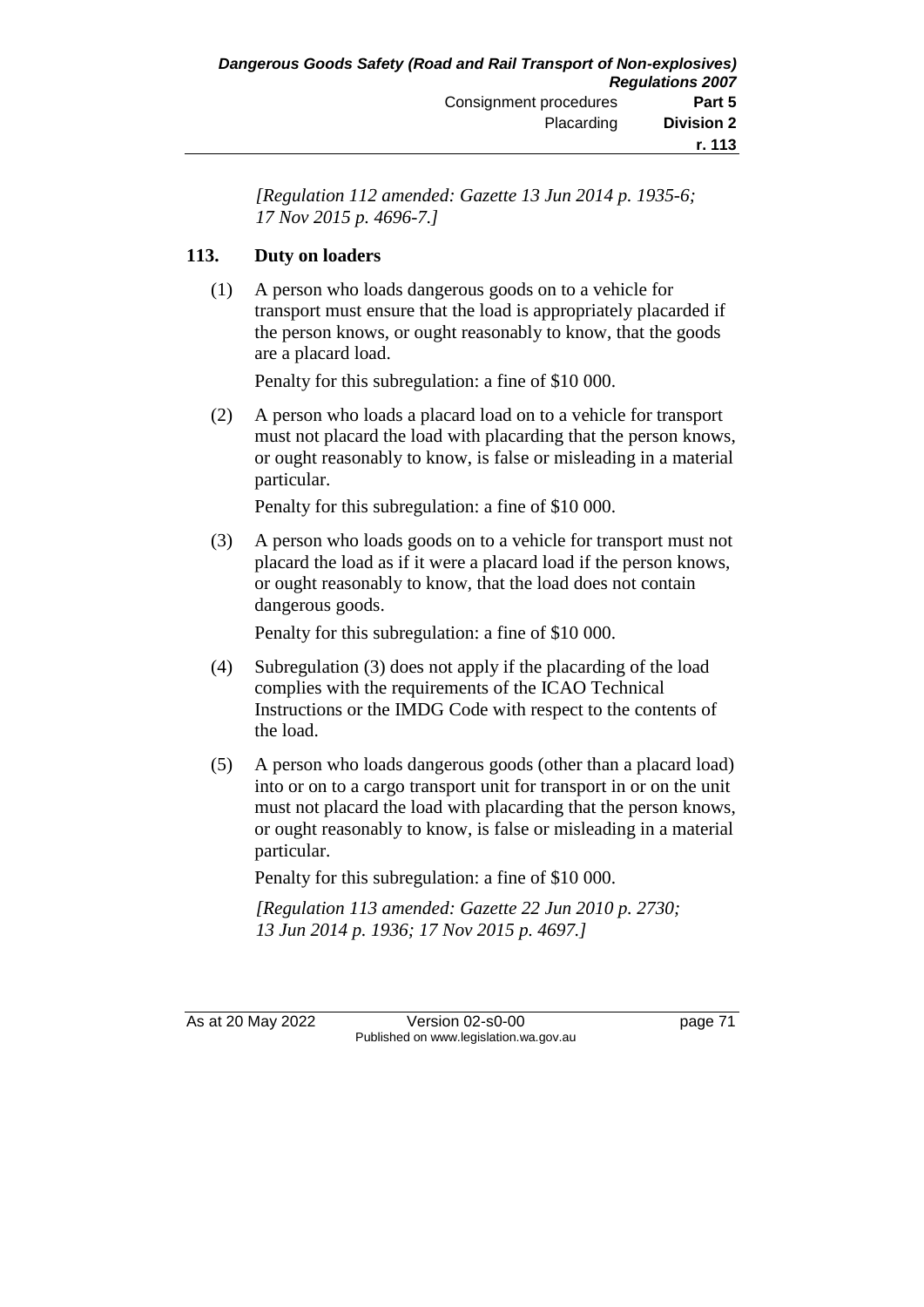### **114. Duty on prime contractors and rail operators**

- (1) A prime contractor or rail operator must not transport dangerous goods if the prime contractor or rail operator knows, or ought reasonably to know, that —
	- (a) the goods are a placard load; and
	- (b) the load is not appropriately placarded.

Penalty for this subregulation: a fine of \$10 000.

(2) A prime contractor or rail operator must not transport a placard load if the prime contractor or rail operator knows, or ought reasonably to know, that the placarding of the load is false or misleading in a material particular.

Penalty for this subregulation: a fine of \$10 000.

(3) A prime contractor or rail operator must not use, or permit to be used, a cargo transport unit that is placarded as if it were a placard load if the prime contractor or rail operator knows, or ought reasonably to know, that the cargo transport unit does not contain dangerous goods.

Penalty for this subregulation: a fine of \$10 000.

- (4) Subregulation (3) does not apply if the placarding of the cargo transport unit complies with the requirements of the ICAO Technical Instructions or the IMDG Code with respect to the contents of the cargo transport unit.
- (5) A prime contractor or rail operator must not transport a load of dangerous goods (other than a placard load) in or on a cargo transport unit if —
	- (a) the load is placarded; and
	- (b) the person knows, or ought reasonably to know, that the placarding is false or misleading in a material particular.

Penalty for this subregulation: a fine of \$10 000.

*[Regulation 114 amended: Gazette 13 Jun 2014 p. 1936-7; 17 Nov 2015 p. 4698.]*

page 72 Version 02-s0-00 As at 20 May 2022 Published on www.legislation.wa.gov.au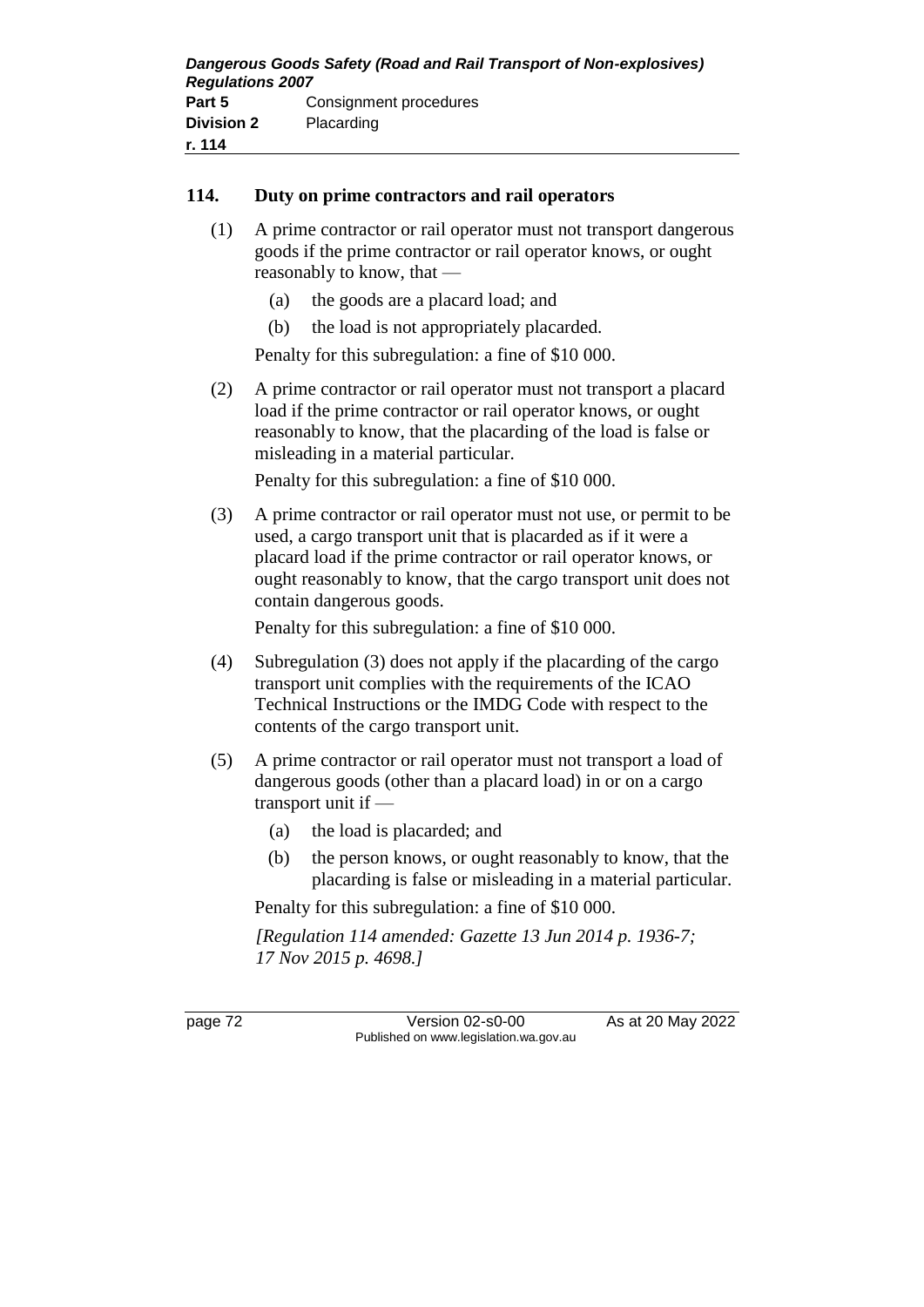### **115. Duty on drivers**

- (1) A person must not drive a road vehicle transporting dangerous goods if the person knows, or ought reasonably to know, that —
	- (a) the goods are a placard load; and
	- (b) the load is not appropriately placarded.

Penalty for this subregulation: a fine of \$10 000.

(2) A person must not drive a road vehicle transporting a placard load if the person knows, or ought reasonably to know, that the placarding of the load is false or misleading in a material particular.

Penalty for this subregulation: a fine of \$10 000.

(3) A person must not drive a road vehicle that is, or that incorporates, a cargo transport unit that is placarded as if it were a placard load if the person knows, or ought reasonably to know, that the vehicle does not contain dangerous goods.

Penalty for this subregulation: a fine of \$10 000.

- (4) A person must not drive a road vehicle that is, or that incorporates, a cargo transport unit if —
	- (a) the unit is transporting a load of dangerous goods (other than a placard load); and
	- (b) the load is placarded; and
	- (c) the person knows, or ought reasonably to know, that the placarding is false or misleading in a material particular.

Penalty for this subregulation: a fine of \$10 000.

*[Regulation 115 amended: Gazette 13 Jun 2014 p. 1937; 17 Nov 2015 p. 4698-9.]*

As at 20 May 2022 Version 02-s0-00 Published on www.legislation.wa.gov.au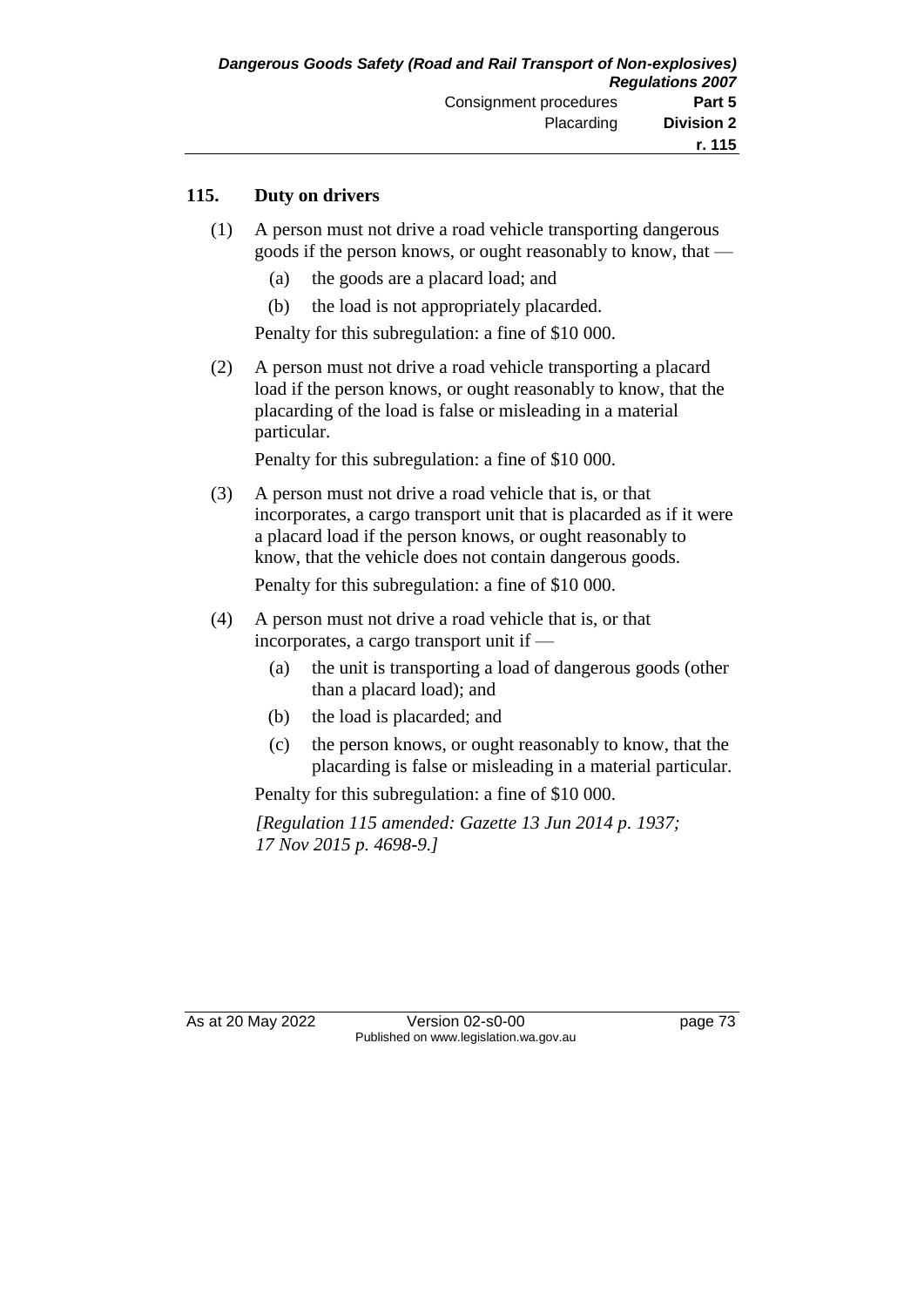**r. 116**

# **Part 6 — Safety standards for vehicles and equipment**

### **116. Duty on owners**

The owner of a vehicle must not use the vehicle, or permit it to be used, to transport dangerous goods if the vehicle or its equipment does not comply with the ADG Code Chapters 4.4 and 6.9.

Penalty: a fine of \$10 000.

### **117. Duty on consignors**

A person must not consign dangerous goods for transport in or on a vehicle if the person knows, or ought reasonably to know, that the vehicle or its equipment does not comply with the ADG Code Chapters 4.4 and 6.9.

Penalty: a fine of \$10 000.

### **118. Duty on loaders**

A person must not load dangerous goods for transport in or onto a vehicle if the person knows, or ought reasonably to know, that the vehicle or its equipment does not comply with the ADG Code Chapters 4.4 and 6.9.

Penalty: a fine of \$10 000.

### **119. Duties on prime contractors and rail operators**

A prime contractor or rail operator must not use a vehicle to transport dangerous goods if the vehicle or its equipment does not comply with the ADG Code Chapters 4.4 and 6.9. Penalty: a fine of \$10 000.

### **120. Duty on drivers**

A person must not drive a road vehicle transporting dangerous goods if the person knows, or ought reasonably to know, that the road vehicle or its equipment does not comply with the ADG Code Chapters 4.4 and 6.9.

Penalty: a fine of \$10 000.

page 74 Version 02-s0-00 As at 20 May 2022 Published on www.legislation.wa.gov.au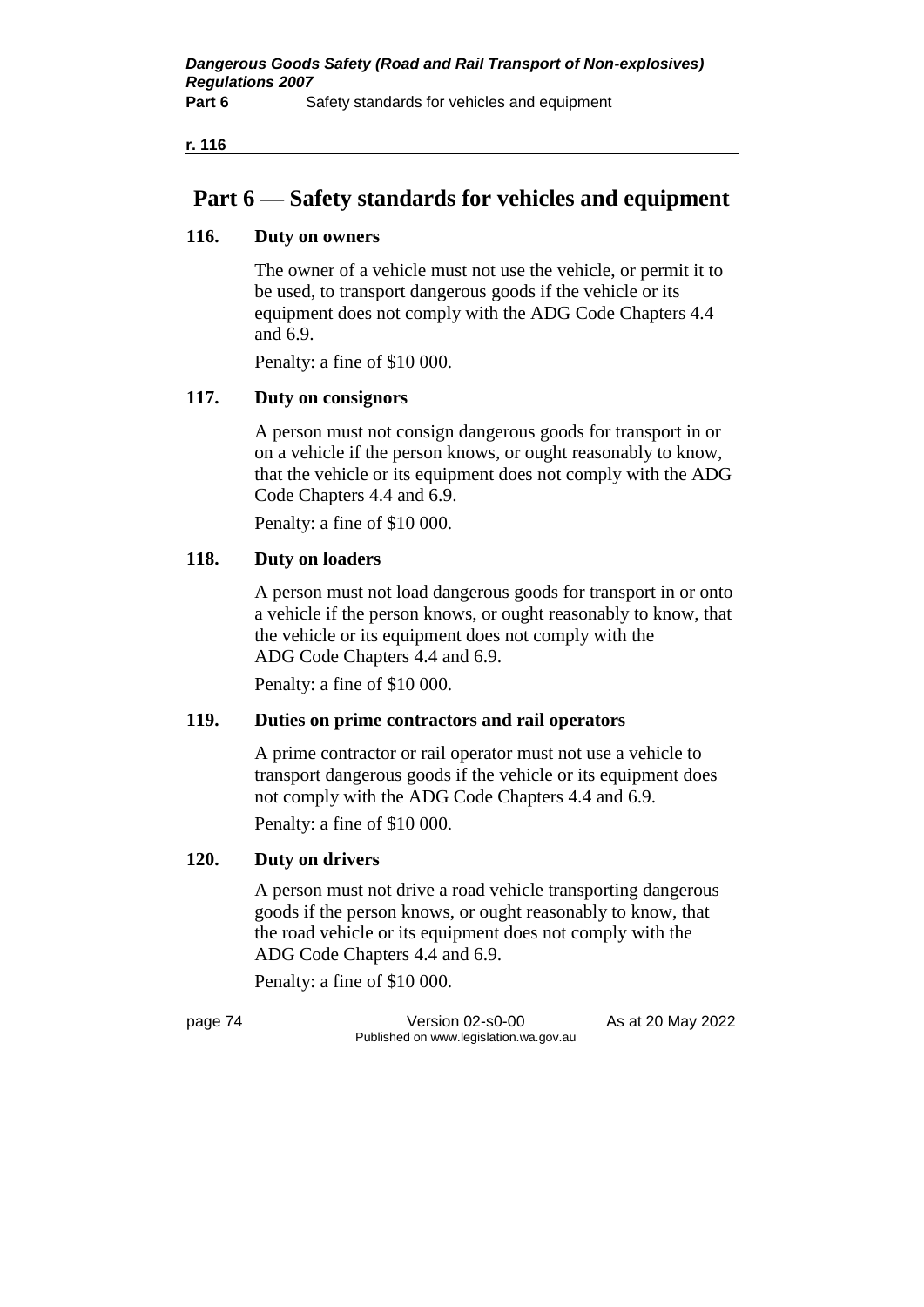## **Part 7 — Transport operations relating to certain dangerous goods and nominally empty storage vessels**

*[Heading inserted: Gazette 11 Jul 2017 p. 3825; amended: SL 2020/193 r. 15.]*

### **120A. Term used: nominally empty storage vessels**

In this Part —

*nominally empty storage vessels* means nominally empty tanks or hoppers described in the ADG Code section 7.2.7.1.

*[Regulation 120A inserted: SL 2020/193 r. 16.]*

### **121. Application of Part**

- (1) This Part applies to the transport of the following dangerous goods —
	- (a) gases of UN Class 2;
	- (b) self-reactive substances of UN Division 4.1;
	- (c) organic peroxides of UN Division 5.2;
	- (d) other substances for which
		- (i) the proper shipping name contains the word "STABILIZED"; and
		- (ii) the self-accelerating decomposition temperature, as presented for transport in a packaging is 50°C or lower;
	- (e) toxic substances of UN Division 6.1 or that have a Subsidiary Hazard of 6.1;
	- (f) dangerous when wet substances of UN Division 4.3.
- (2) This Part also applies to the transport of nominally empty storage vessels.

*[Regulation 121 amended: Gazette 11 Jul 2017 p. 3825-6; 31 Aug 2018 p. 3047; SL 2020/193 r. 17.]*

As at 20 May 2022 Version 02-s0-00 Published on www.legislation.wa.gov.au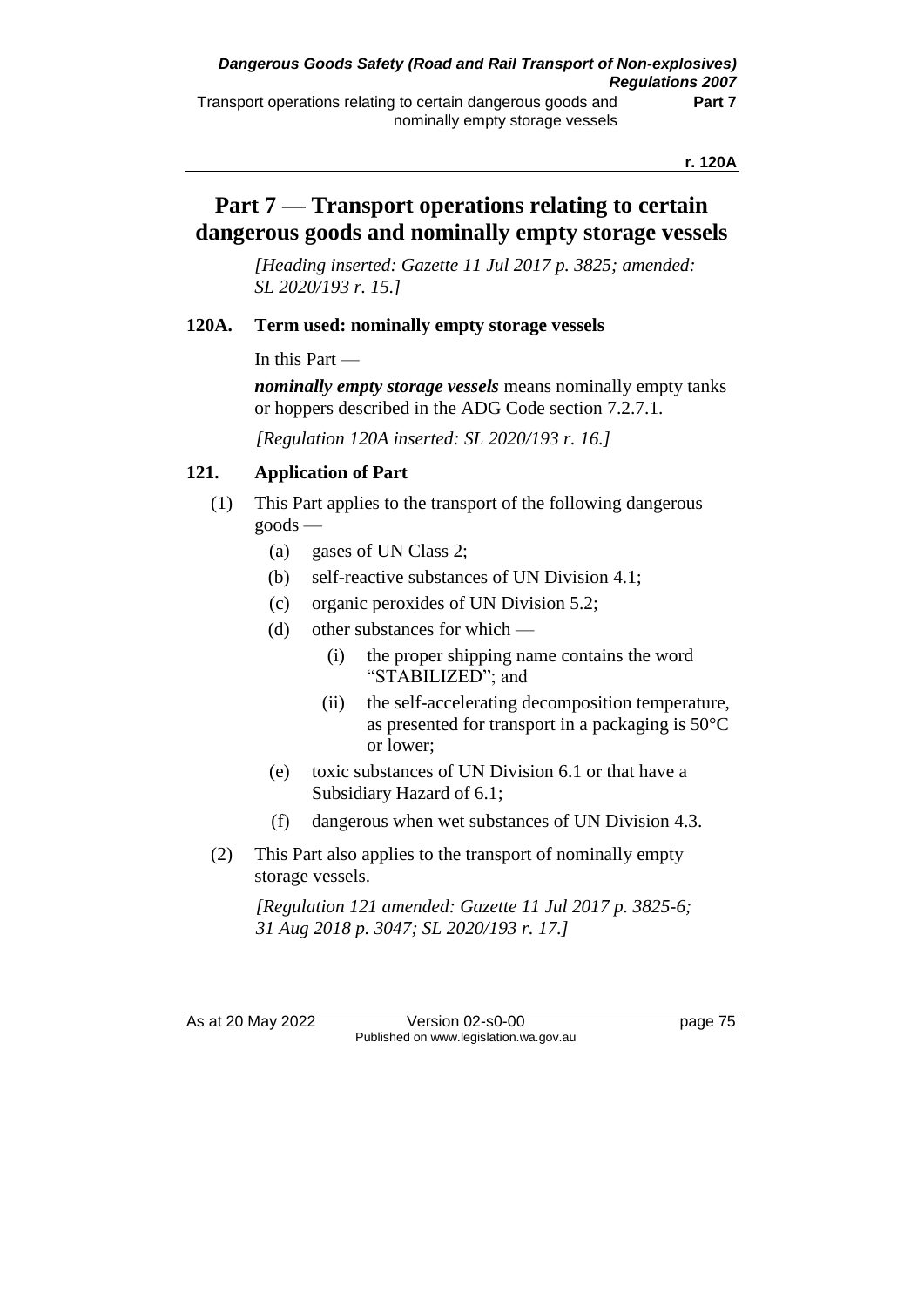*Dangerous Goods Safety (Road and Rail Transport of Non-explosives) Regulations 2007*

**Part 7** Transport operations relating to certain dangerous goods and nominally empty storage vessels

#### **r. 122**

#### **122. Duty on consignors**

(1) A person must not consign dangerous goods to which this Part applies for transport if the person knows, or ought reasonably to know, that the goods are not loaded or stowed, or cannot be transported or unloaded, in accordance with the ADG Code Chapter 7.1.

Penalty for this subregulation: a fine of \$5 000.

(2) A person must not consign nominally empty storage vessels for transport if the person knows, or ought reasonably to know, that the storage vessels are not loaded or stowed, or cannot be transported or unloaded, in accordance with the ADG Code Chapter 7.2.

Penalty for this subregulation: a fine of \$5 000.

*[Regulation 122 amended: Gazette 11 Jul 2017 p. 3826; SL 2020/193 r. 18.]*

#### **123. Duty on loaders**

(1) A person must not load dangerous goods to which this Part applies on to a vehicle for transport otherwise than in accordance with the ADG Code Chapter 7.1.

Penalty for this subregulation: a fine of \$5 000.

(2) A person must not load nominally empty storage vessels on to a vehicle for transport otherwise than in accordance with the ADG Code Chapter 7.2.

Penalty for this subregulation: a fine of \$5 000.

*[Regulation 123 amended: Gazette 22 Jun 2010 p. 2730; 11 Jul 2017 p. 3826; SL 2020/193 r. 19.]*

#### **124. Duty on prime contractors and rail operators**

(1) A prime contractor or rail operator must not transport dangerous goods to which this Part applies if the prime contractor or rail operator knows, or ought reasonably to know, that the transport does not comply with the ADG Code Chapter 7.1.

page 76 Version 02-s0-00 As at 20 May 2022 Published on www.legislation.wa.gov.au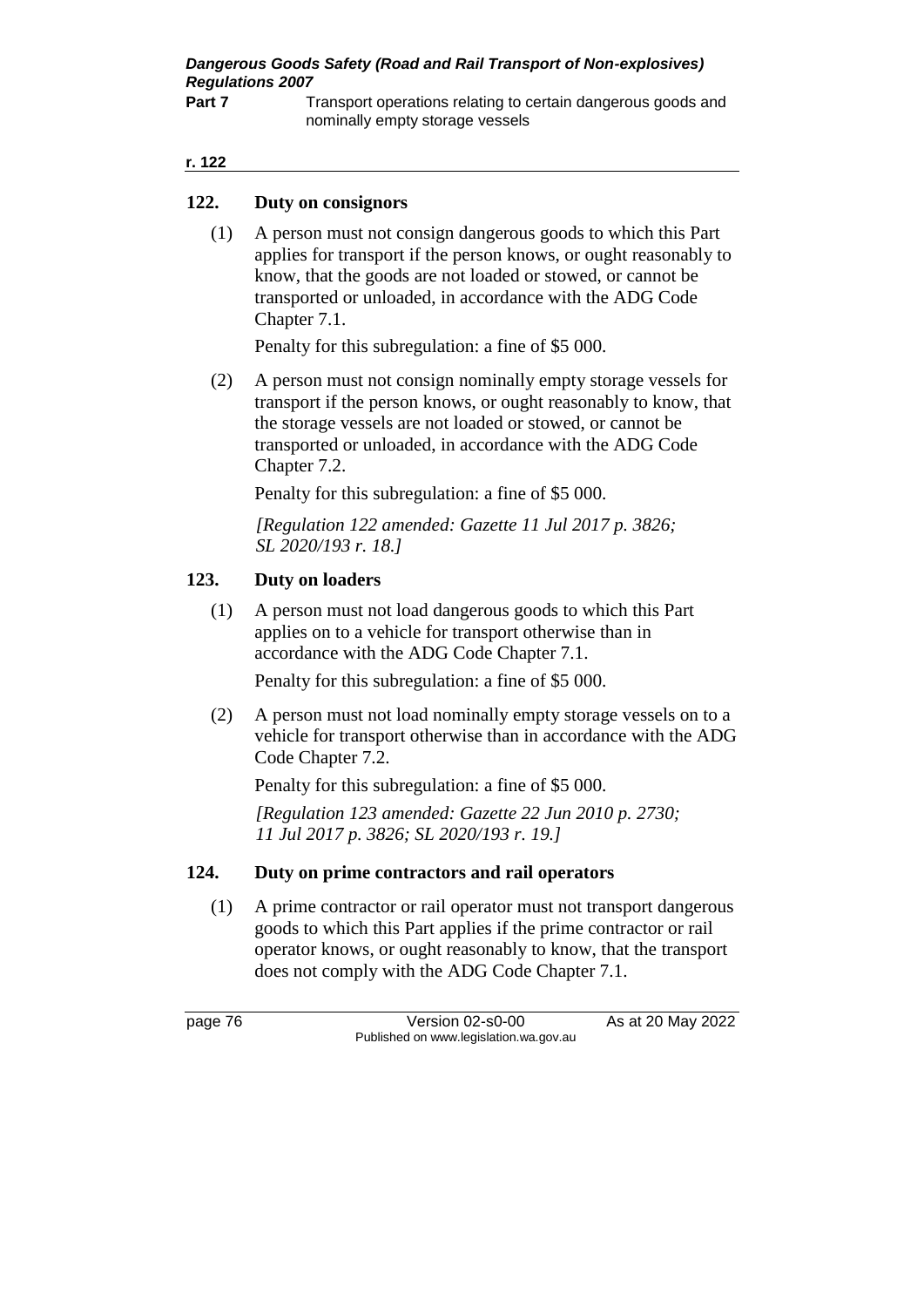Penalty for this subregulation: a fine of \$5 000.

(2) A prime contractor or rail operator must not transport nominally empty storage vessels if the prime contractor or rail operator knows, or ought reasonably to know, that the transport does not comply with the ADG Code Chapter 7.2.

Penalty for this subregulation: a fine of \$5 000.

*[Regulation 124 amended: Gazette 11 Jul 2017 p. 3827; SL 2020/193 r. 20.]*

#### **125. Duty on drivers**

(1) A person must not drive a road vehicle transporting dangerous goods to which this Part applies if the person knows, or ought reasonably to know, that the dangerous goods are not being transported in accordance with the ADG Code Chapter 7.1.

Penalty for this subregulation: a fine of \$3 000.

(2) A person must not drive a road vehicle transporting nominally empty storage vessels if the person knows, or ought reasonably to know, that the storage vessels are not being transported in accordance with the ADG Code Chapter 7.2.

Penalty for this subregulation: a fine of \$3 000.

*[Regulation 125 amended: Gazette 11 Jul 2017 p. 3827; SL 2020/193 r. 21.]*

As at 20 May 2022 Version 02-s0-00 Published on www.legislation.wa.gov.au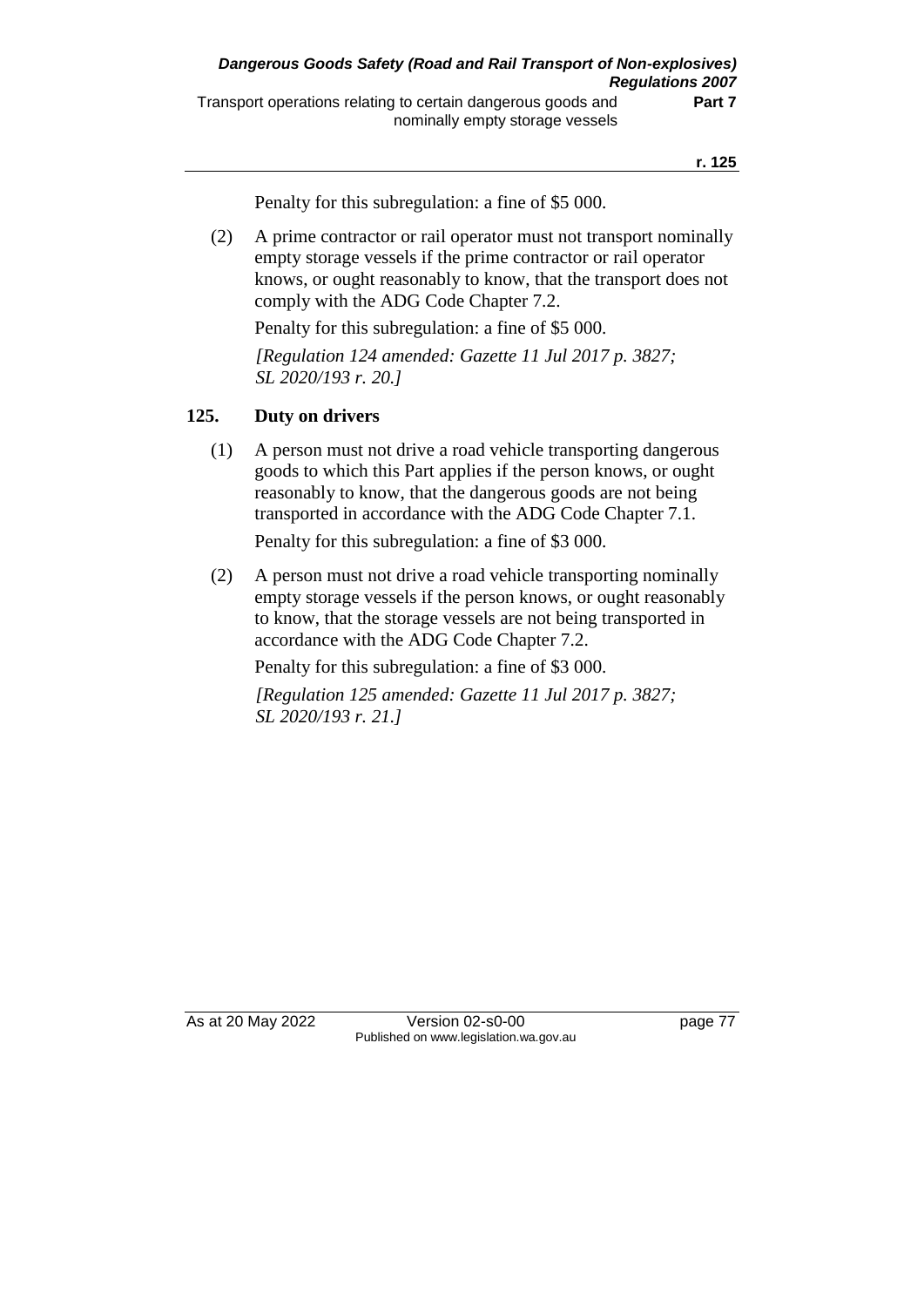**r. 126**

# **Part 8 — Stowage and restraint**

*[Heading inserted: Gazette 22 Jun 2010 p. 2730.]*

### **126. Duty on consignors**

- (1) A person must not consign for transport in or on a vehicle a load that contains dangerous goods and that is a placard load if the person knows, or ought reasonably to know, that the goods or their packaging are not, or will not be, stowed, loaded and restrained in accordance with the ADG Code Chapter 8.1.
- (2) A person must not consign a load that contains dangerous goods for transport in or on a cargo transport unit if the person knows, or ought reasonably to know, that the cargo transport unit is not, or will not be, restrained in accordance with the ADG Code Chapter 8.2.

Penalty: a fine of \$5 000.

*[Regulation 126 inserted: Gazette 22 Jun 2010 p. 2730-1; amended: Gazette 13 Jun 2014 p. 1937.]*

### **127. Duty on loaders**

- (1) A person who loads a load that contains dangerous goods and that is a placard load on to a vehicle for transport must ensure that the load is stowed, loaded and restrained in accordance with the ADG Code Chapter 8.1.
- (2) A person who loads for transport in or on a vehicle dangerous goods that are in a cargo transport unit must ensure that the cargo transport unit is restrained in accordance with the ADG Code Chapter 8.2.

Penalty: a fine of \$3 000.

*[Regulation 127 inserted: Gazette 22 Jun 2010 p. 2731; amended: Gazette 13 Jun 2014 p. 1938.]*

### **128. Duty on prime contractors and rail operators**

(1) A prime contractor or rail operator must not transport in or on a vehicle a load that contains dangerous goods and that is a

page 78 Version 02-s0-00 As at 20 May 2022 Published on www.legislation.wa.gov.au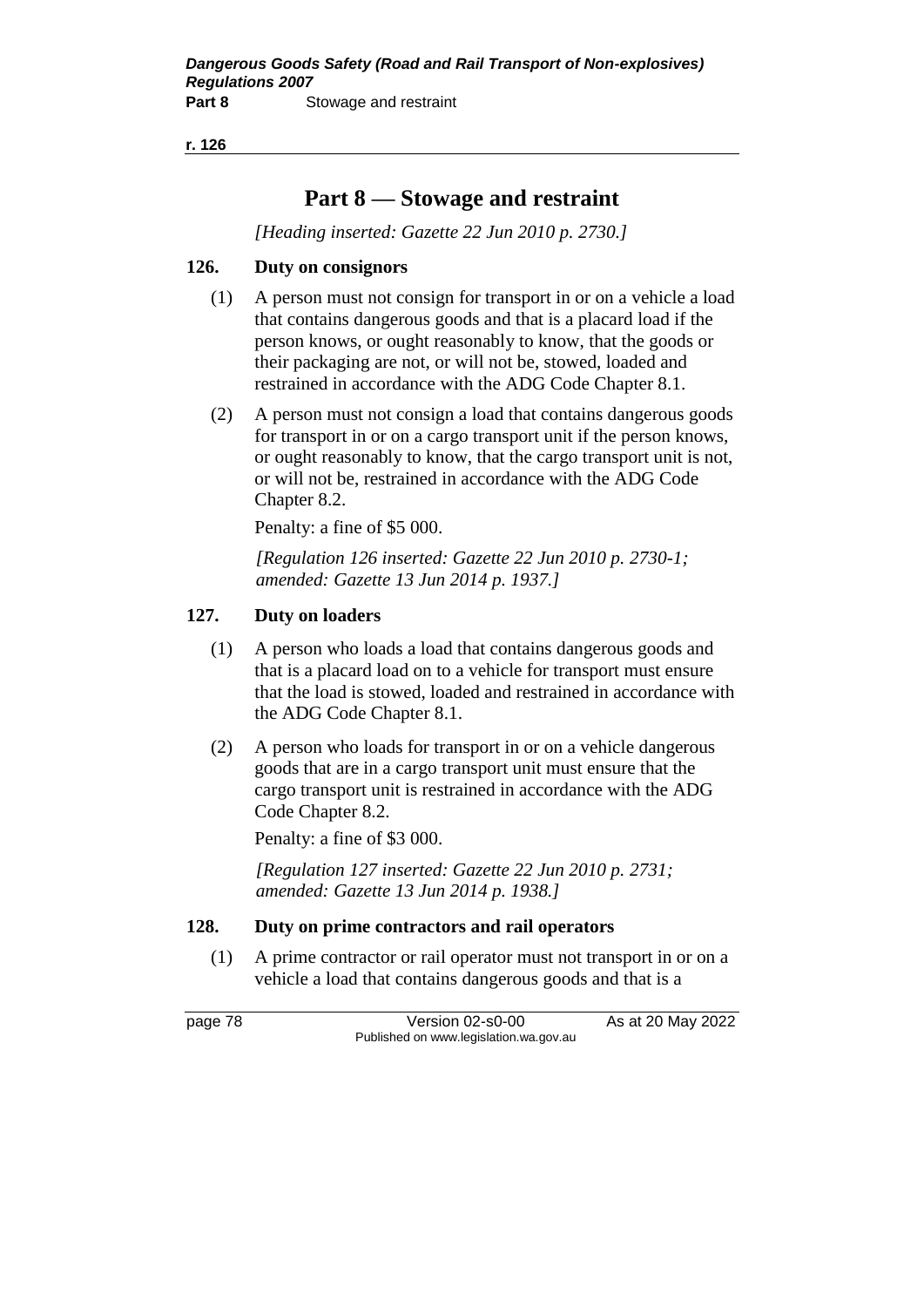placard load if the prime contractor or rail operator knows, or ought reasonably to know, that the goods or their packaging have not been stowed or loaded, or are not restrained, in accordance with the ADG Code Chapter 8.1.

(2) A prime contractor or rail operator must not transport dangerous goods in or on a cargo transport unit if the prime contractor or rail operator knows, or ought reasonably to know, that the goods or their packaging are not restrained in accordance with the ADG Code Chapter 8.2.

Penalty: a fine of \$5 000.

*[Regulation 128 inserted: Gazette 22 Jun 2010 p. 2731-2; amended: Gazette 13 Jun 2014 p. 1938.]*

### **129. Duty on drivers**

- (1) A person must not drive a road vehicle transporting a load that contains dangerous goods and that is a placard load if the person knows, or ought reasonably to know, that the goods or their packaging have not been stowed or loaded, or are not restrained, in accordance with the ADG Code Chapter 8.1.
- (2) A person must not drive a road vehicle transporting dangerous goods in a cargo transport unit if the person knows, or ought reasonably to know, that the goods or their packaging are not restrained in accordance with the ADG Code Chapter 8.2.

Penalty: a fine of \$3 000.

*[Regulation 129 inserted: Gazette 22 Jun 2010 p. 2732; amended: Gazette 13 Jun 2014 p. 1938.]*

As at 20 May 2022 Version 02-s0-00 Published on www.legislation.wa.gov.au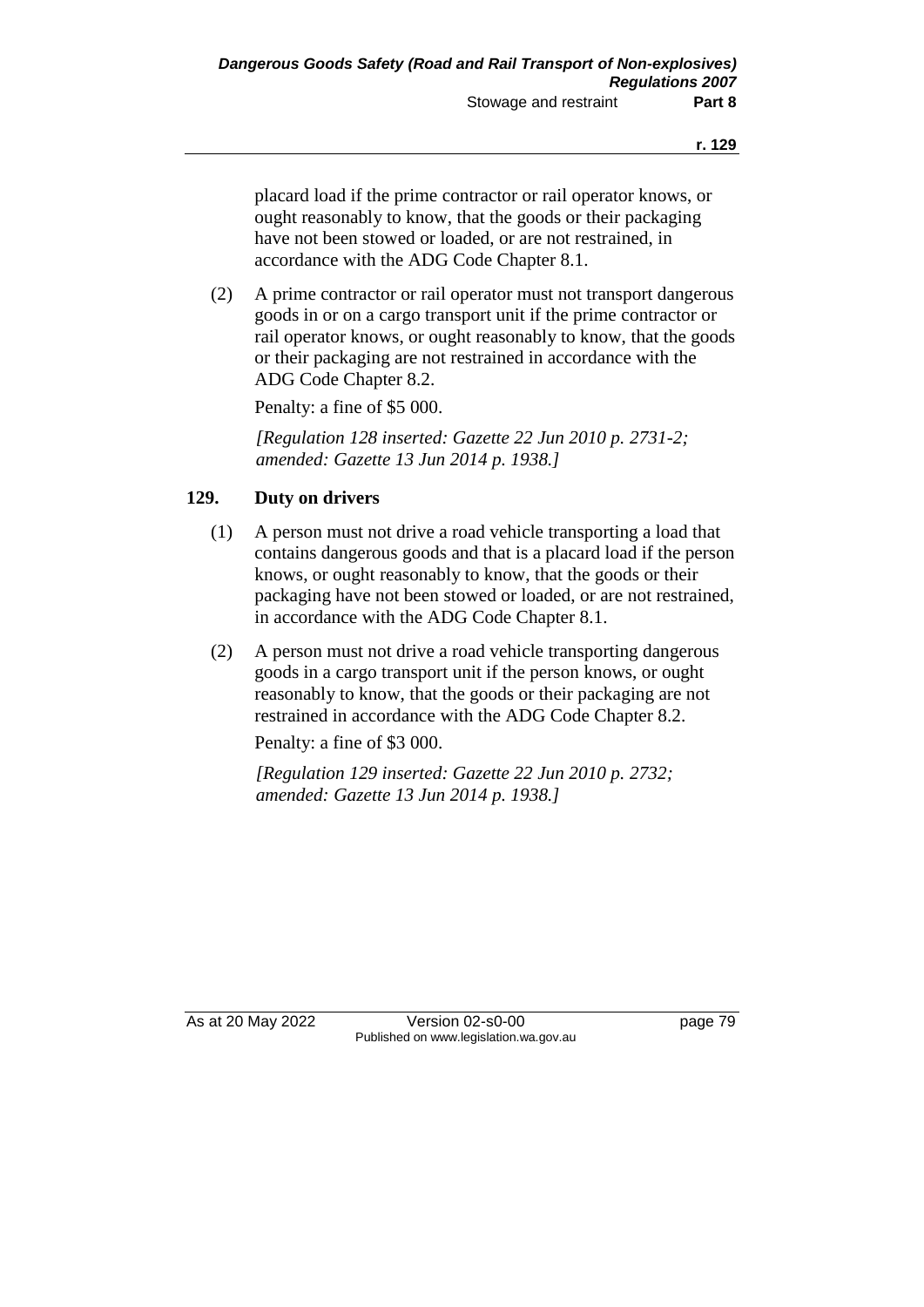**r. 130**

# **Part 9 — Segregation**

### **130. Application of Part**

- (1) This Part applies to  $-$ 
	- (a) the transport of a placard load; or
	- (b) the transport of a load that contains dangerous goods but that is not a placard load if the load contains dangerous goods of UN Division 2.3 or UN Class 6 or 8, or dangerous goods that have a Subsidiary Hazard of 6.1 or 8, that are being, or are to be, transported with food or food packaging.
- (2) This Part does not apply to the transport of dangerous goods packed in limited quantities.

*[Regulation 130 amended: Gazette 22 Jun 2010 p. 2732; 13 Jun 2014 p. 1939; 31 Aug 2018 p. 3047.]*

### **131. Exception for certain goods for driver's personal use**

Despite regulations 132 to 136, food and food packaging may be transported in or on a road vehicle with dangerous goods if the food or packaging is in the road vehicle's cabin and is for the driver's personal use.

#### **132. Duty on consignors**

A person must not consign dangerous goods for transport in or on a vehicle if the person knows, or ought reasonably to know,  $that -$ 

- (a) the vehicle is, in the same journey, transporting incompatible goods; and
- (b) the dangerous goods will not be segregated from the incompatible goods in accordance with —
	- (i) the ADG Code Part 9; or
	- (ii) any determination made under regulation 18(a); or

page 80 Version 02-s0-00 As at 20 May 2022 Published on www.legislation.wa.gov.au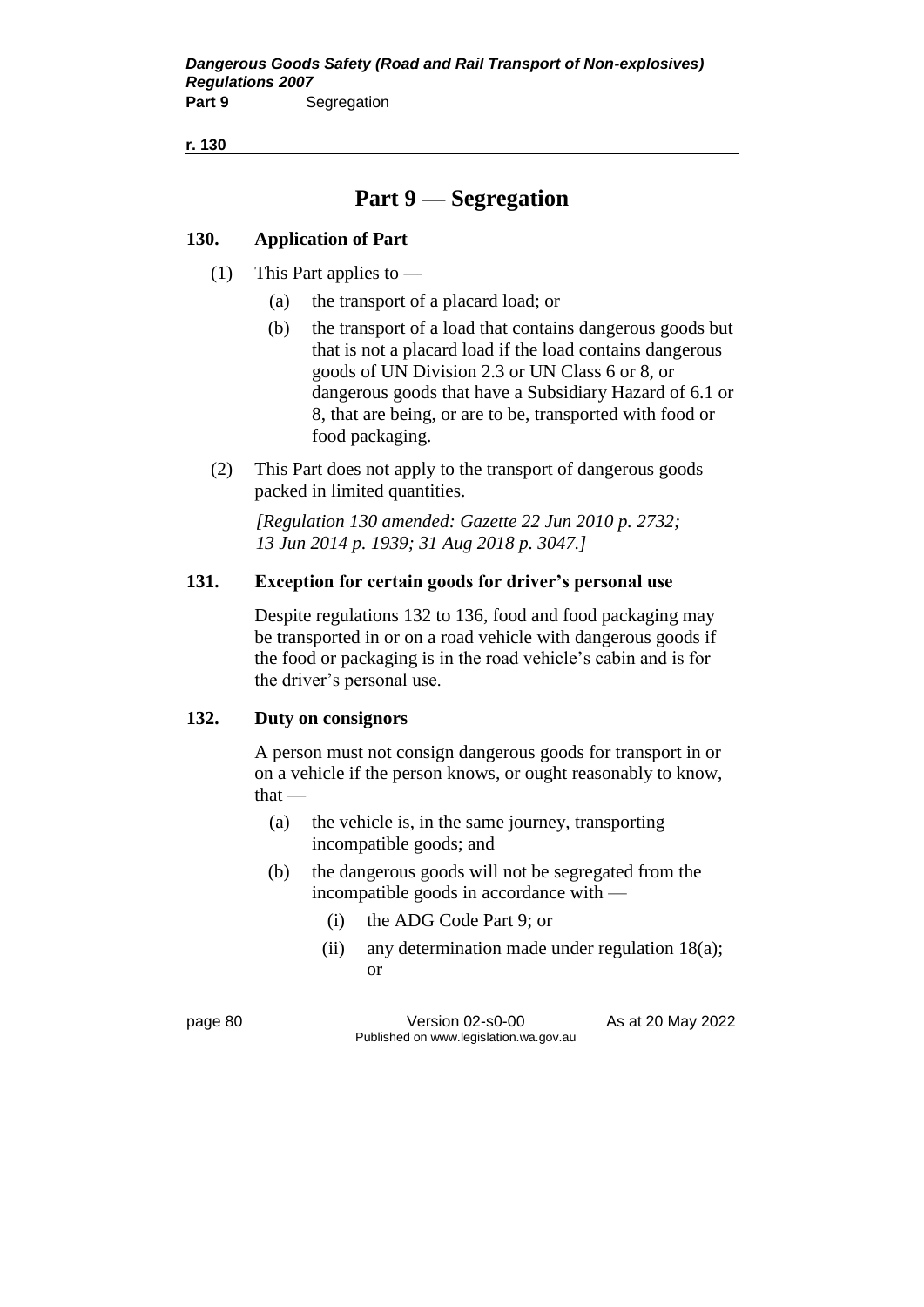(iii) any approval given under regulation 138. Penalty: a fine of \$10 000.

### **133. Duty on loaders**

A person must not load dangerous goods for transport in or on a vehicle if the person knows, or ought reasonably to know, that —

- (a) the vehicle is, in the same journey, transporting incompatible goods; and
- (b) the dangerous goods will not be segregated from the incompatible goods in accordance with —
	- (i) the ADG Code Part 9; or
	- (ii) any determination made under regulation 18(a); or
	- (iii) any approval given under regulation 138.

Penalty: a fine of \$10 000.

### **134. Duty on prime contractors**

A prime contractor must not use a road vehicle to transport dangerous goods if the prime contractor knows, or ought reasonably to know, that —

- (a) the vehicle is, in the same journey, transporting incompatible goods; and
- (b) the dangerous goods are not segregated from the incompatible goods in accordance with —
	- (i) the ADG Code Part 9; or
	- (ii) any determination made under regulation 18(a); or
	- (iii) any approval given under regulation 138.

Penalty: a fine of \$10 000.

As at 20 May 2022 Version 02-s0-00 Page 81 Published on www.legislation.wa.gov.au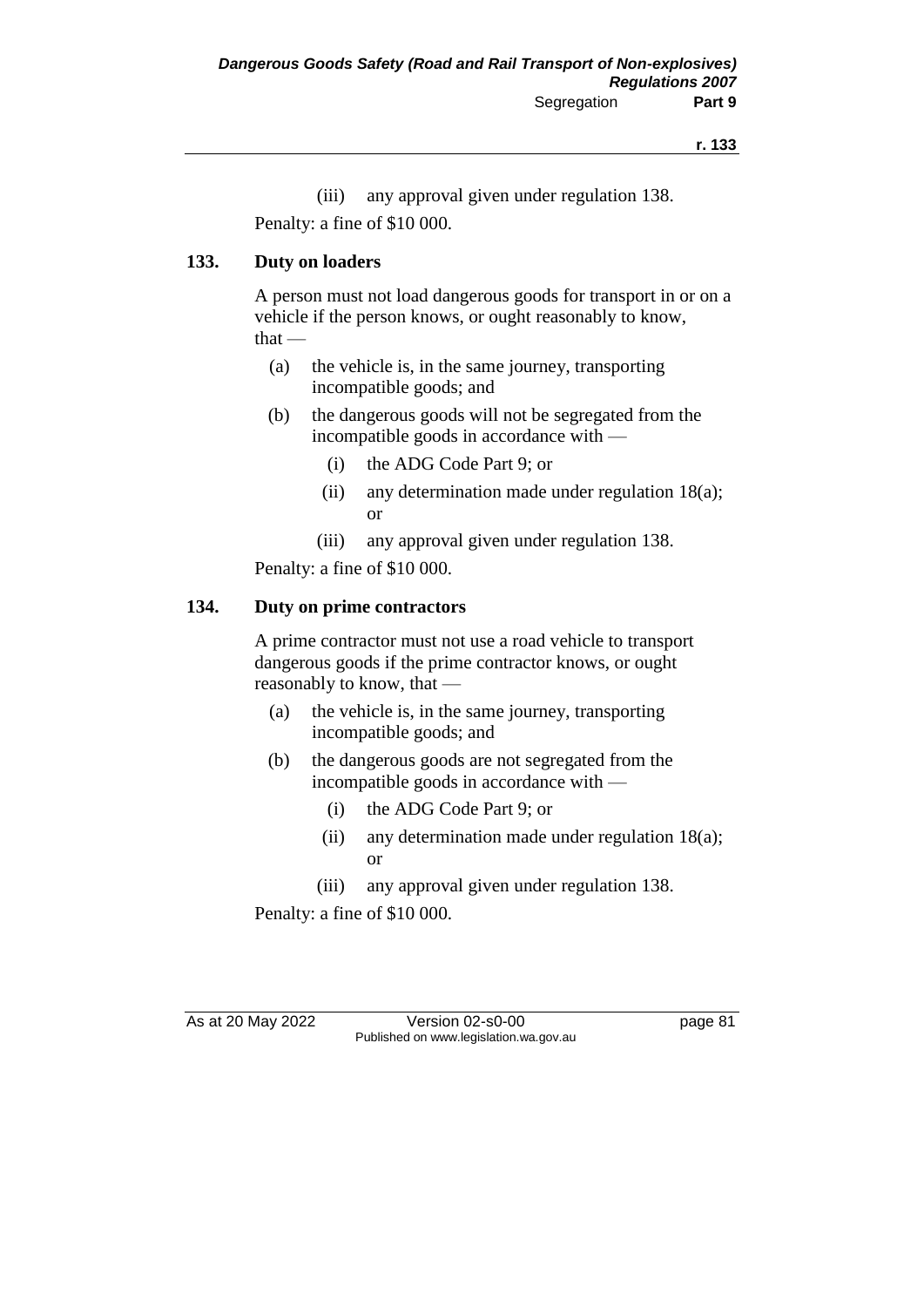**r. 135**

#### **135. Duty on rail operators**

A rail operator must not use a train to transport dangerous goods if the rail operator knows, or ought reasonably to know, that —

- (a) the train is, in the same journey, transporting incompatible goods; and
- (b) the dangerous goods are not segregated from the incompatible goods in accordance with —
	- (i) the ADG Code Part 9; or
	- (ii) any determination made under regulation 18(a); or
	- (iii) any approval given under regulation 138.

Penalty: a fine of \$10 000.

#### **136. Duty on drivers**

A person must not drive a road vehicle transporting dangerous goods if the person knows, or ought reasonably to know, that —

- (a) the road vehicle is, in the same journey, transporting incompatible goods; and
- (b) the dangerous goods are not segregated from the incompatible goods in accordance with —
	- (i) the ADG Code Part 9; or
	- (ii) any determination made under regulation 18(a); or
	- (iii) any approval given under regulation 138.

Penalty: a fine of \$3 000.

#### **137. Approvals — Type II segregation devices**

- (1) An application for approval of a design for a Type II segregation device for use in the transport of dangerous goods must include any information required under the ADG Code Chapter 6.11.
- (2) The Chief Officer may, on an application made in accordance with subregulation (1) and regulation 194, approve a design for

page 82 Version 02-s0-00 As at 20 May 2022 Published on www.legislation.wa.gov.au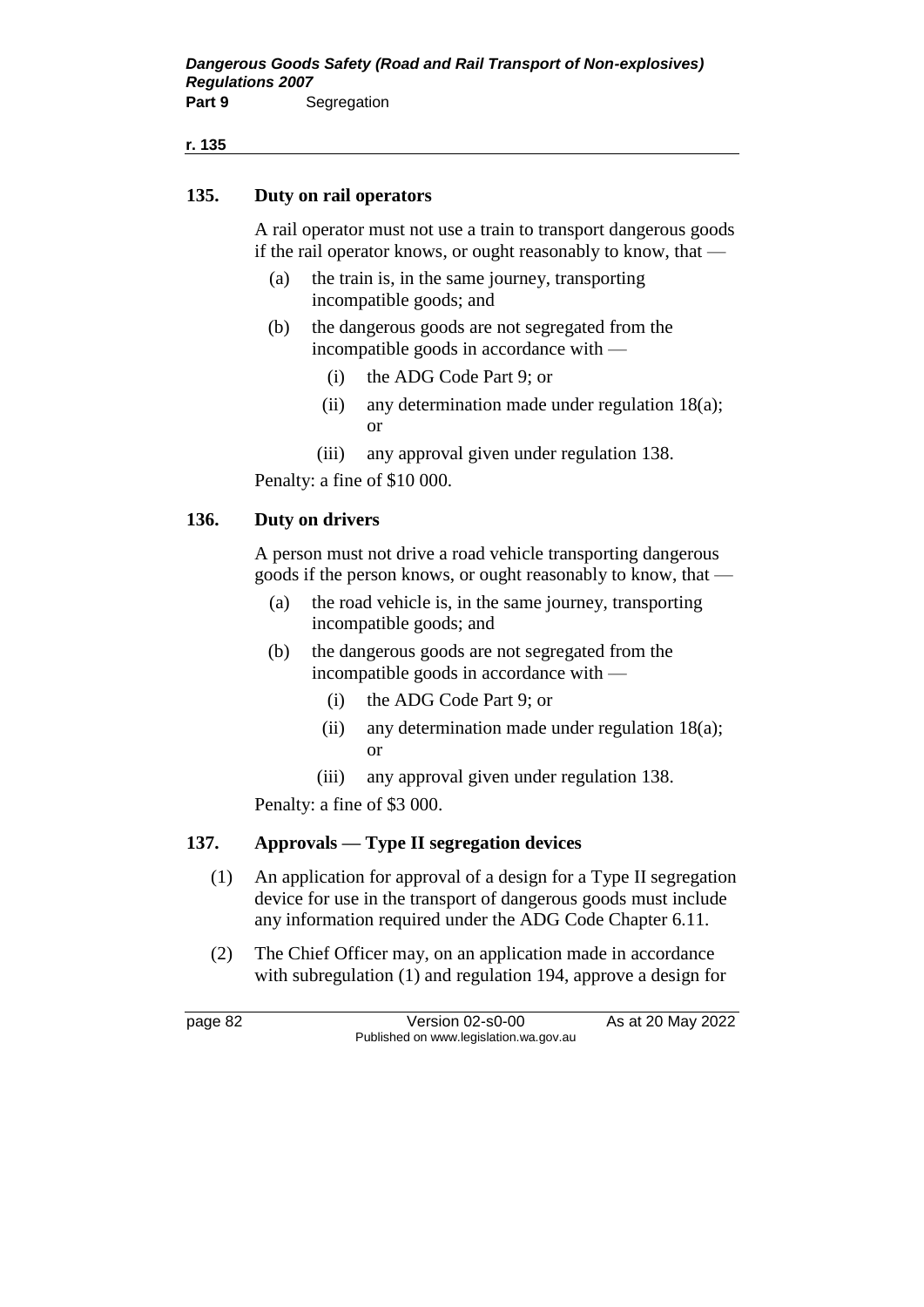a Type II segregation device if the design complies with the ADG Code Chapter 6.11.

### **138. Approvals — methods of segregation**

- (1) The Chief Officer may, on an application made in accordance with regulation 194, approve a method of segregation not complying with the ADG Code Part 9 for transporting dangerous goods and incompatible goods by road, if the Chief Officer considers that —
	- (a) it is impracticable to segregate the goods by a segregation device, or method of segregation, complying with that Part; and
	- (b) the risk involved in using the method to transport the goods by road is not greater than the risk involved in using a device or method complying with that Part to transport the goods by road.
- (2) In giving his or her approval, the Chief Officer may impose in relation to the approval any condition that is necessary for the safe transport of dangerous goods.
- (3) A person to whom an approval has been given under this regulation must not contravene a condition of the approval.

Penalty: a fine of \$5 000.

As at 20 May 2022 Version 02-s0-00 page 83 Published on www.legislation.wa.gov.au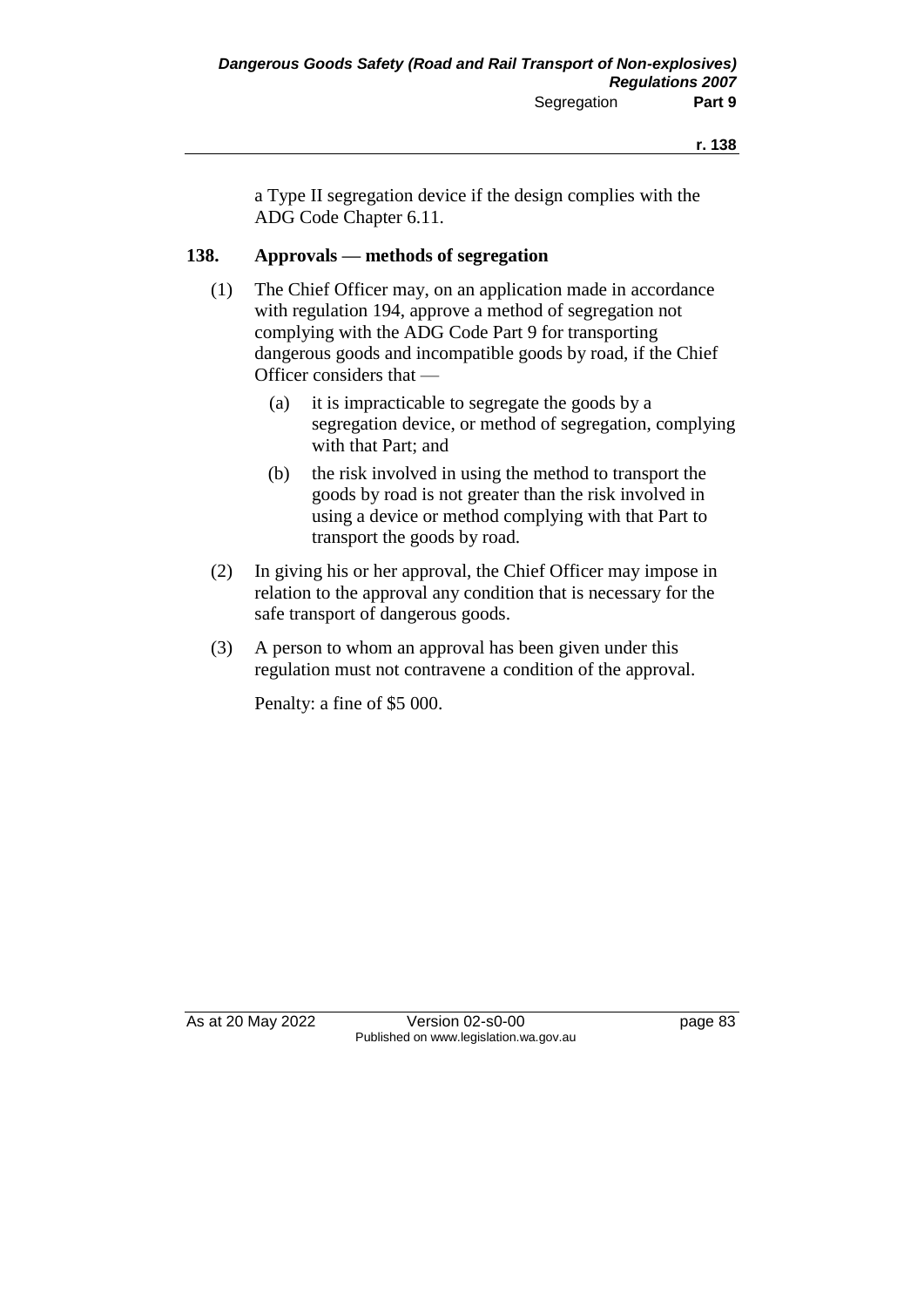# **Part 10 — Bulk transfer of dangerous goods**

### **Division 1 — General**

### **139. Term used: bulk transfer**

In this Part —

*bulk transfer*, in relation to dangerous goods, means the transfer by gravity, pump or pressure differential of the liquid, solid or gaseous dangerous goods, by the use of pipe work or hose, into or out of a tank vehicle, or into or out of a portable tank, demountable tank, bulk container, pressure drum, tube, MEGC or IBC that is on a vehicle.

### **Division 2 — Equipment and transfer**

### **140. Duty on transferors — hose assemblies**

(1) A person must not use a hose assembly for the bulk transfer of dangerous goods if the person knows, or ought reasonably to know, that the hose assembly is damaged or defective to the extent that it is not safe to use to transfer the goods.

Penalty: a fine of \$10 000.

- (2) A person must not use a hose assembly for the bulk transfer of dangerous goods if the person knows, or ought reasonably to know, that the hose assembly —
	- (a) has not been constructed, assembled or maintained in accordance with the ADG Code Chapter 10.1; or
	- (b) has not been inspected or tested at the intervals, or in the way, required under that Chapter; or
	- (c) has not satisfied a test required under that Chapter.

Penalty: a fine of \$5 000.

*[Regulation 140 amended: Gazette 22 Jun 2010 p. 2733.]*

page 84 Version 02-s0-00 As at 20 May 2022 Published on www.legislation.wa.gov.au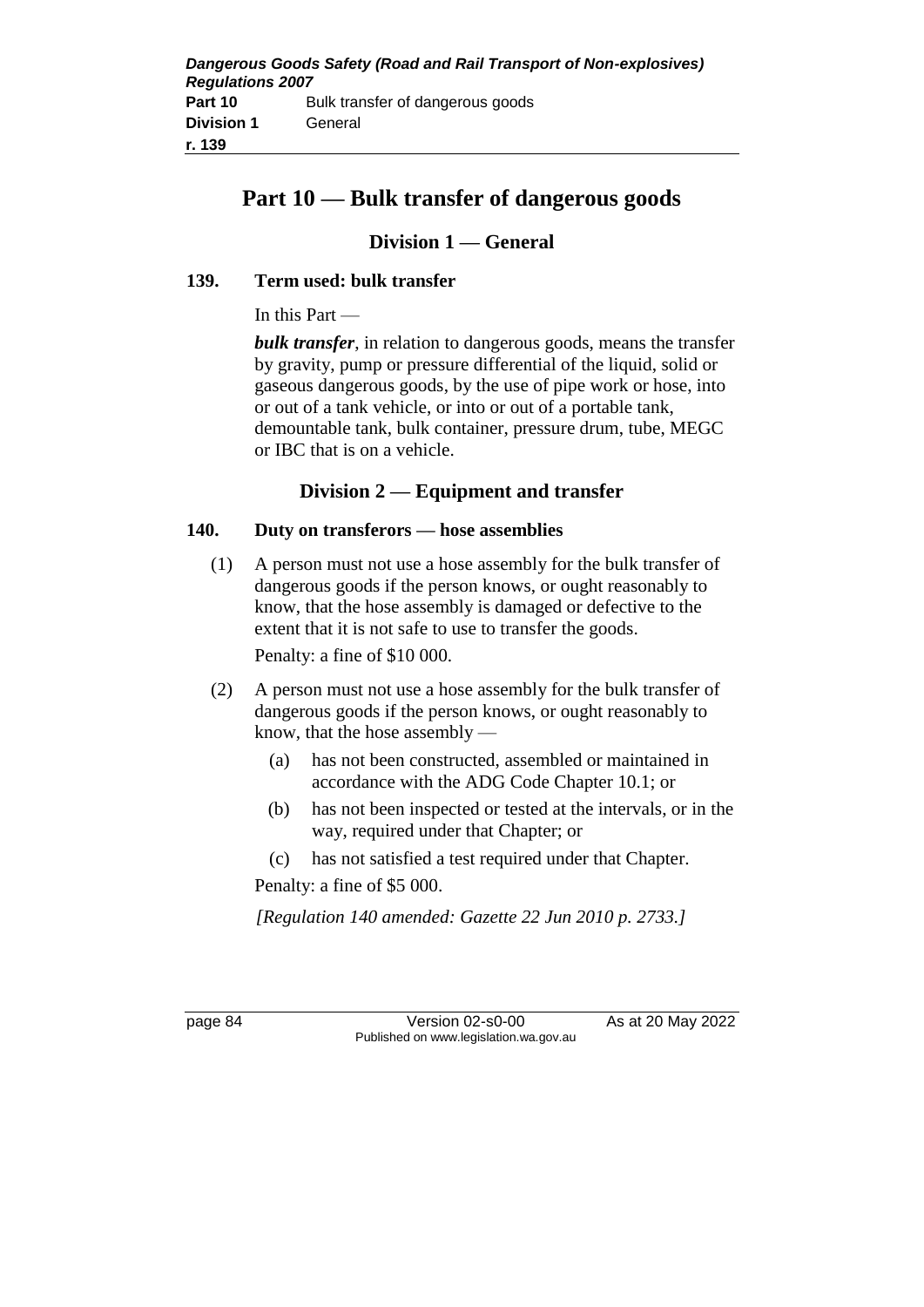#### **141. Duty on transferors — general**

- (1) A person who transfers dangerous goods by bulk transfer must ensure that the goods are transferred in accordance with the ADG Code Chapter 10.2.
- (2) A person must not transfer dangerous goods by bulk transfer if the person knows, or ought reasonably to know, that —
	- (a) the receiving receptacle or the transfer equipment is incompatible with the dangerous goods; or
	- (b) the receiving receptacle contains incompatible goods.
- (3) If, during a bulk transfer of dangerous goods, the goods leak, spill or accidentally escape, the person transferring the goods —
	- (a) must immediately stop transferring the goods; and
	- (b) must not resume transferring the goods until the conditions that caused the leak, spill or escape have been rectified.

Penalty: a fine of \$5 000.

### **142. Duty on occupiers**

- (1) The occupier of premises where a bulk transfer of dangerous goods occurs must ensure that any hose assembly on the premises that is used, or intended to be used, for the transfer (other than a hose assembly brought onto the premises on a vehicle involved in the transfer) —
	- (a) has been constructed, assembled and maintained in accordance with the ADG Code Chapter 10.1; and
	- (b) has been inspected and tested at the intervals, and in the way, required under that Chapter; and
	- (c) satisfies each test required under that Chapter.

Penalty: a fine of \$5 000.

(2) The occupier of premises where a bulk transfer of dangerous goods occurs must ensure that the goods are transferred in accordance with the ADG Code Chapter 10.2.

Penalty: a fine of \$10 000.

As at 20 May 2022 Version 02-s0-00 page 85 Published on www.legislation.wa.gov.au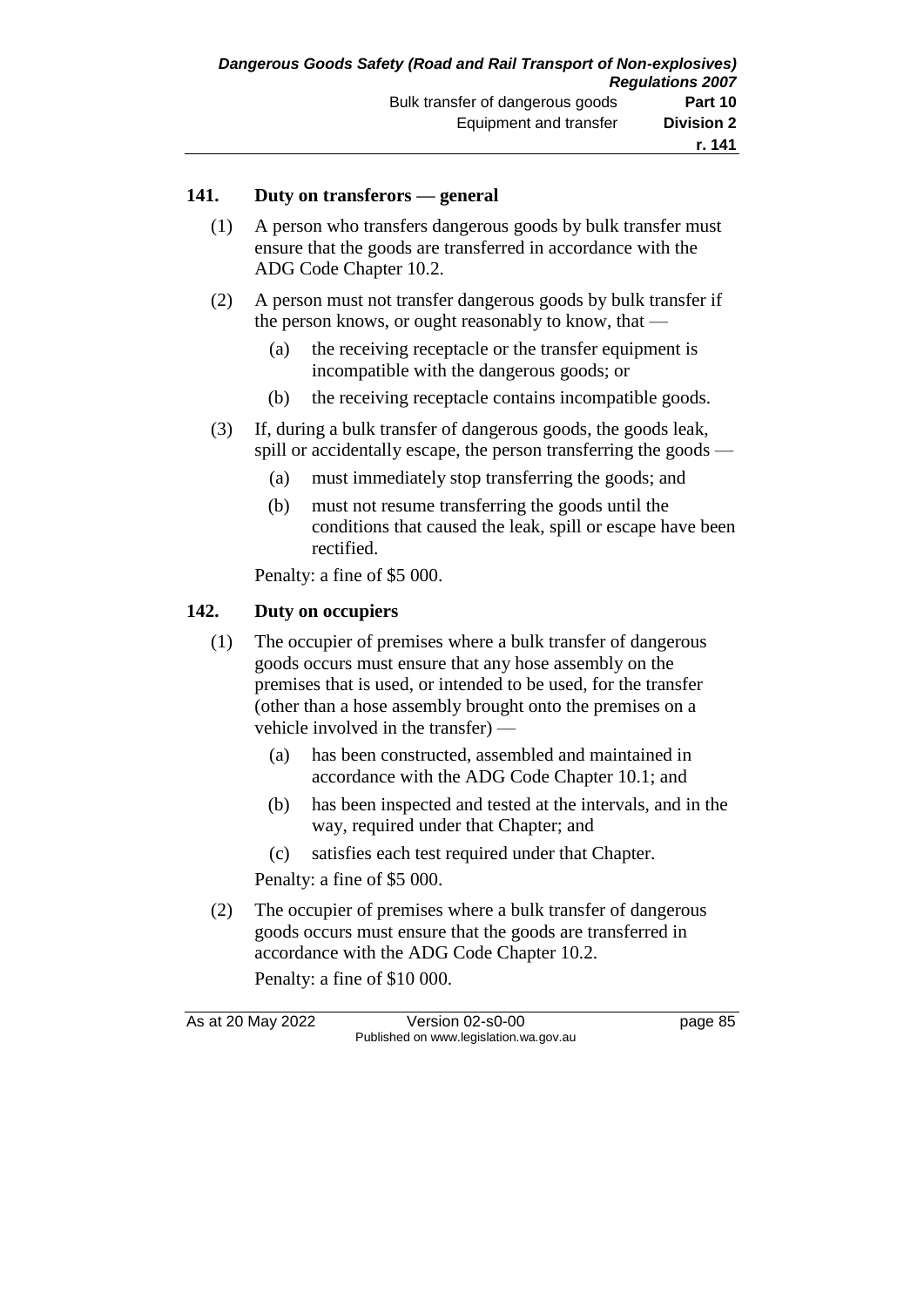(3) The occupier must keep, in accordance with the ADG Code section 10.1.3.4, accurate records of all maintenance work, and each inspection and test, carried out on the hose assembly. Penalty: a fine of \$1 500.

### **143. Duty on prime contractors**

- (1) A prime contractor engaged in a bulk transfer of dangerous goods must ensure that any hose assembly that is used, or intended to be used, for the transfer of the goods (other than a hose assembly for which the prime contractor is not responsible) —
	- (a) has been constructed, assembled and maintained in accordance with the ADG Code Chapter 10.1; and
	- (b) has been inspected and tested at the intervals, and in the way, required under that Chapter; and
	- (c) satisfies each test required under that Chapter.

Penalty: a fine of \$5 000.

(2) A prime contractor engaged in a bulk transfer of dangerous goods must ensure that the goods are transferred in accordance with the ADG Code Chapter 10.2.

Penalty: a fine of \$10 000.

(3) The prime contractor must keep, in accordance with the ADG Code section 10.1.3.4, accurate records of all maintenance work, and each inspection and test, carried out on the hose assembly.

Penalty: a fine of \$1 500.

### **144. Duty on rail operators**

A rail operator engaged in a bulk transfer of dangerous goods must ensure that any hose assembly that is used, or intended to be used, for the transfer of the goods (other than a hose assembly for which the rail operator is not responsible) —

(a) has been constructed, assembled and maintained in accordance with the ADG Code Chapter 10.1; and

page 86 Version 02-s0-00 As at 20 May 2022 Published on www.legislation.wa.gov.au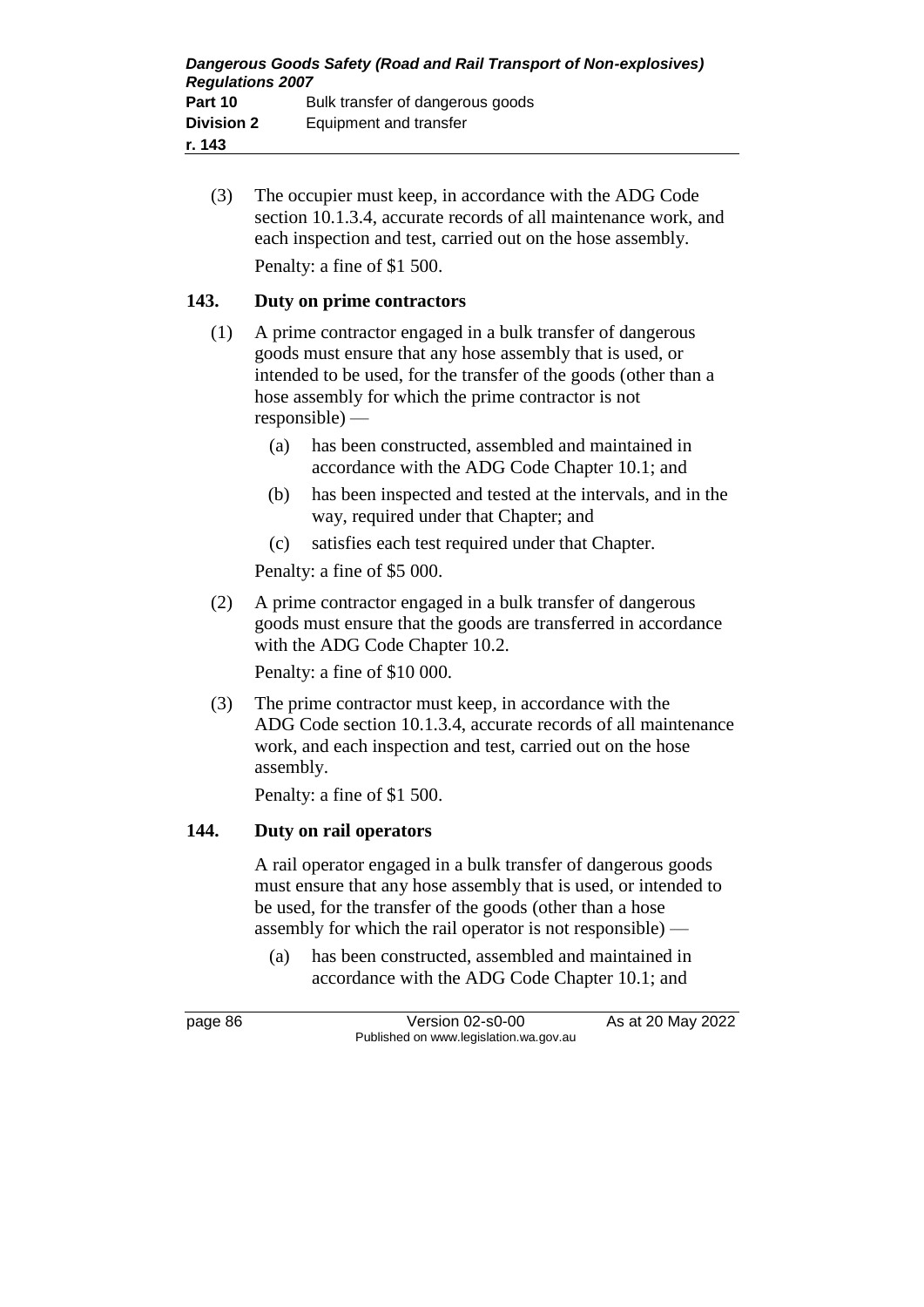- (b) has been inspected and tested at the intervals, and in the way, required under that Chapter; and
- (c) satisfies each test required under that Chapter.

Penalty: a fine of \$5 000.

### **Division 3 — Filling ratio and ullage for tank vehicles**

### **145. Application of Division**

This Division applies to and in relation to bulk transfer into a tank vehicle.

### **146. Duty on transferors**

- (1) A person who transfers dangerous goods by bulk transfer must ensure that —
	- (a) for dangerous goods of UN Class 2 that are not in the form of a refrigerated liquid, the quantity of the goods in the tank to which the goods are transferred does not exceed the maximum permitted filling ratio set out in the ADG Code section 10.3.2;
	- (b) in any other case, the ullage in the tank complies with the ADG Code section 10.3.1.

### $(1A)$  If —

- (a) a person is engaged in the bulk transfer of goods that are not dangerous goods to a tank (*tank A*); and
- (b) tank A is on, or part of, a vehicle; and
- (c) the person knows, or reasonably ought to know, that the vehicle —
	- (i) is carrying dangerous goods in another tank or in another compartment of tank A; or
	- (ii) is likely to carry dangerous goods in another tank, or in another compartment of tank A,

As at 20 May 2022 Version 02-s0-00 Published on www.legislation.wa.gov.au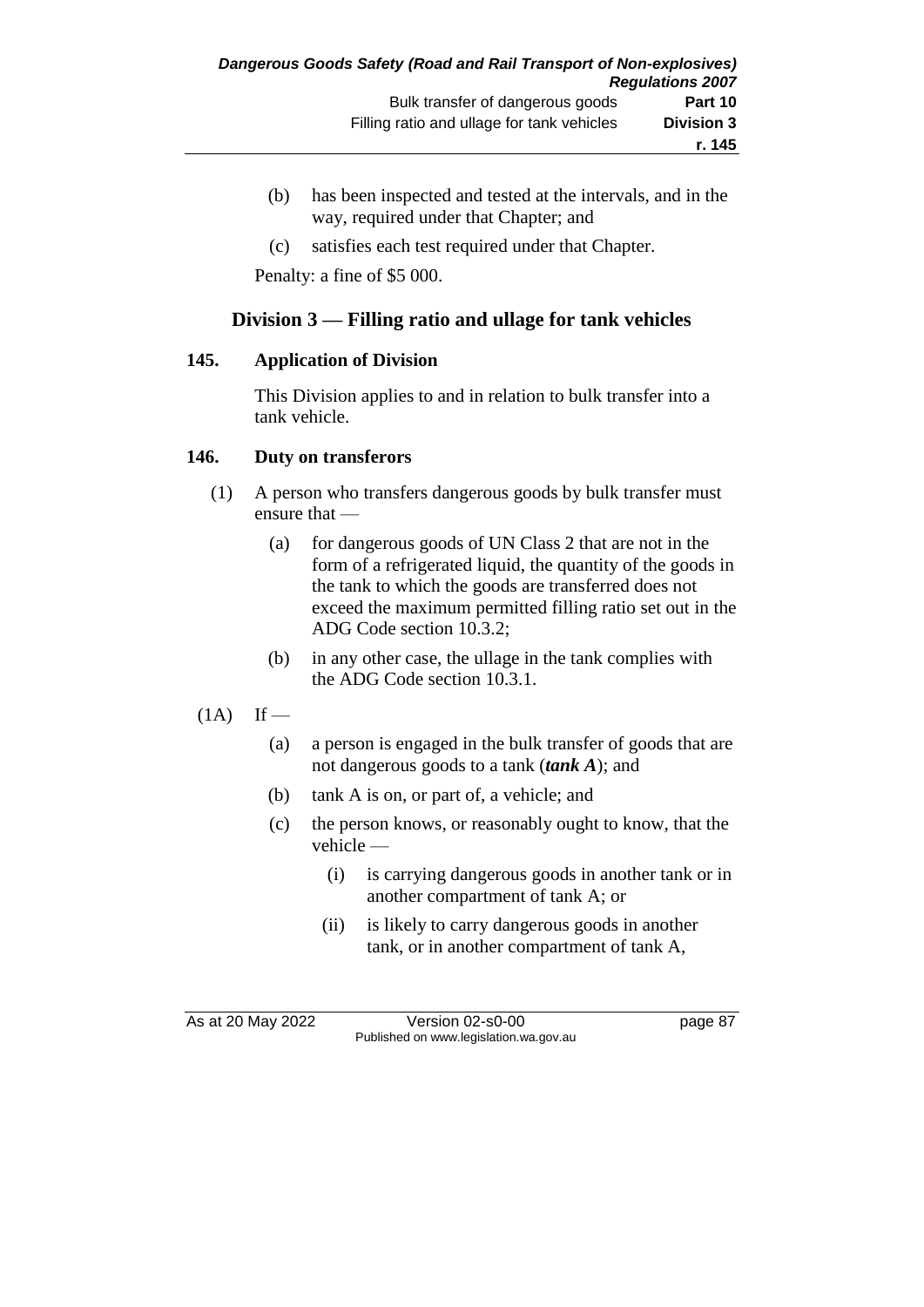| Dangerous Goods Safety (Road and Rail Transport of Non-explosives)<br><b>Regulations 2007</b> |                                            |
|-----------------------------------------------------------------------------------------------|--------------------------------------------|
| Part 10                                                                                       | Bulk transfer of dangerous goods           |
| <b>Division 3</b>                                                                             | Filling ratio and ullage for tank vehicles |
| r. 147                                                                                        |                                            |

before tank A is emptied of the non-dangerous goods —

the person must ensure that the ullage in tank A in respect of the non-dangerous goods complies with the ADG Code section 10.3.1 as if the goods were dangerous goods.

Penalty for an offence under this regulation: a fine of \$5 000.

*[Regulation 146 inserted: Gazette 13 Jun 2014 p. 1939-40.]*

### **147. Duty on prime contractors and rail operators**

- (1) A prime contractor or rail operator must not transport dangerous goods in a tank if —
	- (a) for dangerous goods of UN Class 2 that are not in the form of a refrigerated liquid, the quantity of the goods in the tank exceeds the maximum permitted filling ratio set out in the ADG Code section 10.3.2;
	- (b) in any other case, the ullage in the tank does not comply with the ADG Code section 10.3.1.
- $(1A)$  If
	- (a) a prime contractor or rail operator uses a vehicle to transport a tank (*tank A*) containing goods that are not dangerous goods; and
	- (b) at the same time uses the vehicle to also transport dangerous goods in another tank or in another compartment of tank A —

the prime contractor or rail operator must ensure that the ullage in tank A in respect of the non-dangerous goods complies with the ADG Code section 10.3.1 as if the goods were dangerous goods.

Penalty for an offence under this regulation: a fine of \$5 000.

*[Regulation 147 inserted: Gazette 13 Jun 2014 p. 1940.]*

page 88 Version 02-s0-00 As at 20 May 2022 Published on www.legislation.wa.gov.au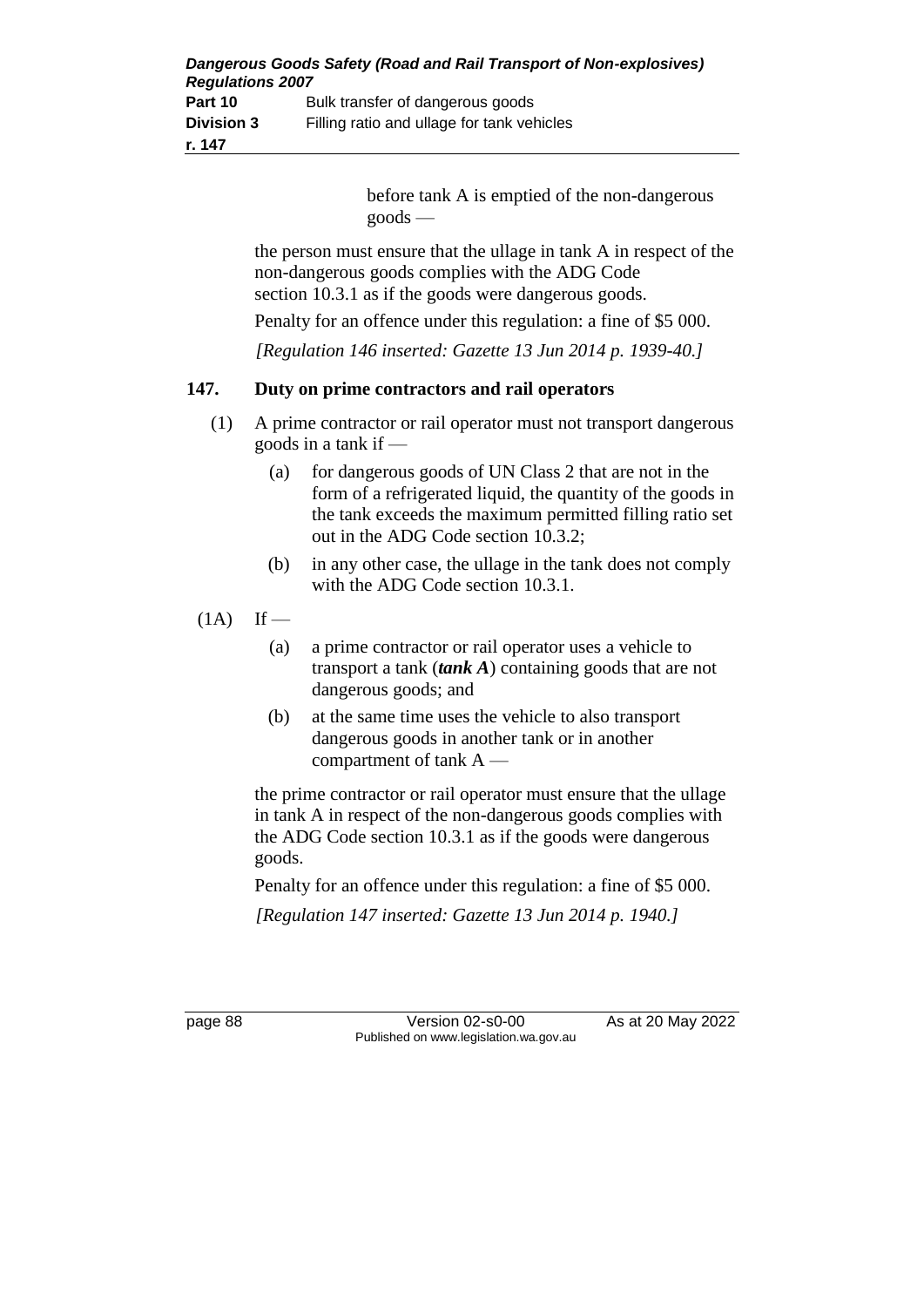### **148. Duty on drivers**

- (1) A person must not drive a road tank vehicle transporting dangerous goods if the person knows, or ought reasonably to know, that —
	- (a) for dangerous goods of UN Class 2 that are not in the form of a refrigerated liquid, the quantity of the goods in the tank exceeds the maximum permitted filling ratio set out in the ADG Code section 10.3.2;
	- (b) in any other case, the ullage in the tank does not comply with the ADG Code section 10.3.1.
- $(2)$  If
	- (a) a road vehicle contains in a tank (*tank A*) goods that are not dangerous goods; and
	- (b) at the same time the vehicle contains dangerous goods in another tank or in another compartment of tank A —

a person must not drive the vehicle if the person knows, or reasonably ought to know, that the ullage in tank A in respect of the non-dangerous goods would not comply with the ADG Code section 10.3.1 if the goods in it were dangerous goods.

Penalty for an offence under this regulation: a fine of \$5 000.

*[Regulation 148 inserted: Gazette 13 Jun 2014 p. 1941.]*

As at 20 May 2022 Version 02-s0-00 Published on www.legislation.wa.gov.au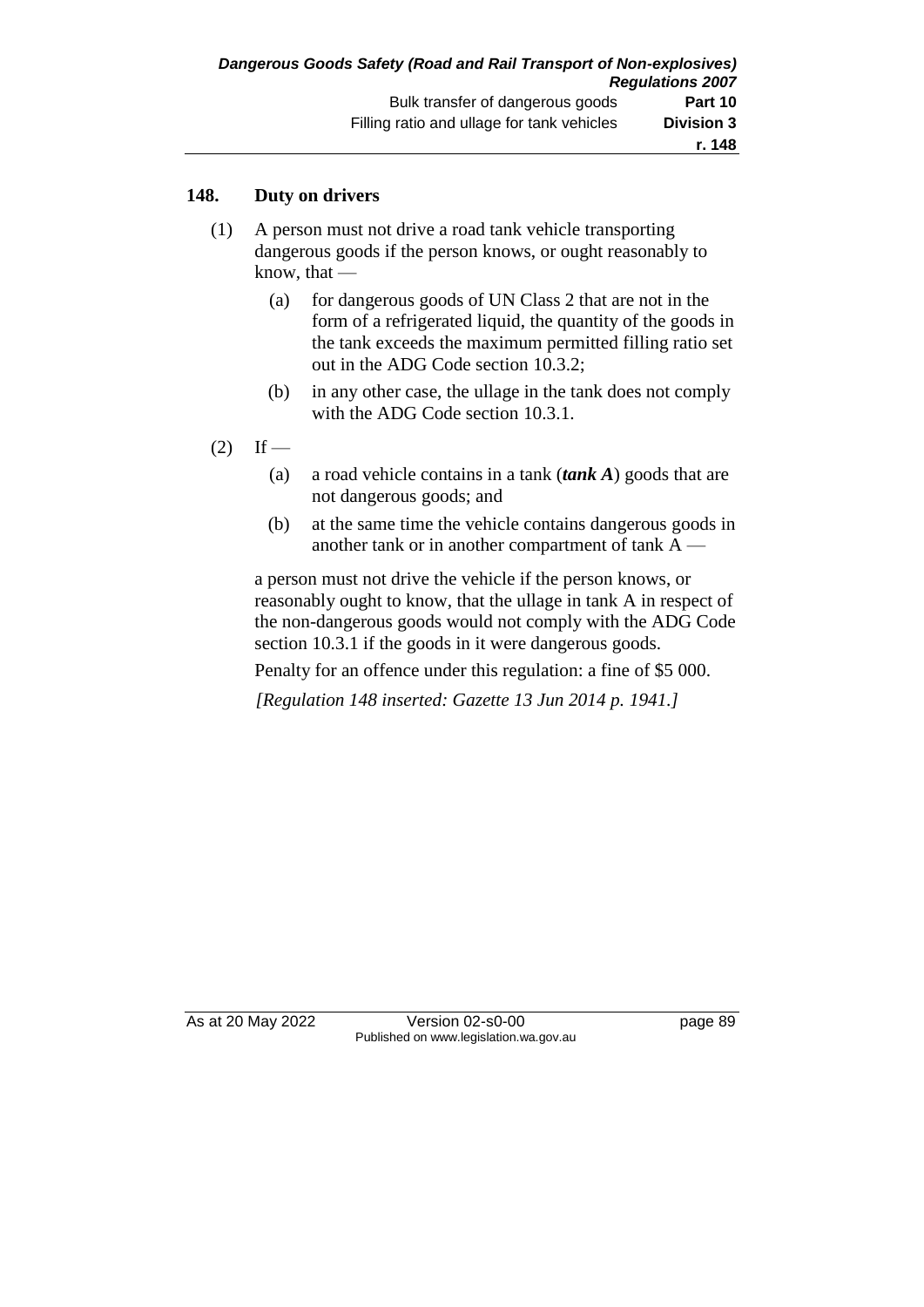| Dangerous Goods Safety (Road and Rail Transport of Non-explosives)<br><b>Regulations 2007</b> |                         |  |
|-----------------------------------------------------------------------------------------------|-------------------------|--|
| Part 11                                                                                       | Documentation           |  |
| <b>Division 1</b>                                                                             | Transport documentation |  |
| r. 149                                                                                        |                         |  |

## **Part 11 — Documentation**

### **Division 1 — Transport documentation**

### **149. False or misleading information**

A person must not include information in transport documentation for dangerous goods that the person knows, or ought reasonably to know, is false or misleading in a material particular.

Penalty: a fine of \$10 000.

### **150. Duty on consignors — transport by road**

- (1) A person must not consign dangerous goods for transport in or on a road vehicle if the prime contractor or the driver of the road vehicle does not have transport documentation for the goods.
- (2) A person must not consign dangerous goods for transport by road if —
	- (a) the person knows, or ought reasonably to know, that the goods will be divided into, and transported in, separate loads; and
	- (b) the prime contractor, or the driver of each road vehicle transporting the goods, does not have separate transport documentation for each load.

Penalty: a fine of \$3 000.

*[Regulation 150 amended: Gazette 31 Aug 2018 p. 3047.]*

### **151. Duty on consignors — transport by rail**

(1) A person must not consign dangerous goods for transport in or on a unit of rolling stock if the rail operator does not have transport documentation for the goods.

Penalty: a fine of \$3 000.

(2) For the purposes of subregulation (1), a rail operator is to be taken to have the transport documentation if the contents of the

page 90 Version 02-s0-00 As at 20 May 2022 Published on www.legislation.wa.gov.au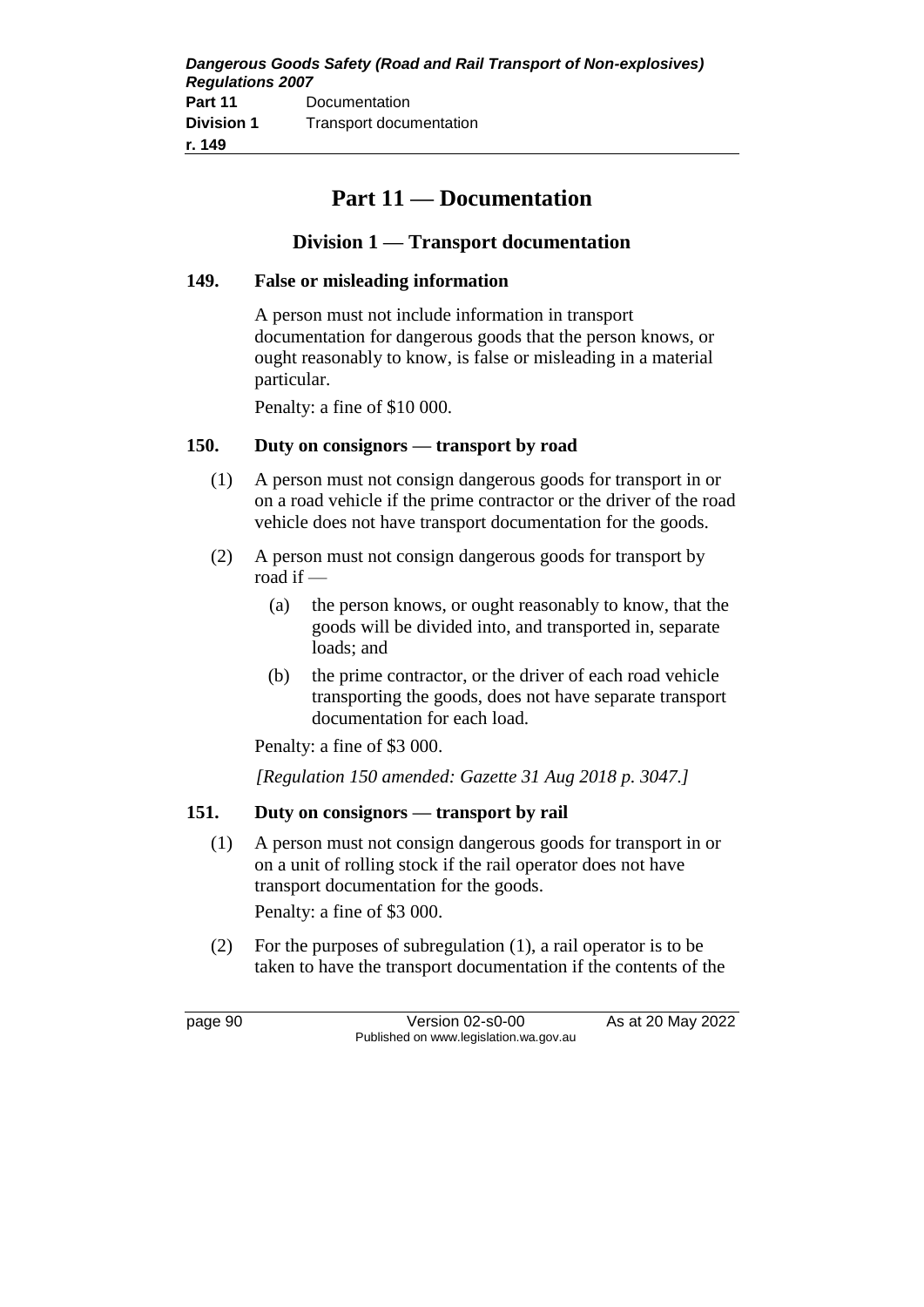transport documentation have been communicated to the rail operator by means of electronic data processing or electronic data interchange.

*[Regulation 151 amended: Gazette 31 Aug 2018 p. 3047.]*

### **152. Duty on prime contractors**

A prime contractor must ensure that a person does not drive a road vehicle used by the prime contractor to transport dangerous goods if  $-$ 

- (a) the person has not been given transport documentation for the goods; and
- (b) the documentation is not readily able to be located in the vehicle in accordance with the ADG Code Chapter 11.1.

Penalty: a fine of \$5 000.

*[Regulation 152 inserted: Gazette 13 Jun 2014 p. 1942; amended: Gazette 11 Jul 2017 p. 3827; 31 Aug 2018 p. 3047.]*

### **153. Duty on rail operators**

A rail operator must not transport dangerous goods by rail unless the driver of the train transporting the goods has been given transport documentation for the goods.

Penalty: a fine of \$5 000.

*[Regulation 153 amended: Gazette 31 Aug 2018 p. 3047.]*

### **154. Duty on drivers**

- (1) The driver of a road vehicle transporting dangerous goods
	- (a) must carry transport documentation for the goods; and
	- (b) must ensure that the documentation is located in the vehicle in accordance with the ADG Code Chapter 11.1.
- (2) The driver of a road vehicle transporting dangerous goods must produce the transport documentation for the goods for inspection by a DGO, a police officer or an emergency service

As at 20 May 2022 Version 02-s0-00 page 91 Published on www.legislation.wa.gov.au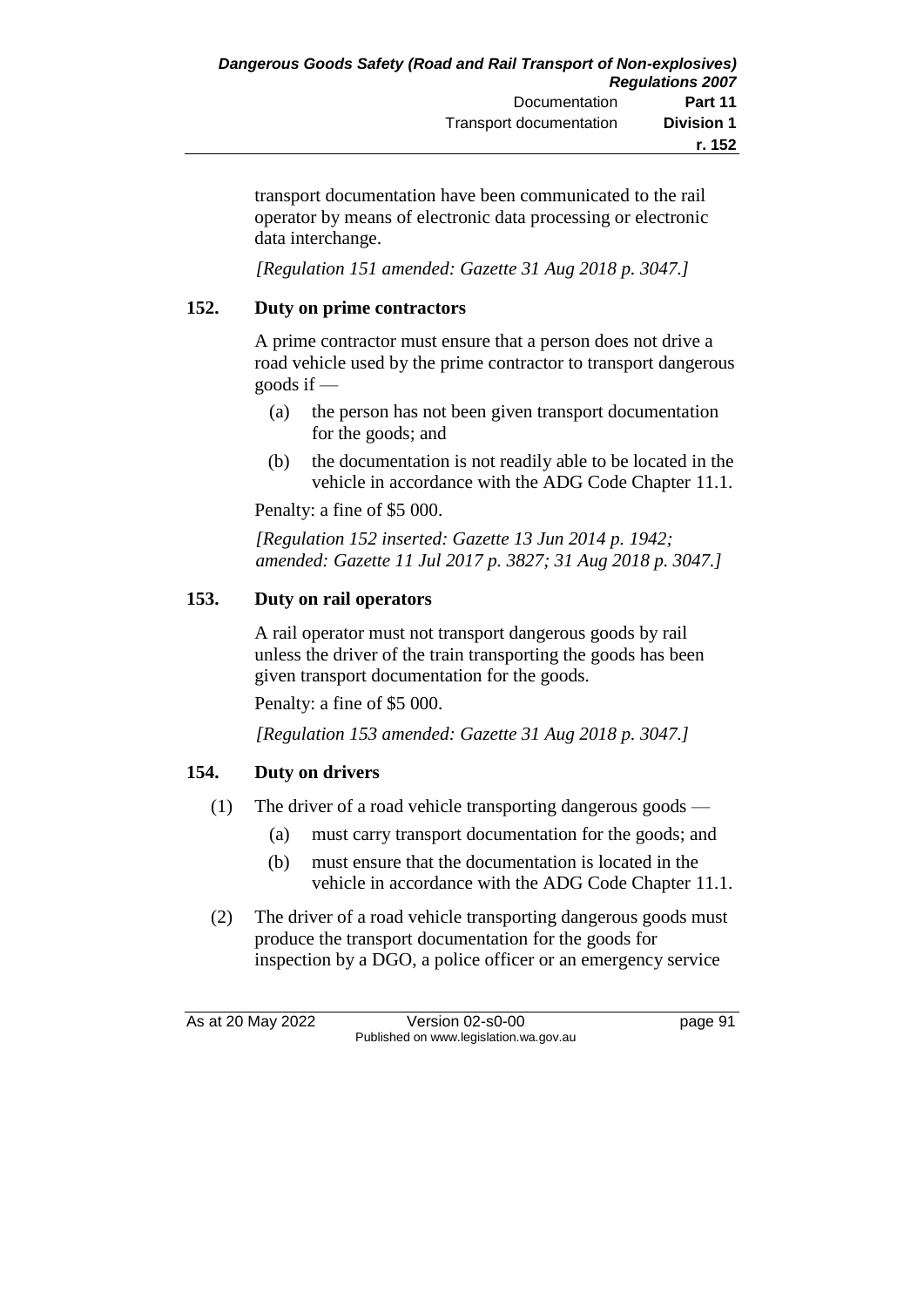officer, if the officer asks the driver to produce the documentation for inspection.

Penalty: a fine of \$3 000.

*[Regulation 154 amended: Gazette 13 Jun 2014 p. 1942.]*

### **155. Duty on train drivers**

- (1) A person must not drive a train that the person knows, or ought reasonably to know, is transporting dangerous goods, if the person does not have transport documentation for the goods. Penalty: a fine of \$3 000.
- (2) The driver of a train transporting dangerous goods must produce the transport documentation for the goods for inspection by a DGO, a police officer or an emergency service officer, if the officer asks the driver to produce the documentation for inspection.

Penalty: a fine of \$3 000.

(3) Subregulations (1) and (2) do not apply if the train driver transporting dangerous goods is in a depot or yard, or is engaged in shunting operations, and the transport documentation for the goods is readily available elsewhere in the immediate vicinity of the depot, yard or operations.

*[Regulation 155 amended: Gazette 22 Jun 2010 p. 2733; 31 Aug 2018 p. 3047.]*

### **156A. Prime contactor's duties: retention of documents**

- (1) This regulation applies if these regulations or the ADG Code require a prime contractor to create or use a document in relation to the transport of dangerous goods.
- (2) The prime contractor must retain the document, or a copy of the document, for at least 3 months after the transport of the dangerous goods by the prime contractor finishes. Penalty: a fine of \$5 000.

page 92 Version 02-s0-00 As at 20 May 2022 Published on www.legislation.wa.gov.au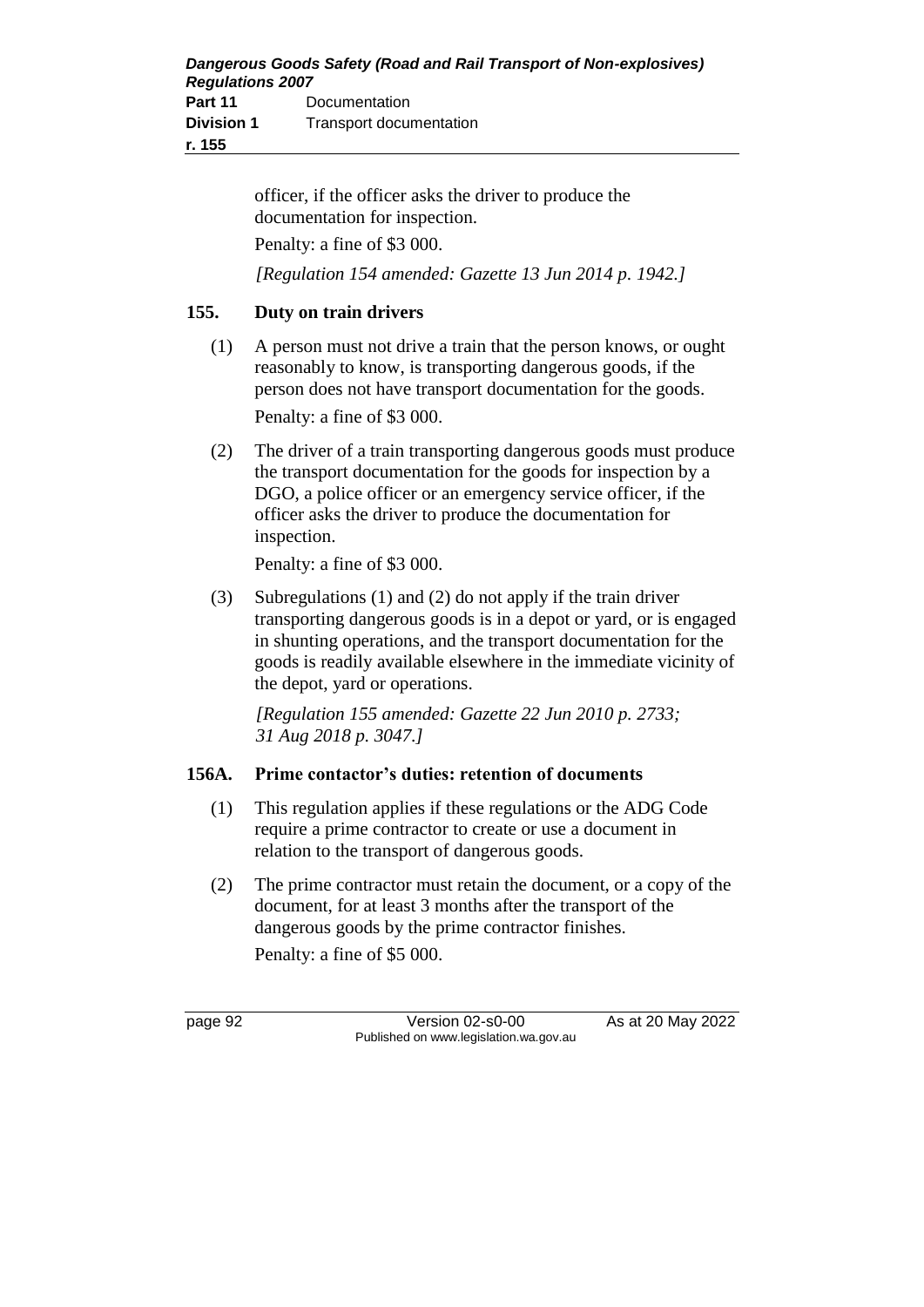- (3) It is not a failure to comply with subregulation (2) if
	- (a) a document, or a copy of a document, is retained in a form other than paper; and
	- (b) a readily legible paper copy of the document or copy can be readily created at any time during the 3 months at the request of a DGO.

*[Regulation 156A inserted: Gazette 13 Jun 2014 p. 1943.]*

### **Division 2 — Emergency information**

### **156. Term used: required emergency information**

In this Division —

*required emergency information* means —

- (a) emergency information that complies with the ADG Code Chapter 11.2; or
- (b) emergency information that is approved under regulation 162.

### **157. Duty on consignors**

A person must not consign a placard load for transport in or on a vehicle if the person knows, or ought reasonably to know, that the required emergency information is not on the vehicle. Penalty: a fine of \$3 000.

### **158. Duty on prime contractors**

A prime contractor must not use a road vehicle to transport a placard load if —

(a) the road vehicle is not equipped with an emergency information holder that complies with the ADG Code Chapter 11.2; or

(b) the required emergency information is not in the holder.

Penalty: a fine of \$5 000.

As at 20 May 2022 Version 02-s0-00 Published on www.legislation.wa.gov.au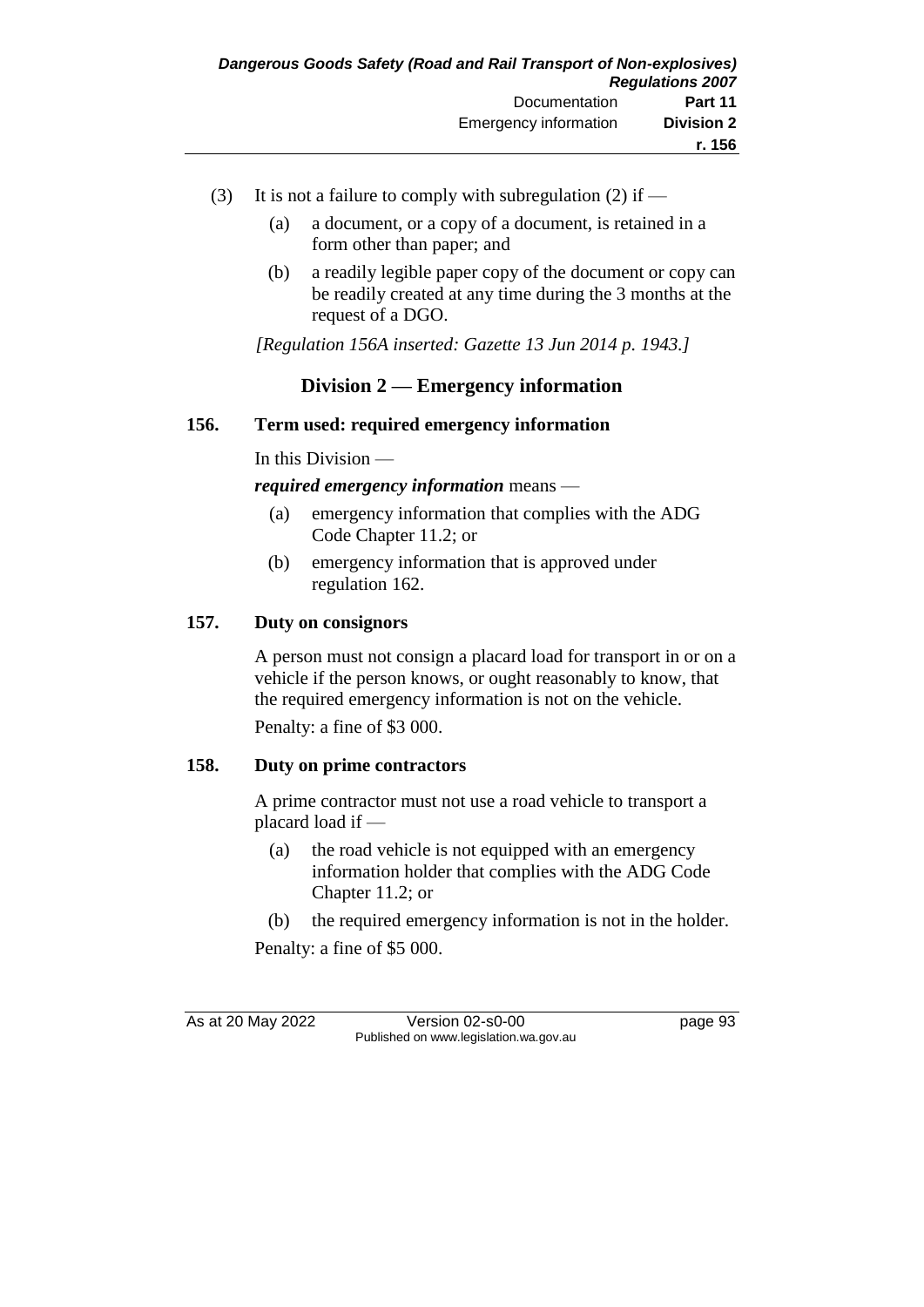### **159. Duty on rail operators**

(1) A rail operator must not transport a placard load in a cargo transport unit on a train if the required emergency information is not in the train driver's cab.

Penalty: a fine of \$5 000.

(2) Subregulation (1) does not apply when a train transporting a placard load is involved in shunting operations and the required emergency information is readily available elsewhere in the immediate vicinity of those operations.

*[Regulation 159 amended: Gazette 13 Jun 2014 p. 1943.]*

### **160. Duty on drivers**

- (1) A person must not drive a road vehicle transporting a placard load if —
	- (a) the road vehicle is not equipped with an emergency information holder that complies with the ADG Code Chapter 11.2; or
	- (b) the required emergency information provided by the consignor of the goods, or by the prime contractor for the transport of the goods, is not in the holder.

Penalty: a fine of \$3 000.

- (2) The driver of a road vehicle transporting a placard load must ensure that the road vehicle's emergency information holder contains only —
	- (a) the required emergency information; and
	- (b) the transport documentation for the goods.

Penalty: a fine of \$1 500.

(3) The driver of a road vehicle transporting a placard load must produce the required emergency information for inspection by a DGO, a police officer or an emergency service officer, if the officer asks the driver to produce the information for inspection.

Penalty: a fine of \$3 000.

page 94 Version 02-s0-00 As at 20 May 2022 Published on www.legislation.wa.gov.au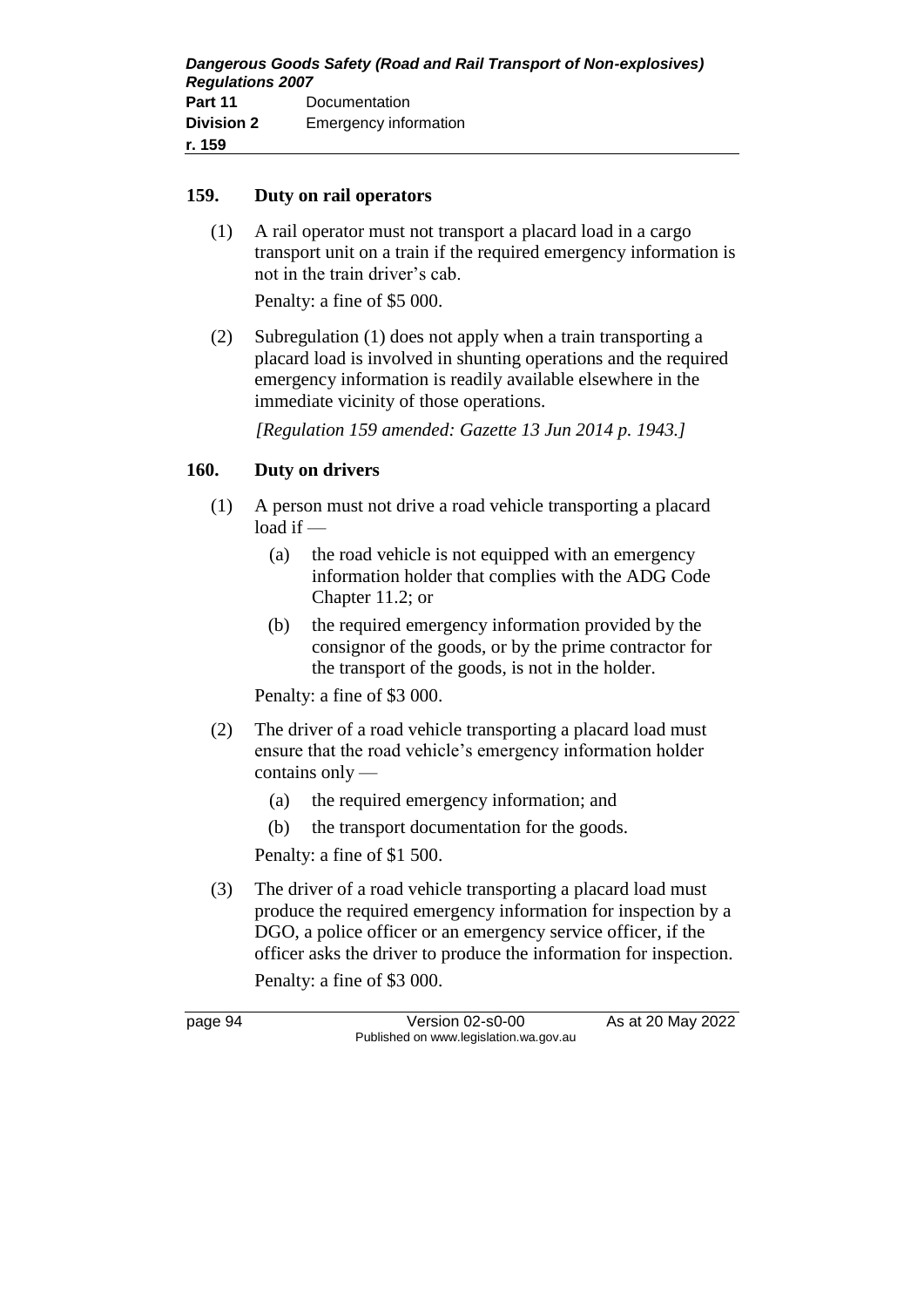### **161. Duty on train drivers**

(1) A person must not drive a train that is transporting a placard load if the required emergency information is not in the train driver's cab.

Penalty: a fine of \$3 000.

(2) The driver of a train transporting a placard load must produce the required emergency information for inspection by a DGO, a police officer or an emergency service officer, if the officer asks the driver to produce the information for inspection.

Penalty: a fine of \$3 000.

(3) Subregulations (1) and (2) do not apply if the train driver transporting dangerous goods is in a depot or yard, or is engaged in shunting operations, and the required emergency information for the goods is readily available elsewhere in the immediate vicinity of the depot, yard or operations.

*[Regulation 161 amended: Gazette 22 Jun 2010 p. 2734.]*

### **162. Approvals — emergency information**

The Chief Officer may, on an application made in accordance with regulation 194, or on the Chief Officer's own initiative, approve emergency information that does not comply with the ADG Code Chapter 11.2, if the Chief Officer considers that use of the information would be as accurate, and at least as convenient and efficient, as information that complies with that Chapter.

### **Division 3 — Dangerous goods packed in limited quantities**

*[Heading inserted: SL 2020/193 r. 22.]*

### **162A. Duty on consignors**

A person must not consign dangerous goods that are packed in limited quantities for transport unless the person has provided

As at 20 May 2022 Version 02-s0-00 page 95 Published on www.legislation.wa.gov.au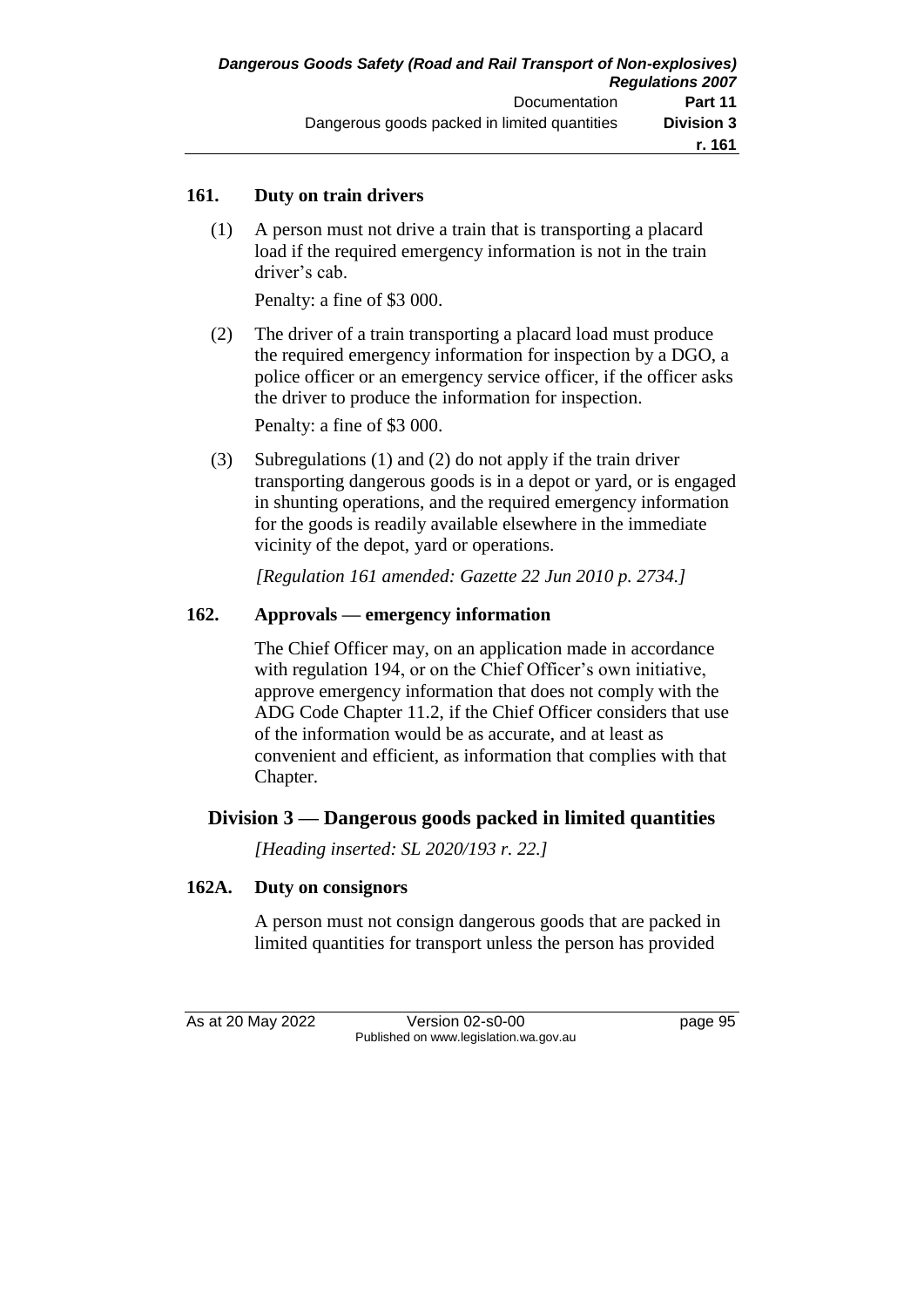| Dangerous Goods Safety (Road and Rail Transport of Non-explosives) |                                              |  |
|--------------------------------------------------------------------|----------------------------------------------|--|
| <b>Regulations 2007</b>                                            |                                              |  |
| Part 11                                                            | Documentation                                |  |
| <b>Division 3</b>                                                  | Dangerous goods packed in limited quantities |  |
| r. 162B                                                            |                                              |  |

the prime contractor with the information required by the ADG Code section 3.4.12.1 in the form required by that section. Penalty: a fine of \$3 000.

*[Regulation 162A inserted: SL 2020/193 r. 22.]*

### **162B. Duty on prime contractors**

A prime contractor who receives information under the ADG Code section 3.4.12.1 must ensure that the information is readily ascertainable during transport of the dangerous goods.

Penalty: a fine of \$5 000.

*[Regulation 162B inserted: SL 2020/193 r. 22.]*

### **162C. False or misleading information**

In providing information under the ADG Code section 3.4.12.1, a person must not include information that the person knows, or ought reasonably to know, is false or misleading in a material particular.

Penalty: a fine of \$10 000.

*[Regulation 162C inserted: SL 2020/193 r. 22.]*

page 96 Version 02-s0-00 As at 20 May 2022 Published on www.legislation.wa.gov.au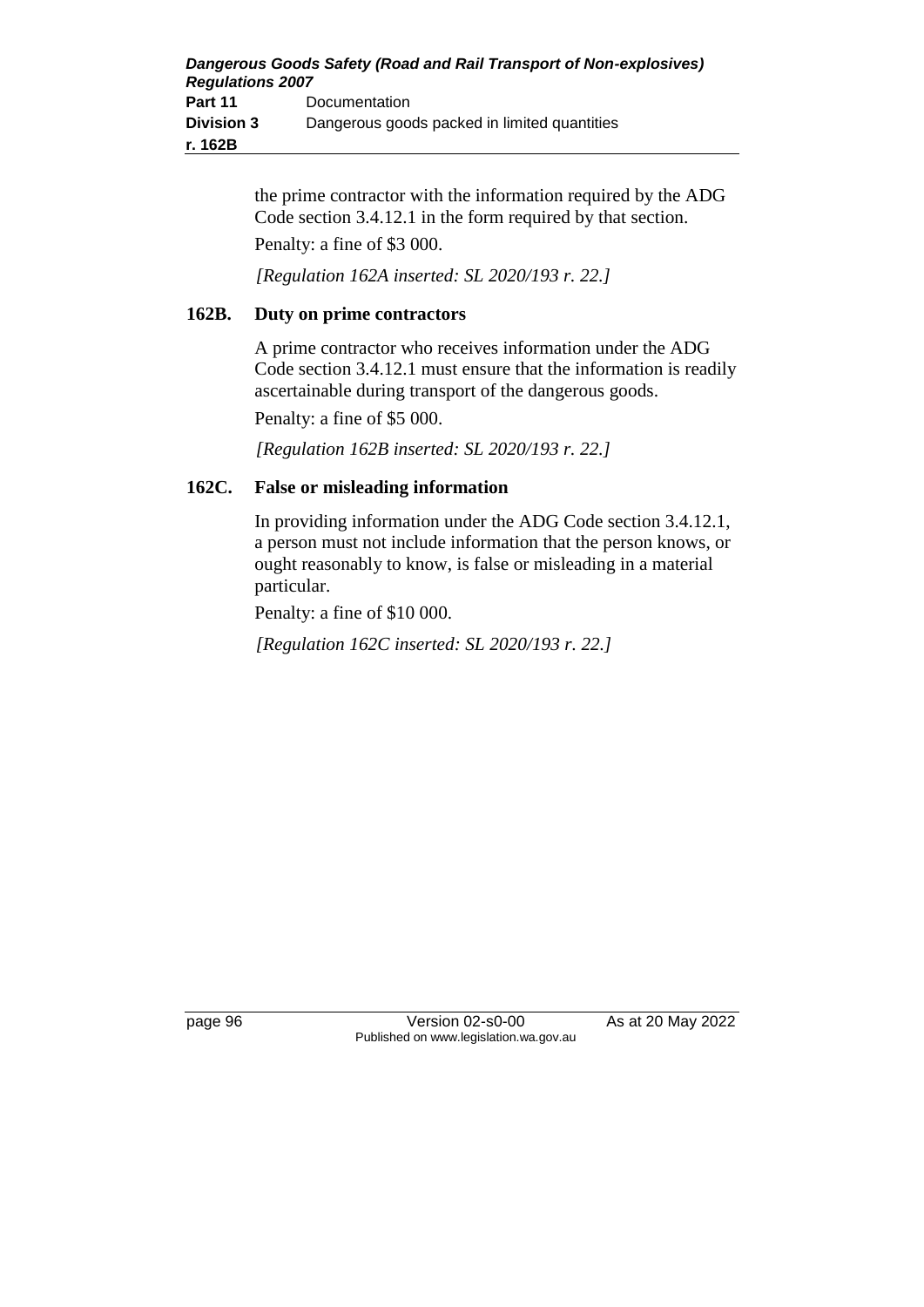# **Part 12 — Safety equipment**

### **163. Duty on owners**

The owner of a road vehicle must not use the road vehicle, or allow the road vehicle to be used, to transport a placard load if the road vehicle is not equipped with —

- (a) fire extinguishers and portable warning devices that comply with the ADG Code Part 12; and
- (b) any other equipment required under that Part.

Penalty: a fine of \$10 000.

### **164. Duty on prime contractors**

- (1) A prime contractor must not use a road vehicle to transport a placard load if the road vehicle is not equipped with —
	- (a) fire extinguishers and portable warning devices that comply with the ADG Code Part 12; and
	- (b) any other equipment required under that Part.
- (2) A prime contractor must not use a road vehicle to transport a placard load if the prime contractor knows, or ought reasonably to know —
	- (a) that a fire extinguisher with which the vehicle is equipped under subregulation (1) has not been inspected or tested in accordance with —
		- (i) the ADG Code Part 12; and
		- (ii) AS 1851—2005, *Maintenance of fire protection systems and equipment*;
		- or
	- (b) that a portable warning device with which the vehicle is equipped under subregulation (1) has not been inspected or tested in accordance with the ADG Code Part 12; or
	- (c) that any fire extinguisher, portable warning device, or other equipment, with which the vehicle is equipped

As at 20 May 2022 Version 02-s0-00 page 97 Published on www.legislation.wa.gov.au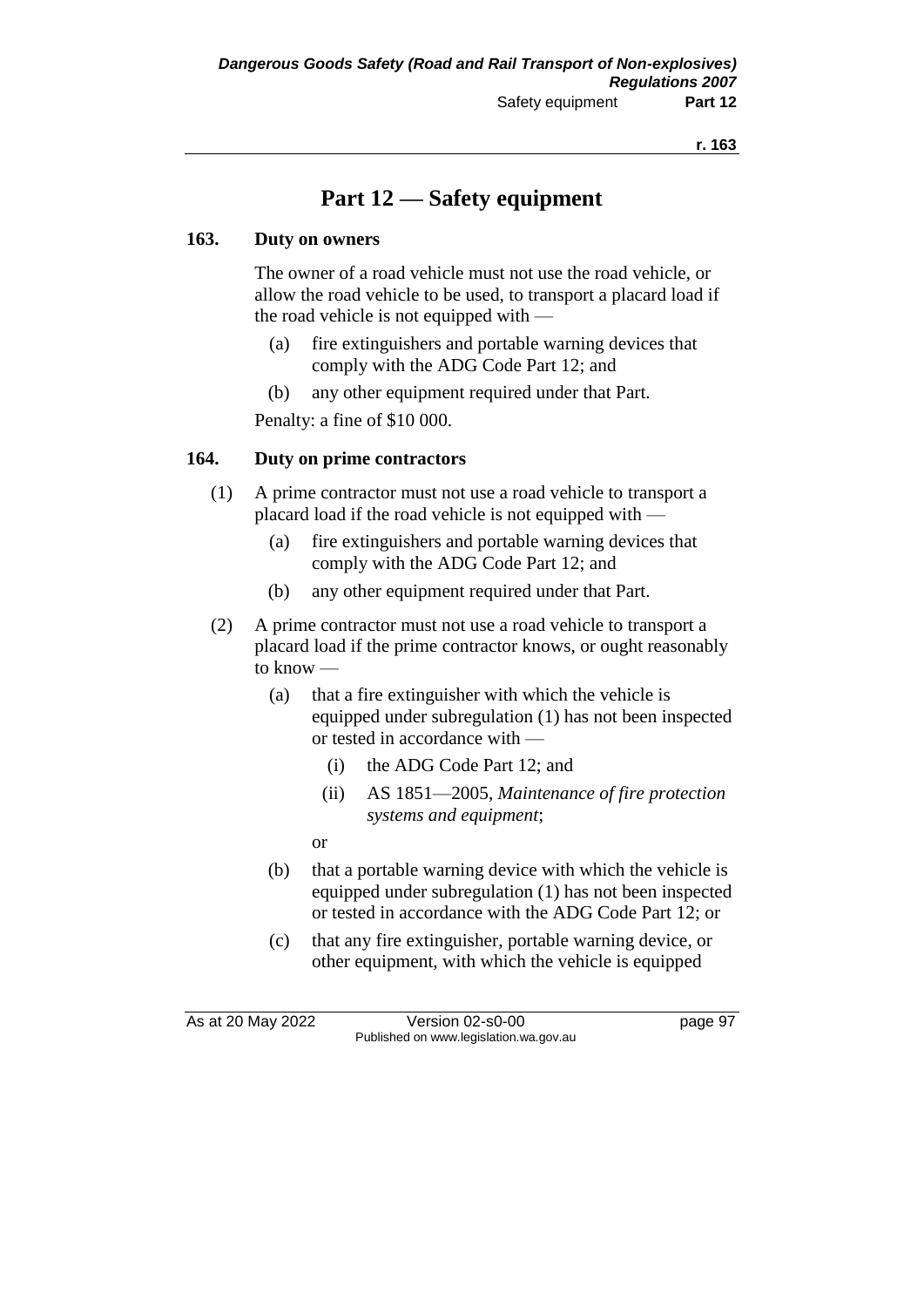#### **r. 165**

under subregulation (1) is not in good repair or proper working order.

Penalty: a fine of \$10 000.

*[Regulation 164 amended: Gazette 22 Jun 2010 p. 2734-5.]*

#### **165. Duty on drivers**

- (1) A person must not drive a road vehicle transporting a placard load if the road vehicle is not equipped with —
	- (a) fire extinguishers and portable warning devices that comply with the ADG Code Part 12; and
	- (b) any other equipment required under that Part.
- (2) A person must not drive a road vehicle transporting a placard load if the person knows, or ought reasonably to know —
	- (a) that a fire extinguisher with which the vehicle is equipped under subregulation (1) has not been inspected or tested in accordance with —
		- (i) the ADG Code Part 12; and
		- (ii) AS 1851—2005, *Maintenance of fire protection systems and equipment*;

or

- (b) that a portable warning device with which the vehicle is equipped under subregulation (1) has not been inspected or tested in accordance with the ADG Code Part 12; or
- (c) that any fire extinguisher, portable warning device, or other equipment, with which the vehicle is equipped under subregulation (1) is not in good repair or proper working order; or
- (d) that any fire extinguisher, portable warning device, or other equipment, with which the vehicle is equipped under subregulation (1) is not stowed in accordance with the ADG Code Part 12.

Penalty: a fine of \$3 000.

*[Regulation 165 amended: Gazette 22 Jun 2010 p. 2735.]*

page 98 Version 02-s0-00 As at 20 May 2022 Published on www.legislation.wa.gov.au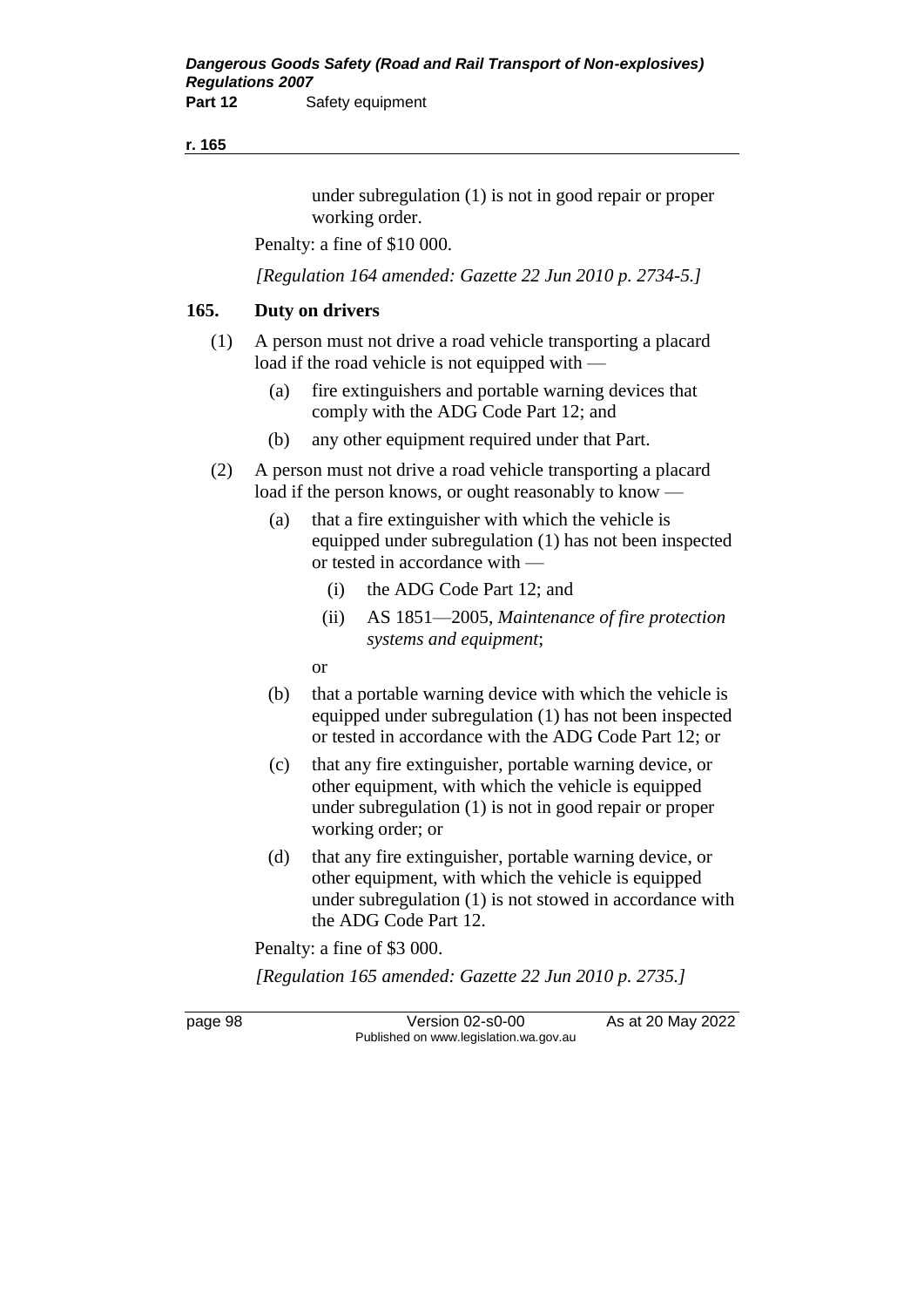# **Part 13 — Procedures during transport**

### **Division 1 — Immobilised and stopped vehicles**

### **166. Duty on drivers**

- (1) This regulation applies if a road vehicle transporting a placard load —
	- (a) is broken down or otherwise immobilised, or has stopped, on a road; and
	- (b) is a traffic hazard.
- (2) The driver must alert other road users of the hazard in accordance with —
	- (a) the ADG Code Part 13; or
	- (b) subregulations (3) and (4).

Penalty for this subregulation: a fine of \$1 500.

- (3) For the purposes of subregulation (2)(b), the driver may alert other road users of the hazard by immediately placing and leaving on the road, in accordance with subregulation (4), 3 portable warning signs that comply with AS 3790-1992 (Portable Warning Triangles for Motor Vehicles) published by Standards Australia and that are in good order.
- (4) The portable warning signs must be placed as follows
	- (a) one sign must be placed in advance of the vehicle, one to the rear of the vehicle and one beside the vehicle on the side nearer to the centre of the road;
	- (b) wherever practicable, the signs must be placed so that at least one sign is visible to an approaching driver at a distance of not less than 200 m;
	- (c) if the speed limit on the road is lower than 80 km/h, the signs placed in advance and to the rear of the vehicle must be placed at a distance of between 50 m and 150 m from the vehicle and the third sign must be placed at the side of the vehicle in such a position as to give

As at 20 May 2022 Version 02-s0-00 page 99 Published on www.legislation.wa.gov.au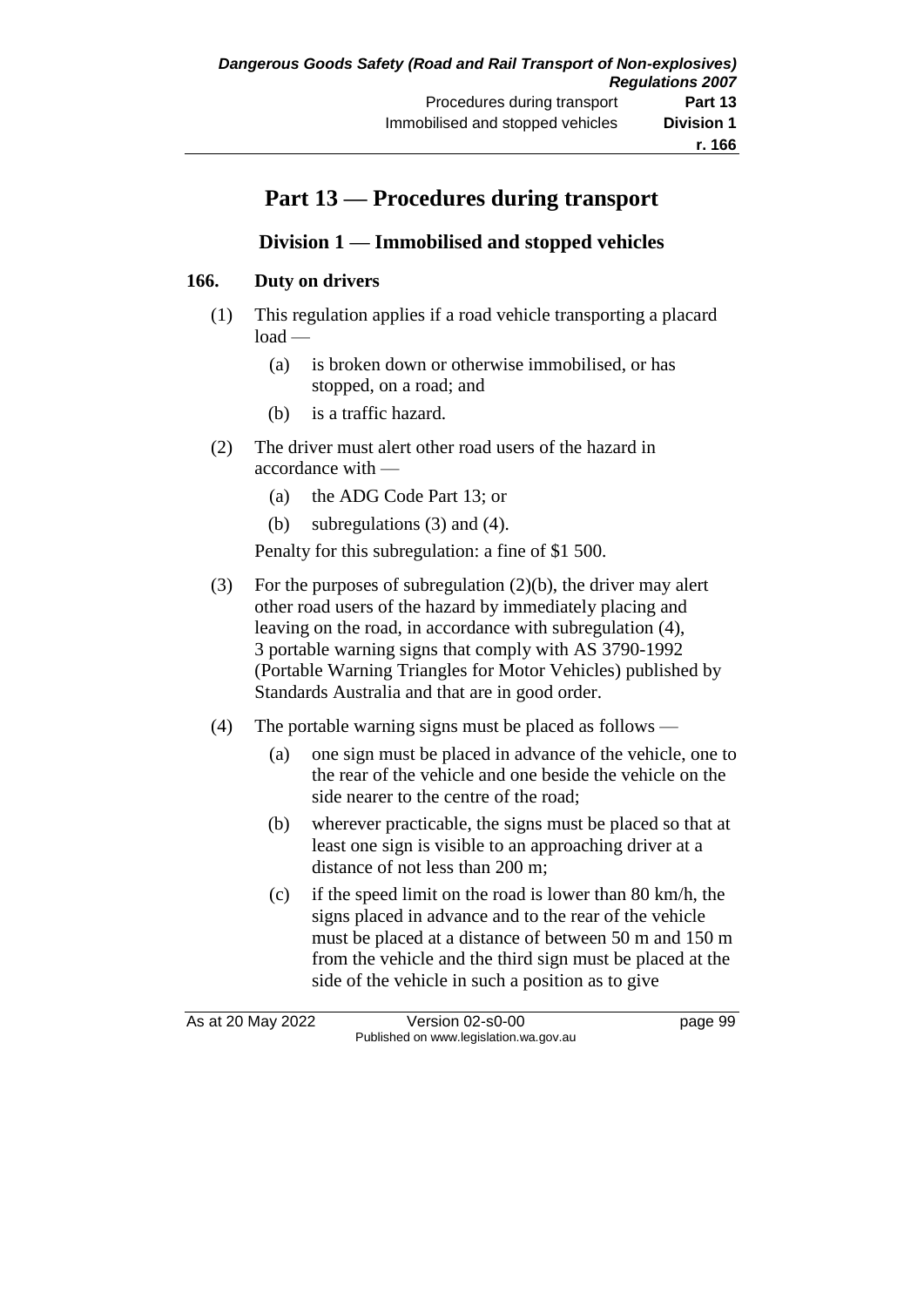| Dangerous Goods Safety (Road and Rail Transport of Non-explosives)<br><b>Regulations 2007</b> |                                  |  |
|-----------------------------------------------------------------------------------------------|----------------------------------|--|
| Part 13                                                                                       | Procedures during transport      |  |
| <b>Division 1</b>                                                                             | Immobilised and stopped vehicles |  |
| r. 167                                                                                        |                                  |  |

reasonable warning to drivers approaching from either direction;

(d) if the speed limit on the road is 80 km/h or higher, the signs placed in advance and to the rear of the vehicle must be placed at a distance of between 200 m and 250 m from the vehicle and the third sign must be placed at the side of the vehicle in such a position as to give reasonable warning to drivers approaching from either direction.

*[Regulation 166 amended: Gazette 17 Nov 2015 p. 4699-700.]*

### **167. Duty on prime contractors**

- (1) If a prime contractor knows, or ought reasonably to know, that a road vehicle transporting a placard load has broken down or is otherwise immobilised on a road, the prime contractor must, as soon as practicable, ensure that the road vehicle —
	- (a) is repaired so that it can be driven safely off the road; or
	- (b) is towed to a place where it can be repaired.
- (2) The prime contractor must
	- (a) remove the dangerous goods from the road vehicle before the road vehicle is repaired or towed; and
	- (b) transport the dangerous goods from the place of the breakdown or immobilisation,

if the risk involved in complying with paragraphs (a) and (b) is not greater than the risk involved in not complying with the paragraphs.

- (3) If the road vehicle is towed while still carrying dangerous goods that would require the driver of the vehicle to hold a dangerous goods driver licence, the prime contractor must ensure that the driver of the tow truck towing the vehicle —
	- (a) holds a dangerous goods driver licence that would authorise him or her to drive a vehicle with those dangerous goods; or

page 100 Version 02-s0-00 As at 20 May 2022 Published on www.legislation.wa.gov.au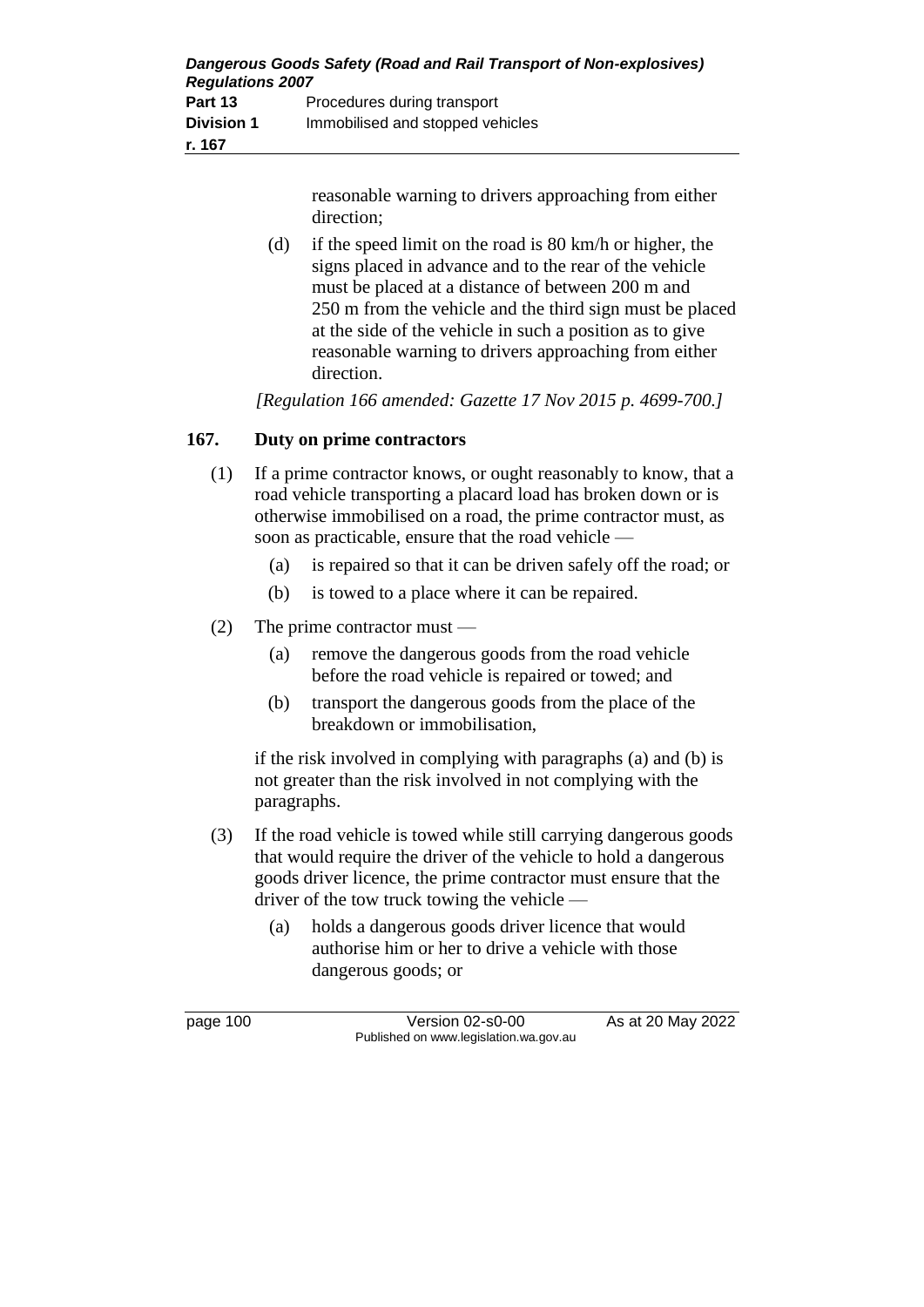(b) is accompanied in the cabin of the tow truck by a person who holds a dangerous goods driver licence that would authorise him or her to drive a vehicle with those dangerous goods.

Penalty for an offence under this regulation: a fine of \$5 000.

*[Regulation 167 amended: Gazette 13 Jun 2014 p. 1943-4.]*

### **168. Duty on rail operators**

If a train transporting a placard load fails or is otherwise immobilised, the rail operator must, as soon as practicable, take all appropriate steps to ensure that a dangerous situation does not arise.

Penalty: a fine of \$5 000.

## **Division 2 — General precautions: duties on drivers**

*[Heading inserted: SL 2020/193 r. 23.]*

### **169. Driving**

The driver of a road vehicle transporting a placard load must not allow anyone else to ride in the road vehicle except in accordance with the ADG Code Part 13.

Penalty: a fine of \$1 500.

### **170. Parking**

The driver of a road vehicle transporting a placard load must not park the road vehicle, or leave the road vehicle standing, in a public or private place except in accordance with the ADG Code Part 13.

Penalty: a fine of \$3 000.

As at 20 May 2022 Version 02-s0-00 Page 101 Published on www.legislation.wa.gov.au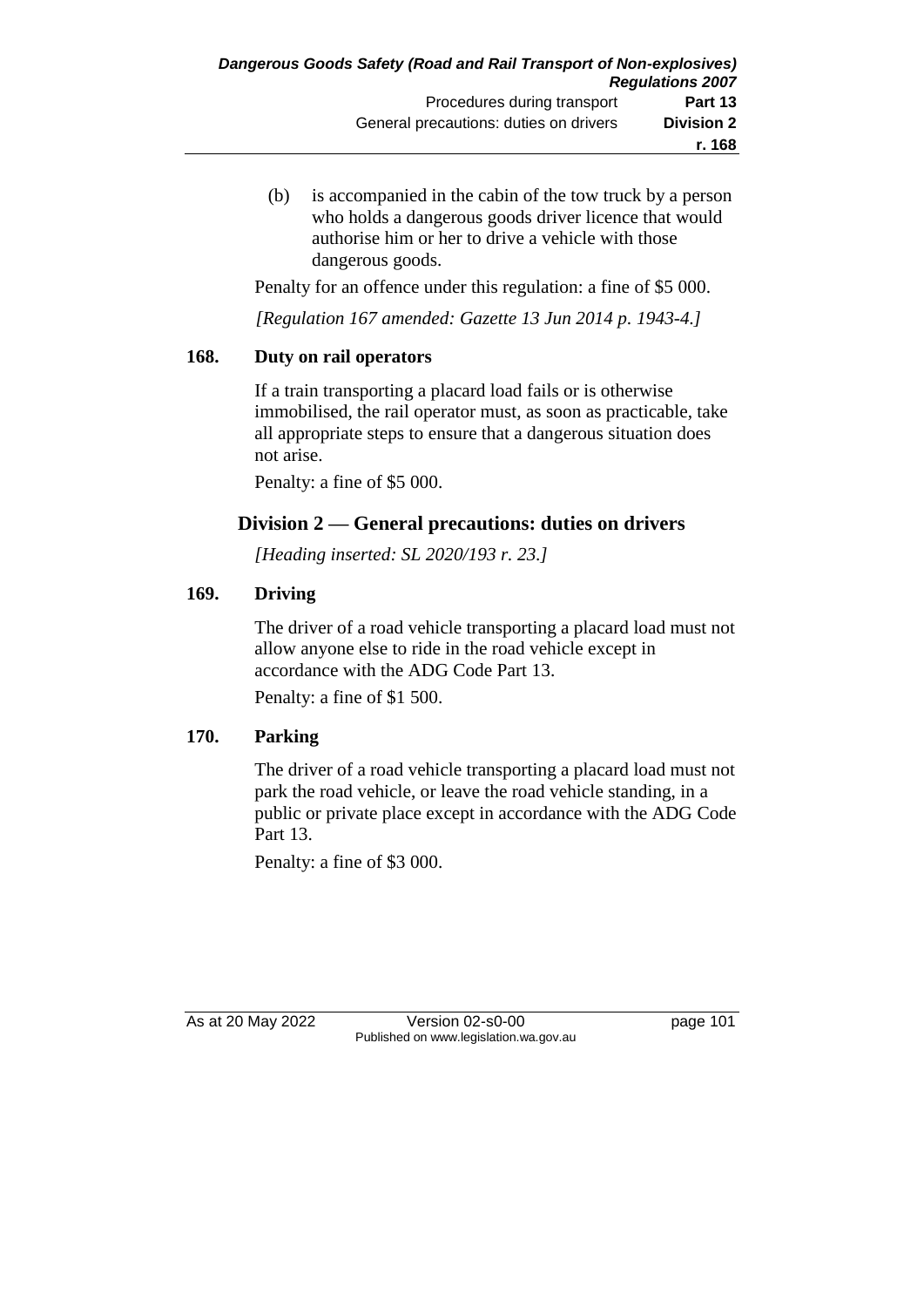### **171. Control of ignition sources**

- (1) This regulation applies to a road vehicle transporting a load of dangerous goods if —
	- (a) the load contains
		- (i) dangerous goods in a receptacle with a capacity of more than 500 L; or
		- (ii) more than 500 kg of dangerous goods in a receptacle;

and

- (b) the load contains dangerous goods of UN Division 2.1 or UN Class 3, 4 or 5 or that have a Subsidiary Hazard of 2.1, 3, 4 or 5.1.
- (2) The driver of the road vehicle must not
	- (a) have matches or a cigarette lighter in his or her possession in the road vehicle; or
	- (b) smoke in the road vehicle.

Penalty: a fine of \$10 000.

- (3) The driver must do everything practicable to ensure that anyone else in the road vehicle does not —
	- (a) have matches or a cigarette lighter in his or her possession; or
	- (b) smoke.

Penalty: a fine of \$10 000.

*[Regulation 171 amended: Gazette 22 Jun 2010 p. 2736; 31 Aug 2018 p. 3047.]*

### **172. Unloading**

The driver of a road vehicle transporting a placard load must not permit the dangerous goods to be unloaded from the road vehicle except in accordance with the ADG Code Part 13.

Penalty: a fine of \$10 000.

page 102 Version 02-s0-00 As at 20 May 2022 Published on www.legislation.wa.gov.au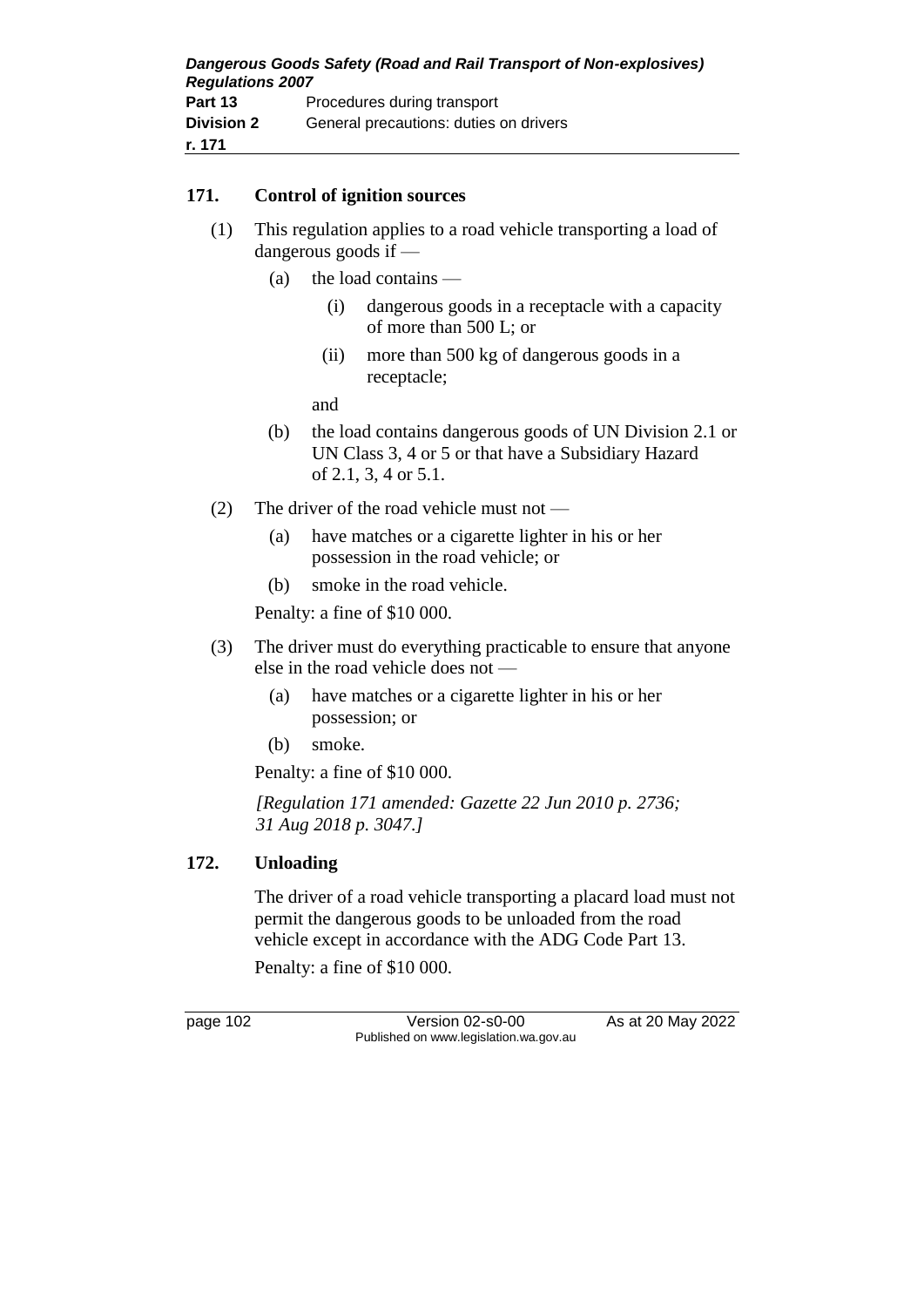### **173. Detaching trailer**

The driver of a road vehicle that has attached to it a trailer transporting a placard load must not detach the trailer or permit it to be detached from the road vehicle except in accordance with the ADG Code Part 13.

Penalty: a fine of \$10 000.

### **174. Road tank vehicle equipped with burner**

The driver of a road tank vehicle that is transporting a placard load and is equipped with a burner to heat the load must not operate the burner or permit it to be operated except in accordance with the ADG Code Part 13. Penalty: a fine of \$10 000.

### **Division 3 — General precautions: duties on prime contractors**

*[Heading inserted: SL 2020/193 r. 24.]*

### **174A. Parking**

A prime contractor must not direct or induce the driver of a road vehicle transporting a placard load to park the road vehicle, or leave the road vehicle standing, in a public or private place except in accordance with the ADG Code Part 13.

Penalty: a fine of \$3 000.

*[Regulation 174A inserted: SL 2020/193 r. 24.]*

### **174B. Unloading**

A prime contractor must not direct or induce the driver of a road vehicle transporting a placard load to permit the dangerous goods to be unloaded from the vehicle except in accordance with the ADG Code Part 13.

Penalty: a fine of \$10 000.

*[Regulation 174B inserted: SL 2020/193 r. 24.]*

As at 20 May 2022 Version 02-s0-00 Page 103 Published on www.legislation.wa.gov.au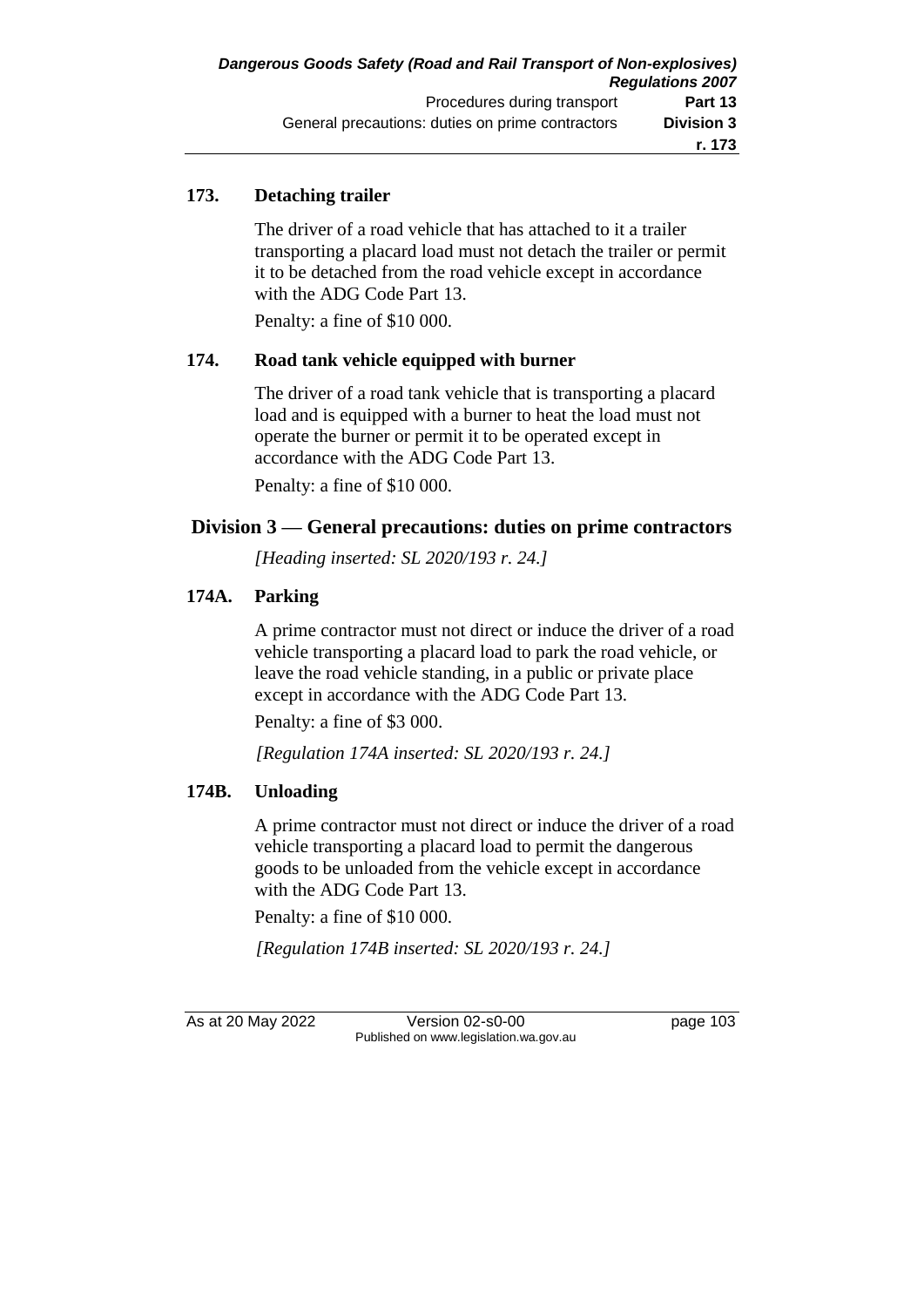| Dangerous Goods Safety (Road and Rail Transport of Non-explosives)<br><b>Regulations 2007</b> |                                                  |  |
|-----------------------------------------------------------------------------------------------|--------------------------------------------------|--|
|                                                                                               |                                                  |  |
| Part 13                                                                                       | Procedures during transport                      |  |
| <b>Division 3</b>                                                                             | General precautions: duties on prime contractors |  |
| r. 174C                                                                                       |                                                  |  |

### **174C. Detaching trailer**

A prime contractor must not direct or induce the driver of a road vehicle that has attached to it a trailer transporting a placard load to detach the trailer or permit it to be detached from the vehicle except in accordance with the ADG Code Part 13.

Penalty: a fine of \$10 000.

*[Regulation 174C inserted: SL 2020/193 r. 24.]*

### **174D. Road tank vehicle equipped with burner**

A prime contractor must not direct or induce the driver of a road vehicle that is transporting a placard load, and that is equipped with a burner to heat the load, to operate the burner or permit it to be operated except in accordance with the ADG Code Part 13.

Penalty: a fine of \$10 000.

*[Regulation 174D inserted: SL 2020/193 r. 24.]*

page 104 Version 02-s0-00 As at 20 May 2022 Published on www.legislation.wa.gov.au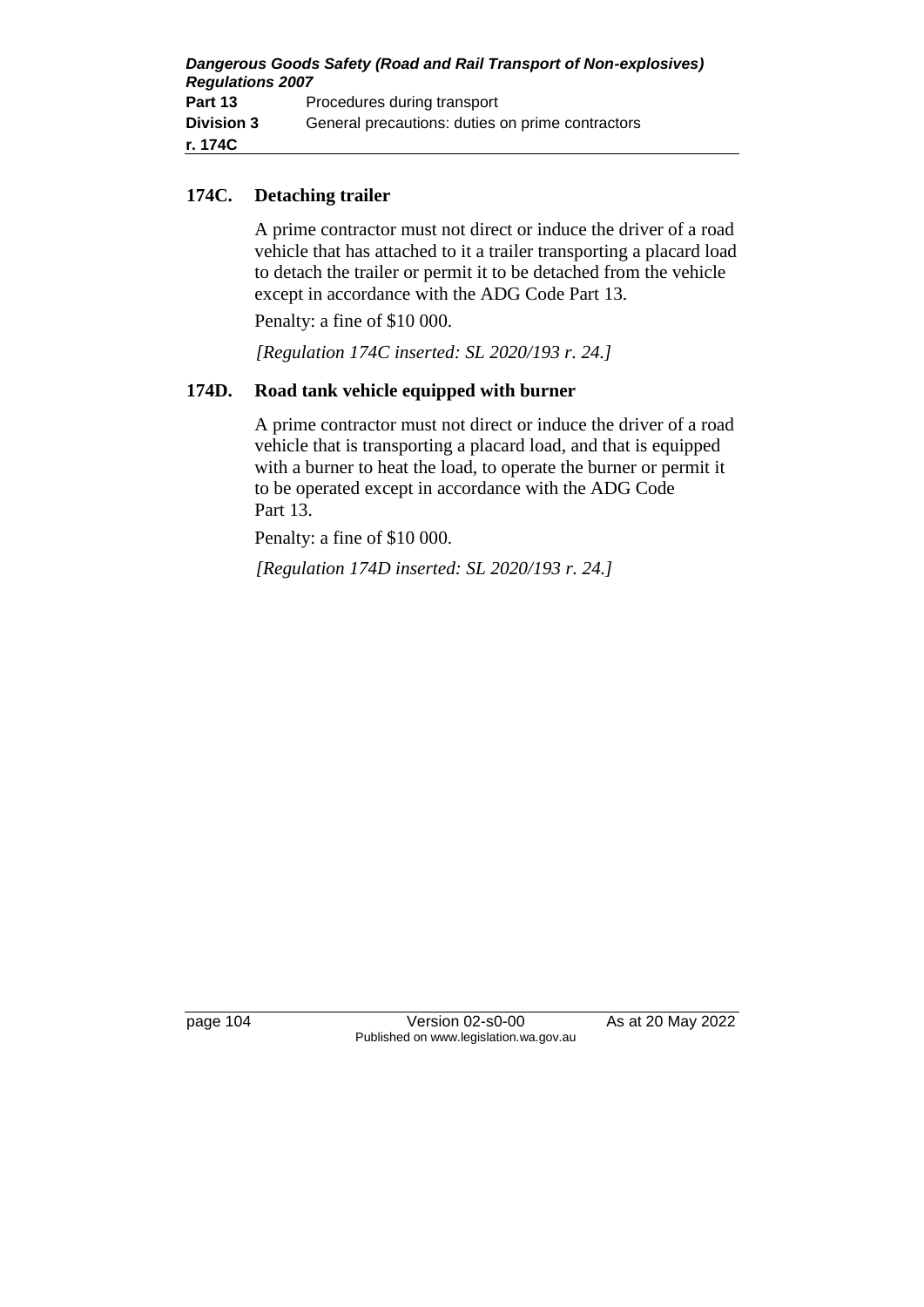# **Part 14 — Emergencies**

### **Division 1 — Emergencies generally**

### **175. Duty on drivers**

- (1) This regulation applies if a road vehicle transporting dangerous goods is involved in an incident resulting in a dangerous situation.
- (2) The driver of the road vehicle must
	- (a) notify the prime contractor, and the police or the FES Department, of the incident as soon as practicable; and
	- (b) provide any reasonable assistance required by a DGO, a police officer or an emergency service officer to deal with the situation.

Penalty: a fine of \$3 000.

*[Regulation 175 amended: Gazette 19 Feb 2013 p. 989.]*

### **176. Duty on train drivers and rail operators**

- (1) This regulation applies if a train transporting dangerous goods is involved in an incident resulting in a dangerous situation.
- (2) The driver of the train must
	- (a) notify the rail operator or rail authority of the incident as soon as practicable; and
	- (b) provide any reasonable assistance required by a DGO, a police officer or an emergency service officer to deal with the situation.

Penalty: a fine of \$3 000.

- (3) On becoming aware of the incident, the rail operator must
	- (a) notify the rail authority, and the police or the FES Department, of the incident as soon as practicable; and
	- (b) provide any reasonable assistance required by a DGO, a police officer or an emergency service officer to deal with the situation.

Penalty: a fine of \$3 000.

As at 20 May 2022 Version 02-s0-00 page 105 Published on www.legislation.wa.gov.au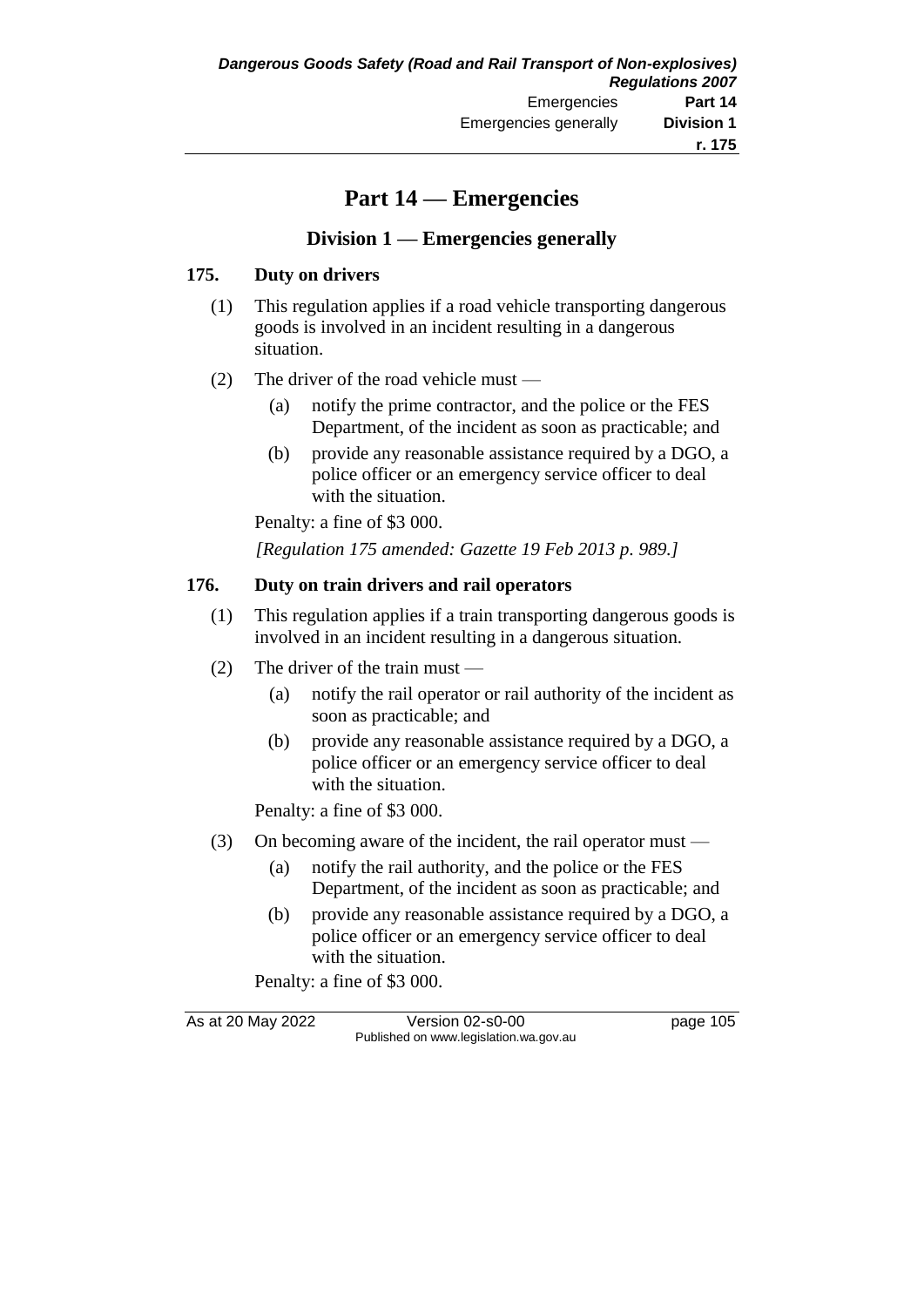- (4) On becoming aware of the incident, the rail authority must
	- (a) notify the police or the FES Department of the incident as soon as practicable; and
	- (b) provide any reasonable assistance required by a DGO, a police officer or an emergency service officer to deal with the situation.

Penalty: a fine of \$3 000.

*[Regulation 176 amended: Gazette 19 Feb 2013 p. 989.]*

### **177. Duty on prime contractors and rail operators — food or food packaging**

- (1) This regulation applies if
	- (a) an incident involving a vehicle transporting dangerous goods results in the leakage, spillage or accidental escape of the dangerous goods, or in a fire or explosion; and
	- (b) there is food or food packaging in the vicinity of the incident that is within the control of a prime contractor or rail operator.
- (2) In the case of a prime contractor, the prime contractor must ensure that the food or food packaging is not transported from the site of the incident unless the Chief Officer has given permission to the prime contractor to transport the food or food packaging from the site.

Penalty: a fine of \$10 000.

- (3) In the case of a rail operator, the rail operator must ensure that the food or food packaging is not removed from rail premises unless the Chief Officer has given permission to the rail operator to remove the food or food packaging. Penalty: a fine of \$10 000.
- (4) Permission given under subregulation  $(2)$  or  $(3)$ 
	- (a) must be in writing; and

page 106 Version 02-s0-00 As at 20 May 2022 Published on www.legislation.wa.gov.au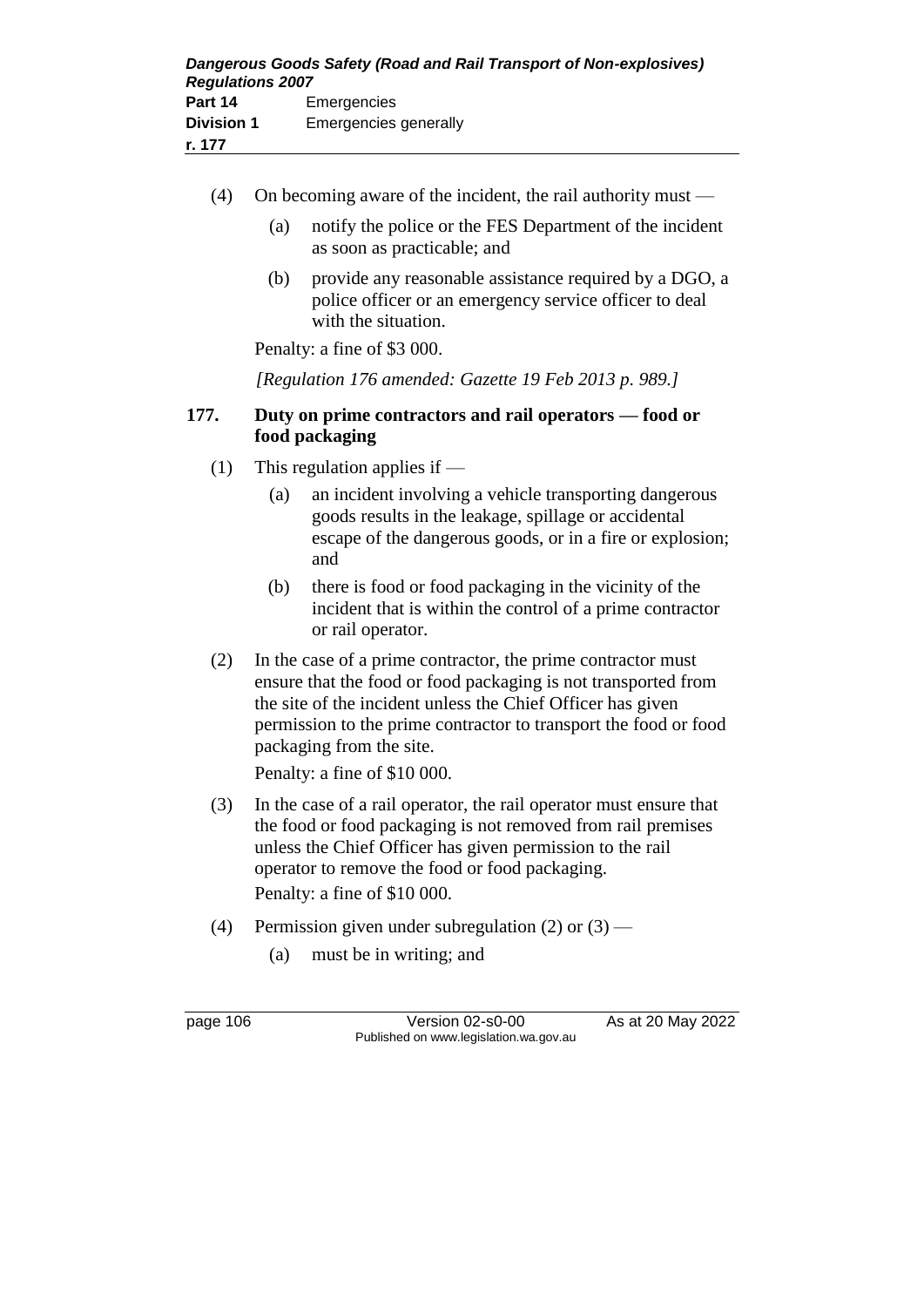- (b) must state the name of the person to whom it is given; and
- (c) must identify the relevant incident; and
- (d) must identify the food or food packaging to which it relates; and
- (e) must take into consideration any requirements of the appropriate food and health authorities; and
- (f) may contain any other information that the Chief Officer considers necessary.

#### **178. Prime contractors, rail operators and drivers to inform Chief Officer**

- (1) This regulation applies if a vehicle transporting dangerous goods is involved in an incident resulting in a dangerous situation.
- (2) As soon as practicable after the incident, the driver must notify the prime contractor or rail operator and the Chief Officer about the incident, and provide the following details —
	- (a) where the incident happened;
	- (b) the date and time of the incident;
	- (c) the nature of the incident;
	- (d) the dangerous goods being transported when the incident happened;
	- (e) any other details that the Chief Officer may require.

Penalty: a fine of \$5 000.

(3) As soon as practicable after becoming aware of the incident, the prime contractor or rail operator must provide to the Chief Officer the details mentioned in subregulation (2).

Penalty: a fine of \$5 000.

(4) Not later than 21 days after the day on which the incident happens, the prime contractor or rail operator must give the

As at 20 May 2022 Version 02-s0-00 page 107 Published on www.legislation.wa.gov.au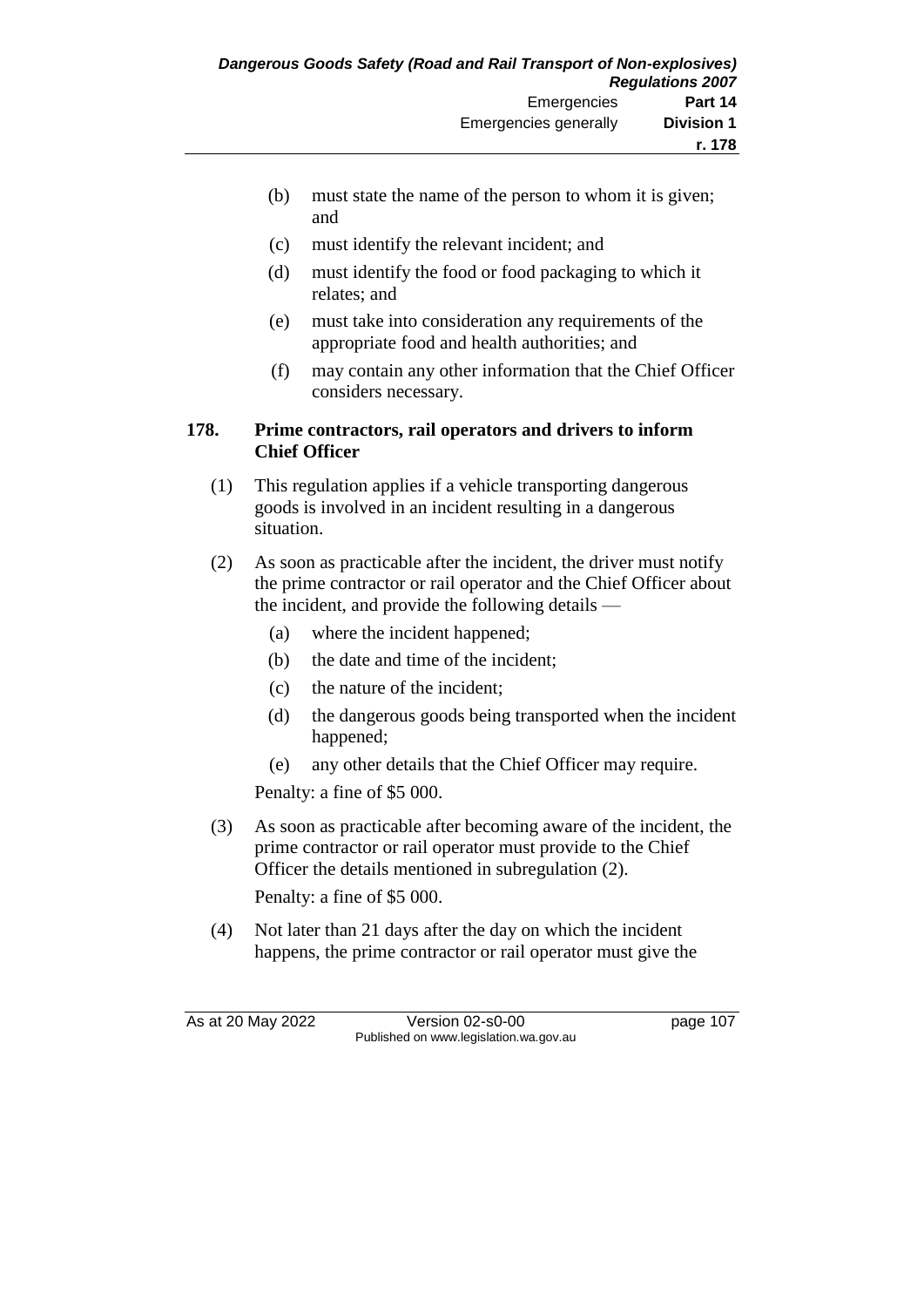| Dangerous Goods Safety (Road and Rail Transport of Non-explosives)<br><b>Regulations 2007</b> |                                     |
|-----------------------------------------------------------------------------------------------|-------------------------------------|
| Part 14                                                                                       | Emergencies                         |
| <b>Division 2</b>                                                                             | Emergencies involving placard loads |
| r. 179                                                                                        |                                     |

Chief Officer a written report about the incident stating the following —

- (a) where the incident happened;
- (b) the date and time of the incident;
- (c) the nature of the incident;
- (d) the dangerous goods being transported when the incident happened;
- (e) what the driver believes to be the likely cause of the incident;
- (f) what the prime contractor or rail operator believes to be the likely cause of the incident;
- (g) the measures taken to control any leak, spill or accidental escape of the dangerous goods, and any fire or explosion, resulting from the incident;
- (h) the measures taken after the incident in relation to the dangerous goods involved in the incident.

Penalty: a fine of \$5 000.

*[Regulation 178 amended: Gazette 22 Jun 2010 p. 2736.]*

## **Division 2 — Emergencies involving placard loads**

#### **179. Telephone advisory service**

 $(1)$  In this regulation —

*telephone advisory service*, in relation to the transport of dangerous goods, means a service providing access by a continuously monitored telephone not located on the carrying vehicle to a person competent to give advice about the following —

- (a) the construction and properties of the receptacles in which the dangerous goods are being transported;
- (b) the use of equipment on vehicles in or on which the dangerous goods are being transported;
- (c) the properties of the dangerous goods;

page 108 Version 02-s0-00 As at 20 May 2022 Published on www.legislation.wa.gov.au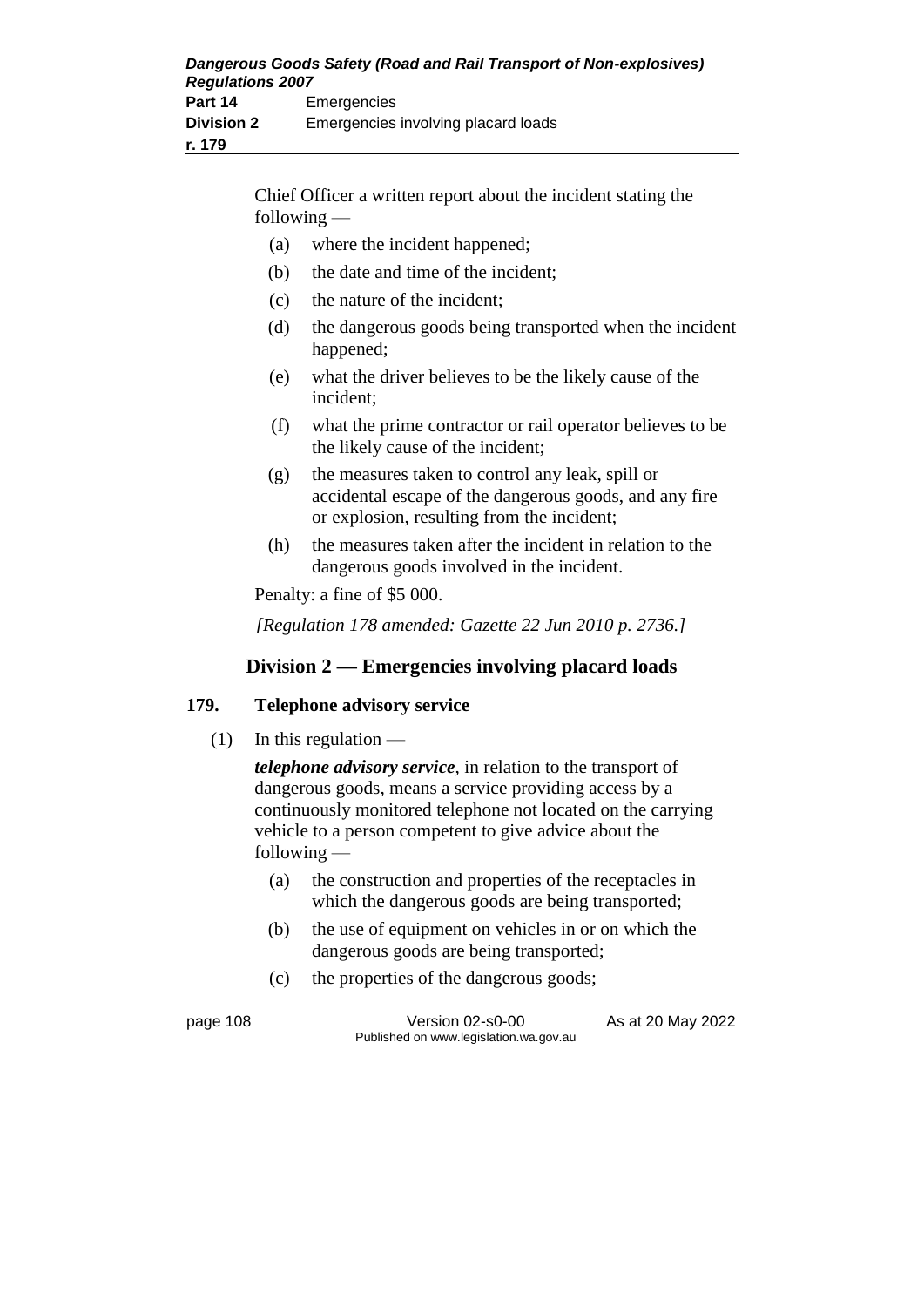- (d) methods of safely handling the dangerous goods;
- (e) methods of safely containing and controlling the dangerous goods in a dangerous situation.
- (2) A prime contractor or rail operator must not transport a load of dangerous goods that contains —
	- (a) dangerous goods in a receptacle with a capacity of more than 500 L; or
	- (b) more than 500 kg of dangerous goods in a receptacle,

if a telephone advisory service is not available during the journey. Penalty: a fine of \$10 000.

- *[(3) deleted]*
- (4) A telephone advisory service may be provided by the prime contractor, rail operator or consignor, or someone else for the prime contractor, rail operator or consignor.

*[Regulation 179 amended: Gazette 22 Jun 2010 p. 2737.]*

#### **180. Emergency plans**

- (1) Before a prime contractor or rail operator transports a placard load, the prime contractor or rail operator must prepare and have an emergency plan for the transport of the goods.
- (2) An emergency plan for the transport of a placard load must
	- (a) be in writing; and
	- (b) be a plan that deals with any dangerous situation arising from the transport of the goods; and
	- (c) be prepared having regard to any guidelines approved by the Transport and Infrastructure Council.
- (3) An emergency plan is prescribed to be a safety management document for the purposes of the definition of *safety management document* in the Act section 3(1).

*[Regulation 180 amended: Gazette 13 Jun 2014 p. 1944; 11 Jul 2017 p. 3828.]*

As at 20 May 2022 Version 02-s0-00 page 109 Published on www.legislation.wa.gov.au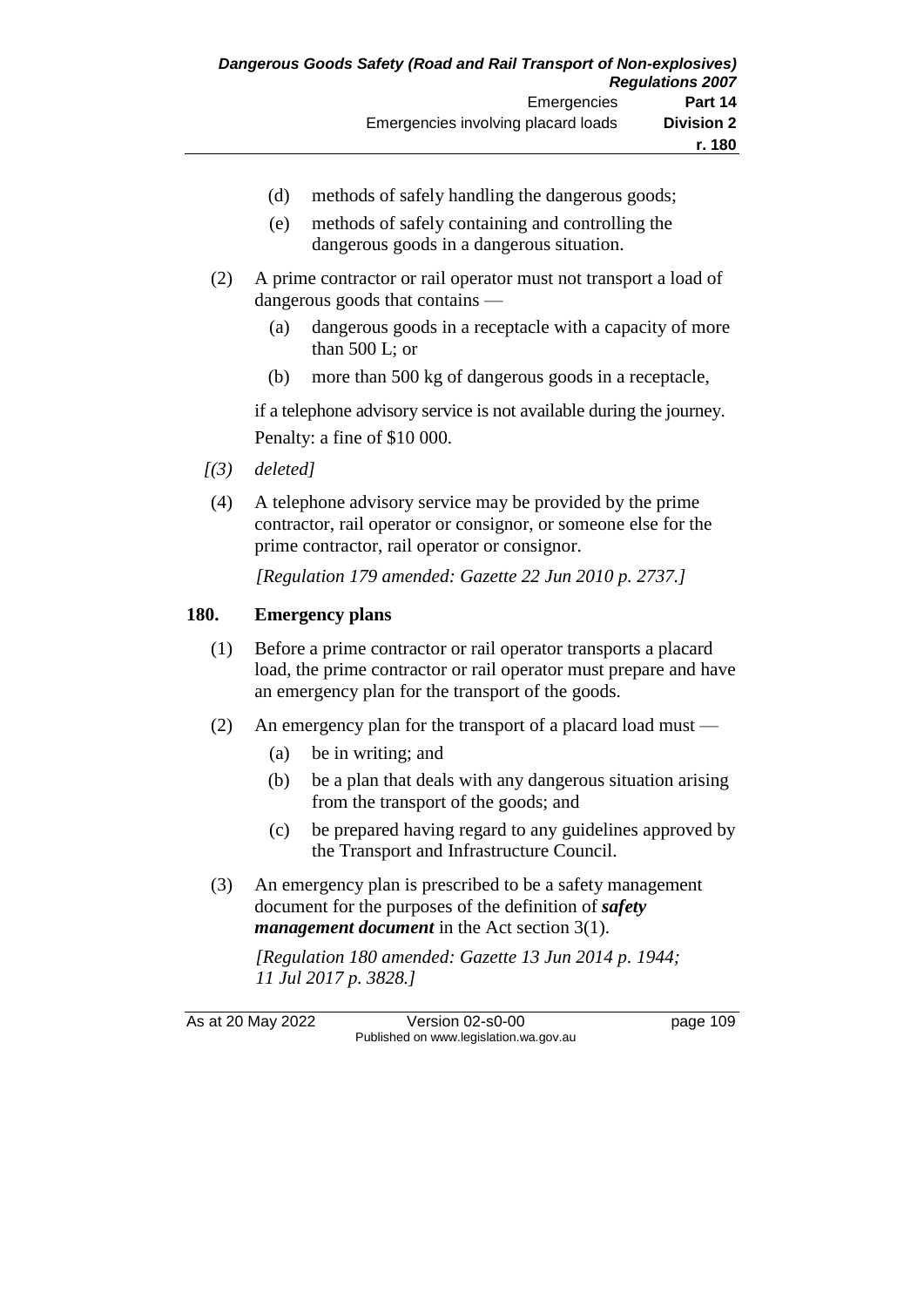#### **181. Duty on consignors — information**

- (1) This regulation applies if a vehicle transporting a placard load is involved in an incident resulting in a dangerous situation.
- (2) As soon as practicable after being asked by a DGO, a police officer or an emergency service officer, the consignor of the goods must give the officer the information that the officer requires about —
	- (a) the properties of the dangerous goods being transported; and
	- (b) safe methods of handling the goods; and
	- (c) safe methods of containing and controlling the goods in a dangerous situation.

Penalty: a fine of \$5 000.

(3) If the prime contractor and the consignor, or the rail operator and the consignor, of the goods are asked to give the same information, the consignor is taken to have complied with subregulation (2) to the extent that the prime contractor or rail operator has given the information.

#### **182. Duty on prime contractors and rail operators information**

- (1) This regulation applies if a vehicle transporting a placard load is involved in an incident resulting in a dangerous situation.
- (2) As soon as practicable after being asked by a DGO, a police officer or an emergency service officer, the prime contractor or rail operator must give the officer the information that the officer requires about the vehicle's construction, properties and equipment.

Penalty: a fine of \$5 000.

(3) If the prime contractor and the consignor, or the rail operator and the consignor, of the goods are asked to give the same information, the prime contractor or rail operator is taken to

page 110 Version 02-s0-00 As at 20 May 2022 Published on www.legislation.wa.gov.au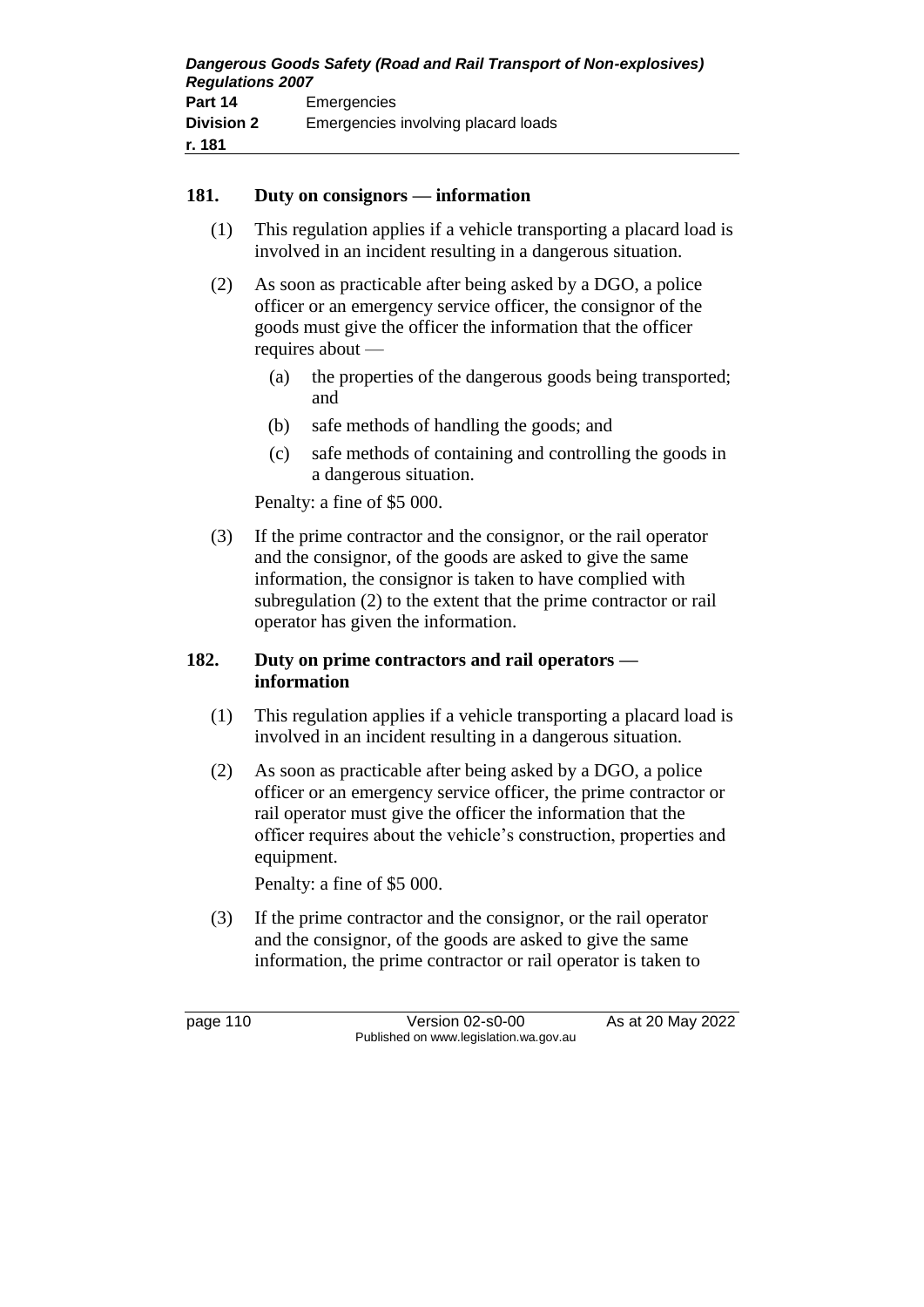have complied with subregulation (2) to the extent that the consignor has given the information.

## **Division 3 — Dealing with emergencies involving placard loads**

#### **183. Terms used**

In this Division —

*approved responder*, in relation to a class of dangerous goods, means a person who is approved by the Chief Officer under regulation 184 in relation to the class of dangerous goods;

*emergency response contract*, with a person, means a contract under which the person agrees —

- (a) to provide the resources to eliminate or reduce to an acceptable level the risk associated with a dangerous situation involving dangerous goods being transported; and
- (b) to do so as soon as practicable after being asked to do so by the other party to the contract.

*[Regulation 183 amended: Gazette 11 Jul 2017 p. 3828.]*

#### **184. Approvals — responders to emergencies**

- (1) The Chief Officer may approve a person to deal with any dangerous situation that might result while dangerous goods of a specified class are being transported if the Chief Officer is satisfied that the person —
	- (a) is competent; and
	- (b) has the equipment and other resources that would be needed,

to eliminate or reduce to an acceptable level the risk associated with the dangerous situation.

(2) Any such approval must be in writing and must specify the class of the dangerous goods to which it relates.

*[Regulation 184 amended: Gazette 11 Jul 2017 p. 3828.]*

As at 20 May 2022 Version 02-s0-00 page 111 Published on www.legislation.wa.gov.au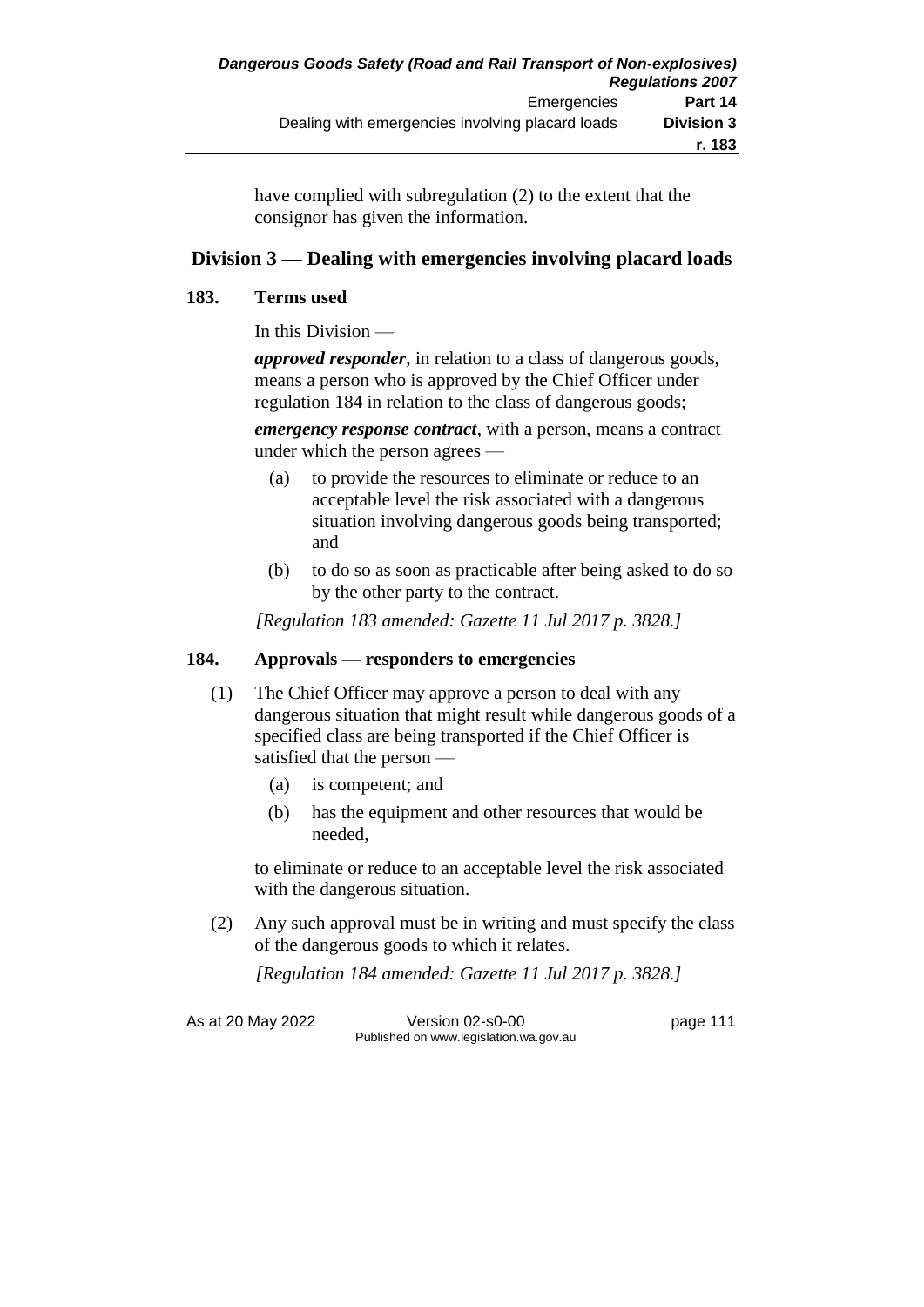| Dangerous Goods Safety (Road and Rail Transport of Non-explosives)<br><b>Regulations 2007</b> |                                                  |
|-----------------------------------------------------------------------------------------------|--------------------------------------------------|
| Part 14                                                                                       | Emergencies                                      |
| <b>Division 3</b>                                                                             | Dealing with emergencies involving placard loads |
| r. 185                                                                                        |                                                  |

## **185. Duties as to ensure adequate resources available to deal with emergencies**

(1) A person who is a prime contractor or rail operator, as the case requires, must not transport a placard load unless the person complies with subregulation (2). Penalty: a fine of \$10 000.

(2) To comply with this subregulation, a person must —

- (a) be an approved responder in relation to all the dangerous goods that comprise the load; or
- (b) be an approved responder in relation to the dangerous goods that comprise part of the load and have an emergency response contract with another person who is an approved responder in relation to the dangerous goods that comprise the remainder of the load; or
- (c) have an emergency response contract with another person who is an approved responder in relation to the dangerous goods that comprise the load.
- *[(3) deleted]*

*[Regulation 185 amended: Gazette 11 Jul 2017 p. 3828.]*

# **186. Duties to provide resources to deal with emergency**

 $(1)$  In this regulation —

*deal with* a dangerous situation, means —

- (a) to provide the equipment and other resources needed to eliminate or reduce to an acceptable level the risk associated with the dangerous situation; and
- (b) to eliminate or reduce to an acceptable level the risk associated with the dangerous situation.
- (2) This regulation applies if a vehicle transporting a placard load is involved in an incident resulting in a dangerous situation.

page 112 Version 02-s0-00 As at 20 May 2022 Published on www.legislation.wa.gov.au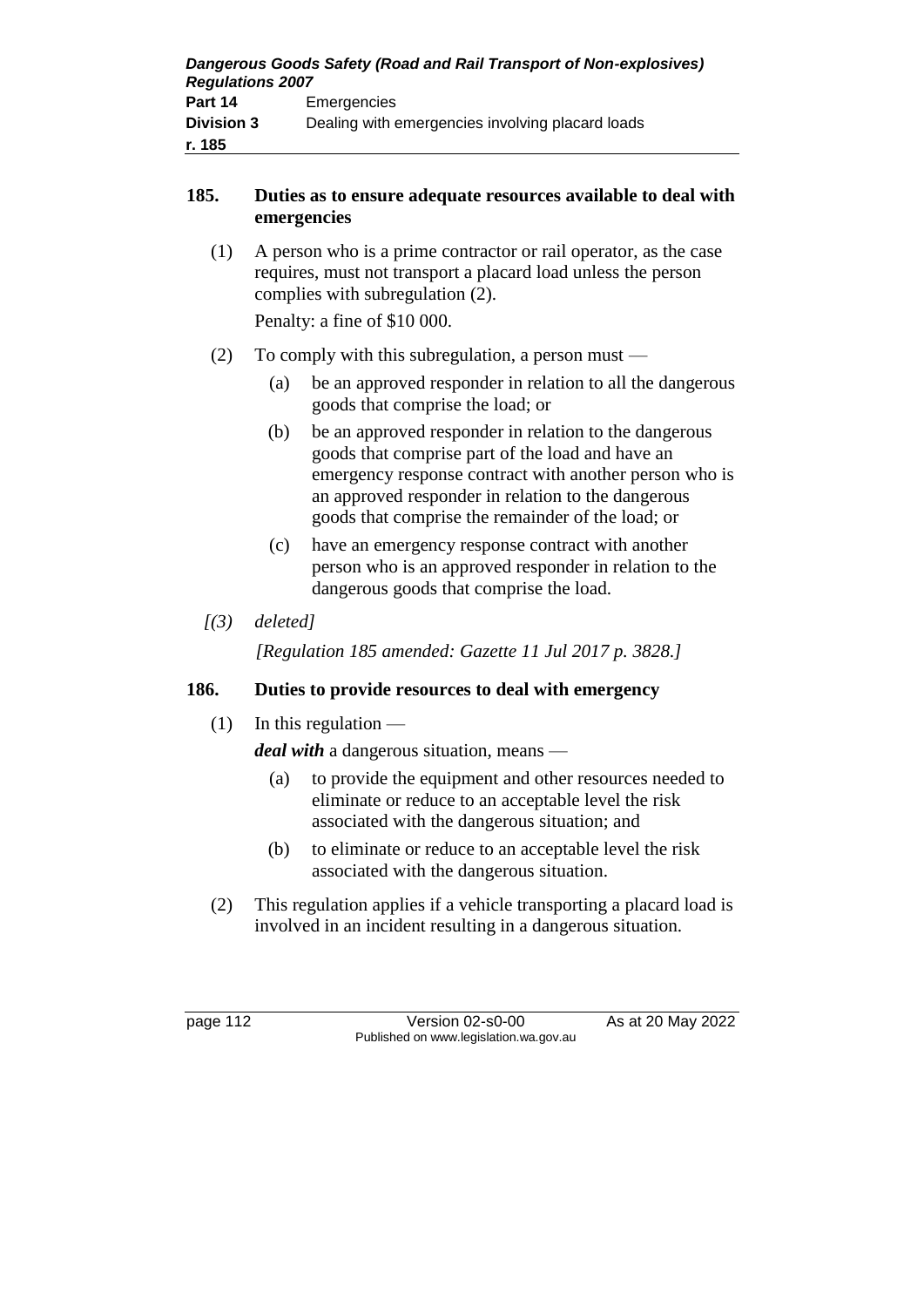- (3) The prime contractor, or the rail operator, as the case requires,  $must -$ 
	- (a) if the prime contractor or rail operator is an approved responder in relation to all the dangerous goods that are giving rise to the dangerous situation — deal with the dangerous situation as soon as practicable after it arises;
	- (b) if the prime contractor or rail operator is an approved responder in relation to some of the dangerous goods that are giving rise to the dangerous situation —
		- (i) deal with the dangerous situation, in so far as it arises from those dangerous goods, as soon as practicable after it arises; and
		- (ii) ensure that an approved responder in relation to the remaining dangerous goods that are giving rise to the dangerous situation deals with the dangerous situation, insofar as it arises from those dangerous goods, as soon as practicable after it arises;
	- (c) if the prime contractor or rail operator is not an approved responder in relation to any of the dangerous goods that are giving rise to the dangerous situation —
		- (i) ensure that an approved responder in relation to the dangerous goods that are giving rise to the dangerous situation deals with the dangerous situation as soon as practicable after it arises; and
		- (ii) provide to the approved responder any assistance that is reasonably required for the approved responder to deal with the dangerous situation.

Penalty for this subregulation: a fine of \$10 000.

*[(4) deleted]*

*[Regulation 186 amended: Gazette 11 Jul 2017 p. 3829.]*

As at 20 May 2022 Version 02-s0-00 Page 113 Published on www.legislation.wa.gov.au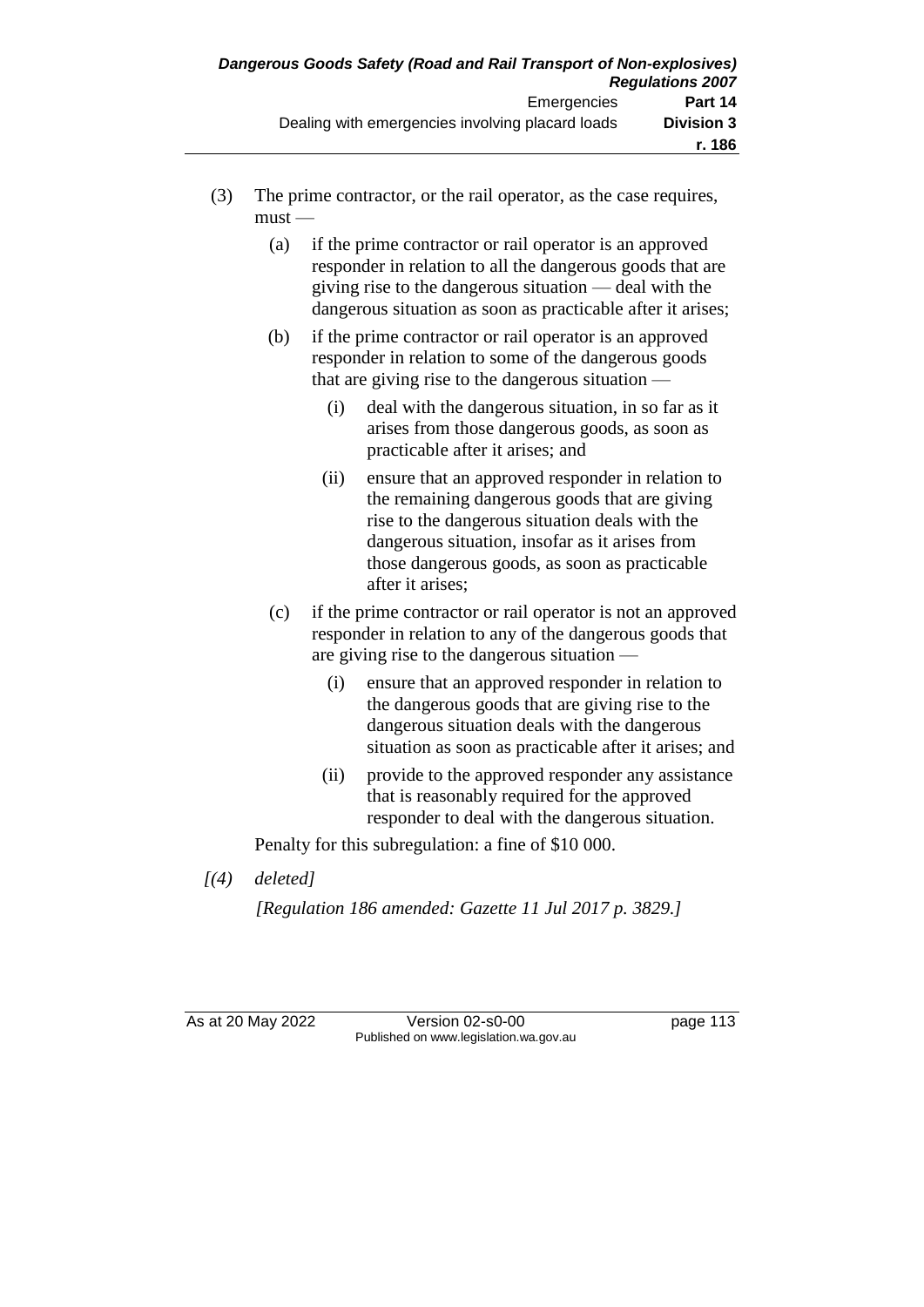# **Part 15 — Exemption**

## **Division 1 — General**

Note for this Division:

As to applications for, register and records of, exemptions under the Act Part 4, see the *Dangerous Goods Safety (General) Regulations 2007*.

#### **187. Register of corresponding exemptions**

- (1) The Chief Officer must keep a register of corresponding exemptions.
- (2) The register may have separate divisions for different kinds of corresponding exemptions.
- (3) The Chief Officer must record in the register each corresponding exemption.
- (4) The Chief Officer must note in the register any decision of CAP reversing a decision that a corresponding exemption should have effect in all participating jurisdictions or participating jurisdictions including this State.

#### **188. Records of corresponding exemptions**

The record of a corresponding exemption in the register must include —

- (a) the terms of the exemption; or
- (b) the following information
	- (i) if the exemption was notified in the *Government Gazette* of the other participating jurisdiction details of where in the *Gazette* the exemption was notified or published;
	- (ii) the name of the person to whom, or the name, or a description, of the class of persons to which, the exemption applies;

page 114 Version 02-s0-00 As at 20 May 2022 Published on www.legislation.wa.gov.au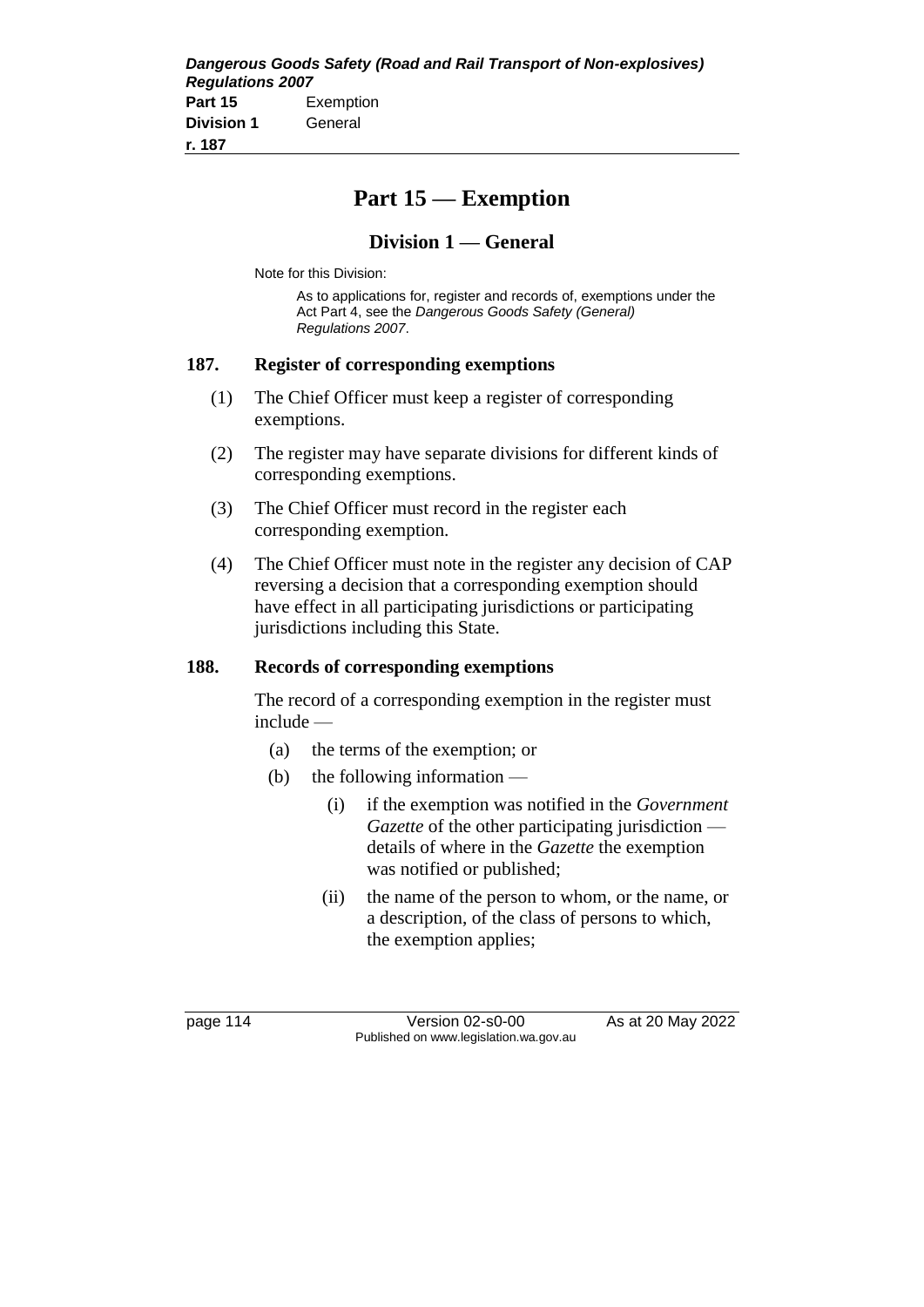- (iii) the provision of these regulations to which the exemption relates;
- (iv) the date when the exemption was granted;
- (v) the period for which the exemption has effect;
- (vi) the dangerous goods, equipment, packaging, vehicle or other thing to which the exemption relates.

# **Division 2 — References of matters to CAP**

#### **189. Term used: exemption**

In this Division —

*exemption* does not include an exemption granted by the Minister.

## **190. References to CAP**

- (1) The Chief Officer must refer an application for an exemption, or an exemption that the Chief Officer has granted, to CAP if the Chief Officer considers that the exemption should have effect in all participating jurisdictions or participating jurisdictions including this State.
- (2) The Chief Officer must refer to CAP an exemption having effect in this State and one or more other participating jurisdictions,  $if -$ 
	- (a) the Chief Officer considers that the exemption should be cancelled or varied; or
	- (b) a corresponding authority recommends to the Chief Officer in writing that the exemption should be cancelled or varied.

*[Regulation 190 amended: Gazette 13 Jun 2014 p. 1944.]*

As at 20 May 2022 Version 02-s0-00 Page 115 Published on www.legislation.wa.gov.au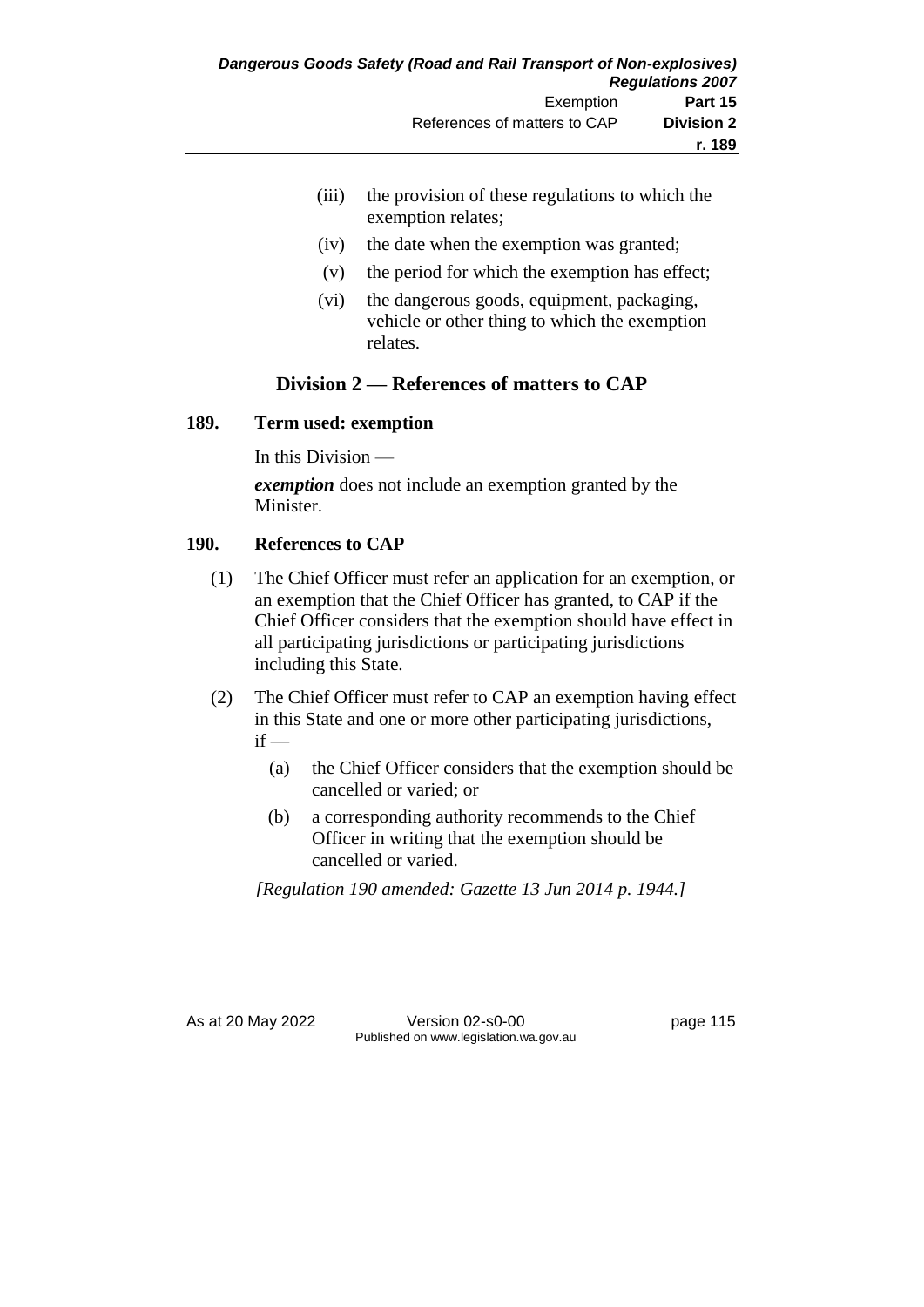#### **191. Effect of CAP decisions about exemptions**

- (1) This regulation applies if
	- (a) an application for an exemption, or an exemption, is referred to CAP under regulation 190(1); and
	- (b) CAP decides
		- (i) that the exemption should be granted, what the terms of the exemption should be, and that the exemption should have effect in all participating jurisdictions or participating jurisdictions including this State; or
		- (ii) that the exemption should not have effect in this State.
- (2) The Chief Officer must have regard to CAP's decision. *[Regulation 191 amended: Gazette 13 Jun 2014 p. 1945.]*

#### **192. Effect of CAP decisions about cancelling or varying exemptions**

- (1) This regulation applies if
	- (a) an exemption is referred to CAP under regulation 190(2); and
	- (b) CAP decides that the exemption
		- (i) should, or should not, be cancelled; or
		- (ii) should be varied (whether or not CAP's decision is the same as the variation proposed by the Chief Officer), and should have effect as varied in all participating jurisdictions or participating jurisdictions including this State; or
		- (iii) should not be varied.
- (2) The Chief Officer must have regard to CAP's decision.

page 116 Version 02-s0-00 As at 20 May 2022 Published on www.legislation.wa.gov.au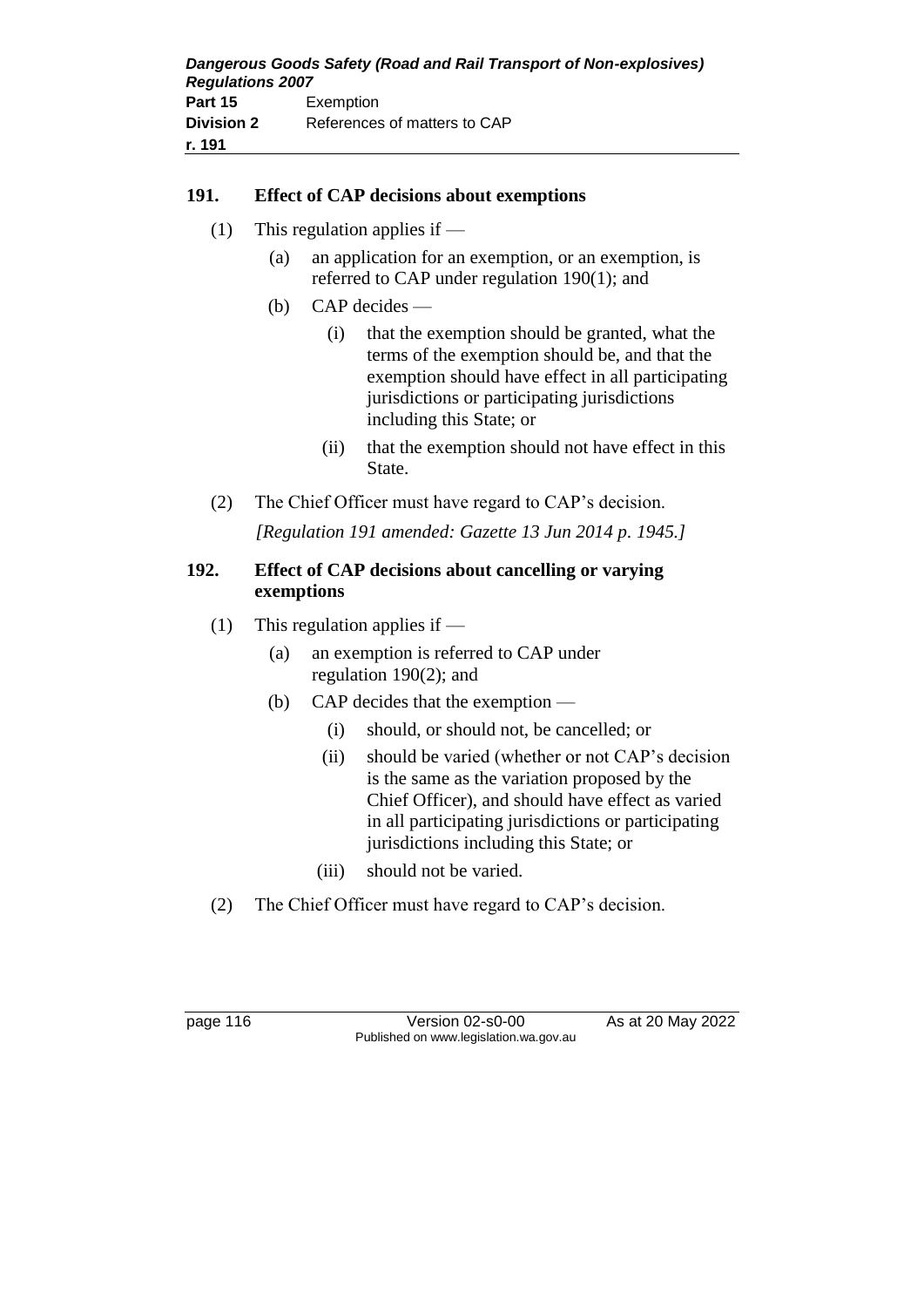# **Part 16 — Approvals**

# **Division 1 — General**

## **193. Term used: approval**

In this Division —

*approval* includes an authorisation by the Chief Officer under regulation 60.

#### **194. Applications**

- (1) An application for an approval, or for variation of an approval, must —
	- (a) be made to the Chief Officer in writing; and
	- (b) if a fee is prescribed for the application be accompanied by the prescribed fee.
- (2) An application for variation of an approval must have the approval with it.
- (3) The Chief Officer may, by written notice, require an applicant to give to the Chief Officer any additional information necessary for a proper consideration of the application.
- (4) An applicant who does not obey such a request within 21 days after the date on which it is made, or any longer period permitted by the Chief Officer, is to be taken to have withdrawn the application and is entitled to a refund of the fee.

*[Regulation 194 amended: Gazette 22 Jun 2010 p. 2737.]*

## **195. Form of approvals**

An approval must be in writing.

## **196. When approvals not to be made**

The Chief Officer must not give an approval to a person who is prohibited by a court order from involvement in the transport of dangerous goods.

As at 20 May 2022 Version 02-s0-00 page 117 Published on www.legislation.wa.gov.au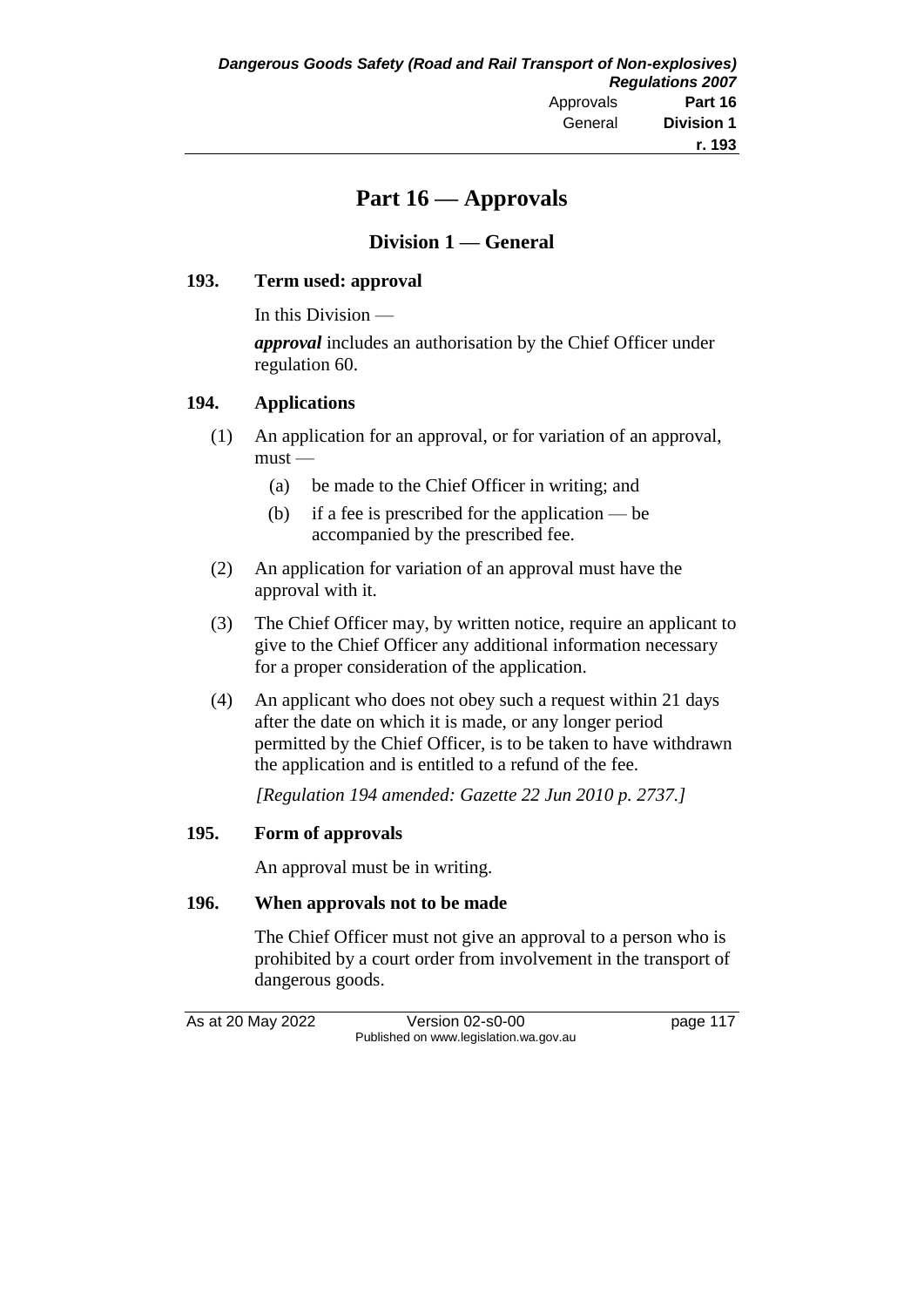#### **197. Reasons for refusal of applications**

- (1) This regulation applies if the Chief Officer refuses an application to give or vary an approval.
- (2) The Chief Officer must inform the applicant in writing of the refusal and of the reasons for the refusal.

## **198. Periods and conditions**

- (1) An approval has effect for the period specified in the approval.
- (2) A condition to which an approval is subject must be specified in the approval.

## **199. Replacement approvals**

The Chief Officer must issue to a person to whom an approval is given a replacement approval if —

- (a) the approval is varied; or
- (b) the Chief Officer is satisfied that the approval has been defaced, destroyed, lost or stolen.

#### **200. Grounds for cancelling approvals**

 $(1)$  In this regulation —

*relevant change* means a change about something that the Chief Officer may or must consider in deciding whether to give the approval.

- (2) The Chief Officer may cancel an approval if the application for the approval —
	- (a) did not comply with these regulations; or
	- (b) was false or misleading in a material respect.
- (3) The Chief Officer may cancel an approval if
	- (a) a relevant change has happened since the approval was given; and

page 118 Version 02-s0-00 As at 20 May 2022 Published on www.legislation.wa.gov.au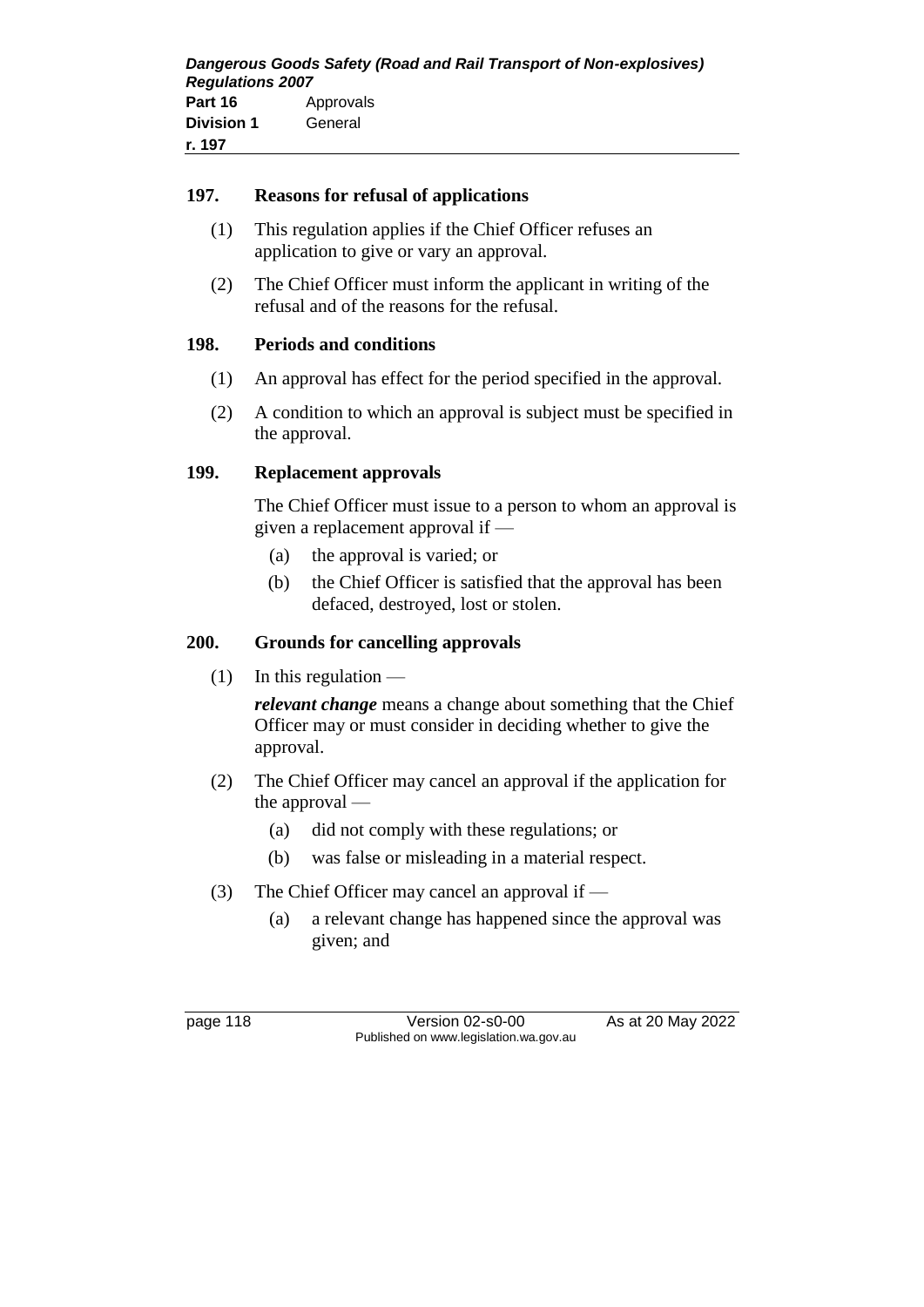- (b) if the change had happened earlier the approval would not have been given.
- (4) The Chief Officer may cancel an approval if the person to whom the approval is given is unsuitable to continue to be a person to whom the approval is given, because the person has contravened —
	- (a) a provision of the Act or these regulations; or
	- (b) a provision of the law in force in another participating jurisdiction corresponding to a provision referred to in paragraph (a).

# **201. Grounds for varying approvals**

 $(1)$  In this regulation —

*relevant change* means a change about something that the Chief Officer may or must consider in deciding whether to give the approval.

- (2) The Chief Officer may vary an approval if the application for the approval —
	- (a) did not comply with these regulations; or
	- (b) was false or misleading in a material respect.
- (3) The Chief Officer may vary an approval if
	- (a) a relevant change has happened since the approval was given; and
	- (b) if the change had happened earlier the approval would have been given in the way in which it is proposed to be varied.
- (4) The Chief Officer may vary an approval if the person to whom the approval is given is unsuitable to continue to be a person to whom the approval is given without variation because the person has contravened —
	- (a) a provision of the Act or these regulations; or

As at 20 May 2022 Version 02-s0-00 page 119 Published on www.legislation.wa.gov.au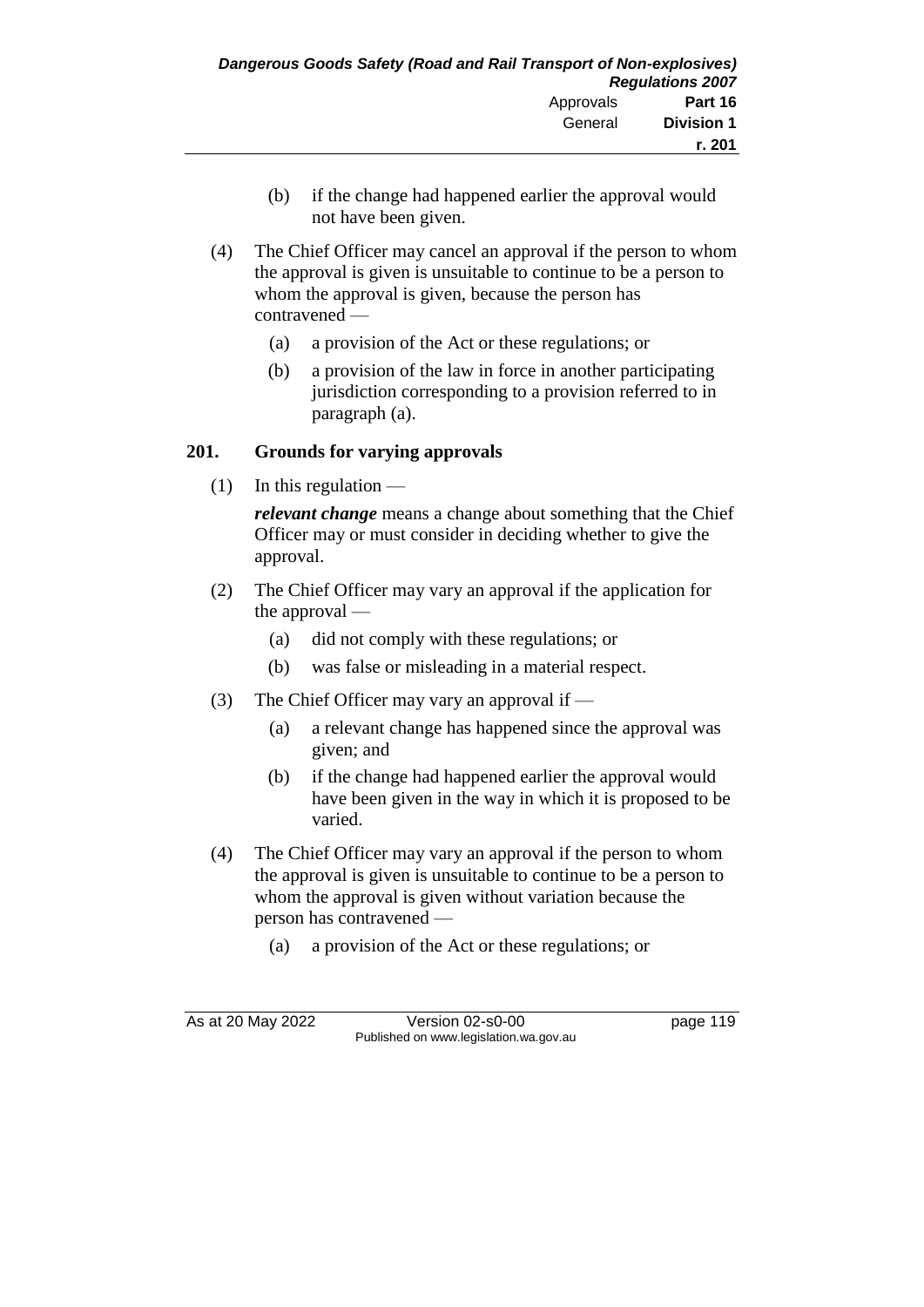(b) a provision of the law in force in another participating jurisdiction corresponding to a provision referred to in paragraph (a).

## **Division 2 — Register of approvals**

#### **202. Register of approvals**

- (1) The Chief Officer must keep a register of approvals.
- (2) The register may have separate divisions for different kinds of approvals.
- (3) The Chief Officer must record in the register
	- (a) each approval; and
	- (b) each corresponding approval.
- (4) The Chief Officer must note in the register
	- (a) any cancellation or variation of an approval; and
	- (b) any decision of CAP reversing a decision that a corresponding approval should have effect in all participating jurisdictions or participating jurisdictions including this State.

#### **203. Records of approvals**

The record of an approval in the register must include —

- (a) the terms of the approval; or
- (b) the following information
	- (i) the name of the person to whom the approval was given;
	- (ii) the date when the approval was given;
	- (iii) the period for which the approval has effect;
	- (iv) the provisions of these regulations, and of the ADG Code, to which the approval relates;
	- (v) the dangerous goods, equipment, packaging, vehicle or other thing to which the approval relates.

page 120 Version 02-s0-00 As at 20 May 2022 Published on www.legislation.wa.gov.au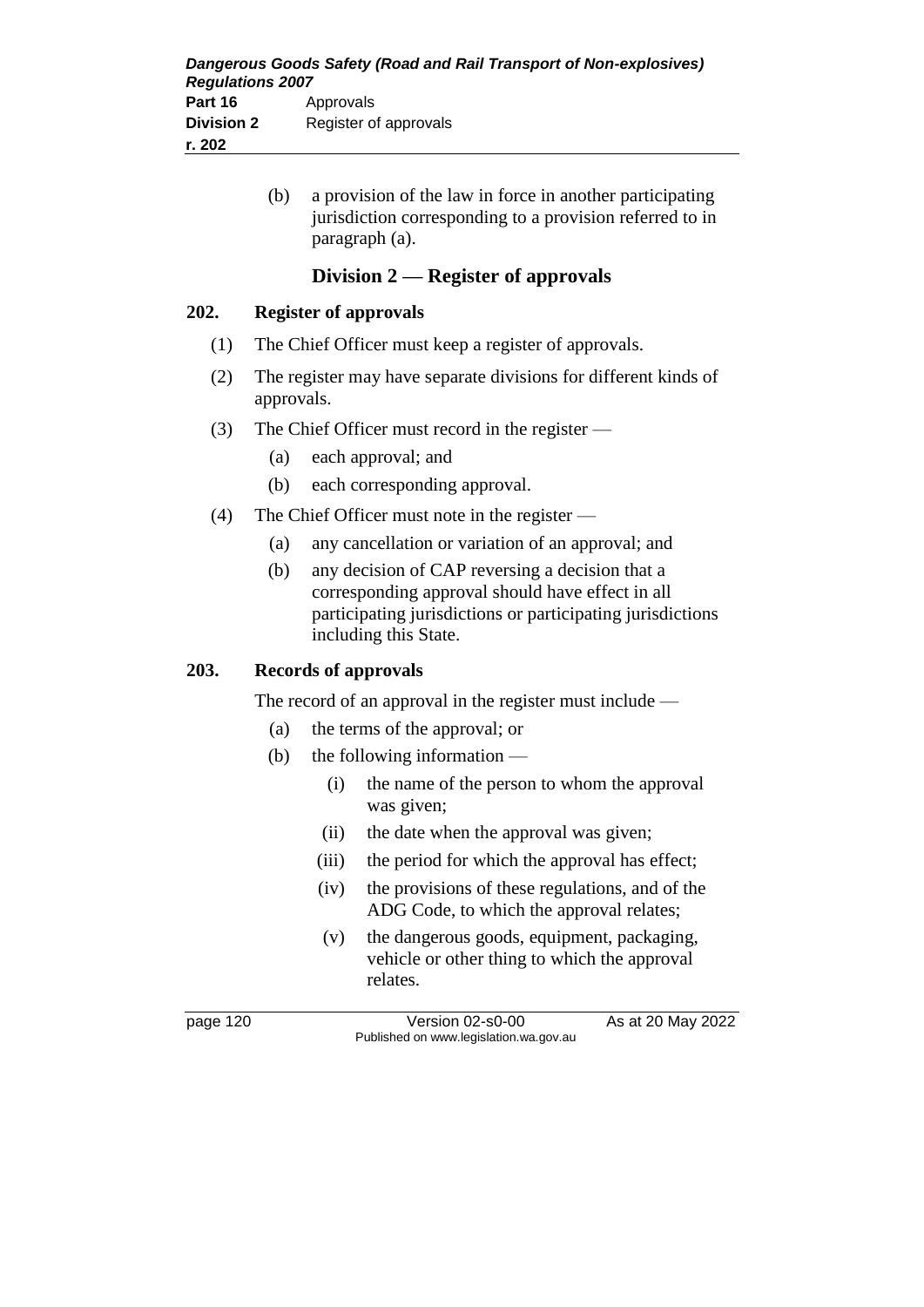# **Division 3 — Reference of approval matters to CAP**

## **204. References to CAP**

- (1) The Chief Officer must refer an application for an approval, or an approval that the Chief Officer has given, to CAP if the Chief Officer considers that the approval should have effect in all participating jurisdictions or participating jurisdictions including this State.
- (2) The Chief Officer must refer to CAP an approval having effect in this jurisdiction and one or more other participating jurisdictions, if —
	- (a) the Chief Officer considers that the approval should be cancelled or varied; or
	- (b) a corresponding authority recommends to the Chief Officer in writing that the approval should be cancelled or varied.

*[Regulation 204 amended: Gazette 13 Jun 2014 p. 1945.]*

## **205. Effect of CAP decisions about approvals**

- (1) This regulation applies if
	- (a) an application for an approval, or an approval, is referred to CAP under regulation 204(1); and
	- (b) CAP decides
		- (i) that the approval should be given, what the terms of the approval should be, and that the approval should have effect in all participating jurisdictions or participating jurisdictions including this State; or
		- (ii) that the approval should not have effect in this State.
- (2) The Chief Officer must have regard to CAP's decision. *[Regulation 205 amended: Gazette 13 Jun 2014 p. 1945.]*

As at 20 May 2022 Version 02-s0-00 Page 121 Published on www.legislation.wa.gov.au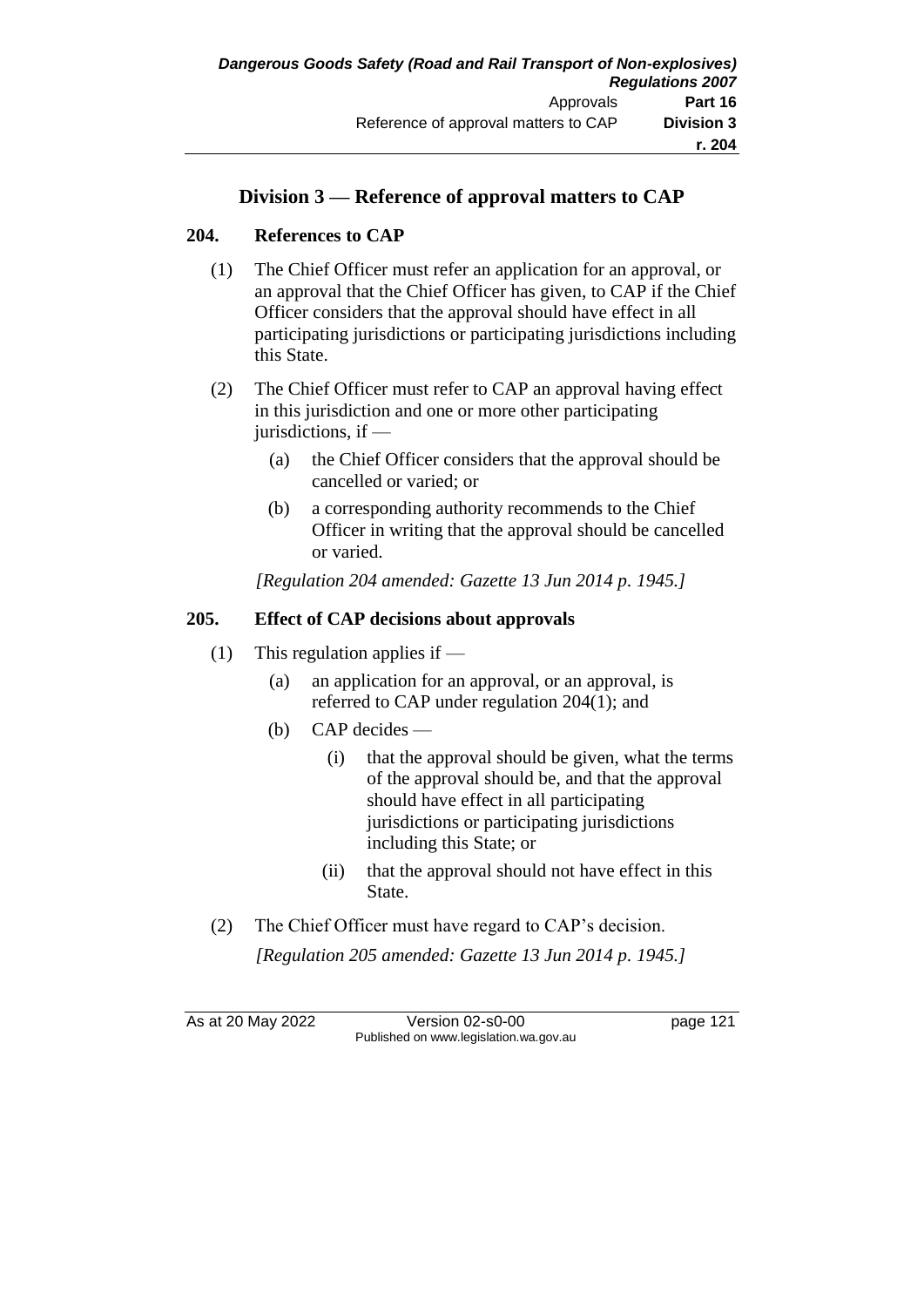## **206. Effect of CAP decisions about cancelling or varying approvals**

- (1) This regulation applies if  $-$ 
	- (a) an approval is referred to CAP under regulation 204(2); and
	- (b) CAP decides that the approval
		- (i) should, or should not, be cancelled; or
		- (ii) should be varied (whether or not CAP's decision is the same as the variation proposed by the Chief Officer), and should have effect as varied in all participating jurisdictions or participating jurisdictions including this State; or
		- (iii) should not be varied.
- (2) The Chief Officer must have regard to the CAP's decision.

# **Division 4 — Cancellation and variation**

## **207. Term used: approval**

In this Division —

*approval* includes an authorisation by the Chief Officer under regulation 60.

## **208. Cancellation and variation in dangerous situations**

The Chief Officer must cancel or vary an approval if the Chief Officer reasonably believes that —

- (a) a ground exists to cancel or vary the approval; and
- (b) it is necessary to do so to reduce, eliminate or avert any risk to people, property or the environment from dangerous goods in a dangerous situation.

# **209. Cancellation giving effect to court orders**

(1) The Chief Officer must cancel an approval if the person to whom the approval is given is prohibited by a court order from involvement in the transport of dangerous goods.

page 122 Version 02-s0-00 As at 20 May 2022 Published on www.legislation.wa.gov.au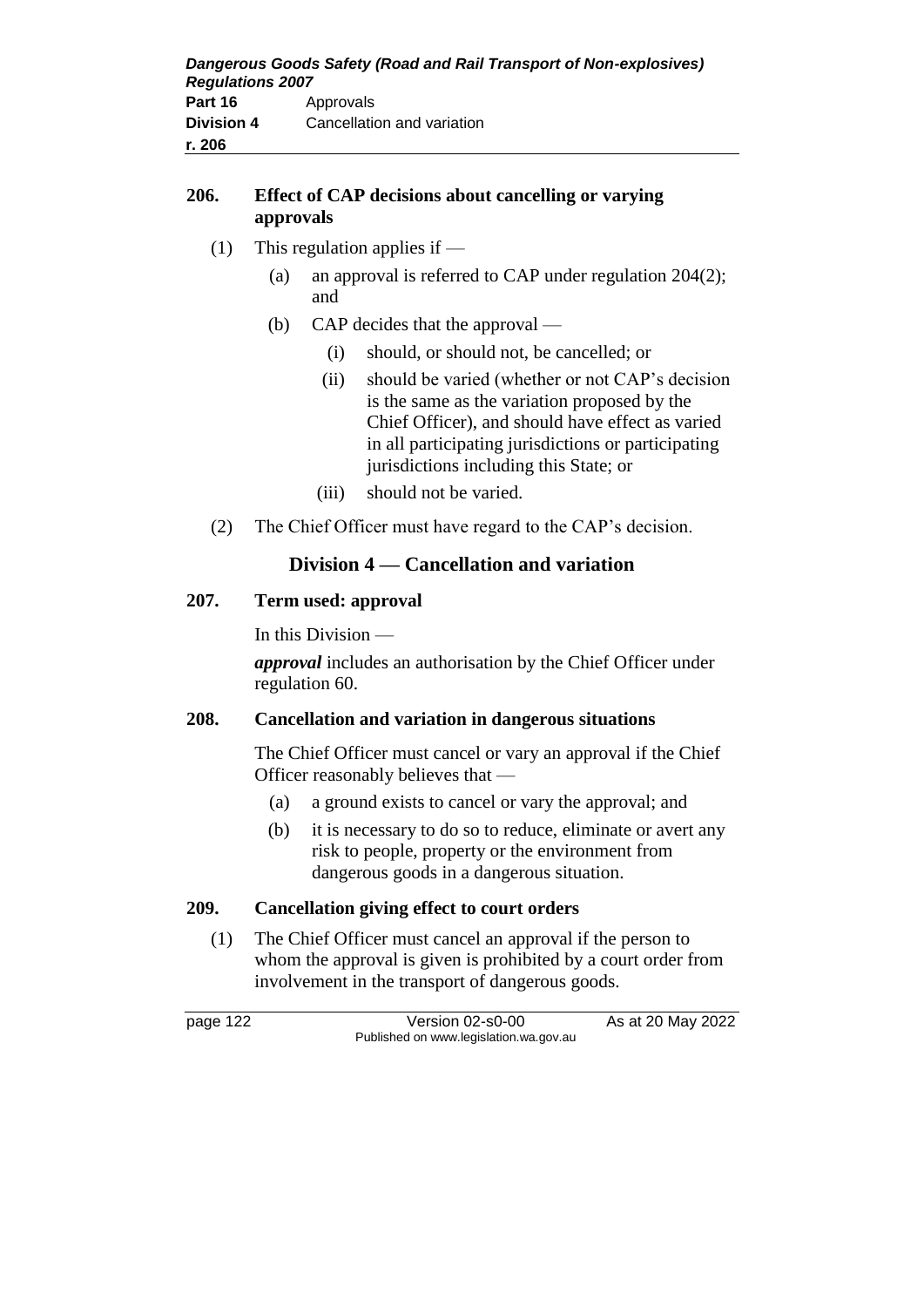(2) If an approval applies to more than one person, subregulation (1) only requires the Chief Officer to ensure that the approval no longer applies to the person who is the subject of the prohibition.

# **210. Variation of approvals on application**

- (1) This regulation applies if
	- (a) an application is made to vary an approval; and
	- (b) the application is made in accordance with regulation 194 by the person to whom the approval is given.
- (2) The Chief Officer may vary the approval in accordance with the application.

# **211. Cancellation and variation in other circumstances**

- (1) This regulation applies if  $-$ 
	- (a) the Chief Officer considers that a ground exists to cancel or vary an approval (the *proposed action*); and
	- (b) none of regulations 208, 209 and 210 applies to the proposed action.
- (2) The Chief Officer must give to the person to whom the approval is given a written notice that -
	- (a) states what the proposed action is; and
	- (b) if the proposed action is to vary the approval sets out the proposed variation; and
	- (c) sets out the ground for the proposed action; and
	- (d) outlines the facts and other circumstances forming the basis for the ground; and
	- (e) invites the person to state in writing, within a specified period of at least 28 days after the day on which the notice is given to the person, why the proposed action should not be taken.

As at 20 May 2022 Version 02-s0-00 Page 123 Published on www.legislation.wa.gov.au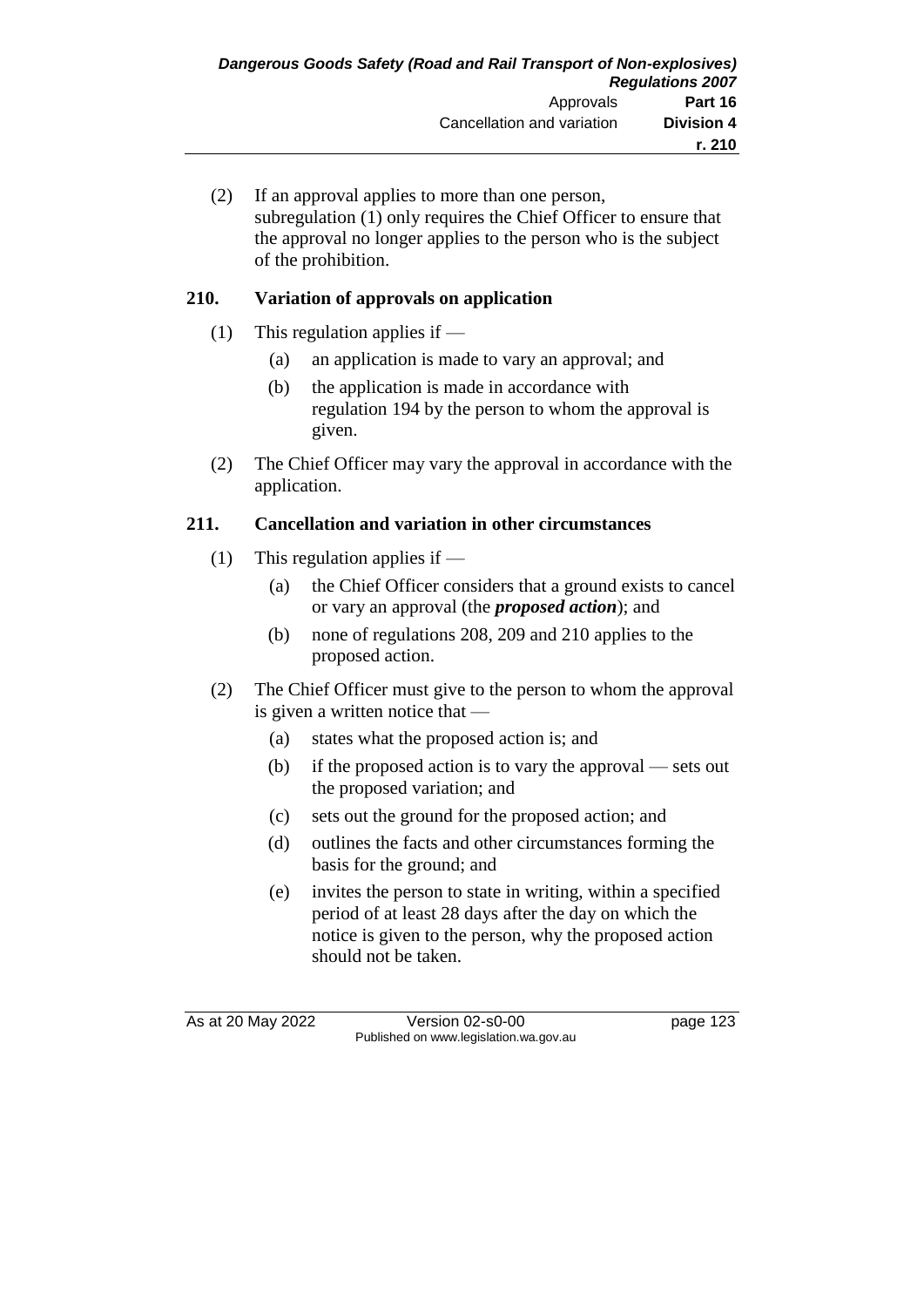- (3) If, after considering any written statement made within the specified period, the Chief Officer reasonably believes that a ground exists to take the proposed action, the Chief Officer  $may -$ 
	- (a) cancel or vary the approval; or
	- (b) if the proposed action is to vary the approval in a specified way — vary the approval in that way.

## **212. When cancellation and variation take effect**

The cancellation or variation of an approval by the Chief Officer takes effect on —

- (a) the day on which the person to whom the approval is given is given written notice by the Chief Officer of the cancellation or variation and of the reasons for the cancellation or variation; or
- (b) a later day specified in the notice.

page 124 Version 02-s0-00 As at 20 May 2022 Published on www.legislation.wa.gov.au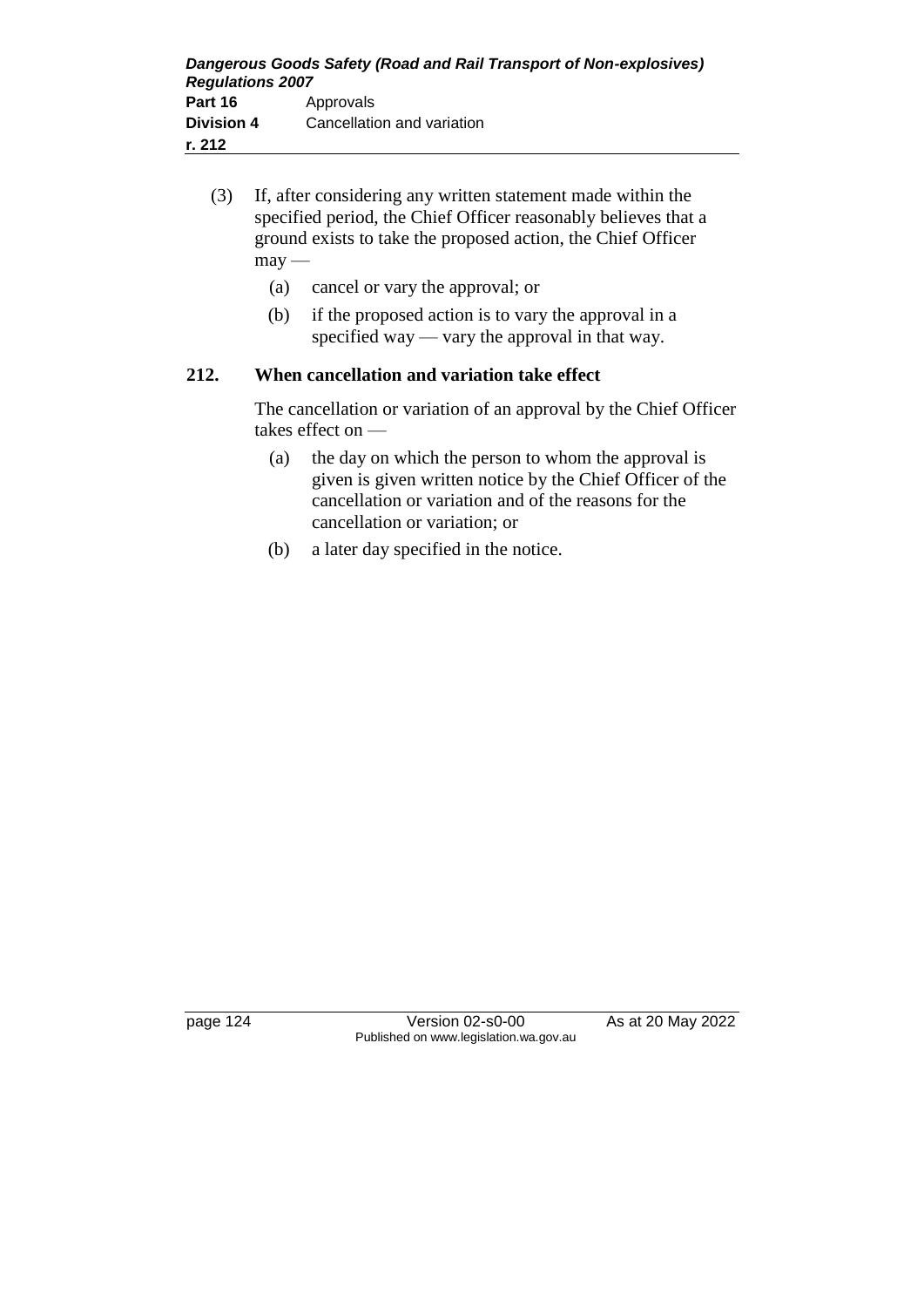# **Part 17A — Determinations**

*[Heading inserted: Gazette 13 Jun 2014 p. 1945.]*

## **213A. Reference of determinations to CAP**

- (1) The Chief Officer must refer an application for a determination, or a determination that the Chief Officer has made, to CAP if the Chief Officer considers that the determination should have effect in all participating jurisdictions or participating jurisdictions including this State.
- (2) The Chief Officer must refer to CAP a determination having effect in this jurisdiction and one or more other participating jurisdictions, if —
	- (a) the Chief Officer considers that the determination should be revoked or varied; or
	- (b) a corresponding authority recommends to the Chief Officer in writing that the determination should be revoked or varied.

*[Regulation 213A inserted: Gazette 13 Jun 2014 p. 1945-6.]*

## **213B. Effect of CAP decisions about determinations**

- (1) This regulation applies if
	- (a) an application for a determination, or a determination, is referred to CAP under regulation 213A(1); and
	- (b) CAP decides
		- (i) that the determination should be made, what the terms of the determination should be, and that the determination should have effect in all participating jurisdictions or participating jurisdictions including this State; or
		- (ii) that the determination should not have effect in this State.

As at 20 May 2022 Version 02-s0-00 Page 125 Published on www.legislation.wa.gov.au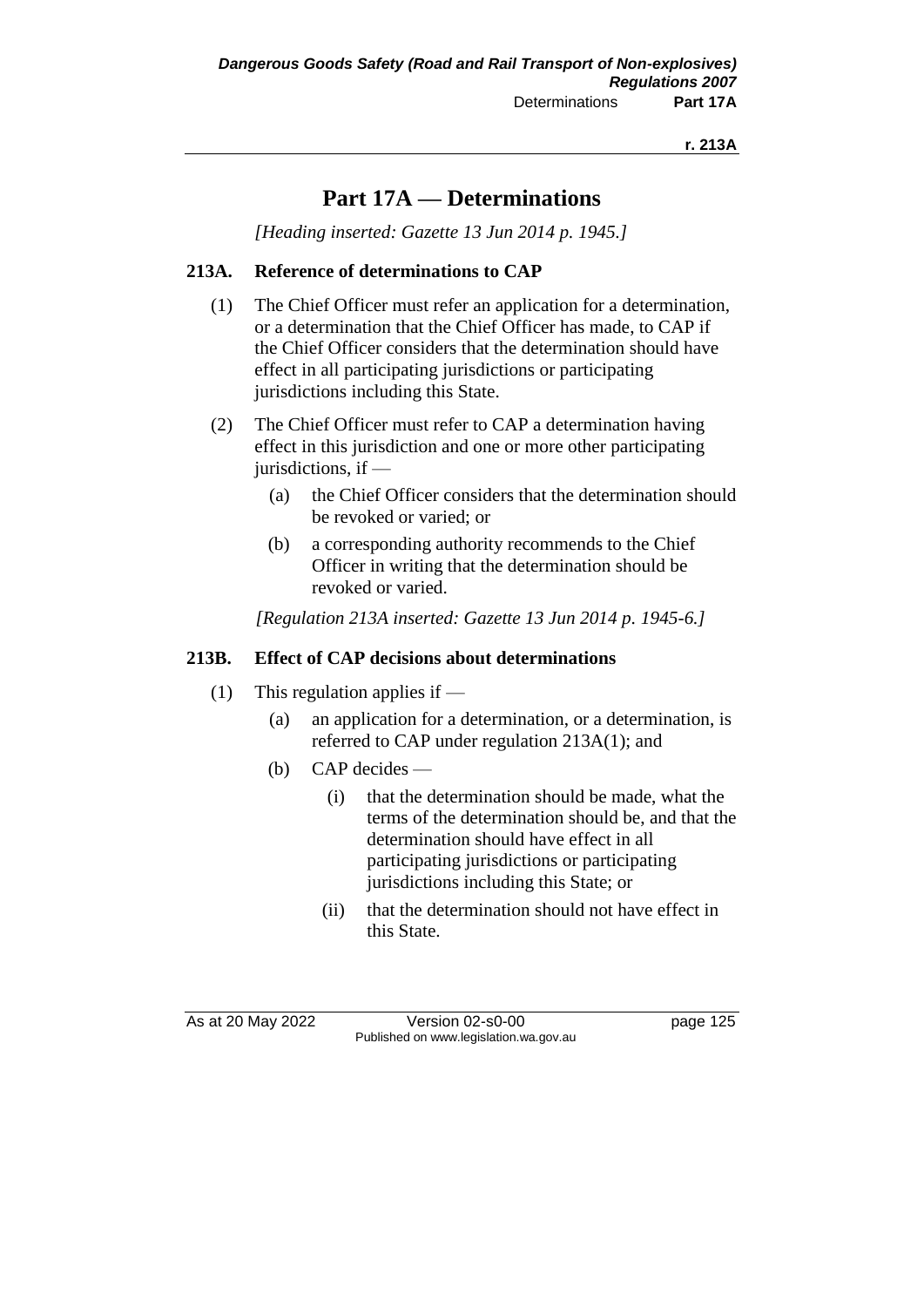#### **r. 213C**

(2) The Chief Officer must have regard to CAP's decision. *[Regulation 213B inserted: Gazette 13 Jun 2014 p. 1946.]*

#### **213C. Effect of CAP decisions about revoking or varying determinations**

- (1) This regulation applies if  $-$ 
	- (a) a determination is referred to CAP under regulation 213A(2); and
	- (b) CAP decides that the determination
		- (i) should, or should not, be revoked; or
		- (ii) should be varied (whether or not CAP's decision is the same as the variation proposed by the Chief Officer), and should have effect as varied in all participating jurisdictions or participating jurisdictions including this State; or
		- (iii) should not be varied.
- (2) The Chief Officer must have regard to CAP's decision.

*[Regulation 213C inserted: Gazette 13 Jun 2014 p. 1947.]*

page 126 Version 02-s0-00 As at 20 May 2022 Published on www.legislation.wa.gov.au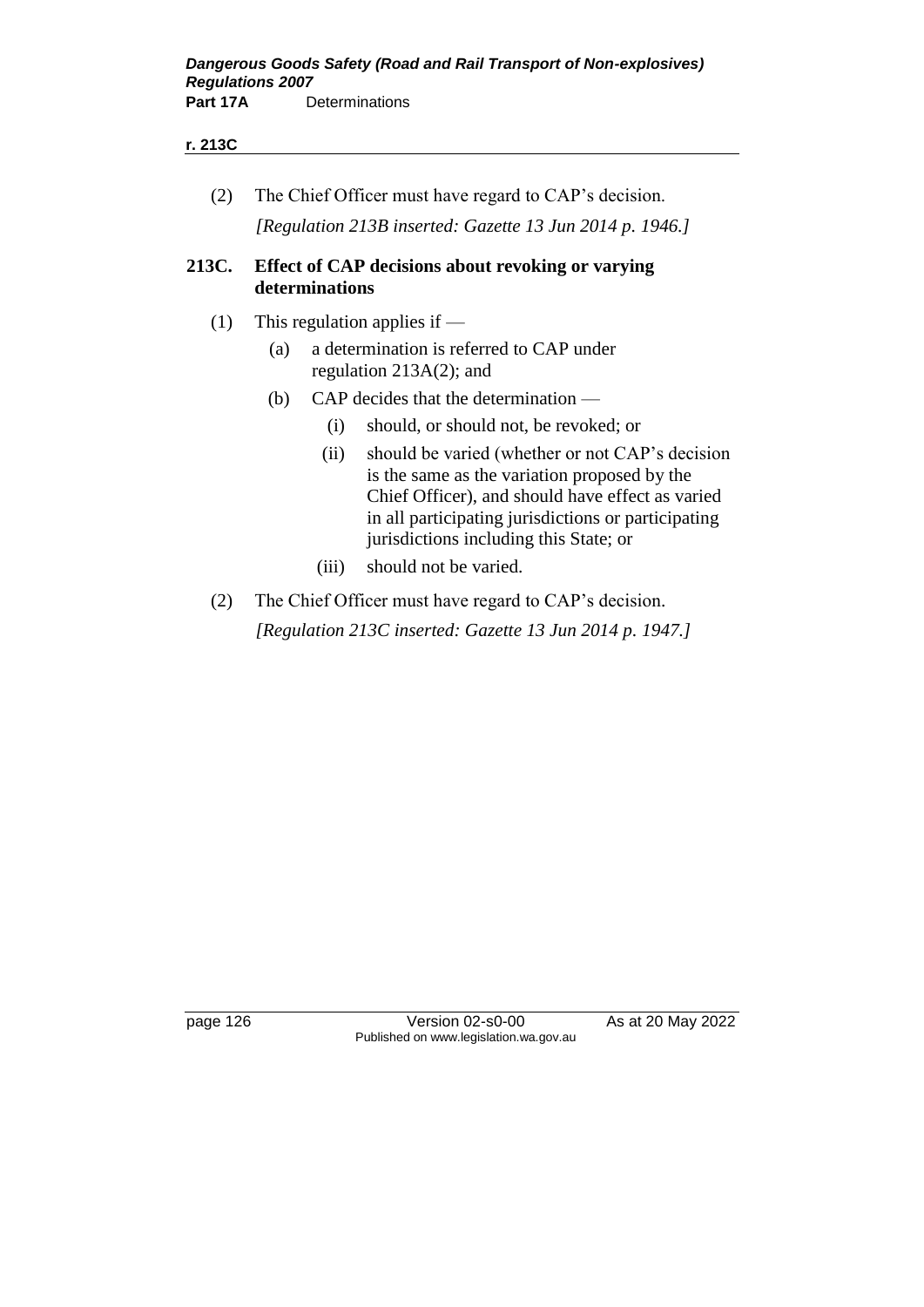# **Part 17 — Licences**

## **Division 1 — Preliminary**

#### **213. Term used: licensing authority**

In this Part —

*licensing authority* means —

- (a) the Chief Officer; or
- (b) a person authorised by the Chief Officer to grant and renew licences under this Part.

#### **214. Part additional to other laws**

This Part is in addition to any other law in force in this State about —

- (a) the licensing of drivers; or
- (b) the employment or engaging of drivers; or
- (c) the registration of vehicles; or
- (d) the transport of goods by road.

# **Division 2 — Principal duties under this Part**

## **215. Vehicles to be licensed (Act s. 14)**

 $(1)$  In this regulation —

*road tank vehicle* means a tank vehicle —

- (a) that is a road vehicle; and
- (b) with a tank or demountable tank with a capacity of more than 500 L that is filled or emptied while attached to the vehicle.
- (2) Except as provided in subregulation (5), a road tank vehicle used to transport dangerous goods on a road must be licensed under this Part to transport the goods.

*[(3), (4) deleted]*

As at 20 May 2022 Version 02-s0-00 page 127 Published on www.legislation.wa.gov.au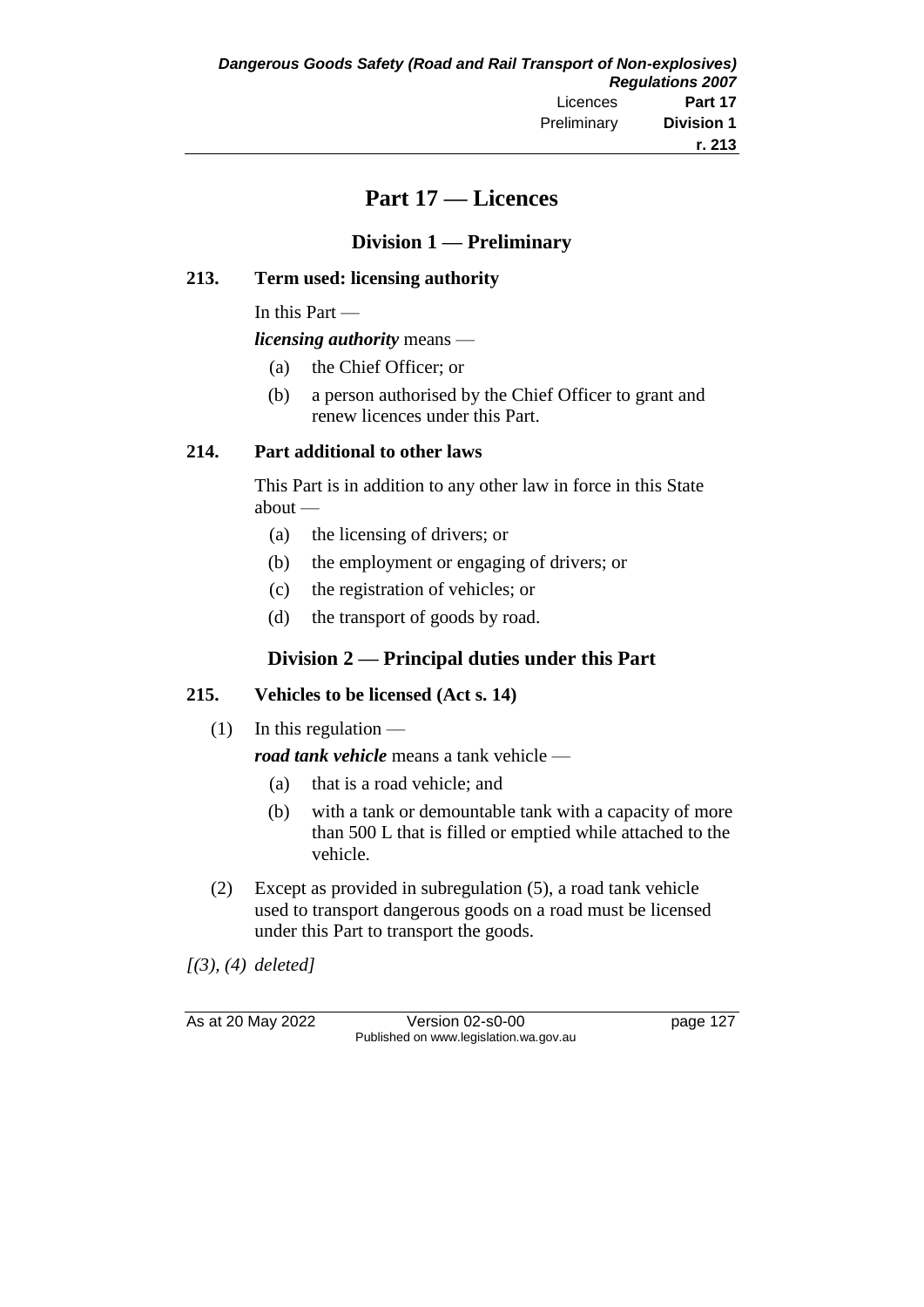(5) A road tank vehicle used to transport dangerous goods need not be licensed under this Part if a determination made under regulation 19 permits the vehicle that is not licensed under this Part to be used to transport the particular dangerous goods.

*[Regulation 215 amended: Gazette 22 Jun 2010 p. 2737-8; 3 Aug 2012 p. 3757; 13 Jun 2014 p. 1947; 8 Jan 2015 p. 132; 11 Jul 2017 p. 3830.]*

#### **216A. Some vehicles may be licensed even though not required to be licensed under this Part**

- (1) Even if a vehicle used to transport dangerous goods on a road is not required to be licensed under this Part, a licensing authority may grant or renew a dangerous goods vehicle licence for the vehicle if satisfied —
	- (a) the vehicle transports dangerous goods in another State or a Territory; and
	- (b) the vehicle is required to be licensed under the law of that place to transport the goods in that place; and
	- (c) a licence under the law of that place to transport the goods in that place would not be granted because the vehicle operates principally in this State.
- (2) A licensing authority must not grant or renew a dangerous goods vehicle licence for a vehicle referred to in subregulation (1) unless satisfied a licence under the law of the other State or the Territory to transport the goods in that place would be granted if the vehicle were operating principally in that place.

*[Regulation 216A inserted: Gazette 3 Aug 2012 p. 3758.]*

# **216. Drivers to be licensed (Act s. 15)**

- (1) Except as provided in subregulation (2), a person who drives a road vehicle transporting —
	- (a) dangerous goods in a receptacle with a capacity of more than 500 L; or

page 128 Version 02-s0-00 As at 20 May 2022 Published on www.legislation.wa.gov.au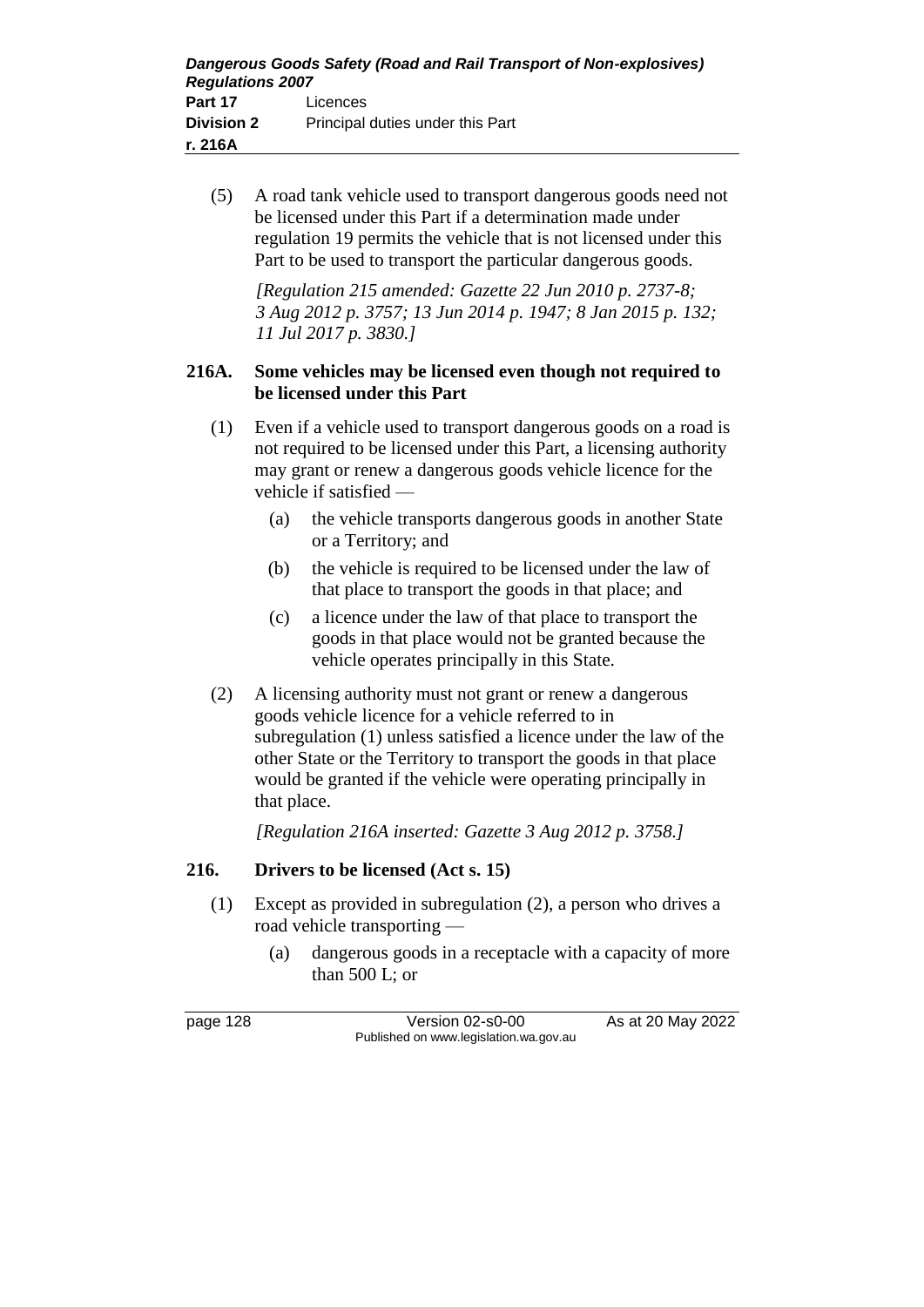(b) more than 500 kg of dangerous goods in a receptacle,

must be licensed under this Part to drive the vehicle.

- (2) A person who drives a road vehicle transporting dangerous goods need not be licensed under this Part if —
	- (a) the goods are transported in an IBC; and
	- (b) the IBC is not filled or emptied on the vehicle; and
	- (c) the total capacity of IBCs containing dangerous goods on the vehicle is not more than 3 000 L.

*[Regulation 216 amended: Gazette 22 Jun 2010 p. 2738.]*

# **217. Duty on consignors**

A person must not consign dangerous goods for transport in or on a road vehicle if —

- (a) the vehicle is required to be licensed under this Part to transport the goods; and
- (b) the person knows, or ought reasonably to know, that the vehicle is not so licensed.

Penalty: a fine of \$10 000.

# **Division 3 — Dangerous goods driver licences**

## **218. Applications for licences**

- (1) A person resident in this State who is not the holder of a dangerous goods driver licence or a corresponding dangerous goods driver licence may apply to a licensing authority for a dangerous goods driver licence if the person holds a driver licence (other than a provisional licence).
- (2) The application must be accompanied by the following
	- (a) the driver licence evidence required by regulation 219;
	- (b) the competency evidence required by regulation 220;
	- (c) the medical fitness evidence required by regulation 221;

As at 20 May 2022 Version 02-s0-00 Page 129 Published on www.legislation.wa.gov.au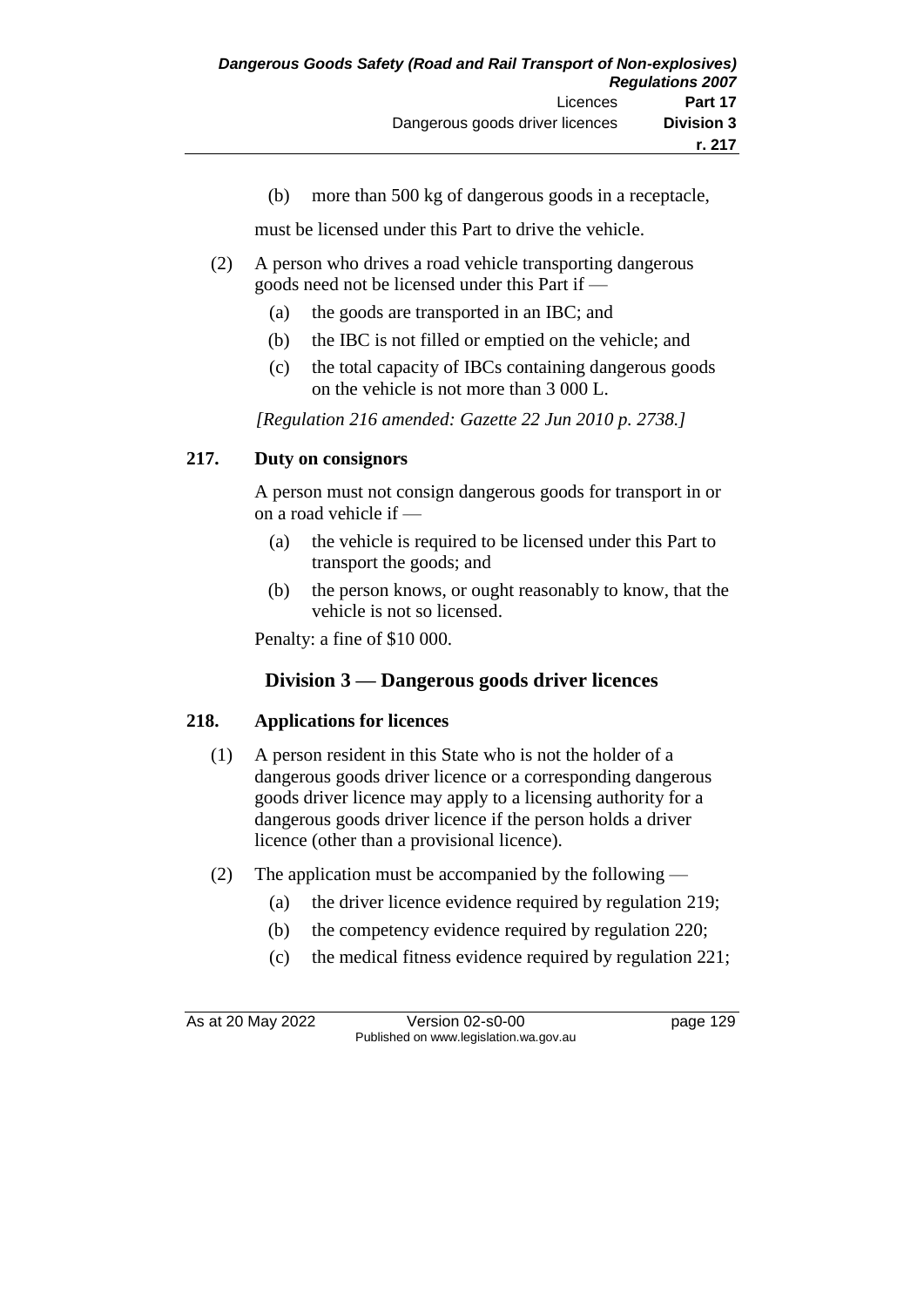- (d) 1 recent photograph of the applicant's face and shoulders;
- (e) if a fee is prescribed for the application the prescribed fee.

*[Regulation 218 amended: Gazette 17 Nov 2015 p. 4700; 11 Jul 2017 p. 3830.]*

## **219. Required driver licence evidence**

- (1) The following documents are required as driver licence evidence for an application for a dangerous goods driver licence or for renewal of a dangerous goods driver licence —
	- (a) an extract of entries about the applicant in the driving licences register kept by the driver licensing authority in each State and Territory where the applicant has held a licence to drive, certified by the authority not more than 6 months before the day on which the application is made; and
	- $(b)$  either
		- (i) the document mentioned in subregulation (2); or
		- (ii) the authorisation mentioned in subregulation (3).
- (2) For subregulation  $(1)(b)(i)$ , the document is a copy of the records of any conviction of the applicant for a driving offence, certified by the appropriate authority of the State or Territory where the applicant was convicted.
- (3) For subregulation  $(1)(b)(ii)$ , the authorisation is the authorisation by the applicant for the licensing authority to have access to —
	- (a) entries about the applicant in the driving licences register kept by the driver licensing authority of any State or Territory; and
	- (b) records of any conviction of the applicant for a driving offence in any State or Territory.

*[Regulation 219 amended: Gazette 17 Nov 2015 p. 4700.]*

page 130 Version 02-s0-00 As at 20 May 2022 Published on www.legislation.wa.gov.au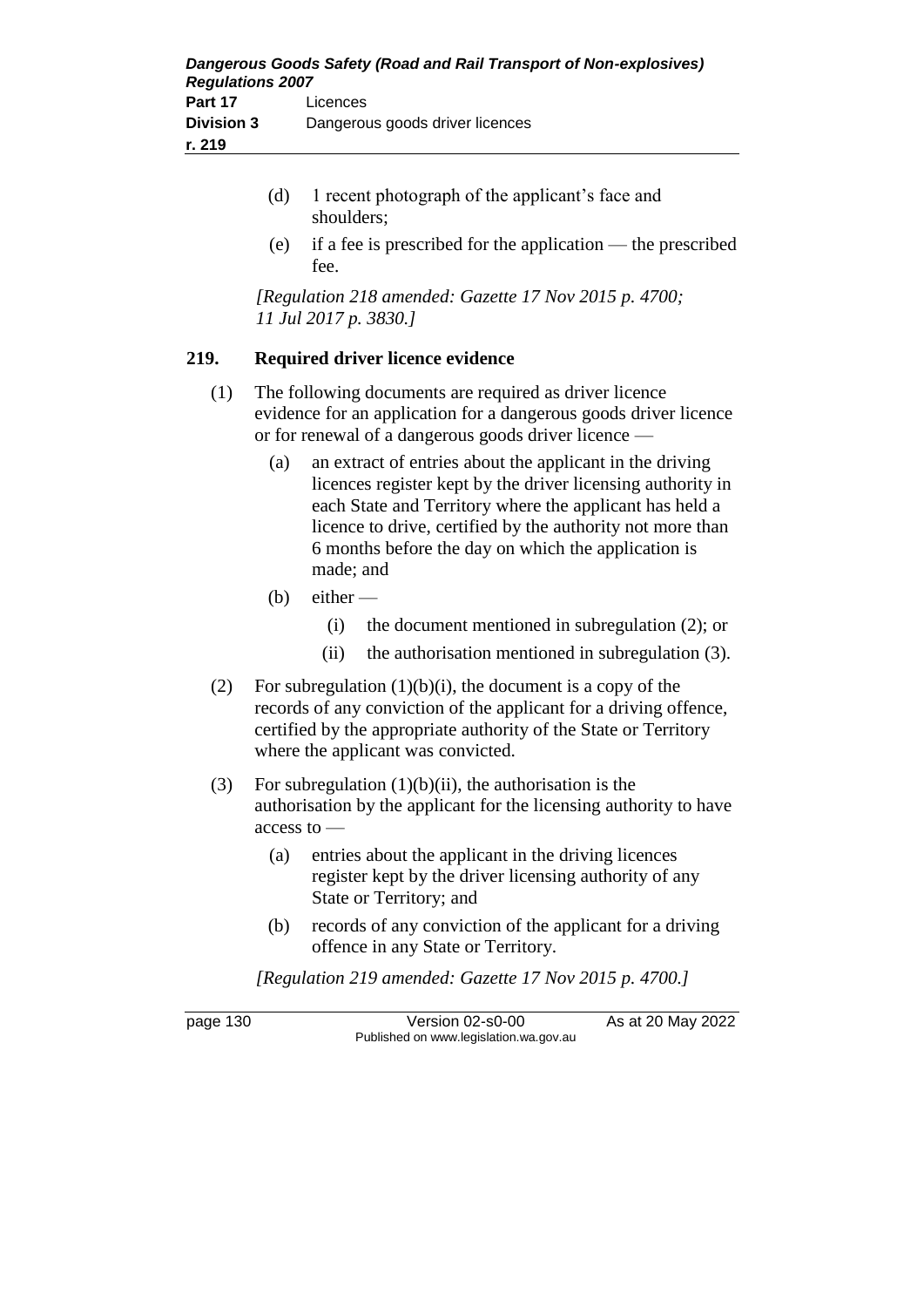## **220. Required competency evidence**

The document required as competency evidence for an application for a dangerous goods driver licence or for renewal of a dangerous goods driver licence is —

- (a) a certificate issued by a person who conducted an approved test or approved training course, stating that the applicant passed the test or completed the course not more than 6 months before the day on which the application is made; or
- (b) other written evidence that the applicant passed an approved test or completed an approved training course not more than 6 months before the day on which the application is made.

## **221. Required medical fitness evidence**

The document required as medical fitness evidence for an application for a dangerous goods driver licence or for renewal of a dangerous goods driver licence is a certificate that —

- (a) is about the applicant's medical fitness to drive a road vehicle; and
- (b) is issued by a registered medical practitioner who examined the applicant not more than 6 months before the day on which the application is made; and
- (c) states that the medical practitioner examined and passed the applicant in accordance with the set of medical standards described as the commercial standards in *Assessing Fitness to Drive for commercial and private vehicle drivers*, Fifth Edition 2016, published by Austroads Ltd (ISBN 987-1-925451-10-8).

*[Regulation 221 amended: Gazette 3 Aug 2012 p. 3758; 11 Jul 2017 p. 3830.]*

As at 20 May 2022 Version 02-s0-00 page 131 Published on www.legislation.wa.gov.au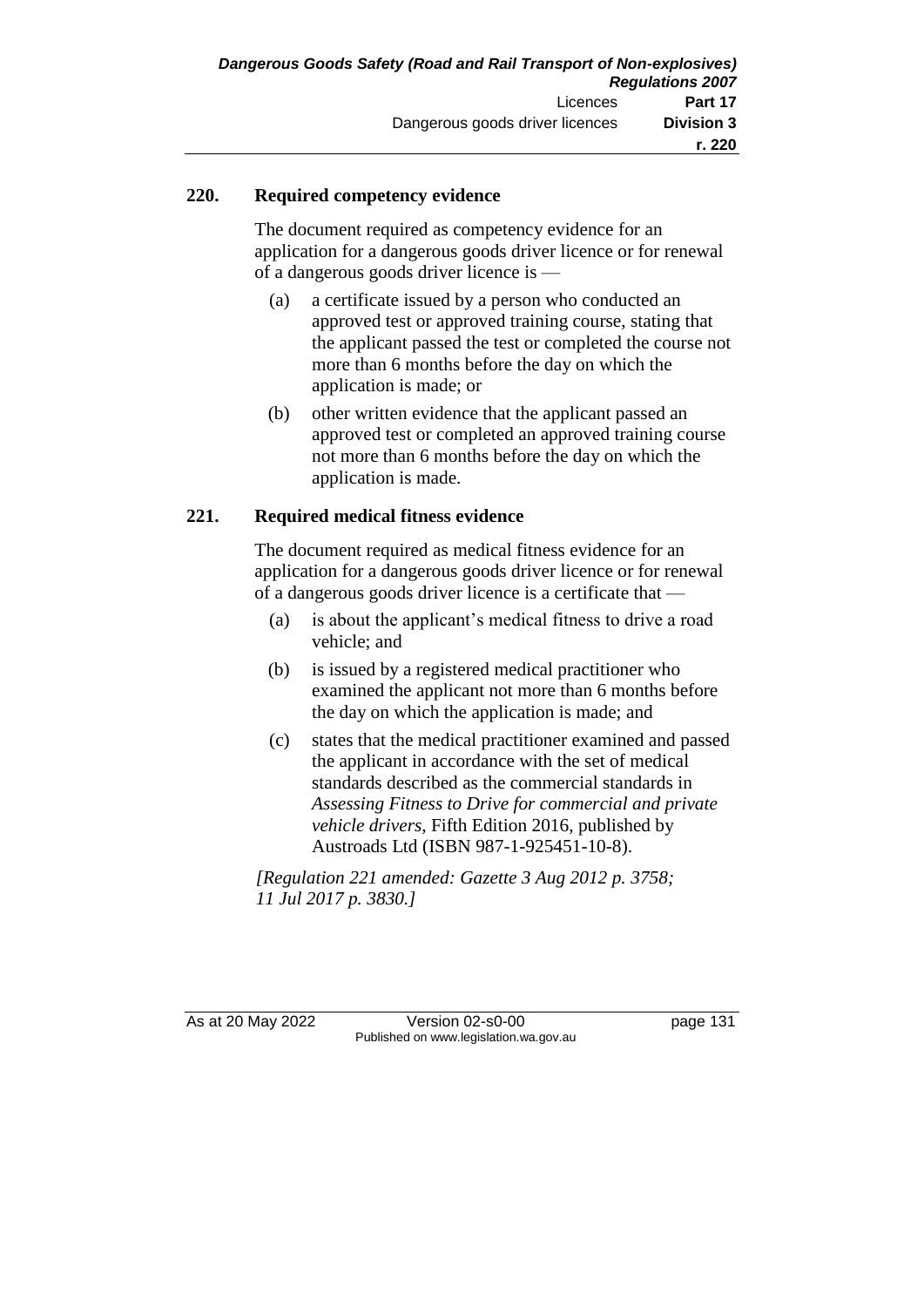#### **222. Grant of dangerous goods driver licences**

- (1) Subject to subregulation (2), a licensing authority must grant a dangerous goods driver licence if an application for the licence is made to the authority in accordance with regulation 218.
- (2) The licensing authority must not grant the licence if
	- (a) in the 5 years before the day on which the application is made —
		- (i) the applicant has been found guilty by a court in Australia of an offence that makes the applicant unsuitable to be the driver of a vehicle transporting dangerous goods; or
		- (ii) the applicant's driver licence has been cancelled or suspended on a ground that makes the applicant unsuitable to be the driver of a vehicle transporting dangerous goods;
		- or
	- (b) the applicant is prohibited by a court order from involvement in the transport of dangerous goods by road.
- (3) If the licensing authority refuses to grant a dangerous goods driver licence, it must inform the applicant in writing of the refusal and of the reasons for the refusal.

## **223. Applications for renewal of licences**

- (1) A person who holds a dangerous goods driver licence may apply to the licensing authority for renewal of the licence.
- (2) The application must be accompanied by the following
	- (a) the driver licence evidence required by regulation 219;
	- (b) the competency evidence required by regulation 220;
	- (c) the medical fitness evidence required by regulation 221;

page 132 Version 02-s0-00 As at 20 May 2022 Published on www.legislation.wa.gov.au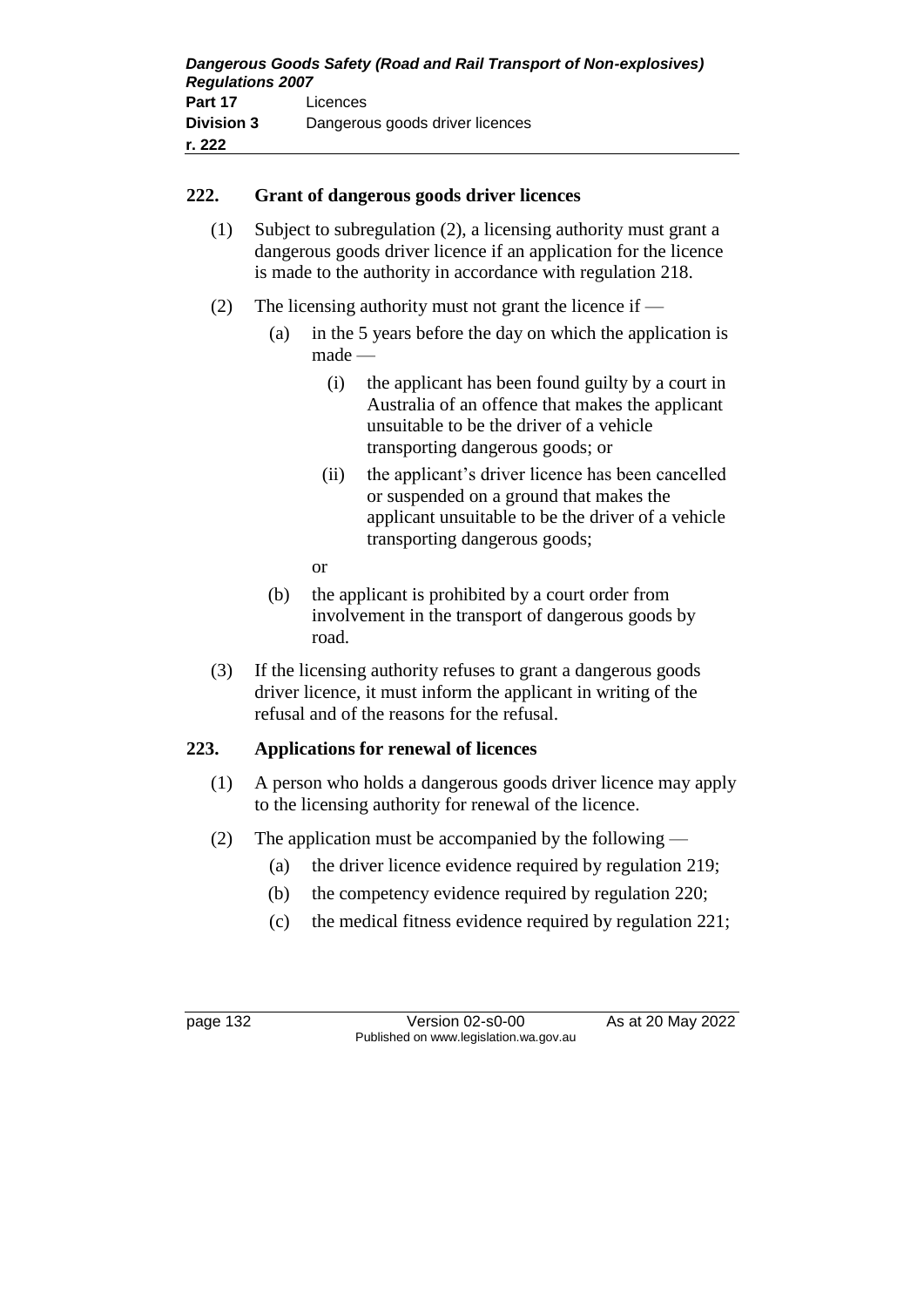- (d) 2 photographs of the applicant of a size suitable for passports that were taken in the 6 months before the day on which the application is made;
- (e) if a fee is prescribed for the application the prescribed fee.
- (3) The application must be made within 3 months before the licence expires.

# **224. Renewal of licences**

- (1) Subject to subregulation (2), a licensing authority must renew a dangerous goods driver licence if an application for renewal of the licence is made to the licensing authority in accordance with regulation 223.
- (2) The licensing authority must not renew the licence if
	- (a) while the licence had effect
		- (i) the applicant was found guilty by a court in Australia of an offence that makes the applicant unsuitable to be the driver of a vehicle transporting dangerous goods; or
		- (ii) the applicant's driver licence was cancelled or suspended on a ground that makes the applicant unsuitable to be the driver of a vehicle transporting dangerous goods;
		- or
	- (b) the applicant is prohibited by a court order from involvement in the transport of dangerous goods by road.
- (3) If the licensing authority refuses to renew a dangerous goods driver licence, the authority must inform the applicant in writing of the refusal and of the reasons for the refusal.

As at 20 May 2022 Version 02-s0-00 Page 133 Published on www.legislation.wa.gov.au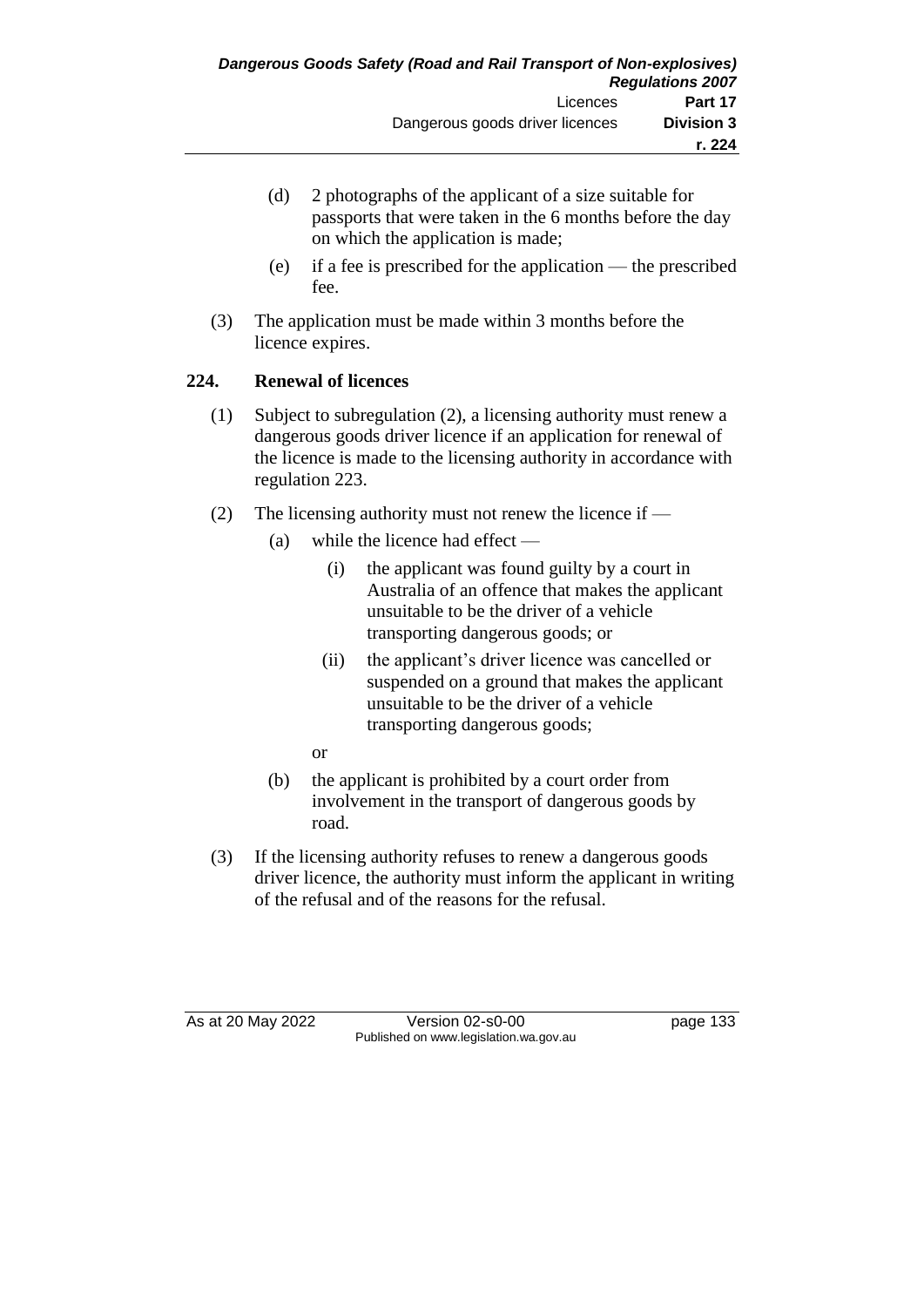#### **225. Licence periods**

- (1) A dangerous goods driver licence takes effect on the day on which the licence is granted or a later day specified in the licence.
- (2) A dangerous goods driver licence is granted for the period specified in the licence, being a period of not longer than 5 years.
- (3) If an application for a renewal of the licence is not decided on or before the date on which the licence expires under subregulation (2) or (5) (the *expiry date*), the licence has effect after the expiry date until the licensing authority renews, or refuses to renew, the licence, unless in the meantime the licence is cancelled or the application is withdrawn.
- (4) A renewal of a licence takes effect on the day after the expiry date.
- (5) A dangerous goods driver licence is renewed for the period specified in the renewed licence, being a period of not longer than 5 years.

*[Regulation 225 amended: Gazette 3 Aug 2012 p. 3758.]*

## **226. Licence conditions**

- (1) A licensing authority may grant or renew a dangerous goods driver licence subject to any of the conditions mentioned in subregulations (3) and (4).
- (2) A condition to which the licence is subject must be stated in the licence.
- (3) The licence may include conditions about
	- (a) the dangerous goods that may or may not be transported in or on a road vehicle driven by the licensee; and

page 134 Version 02-s0-00 As at 20 May 2022 Published on www.legislation.wa.gov.au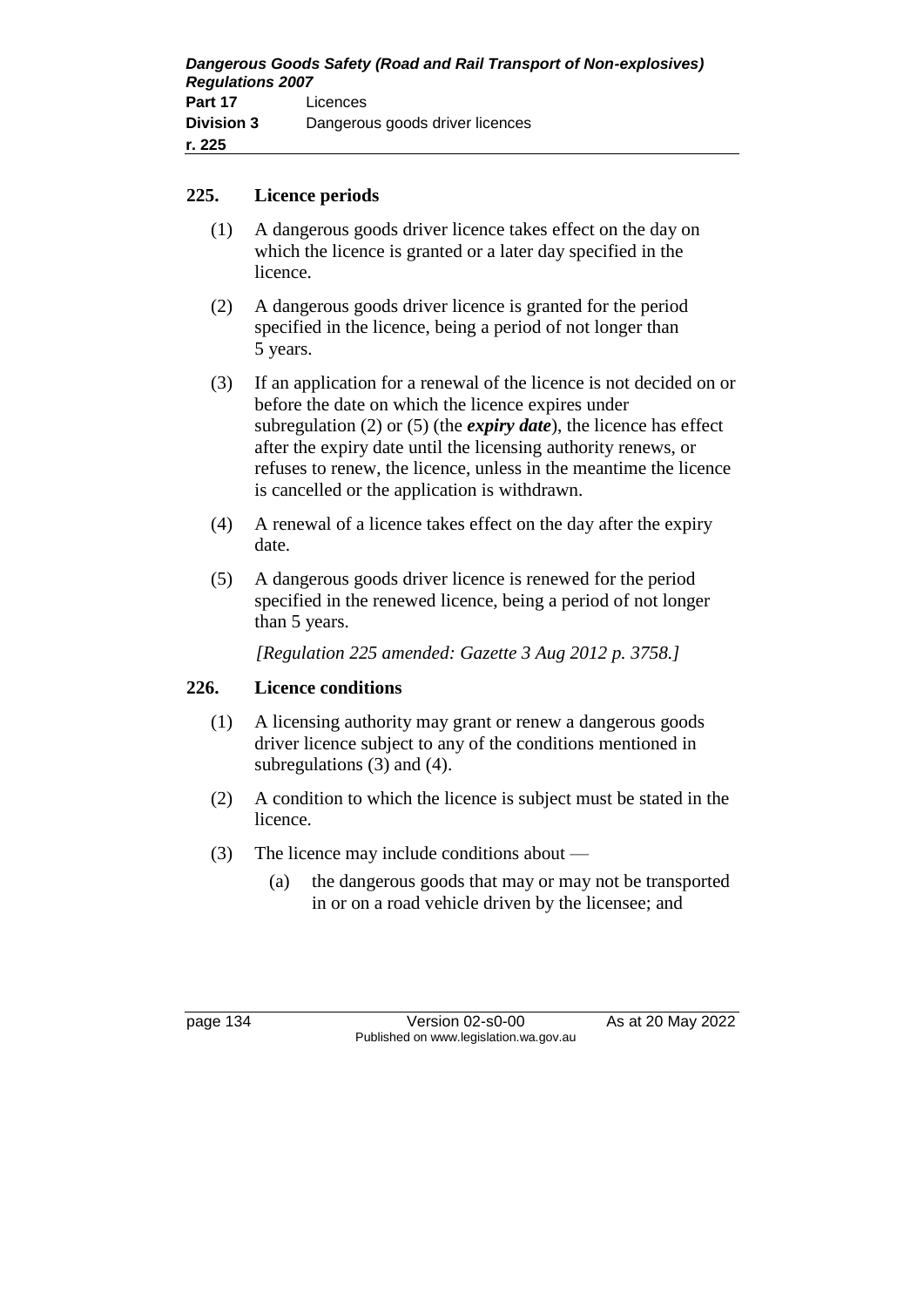- (b) the containers that may or may not be used to transport dangerous goods in or on a road vehicle driven by the licensee; and
- (c) the road vehicles that may be driven by the licensee in transporting dangerous goods; and
- (d) the areas where the licensee may or may not drive a road vehicle transporting dangerous goods or particular dangerous goods; and
- (e) the supervision of the licensee when driving a road vehicle transporting dangerous goods.
- (4) The licence may include any other condition necessary for the safe transport of dangerous goods by road.

# **227. Additional condition**

- (1) It is a condition of a dangerous goods driver licence that a licensing authority may, by written notice given to the licensee, require the licensee to produce to the authority a certificate  $that -$ 
	- (a) is about the licensee's medical fitness to drive a road vehicle; and
	- (b) is issued by a registered medical practitioner who examined the licensee not more than 6 months before the day on which the certificate is given to the authority; and
	- (c) states that the medical practitioner examined and passed the applicant in accordance with the set of medical standards described as the commercial standards in *Assessing Fitness to Drive for commercial and private vehicle drivers*, Fifth Edition 2016, published by Austroads Ltd (ISBN 987-1-925451-10-8).
- (2) The written notice must specify a period of at least 2 months after the day on which the notice is received by the licensee within which the licensee must produce the certificate.

As at 20 May 2022 Version 02-s0-00 page 135 Published on www.legislation.wa.gov.au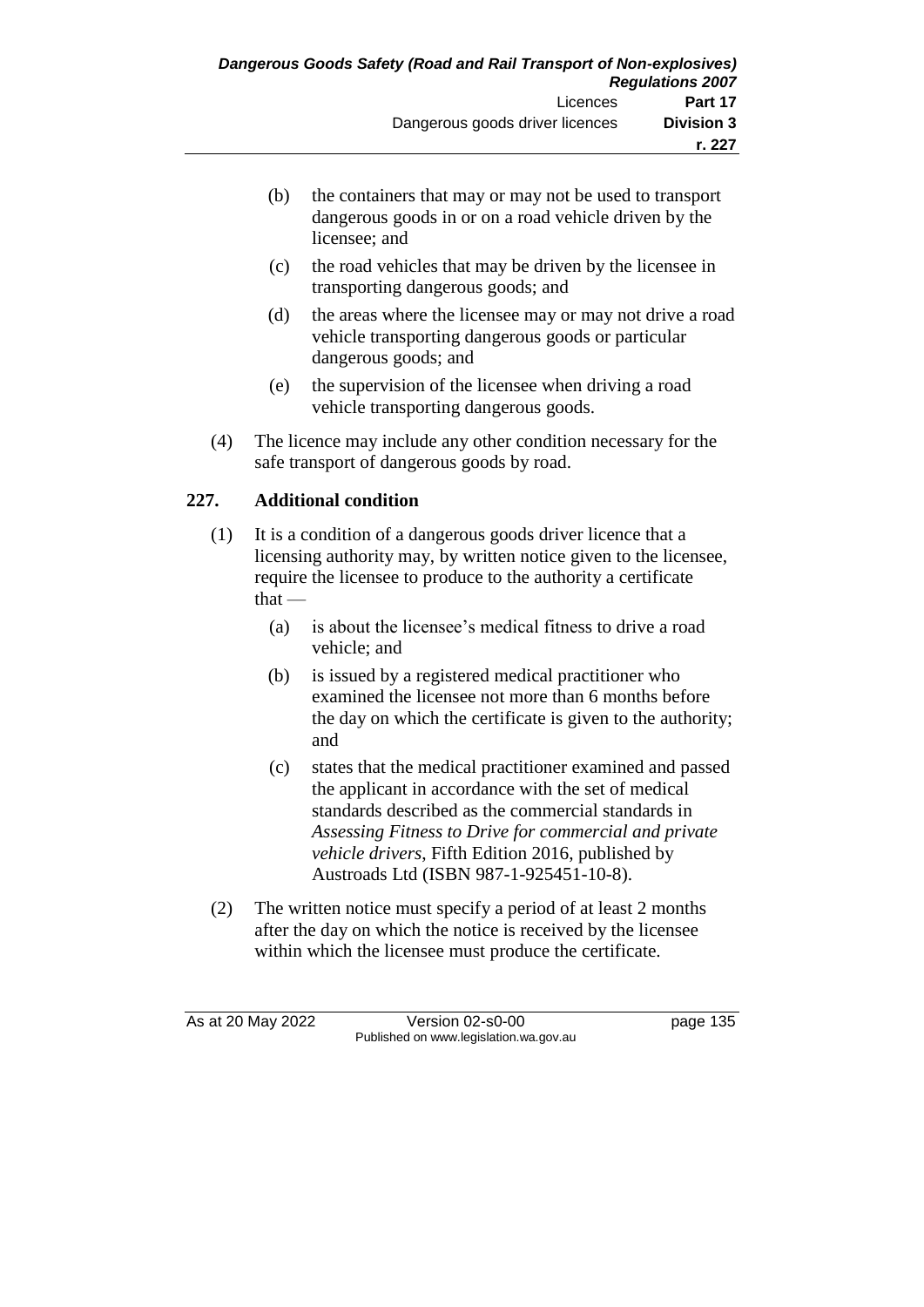(3) A licensing authority must not give written notice under this regulation if the dangerous goods driver licence is due to expire in less than 4 months.

*[Regulation 227 amended: Gazette 3 Aug 2012 p. 3759; 11 Jul 2017 p. 3831.]*

## **228. Grounds for cancelling, suspending or varying licences**

- (1) A licensing authority may cancel, suspend or vary a dangerous goods driver licence if the application for the licence or for renewal of the licence —
	- (a) did not comply with these regulations; or
	- (b) was false or misleading in a material respect.
- (2) A licensing authority may cancel, suspend or vary a dangerous goods driver licence if the licensee is unsuitable to continue to be the driver of a road vehicle transporting dangerous goods because —
	- (a) the licensee has contravened
		- (i) a provision of the Act or these regulations; or
		- (ii) a provision of the law in force in another participating jurisdiction corresponding to a provision referred to in subparagraph (i);
		- or
	- (b) the licensee has been found guilty by a court in Australia of an offence; or
	- (c) the licensee's driver licence is cancelled or suspended; or
	- (d) the licensee is suffering from a medical condition or has a physical or mental disability.

page 136 Version 02-s0-00 As at 20 May 2022 Published on www.legislation.wa.gov.au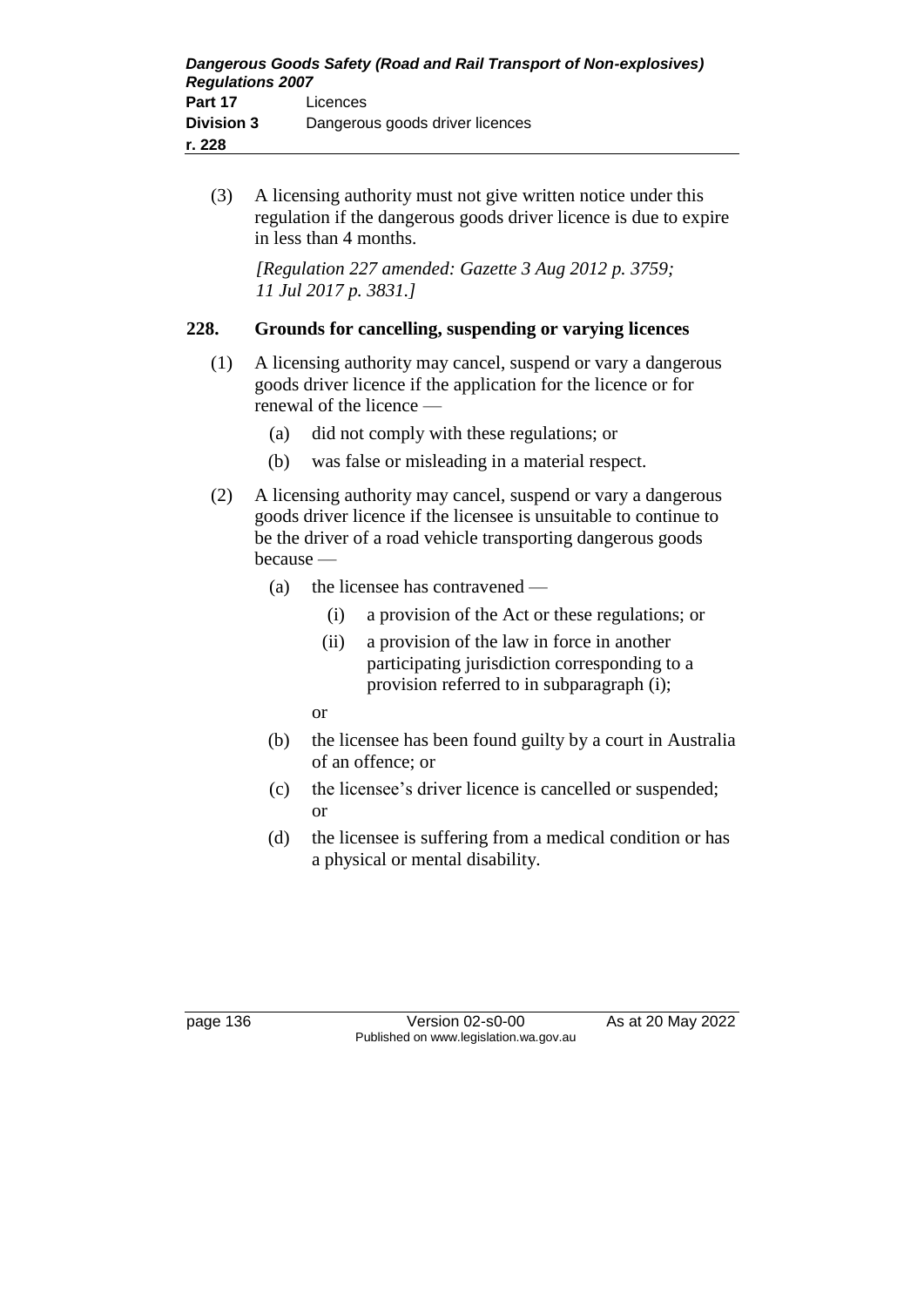# **Division 4 — Dangerous goods vehicle licences**

#### **229. Terms used**

In this Division —

*converter dolly* has the meaning given in the *Road Traffic (Vehicles) Regulations 2014* regulation 3;

*vehicle* does not include —

- (a) a prime mover; or
- (b) a converter dolly.

*[Regulation 229 amended: Gazette 11 Jul 2017 p. 3831.]*

## **230. Applications for licences**

- (1) A person may apply to a licensing authority for a dangerous goods vehicle licence for a road vehicle —
	- (a) used, or intended to be used, in transporting dangerous goods; and
	- (b) for which the person does not hold a dangerous goods vehicle licence; and
	- (c) in respect of which the person has been granted a vehicle licence under the *Road Traffic (Vehicles) Act 2012*  Part 2.
- (2) The application must include the following information
	- (a) the registration number, make and type of the road vehicle;
	- (b) the type of dangerous goods intended to be transported in or on the road vehicle;
	- (c) if the applicant holds a dangerous goods vehicle licence for another vehicle — the number of the other dangerous goods vehicle licence.
- (3) The application must be accompanied by a copy of the vehicle licence granted under the *Road Traffic (Vehicles) Act 2012*  Part 2 for the road vehicle.

As at 20 May 2022 Version 02-s0-00 Page 137 Published on www.legislation.wa.gov.au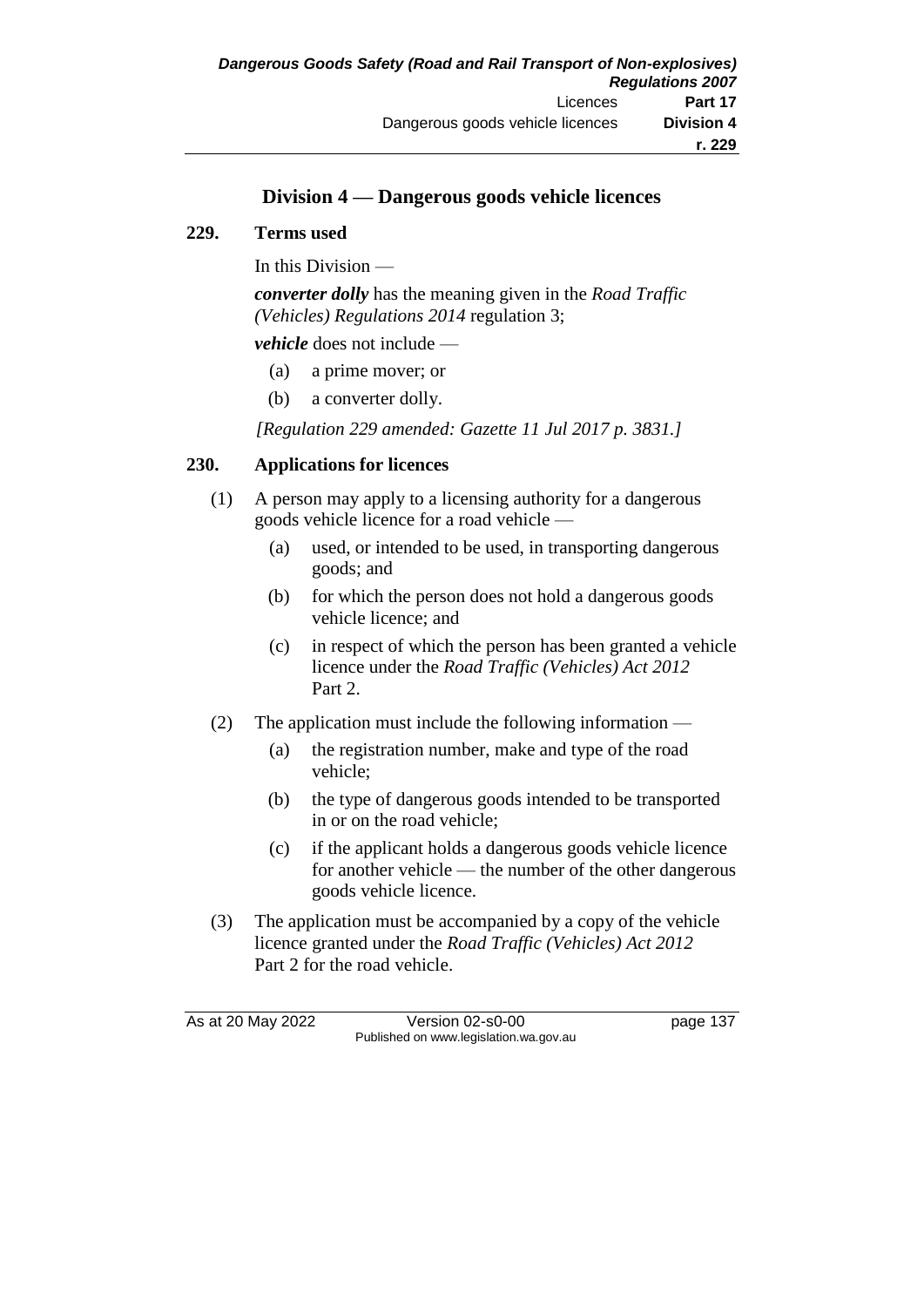- (4) If a fee is prescribed for the application, the application must be accompanied by the prescribed fee.
- (5) An application may be made for licences for 2 or more road vehicles in the same form.

*[Regulation 230 amended: Gazette 8 Jan 2015 p. 132.]*

## **231. Additional information and inspections**

- (1) A licensing authority may, by written notice, require an applicant for a dangerous goods vehicle licence, or for renewal of a dangerous goods vehicle licence, for a road vehicle —
	- (a) to give to the authority, or to someone nominated by the authority, any additional information necessary for a proper consideration of the application; and
	- (b) to make the road vehicle available for inspection by the authority, or by someone nominated by the authority, at a specified place and time.
- (2) A person who inspects a road vehicle for the licensing authority must give a report of the inspection to the authority as soon as practicable after the inspection.
- (3) The licensing authority must give a copy of any report of an inspection to the applicant if the applicant asks for it.

## **232. Grant of dangerous goods vehicle licences**

- (1) Subject to subregulation (3), a licensing authority must grant a dangerous goods vehicle licence for a road vehicle if -
	- (a) an application for the licence is made to the authority in accordance with regulation 230; and
	- (b) the applicant has complied with any requirement made under regulation 231 in relation to the application; and
	- (c) the road vehicle is suitable to transport each type of dangerous goods intended to be transported in or on the road vehicle.

page 138 Version 02-s0-00 As at 20 May 2022 Published on www.legislation.wa.gov.au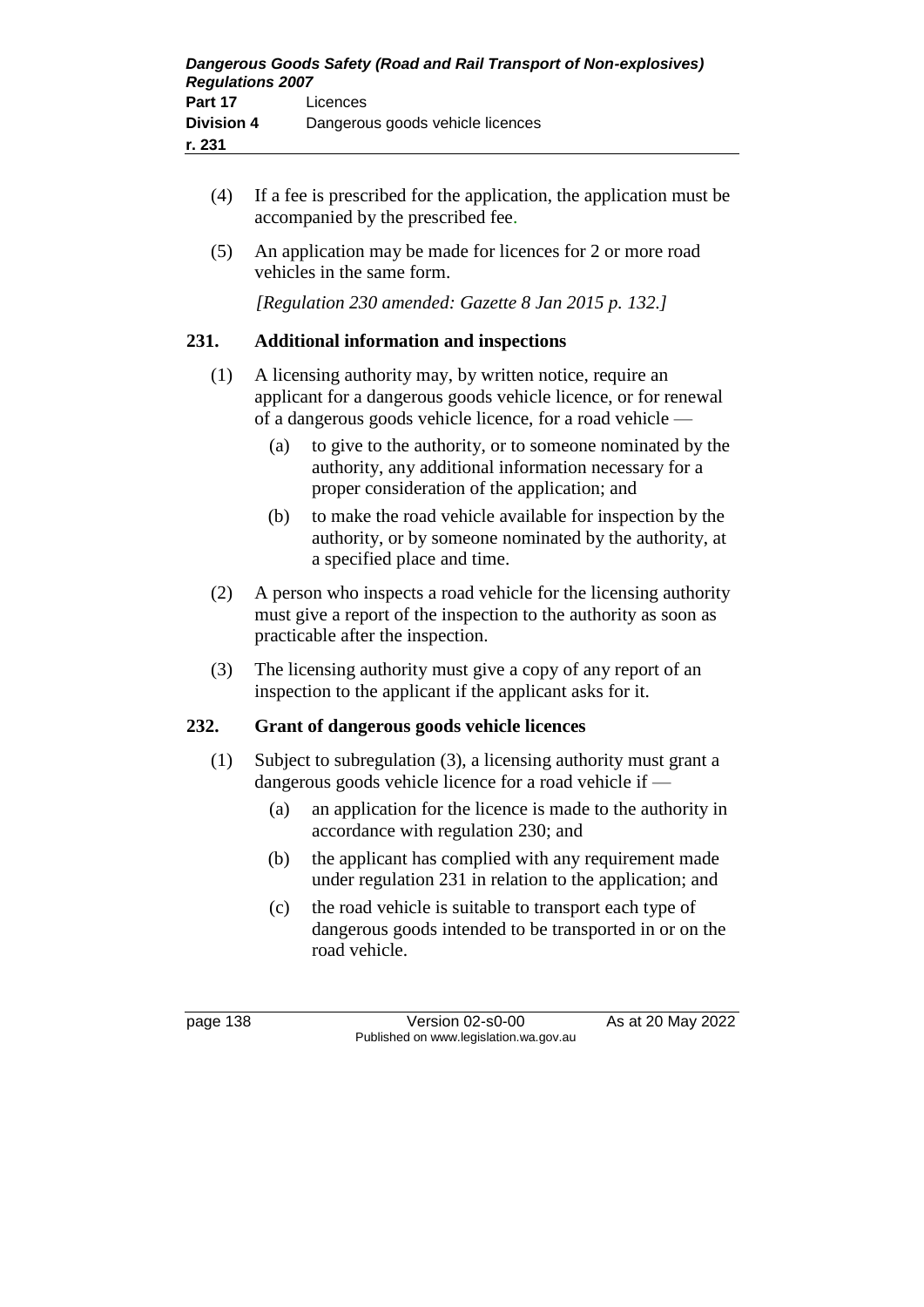- (2) Without limiting subregulation  $(1)(c)$ , if a road vehicle is intended for use in the transport of dangerous goods in the form of a liquid or gas using a tank that forms part of the vehicle or is attached to the vehicle, the vehicle is suitable only if —
	- (a) the tank is an approved tank; and
	- (b) the vehicle complies with the requirements of the ADG Code Chapters 4.4 and 6.9 applying to road vehicles for use in transporting dangerous goods in the form of a liquid or gas.
- (3) The licensing authority must not grant a licence if the applicant is prohibited by a court order from involvement in the transport of dangerous goods by road.
- (4) The licensing authority may issue a single dangerous goods vehicle licence for more than one road vehicle.
- (5) If the licensing authority refuses to grant a dangerous goods vehicle licence, the authority must inform the applicant in writing of the refusal and of the reasons for the refusal.

# **233. Applications for renewal of licences**

- (1) A person who holds a dangerous goods vehicle licence for a road vehicle may apply to the licensing authority for renewal of the licence.
- (2) The application must include the information required under subregulation 230(2) for an application for a dangerous goods vehicle licence for the road vehicle.
- (3) If a fee is prescribed for the application, the application must be accompanied by the prescribed fee.
- (4) The application must be made within 3 months before the licence expires.

As at 20 May 2022 Version 02-s0-00 page 139 Published on www.legislation.wa.gov.au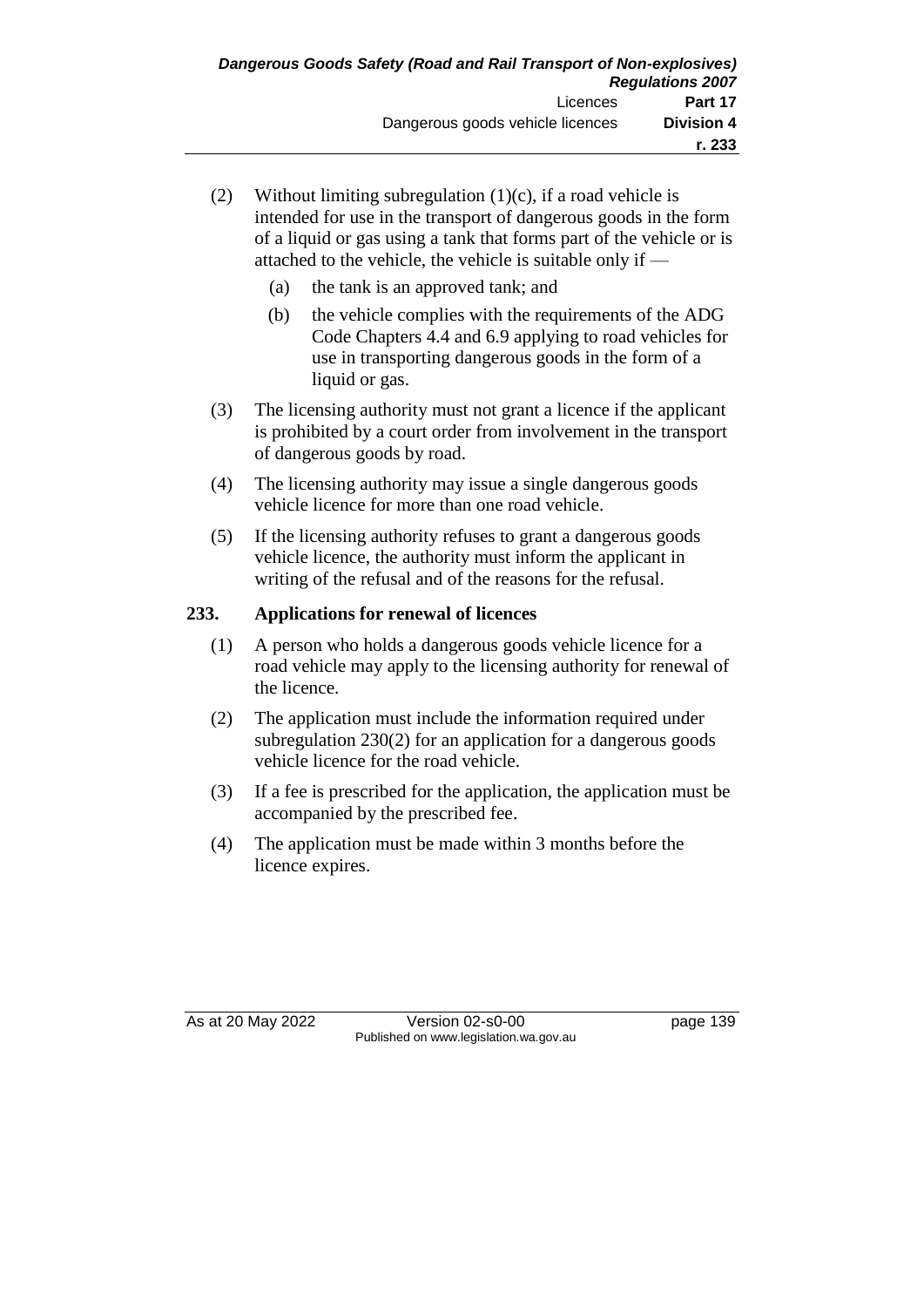#### **234. Renewal of licences**

- (1) Subject to subregulation (3), a licensing authority must renew a dangerous goods vehicle licence for a road vehicle if —
	- (a) an application for renewal of the licence is made to the authority in accordance with regulation 233; and
	- (b) the applicant has complied with any requirement made under regulation 231 in relation to the application; and
	- (c) the road vehicle is suitable to transport each type of dangerous goods intended to be transported in or on the road vehicle.
- (2) Without limiting subregulation  $(1)(c)$ , if a road vehicle is intended for use in the transport of dangerous goods in the form of a liquid or gas using a tank that forms part of the vehicle or is attached to the vehicle, the vehicle is suitable only if —
	- (a) the tank is an approved tank; and
	- (b) the vehicle complies with the requirements of the ADG Code Chapters 4.4 and 6.9 applying to road vehicles for use in transporting dangerous goods in the form of a liquid or gas.
- (3) The licensing authority must not renew the licence if the applicant is prohibited by a court order from involvement in the transport of dangerous goods by road.
- (4) The licensing authority may issue a single dangerous goods vehicle licence for more than one road vehicle.
- (5) If the licensing authority refuses to renew a dangerous goods vehicle licence, the authority must inform the applicant in writing of the refusal and of the reasons for the refusal.

## **235. Licence periods**

(1) A dangerous goods vehicle licence takes effect on the day on which the licence is granted or a later day specified in the licence.

page 140 Version 02-s0-00 As at 20 May 2022 Published on www.legislation.wa.gov.au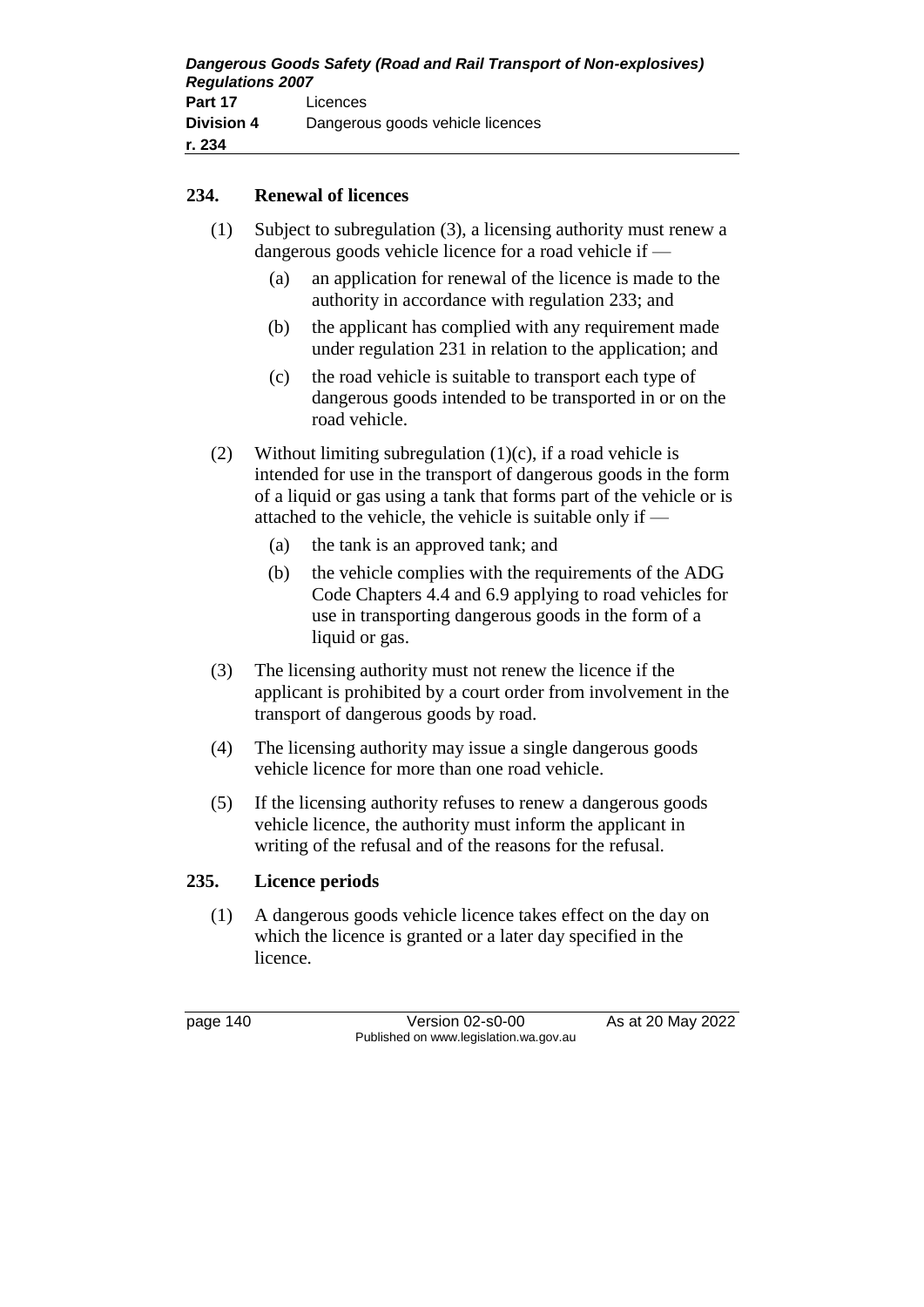- (2) A dangerous goods vehicle licence is granted for the period specified in the licence, being a period of not longer than 5 years.
- (3) If an application for a renewal of the licence is not decided on or before the date on which the licence expires under subregulation (2) or (5) (the *expiry date*), the licence has effect after the expiry date until the licensing authority renews, or refuses to renew, the licence, unless in the meantime the licence is cancelled or the application is withdrawn.
- (4) A renewal of a licence takes effect on the day after the expiry date.
- (5) A dangerous goods vehicle licence is renewed for the period specified in the renewed licence, being a period of not longer than 5 years.

*[Regulation 235 amended: Gazette 3 Aug 2012 p. 3759.]*

# **236. Licence conditions**

- (1) A licensing authority may grant or renew a dangerous goods vehicle licence subject to any of the conditions mentioned in subregulations (3) and (4).
- (2) A condition to which the licence is subject must be stated in the licence.
- (3) The licence may include conditions about
	- (a) the dangerous goods that may or may not be transported in or on the road vehicle; and
	- (b) the areas where the road vehicle may or may not be used to transport dangerous goods or particular dangerous goods; and
	- (c) the inspections of the road vehicle (if any) that are required.
- (4) The licence may include any other condition necessary for the safe transport of dangerous goods by road.

As at 20 May 2022 Version 02-s0-00 page 141 Published on www.legislation.wa.gov.au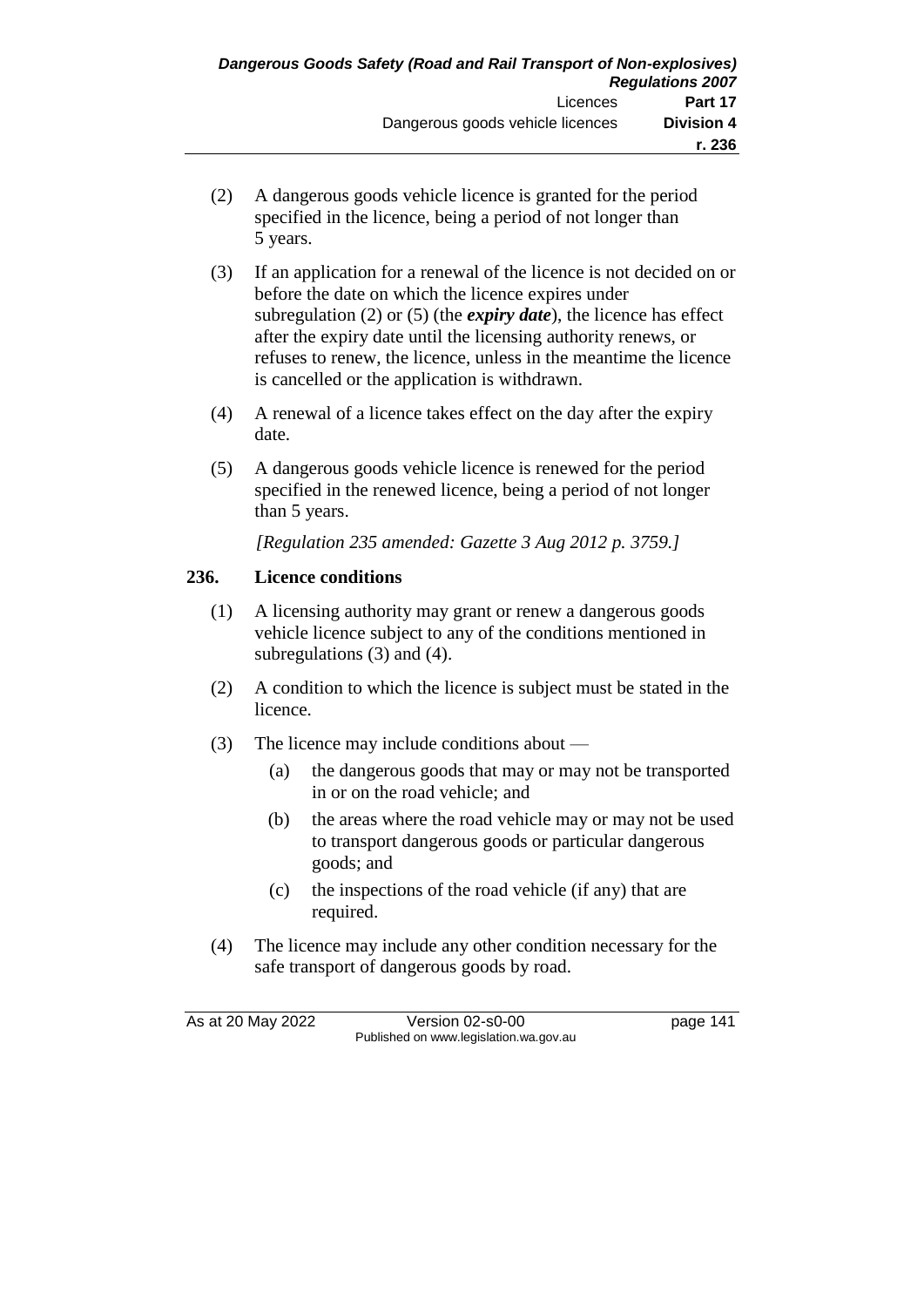#### **237. Disposal and transfer of licensed vehicles**

 $(1)$  In this regulation —

*business transfer*, in respect of a vehicle, means a transfer of the title to the vehicle as part of a transfer in ownership of the business in which the vehicle is used and is to continue to be used;

*licensed vehicle* means a vehicle for which a dangerous goods vehicle licence is in force.

(2) Within 21 days after transferring possession or otherwise disposing of a licensed vehicle (otherwise than by way of a business transfer) (the *disposed vehicle*), the person who holds the licence for the vehicle must give, to the licensing authority, notice of the disposal.

Penalty: a fine of \$1 500.

(3) If the licence for the disposed vehicle also relates to another vehicle, the person who holds the licence for the vehicle must attach the licence to the notice of the disposal.

Penalty: a fine of \$1 500.

- (4) If the licence for the vehicle does not relate to another vehicle, the person who holds the licence for the vehicle must —
	- (a) attach the licence to the notice of the disposal; or
	- (b) destroy it and, if required by the licensing authority, provide sufficient evidence to show that this has been done.

Penalty: a fine of \$1 500.

- (5) On receipt of a licence for a disposed vehicle, the licensing authority must —
	- (a) if the licence also relates to another vehicle
		- (i) amend the licence by omitting reference to the disposed vehicle; and

page 142 Version 02-s0-00 As at 20 May 2022 Published on www.legislation.wa.gov.au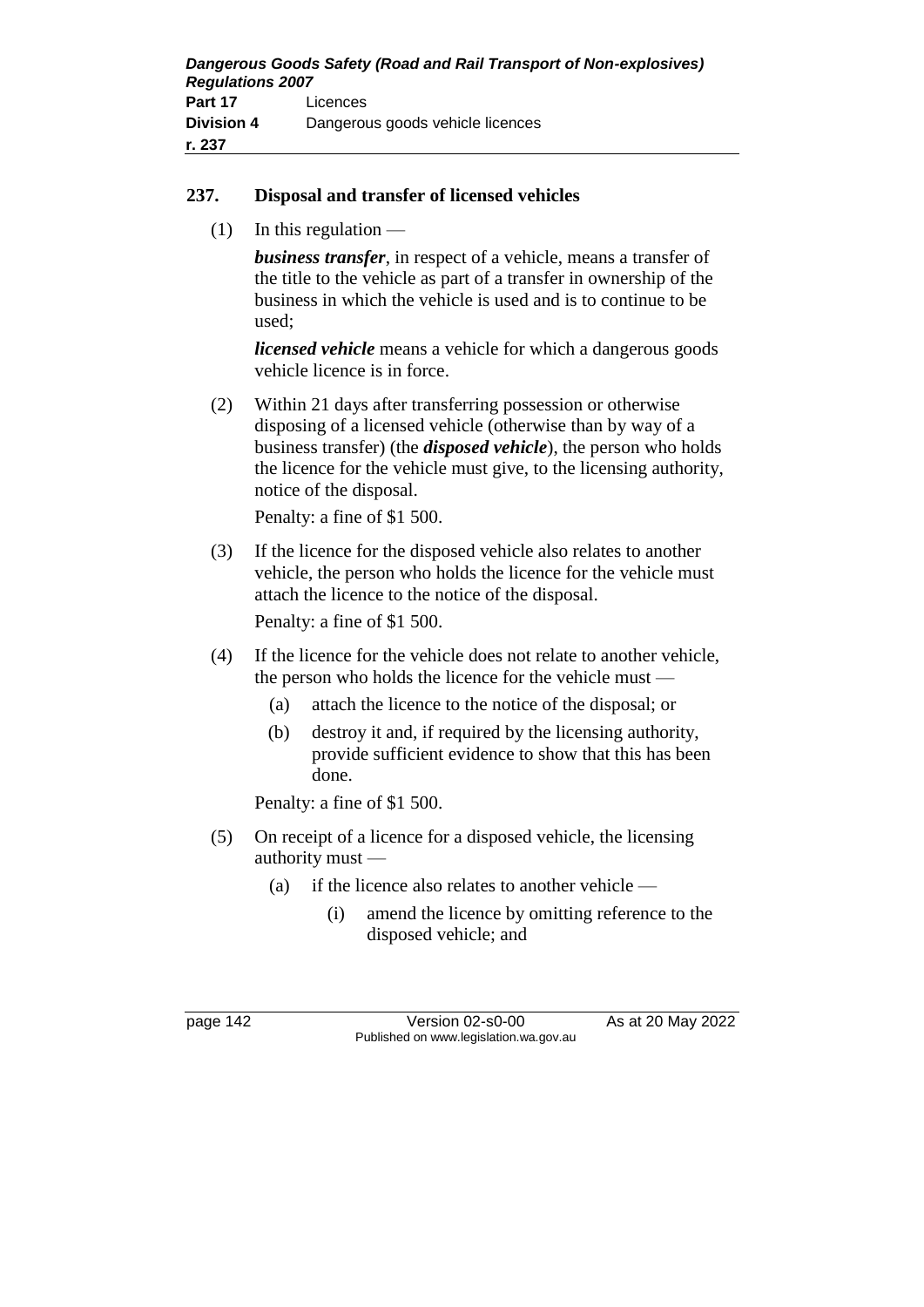- (ii) return the licence to the person who gave the licence to the authority;
- or
- (b) if paragraph (a) does not apply cancel the licence.
- (6) Within 21 days after the transfer by business transfer of a licensed vehicle, the person to whom the vehicle has been transferred must make an application to the licensing authority, accompanied by the licence, for the transfer of the licence to that person.

Penalty: a fine of \$1 500.

(7) On receipt of the application and licence, the licensing authority must amend the licence to record the change in ownership and return the licence.

### **238. Grounds for cancelling, suspending or varying licences**

- (1) A licensing authority may cancel, suspend or vary a dangerous goods vehicle licence if the application for the licence or for renewal of the licence —
	- (a) did not comply with these regulations; or
	- (b) was false or misleading in a material respect.
- (2) A licensing authority may also cancel, suspend or vary a dangerous goods vehicle licence for a road vehicle if the road vehicle does not comply with the Act or these regulations.

## **Division 5 — Requirements relating to dangerous goods driver licences**

### **239. When licences to be carried**

The driver of a road vehicle that is transporting dangerous goods who is required to be licensed under this Part to drive the vehicle must carry his or her dangerous goods driver licence while driving the vehicle.

Penalty: a fine of \$1 500.

As at 20 May 2022 Version 02-s0-00 Page 143 Published on www.legislation.wa.gov.au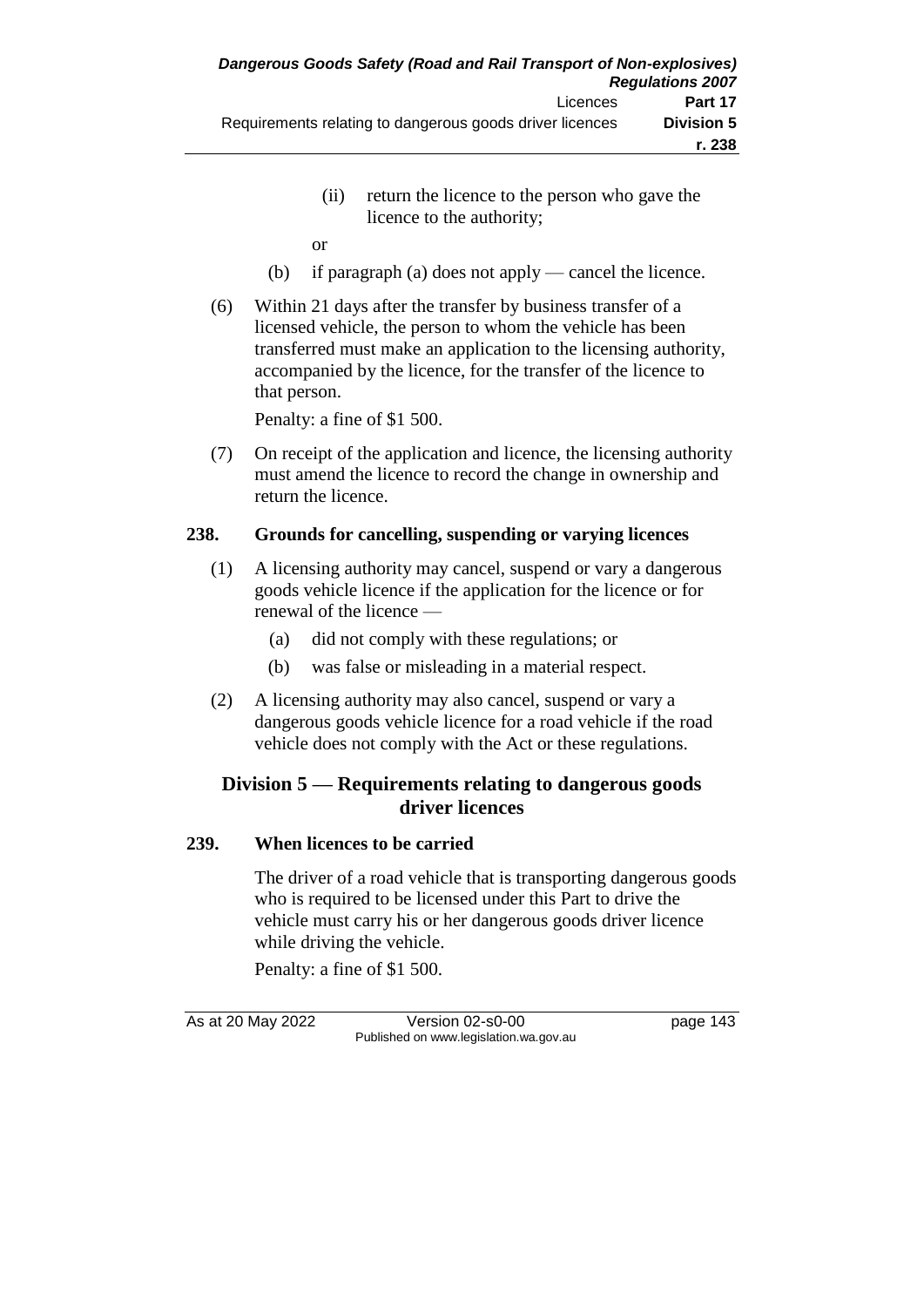*[Regulation 239 inserted: Gazette 2 Dec 2013 p. 5497-8.]*

### **240. Licences to be produced for inspection**

The driver of a road vehicle that is transporting dangerous goods who is required to be licensed under this Part to drive the vehicle must produce his or her dangerous goods driver licence for inspection by a DGO or a police officer, if the officer asks the driver to produce the licence for inspection.

Penalty: a fine of \$1 500.

## **Division 6 — Licences generally**

## **241. Terms used**

In this Division —

*licence* means a dangerous goods driver licence or dangerous goods vehicle licence;

*licensee* means the holder of a licence.

## **242. Replacement licences**

- (1) A licensing authority may issue a replacement licence to a licensee if —
	- (a) the licence is renewed; or
	- (b) the licence is varied; or
	- (c) a suspension of the licence has ended.
- (2) The licensing authority must issue a replacement licence to a licensee if the authority is satisfied that the licence has been defaced, destroyed, lost or stolen.

### **243. Failure to comply with licence conditions**

A licensee must not contravene a condition of his or her licence. Penalty: a fine of \$10 000.

page 144 Version 02-s0-00 As at 20 May 2022 Published on www.legislation.wa.gov.au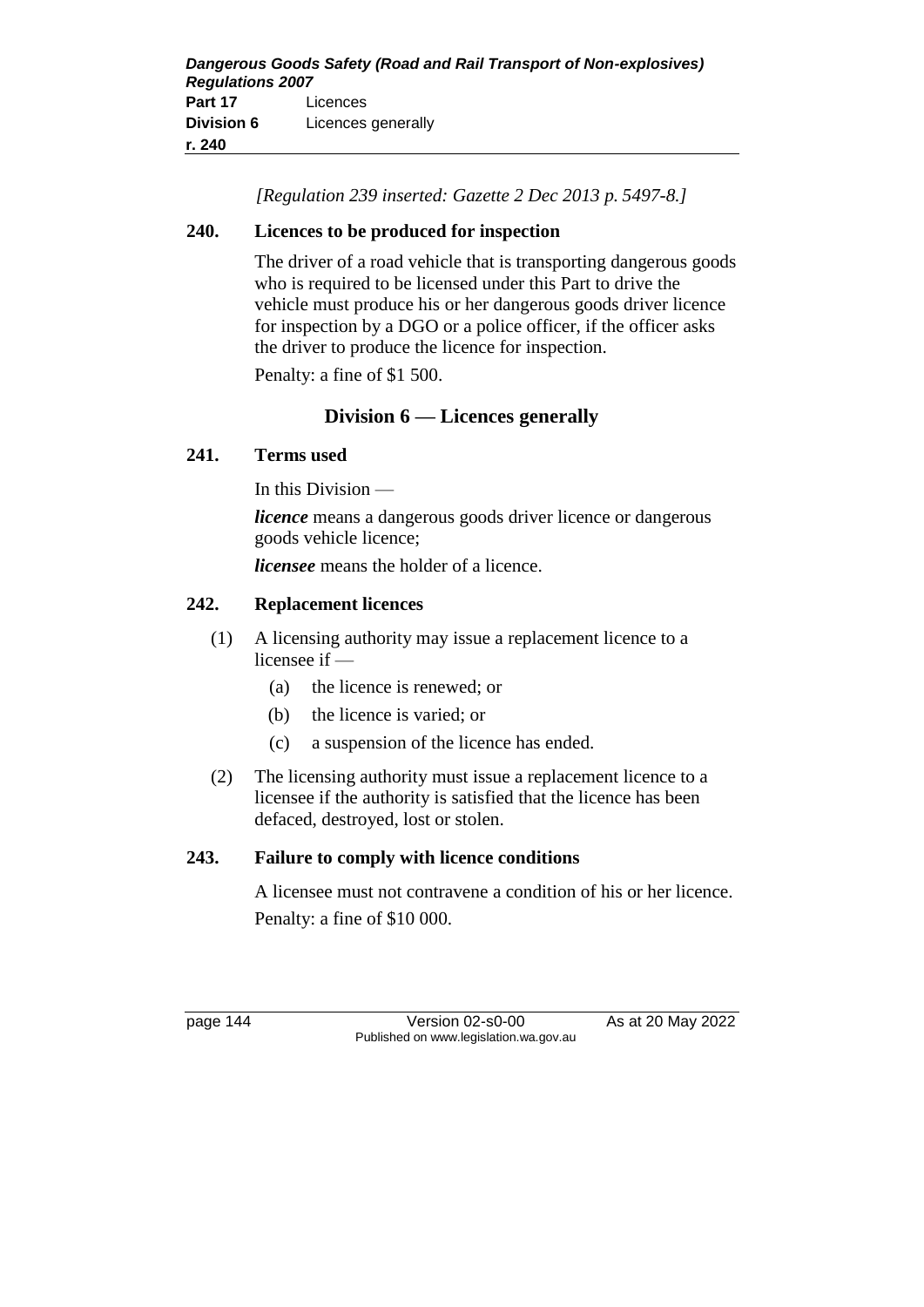### **244. Surrender of licences**

- (1) A licensee may surrender his or her licence by giving notice of surrender to the licensing authority.
- (2) A licence ceases to have effect on its surrender.
- (3) A person must not produce for inspection a licence that has been surrendered.

Penalty for this subregulation: a fine of \$10 000.

*[Regulation 244 amended: Gazette 11 Jul 2017 p. 3831.]*

### **245. Registers of licences**

- (1) A licensing authority must keep a register of dangerous goods driver licences.
- (2) A licensing authority must keep a register of dangerous goods vehicle licences.
- (3) A register may have separate divisions for different kinds of licences.
- (4) A licensing authority must
	- (a) record each licence granted by the authority in the appropriate register; and
	- (b) note in the register any cancellation, surrender, suspension or variation of a licence.

### **246. Records of licences**

The record of a licence in the register must include the following information —

- (a) the name of the licensee;
- (b) the date when the licence was granted or renewed;
- $(c)$  either
	- (i) the period for which the licence was granted or renewed; or

As at 20 May 2022 Version 02-s0-00 Page 145 Published on www.legislation.wa.gov.au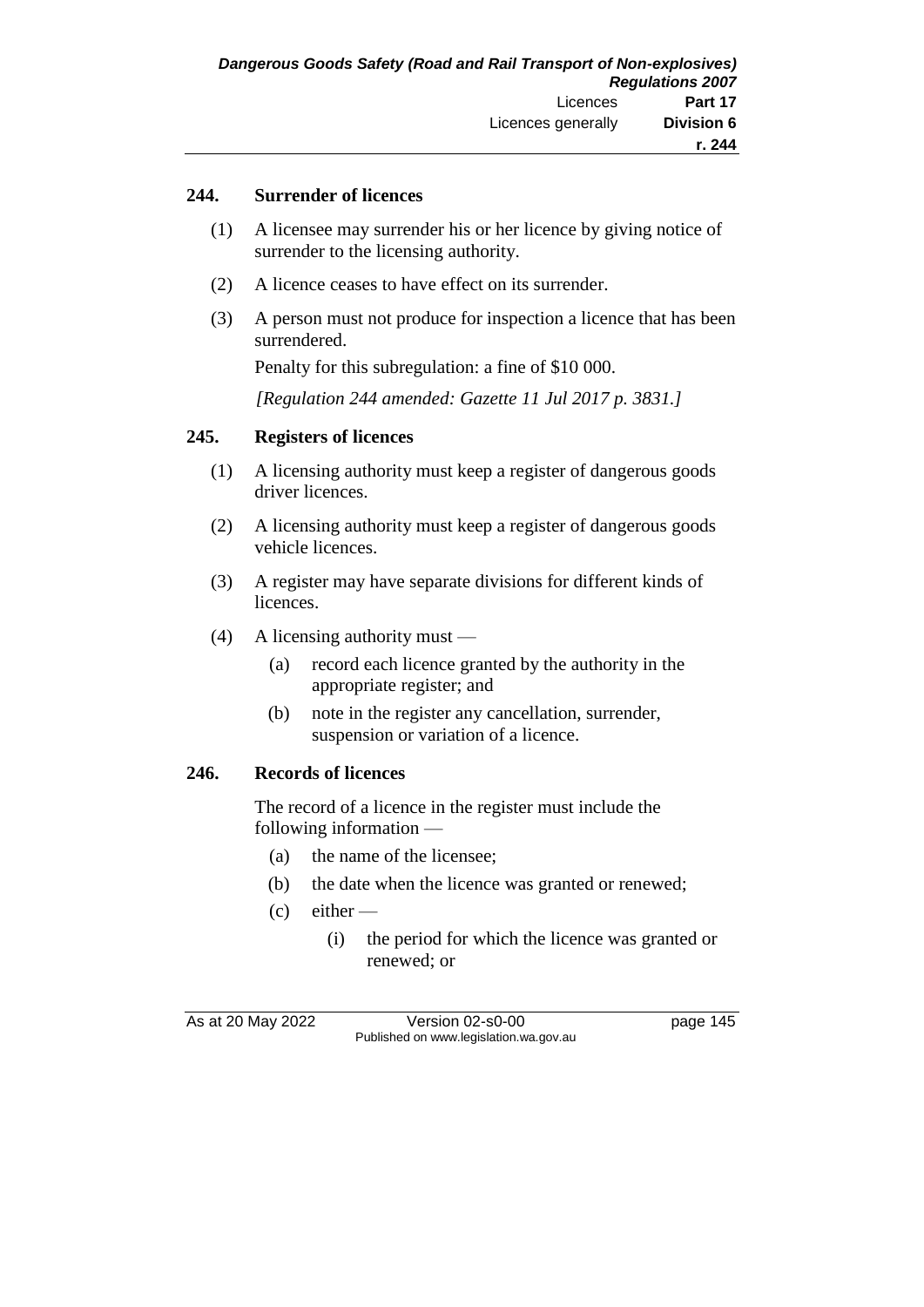| vision 6<br>247 | Licences generally |                                 |  |  |
|-----------------|--------------------|---------------------------------|--|--|
|                 | (i)                | the expiry date of the licence; |  |  |
|                 |                    |                                 |  |  |

- (d) for a dangerous goods driver licence the licensee's date of birth;
- (e) for a dangerous goods vehicle licence the registration number, make and type of each road vehicle to which the licence relates;
- (f) the UN Classes or UN Divisions of dangerous goods for which the licence is valid;
- (g) any condition to which the licence is subject.

## **247. Change of information given in licence applications**

- (1) This regulation applies if a licensee becomes aware that information given by the licensee to a licensing authority in, or in relation to, an application for a licence or for renewal of a licence is, or has become, incorrect in a material respect.
- (2) Within 14 days after becoming aware of the matter, the licensee must inform the licensing authority about the matter and give the correct information to the authority.

Penalty: a fine of \$1 500.

## **248. Production of licences to licensing authority**

- (1) A licensing authority may, by written notice, require a person to whom a licence has been granted to produce the licence to the authority.
- (2) The person must produce the licence to the licensing authority within 14 days after the day on which the notice is given to the person.

Penalty: a fine of \$1 500.

## **249. Return of licences**

(1) This regulation applies if a licence is produced to a licensing authority or given to the authority by a DGO or a police officer.

page 146 Version 02-s0-00 As at 20 May 2022 Published on www.legislation.wa.gov.au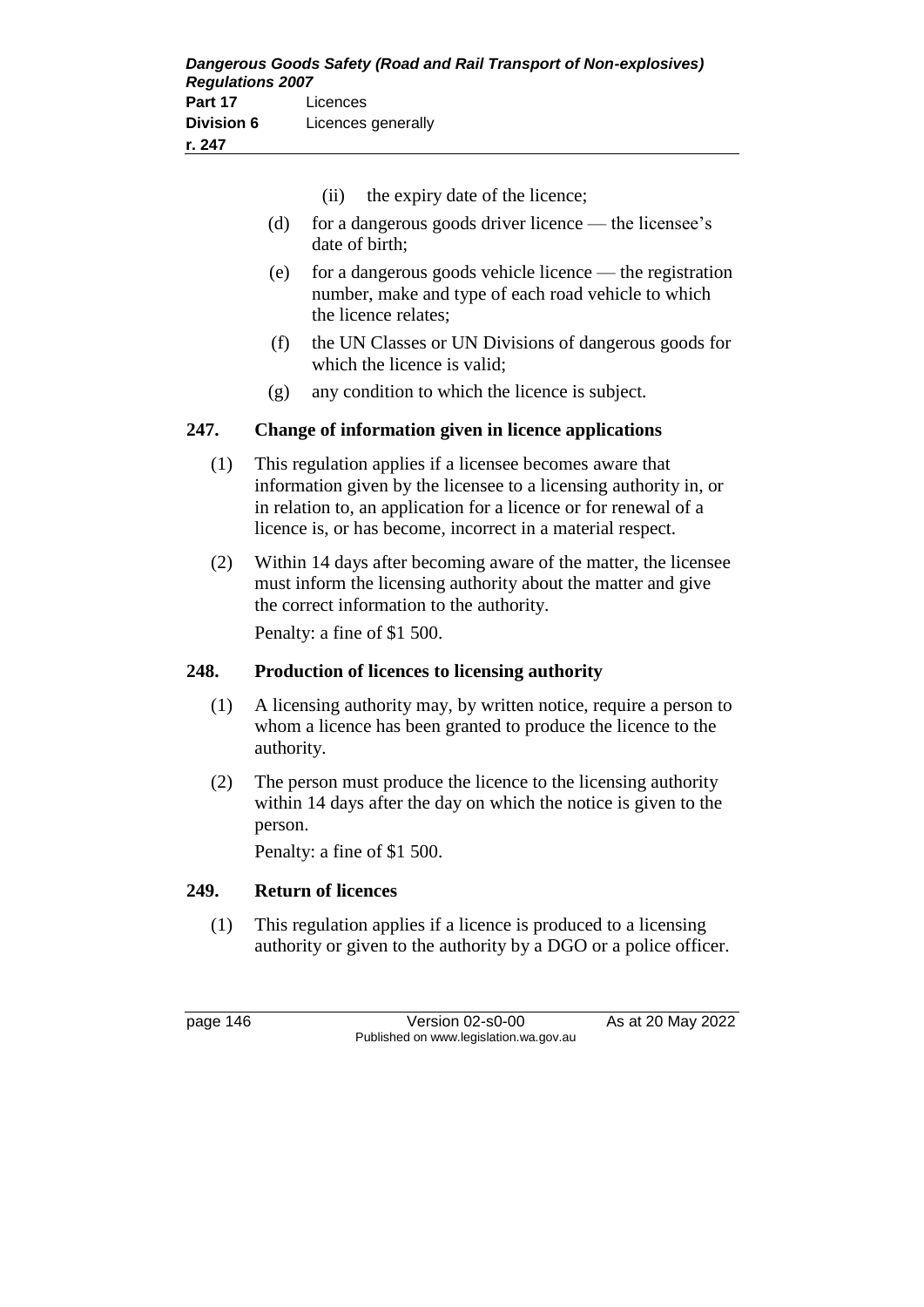- (2) If the licence has not been cancelled, is not suspended and has not been varied, the licensing authority must return the licence to the licensee.
- (3) If the licence has been suspended, the suspension has ended and a replacement licence is not issued, the licensing authority must return the licence to the licensee.
- (4) If the licence has been varied, the variation is recorded on the licence and a replacement licence is not issued, the licensing authority must return the licence to the licensee.
- (5) However, if the licence period has ended, the licensing authority is not required to return the licence to the licensee.

## **Division 7 — Cancellation, suspension and variation**

### **250. Terms used**

In this Division —

*licence* means a dangerous goods driver licence or dangerous goods vehicle licence;

*licensee* means the holder of a licence.

### **251. Cancellation, suspension and variation in dangerous situations**

A licensing authority must cancel, suspend or vary a licence granted by it if the authority reasonably believes that —

- (a) a ground exists to cancel, suspend or vary the licence; and
- (b) it is necessary to do so to reduce, eliminate or avert any risk to people, property or the environment from dangerous goods in a dangerous situation.

As at 20 May 2022 **Version 02-s0-00** Page 147 Published on www.legislation.wa.gov.au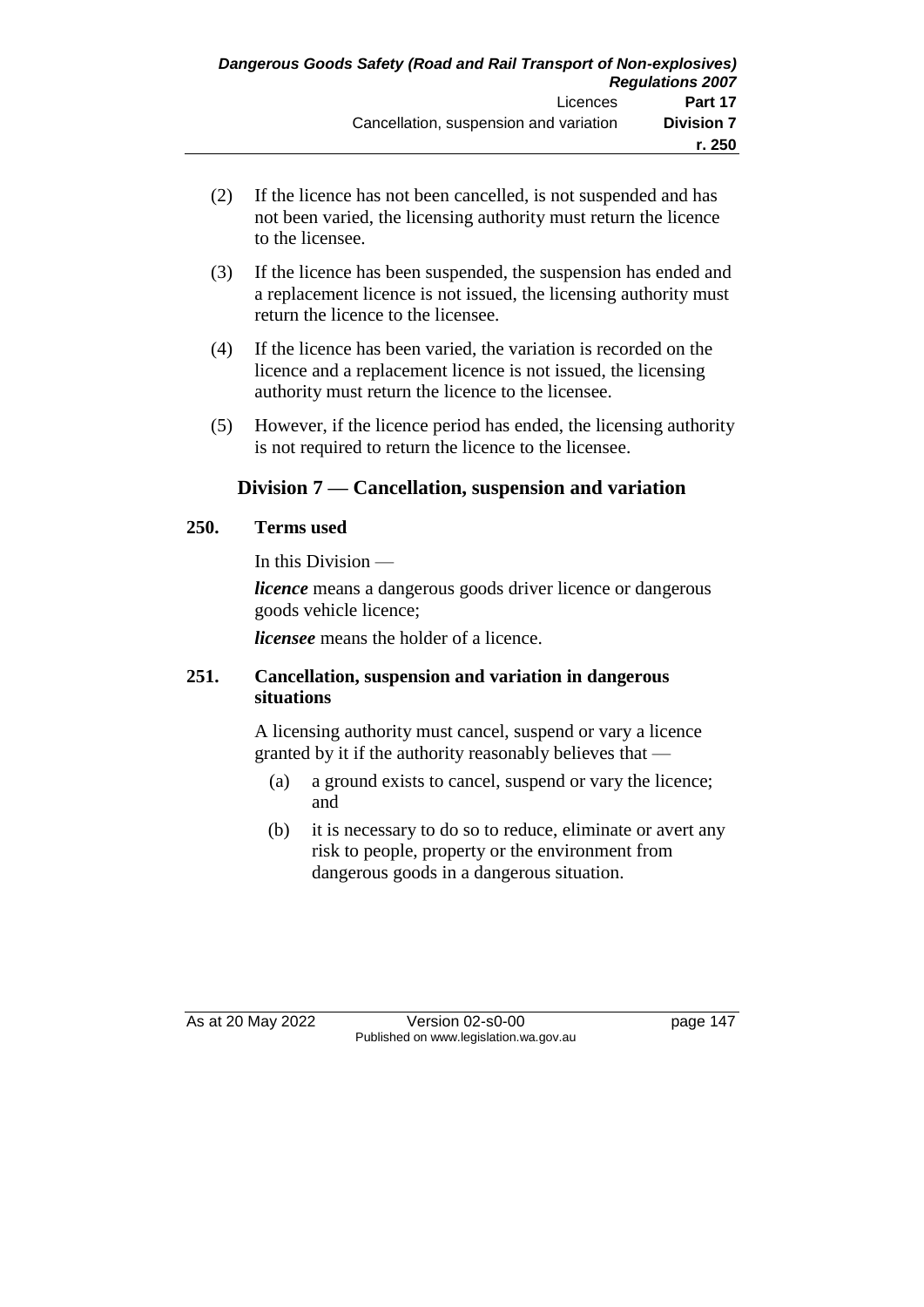| Dangerous Goods Safety (Road and Rail Transport of Non-explosives)<br><b>Regulations 2007</b> |                                        |  |
|-----------------------------------------------------------------------------------------------|----------------------------------------|--|
| Part 17                                                                                       | Licences                               |  |
| <b>Division 7</b>                                                                             | Cancellation, suspension and variation |  |
| r. 252                                                                                        |                                        |  |

### **252. Cancellation and suspension giving effect to court orders**

A licensing authority must cancel or suspend a licence granted by it if the licensee is prohibited by a court order from involvement in the transport of dangerous goods by road.

### **253. Variation of licences on application**

- (1) This regulation applies if
	- (a) an application is made to vary a licence; and
	- (b) the application is made by the licensee and has the licence with it.
- (2) A licensing authority may vary the licence in accordance with the application.

### **254. Cancellation, suspension and variation in other circumstances**

- (1) This regulation applies if
	- (a) a licensing authority considers that a ground exists to cancel, suspend or vary a licence granted by it (the *proposed action*); and
	- (b) none of regulations 251, 252 and 253 applies to the proposed action.
- (2) The licensing authority must give to the licensee a written notice that —
	- (a) states what the proposed action is; and
	- (b) if the proposed action is to suspend the licence states the proposed suspension period (either as a period of time or by reference to a future event); and
	- (c) if the proposed action is to vary the licence sets out the proposed variation; and
	- (d) sets out the ground for the proposed action; and
	- (e) outlines the facts and other circumstances forming the basis for the ground; and

page 148 Version 02-s0-00 As at 20 May 2022 Published on www.legislation.wa.gov.au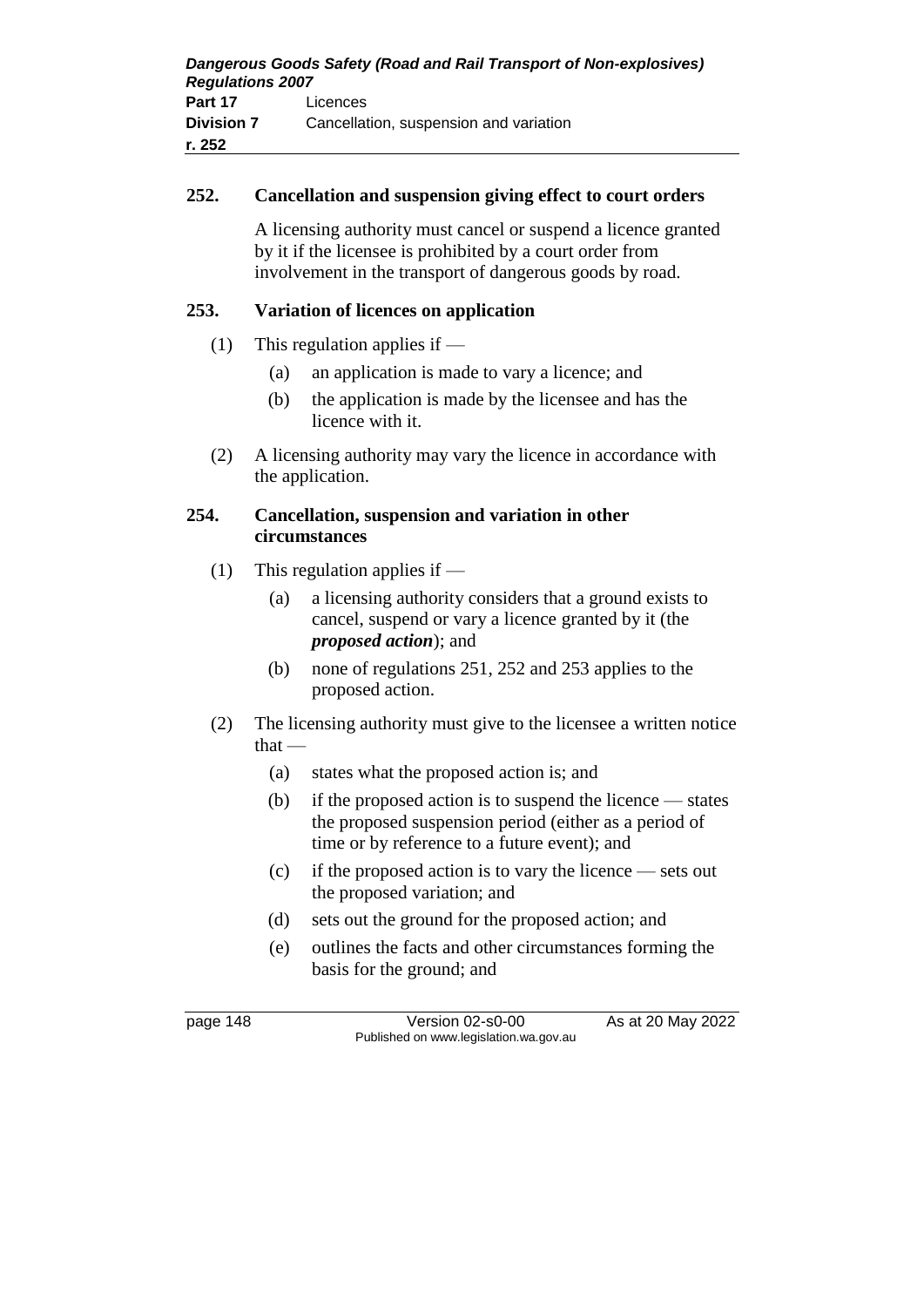- (f) invites the licensee to state in writing, within a specified period of at least 28 days after the day on which the notice is given to the licensee, why the proposed action should not be taken.
- (3) If, after considering any written statement made within the specified period, the licensing authority reasonably believes that a ground exists to take the proposed action, the authority may —
	- (a) cancel or vary the licence; or
	- (b) suspend the licence for not longer than the suspension period stated in the notice; or
	- (c) if the proposed action is to vary the licence in a specified way — vary the licence in that way.
- (4) The licensing authority may withdraw a suspension before the suspension is due to expire if it reasonably believes that it is appropriate to do so.

*[Regulation 254 amended: Gazette 11 Jul 2017 p. 3831-2.]*

## **255. When cancellation, suspension and variation take effect**

The cancellation, suspension or variation of a licence by a licensing authority takes effect on —

- (a) the day on which the licensee is given written notice by the licensing authority of the cancellation, suspension or variation and of the reasons for the cancellation, suspension or variation; or
- (b) a later day specified in the notice.

### **256. When licences taken to be suspended**

- (1) A person's dangerous goods driver licence is taken to be suspended if the person's driver licence has no effect.
- (2) A person's dangerous goods vehicle licence for a road vehicle is taken to be suspended if the road vehicle is not registered.

As at 20 May 2022 Version 02-s0-00 page 149 Published on www.legislation.wa.gov.au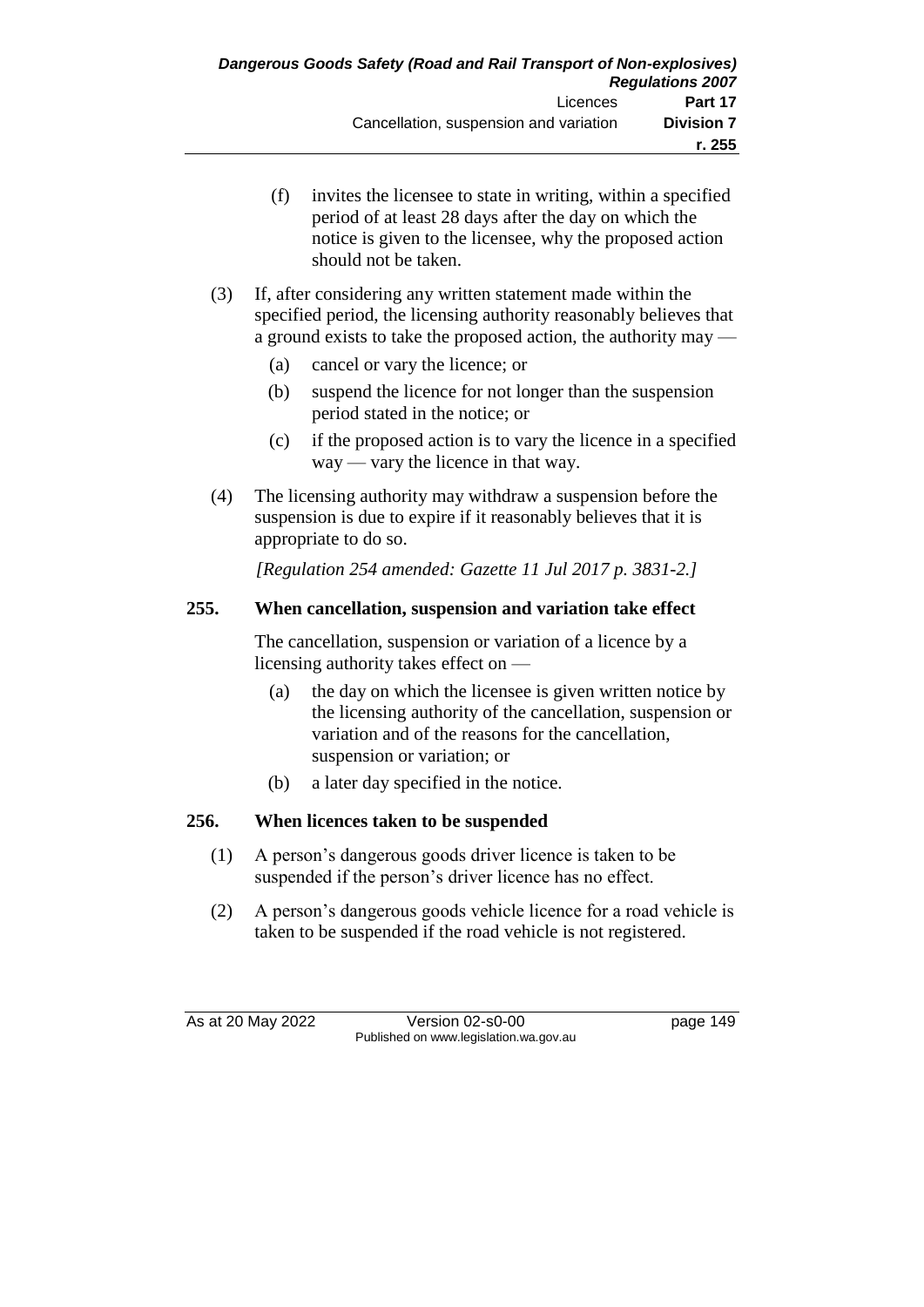**r. 257**

## **Part 18 — Insurance**

### **257. Duty on owners**

- (1) The owner of a road vehicle must not use the vehicle, or permit it to be used, to transport a placard load unless —
	- (a) the use of the vehicle is covered by a policy of insurance, or other form of indemnity, for a sum that is at least \$5 000 000, in respect of —
		- (i) personal injury, death, property damage and other damage (except consequential economic loss) arising out of fire, explosion, leakage or spillage of dangerous goods in, on or from the vehicle or any packaging transported in or on the vehicle; and
		- (ii) costs incurred by or on behalf of a Commonwealth, State or Territory government authority in a clean-up resulting from such fire, explosion, leakage or spillage;
		- or
	- (b) the owner has an approval given under regulation 260 in relation to the use of the vehicle and is complying with all relevant conditions to which the approval is subject.

Penalty: a fine of \$10 000.

(2) Each load bearing vehicle, whether or not a motor vehicle and whether or not it is being used in combination with another vehicle, is a vehicle for the purposes of subregulation (1).

Note for this regulation:

Under regulation 4, vehicle is defined as including a combination. It is not the purpose of subregulation (2) to require insurance in respect of each individual component of a combination being used in a combination. In the case of a combination, subregulation (1) only requires that there be insurance for the combination as a whole.

*[Regulation 257 amended: Gazette 22 Jun 2010 p. 2738; 13 Jun 2014 p. 1948.]*

page 150 Version 02-s0-00 As at 20 May 2022 Published on www.legislation.wa.gov.au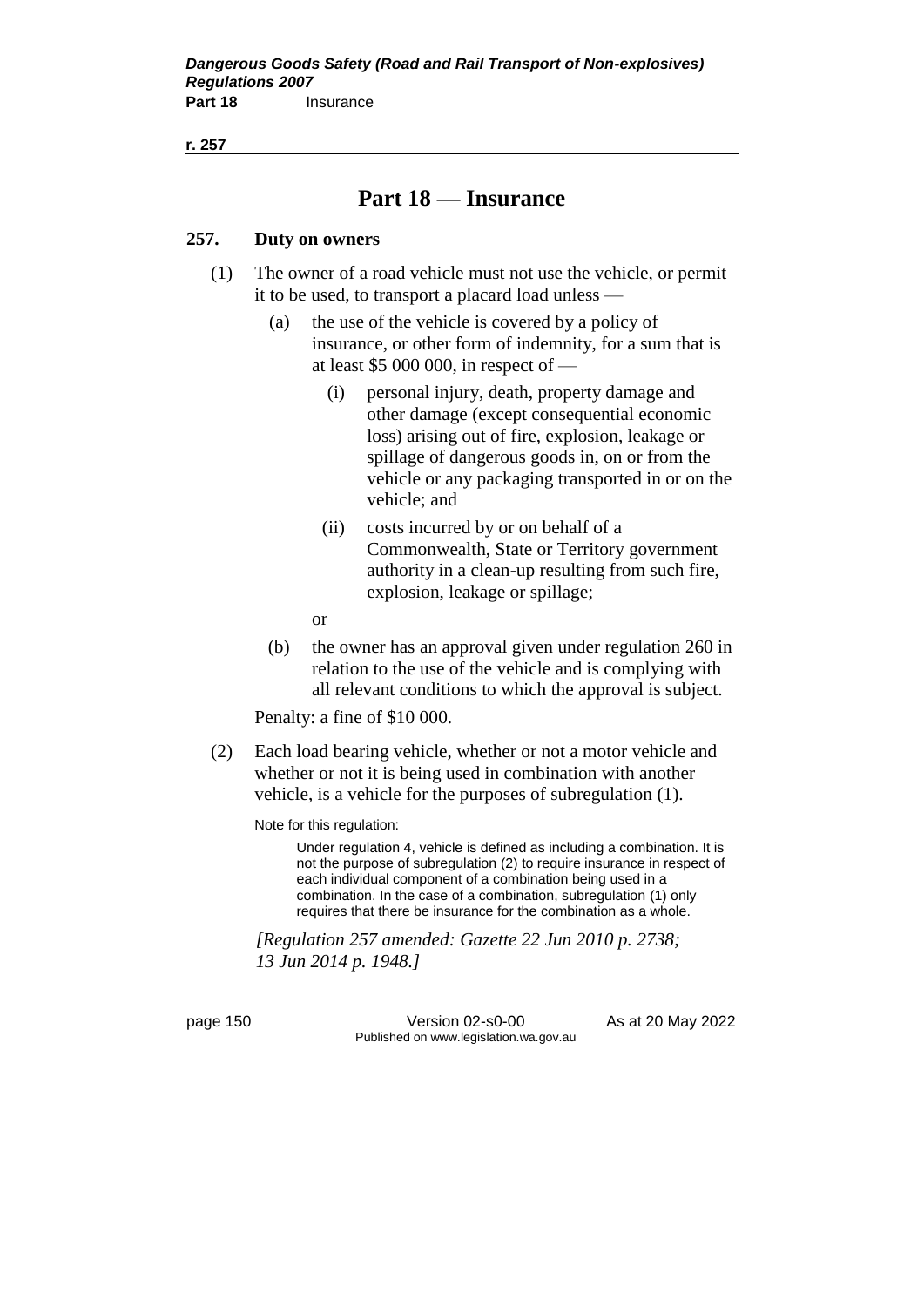#### **258. Duty on prime contractors**

- (1) A prime contractor must not use a road vehicle to transport a placard load unless —
	- (a) the use of the vehicle is covered by a policy of insurance, or other form of indemnity, for a sum that is at least \$5 000 000, in respect of —
		- (i) personal injury, death, property damage and other damage (except consequential economic loss) arising out of fire, explosion, leakage or spillage of dangerous goods in, on or from the vehicle or any packaging transported in or on the vehicle; and
		- (ii) costs incurred by or on behalf of a Commonwealth, State or Territory government authority in a clean-up resulting from such fire, explosion, leakage or spillage;
		- or
	- (b) the prime contractor has an approval given under regulation 260 in relation to the use of the vehicle and is complying with all relevant conditions to which the approval is subject.

Penalty: a fine of \$10 000.

(2) Each load bearing vehicle, whether or not a motor vehicle and whether or not it is being used in combination with another vehicle, is a vehicle for the purposes of subregulation (1).

Note for this regulation:

Under regulation 4, vehicle is defined as including a combination. It is not the purpose of subregulation (2) to require insurance in respect of each individual component of a combination being used in a combination. In the case of a combination, subregulation (1) only requires that there be insurance for the combination as a whole.

*[Regulation 258 amended: Gazette 22 Jun 2010 p. 2739; 13 Jun 2014 p. 1948.]*

As at 20 May 2022 Version 02-s0-00 Page 151 Published on www.legislation.wa.gov.au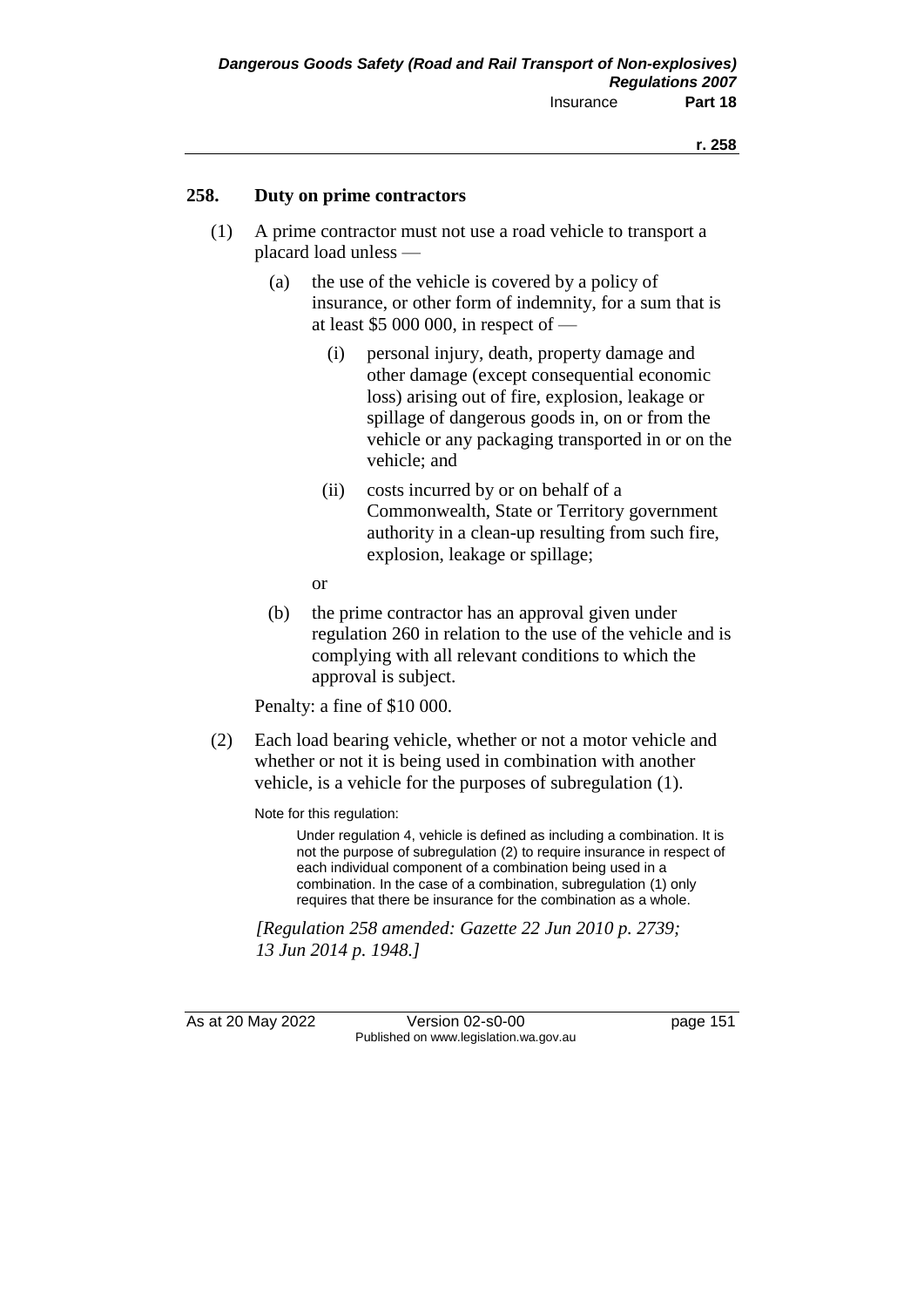#### **r. 259**

### **259. Requiring evidence of insurance etc.**

- (1) The Chief Officer may, by written notice, require the owner of a road vehicle used to transport a placard load, or a prime contractor responsible for the condition of the road vehicle, to produce —
	- (a) written evidence that the vehicle is covered by a policy of insurance or other form of indemnity in accordance with regulation  $257(1)(a)$  or  $258(1)(a)$ ; or
	- (b) an approval given under regulation 260 in relation to the road vehicle.
- (2) The owner or prime contractor must produce the evidence or approval to the Chief Officer within 14 days after the day on which the notice is given to the owner or prime contractor.

Penalty: a fine of \$3 000.

### **260. Approvals — insurance**

- (1) The owner of a road vehicle used to transport a placard load, or a prime contractor responsible for the condition of the road vehicle, may make an application in accordance with regulation 194 to use the vehicle even if the vehicle is not covered by a policy of insurance or other form of indemnity in accordance with regulation  $257(1)(a)$  or  $258(1)(a)$ .
- (2) If the Chief Officer is satisfied that the owner or prime contractor is adequately capable of self-insurance for the purposes of regulation  $257(1)(a)$  or  $258(1)(a)$ , the Chief Officer may give written approval for the use of the road vehicle.
- (3) An approval given under subregulation (2) may be given by the Chief Officer —
	- (a) for a single use or for a period of not longer than 3 years; and
	- (b) subject to any other condition for the purposes of regulation  $257(1)(a)$  or  $258(1)(a)$ .

page 152 Version 02-s0-00 As at 20 May 2022 Published on www.legislation.wa.gov.au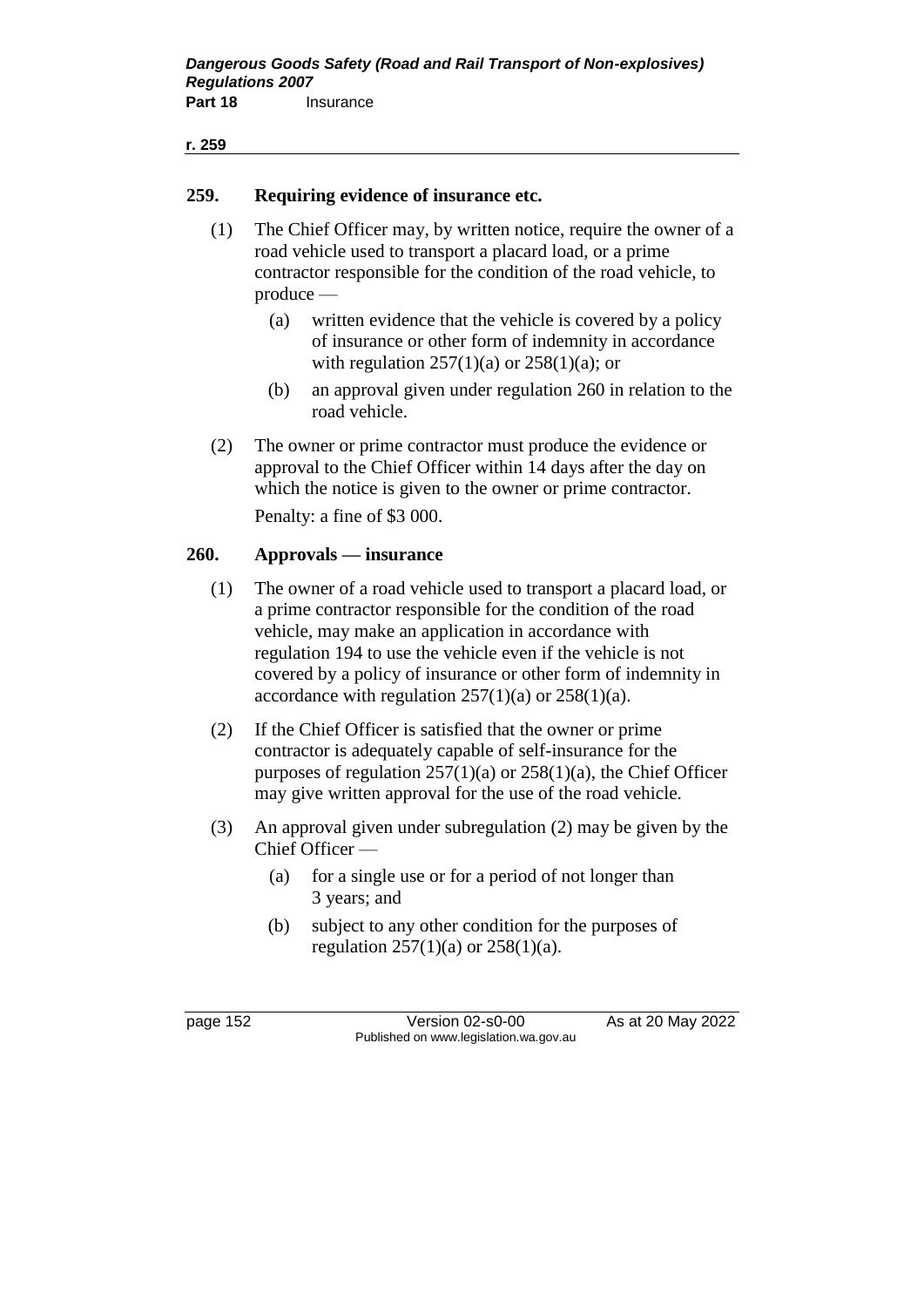## **Part 19 — Mutual recognition**

## **Division 1 — Recommendations by Chief Officer and corresponding authorities**

### **261. Recommendations by Chief Officer**

- (1) This regulation applies if the Chief Officer considers that a ground exists for a corresponding authority to do any of the following (the *proposed action*) —
	- (a) revoke or vary a corresponding determination;
	- (b) cancel or vary a corresponding exemption or corresponding approval;
	- (c) cancel, suspend or vary a corresponding dangerous goods driver licence or corresponding dangerous goods vehicle licence.
- (2) The Chief Officer may recommend, in writing, that the corresponding authority take the proposed action.
- (3) The Chief Officer must provide written reasons to the corresponding authority for the recommendation.
- (4) If the recommendation is about a determination, exemption or approval that has effect in one or more other participating jurisdictions, the Chief Officer must also refer the recommendation to CAP.

### **262. Recommendations by corresponding authorities**

 $(1)$  In this regulation —

*exemption* does not include an exemption granted by the Minister.

- (2) This regulation applies if a corresponding authority recommends to the Chief Officer in writing that the Chief Officer do any of the following —
	- (a) revoke or vary a determination;

As at 20 May 2022 Version 02-s0-00 Page 153 Published on www.legislation.wa.gov.au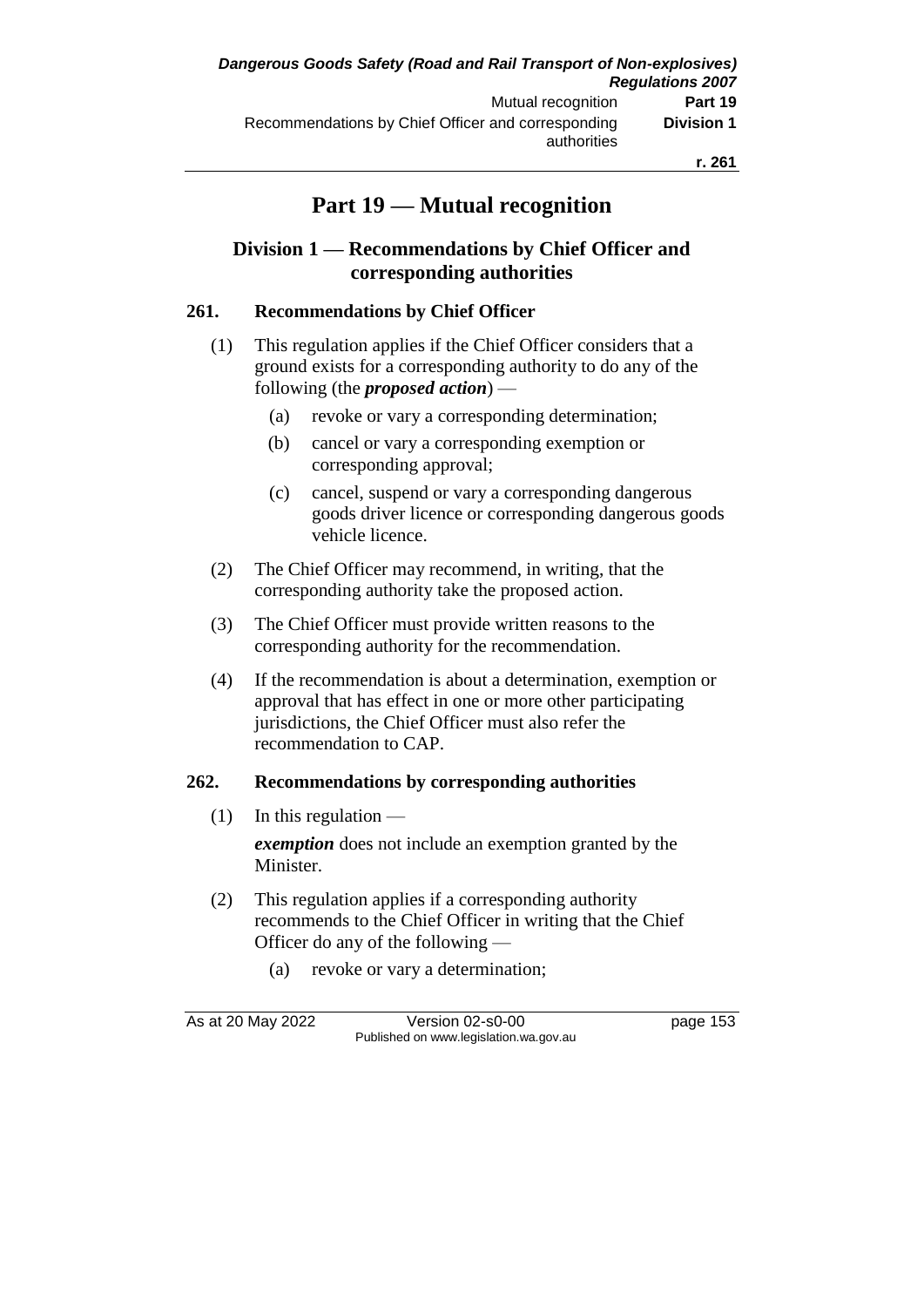| <b>Regulations 2007</b> | Dangerous Goods Safety (Road and Rail Transport of Non-explosives)          |
|-------------------------|-----------------------------------------------------------------------------|
| Part 19                 | Mutual recognition                                                          |
| <b>Division 2</b>       | Mutual recognition of determinations, exemptions, approvals<br>and licences |
| r. 263                  |                                                                             |
|                         |                                                                             |

- (b) cancel or vary an exemption or approval;
- (c) cancel, suspend or vary a dangerous goods driver licence or dangerous goods vehicle licence.
- (3) If the recommendation is about a determination, exemption or approval that has effect in one or more other participating jurisdictions, the Chief Officer need not take any action on the recommendation until CAP has considered the recommendation.
- (4) In any other case, the Chief Officer must have regard to the recommendation.

## **Division 2 — Mutual recognition of determinations, exemptions, approvals and licences**

### **263. Corresponding determinations**

- (1) This regulation applies to a determination made by a corresponding authority if —
	- (a) the determination is made under a provision of the law of the other jurisdiction corresponding to a provision (the *relevant provision*) of any of the following regulations —
		- (i) regulation 17 (Determinations dangerous goods);
		- (ii) regulation 18 (Determinations packagings);
		- (iii) regulation 19 (Determinations vehicles, routes, areas, times etc.);

and

- (b) the determination has effect in the other jurisdiction; and
- (c) CAP has decided that the determination should have effect in all participating jurisdictions or participating jurisdictions including this State, and CAP has not reversed the decision.
- (2) The determination has effect in this State as if it were a determination made by the Chief Officer under the relevant provision.

page 154 Version 02-s0-00 As at 20 May 2022 Published on www.legislation.wa.gov.au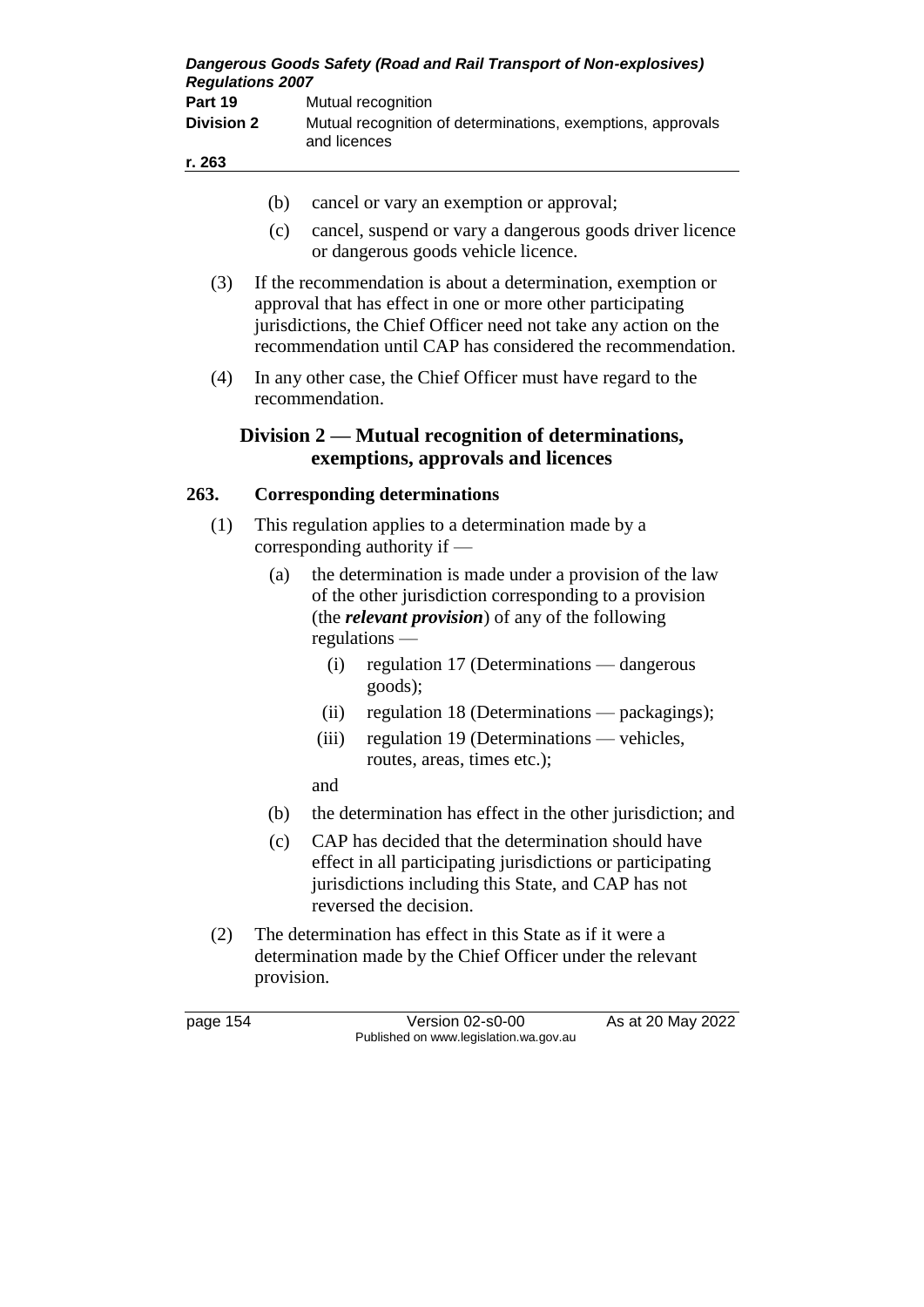### **264. Corresponding exemptions**

- (1) This regulation applies to an exemption granted by a corresponding authority if —
	- (a) the exemption is granted from compliance with a provision of the law of the other jurisdiction corresponding to a provision (the *relevant provision*) of these regulations; and
	- (b) the exemption has effect in the other jurisdiction; and
	- (c) CAP has decided that the exemption should have effect in all participating jurisdictions or participating jurisdictions including this State, and CAP has not reversed the decision.
- (2) The exemption has effect in this State as if it were an exemption granted by the Chief Officer from compliance with the relevant provision.
- (3) Despite subregulation (2), an exemption that has effect under that subregulation ceases to have effect 10 years after the day on which CAP decided that the exemption should have effect in all participating jurisdictions or participating jurisdictions including this State.

### **265. Corresponding approvals**

- (1) This regulation applies to an approval given in another participating jurisdiction if —
	- (a) the approval is given under a provision of the law of the other jurisdiction corresponding to a provision (the *relevant provision*) of any one of the following regulations —
		- (i) regulation 15 (Approvals tests and training courses for drivers);
		- (ii) regulation 56 (Approvals packaging designs);
		- (iii) regulation 59 (Approvals overpacks);

As at 20 May 2022 Version 02-s0-00 page 155 Published on www.legislation.wa.gov.au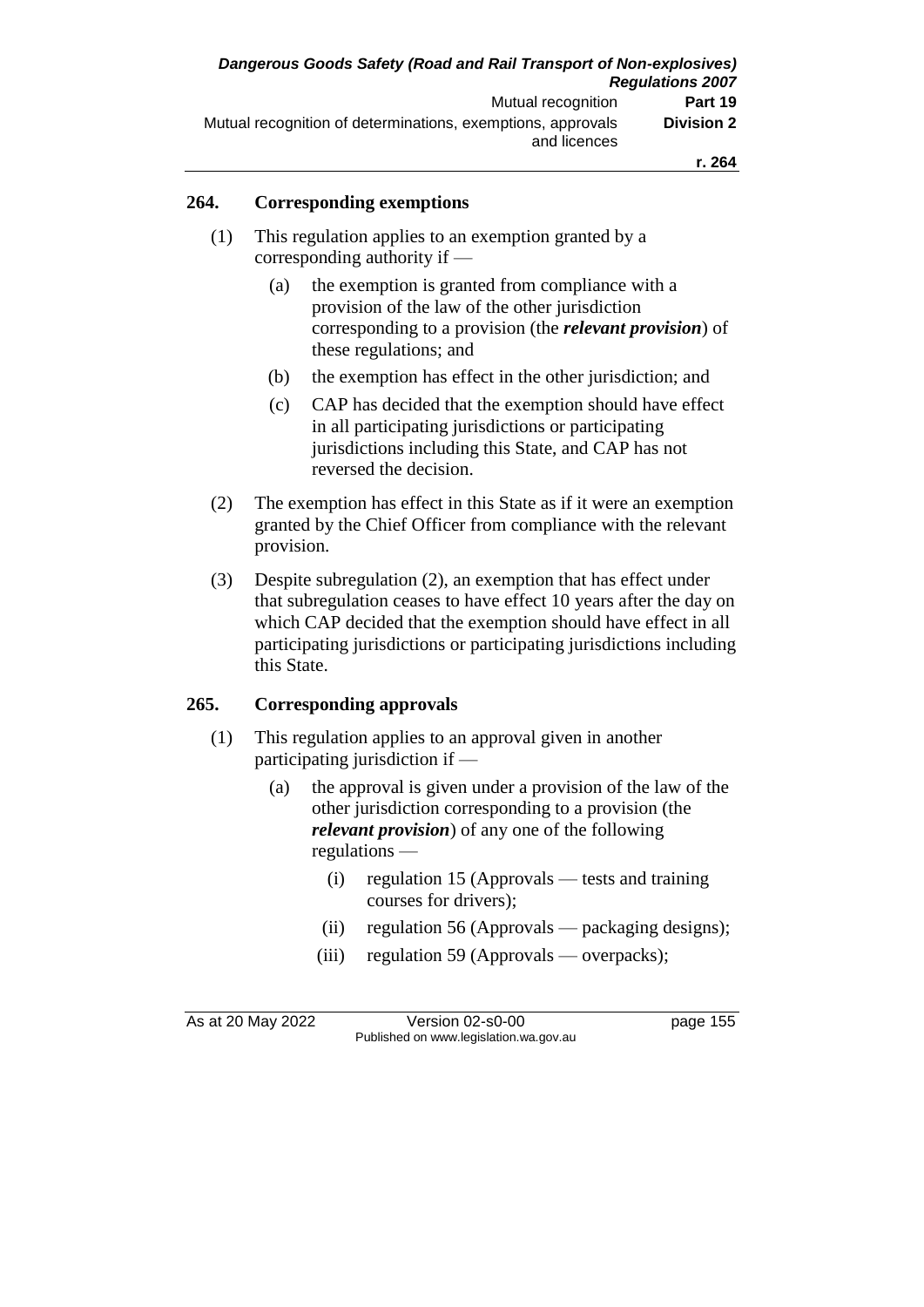| Dangerous Goods Safety (Road and Rail Transport of Non-explosives)<br><b>Regulations 2007</b> |                                                                                                   |              |                                                                                                                                                                                                 |
|-----------------------------------------------------------------------------------------------|---------------------------------------------------------------------------------------------------|--------------|-------------------------------------------------------------------------------------------------------------------------------------------------------------------------------------------------|
| Part 19<br><b>Division 2</b>                                                                  | Mutual recognition<br>Mutual recognition of determinations, exemptions, approvals<br>and licences |              |                                                                                                                                                                                                 |
| r. 266                                                                                        |                                                                                                   |              |                                                                                                                                                                                                 |
|                                                                                               |                                                                                                   | (iv)         | regulation 137 (Approvals — Type II segregation<br>devices);                                                                                                                                    |
|                                                                                               |                                                                                                   | (v)          | regulation 138 (Approvals — methods of<br>segregation);                                                                                                                                         |
|                                                                                               |                                                                                                   | (vi)         | regulation 162 (Approvals — emergency<br>information);                                                                                                                                          |
|                                                                                               |                                                                                                   | (vii)<br>and | regulation 260 (Approvals — insurance);                                                                                                                                                         |
|                                                                                               | (b)                                                                                               |              | the approval has effect in the other jurisdiction; and                                                                                                                                          |
|                                                                                               | (c)                                                                                               |              | CAP has decided that the approval should have effect in<br>all participating jurisdictions or participating<br>jurisdictions including this State, and CAP has not<br>reversed the decision.    |
| (2)                                                                                           |                                                                                                   |              | The approval has effect in this State as if it were an approval<br>given by the Chief Officer under the relevant provision.                                                                     |
| 266.                                                                                          |                                                                                                   |              | <b>Corresponding licences</b>                                                                                                                                                                   |
| (1)                                                                                           |                                                                                                   |              | This regulation applies to a licence granted for road transport in<br>another participating jurisdiction if -                                                                                   |
|                                                                                               | (a)                                                                                               |              | the licence is granted under a provision of the law of the<br>other jurisdiction corresponding to a provision (the<br><i>relevant provision</i> ) of either of the following<br>$regulations$ — |
|                                                                                               |                                                                                                   | (i)          | regulation 222 (Grant of dangerous goods driver<br>licences);                                                                                                                                   |
|                                                                                               |                                                                                                   | (ii)         | regulation 232 (Grant of dangerous goods vehicle<br>licences);                                                                                                                                  |
|                                                                                               |                                                                                                   | and          |                                                                                                                                                                                                 |
|                                                                                               | (b)                                                                                               |              | the licence has effect in the other jurisdiction.                                                                                                                                               |
| (2)                                                                                           |                                                                                                   |              | Except for circumstances that do not exist in this State, the<br>licence has effect in this State as if it were a licence granted by<br>the Chief Officer under the relevant provision.         |
| page 156                                                                                      |                                                                                                   |              | Version 02-s0-00<br>As at 20 May 2022<br>Published on www.legislation.wa.gov.au                                                                                                                 |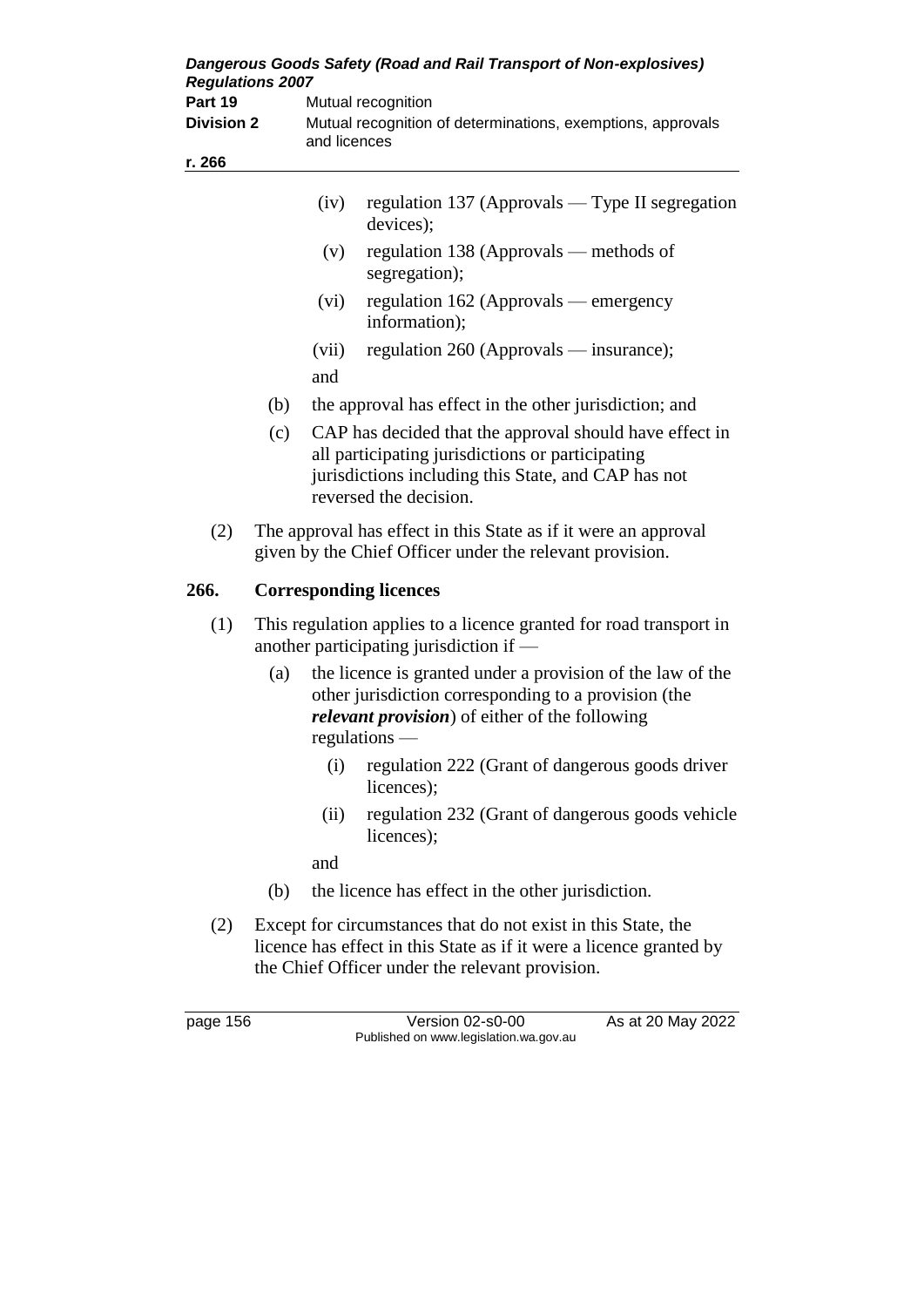### **267A. Reference of determination, exemption or approval to CAP for the purposes of mutual recognition**

The Chief Officer may refer to CAP any determination, exemption or approval that has been made by a corresponding authority that the Chief Officer considers to be a determination, exemption or approval that should be given effect in all participating jurisdictions, or participating jurisdictions including this State, for the purposes of regulation 263, 264 or 265.

*[Regulation 267A inserted: Gazette 17 Nov 2015 p. 4700-1.]*

As at 20 May 2022 Version 02-s0-00 page 157 Published on www.legislation.wa.gov.au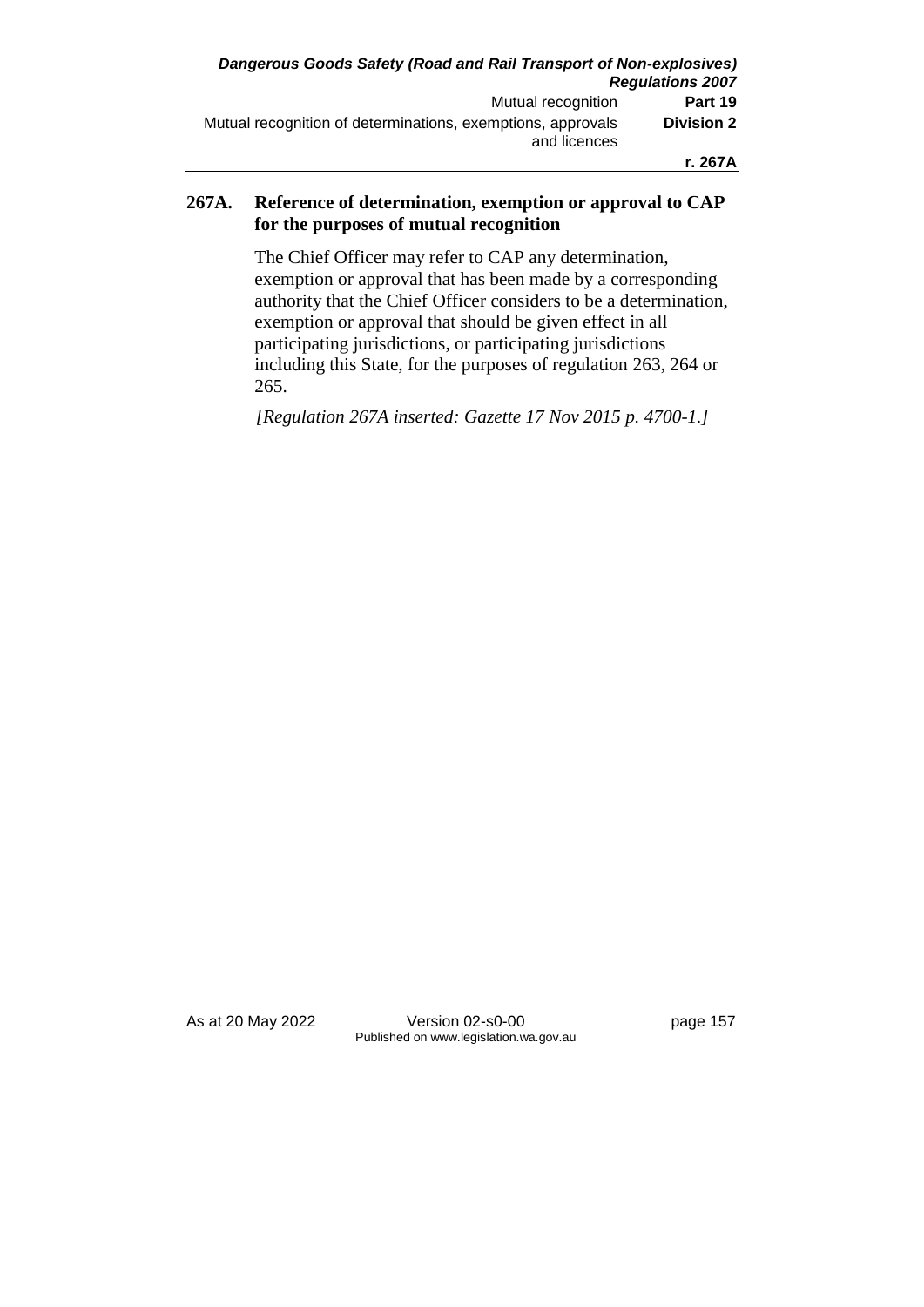## **Part 20 — Reconsideration and review of decisions**

## **267. Application of Part**

- (1) This Part applies to the following decisions made by the Chief Officer —
	- (a) a decision, under the Act Part 4, to refuse to grant an exemption from compliance with a provision of these regulations, to cancel such an exemption, to impose a new condition or to vary or cancel a condition of such an exemption;
	- (b) a decision under regulation 15 to approve or not approve a test or training course for drivers of road vehicles transporting dangerous goods;
	- (c) a decision under regulation 56 to approve or not approve a design for a packaging;
	- (d) a decision under regulation 59 to approve or not approve a method of preparing an overpack;
	- (e) a decision under regulation  $60(1)$  to authorise or not authorise a body or any other person to give approvals under regulations 56 and 59;
	- (f) a decision under regulation  $60(5)$  to withdraw an authorisation given under regulation 60;
	- (g) a decision under regulation 137 to approve or not approve a design for a segregation device;
	- (h) a decision under regulation 138 to approve or not approve a method of segregation;
	- (i) a decision under regulation 162 to approve or not approve emergency information;
	- (j) a decision under regulation 184 to approve or not approve a person to be an approved responder to emergency;
	- (k) a decision under regulation 208, 210 or 211 to cancel, vary or refuse to vary an approval;

page 158 Version 02-s0-00 As at 20 May 2022 Published on www.legislation.wa.gov.au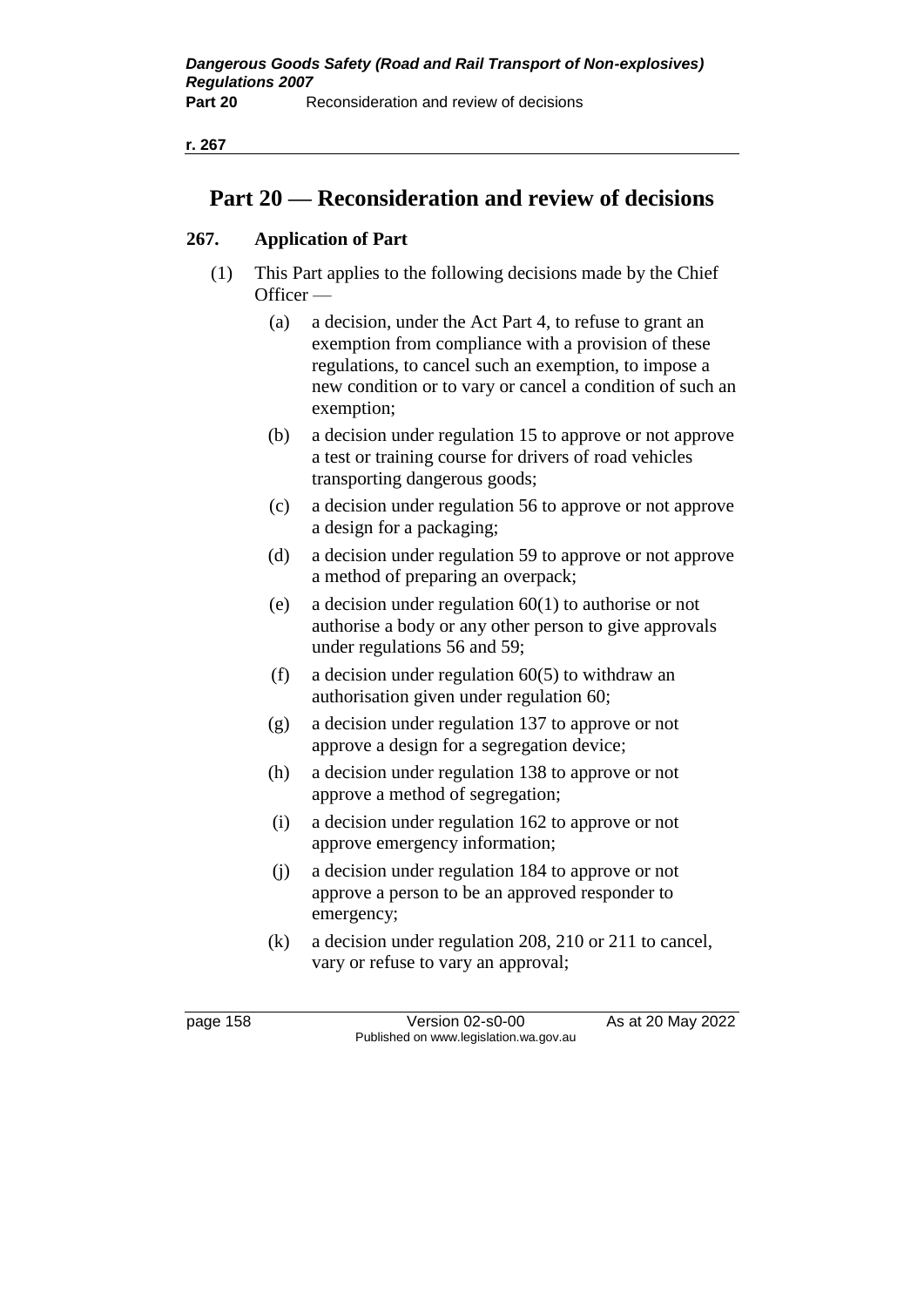| (1) | a decision under regulation 222 or 232 to grant or refuse |
|-----|-----------------------------------------------------------|
|     | to grant a licence;                                       |

- (m) a decision under regulation 224 or 234 to renew or refuse to renew a licence;
- (n) a decision under regulation 242 to issue or refuse to issue a replacement licence;
- (o) a decision under regulation 251, 253 or 254 to cancel, suspend, vary or refuse to vary a licence;
- (p) a decision under regulation 260 to approve or not approve the use of a vehicle that is not covered by a policy of insurance or other form of indemnity.
- (2) This Part applies to the following decisions made by an authorised body —
	- (a) a decision under regulation 56 to approve or not approve a design for a packaging;
	- (b) a decision under regulation 59 to approve or not approve a method of preparing an overpack.
- (3) This Part applies to the following decisions made by a licensing authority other than the Chief Officer —
	- (a) a decision under regulation 222 or 232 to grant or refuse to grant a licence;
	- (b) a decision under regulation 224 or 234 to renew or refuse to renew a licence;
	- (c) a decision under regulation 242 to issue or refuse to issue a replacement licence;
	- (d) a decision under regulation 251, 253 or 254 to cancel, suspend, vary or refuse to vary a licence.

### **268. Who may apply for reconsideration of decisions**

A person aggrieved by a decision may apply to the Chief Officer for reconsideration of the decision.

As at 20 May 2022 Version 02-s0-00 page 159 Published on www.legislation.wa.gov.au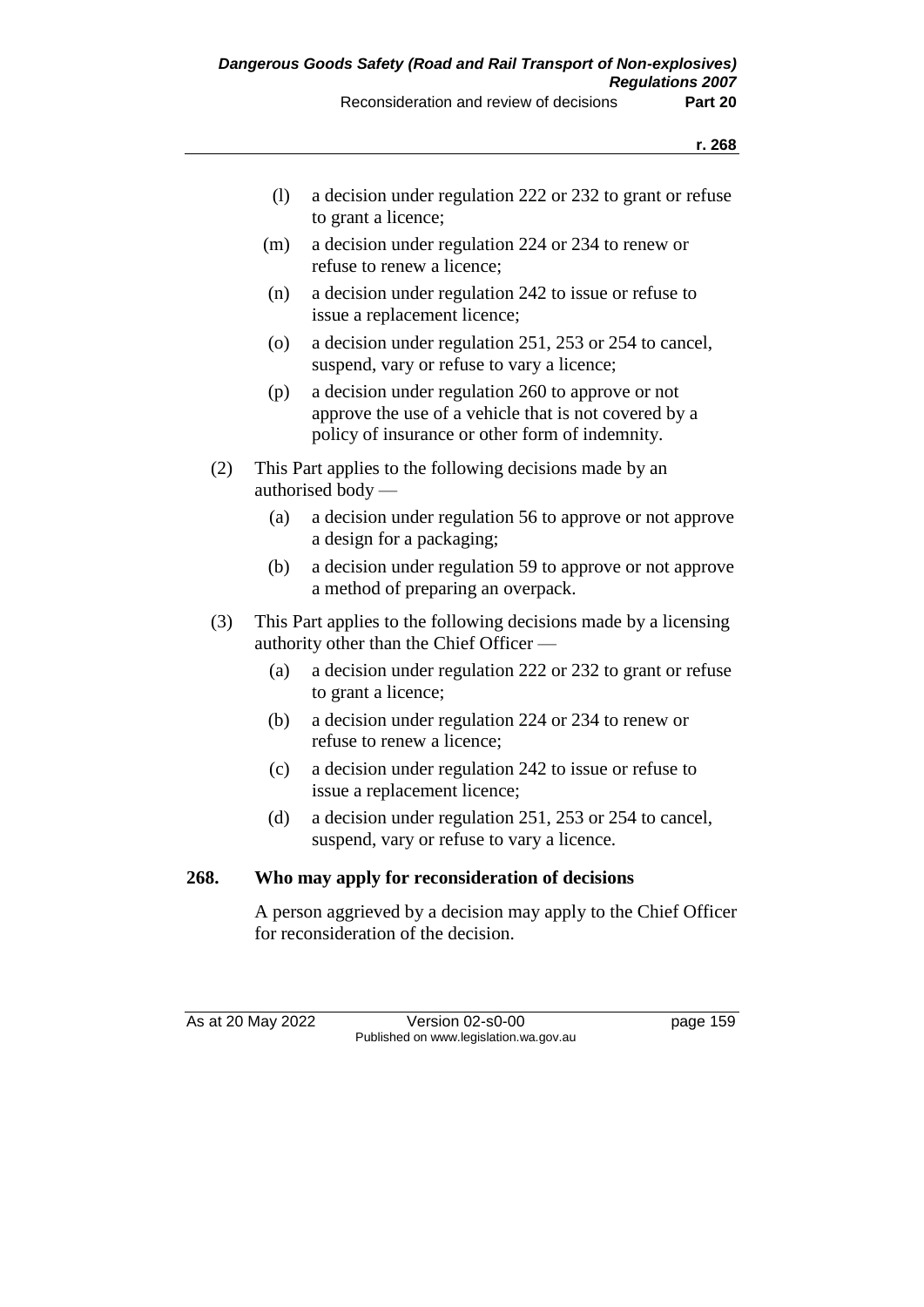#### **r. 269**

#### **269. Applications for reconsideration**

- (1) An application must be made within
	- (a) 28 days after the day on which the person was informed of the decision by the Chief Officer; or
	- (b) a longer period allowed by the Chief Officer, either before or after the end of the 28 days.
- (2) The application must be in writing and set out the grounds on which reconsideration of the decision is sought.

### **270. Chief Officer to reconsider decisions**

- (1) Within 28 days after receiving the application, the Chief Officer must reconsider the decision, and confirm, revoke or vary the decision.
- (2) The Chief Officer must inform the applicant in writing of the result of the reconsideration and of the reasons for the result.

page 160 Version 02-s0-00 As at 20 May 2022 Published on www.legislation.wa.gov.au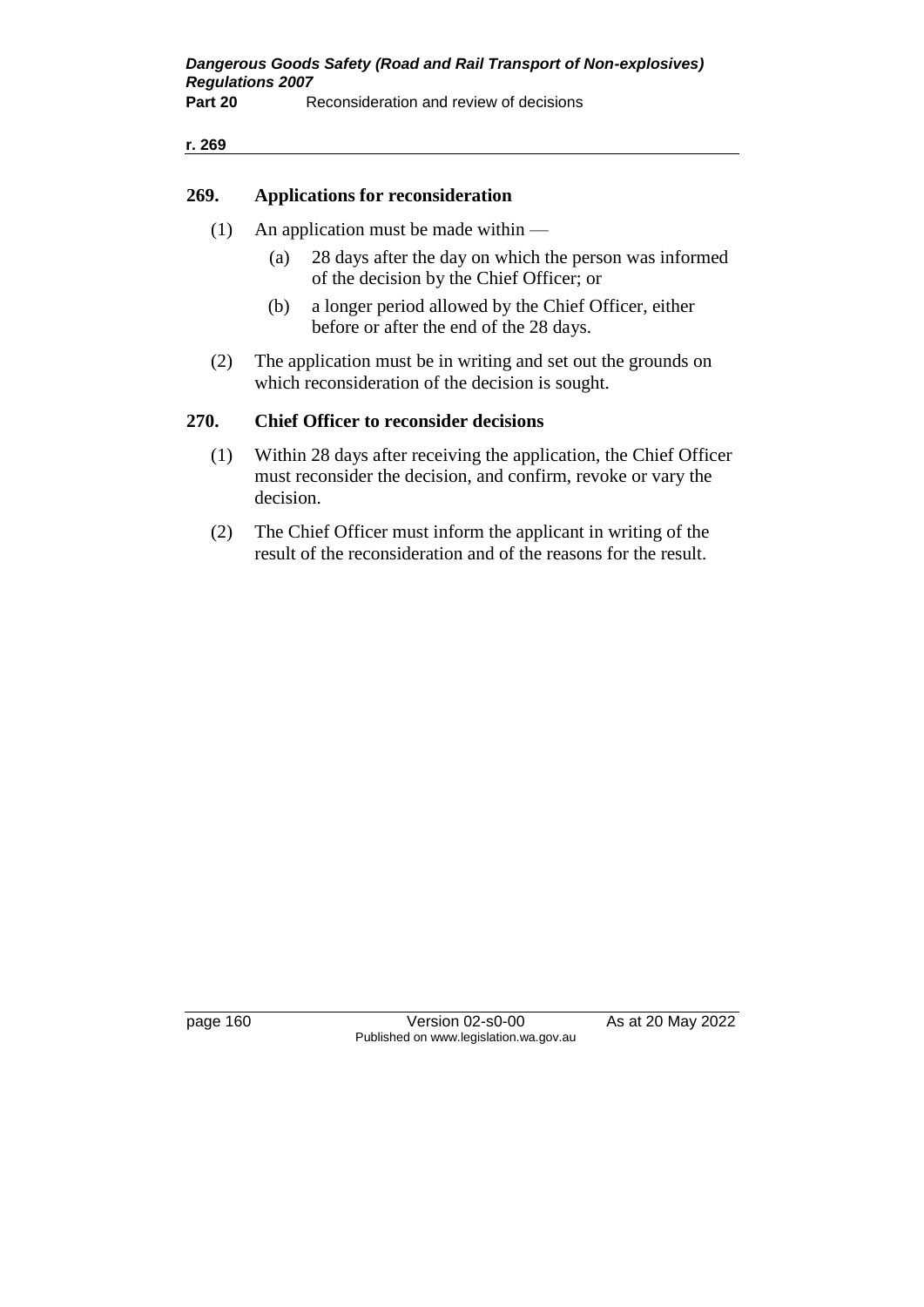# **Part 21 — Infringement notices**

### **271. Infringement notice offences and modified penalties**

- (1) The offences created by the provisions of these regulations specified in Schedule 1 column 2 are prescribed for the purposes of the Act section 56(2).
- (2) For the purposes of the Act section 56(4), the modified penalty prescribed for the offence created by the provision of these regulations specified in column 2 of an item in Schedule 1 is —
	- (a) for an individual the amount specified in column 3 of that item;
	- (b) for a body corporate the amount specified in column 4 of that item.

As at 20 May 2022 Version 02-s0-00 Page 161 Published on www.legislation.wa.gov.au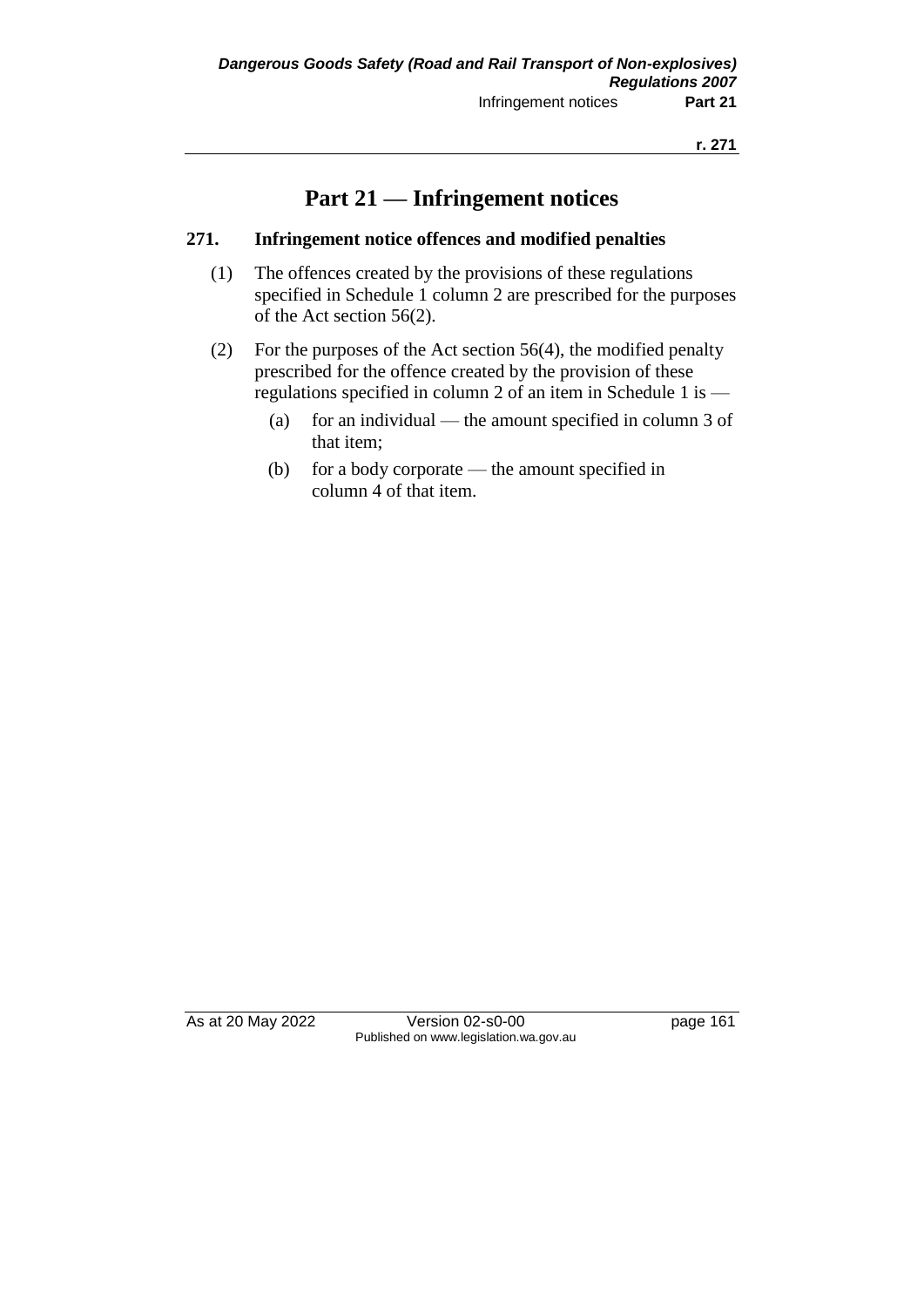#### **r. 272**

# **Part 22 — Fees**

## **272. Fees prescribed**

The fees payable under these regulations are prescribed in the Table.

| <b>Item</b> | Column 1<br><b>Application</b>                                                                                                                                                                 | Column <sub>2</sub><br>Fee<br>\$ |  |
|-------------|------------------------------------------------------------------------------------------------------------------------------------------------------------------------------------------------|----------------------------------|--|
| 1.          | Application for approval or<br>variation of approval $(r. 194(1)(b))$<br>309.00                                                                                                                |                                  |  |
| 2.          | Application for, or for renewal<br>$of -$<br>a dangerous goods driver<br>(a)<br>licence, for each year or part of<br>a year of the term of the<br>licence $(r. 218(2)(e)$<br>and $223(2)(e)$ ) | 24.60                            |  |
|             | a dangerous goods vehicle<br>(b)<br>licence, for each year or part of<br>a year of the term of the<br>licence $(r. 230(4)$ and $233(3))$                                                       | 155.40                           |  |

*[Regulation 272 inserted: SL 2021/85 r. 10.]*

*[272AA. Deleted: SL 2021/85 r. 11.]*

page 162 Version 02-s0-00 As at 20 May 2022 Published on www.legislation.wa.gov.au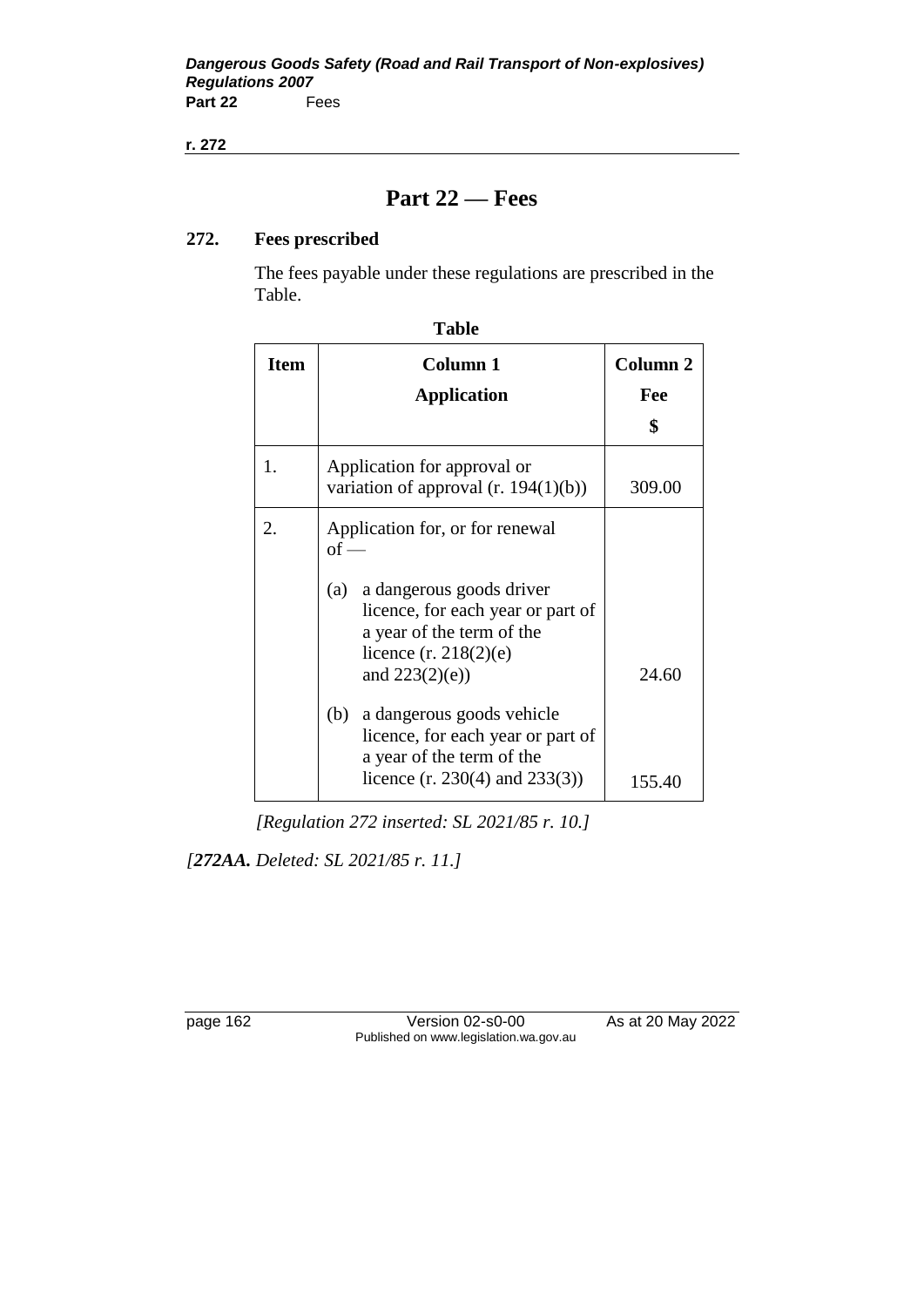## **Part 22A — Miscellaneous**

*[Heading inserted: SL 2020/193 r. 25.]*

### **272A. Exception for offence involving compliance with ADG Code**

A person does not commit an offence against these regulations in relation to the transport of dangerous goods by road or rail  $if -$ 

- (a) the offence relates to non-compliance with the ADG Code; and
- (b) the transport takes place during the period of 12 months beginning on the day on which an amendment to the ADG Code takes effect; and
- (c) the person transports the goods in accordance with the ADG Code as in force immediately before that day.

*[Regulation 272A inserted: SL 2020/193 r. 25.]*

As at 20 May 2022 Version 02-s0-00 Page 163 Published on www.legislation.wa.gov.au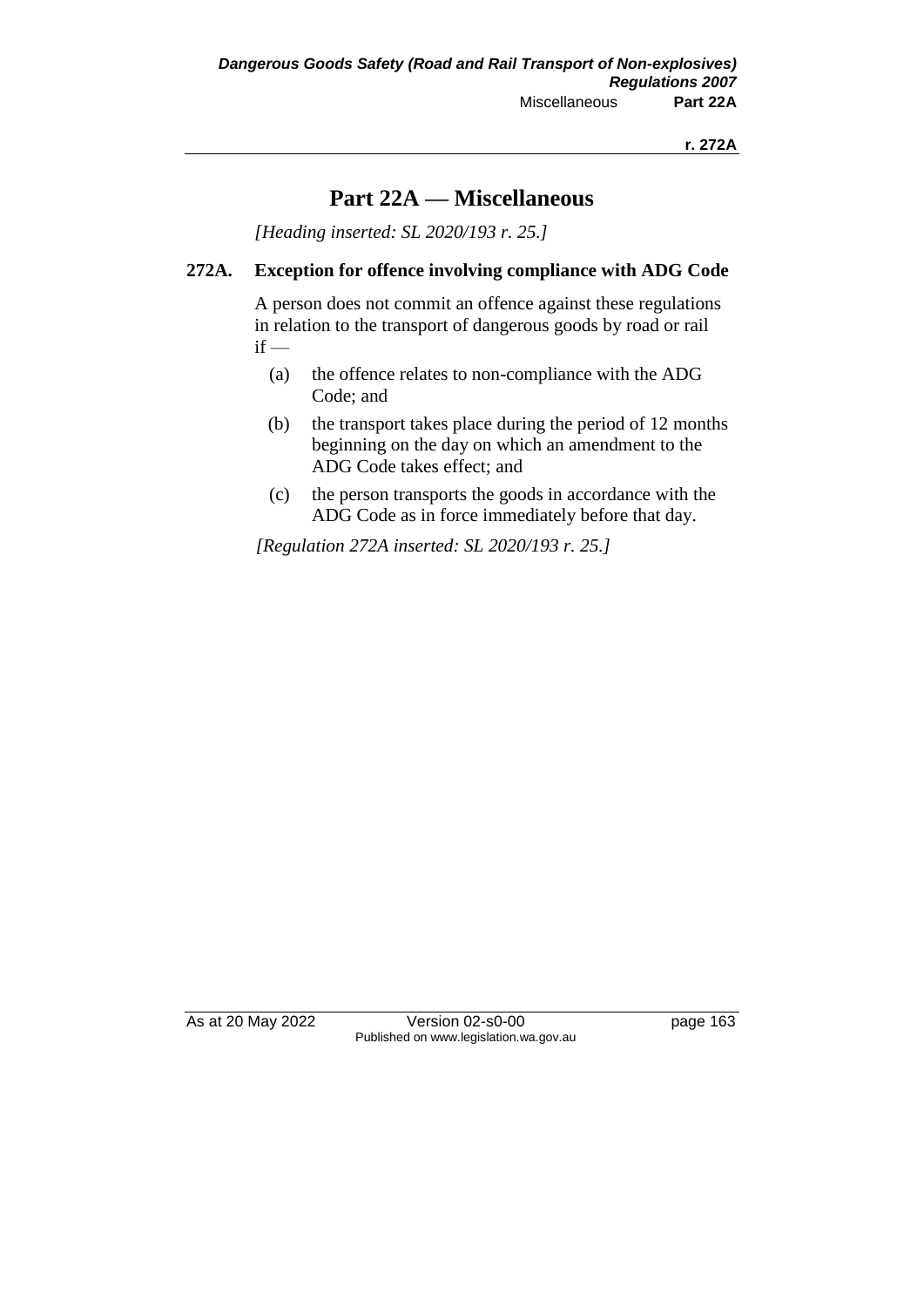# **Part 23 — Transitional**

## **Division 1 — Provisions for** *Dangerous Goods (Transport) Act 1998*

*[Heading inserted: Gazette 3 Aug 2012 p. 3759.]*

## **273. Terms used**

In this Division —

*commencement day* means the day on which the Act Part 3 comes into operation  $\frac{1}{2}$ ;

*repealed Act* means the *Dangerous Goods (Transport) Act 1998* repealed by the Act;

*repealed regulations* means the *Dangerous Goods (Transport) (Road and Rail) Regulations 1999* repealed by the Act.

*[Regulation 273 amended: Gazette 3 Aug 2012 p. 3759.]*

## **274. Lawful conduct under repealed regulations**

- (1) A person does not commit an offence against the Act or these regulations in relation to the transport of dangerous goods by road or rail if —
	- (a) the transport takes place before 1 January 2010; and
	- (b) the person transports the goods in accordance with the repealed Act and the repealed regulations.
- (2) Where an exemption or approval that is continued in effect under this Part does not have an expiry date, it expires immediately before the fifth anniversary of the commencement day.

*[Regulation 274 amended: Gazette 23 Jan 2009 p. 157.]*

page 164 Version 02-s0-00 As at 20 May 2022 Published on www.legislation.wa.gov.au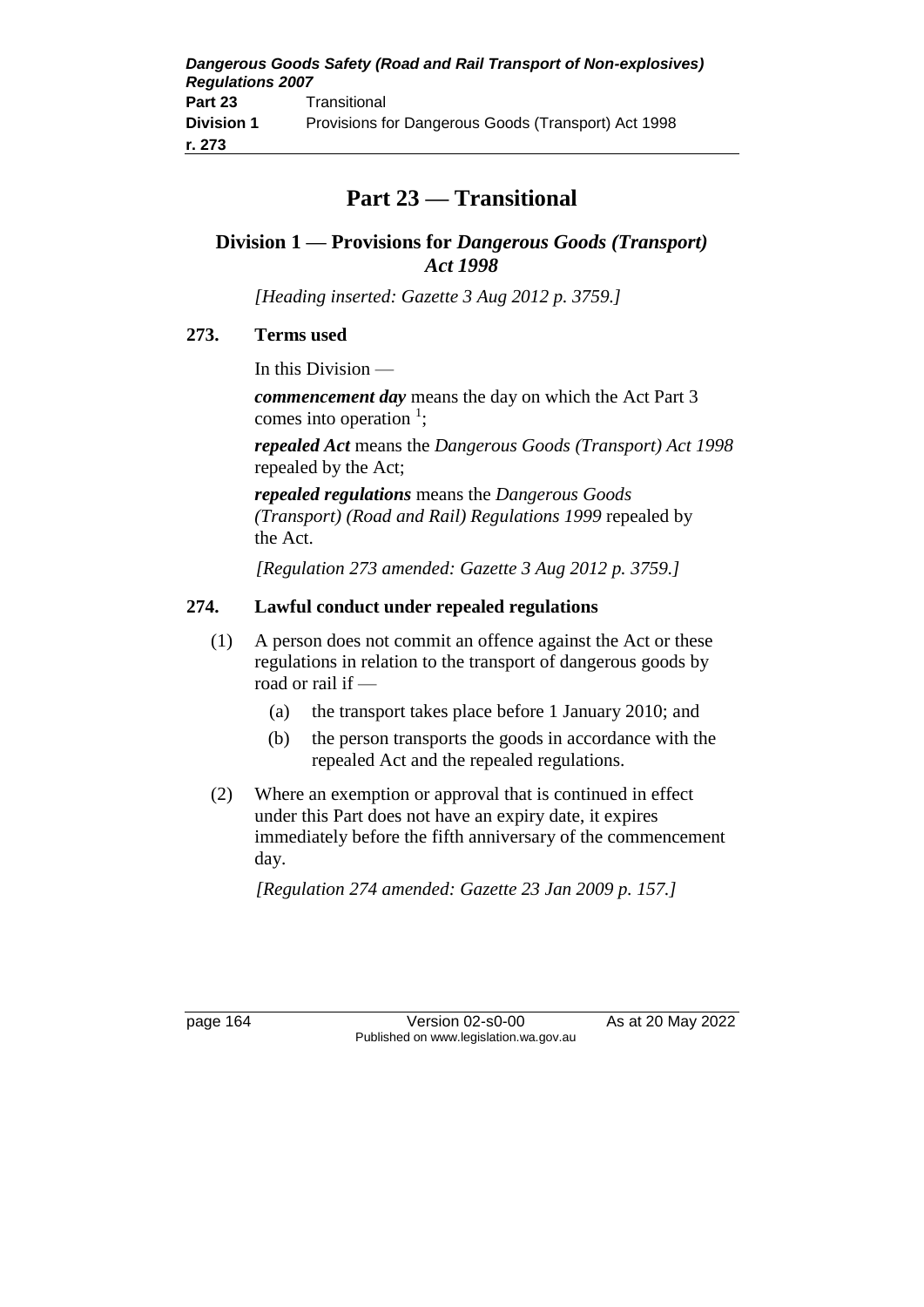### **275. Continuing effect of certain determinations**

- (1) This regulation applies to a determination that  $-$ 
	- (a) was made under the repealed regulations; and
	- (b) was in force in this State immediately before the commencement day; and
	- (c) is a determination in respect of something that may be determined under a provision (the *relevant provision*) of any of the following regulations —
		- (i) regulation 17 (Determinations dangerous goods);
		- (ii) regulation 18 (Determinations packaging);
		- (iii) regulation 19 (Determinations vehicles, routes, areas, times etc.).
- (2) The determination has effect for these regulations as if it were a determination made by the Chief Officer under the relevant provision.
- (3) Without limiting subregulation (2), the Chief Officer may record the determination in the register of determinations kept under regulation 23.

### **276. Continuing effect of certain corresponding determinations**

- (1) This regulation applies to a determination (however described) that —
	- (a) was made under a law regulating the transport of dangerous goods by road or rail made by another State or a Territory that has passed or has indicated that it intends to pass a corresponding law; and
	- (b) was in force in the other State or the Territory immediately before the commencement day; and
	- (c) is a determination about something that may be determined under a provision of the corresponding law of the other State or the Territory (the *corresponding*

As at 20 May 2022 Version 02-s0-00 page 165 Published on www.legislation.wa.gov.au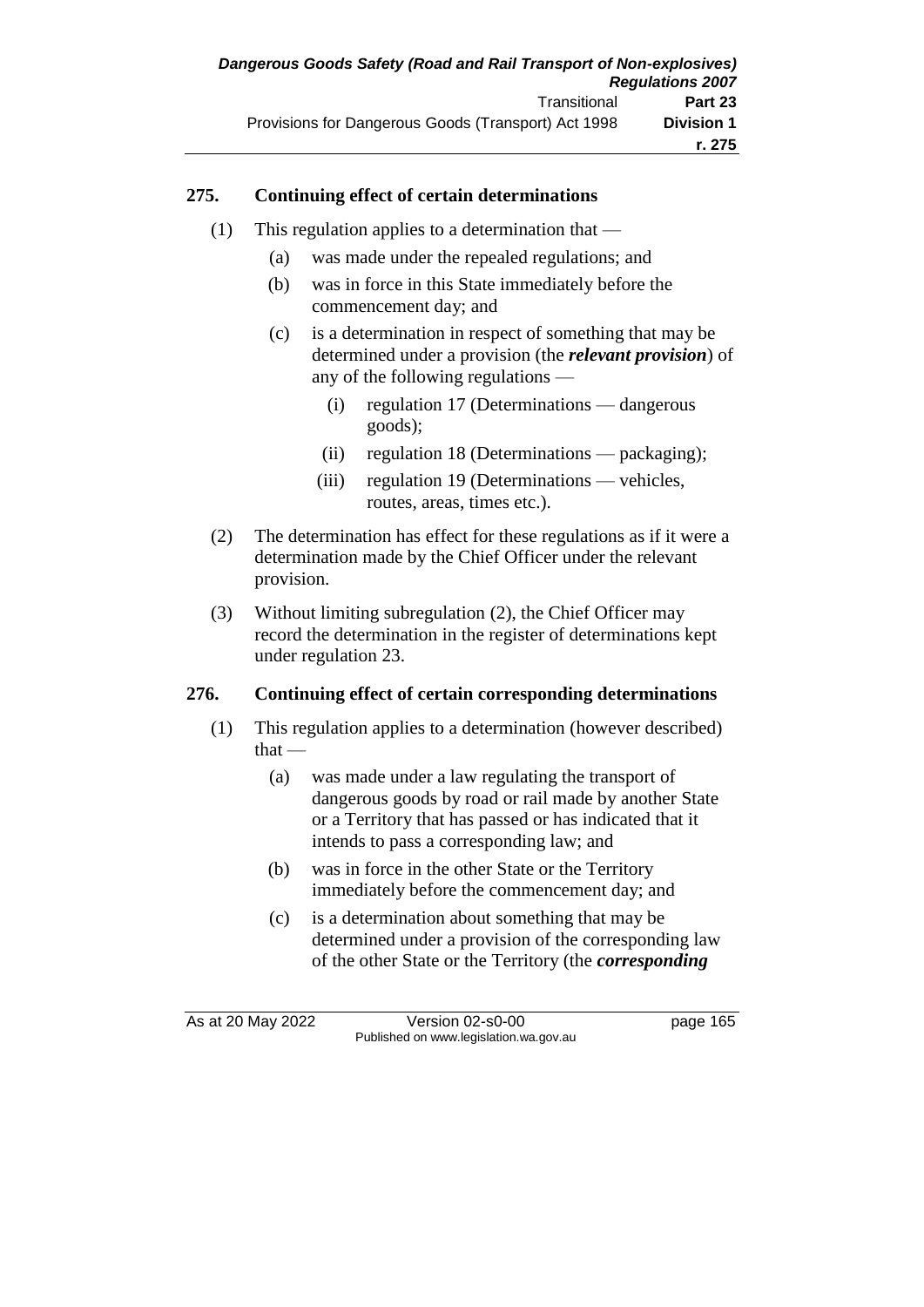| Dangerous Goods Safety (Road and Rail Transport of Non-explosives)<br><b>Regulations 2007</b> |                                                     |  |
|-----------------------------------------------------------------------------------------------|-----------------------------------------------------|--|
| Part 23                                                                                       | Transitional                                        |  |
| <b>Division 1</b>                                                                             | Provisions for Dangerous Goods (Transport) Act 1998 |  |
| r. 277                                                                                        |                                                     |  |

*provision*) that corresponds to a provision of a regulation mentioned in regulation  $275(1)(c)$ .

(2) Except for circumstances that do not exist in this State, the determination has effect for these regulations as if it were a determination made by a corresponding authority under the corresponding provision.

### **277. Continuing effect of certain exemptions**

- (1) This regulation applies to an exemption that
	- (a) was granted under the repealed Act; and
	- (b) was in force in this State immediately before the commencement day; and
	- (c) is an exemption from compliance with a provision of the repealed regulations corresponding to a provision (the *relevant provision*) of these regulations.
- (2) Subject to regulation 274(2), the exemption has effect for these regulations as if it were an exemption granted by the Chief Officer from compliance with the relevant provision.
- (3) Without limiting subregulation (2), the Chief Officer may record the exemption in the register of exemptions kept under the Act section 23(8).

### **278. Continuing effect of certain corresponding exemptions**

- (1) This regulation applies to an exemption (however described) that —
	- (a) was granted under a law regulating the transport of dangerous goods by road or rail made by another State or a Territory that has passed or has indicated that it intends to pass a corresponding law; and
	- (b) was in force in the other State or the Territory immediately before the commencement day; and
	- (c) is an exemption from compliance with a provision of the law of the other State or the Territory that corresponds to

page 166 Version 02-s0-00 As at 20 May 2022 Published on www.legislation.wa.gov.au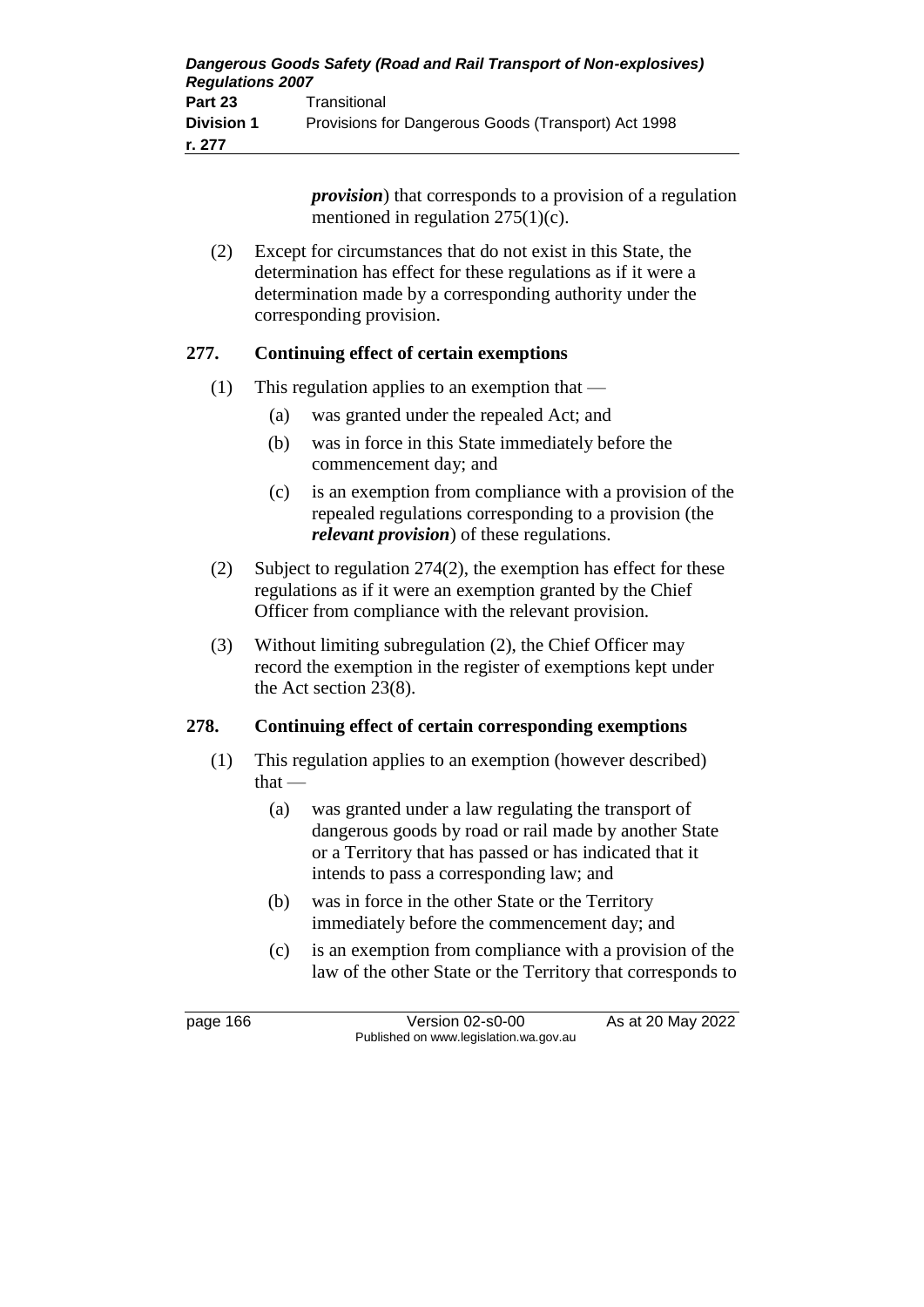a provision of the corresponding law (the *corresponding provision*).

(2) Except for circumstances that do not exist in this State, the exemption has effect for these regulations as if it were an exemption granted by a corresponding authority from compliance with the corresponding provision.

## **279. Continuing effect of certain approvals**

- (1) This regulation applies to an approval that  $-$ 
	- (a) was given under the repealed regulations; and
	- (b) was in force in this State immediately before the commencement day; and
	- (c) is an approval of something that may be approved under a provision (the *relevant provision***)** of any of the following regulations —
		- (i) regulation 15 (Approvals tests and training courses for drivers);
		- (ii) regulation 56 (Approvals packaging designs);
		- (iii) regulation 59 (Approvals overpacks);
		- (iv) regulation 137 (Approvals Type II segregation devices);
		- (v) regulation 138 (Approvals methods of segregation);
		- (vi) regulation 162 (Approvals emergency information).
- (2) Subject to regulation 274(2), the approval has effect for these regulations as if it were an approval given by the Chief Officer under the relevant provision.
- (3) Without limiting subregulation (2), the Chief Officer may record the approval in the register of approvals kept under regulation 202.

As at 20 May 2022 Version 02-s0-00 page 167 Published on www.legislation.wa.gov.au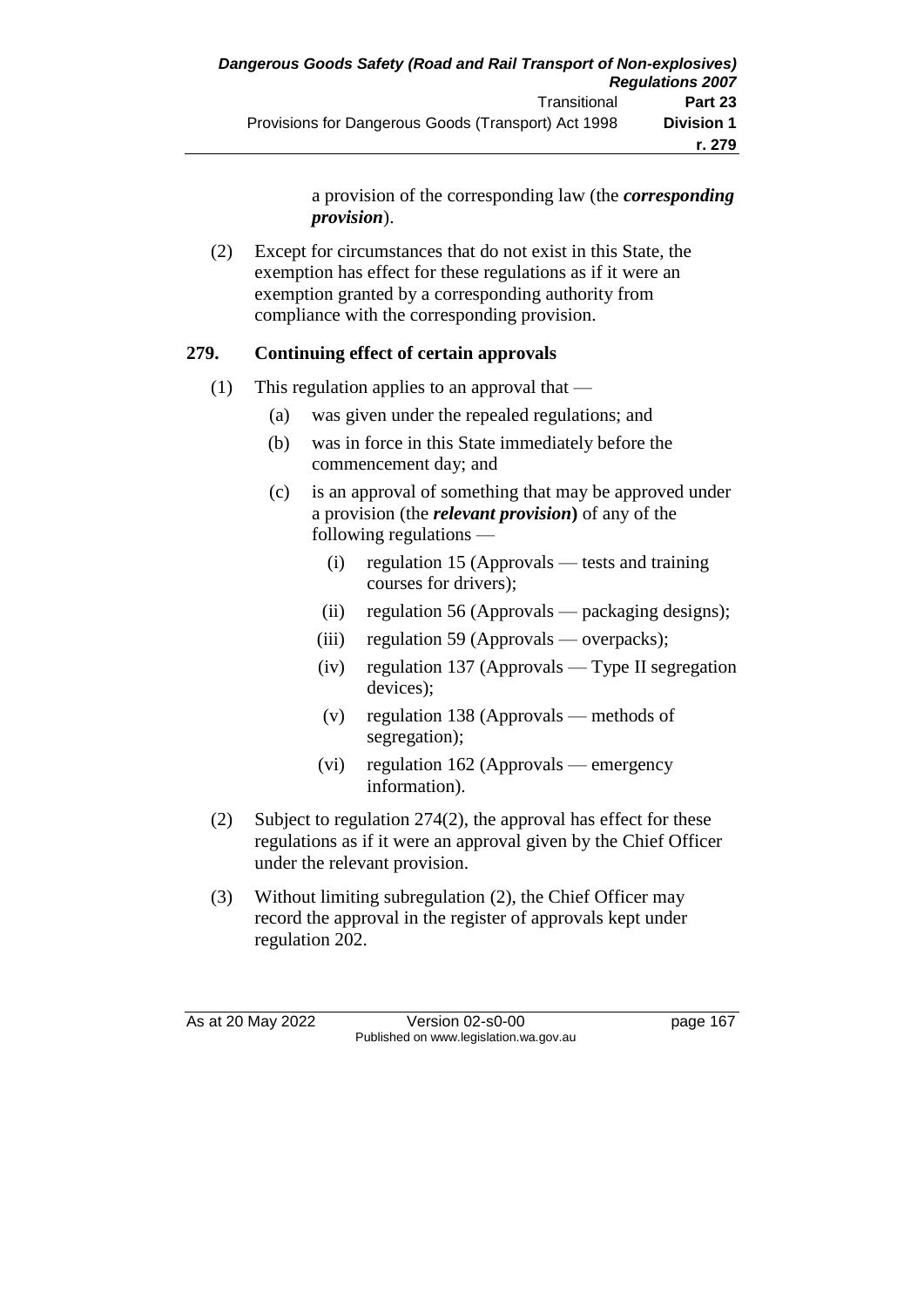| Dangerous Goods Safety (Road and Rail Transport of Non-explosives)<br><b>Regulations 2007</b> |                                                     |  |
|-----------------------------------------------------------------------------------------------|-----------------------------------------------------|--|
| Part 23                                                                                       | Transitional                                        |  |
| <b>Division 1</b>                                                                             | Provisions for Dangerous Goods (Transport) Act 1998 |  |
| r. 280                                                                                        |                                                     |  |

### **280. Continuing effect of certain corresponding approvals**

- (1) This regulation applies to an approval (however described)  $that -$ 
	- (a) was given under a law regulating the transport of dangerous goods by road or rail made by another State or a Territory that has passed or has indicated that it intends to pass a corresponding law; and
	- (b) was in force in the other State or the Territory immediately before the commencement day; and
	- (c) is an approval of something that may be approved under a provision of the corresponding law of the other State or the Territory (the *corresponding provision*) that corresponds to a provision of a regulation mentioned in regulation  $279(1)(c)$ .
- (2) Except for circumstances that do not exist in this State, the approval has effect for these regulations as if it were an approval given by a corresponding authority under the corresponding provision.

## **281. Continuing effect of certain licences**

- (1) This regulation applies to a licence that  $-$ 
	- (a) was granted under the repealed regulations; and
	- (b) was in force in this State immediately before the commencement day; and
	- (c) is a licence that may be granted under either of the following provisions (the *relevant provision*) —
		- (i) regulation 222 (Grant of dangerous goods driver licence);
		- (ii) regulation 232 (Grant of dangerous goods vehicle licence).
- (2) The licence has effect for these regulations as if it were a licence granted by the Chief Officer under the relevant provision.

page 168 Version 02-s0-00 As at 20 May 2022 Published on www.legislation.wa.gov.au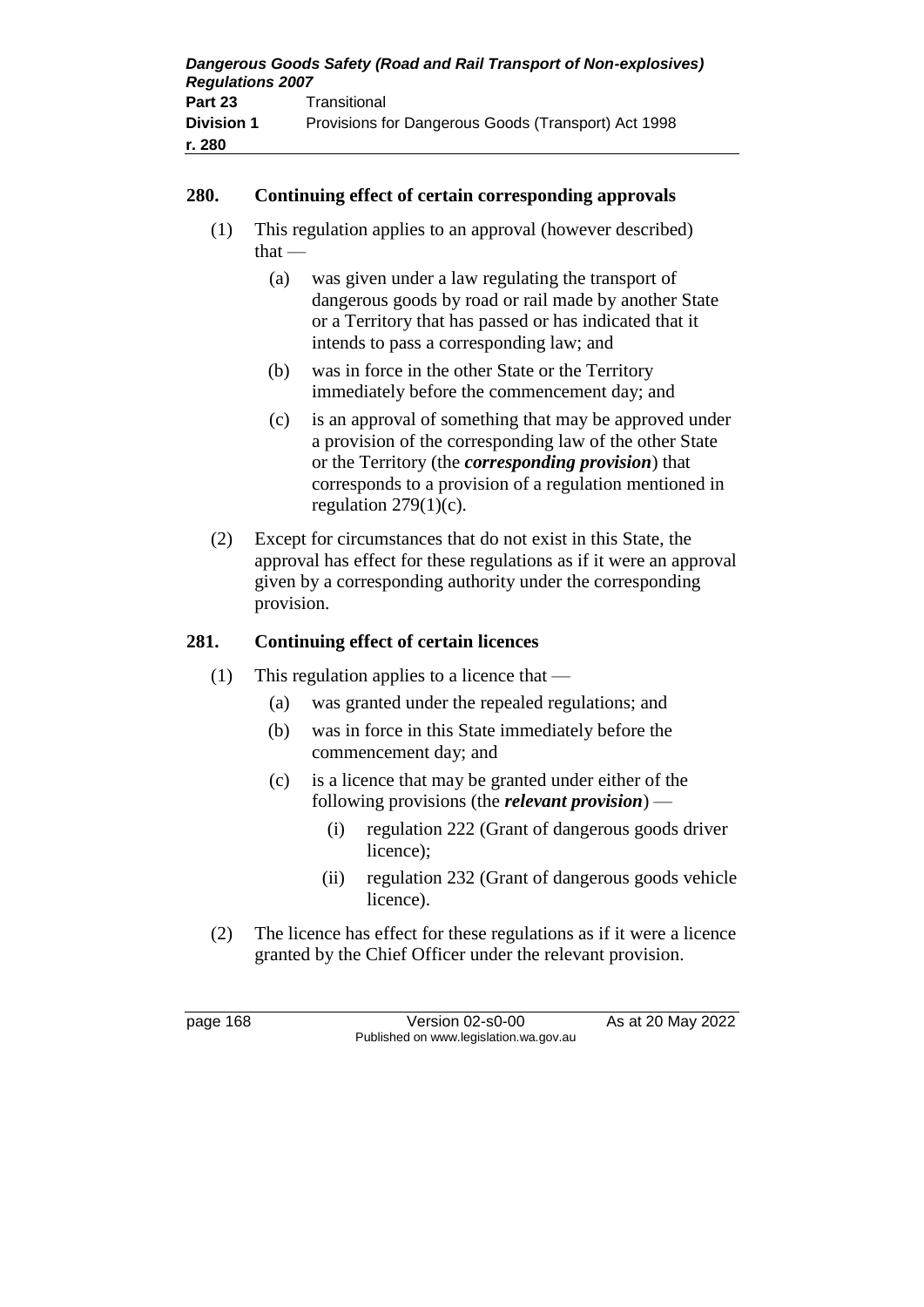- (3) Without limiting subregulation (2), the Chief Officer may record the licence in the relevant register of licences kept under regulation 245.
- (4) A licence that has effect under subregulation (2) expires when it would have expired under the repealed regulations.

## **282. Continuing effect of certain corresponding licences**

- (1) This regulation applies to a licence (however described) that
	- (a) was granted under a law regulating the transport of dangerous goods by road made by another State or a Territory that has passed or has indicated that it intends to pass a corresponding law; and
	- (b) was in force in the other State or the Territory immediately before the commencement day; and
	- (c) is a licence that may be granted under a provision of the corresponding law of the other jurisdiction (the *corresponding provision*) that corresponds to a provision mentioned in regulation 281(1)(c).
- (2) Except for circumstances that do not exist in this State, the licence has effect for these regulations as if it were a licence granted by a corresponding authority under the corresponding provision.

## **Division 2 — Other provisions**

*[Heading inserted: Gazette 3 Aug 2012 p. 3759.]*

## **283. Assessing fitness to drive**

(1) If a certificate that complies with regulation 221(c) as in force immediately before the date on which the *Dangerous Goods Safety (Road and Rail Transport of Non-explosives) Amendment Regulations 2012* regulation 7 commences is issued within one year after that date, it is taken to be a certificate that complies with regulation 221(c) as in force after that date.

As at 20 May 2022 Version 02-s0-00 page 169 Published on www.legislation.wa.gov.au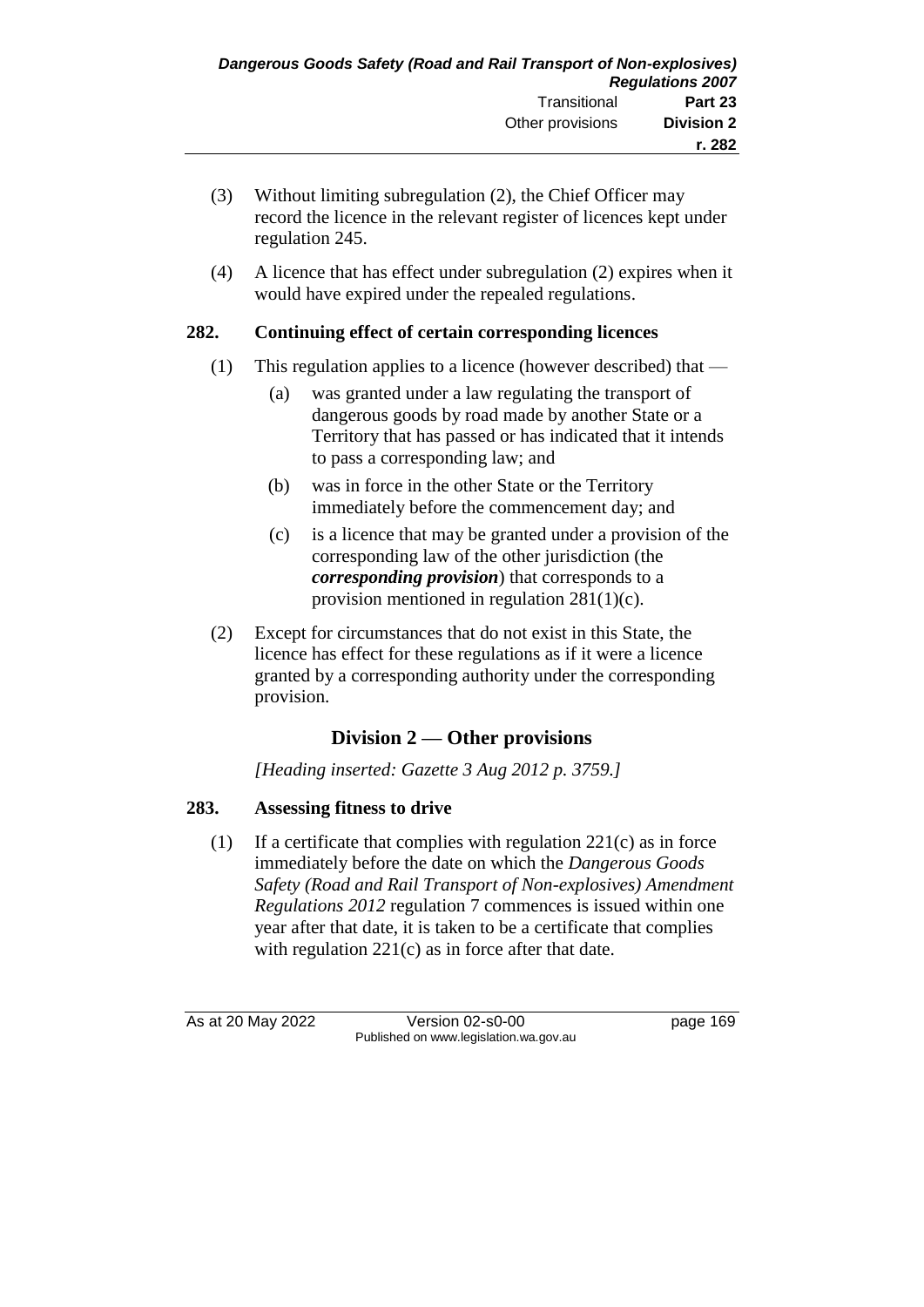| <b>Regulations 2007</b> | Dangerous Goods Safety (Road and Rail Transport of Non-explosives)                                             |
|-------------------------|----------------------------------------------------------------------------------------------------------------|
| Part 23                 | Transitional                                                                                                   |
| <b>Division 3</b>       | Provision for Dangerous Goods Safety (Road and Rail<br>Transport of Non-explosives) Amendment Regulations 2014 |
| r. 284                  |                                                                                                                |

(2) If a certificate that complies with regulation  $227(1)(c)$  as in force immediately before the date on which the *Dangerous Goods Safety (Road and Rail Transport of Non-explosives) Amendment Regulations 2012* regulation 9 commences is issued within one year after that date, it is taken to be a certificate that complies with regulation  $227(1)(c)$  as in force after that date.

*[Regulation 283 inserted: Gazette 3 Aug 2012 p. 3759-60.]*

## **Division 3 — Provision for** *Dangerous Goods Safety (Road and Rail Transport of Non-explosives) Amendment Regulations 2014*

*[Heading inserted: Gazette 13 Jun 2014 p. 1949.]*

## **284. Transitional provision for offence involving compliance with ADG Code**

A person does not commit an offence against the Act or these regulations in relation to the transport of dangerous goods by road or rail if —

- (a) the offence relates to non-compliance with the ADG Code; and
- (b) the transport takes place before 1 July 2015; and
- (c) the person transports the goods in accordance with the ADG Code as it was defined in regulation 4 immediately before the *Dangerous Goods Safety (Road and Rail Transport of Non-explosives) Amendment Regulations 2014* regulation 4 came into operation.

*[Regulation 284 inserted: Gazette 13 Jun 2014 p. 1949.]*

page 170 Version 02-s0-00 As at 20 May 2022 Published on www.legislation.wa.gov.au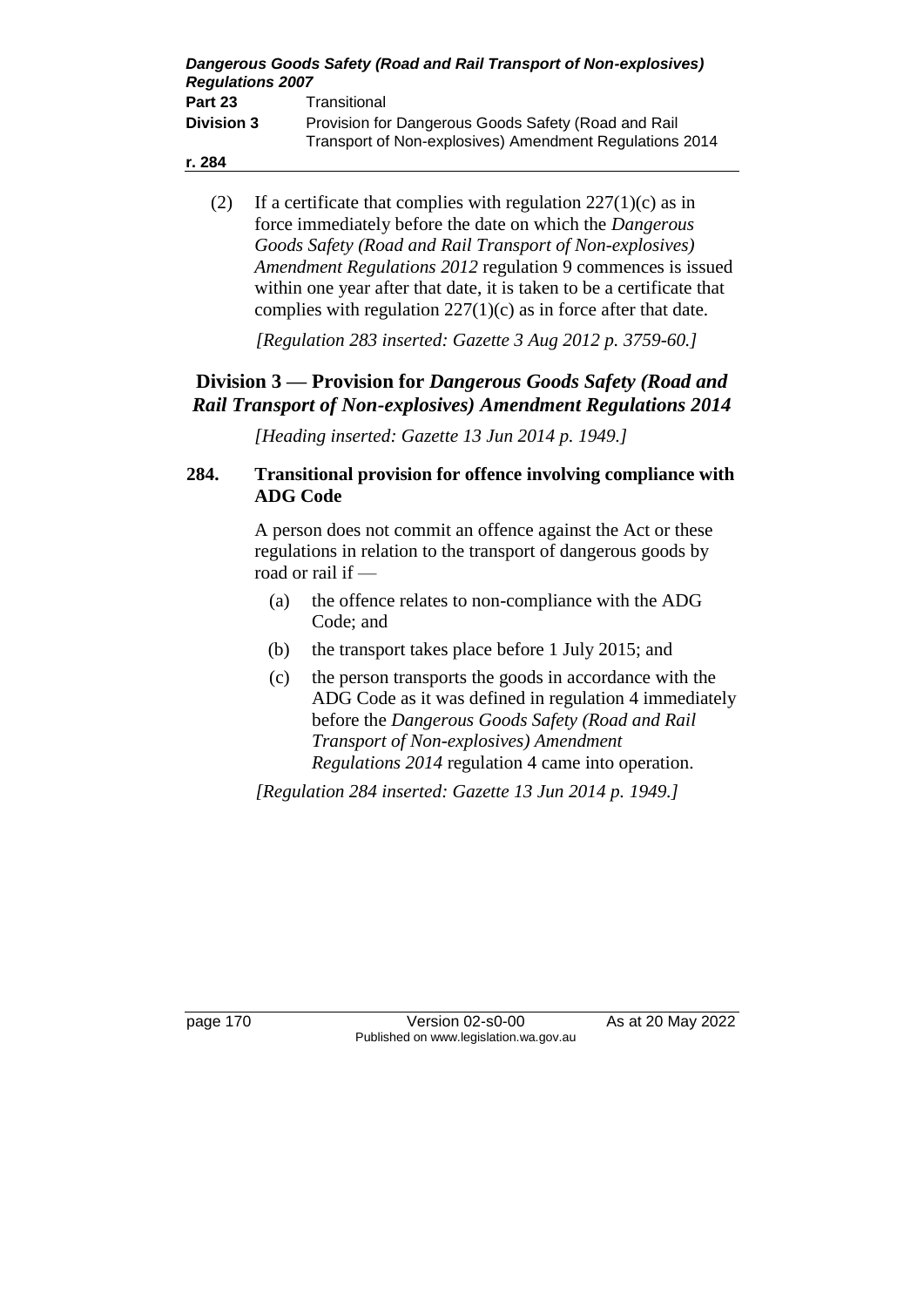### **Division 4 — Provision for** *Dangerous Goods Safety (Road and Rail Transport of Non-explosives) Amendment Regulations (No. 2) 2015*

*[Heading inserted: Gazette 17 Nov 2015 p. 4701.]*

### **285. Transitional provision for offence involving compliance with ADG Code**

A person does not commit an offence against these regulations in relation to the transport of dangerous goods by road or rail  $if -$ 

- (a) the offence relates to non-compliance with the ADG Code; and
- (b) the transport takes place during the period that begins on 1 January 2016 and ends on 31 December 2016; and
- (c) the person transports the goods in accordance with the ADG Code as it was defined in regulation 4 immediately before the *Dangerous Goods Safety (Road and Rail Transport of Non-explosives) Amendment Regulations (No. 2) 2015* regulation 4 came into operation.

*[Regulation 285 inserted: Gazette 17 Nov 2015 p. 4701.]*

## **Division 5 — Provisions for** *Dangerous Goods Safety (Road and Rail Transport of Non-explosives) Amendment Regulations 2017*

*[Heading inserted: Gazette 11 Jul 2017 p. 3832.]*

### **286. Term used: commencement day**

In this Division —

*commencement day* means the day on which the *Dangerous Goods Safety (Road and Rail Transport of Non-explosives) Amendment Regulations 2017* regulation 3 comes into operation.

*[Regulation 286 inserted: Gazette 11 Jul 2017 p. 3832.]*

As at 20 May 2022 Version 02-s0-00 page 171 Published on www.legislation.wa.gov.au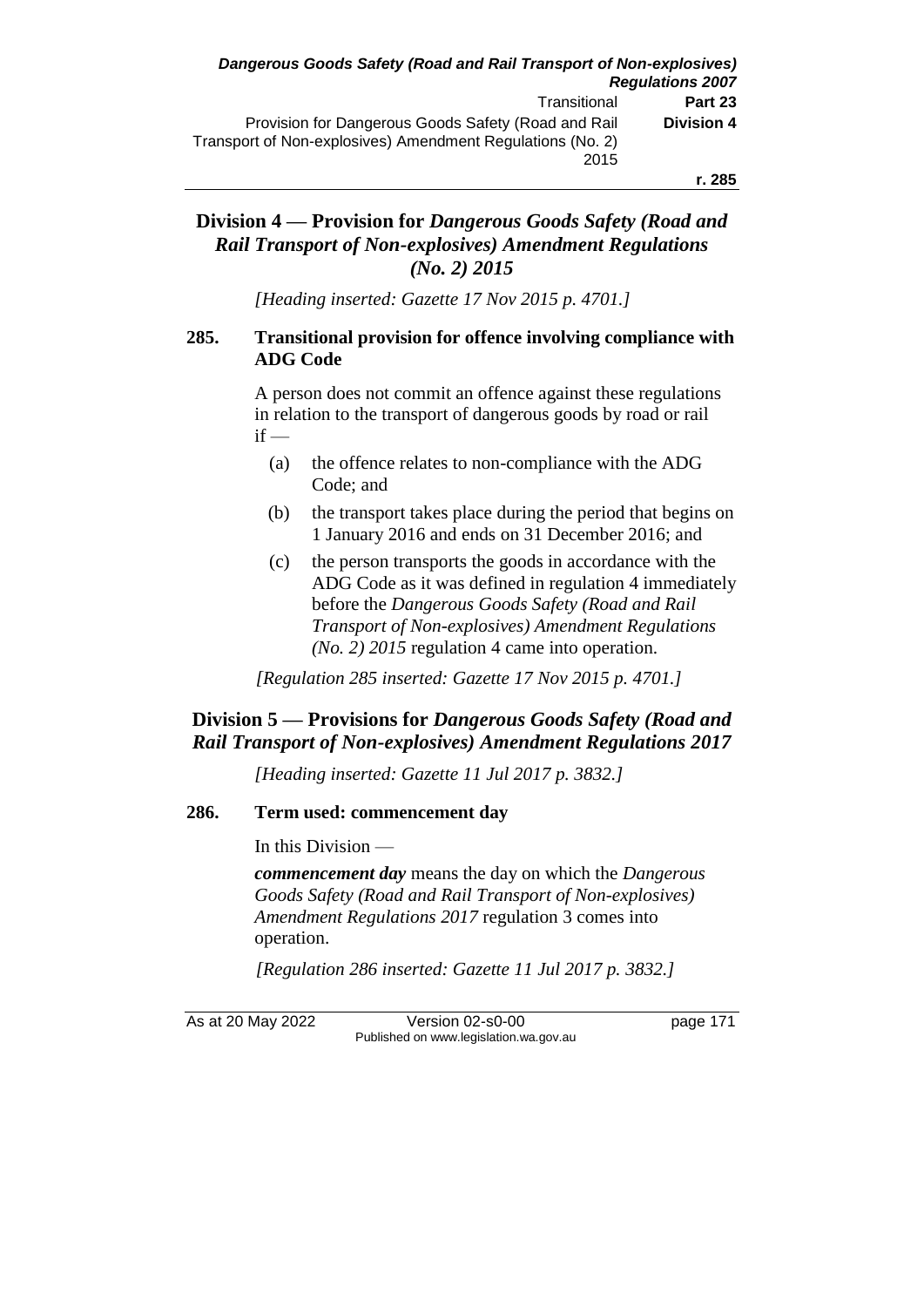| <b>Regulations 2007</b> | Dangerous Goods Safety (Road and Rail Transport of Non-explosives)                                              |
|-------------------------|-----------------------------------------------------------------------------------------------------------------|
| Part 23                 | Transitional                                                                                                    |
| <b>Division 6</b>       | Provisions for Dangerous Goods Safety (Road and Rail<br>Transport of Non-explosives) Amendment Regulations 2018 |
| r. 287                  |                                                                                                                 |

### **287. Assessing fitness to drive**

 $(1)$  In this regulation —

*previous regulation 221(c)* means regulation 221(c) as in force immediately before commencement day.

(2) A certificate that complies with previous regulation 221(c) and issued within 1 year after commencement day is taken to be a certificate that complies with regulation 221(c).

*[Regulation 287 inserted: Gazette 11 Jul 2017 p. 3832.]*

### **288. Transitional provision for offence involving compliance with ADG Code**

A person does not commit an offence against these regulations in relation to the transport of dangerous goods by road or rail  $if -$ 

- (a) the offence relates to non-compliance with the ADG Code; and
- (b) the transport takes place during the period that begins on commencement day and ends on 1 March 2018; and
- (c) the person transports the goods in accordance with the ADG Code as it was defined in regulation 4 immediately before commencement day.

*[Regulation 288 inserted: Gazette 11 Jul 2017 p. 3832.]*

## **Division 6 — Provisions for Dangerous Goods Safety (Road and Rail Transport of Non-explosives) Amendment Regulations 2018**

*[Heading inserted: Gazette 31 Aug 2018 p. 3046.]*

### **289. Term used: commencement day**

In this Division —

*commencement day* means the day on which the *Dangerous Goods Safety (Road and Rail Transport of Non-explosives)* 

page 172 Version 02-s0-00 As at 20 May 2022 Published on www.legislation.wa.gov.au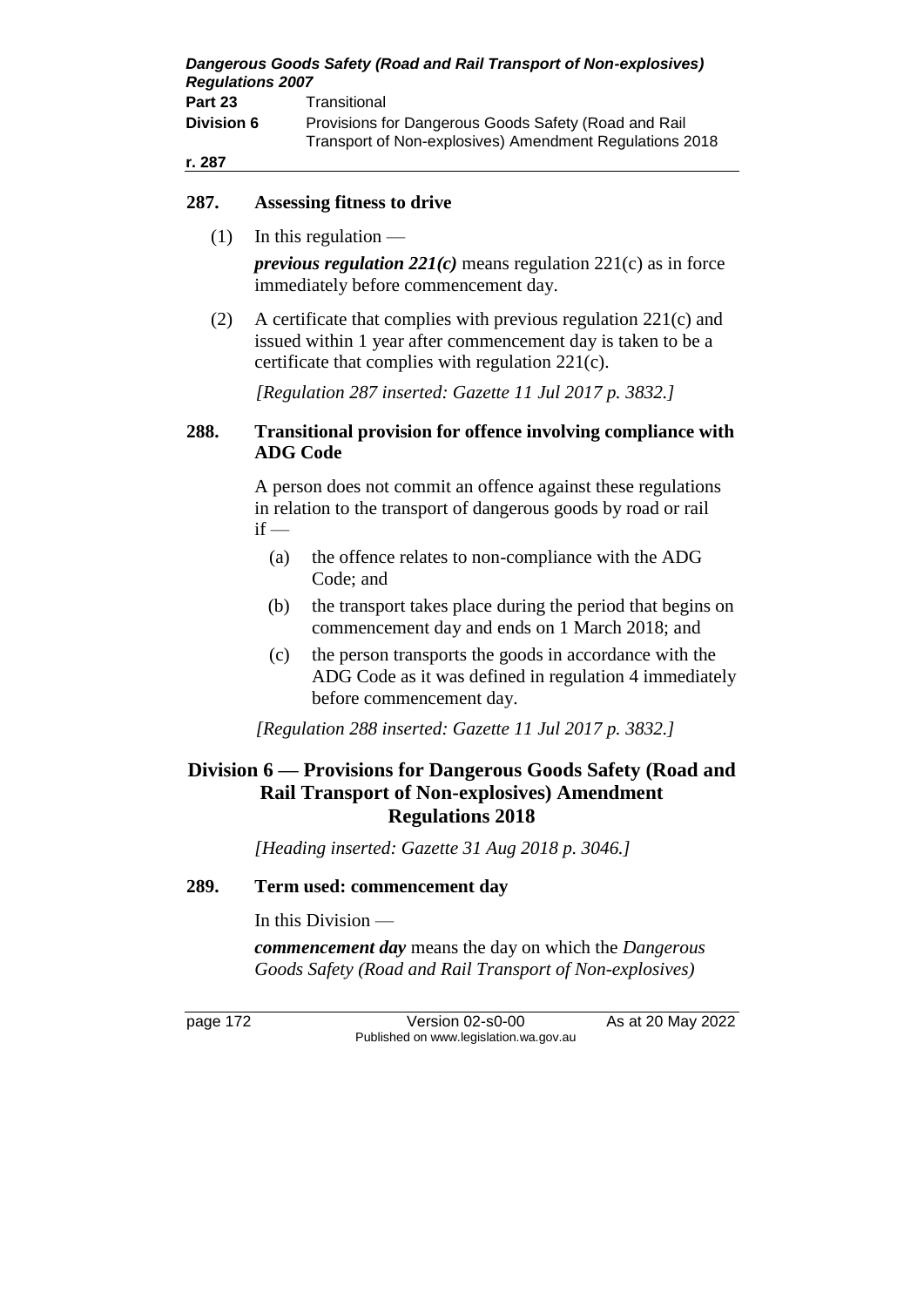*Amendment Regulations 2018* regulation 3 comes into operation.

*[Regulation 289 inserted: Gazette 31 Aug 2018 p. 3046.]*

### **290. Transitional provision for offence involving compliance with ADG Code**

A person does not commit an offence against these regulations in relation to the transport of dangerous goods by road or rail  $if -$ 

- (a) the offence relates to non-compliance with the ADG Code; and
- (b) the transport takes place during the period that begins on the commencement day and ends on 30 June 2019; and
- (c) the person transports the goods in accordance with the ADG Code as it was defined in regulation 4 immediately before the *Dangerous Goods Safety (Road and Rail Transport of Non-explosives) Amendment Regulations 2018* regulation 3 came into operation.

*[Regulation 290 inserted: Gazette 31 Aug 2018 p. 3046-7.]*

## **Division 7 — Provision for** *Dangerous Goods Safety Regulations Amendment Regulations 2020*

*[Heading inserted: SL 2020/193 r. 26.]*

### **291. Transitional provision for offence involving compliance with ADG Code**

 $(1)$  In this regulation —

*commencement day* means the day on which the *Dangerous Goods Safety Regulations Amendment Regulations 2020* regulation 26 comes into operation.

As at 20 May 2022 Version 02-s0-00 page 173 Published on www.legislation.wa.gov.au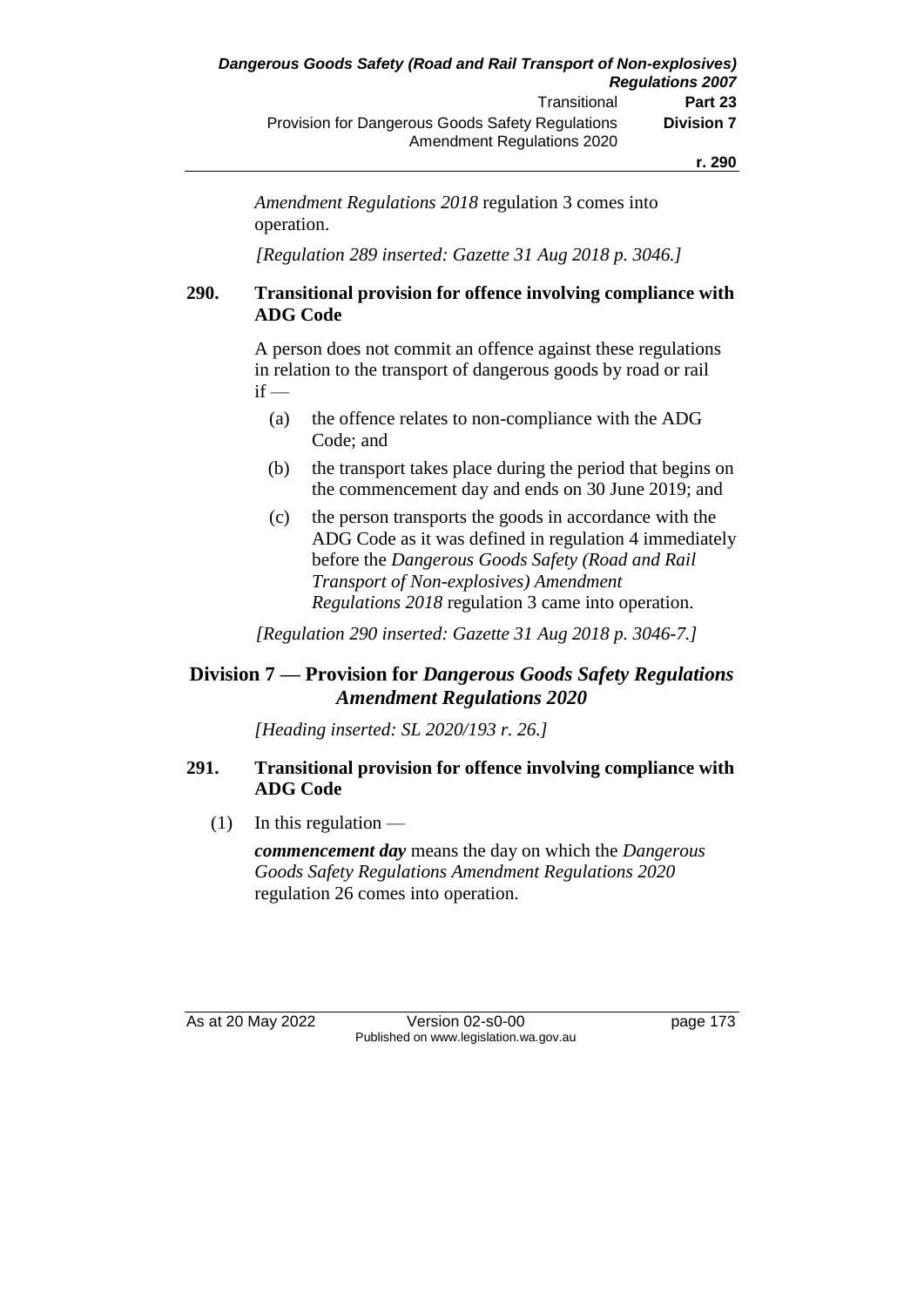| Dangerous Goods Safety (Road and Rail Transport of Non-explosives)<br><b>Regulations 2007</b> |        |                                                                                                                                  |  |
|-----------------------------------------------------------------------------------------------|--------|----------------------------------------------------------------------------------------------------------------------------------|--|
| Part 23                                                                                       |        | Transitional<br>Provision for Dangerous Goods Safety Regulations<br>Amendment Regulations 2020                                   |  |
| r. 291                                                                                        |        |                                                                                                                                  |  |
| (2)                                                                                           | $if$ — | A person does not commit an offence against these regulations<br>in relation to the transport of dangerous goods by road or rail |  |
|                                                                                               | (a)    | the offence relates to non-compliance with the ADG<br>Code; and                                                                  |  |
|                                                                                               | (b)    | the transport takes place during the period that begins on<br>commencement day and ends on 30 September 2021;<br>and             |  |

(c) the person transports the goods in accordance with the ADG Code as it was defined in regulation 4 immediately before commencement day.

*[Regulation 291 inserted: SL 2020/193 r. 26.]*

page 174 Version 02-s0-00 As at 20 May 2022 Published on www.legislation.wa.gov.au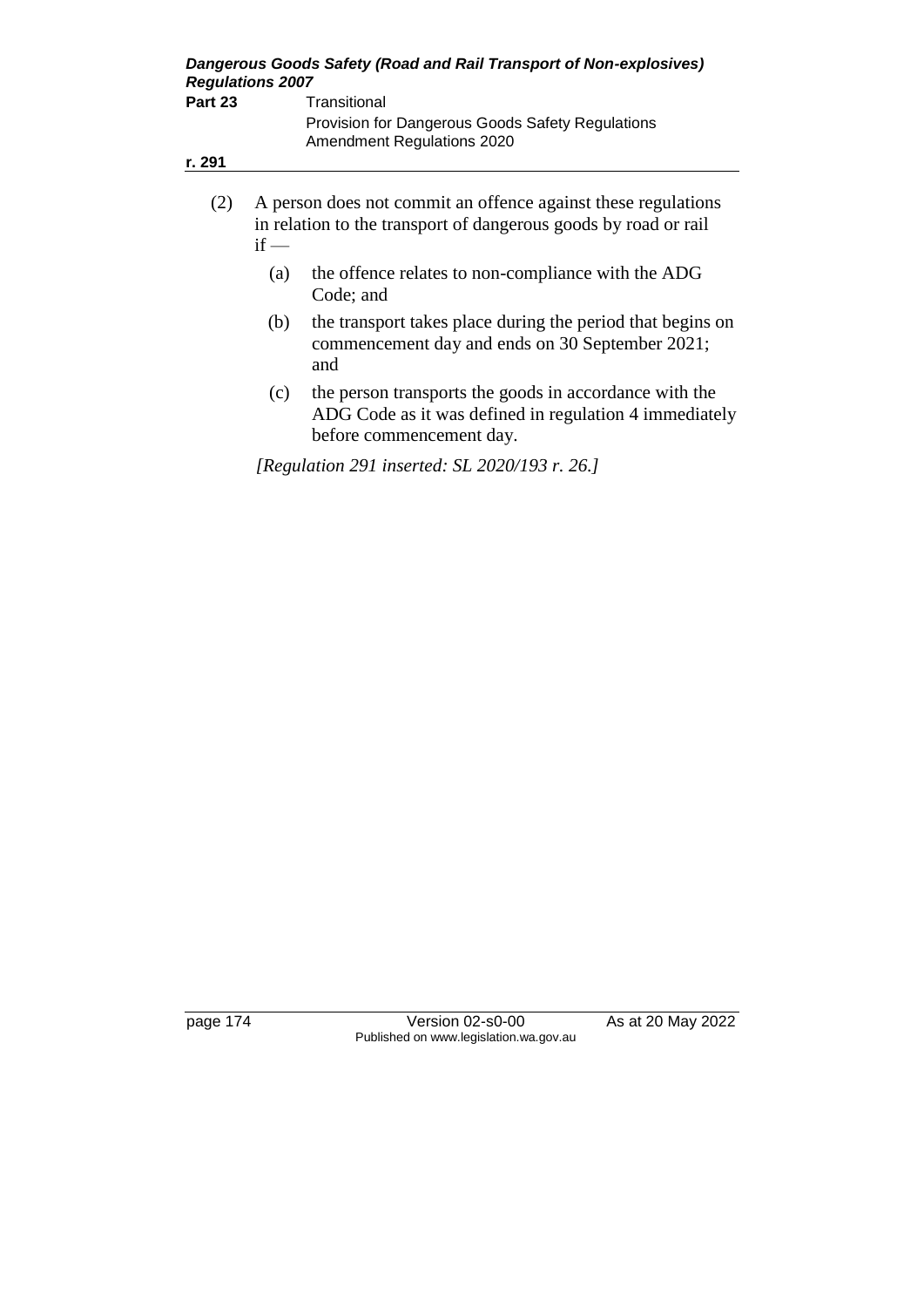# **Schedule 1 — Infringement notice offences and modified penalties**

[r. 271]

| <b>Table</b> |                      |     |                                                    |       |                                                           |
|--------------|----------------------|-----|----------------------------------------------------|-------|-----------------------------------------------------------|
| <b>Item</b>  | <b>Provision</b>     | \$) | <b>Modified penalty</b><br>for an individual       |       | <b>Modified penalty</b><br>for a body<br>corporate $(\$)$ |
| 1.           | Regulation 13B(3)    | 100 |                                                    | 500   |                                                           |
| 1A.          | Regulation 13B(4)    | 100 |                                                    | 500   |                                                           |
| 1B.          | Regulation 20(2)     | 600 |                                                    | 3 000 |                                                           |
| 2.           | Regulation 22        | 300 |                                                    | 1500  |                                                           |
| 3.           | <b>Regulation 54</b> | 600 |                                                    | 3 000 |                                                           |
| 4.           | Regulation 61        | 600 |                                                    | 3 000 |                                                           |
| 5.           | Regulation $69(1)$   | 600 |                                                    | 3 000 |                                                           |
| 6.           | Regulation 69(3)     | 600 |                                                    | 3 000 |                                                           |
| 7.           | Regulation 70        | 600 |                                                    | 3 000 |                                                           |
| 8.           | Regulation $71(1)$   | 600 |                                                    | 3 000 |                                                           |
| 9.           | Regulation $71(2)$   | 600 |                                                    | 3 000 |                                                           |
| 10.          | Regulation $74(1)$   | 600 |                                                    | 3 000 |                                                           |
| $[11-19]$    | deleted]             |     |                                                    |       |                                                           |
| 20.          | Regulation 101       | 300 |                                                    | 1500  |                                                           |
| 21.          | Regulation 107       | (a) | for a large<br>packaging or<br>$overpack$ —<br>300 | (a)   | for a large<br>packaging or<br>$overpack$ —<br>1500       |
|              |                      | (b) | in any other<br>$case - 100$                       | (b)   | in any other<br>$case - 500$                              |
| 21A.         | Regulation 109A(1)   | 300 |                                                    | 1500  |                                                           |
| 22.          | Regulation $112(1)$  | 600 |                                                    | 3 000 |                                                           |

As at 20 May 2022 Version 02-s0-00 page 175 Published on www.legislation.wa.gov.au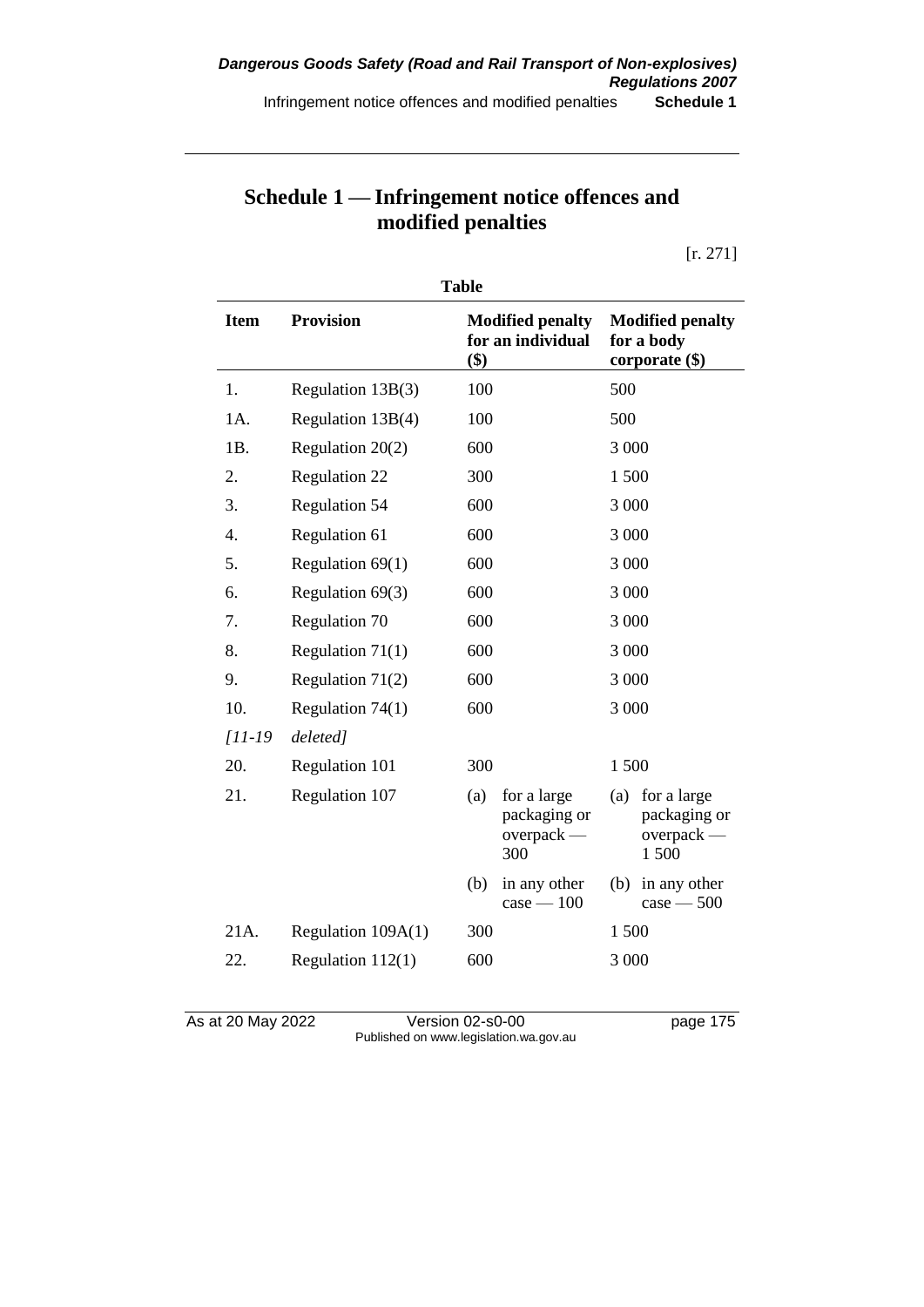#### *Dangerous Goods Safety (Road and Rail Transport of Non-explosives) Regulations 2007*

**Schedule 1** Infringement notice offences and modified penalties

| <b>Item</b> | <b>Provision</b>    | <b>Modified penalty</b><br>for an individual<br>\$) | <b>Modified penalty</b><br>for a body<br>corporate $(\$)$ |
|-------------|---------------------|-----------------------------------------------------|-----------------------------------------------------------|
| 23A.        | Regulation $112(2)$ | 600                                                 | 3 000                                                     |
| 23B.        | Regulation 112(3)   | 600                                                 | 3 000                                                     |
| 23C.        | Regulation 112(5)   | 600                                                 | 3 000                                                     |
| 23.         | Regulation 116      | 600                                                 | 3 000                                                     |
| 24.         | Regulation 119      | 600                                                 | 3 000                                                     |
| 25.         | Regulation 123(1)   | 300                                                 |                                                           |
| 25A.        | Regulation 123(2)   | 300                                                 |                                                           |
| 26.         | Regulation 127(1)   | 300                                                 |                                                           |
| 27.         | Regulation 127(2)   | 300                                                 |                                                           |
| 27.         | Regulation 138(3)   | 300                                                 | 1 500                                                     |
| 128         | deleted]            |                                                     |                                                           |
| 29.         | Regulation $141(1)$ | 300                                                 |                                                           |
| 30.         | Regulation 141(3)   | 300                                                 |                                                           |
| 31.         | Regulation $142(2)$ | 600                                                 | 3 000                                                     |
| 32.         | Regulation 142(3)   | 100                                                 | 500                                                       |
| 33.         | Regulation 143(2)   | 600                                                 | 3 000                                                     |
| 34.         | Regulation 143(3)   | 100                                                 | 500                                                       |
| 35.         | Regulation $146(1)$ | 300                                                 |                                                           |
| 36.         | Regulation 147      | 300                                                 | 1 500                                                     |
| 37.         | Regulation $150(1)$ | 200                                                 | 1 000                                                     |
| 38.         | Regulation $151(1)$ | 200                                                 | 1 000                                                     |
| 39.         | Regulation 152      | 300                                                 | 1500                                                      |
| 40.         | Regulation 153      | 300                                                 | 1500                                                      |
| 41.         | Regulation 154      | 200                                                 |                                                           |
| 42.         | Regulation 155(2)   | 200                                                 |                                                           |
|             |                     |                                                     |                                                           |

page 176 Version 02-s0-00 As at 20 May 2022 Published on www.legislation.wa.gov.au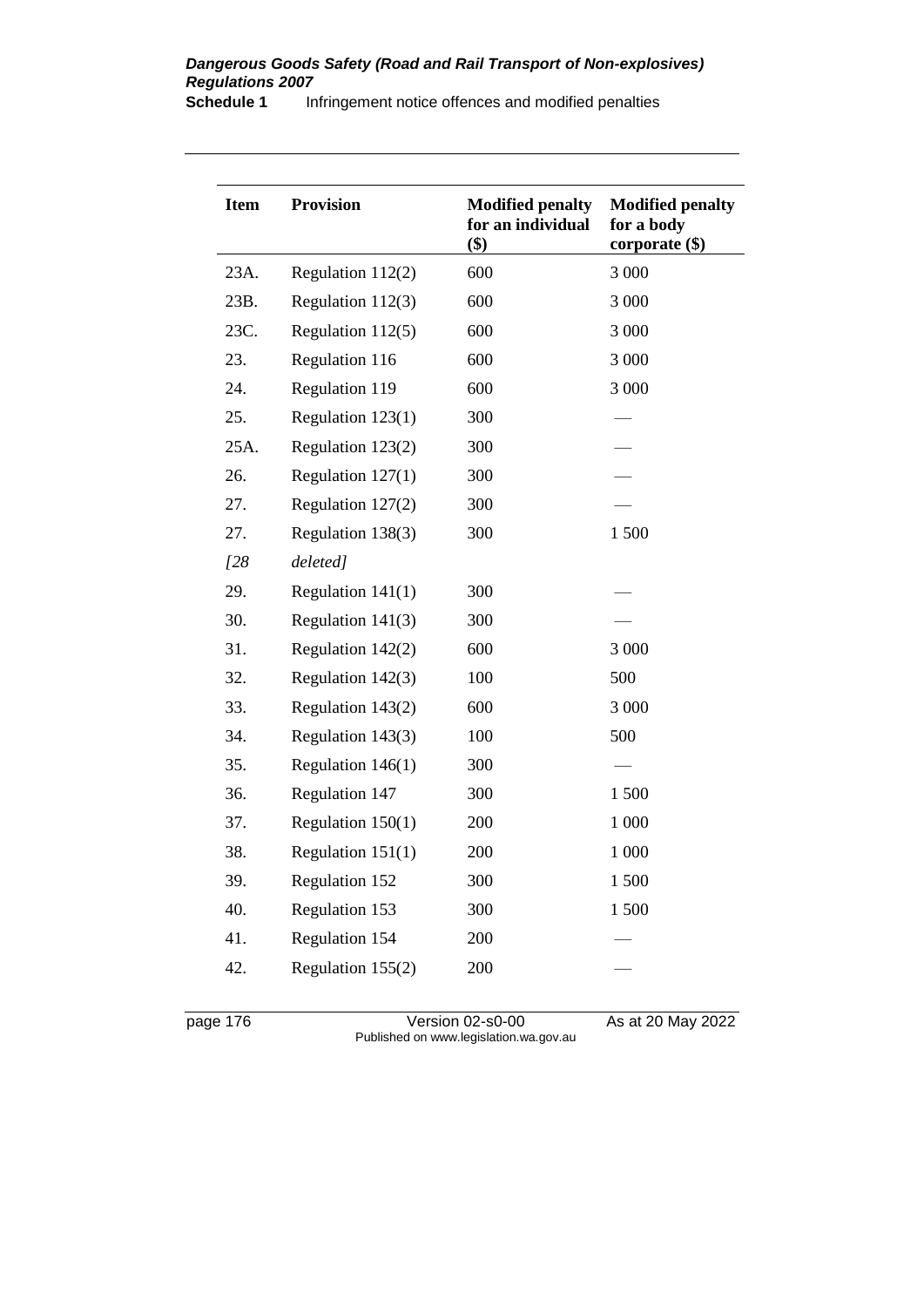| <b>Item</b> | <b>Provision</b>       | <b>Modified penalty</b><br>for an individual<br>\$) | <b>Modified penalty</b><br>for a body<br>corporate (\$) |
|-------------|------------------------|-----------------------------------------------------|---------------------------------------------------------|
| 43A         | Regulation 156A(2)     | 300                                                 | 1500                                                    |
| 43.         | Regulation 158         | 300                                                 | 1500                                                    |
| 44.         | Regulation 159(1)      | 300                                                 | 1500                                                    |
| 45.         | Regulation $160(1)$    | 200                                                 |                                                         |
| 46.         | Regulation 160(2)      | 100                                                 |                                                         |
| 47.         | Regulation 160(3)      | 200                                                 |                                                         |
| 48.         | Regulation $161(1)$    | 200                                                 |                                                         |
| 49.         | Regulation $161(2)$    | 200                                                 |                                                         |
| 49A.        | Regulation 162A        | 200                                                 | 1 0 0 0                                                 |
| 49B.        | Regulation 162B        | 300                                                 | 1500                                                    |
| 50.         | Regulation 163         | 600                                                 | 3 000                                                   |
| 51.         | Regulation $164(1)$    | 600                                                 | 3 000                                                   |
| 52.         | Regulation $165(1)$    | 200                                                 |                                                         |
| 53.         | Regulation 166(2)      | 100                                                 |                                                         |
| 54.         | Regulation 169         | 100                                                 |                                                         |
| 55.         | Regulation 170         | 200                                                 |                                                         |
| 56.         | Regulation 171(2)      | 600                                                 |                                                         |
| 57.         | Regulation 172         | 600                                                 |                                                         |
| 58.         | Regulation 173         | 600                                                 |                                                         |
| 59.         | Regulation 174         | 600                                                 |                                                         |
| 59A.        | Regulation 174A        | 200                                                 | 1 000                                                   |
| 59B.        | <b>Regulation 174B</b> | 600                                                 | 3 000                                                   |
| 59C.        | Regulation 174C        | 600                                                 | 3 000                                                   |
| 59D.        | Regulation 174D        | 600                                                 | 3 000                                                   |
| 60.         | Regulation 177(2)      | 600                                                 | 3 000                                                   |

As at 20 May 2022 Version 02-s0-00 page 177 Published on www.legislation.wa.gov.au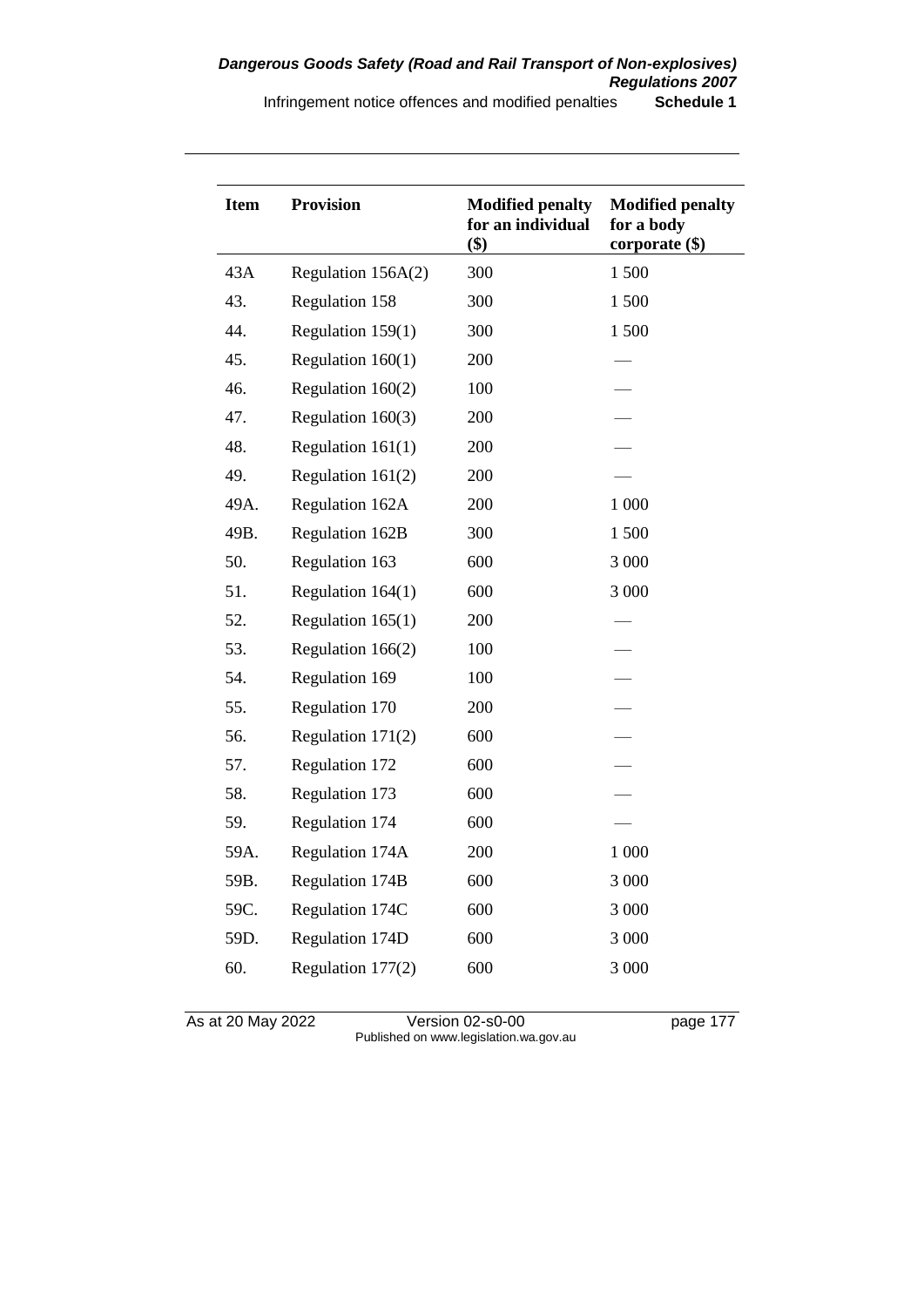### *Dangerous Goods Safety (Road and Rail Transport of Non-explosives) Regulations 2007*

**Schedule 1** Infringement notice offences and modified penalties

| <b>Item</b> | <b>Provision</b>    | <b>Modified penalty</b><br>for an individual<br>\$) | <b>Modified penalty</b><br>for a body<br>corporate $(\$)$ |
|-------------|---------------------|-----------------------------------------------------|-----------------------------------------------------------|
| 61.         | Regulation 177(3)   | 600                                                 | $3\;000$                                                  |
| 62.         | Regulation 178(4)   | 300                                                 | 1500                                                      |
| 63.         | Regulation 179(2)   | 300                                                 | 1500                                                      |
| [64         | deleted]            |                                                     |                                                           |
| 65.         | Regulation $185(1)$ | 600                                                 | 3 000                                                     |
| 66.         | Regulation 237(2)   | 100                                                 | 500                                                       |
| 67.         | Regulation 237(3)   | 100                                                 | 500                                                       |
| 68.         | Regulation 237(6)   | 100                                                 | 500                                                       |
| 69.         | Regulation 239      | 100                                                 |                                                           |
| 70.         | Regulation 240      | 100                                                 |                                                           |
| 71.         | Regulation 243      | 600                                                 | 3 0 0 0                                                   |
| 71A.        | Regulation 244(3)   | 600                                                 | 3 000                                                     |
| 72.         | Regulation 247(2)   | 100                                                 | 500                                                       |
| 73.         | Regulation 248(2)   | 100                                                 | 500                                                       |
| 74.         | Regulation $257(1)$ | 600                                                 | 3 000                                                     |
| 75.         | Regulation $258(1)$ | 600                                                 | 3 000                                                     |
| 76.         | Regulation 259(2)   | 200                                                 | 1 000                                                     |

*[Schedule 1 amended: Gazette 22 Jun 2010 p. 2740; 13 Jun 2014 p. 1949-50; 17 Nov 2015 p. 4701; 11 Jul 2017 p. 3833; 31 Aug 2018 p. 3047; SL 2020/193 r. 27.]*

page 178 Version 02-s0-00 As at 20 May 2022 Published on www.legislation.wa.gov.au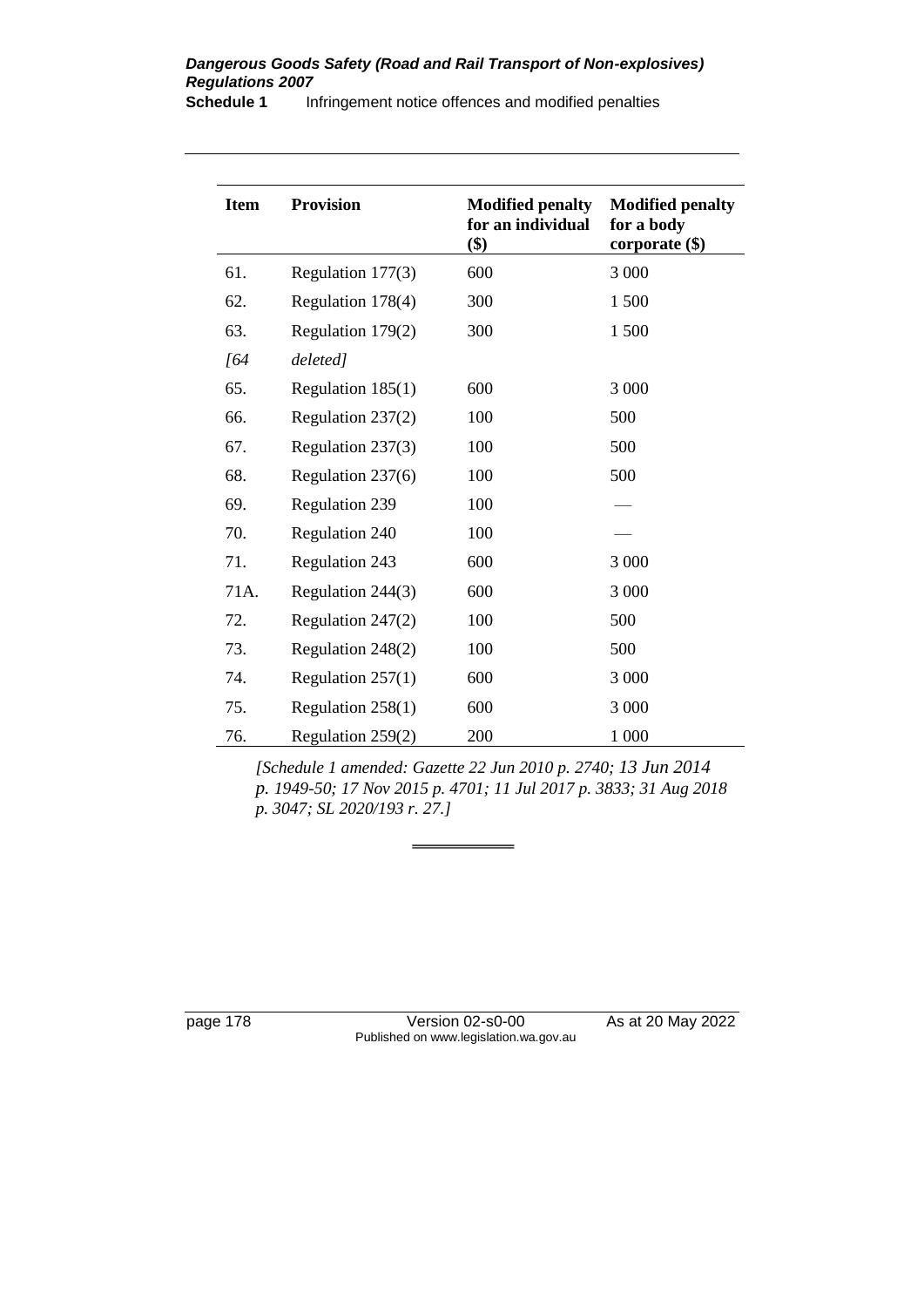## **Notes**

This is a compilation of the *Dangerous Goods Safety (Road and Rail Transport of Nonexplosives) Regulations 2007* and includes amendments made by other written laws. For provisions that have come into operation, and for information about any reprints, see the compilation table. For provisions that have not yet come into operation see the uncommenced provisions table.

### **Compilation table**

| <b>Citation</b>                                                                                                 | <b>Published</b>            | Commencement                                                                                                                                      |
|-----------------------------------------------------------------------------------------------------------------|-----------------------------|---------------------------------------------------------------------------------------------------------------------------------------------------|
| Dangerous Goods Safety (Road and<br>Rail Transport of Non-explosives)<br><b>Regulations 2007</b>                | 31 Dec 2007<br>p. 6893-7056 | r. 1 and 2:31 Dec 2007<br>(see r. $2(a)$ );<br>Regulations other than r. 1 and 2:<br>1 Mar 2008 (see r. 2(b) and<br>Gazette 29 Feb 2008 p. 669)   |
| Dangerous Goods Safety (Road and<br>Rail Transport of Non-explosives)<br><b>Amendment Regulations 2008</b>      | 30 Jun 2008<br>p. 3129-30   | r. 1 and 2:30 Jun 2008<br>(see r. $2(a)$ );<br>Regulations other than r. 1 and 2:<br>30 Jun 2008 (see r. 2(b) and<br>Gazette 10 Jun 2008 p. 2471) |
| Dangerous Goods Safety (Road and<br>Rail Transport of Non-explosives)<br>Amendment Regulations (No. 2) 2008     | 23 Jan 2009<br>p. 157       | r. 1 and 2: 23 Jan 2009<br>(see r. $2(a)$ );<br>Regulations other than r. 1 and 2:<br>24 Jan 2009 (see r. 2(b))                                   |
| Dangerous Goods Safety (Road and<br>Rail Transport of Non-explosives)<br>Amendment Regulations (No. 2) 2009     | 16 Jun 2009<br>p. 2193-4    | r. 1 and 2: 16 Jun 2009<br>(see r. $2(a)$ );<br>Regulations other than r. 1 and 2:<br>1 Jul 2009 (see r. 2(b))                                    |
| Dangerous Goods Safety (Road and<br>Rail Transport of Non-explosives)<br><b>Amendment Regulations 2010</b>      | 22 Jun 2010<br>p. 2715-40   | r. 1 and 2: 22 Jun 2010<br>(see r. $2(a)$ );<br>Regulations other than r. 1 and 2:<br>23 Jun 2010 (see r. 2(b))                                   |
| Dangerous Goods Safety (Road and<br>Rail Transport of Non-explosives)<br>Amendment Regulations (No. 2) $2010^2$ | 20 Aug 2010<br>p. 4070-1    | r. 1 and 2: 20 Aug 2010<br>(see r. $2(a)$ );<br>Regulations other than r. 1 and 2:<br>1 Sep 2010 (see r. 2(b))                                    |

**Reprint 1: The** *Dangerous Goods Safety (Road and Rail Transport of Non-explosives) Regulations 2007* **as at 1 Oct 2010** (includes amendments listed above)

As at 20 May 2022 Version 02-s0-00 Page 179 Published on www.legislation.wa.gov.au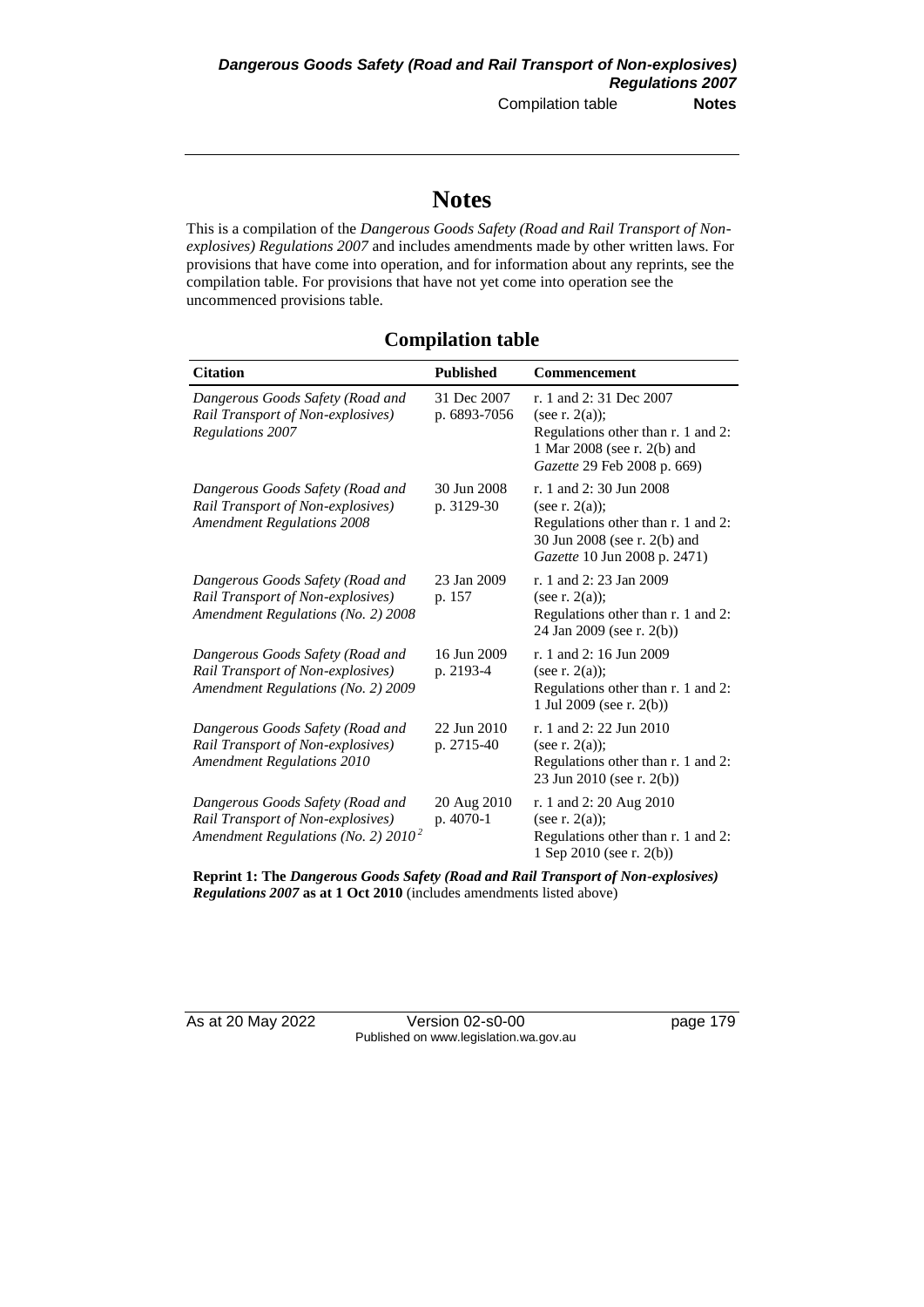| <b>Citation</b>                                                                                                                                                  | <b>Published</b>           | Commencement                                                                                                                                                         |
|------------------------------------------------------------------------------------------------------------------------------------------------------------------|----------------------------|----------------------------------------------------------------------------------------------------------------------------------------------------------------------|
| Dangerous Goods Safety (Road and<br>Rail Transport of Non-explosives)<br><b>Amendment Regulations 2012</b>                                                       | 3 Aug 2012<br>p. 3757-60   | r. 1 and 2: 3 Aug 2012<br>(see r. $2(a)$ );<br>Regulations other than r. 1, 2, 8<br>and 10: 4 Aug 2012 (see r. 2(c));<br>r. 8 and 10: 3 Dec 2012<br>(see r. $2(b)$ ) |
| DGS (Road and Rail Transport of<br>Non-explosives) Amendment<br>Regulations (No. 2) 2012                                                                         | 19 Feb 2013<br>p. 988-9    | r. 1 and 2: 19 Feb 2013<br>(see r. $2(a)$ );<br>Regulations other than r. 1 and 2:<br>20 Feb 2013 (see r. 2(b))                                                      |
| Dangerous Goods Safety (Road and<br>Rail Transport of Non explosives)<br><b>Amendment Regulations 2013</b>                                                       | 2 Dec 2013<br>p. 5497-8    | r. 1 and 2: 2 Dec 2013<br>(see r. $2(a)$ );<br>Regulations other than r. 1 and 2:<br>3 Dec 2013 (see r. 2(b))                                                        |
| Dangerous Goods Safety (Road and<br>Rail Transport of Non-explosives)<br><b>Amendment Regulations 2014</b>                                                       | 13 Jun 2014<br>p. 1929-50  | r. 1 and 2: 13 Jun 2014<br>(see r. $2(a)$ );<br>Regulations other than r. 1 and 2:<br>1 Jul 2014 (see r. 2(b))                                                       |
| Dangerous Goods Safety (Road and<br>Rail Transport of Non-explosives)<br>Amendment Regulations (No. 2) 2014                                                      | 8 Jan 2015<br>p. 131-2     | r. 1 and 2: 8 Jan 2015<br>(see r. $2(a)$ );<br>Regulations other than r. 1 and 2:<br>27 Apr 2015 (see r. 2(b) and<br>Gazette 17 Apr 2015 p. 1371)                    |
| Dangerous Goods Safety (Road and<br>Rail Transport of Non-explosives)<br><b>Amendment Regulations 2015</b>                                                       | 26 Jun 2015<br>p. 2264-5   | r. 1 and 2: 26 Jun 2015<br>(see r. $2(a)$ );<br>Regulations other than r. 1 and 2:<br>1 Jul 2015 (see r. 2(b))                                                       |
| <b>Reprint 2: The Dangerous Goods Safety (Road and Rail Transport of Non-explosives)</b><br>Regulations 2007 as at 7 Aug 2015 (includes amendments listed above) |                            |                                                                                                                                                                      |
| Dangerous Goods Safety (Road and<br>Rail Transport of Non-explosives)<br>Amendment Regulations (No. 2) 2015                                                      | 17 Nov 2015<br>p. 4695-701 | r. 1 and 2: 17 Nov 2015<br>(see r. $2(a)$ );<br>Regulations other than r. 1 and 2:<br>1 Jan 2016 (see r. 2(b))                                                       |
| Dangerous Goods Safety Regulations<br>Amendment Regulations 2016 Pt. 5                                                                                           | 5 Feb 2016<br>p. 343-68    | 6 Feb 2016 (see r. 2(b))                                                                                                                                             |
| Mines and Petroleum Regulations<br>Amendment (Fees and Levies)<br>Regulations 2016 Pt. 4                                                                         | 24 Jun 2016<br>p. 2325-34  | 1 Jul 2016 (see r. 2(b))                                                                                                                                             |
| Mines and Petroleum Regulations<br>Amendment (Fees and Charges)                                                                                                  | 23 Jun 2017<br>p. 3279-309 | 1 Jul 2017 (see r. 2(b))                                                                                                                                             |

*Regulations 2017* Pt. 4

page 180 Version 02-s0-00 As at 20 May 2022 Published on www.legislation.wa.gov.au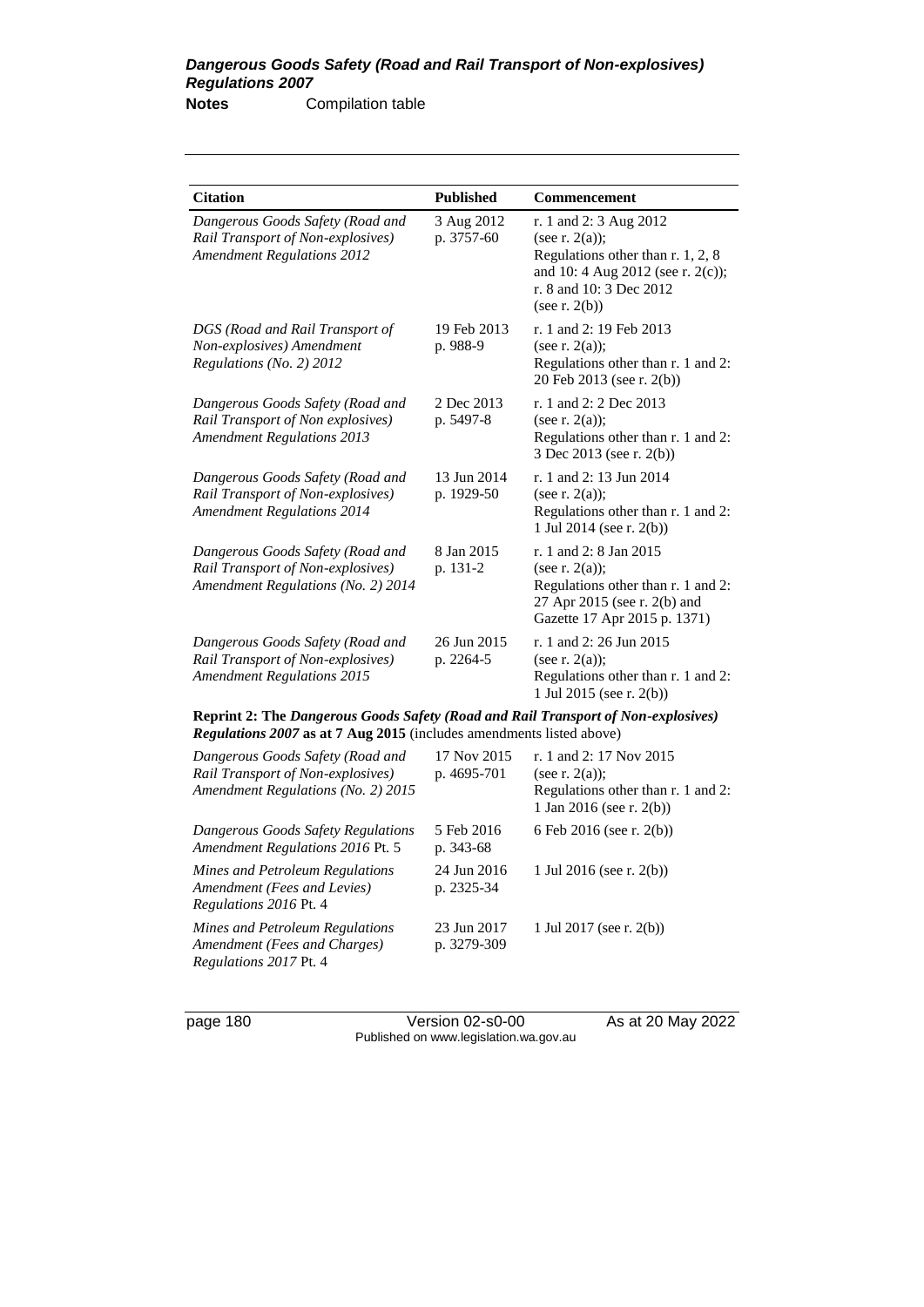| <b>Citation</b>                                                                                            | <b>Published</b>           | Commencement                                                                                                                                          |
|------------------------------------------------------------------------------------------------------------|----------------------------|-------------------------------------------------------------------------------------------------------------------------------------------------------|
| Dangerous Goods Safety (Road and<br>Rail Transport of Non-explosives)<br><b>Amendment Regulations 2017</b> | 11 Jul 2017<br>p. 3820-33  | r. 1 and 2: 11 Jul 2017<br>(see r. $2(a)$ );<br>Regulations other than r. 1 and 2:<br>12 Jul 2017 (see r. 2(b))                                       |
| Mines and Petroleum Regulations<br>Amendment (Fees and Charges)<br>Regulations 2018 Pt. 4                  | 25 Jun 2018<br>p. 2297-324 | 1 Jul 2018 (see r. 2(b))                                                                                                                              |
| Dangerous Goods Safety (Road and<br>Rail Transport of Non-explosives)<br><b>Amendment Regulations 2018</b> | 31 Aug 2018<br>p. 3043-7   | r. 1 and 2:31 Aug 2018<br>(see r. $2(a)$ );<br>Regulations other than r. 1, 2<br>and 10: 1 Sep 2018 (see r. 2(c));<br>r. 10: 1 Jul 2019 (see r. 2(b)) |
| Mines and Petroleum Regulations<br>Amendment (Fees and Charges)<br>Regulations 2019 Pt. 4                  | 18 Jun 2019<br>p. 2040-56  | 1 Jul 2019 (see r. 2(b))                                                                                                                              |
| Mines and Petroleum Regulations<br>Amendment (COVID-19 Response)<br>Regulations 2020 Pt. 3                 | SL 2020/103<br>29 Jun 2020 | Repealed by SL 2020/104 r. 3<br>prior to commencement                                                                                                 |
| Mines and Petroleum Regulations<br>Amendment (COVID-19 Response)<br><b>Repeal Regulations 2020</b>         | SL 2020/104<br>29 Jun 2020 | 29 Jun 2020 (see r. 2)                                                                                                                                |
| Dangerous Goods Safety Regulations<br>Amendment Regulations 2020 Pt. 4                                     | SL 2020/193<br>9 Oct 2020  | Pt. 4 (other than $r. 10(2)$ ):<br>10 Oct 2020 (see r. 2(c));<br>r. $10(2)$ : 1 Jan 2021 (see r. 2(b))                                                |
| Mines and Petroleum Regulations<br>Amendment (COVID-19 Response)<br>Regulations (No. 2) 2020 Pt. 3         | SL 2020/197<br>27 Oct 2020 | 28 Oct 2020 (see r. 2(b))                                                                                                                             |
| Mines and Petroleum Regulations<br>Amendment (Fees and Charges)<br>Regulations 2021 Pt. 4                  | SL 2021/85<br>21 Jun 2021  | 1 Jul 2021 (see r. 2(b))                                                                                                                              |
| Mines and Petroleum Regulations<br>Amendment (Work Health and Safety)<br>Regulations 2022 Pt. 2            | SL 2022/24<br>11 Mar 2022  | 31 Mar 2022 (see r. 2(b) and<br>SL 2022/18 cl. 2)                                                                                                     |

As at 20 May 2022 Version 02-s0-00 page 181 Published on www.legislation.wa.gov.au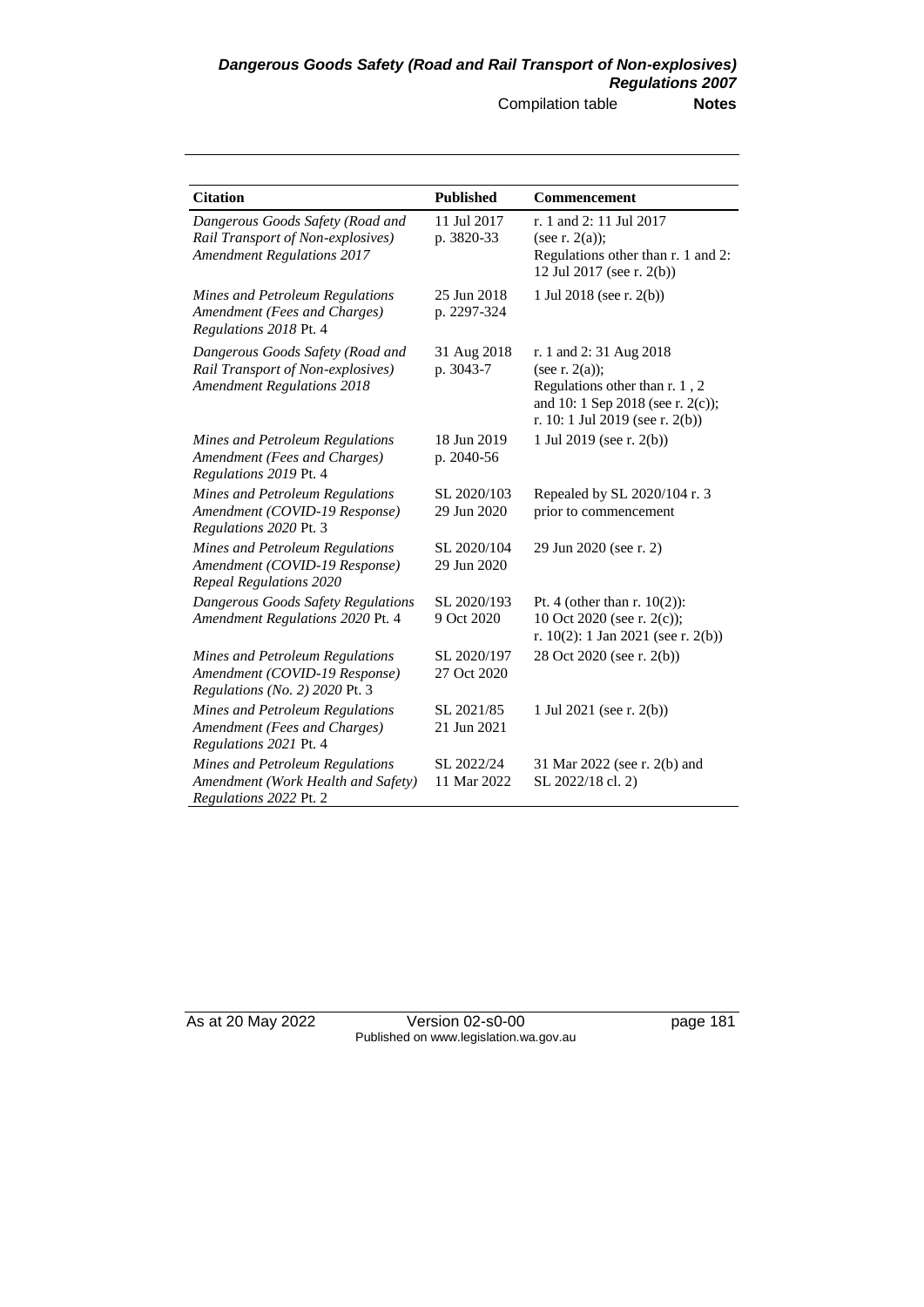### **Uncommenced provisions table**

To view the text of the uncommenced provisions see *Subsidiary legislation as made* on the WA Legislation website.

| <b>Citation</b>                                                 | Published                 | <b>Commencement</b>      |
|-----------------------------------------------------------------|---------------------------|--------------------------|
| Mines and Petroleum Regulations<br>Amendment (Fees and Charges) | SL 2022/58<br>20 May 2022 | 1 Jul 2022 (see r. 2(b)) |
| <i>Regulations 2022 Pt. 4</i>                                   |                           |                          |

### **Other notes**

<sup>1</sup> *The Dangerous Goods Safety Act 2004 Pt. 3 commenced 1 Mar 2008.* 

<sup>2</sup> The *Dangerous Goods Safety (Road and Rail Transport of Non-explosives) Amendment Regulations (No. 2) 2010* published in *Gazette* 25 Jun 2010 p. 2873-4 were repealed, before the amendments came into operation, by the *Dangerous Goods Safety (Road and Rail Transport of Non-explosives) Amendment Repeal Regulations 2010* (see *Gazette* 30 Jun 2010 p. 3157).

page 182 Version 02-s0-00 As at 20 May 2022 Published on www.legislation.wa.gov.au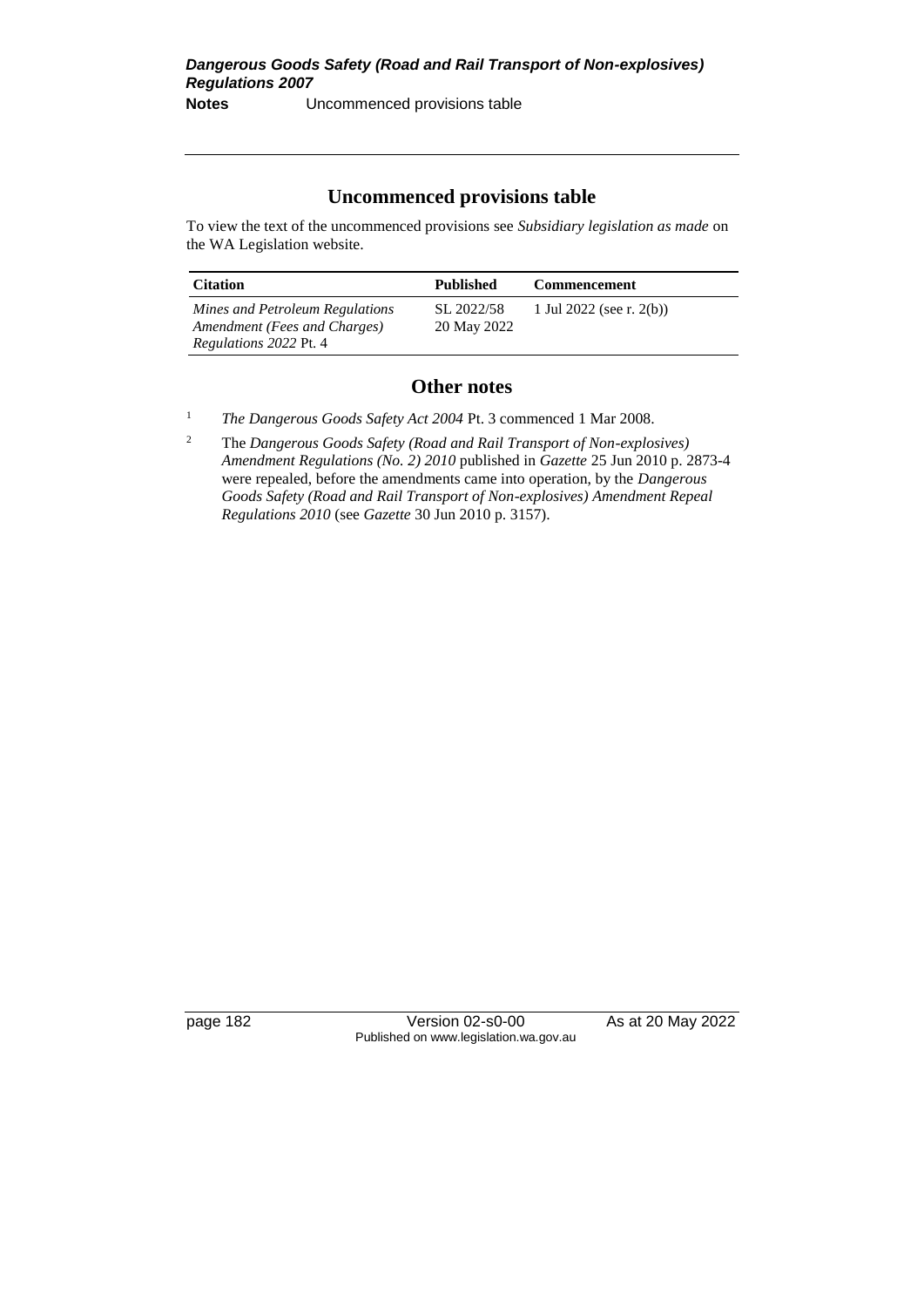Defined terms

## **Defined terms**

[This is a list of terms defined and the provisions where they are defined. The list is not part of the law.]

| <b>Defined term</b>                                            | Provision(s) |
|----------------------------------------------------------------|--------------|
|                                                                |              |
|                                                                |              |
|                                                                |              |
|                                                                |              |
|                                                                |              |
| appropriately marked 4, 106(1), 106(2), 106(3), 106(4), 106(5) |              |
|                                                                |              |
|                                                                |              |
|                                                                |              |
|                                                                |              |
|                                                                |              |
|                                                                |              |
|                                                                |              |
|                                                                |              |
|                                                                |              |
|                                                                |              |
|                                                                |              |
|                                                                |              |
|                                                                |              |
|                                                                |              |
|                                                                |              |
|                                                                |              |
|                                                                |              |
|                                                                |              |
|                                                                |              |
|                                                                |              |
|                                                                |              |
|                                                                |              |
|                                                                |              |
|                                                                |              |
|                                                                |              |
|                                                                |              |
|                                                                |              |
|                                                                |              |
|                                                                |              |
|                                                                |              |
|                                                                |              |
|                                                                |              |
|                                                                |              |
|                                                                |              |

As at 20 May 2022

Version 02-s0-00 Published on www.legislation.wa.gov.au page 183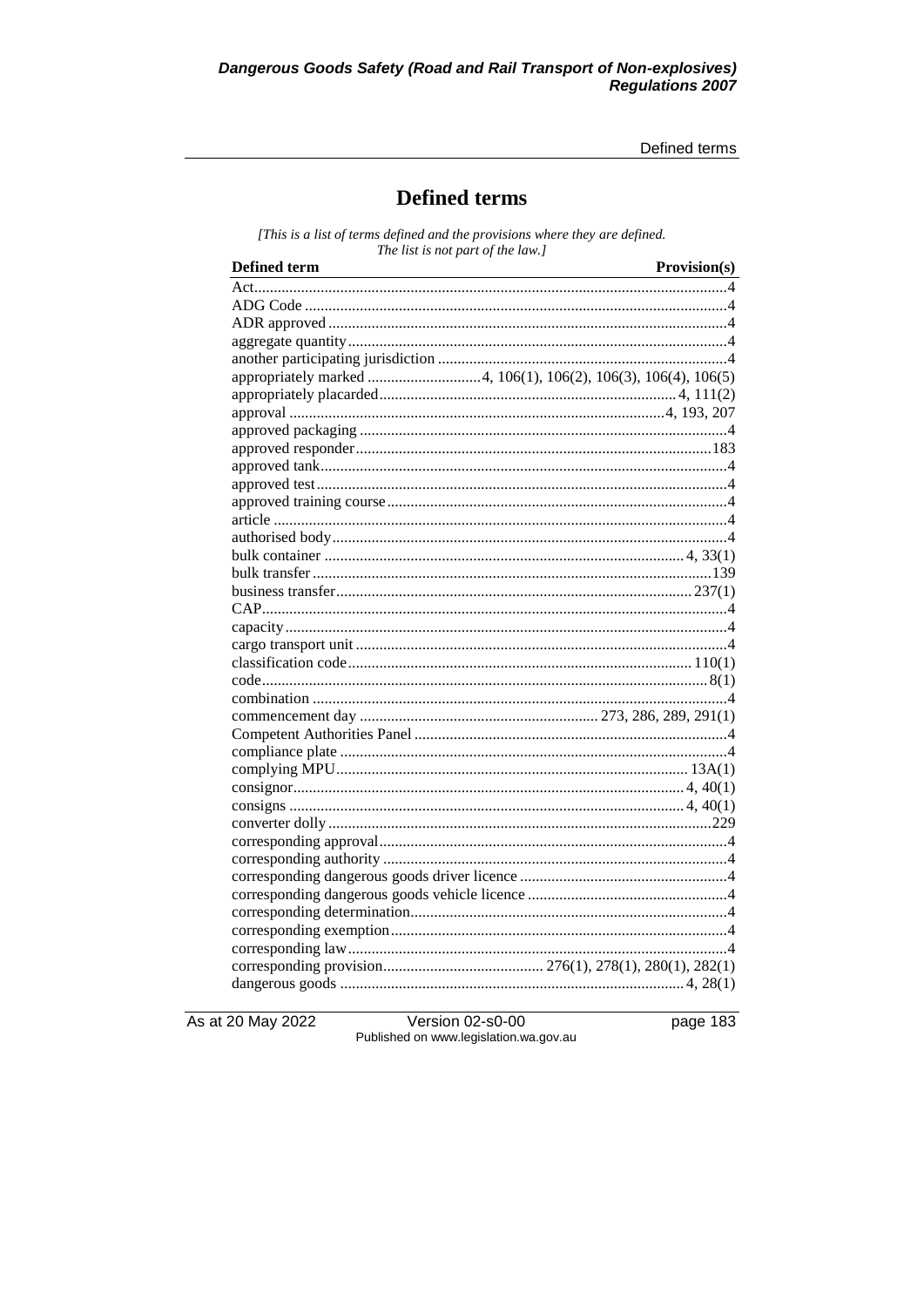# Dangerous Goods Safety (Road and Rail Transport of Non-explosives)<br>Regulations 2007

#### Defined terms

| loads. |  |
|--------|--|
|        |  |
|        |  |
|        |  |
|        |  |
|        |  |
|        |  |
|        |  |

page 184

Version 02-s0-00<br>Published on www.legislation.wa.gov.au

As at 20 May 2022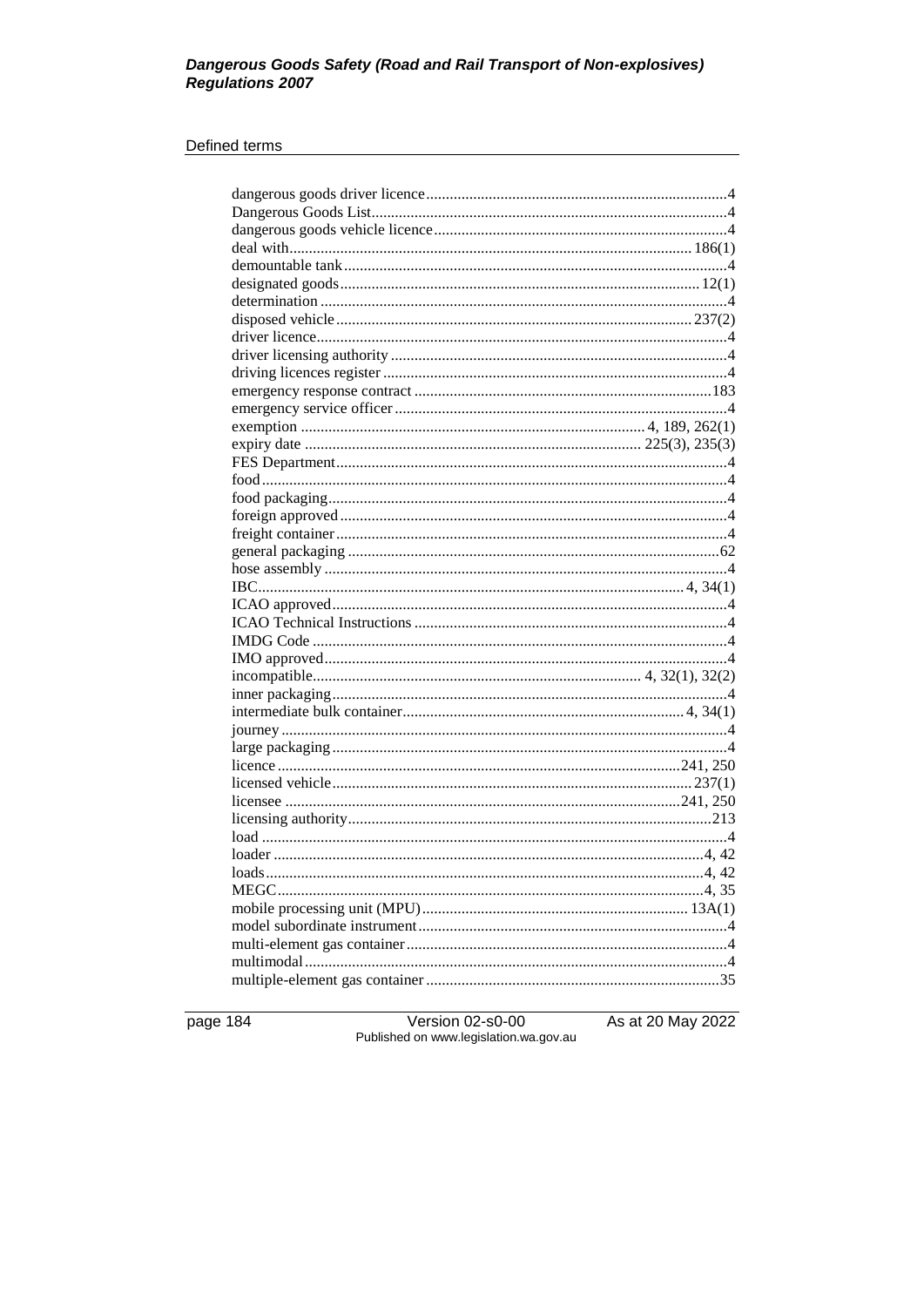# Dangerous Goods Safety (Road and Rail Transport of Non-explosives)<br>Regulations 2007

#### Defined terms

As at 20 May 2022

Version 02-s0-00<br>Published on www.legislation.wa.gov.au

page 185